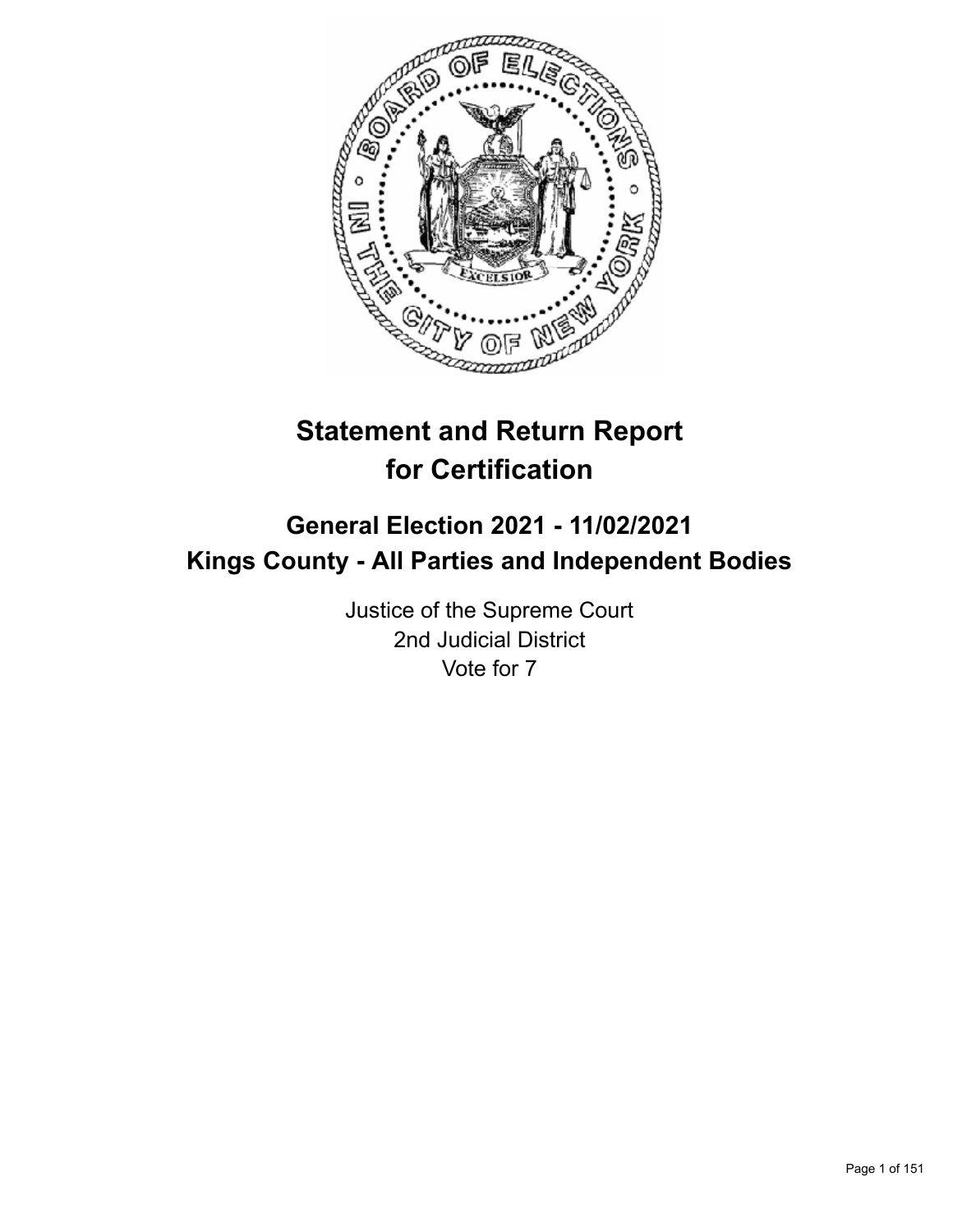

| PUBLIC COUNTER                                           | 17,610         |
|----------------------------------------------------------|----------------|
| MANUALLY COUNTED EMERGENCY                               | 1              |
| ABSENTEE / MILITARY                                      | 1,105          |
| <b>AFFIDAVIT</b>                                         | 75             |
| <b>Total Ballots</b>                                     | 18,791         |
| Less - Inapplicable Federal/Special Presidential Ballots | 0              |
| <b>Total Applicable Ballots</b>                          | 18,791         |
| DENA E. DOUGLAS (DEMOCRATIC)                             | 8,195          |
| ROBERT S. MAZZUCHIN JR. (REPUBLICAN)                     | 6,751          |
| ROBERT S. MAZZUCHIN JR. (CONSERVATIVE)                   | 747            |
| LILLIAN WAN (DEMOCRATIC)                                 | 7,106          |
| LILLIAN WAN (REPUBLICAN)                                 | 4,980          |
| LILLIAN WAN (CONSERVATIVE)                               | 581            |
| CAROLYN WALKER-DIALLO (DEMOCRATIC)                       | 8,538          |
| CONSUELO MALLAFRE MELENDEZ (DEMOCRATIC)                  | 7,207          |
| CONSUELO MALLAFRE MELENDEZ (REPUBLICAN)                  | 5,155          |
| CONSUELO MALLAFRE MELENDEZ (CONSERVATIVE)                | 643            |
| GINA LEVY ABADI (DEMOCRATIC)                             | 7,512          |
| GINA LEVY ABADI (REPUBLICAN)                             | 5,283          |
| GINA LEVY ABADI (CONSERVATIVE)                           | 643            |
| JOY F. CAMPANELLI (DEMOCRATIC)                           | 7,127          |
| JOY F. CAMPANELLI (REPUBLICAN)                           | 5,054          |
| JOY F. CAMPANELLI (CONSERVATIVE)                         | 605            |
| RICHARD J. MONTELIONE (DEMOCRATIC)                       | 6,925          |
| RICHARD J. MONTELIONE (REPUBLICAN)                       | 4,936          |
| RICHARD J. MONTELIONE (CONSERVATIVE)                     | 625            |
| ADAM PRICE (WRITE-IN)                                    | 1              |
| ADDAM FRIEDLAND (WRITE-IN)                               | 1              |
| AGNESSA DANIN (WRITE-IN)                                 | 1              |
| ALAN ZUCKER (WRITE-IN)                                   | 1              |
| ALEX HEDQUIST (WRITE-IN)                                 | 1              |
| ALEX RODRIGUEZ (WRITE-IN)                                | 1              |
| ALEXANDER BLOW (WRITE-IN)                                | 1              |
| ALICE ZHANG (WRITE-IN)                                   | 1              |
| AMY CONEY BARRETTT (WRITE-IN)                            | 1              |
| ANDREW YANG (WRITE-IN)                                   | 1              |
| ANNAMIE PAUL (WRITE-IN)                                  | 1              |
| ANTHONY BERGAN (WRITE-IN)                                | 1              |
| ANTHONY H CHAN (WRITE-IN)                                | 1              |
| ANTHONY L HERBERT (WRITE-IN)                             | 1              |
| ANTHONY LAMBERTI (WRITE-IN)                              | 1              |
| ANTHONY PERRONE (WRITE-IN)                               | 1              |
| ANTONIA SCALIA (WRITE-IN)                                | 1              |
| ANUVA KATZIN (WRITE-IN)                                  | 1              |
| ARNOLD BINET (WRITE-IN)                                  | 1              |
| ARTHUR EDWARDS (WRITE-IN)                                | $\overline{2}$ |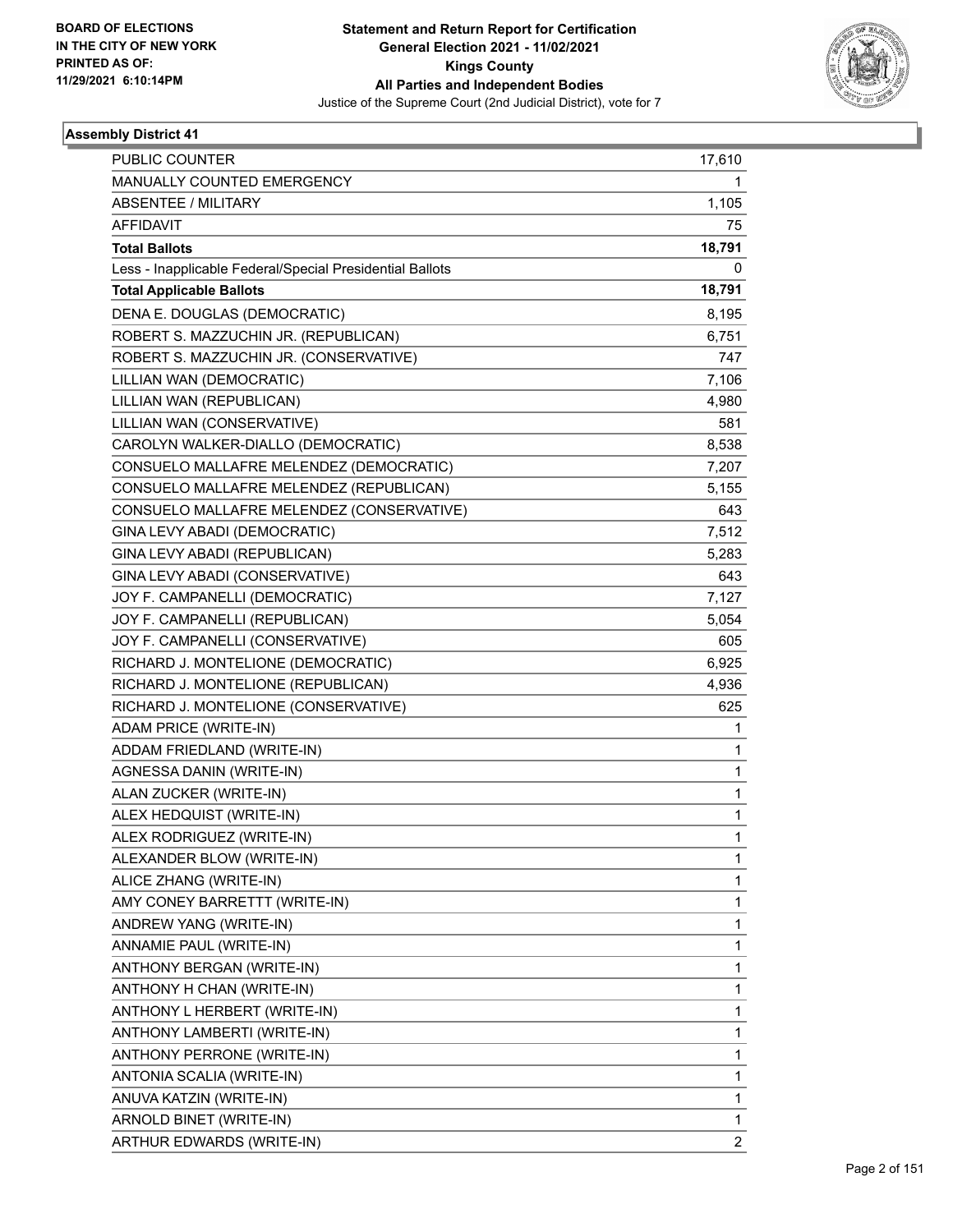

| ARYEH FRIED (WRITE-IN)         | 1              |
|--------------------------------|----------------|
| AVIGAIL SHAME (WRITE-IN)       | $\overline{c}$ |
| AVIVA Z PURNES (WRITE-IN)      | 1              |
| AZRIEL GELMAN (WRITE-IN)       | 1              |
| BEN SHAPIRO (WRITE-IN)         | 2              |
| BENJAMIN LEIBERMAN (WRITE-IN)  | 1              |
| BENSIIN BORUKHOR (WRITE-IN)    | 2              |
| BILLY DOLL (WRITE-IN)          | 6              |
| BINYOMIN BENDET (WRITE-IN)     | 1              |
| BRANDON KOKIN (WRITE-IN)       | 1              |
| BRETT KAVANAUGH (WRITE-IN)     | 1              |
| <b>BROCK LESNAR (WRITE-IN)</b> | 1              |
| <b>BRUCE WRIGHT (WRITE-IN)</b> | 1              |
| CANDACE OWENS (WRITE-IN)       | 1              |
| CANDANCE OWENS (WRITE-IN)      | 1              |
| CARMEN PACHECO (WRITE-IN)      | 1              |
| CHANA BRONSH-TEYN (WRITE-IN)   | 1              |
| CHARLES COHEN (WRITE-IN)       | 1              |
| CHARLES FINKELAN (WRITE-IN)    | 1              |
| CHARLES FINKELMAN (WRITE-IN)   | 1              |
| CHARLES GARY (WRITE-IN)        | 1              |
| CHEALY MILOTCH (WRITE-IN)      | 1              |
| CHIPALETTA SOBAKA (WRITE-IN)   | 1              |
| CORA CASTRUONCVA (WRITE-IN)    | 1              |
| CURTIS COST (WRITE-IN)         | 1              |
| CURTIS GOLDENSTEIN (WRITE-IN)  | 1              |
| CURTIS SILWA (WRITE-IN)        | 1              |
| CURTIS SLIWA (WRITE-IN)        | 4              |
| CURTS SILWA (WRITE-IN)         | 1              |
| DAMION OMEN TROY (WRITE-IN)    | 1              |
| DAN SHEIN (WRITE-IN)           | 1              |
| DAN WHITE (WRITE-IN)           | 1              |
| DAN YUFFIE (WRITE-IN)          | 1              |
| DANNY PREST (WRITE-IN)         | 1              |
| DANZO CAMEO (WRITE-IN)         | 1              |
| DAV HIKIND (WRITE-IN)          | 1              |
| DAVID STORIBIN (WRITE-IN)      | 2              |
| DEAN KUSAKABE (WRITE-IN)       | 1              |
| DEBORAH SHAME (WRITE-IN)       | 2              |
| DENAE DAUGLAS (WRITE-IN)       | 1              |
| DENNIS WAVAGNER (WRITE-IN)     | 1              |
| DICK MONTY (WRITE-IN)          | 1              |
| DONALD J. TRUMP (WRITE-IN)     | 1              |
| DONALD LEO (WRITE-IN)          | 1              |
| DONALD TRUMP (WRITE-IN)        | 11             |
| DONALD TRUMP JR (WRITE-IN)     | 1              |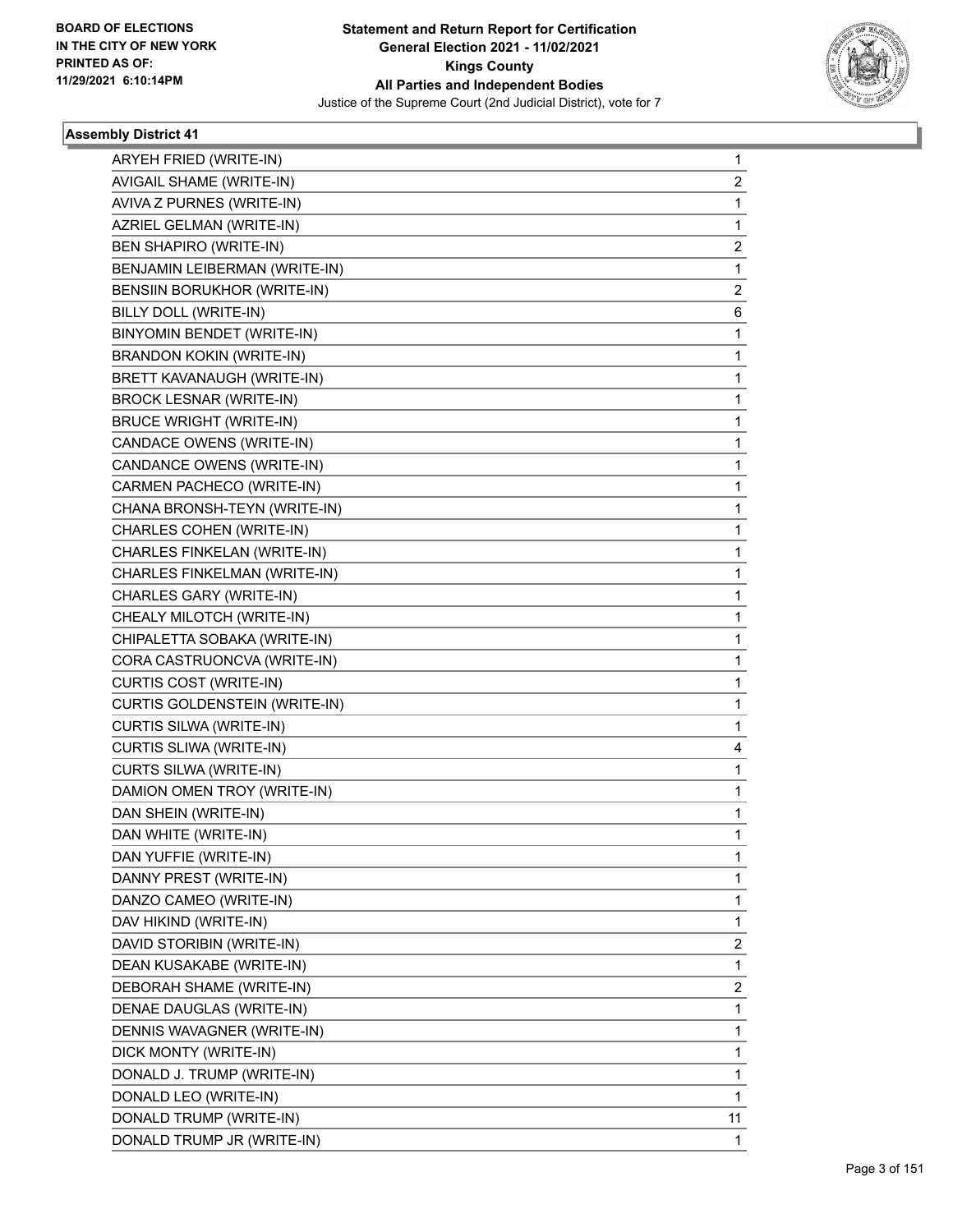

| DONALD TRUMP, JR (WRITE-IN)          | 1            |
|--------------------------------------|--------------|
| DOUGLASS GENEEN (WRITE-IN)           | $\mathbf 1$  |
| DOV HIKIND (WRITE-IN)                | 1            |
| EILEEN LONG (WRITE-IN)               | 1            |
| ELIAHOU YAZDI (WRITE-IN)             | 1            |
| EMIL SOSKIN (WRITE-IN)               | 1            |
| ERIC LEE (WRITE-IN)                  | 1            |
| ERIC ROMAIN (WRITE-IN)               | $\mathbf{1}$ |
| ERIC TRUMP (WRITE-IN)                | 1            |
| ERIN ELMORE (WRITE-IN)               | 1            |
| ERROL LEWIS (WRITE-IN)               | 1            |
| ESTHER J SCHLISSEZ (WRITE-IN)        | 1            |
| FELIX BINDERMAN (WRITE-IN)           | 1            |
| FOY JAMPY (WRITE-IN)                 | $\mathbf{1}$ |
| FRANKLIN NELSON (WRITE-IN)           | 1            |
| FRED TOCHBAUM (WRITE-IN)             | 1            |
| GENESIS BREYER PORRIDGE (WRITE-IN)   | 1            |
| <b>GEORGE F. HAMILTON (WRITE-IN)</b> | 1            |
| GITTEN SCHACHLER (WRITE-IN)          | 1            |
| <b>GLADYS PEMBERTON (WRITE-IN)</b>   | $\mathbf{1}$ |
| <b>GLEN RADRIGES (WRITE-IN)</b>      | 1            |
| <b>GLIANA GELMAN (WRITE-IN)</b>      | 1            |
| HEIDI BOGOSIAN (WRITE-IN)            | 1            |
| HESHY TISCHLER (WRITE-IN)            | 1            |
| HOWARD BERGLAS (WRITE-IN)            | 1            |
| HOWARD KUPERMAN (WRITE-IN)           | 1            |
| ILYA KOYSMAN (WRITE-IN)              | 1            |
| INGA ONEALE (WRITE-IN)               | 1            |
| INNA VERNIKOV (WRITE-IN)             | 2            |
| IRVING ROSENBERG (WRITE-IN)          | 1            |
| <b>ISRAEL GLASSER (WRITE-IN)</b>     | 1            |
| JACOB ZELMANOVITZ (WRITE-IN)         | 2            |
| JACOBS KLASS (WRITE-IN)              | 1            |
| JAMES GREY (WRITE-IN)                | 1            |
| JANES N GREGOIRE (WRITE-IN)          | 1            |
| JANICE LINCOLN (WRITE-IN)            | 1            |
| JAYE BREYER POORIDGE (WRITE-IN)      | 1            |
| JEAN KELLY (WRITE-IN)                | 1            |
| JEANINE PIERRO (WRITE-IN)            | 1            |
| JEANNE BROWN-EYES (WRITE-IN)         | 1            |
| JEANNE SCHLISSEZ (WRITE-IN)          | 1            |
| JEFFERY BURKE (WRITE-IN)             | 1            |
| JEREMY KASHA (WRITE-IN)              | 1            |
| JEREMY THOMAS (WRITE-IN)             | 1            |
| JERRY MCLEOD (WRITE-IN)              | 1            |
| JESSICA WALTERS (WRITE-IN)           | 1            |
|                                      |              |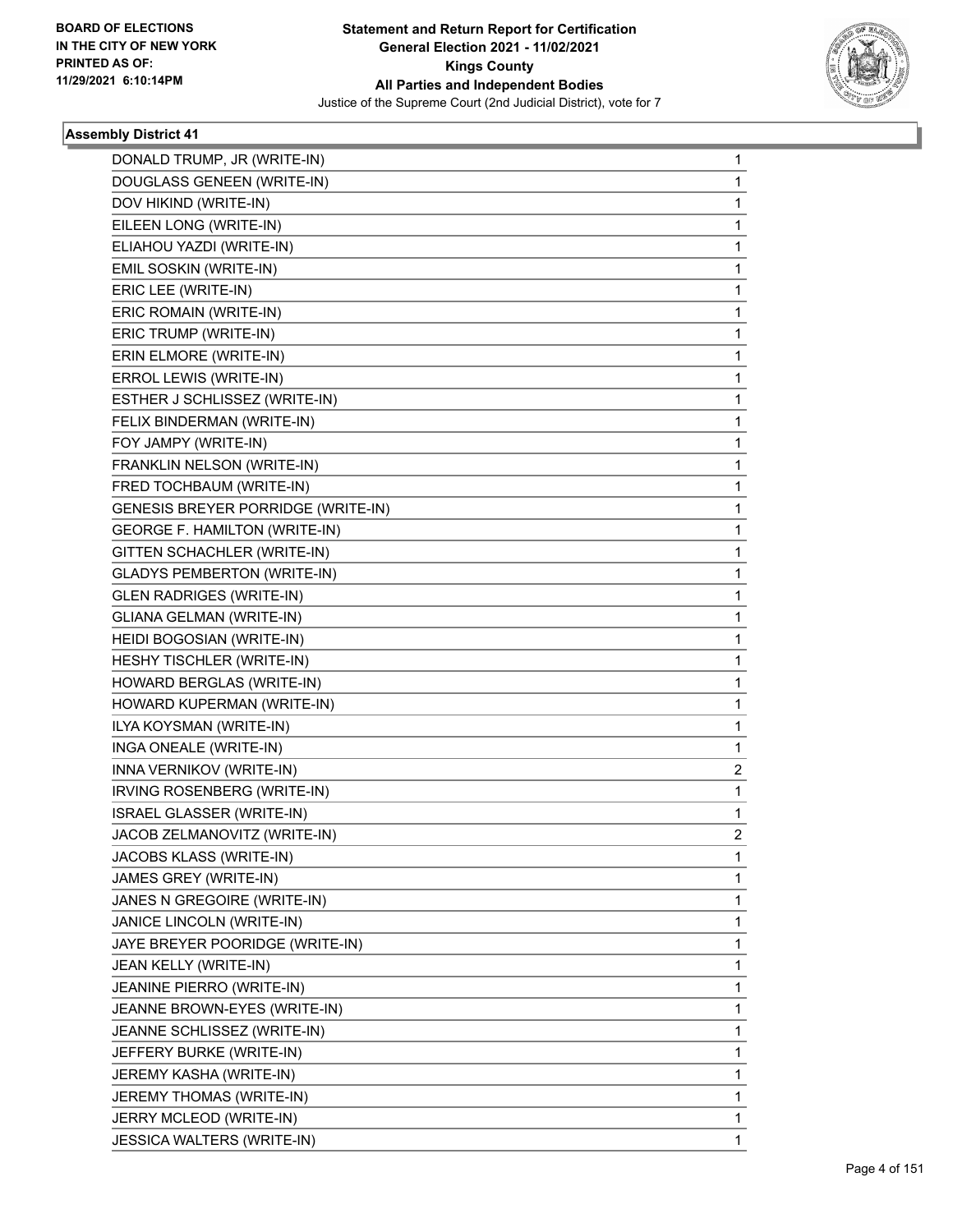

| JHON JHONSON (WRITE-IN)            | 1            |
|------------------------------------|--------------|
| JHON SMITH (WRITE-IN)              | $\mathbf 1$  |
| JOE BIDEN (WRITE-IN)               | 1            |
| JOE BROWN (WRITE-IN)               | 1            |
| JOHN BLACK (WRITE-IN)              | 1            |
| JOHN ELLIOT (WRITE-IN)             | 1            |
| JOHN HAGAN (WRITE-IN)              | 1            |
| JORDAN PETERSON (WRITE-IN)         | 1            |
| JOSEPH BLOW (WRITE-IN)             | 1            |
| JOSEPH JAMES MESSINA (WRITE-IN)    | 1            |
| JUDAH ZELMANOVITZ (WRITE-IN)       | 1            |
| KAREN FEST-RUNNER (WRITE-IN)       | 1            |
| KATE GREEN (WRITE-IN)              | 1            |
| KATHERINE SPENCER (WRITE-IN)       | 1            |
| KEN CARSON (WRITE-IN)              | 1            |
| KEVIN CONNES (WRITE-IN)            | 1            |
| KEVIN LIAO (WRITE-IN)              | 1            |
| KIM PETERSON (WRITE-IN)            | 1            |
| LARRY ELDER (WRITE-IN)             | 1            |
| LAURA FERNADEZ (WRITE-IN)          | 1            |
| LEAH ADLER (WRITE-IN)              | 1            |
| LEANNE WOOD (WRITE-IN)             | 1            |
| LENNY MARK (WRITE-IN)              | 1            |
| LESLIE ENGELSON (WRITE-IN)         | 1            |
| LILLIAN WAN (WRITE-IN)             | 1            |
| MANUEL NORA (WRITE-IN)             | 1            |
| MARIA LEE (WRITE-IN)               | 1            |
| MARK DANIN (WRITE-IN)              | 1            |
| MARK KRANS (WRITE-IN)              | 1            |
| MARK STEPHEN GRIFFITH (WRITE-IN)   | 1            |
| MARK WU (WRITE-IN)                 | 1            |
| MARYAM NAMAZIE (WRITE-IN)          | $\mathbf{1}$ |
| MATT MURDOCK (WRITE-IN)            | 1            |
| MATT WALSH (WRITE-IN)              | 1            |
| MENACHEM O. ZELMANOVITZ (WRITE-IN) | 1            |
| MENACHEM WHITE (WRITE-IN)          | 1            |
| MICHAEL KNOWLES (WRITE-IN)         | 1            |
| MICHAEL OIRING (WRITE-IN)          | 1            |
| MICHAEL RATNOR (WRITE-IN)          | 1            |
| MICHAEL STEVEN SMITH (WRITE-IN)    | 1            |
| MIGUEL ROSADO (WRITE-IN)           | 1            |
| MIKE DOUGLAS (WRITE-IN)            | 1            |
| MIKE WHITE (WRITE-IN)              | 1            |
| MORDEDRAI ADLER (WRITE-IN)         | 1            |
| MOSHE KATZIN (WRITE-IN)            | 1            |
| MOSHE RUBIN (WRITE-IN)             | 1            |
|                                    |              |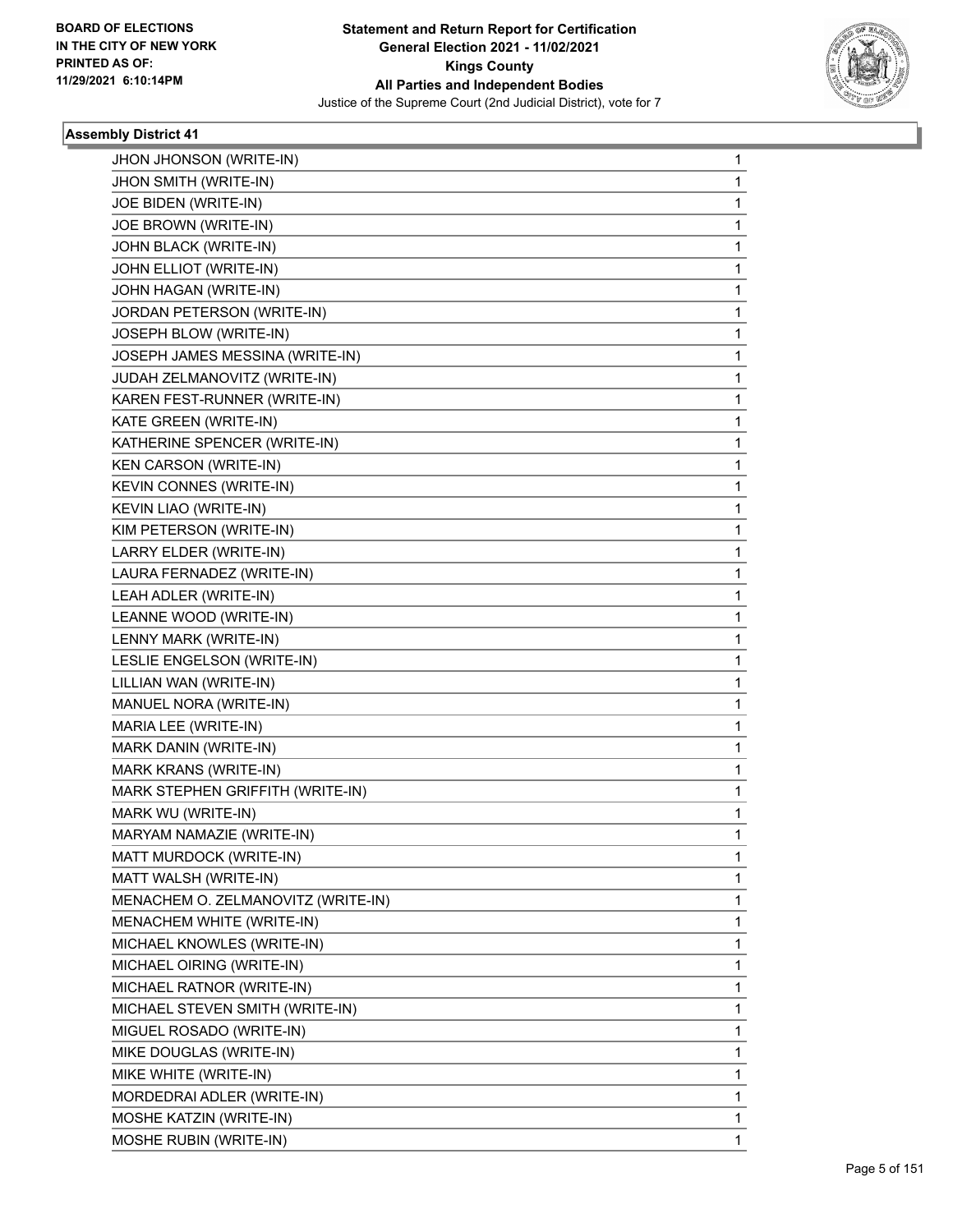

| MUY MALLO MELENDEZ (WRITE-IN)   | 1 |
|---------------------------------|---|
| NICK DAKA (WRITE-IN)            | 1 |
| NICK XENOPHON (WRITE-IN)        | 1 |
| NICKA PIERRE (WRITE-IN)         | 7 |
| NIRAV MEHTA (WRITE-IN)          | 1 |
| NOAH BISHOP (WRITE-IN)          | 1 |
| PATRIC BUTLER (WRITE-IN)        | 1 |
| PAUL A. RODRIGUEZ (WRITE-IN)    | 1 |
| PAUL MARRONE, JR (WRITE-IN)     | 2 |
| PAUL RODRIGUEZ (WRITE-IN)       | 1 |
| PENNY R. GOLD (WRITE-IN)        | 1 |
| PETROV IVAN (WRITE-IN)          | 2 |
| R. ELYD BRUDNY (WRITE-IN)       | 1 |
| RACHELI ADLER (WRITE-IN)        | 1 |
| RAJA FLORES (WRITE-IN)          | 1 |
| RANDOLPH CONNELLO JR (WRITE-IN) | 1 |
| RAVI GURU SINGH (WRITE-IN)      | 1 |
| RICHARD TARVAR (WRITE-IN)       | 1 |
| ROBERT COONEY (WRITE-IN)        | 1 |
| ROBERT GOODMAN (WRITE-IN)       | 1 |
| ROBERT J. SCHWARTZ (WRITE-IN)   | 1 |
| ROCHELE COHEN (WRITE-IN)        | 1 |
| RON ESANTIS (WRITE-IN)          | 1 |
| RONALD CASTORINA, JR (WRITE-IN) | 2 |
| ROSEMARIE PEYTON (WRITE-IN)     | 1 |
| RUDOLPH GULLIANI (WRITE-IN)     | 1 |
| RYAN MCMACKEN (WRITE-IN)        | 1 |
| SAM FEUER (WRITE-IN)            | 1 |
| SANDRA CAMACHO (WRITE-IN)       | 1 |
| SARAH PALIN (WRITE-IN)          | 1 |
| SAUL STEIN (WRITE-IN)           | 2 |
| SEAN SULLIVAN (WRITE-IN)        | 1 |
| SERGUY SHEPOTKIN (WRITE-IN)     | 1 |
| SHARA RAPPS (WRITE-IN)          | 1 |
| SHARON SMILOW (WRITE-IN)        | 1 |
| SHVA ALER (WRITE-IN)            | 1 |
| SOLOMON HANDLER (WRITE-IN)      | 1 |
| STEPHANIE SANDLER (WRITE-IN)    | 1 |
| STEPHEN MANNIX (WRITE-IN)       | 1 |
| STEVEN DONZINGER (WRITE-IN)     | 1 |
| STEVEN PARSONS (WRITE-IN)       | 1 |
| TED CRUZ (WRITE-IN)             | 1 |
| TEDDY DITCHER (WRITE-IN)        | 3 |
| THOMAS ABDALLAH (WRITE-IN)      | 1 |
| THOMAS SOWELL (WRITE-IN)        | 1 |
| TOMMY OLIVER (WRITE-IN)         | 1 |
|                                 |   |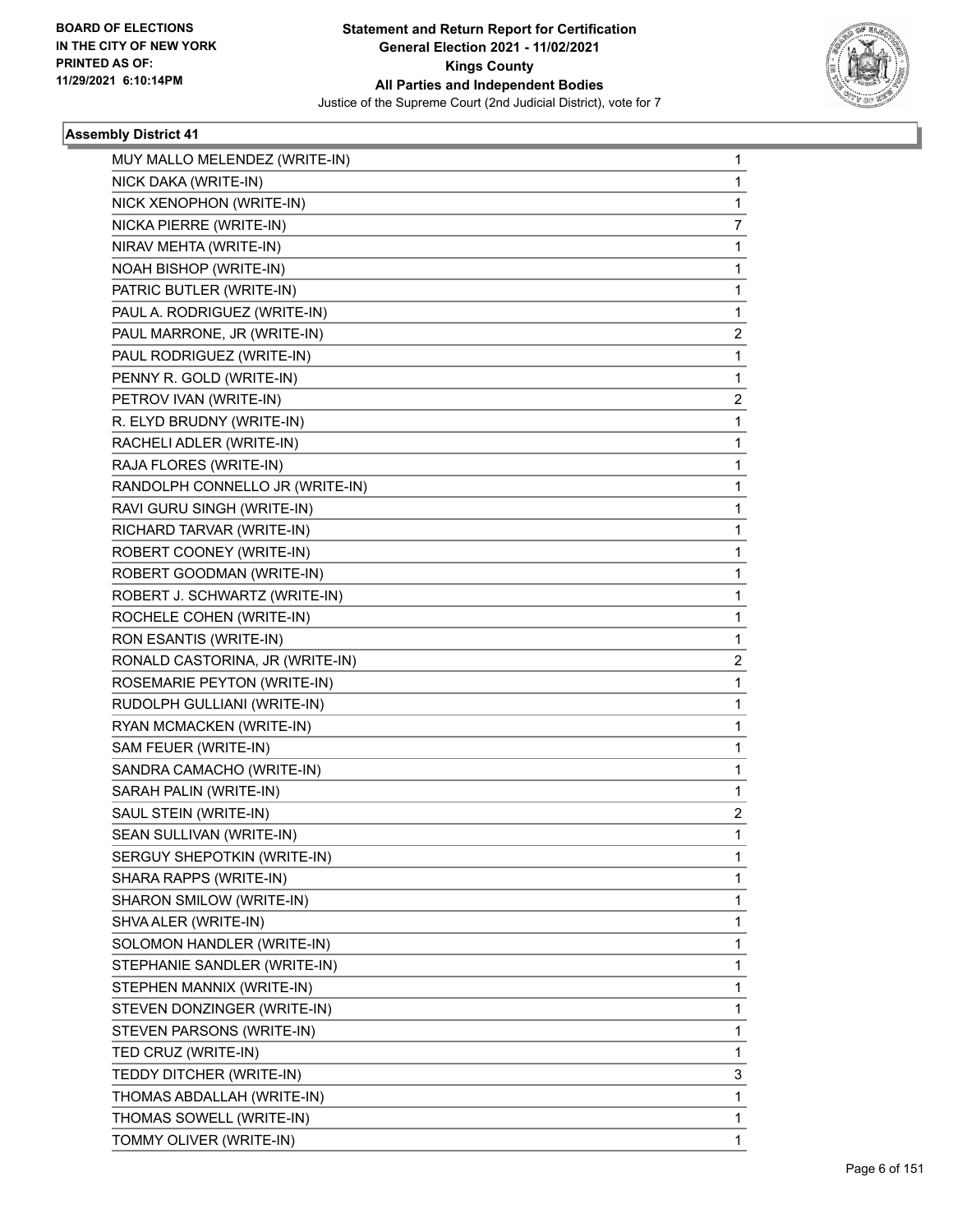

| TREY GOWDY (WRITE-IN)                     | 1      |
|-------------------------------------------|--------|
| TU WAN (WRITE-IN)                         | 1      |
| TUCKER CARLSON (WRITE-IN)                 | 1      |
| UNATTRIBUTABLE WRITE-IN (WRITE-IN)        | 272    |
| UNCOUNTED WRITE-IN PER STATUTE (WRITE-IN) | 21     |
| USHA SINGH (WRITE-IN)                     | 1      |
| VADIN AWEN (WRITE-IN)                     | 1      |
| <b>WARREN BUFFET (WRITE-IN)</b>           | 1      |
| WHEREAMI BRANDON (WRITE-IN)               | 1      |
| WILLIAM KUNSTLER (WRITE-IN)               | 1      |
| WILLIAM LAN (WRITE-IN)                    | 1      |
| WILLIAM OYCH (WRITE-IN)                   | 1      |
| WILLIAM PEPITONE (WRITE-IN)               | 1      |
| YANKOV ADLER (WRITE-IN)                   | 1      |
| YEHOKAR SHAME (WRITE-IN)                  | 2      |
| YEHOSHEA FRAETHANDLER (WRITE-IN)          | 1      |
| YEHUDA LEVIN (WRITE-IN)                   | 1      |
| YEKUSIEL ADLER (WRITE-IN)                 | 1      |
| YITZY ADLER (WRITE-IN)                    | 1      |
| YVES H ANTENOR (WRITE-IN)                 | 1      |
| ZALMAN BROWASTIEN (WRITE-IN)              | 1      |
| <b>Total Votes</b>                        | 89,168 |
| Unrecorded                                | 42,369 |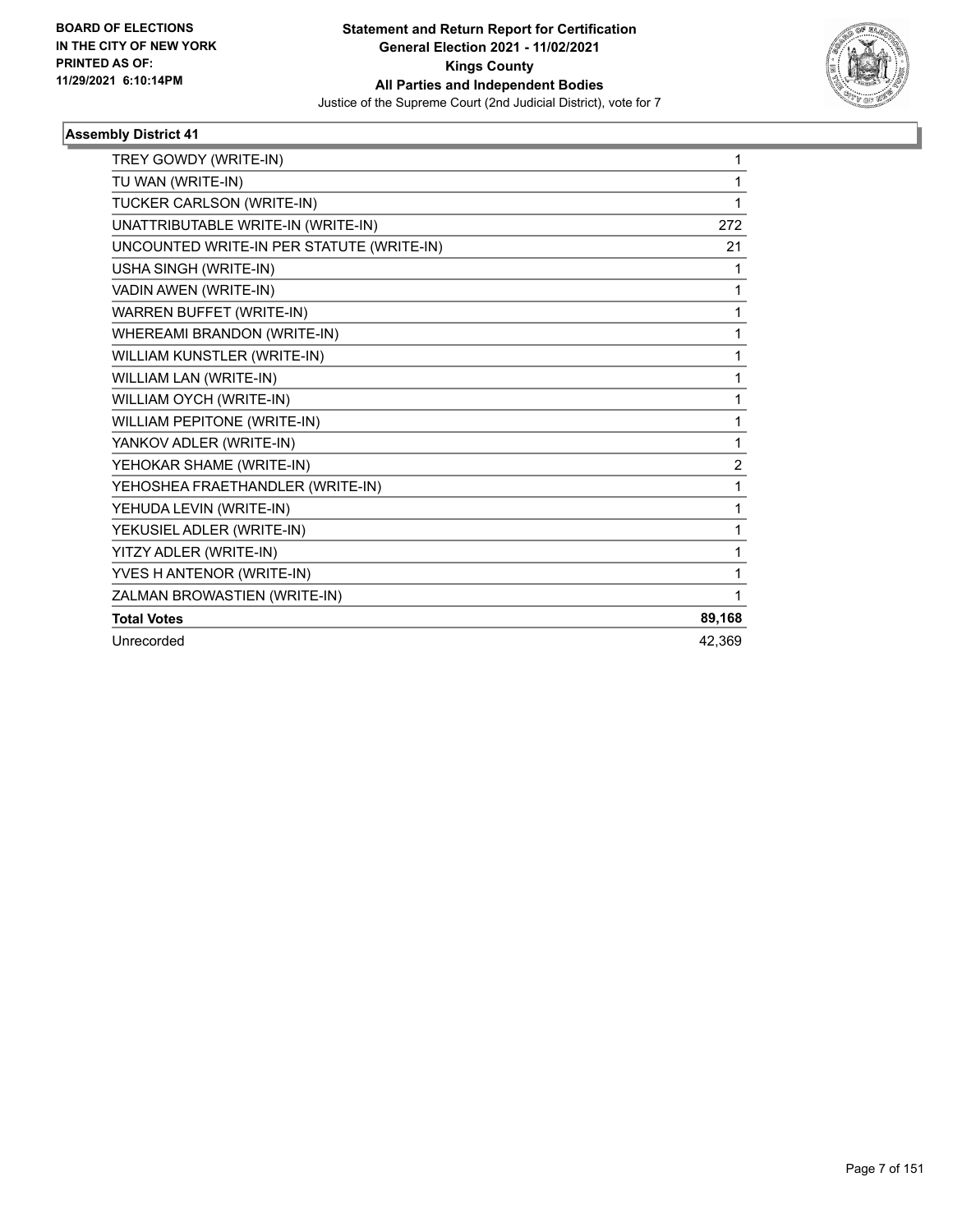

| PUBLIC COUNTER                                           | 15,941         |
|----------------------------------------------------------|----------------|
| MANUALLY COUNTED EMERGENCY                               | 0              |
| <b>ABSENTEE / MILITARY</b>                               | 953            |
| <b>AFFIDAVIT</b>                                         | 88             |
| <b>Total Ballots</b>                                     | 16,982         |
| Less - Inapplicable Federal/Special Presidential Ballots | 0              |
| <b>Total Applicable Ballots</b>                          | 16,982         |
| DENA E. DOUGLAS (DEMOCRATIC)                             | 12,482         |
| ROBERT S. MAZZUCHIN JR. (REPUBLICAN)                     | 1,473          |
| ROBERT S. MAZZUCHIN JR. (CONSERVATIVE)                   | 284            |
| LILLIAN WAN (DEMOCRATIC)                                 | 10,445         |
| LILLIAN WAN (REPUBLICAN)                                 | 1,130          |
| LILLIAN WAN (CONSERVATIVE)                               | 263            |
| CAROLYN WALKER-DIALLO (DEMOCRATIC)                       | 11,467         |
| CONSUELO MALLAFRE MELENDEZ (DEMOCRATIC)                  | 10,664         |
| CONSUELO MALLAFRE MELENDEZ (REPUBLICAN)                  | 1,150          |
| CONSUELO MALLAFRE MELENDEZ (CONSERVATIVE)                | 277            |
| GINA LEVY ABADI (DEMOCRATIC)                             | 10,783         |
| GINA LEVY ABADI (REPUBLICAN)                             | 1,359          |
| GINA LEVY ABADI (CONSERVATIVE)                           | 265            |
| JOY F. CAMPANELLI (DEMOCRATIC)                           | 10,367         |
| JOY F. CAMPANELLI (REPUBLICAN)                           | 1,131          |
| JOY F. CAMPANELLI (CONSERVATIVE)                         | 249            |
| RICHARD J. MONTELIONE (DEMOCRATIC)                       | 10,073         |
| RICHARD J. MONTELIONE (REPUBLICAN)                       | 1,131          |
| RICHARD J. MONTELIONE (CONSERVATIVE)                     | 249            |
| AARON BLINDER (WRITE-IN)                                 | 1              |
| AL SHARPTON (WRITE-IN)                                   | 1              |
| ALFAN E NEWMAN (WRITE-IN)                                | 1              |
| ALI BABBA (WRITE-IN)                                     | 1              |
| ALLEN FLINT (WRITE-IN)                                   | 1              |
| ANDREW CUOMO (WRITE-IN)                                  | 1              |
| ANDREW ORTIZ (WRITE-IN)                                  | 1              |
| ANDREW RAISMAN (WRITE-IN)                                | 1              |
| ANNA GROSS (WRITE-IN)                                    | 1              |
| ANTHONY ONORATO (WRITE-IN)                               | 1              |
| ARROHY ABISHELA (WRITE-IN)                               | 1              |
| ARTHUR SCHWARTZ (WRITE-IN)                               | 1              |
| ARYEH AMOR (WRITE-IN)                                    | 1              |
| <b>BARRY BINIK (WRITE-IN)</b>                            | 1              |
| BARRY HERMELEE (WRITE-IN)                                | 1              |
| BELLA BINK-HOROWITZ (WRITE-IN)                           | 1              |
| BEN SHAPIRO (WRITE-IN)                                   | 2              |
| BENJAMIN LIEBERMAN (WRITE-IN)                            | 1              |
| BENJAMIN MOSCOVITZ (WRITE-IN)                            | 1              |
| BERNIE SANDERS (WRITE-IN)                                | $\overline{2}$ |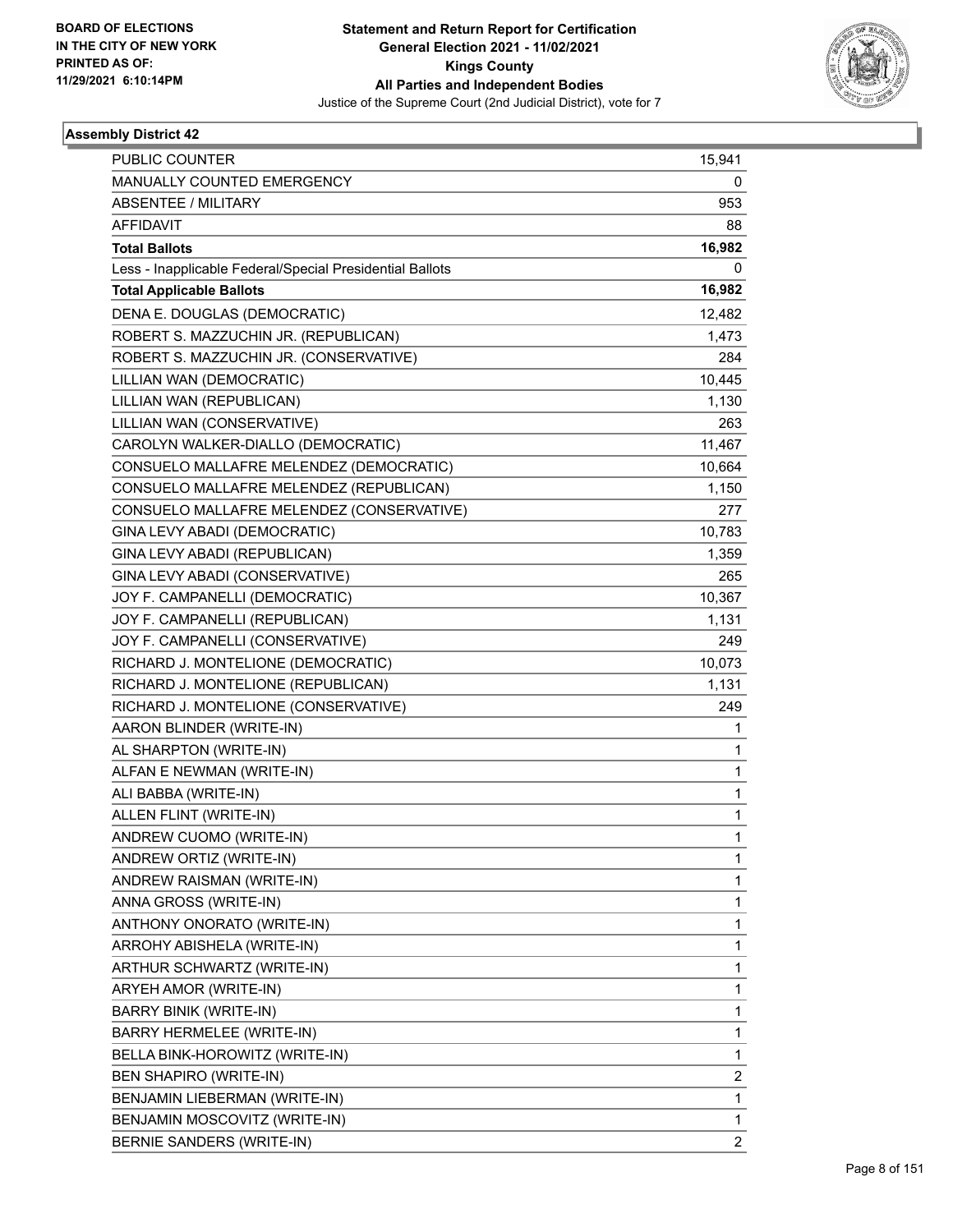

| BETH BALTIMORE (WRITE-IN)           | 1           |
|-------------------------------------|-------------|
| <b>BLAKE MORRIS (WRITE-IN)</b>      | 1           |
| BONITA LYNN ROBINSON (WRITE-IN)     | 1           |
| <b>BORUCH GREENBERG (WRITE-IN)</b>  | 1           |
| <b>BRAINNE O'BEIL (WRITE-IN)</b>    | 1           |
| BRUCE H HOROWITZ (WRITE-IN)         | 1           |
| BRYAN TROTTTIERI (WRITE-IN)         | 1           |
| CAITLIN GILLIES (WRITE-IN)          | 1           |
| CAROLYN WALKER (WRITE-IN)           | 1           |
| CHALETZ CHAIM (WRITE-IN)            | 1           |
| CHRIS HEDGES (WRITE-IN)             | 1           |
| CHRISTIAN HYLTON (WRITE-IN)         | 1           |
| DAN GROSS (WRITE-IN)                | 1           |
| DAVID BANIN (WRITE-IN)              | 4           |
| DAVID RANKIN (WRITE-IN)             | $\mathbf 1$ |
| DEBORAH ADLER (WRITE-IN)            | 1           |
| DEBORAH CREIGHTON (WRITE-IN)        | 1           |
| DERRICK ROSE (WRITE-IN)             | 1           |
| DONALD TRUMP (WRITE-IN)             | 1           |
| DUTTY BOUKMON (WRITE-IN)            | 1           |
| DYNISHAL GROSS (WRITE-IN)           | 1           |
| EARLE F. WEPRIN (WRITE-IN)          | 1           |
| ELISABETH CALCUTERRA (WRITE-IN)     | 1           |
| EPHRAIM GOLD (WRITE-IN)             | 1           |
| ESTY LAPIDES (WRITE-IN)             | 1           |
| EVAN FOURNIER (WRITE-IN)            | 1           |
| EZRA SCHWERNER (WRITE-IN)           | 1           |
| FRANK MARTIN (WRITE-IN)             | 1           |
| GARY NULL (WRITE-IN)                | 1           |
| GEOFFREY DAVENPORT (WRITE-IN)       | 1           |
| GIDEON OLIVER (WRITE-IN)            | 1           |
| <b>GREG SCHNEIDERHAN (WRITE-IN)</b> | 1           |
| HUDAR GOLD (WRITE-IN)               | 1           |
| IMMANUEL QUICKLEY (WRITE-IN)        | 1           |
| ISAAC AMOR (WRITE-IN)               | 1           |
| ISREAL GOLDBERG (WRITE-IN)          | 1           |
| JACK ROTERSTIAN (WRITE-IN)          | 1           |
| JACOB GREENBERG (WRITE-IN)          | 1           |
| JAIME SANDERS (WRITE-IN)            | 1           |
| JIM BRENNAN (WRITE-IN)              | 1           |
| JIMMY DORE (WRITE-IN)               | 1           |
| JOANNE SIMON (WRITE-IN)             | 1           |
| JOHN GISSANTE (WRITE-IN)            | 1           |
| JORDAN E SHIPLEY (WRITE-IN)         | 1           |
| JOSEPH GREENBERG (WRITE-IN)         | 3           |
| JOY DEVOR (WRITE-IN)                | 1           |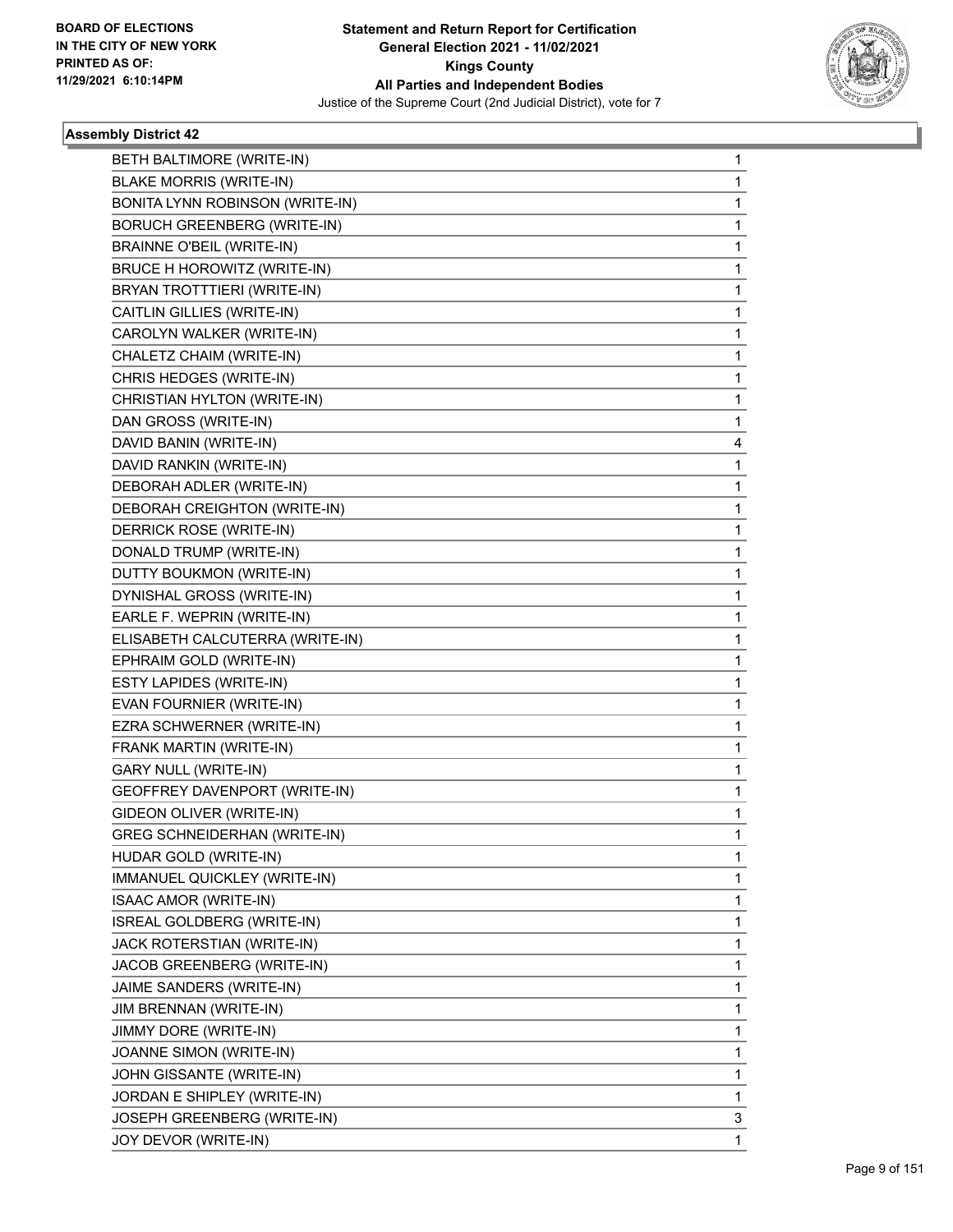

| JULIUS RANDLE (WRITE-IN)           | 1           |
|------------------------------------|-------------|
| KATIE LEE WRIGHT (WRITE-IN)        | 1           |
| KEITH BARON (WRITE-IN)             | 2           |
| <b>KELOKE MANI (WRITE-IN)</b>      | 1           |
| KEMBA WALKER (WRITE-IN)            | 1           |
| KEN LEITNER (WRITE-IN)             | 1           |
| KORNEL WEST (WRITE-IN)             | 1           |
| KRYSTINA MAOLA (WRITE-IN)          | 2           |
| KYRIE IRVING (WRITE-IN)            | $\mathbf 1$ |
| LEAB NEWHOUSE (WRITE-IN)           | 1           |
| LEAH ZUCKER (WRITE-IN)             | 1           |
| LEN KANDANY (WRITE-IN)             | 1           |
| LISA LEWIS (WRITE-IN)              | 1           |
| MALCOLM DUBOSE (WRITE-IN)          | 1           |
| MARCUS GARVEY (WRITE-IN)           | 3           |
| MARJORIE YANG (WRITE-IN)           | 1           |
| MARK LEVINSON (WRITE-IN)           | 1           |
| MARK RAY (WRITE-IN)                | 1           |
| MATHEW F FISHER (WRITE-IN)         | 2           |
| MICHAEL GOLDBERGER (WRITE-IN)      | 1           |
| MICHAEL HERMELEE (WRITE-IN)        | 1           |
| MICHAEL ISAAC (WRITE-IN)           | 1           |
| MICHAEL KORSINSKY (WRITE-IN)       | 1           |
| MICHAEL P YANG (WRITE-IN)          | 1           |
| MICHAEL WEIL (WRITE-IN)            | 1           |
| MICHEAL PATE (WRITE-IN)            | 1           |
| MIKE BUSSY (WRITE-IN)              | 1           |
| MIKE SMITH (WRITE-IN)              | 1           |
| MIRIAM GOLD (WRITE-IN)             | 1           |
| MITCHELL ROBINSON (WRITE-IN)       | 1           |
| MORDECHAI HIRSCHHORN (WRITE-IN)    | 1           |
| MORIS FITZGERALD (WRITE-IN)        | 1           |
| MOSHE FOGEL (WRITE-IN)             | 1           |
| MOSHE NUZZBAUM (WRITE-IN)          | 1           |
| MUMIA ABU JAMAL (WRITE-IN)         | 1           |
| NATALIE SMITH (WRITE-IN)           | 1           |
| NICHOLAS FORD (WRITE-IN)           | 1           |
| NICKA PIERRE (WRITE-IN)            | 7           |
| NICOLE MCQUEEN (WRITE-IN)          | 7           |
| NYEH RALBAG (WRITE-IN)             | 1           |
| OLIVIA SOHMER ROSENBAUM (WRITE-IN) | 1           |
| PAPERBOY PRINCE (WRITE-IN)         | 1           |
| PATRICE LUMUMBA (WRITE-IN)         | 1           |
| PAUL GROVNER (WRITE-IN)            | 1           |
| PINNY FISCHER (WRITE-IN)           | 1           |
| RACHEL SOKOLOFF (WRITE-IN)         | 1           |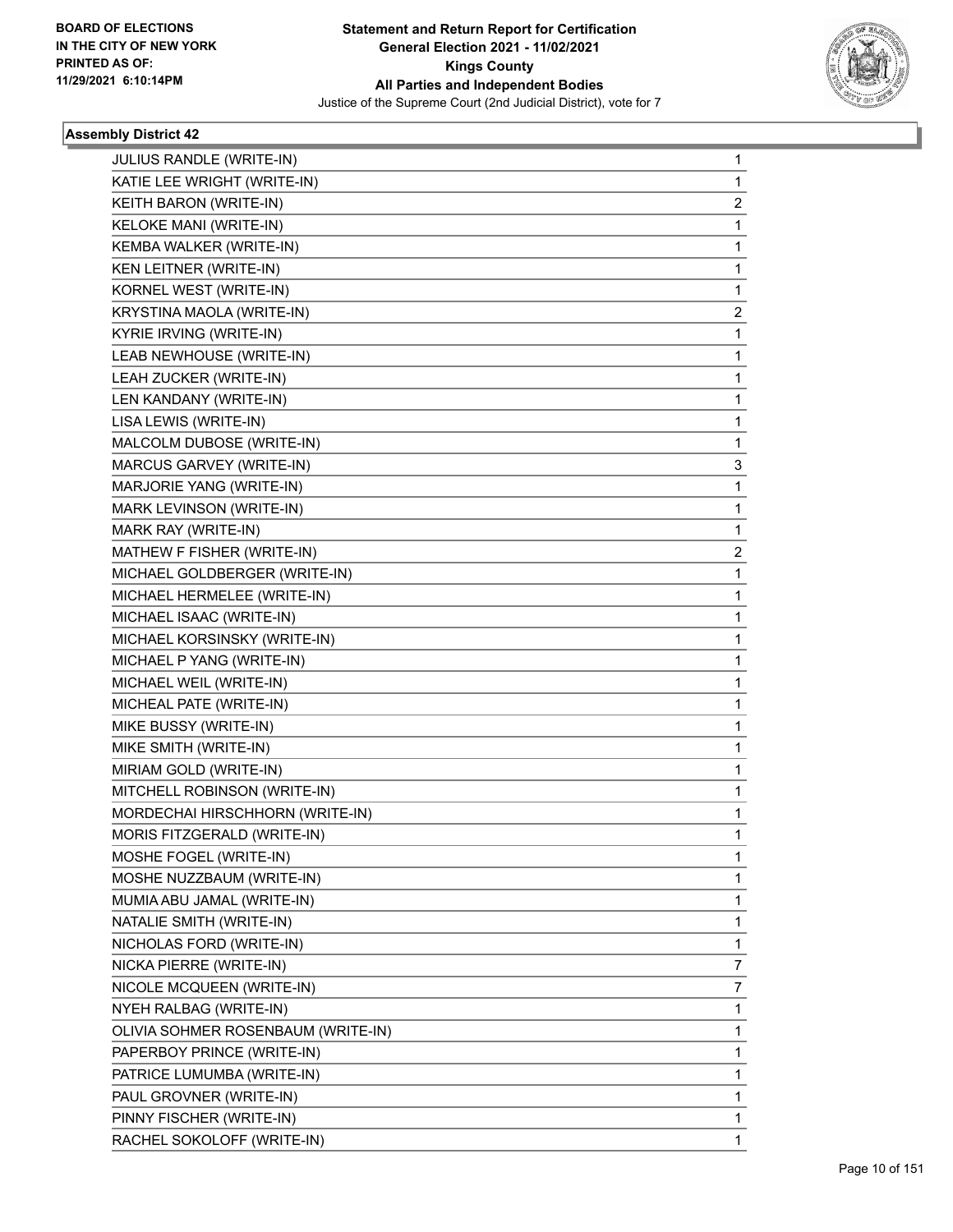

| RAFAEL S ZUCKER (WRITE-IN)                | 1            |
|-------------------------------------------|--------------|
| RAIZY ZUCKER (WRITE-IN)                   | $\mathbf{1}$ |
| REBECCA ZUCKER (WRITE-IN)                 | $\mathbf{1}$ |
| RICHARD WOLFF (WRITE-IN)                  | $\mathbf 1$  |
| SAM SACOOSON (WRITE-IN)                   | 1            |
| SARA MUNAUGH (WRITE-IN)                   | $\mathbf 1$  |
| SARAH M TELSON (WRITE-IN)                 | 1            |
| SARAH MOSCOVITZ (WRITE-IN)                | 1            |
| SAUL GOLD (WRITE-IN)                      | 1            |
| SHELDON LOBER (WRITE-IN)                  | $\mathbf{1}$ |
| SIMONE ADAMS (WRITE-IN)                   | $\mathbf 1$  |
| STEVE BIRD (WRITE-IN)                     | 1            |
| SUSAN KELLMAN (WRITE-IN)                  | 1            |
| TEHILAD BERMAN (WRITE-IN)                 | 6            |
| THOM HARTMAN (WRITE-IN)                   | $\mathbf{1}$ |
| THOMAS WOLF (WRITE-IN)                    | 1            |
| TOBY BIRNPAWN (WRITE-IN)                  | 1            |
| TODD PLETCHER (WRITE-IN)                  | $\mathbf{1}$ |
| UNATTRIBUTABLE WRITE-IN (WRITE-IN)        | 187          |
| UNCOUNTED WRITE-IN PER STATUTE (WRITE-IN) | 3            |
| VALERIE AMOR (WRITE-IN)                   | 1            |
| WILFREDO STA ANA (WRITE-IN)               | 1            |
| YEHOSHUA HOROWITZ (WRITE-IN)              | $\mathbf 1$  |
| YEHUDA HOROWITZ (WRITE-IN)                | $\mathbf 1$  |
| YEHUDA ZUCKER (WRITE-IN)                  | 2            |
| YEREL MEIR HAKEHEN (WRITE-IN)             | 1            |
| YOSEF ROSENFELD (WRITE-IN)                | $\mathbf{1}$ |
| ZALMAN HOT (WRITE-IN)                     | $\mathbf{1}$ |
| <b>Total Votes</b>                        | 85,600       |
| Unrecorded                                | 33,274       |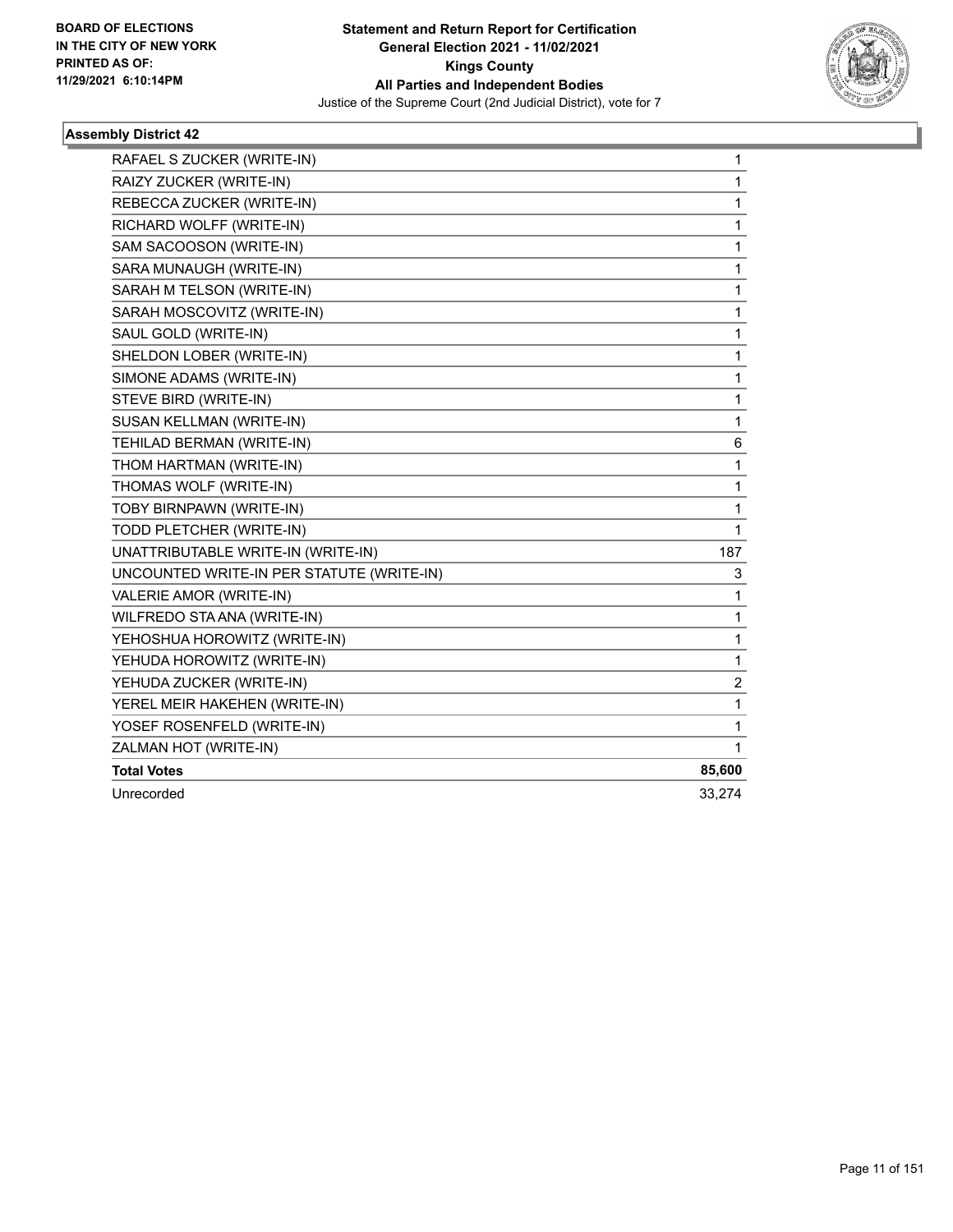

| <b>PUBLIC COUNTER</b>                                    | 18,497       |
|----------------------------------------------------------|--------------|
| MANUALLY COUNTED EMERGENCY                               | 0            |
| <b>ABSENTEE / MILITARY</b>                               | 1,043        |
| <b>AFFIDAVIT</b>                                         | 130          |
| <b>Total Ballots</b>                                     | 19,670       |
| Less - Inapplicable Federal/Special Presidential Ballots | 0            |
| <b>Total Applicable Ballots</b>                          | 19,670       |
| DENA E. DOUGLAS (DEMOCRATIC)                             | 15,356       |
| ROBERT S. MAZZUCHIN JR. (REPUBLICAN)                     | 1,255        |
| ROBERT S. MAZZUCHIN JR. (CONSERVATIVE)                   | 279          |
| LILLIAN WAN (DEMOCRATIC)                                 | 12,744       |
| LILLIAN WAN (REPUBLICAN)                                 | 1,022        |
| LILLIAN WAN (CONSERVATIVE)                               | 252          |
| CAROLYN WALKER-DIALLO (DEMOCRATIC)                       | 13,913       |
| CONSUELO MALLAFRE MELENDEZ (DEMOCRATIC)                  | 12,813       |
| CONSUELO MALLAFRE MELENDEZ (REPUBLICAN)                  | 983          |
| CONSUELO MALLAFRE MELENDEZ (CONSERVATIVE)                | 277          |
| GINA LEVY ABADI (DEMOCRATIC)                             | 12,697       |
| GINA LEVY ABADI (REPUBLICAN)                             | 999          |
| GINA LEVY ABADI (CONSERVATIVE)                           | 256          |
| JOY F. CAMPANELLI (DEMOCRATIC)                           | 12,597       |
| JOY F. CAMPANELLI (REPUBLICAN)                           | 949          |
| JOY F. CAMPANELLI (CONSERVATIVE)                         | 250          |
| RICHARD J. MONTELIONE (DEMOCRATIC)                       | 12,249       |
| RICHARD J. MONTELIONE (REPUBLICAN)                       | 913          |
| RICHARD J. MONTELIONE (CONSERVATIVE)                     | 260          |
| ABRAHAM WASSERMAN (WRITE-IN)                             | 1            |
| ALEC SHEA (WRITE-IN)                                     | 1            |
| ALEX VIOLETTE (WRITE-IN)                                 | 1            |
| ALEXANDRA DRIRREL BARR (WRITE-IN)                        | 1            |
| ALEXIS PADILLA (WRITE-IN)                                | 1            |
| ALFRED E NEOMAN (WRITE-IN)                               | 1            |
| ANDREW YANG (WRITE-IN)                                   | 1            |
| ANTHONY RICCO (WRITE-IN)                                 | 1            |
| ANTWAN KENNADY (WRITE-IN)                                | 7            |
| ARI GOLDBERG (WRITE-IN)                                  | 1            |
| ARON EZAGUI (WRITE-IN)                                   | 1            |
| BARACK OBAMA (WRITE-IN)                                  | 1            |
| BENJAMIN R. WRIGHT (WRITE-IN)                            | 1            |
| BEREL LAZAR (WRITE-IN)                                   | 1            |
| CAITLIN GILLIES (WRITE-IN)                               | 1            |
| CALLA MCCARTHY (WRITE-IN)                                | 1            |
| CALUIN TABB (WRITE-IN)                                   | 1            |
| CAROLYN WALKER (WRITE-IN)                                | 1            |
| CAROLYN WALKER DALLU (WRITE-IN)                          | 1            |
| CHANEL DJBFSKY (WRITE-IN)                                | $\mathbf{1}$ |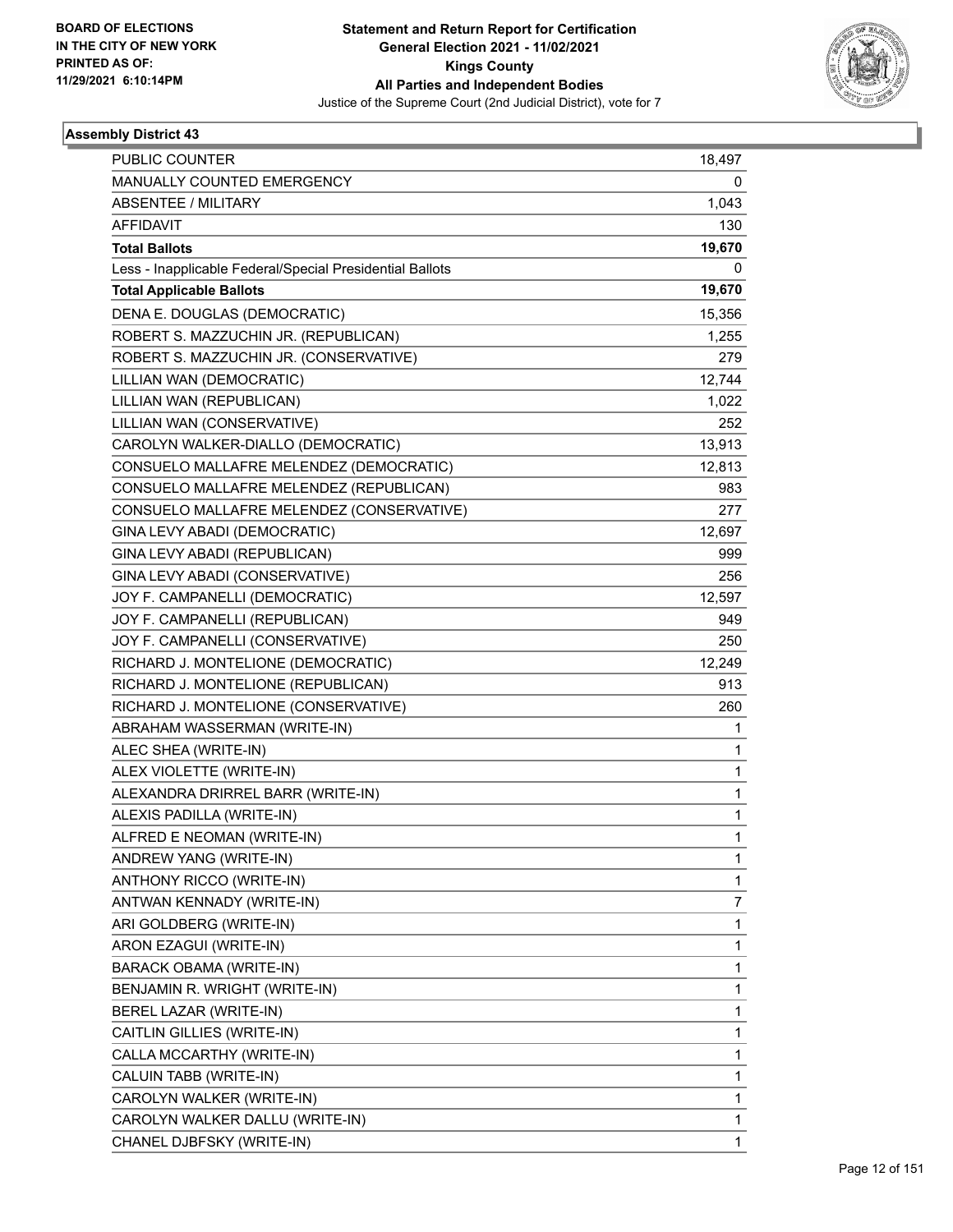

| CHIZKEL EZAGUI (WRITE-IN)           | 1 |
|-------------------------------------|---|
| CLAIRE KLINGON (WRITE-IN)           | 1 |
| DANIEL CRAIG (WRITE-IN)             | 1 |
| DANIEL FELDING (WRITE-IN)           | 1 |
| DAVID CRUCKEIT (WRITE-IN)           | 1 |
| DECLNN MCCARTHY (WRITE-IN)          | 1 |
| DONALD TRUMP (WRITE-IN)             | 1 |
| DONNA COLES (WRITE-IN)              | 4 |
| DREW DAYS (WRITE-IN)                | 1 |
| DYLON MICHEAL SUHER (WRITE-IN)      | 1 |
| EFI SORKIN (WRITE-IN)               | 1 |
| EITAN KALMOOITZ (WRITE-IN)          | 1 |
| ELAINE SCHACK RODRIGUEZ (WRITE-IN)  | 1 |
| ELENA BEELEY NICOLAS (WRITE-IN)     | 1 |
| ELENA CARIOLA (WRITE-IN)            | 1 |
| ELIZABETH SKEEN (WRITE-IN)          | 1 |
| EMELI KZVOVSKY (WRITE-IN)           | 1 |
| EMMA CATERINE (WRITE-IN)            | 2 |
| ERIC KAMERMAN (WRITE-IN)            | 1 |
| FRANCIS O ROURKE (WRITE-IN)         | 1 |
| FRANCIS O'ROURKE (WRITE-IN)         | 1 |
| <b>GEMMA SHAY (WRITE-IN)</b>        | 1 |
| GINA LEVY APADI (WRITE-IN)          | 1 |
| <b>GRAOCTTO MARX (WRITE-IN)</b>     | 1 |
| <b>GRETCHEN BALDWIN (WRITE-IN)</b>  | 1 |
| HANNAH DENTA (WRITE-IN)             | 1 |
| HANNAH DIMOND (WRITE-IN)            | 1 |
| HAROLD STONE (WRITE-IN)             | 1 |
| HARRY RUBIN FALCONE (WRITE-IN)      | 1 |
| HO CHIN MIN (WRITE-IN)              | 1 |
| IGENIE F. HARRIS-BLENMAN (WRITE-IN) | 1 |
| JACK BANON (WRITE-IN)               | 1 |
| JACOB MCCOY (WRITE-IN)              | 1 |
| JAINE BORER (WRITE-IN)              | 1 |
| JAMES GOLDEN (WRITE-IN)             | 1 |
| JASON SUDALAS (WRITE-IN)            | 1 |
| JENNIFER LEYVA (WRITE-IN)           | 1 |
| JHON STOSSEL (WRITE-IN)             | 1 |
| JOHN TURTURNO (WRITE-IN)            | 1 |
| JOSEPH LAVELLE (WRITE-IN)           | 1 |
| JULIAN ASSANGE (WRITE-IN)           | 1 |
| KARL MARX (WRITE-IN)                | 5 |
| KATHEFINE PIERRE (WRITE-IN)         | 1 |
| KATHERINE O MARNA (WRITE-IN)        | 1 |
| KATHRYN GARCIA (WRITE-IN)           | 1 |
| KATIE O'MARRA (WRITE-IN)            | 1 |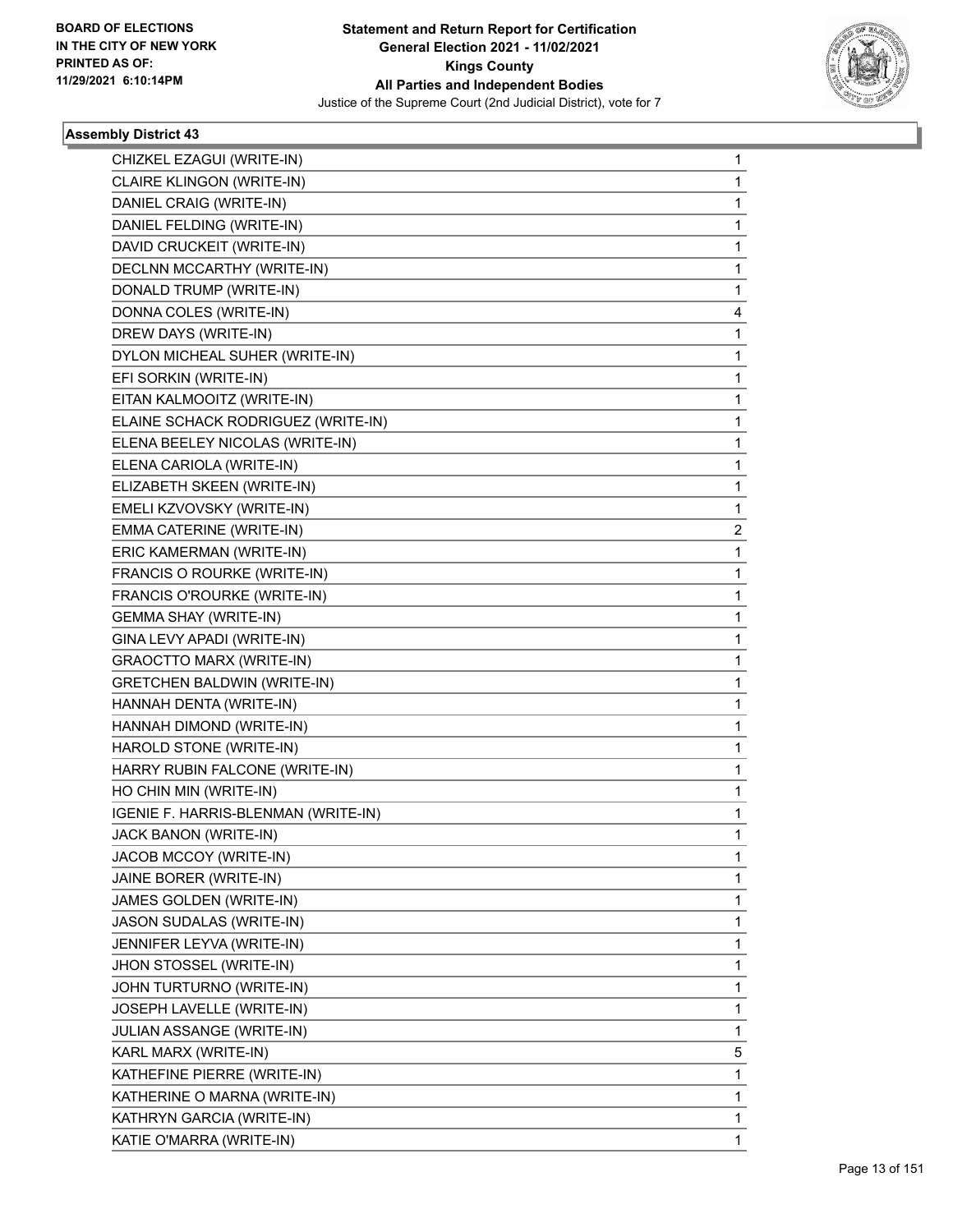

| KEISHA ALLEYNE (WRITE-IN)      | 1              |
|--------------------------------|----------------|
| KENNETH D LEE (WRITE-IN)       | 1              |
| KENNETH MONTGOMERY (WRITE-IN)  | 1              |
| KIP BASTEDO (WRITE-IN)         | 1              |
| LANDRY LEVINE (WRITE-IN)       | 1              |
| LEAH IVES (WRITE-IN)           | 1              |
| LEE CLARK (WRITE-IN)           | 1              |
| LEVI BACKMAN (WRITE-IN)        | 1              |
| LEVI BLUM (WRITE-IN)           | 1              |
| LEVI GREISMAN (WRITE-IN)       | 1              |
| LILI ROSENBERG (WRITE-IN)      | 1              |
| LILLIAN WAN (WRITE-IN)         | 1              |
| LOYDA COLON (WRITE-IN)         | 1              |
| MAHMED MOHAMED (WRITE-IN)      | 1              |
| MANDY SIMON (WRITE-IN)         | 1              |
| MAO TUNG (WRITE-IN)            | 1              |
| MARK LEVIN (WRITE-IN)          | 1              |
| MARK VORKINK (WRITE-IN)        | 1              |
| MARNU NOEMI (WRITE-IN)         | 1              |
| MARTIN GARDINTEL (WRITE-IN)    | 1              |
| MARVA BROWN (WRITE-IN)         | 1              |
| MAXINE H PARK (WRITE-IN)       | 1              |
| MEIR BACKMAN (WRITE-IN)        | 1              |
| MENACHEM SCHNEERSON (WRITE-IN) | 1              |
| MENUEL COLOSTEIN (WRITE-IN)    | 1              |
| MICHAEL BAILEY (WRITE-IN)      | 1              |
| MICHAEL L MARRELLA (WRITE-IN)  | 1              |
| MICHAEL PALEY (WRITE-IN)       | 1              |
| MICHAEL SISITZKY (WRITE-IN)    | 1              |
| MICHELLE OBAMA (WRITE-IN)      | 1              |
| MICHELLE WILLIAMS (WRITE-IN)   | 1              |
| MOISHE GOLDBERG (WRITE-IN)     | $\overline{2}$ |
| NATHEN ASHER (WRITE-IN)        | 1              |
| NELLIE BISHOP (WRITE-IN)       | 1              |
| NICHOLAS TAPERT (WRITE-IN)     | 1              |
| NORA BISHOP (WRITE-IN)         | 1              |
| NORA CARROLL (WRITE-IN)        | 1              |
| NORMAN KEITH WHITE (WRITE-IN)  | 1              |
| OPRAH WINFREY (WRITE-IN)       | 1              |
| PAPERBOY PRINCE (WRITE-IN)     | 2              |
| PETE MARTIN (WRITE-IN)         | 1              |
| PETER SAALFIELD (WRITE-IN)     | 1              |
| PHARA FORREST (WRITE-IN)       | 1              |
| QUIN WREN (WRITE-IN)           | 1              |
| RACHEL HIMES (WRITE-IN)        | 1              |
| REBECCA ARIAN (WRITE-IN)       | 1              |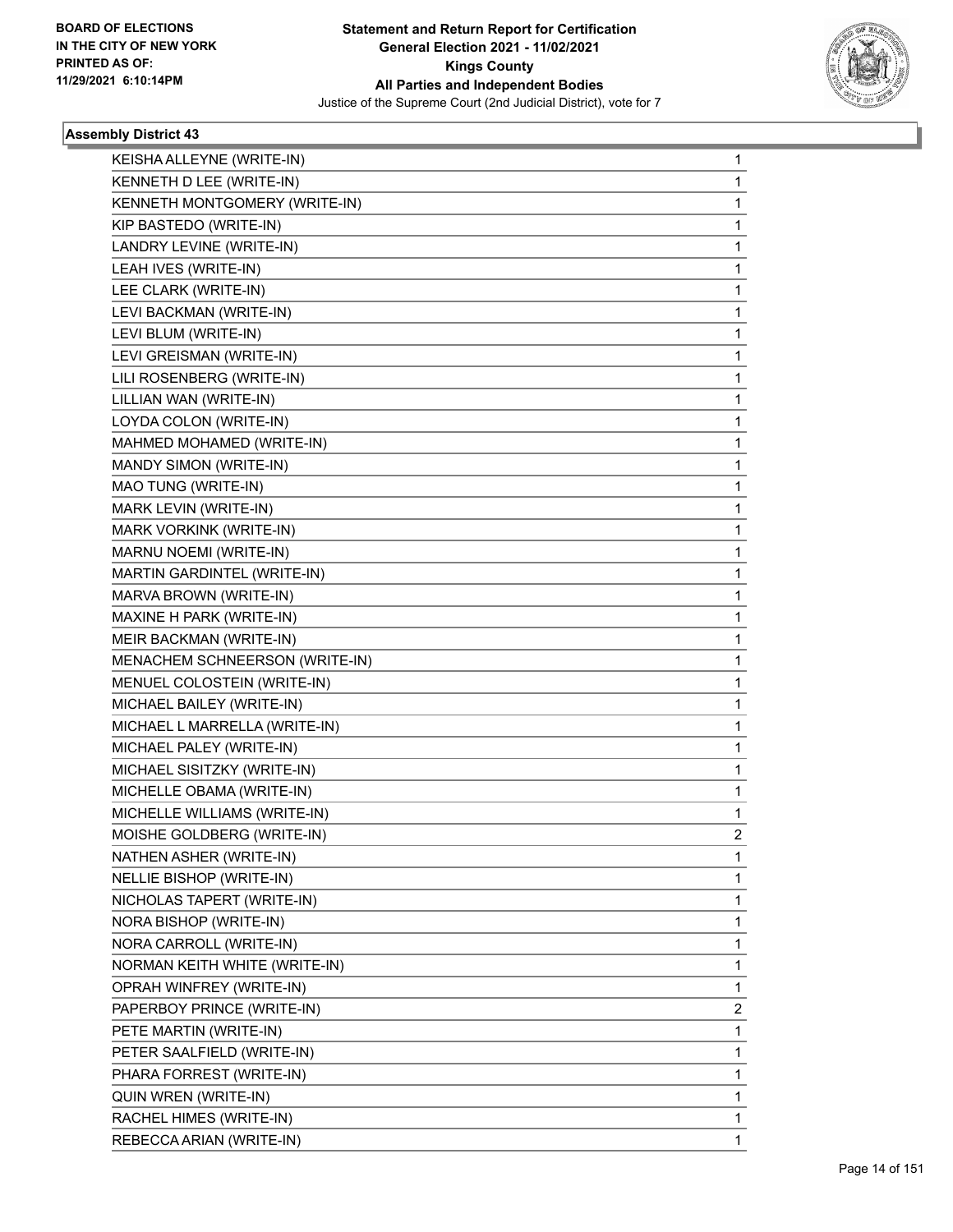

| RENEE CASSELL (WRITE-IN)                  | 1            |
|-------------------------------------------|--------------|
| RHICK BROSE (WRITE-IN)                    | 1            |
| RYAN COUNCIL (WRITE-IN)                   | 1            |
| RYAN J TUCKER (WRITE-IN)                  | 1            |
| RYAN TUCKER (WRITE-IN)                    | 1            |
| SAE HARCHBERGER (WRITE-IN)                | 1            |
| SAM DRIRREL BARR (WRITE-IN)               | 1            |
| SAM FELDMAN (WRITE-IN)                    | $\mathbf{1}$ |
| SAMANTHA LEE (WRITE-IN)                   | $\mathbf{1}$ |
| SAMUEL DEY (WRITE-IN)                     | 1            |
| SAMUEL FELDMAN (WRITE-IN)                 | 1            |
| SAMUEL RATNER (WRITE-IN)                  | 1            |
| SEAN FAUNTLEROY (WRITE-IN)                | 1            |
| SEAN HANNITY (WRITE-IN)                   | 1            |
| SHVA WEISS (WRITE-IN)                     | 1            |
| STEVEN LYNCH (WRITE-IN)                   | 1            |
| STEVEN SPIELBERG (WRITE-IN)               | 1            |
| TAYLOR ANUID (WRITE-IN)                   | 1            |
| TAYLOR HAYNES (WRITE-IN)                  | 1            |
| TONY SOPRANO (WRITE-IN)                   | 1            |
| TRECIA DIXON (WRITE-IN)                   | 1            |
| UNATTRIBUTABLE WRITE-IN (WRITE-IN)        | 152          |
| UNCOUNTED WRITE-IN PER STATUTE (WRITE-IN) | 13           |
| VERONICA PHILLIPS NICKEY (WRITE-IN)       | 1            |
| YAKOV GERMAN (WRITE-IN)                   | 1            |
| YANKOV ASBERG (WRITE-IN)                  | 1            |
| YANKY PRAGER (WRITE-IN)                   | 1            |
| YOSEF GOLDBERG (WRITE-IN)                 | 1            |
| YOSSI BARAM (WRITE-IN)                    | 1            |
| YOSSI WEISS (WRITE-IN)                    | 1            |
| ZAKI TAMIR (WRITE-IN)                     | $\mathbf{1}$ |
| ZALMAN LAZARAFF (WRITE-IN)                | 1            |
| ZALMAN LEW (WRITE-IN)                     | 1            |
| <b>Total Votes</b>                        | 100,388      |
| Unrecorded                                | 37,302       |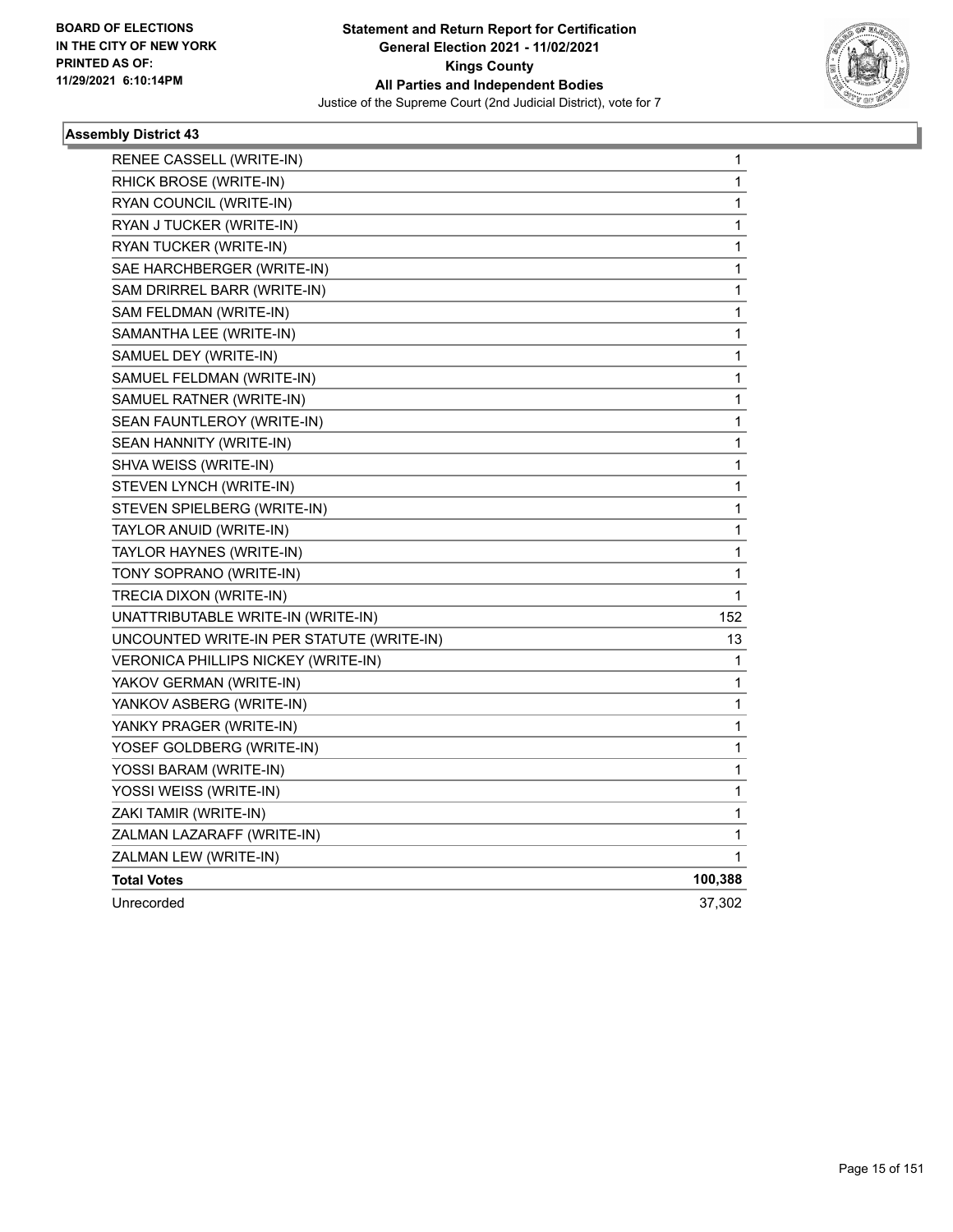

| PUBLIC COUNTER                                           | 21,427       |
|----------------------------------------------------------|--------------|
| MANUALLY COUNTED EMERGENCY                               | 1            |
| ABSENTEE / MILITARY                                      | 1,126        |
| <b>AFFIDAVIT</b>                                         | 202          |
| <b>Total Ballots</b>                                     | 22,756       |
| Less - Inapplicable Federal/Special Presidential Ballots | 0            |
| <b>Total Applicable Ballots</b>                          | 22,756       |
| DENA E. DOUGLAS (DEMOCRATIC)                             | 15,893       |
| ROBERT S. MAZZUCHIN JR. (REPUBLICAN)                     | 3,283        |
| ROBERT S. MAZZUCHIN JR. (CONSERVATIVE)                   | 687          |
| LILLIAN WAN (DEMOCRATIC)                                 | 14,710       |
| LILLIAN WAN (REPUBLICAN)                                 | 2,419        |
| LILLIAN WAN (CONSERVATIVE)                               | 562          |
| CAROLYN WALKER-DIALLO (DEMOCRATIC)                       | 15,737       |
| CONSUELO MALLAFRE MELENDEZ (DEMOCRATIC)                  | 14,685       |
| CONSUELO MALLAFRE MELENDEZ (REPUBLICAN)                  | 2,488        |
| CONSUELO MALLAFRE MELENDEZ (CONSERVATIVE)                | 610          |
| GINA LEVY ABADI (DEMOCRATIC)                             | 14,687       |
| GINA LEVY ABADI (REPUBLICAN)                             | 2,501        |
| GINA LEVY ABADI (CONSERVATIVE)                           | 611          |
| JOY F. CAMPANELLI (DEMOCRATIC)                           | 14,536       |
| JOY F. CAMPANELLI (REPUBLICAN)                           | 2,410        |
| JOY F. CAMPANELLI (CONSERVATIVE)                         | 565          |
| RICHARD J. MONTELIONE (DEMOCRATIC)                       | 14,276       |
| RICHARD J. MONTELIONE (REPUBLICAN)                       | 2,356        |
| RICHARD J. MONTELIONE (CONSERVATIVE)                     | 583          |
| ADAM FOX (WRITE-IN)                                      | 1            |
| ADIRA MEZRAHI (WRITE-IN)                                 | 1            |
| AL RAMOS (WRITE-IN)                                      | $\mathbf{1}$ |
| ALAN TOWBIN (WRITE-IN)                                   | 1            |
| ALBERTA FRISCIA (WRITE-IN)                               | $\mathbf{1}$ |
| ALEX GINSBERG (WRITE-IN)                                 | 1            |
| ALEX MUNFIL (WRITE-IN)                                   | 1            |
| ALEXANDRIA OCASIA LORENZ (WRITE-IN)                      | $\mathbf{1}$ |
| ALFRED E NUEMAN (WRITE-IN)                               | 1            |
| AMANDA JACK (WRITE-IN)                                   | 1            |
| AMANDA L DAVID (WRITE-IN)                                | $\mathbf{1}$ |
| AMANDA NOREJKO (WRITE-IN)                                | 1            |
| AMY PANAR (WRITE-IN)                                     | 1            |
| ANDREA TAN (WRITE-IN)                                    | $\mathbf{1}$ |
| ANDREW CUOMO (WRITE-IN)                                  | 1            |
| ANDREW YANG (WRITE-IN)                                   | 1            |
| ANGELIQUE MORENO (WRITE-IN)                              | 1            |
| ANN MCCAFFREY (WRITE-IN)                                 | 1            |
| ANTHONY M.SHULTS (WRITE-IN)                              | 1            |
| ANTHONY R CACCAMO (WRITE-IN)                             | 9            |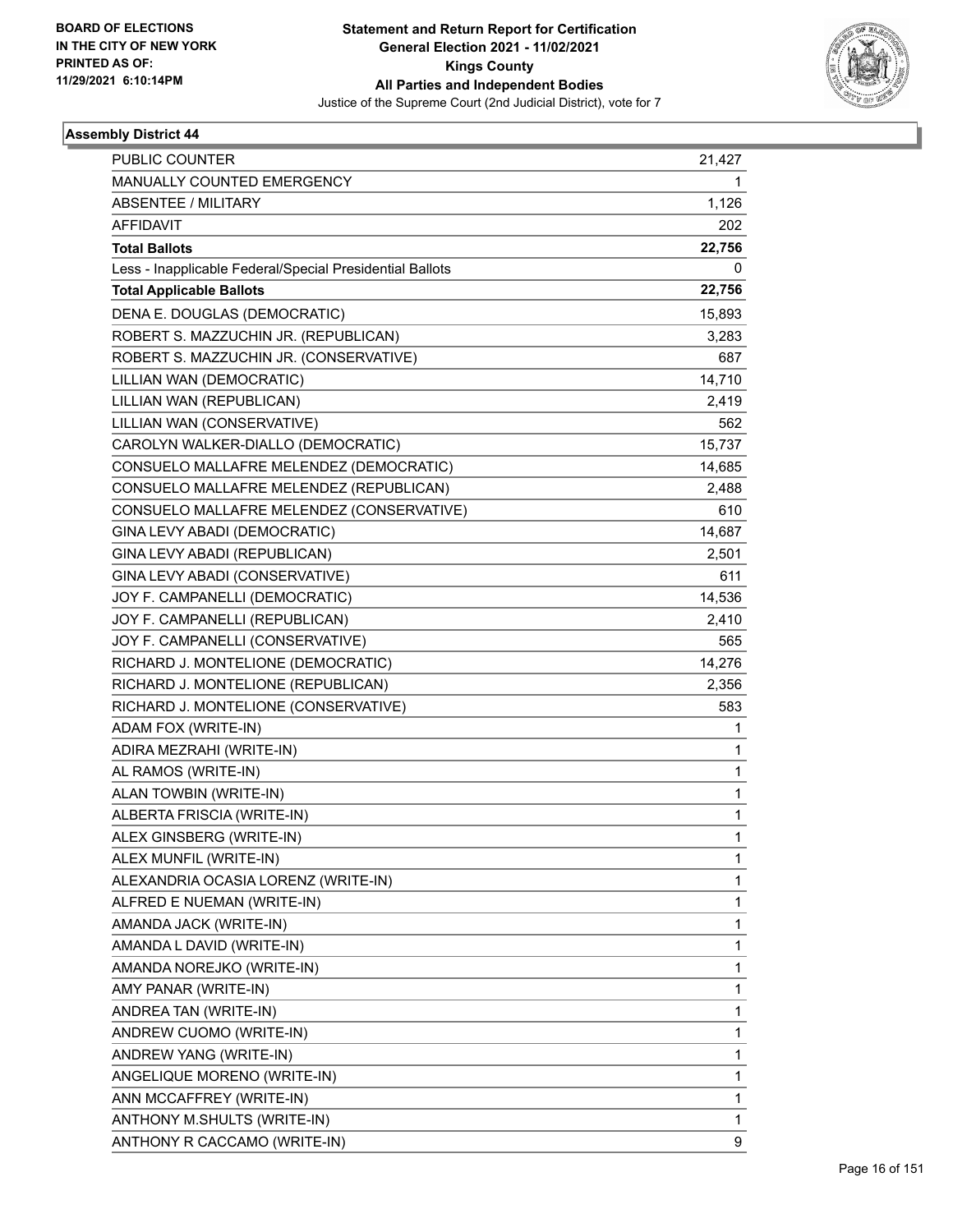

| ANTHONY R.CACCAMO (WRITE-IN)         | 1 |
|--------------------------------------|---|
| ANTOINETTE SISTO (WRITE-IN)          | 1 |
| ARON LEITER (WRITE-IN)               | 1 |
| ARON STROH (WRITE-IN)                | 1 |
| ARTEMI PANARIN (WRITE-IN)            | 1 |
| ARTIMUS SALVAORE (WRITE-IN)          | 1 |
| AVIGDOR MILLER (WRITE-IN)            | 1 |
| AYRES HEXTON (WRITE-IN)              | 1 |
| BARBARA JORDAN (WRITE-IN)            | 1 |
| BERISH MANDELBAUM (WRITE-IN)         | 1 |
| BERNADETTE SERFON (WRITE-IN)         | 1 |
| BERNARD SANDERS (WRITE-IN)           | 1 |
| BERNIE GOETZ (WRITE-IN)              | 1 |
| BETH BALTIMORE (WRITE-IN)            | 1 |
| BETTINA SCHIGEL (WRITE-IN)           | 1 |
| BEVERLY COHEN (WRITE-IN)             | 1 |
| <b>BRANDON SANDERSON (WRITE-IN)</b>  | 1 |
| <b>BRCICHA WEISBERGER (WRITE-IN)</b> | 1 |
| <b>BRENIE SANDERS (WRITE-IN)</b>     | 1 |
| BRIAN FOX (WRITE-IN)                 | 1 |
| <b>BRIAN LEHRER (WRITE-IN)</b>       | 1 |
| BRUENOR BATTLEHAMMER (WRITE-IN)      | 1 |
| CALISTA DEJESUS (WRITE-IN)           | 1 |
| CARMEN SANCHEZ (WRITE-IN)            | 1 |
| CAROLINE TOWBIN (WRITE-IN)           | 1 |
| CATERINA BARTHA (WRITE-IN)           | 1 |
| CATIE BRIE BATTLEHAMMER (WRITE-IN)   | 1 |
| CHAIM FLEISHER (WRITE-IN)            | 1 |
| CHARNI KARMAN (WRITE-IN)             | 1 |
| CHAYA DONN (WRITE-IN)                | 1 |
| CHERYL GONZALEZ (WRITE-IN)           | 1 |
| CHERYL PEROTTA (WRITE-IN)            | 1 |
| CHRIS KURODA (WRITE-IN)              | 1 |
| CHRISTIE GOLDEN (WRITE-IN)           | 1 |
| CHRISTINE A KRAMER (WRITE-IN)        | 1 |
| CHRISTOPHER GRANT (WRITE-IN)         | 1 |
| CHRISTOPHER JERINKEY (WRITE-IN)      | 1 |
| CHRISTOPHER ROMINE (WRITE-IN)        | 1 |
| CHRISTOPHER V BLUM (WRITE-IN)        | 1 |
| CHWIM RENNERT (WRITE-IN)             | 1 |
| CODY MCCUNE (WRITE-IN)               | 1 |
| COLIN COHEN (WRITE-IN)               | 1 |
| COURTNEY KELLY (WRITE-IN)            | 1 |
| CRAIG NELSON (WRITE-IN)              | 1 |
| CURTIS SLIWA (WRITE-IN)              | 3 |
| DALE FIEDERICK (WRITE-IN)            | 1 |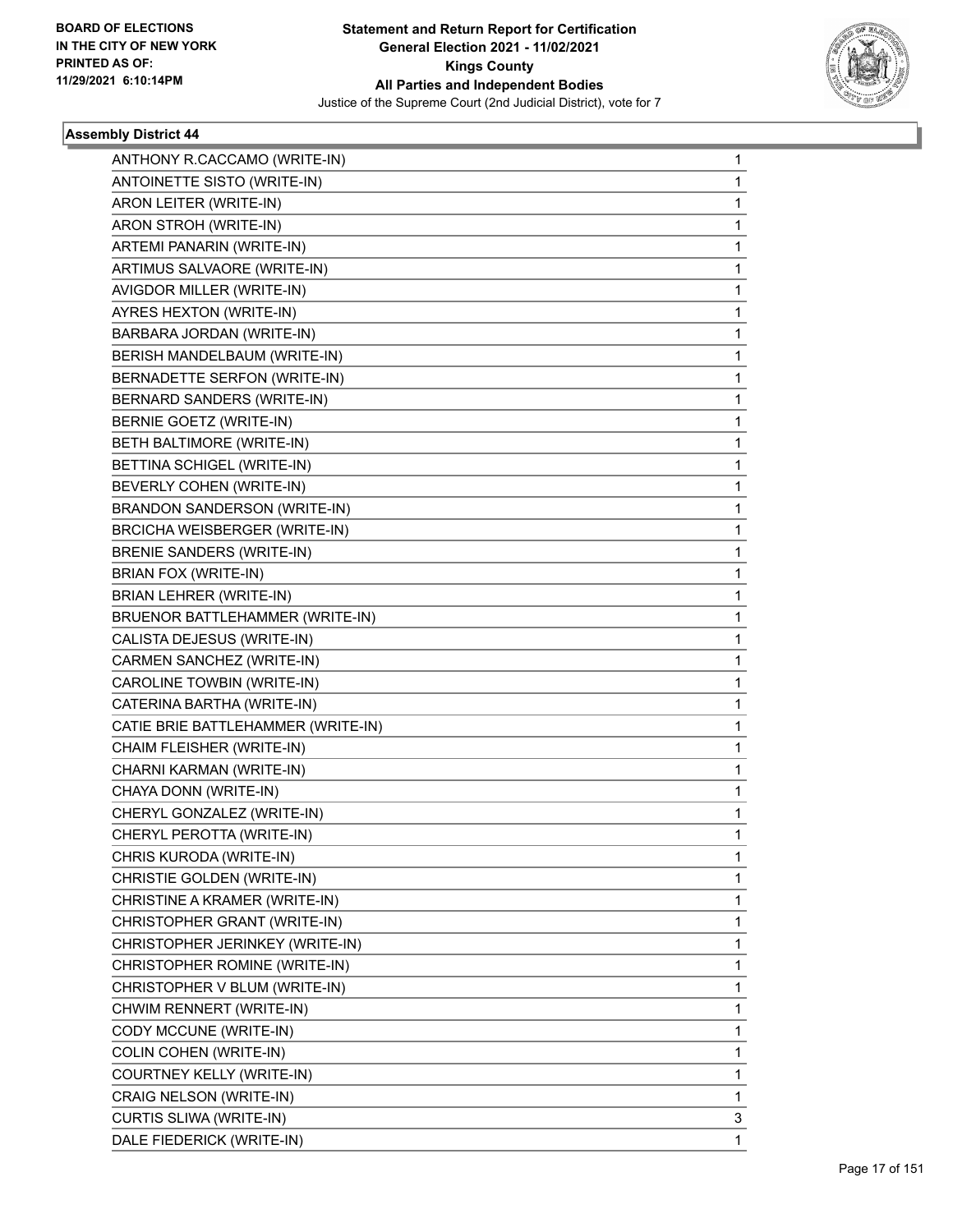

| DAVID ABRAHAM (WRITE-IN)           | 1  |
|------------------------------------|----|
| DAVID IGANAYER (WRITE-IN)          | 1  |
| DAVID KAUFMAN (WRITE-IN)           | 1  |
| DAVID KIRSCHNER (WRITE-IN)         | 1  |
| DAVID WRIGHT (WRITE-IN)            | 1  |
| DAYREL SEWELL (WRITE-IN)           | 1  |
| DEBORAH H. MORRIS (WRITE-IN)       | 1  |
| DERRICK ROSE (WRITE-IN)            | 1  |
| DEVORA KUPERMAN (WRITE-IN)         | 3  |
| DONALD J TRUMP (WRITE-IN)          | 2  |
| DONALD J. TRUMP (WRITE-IN)         | 1  |
| DONALD TRUMP (WRITE-IN)            | 2  |
| DRIZZIT DOURDEN (WRITE-IN)         | 1  |
| EDWARD O DONNELL (WRITE-IN)        | 1  |
| EFRAIM CENSOR (WRITE-IN)           | 1  |
| ELENA KATSNELSON (WRITE-IN)        | 1  |
| ELI DONN (WRITE-IN)                | 1  |
| ELI MANNING (WRITE-IN)             | 1  |
| ELIEZER STEFANSKY (WRITE-IN)       | 1  |
| ELIZABETH ANNE MORROW (WRITE-IN)   | 1  |
| ELIZABETH GALLAGHER (WRITE-IN)     | 1  |
| ELIZABETH HOLTZMAN (WRITE-IN)      | 1  |
| ELIZABETH WARREN (WRITE-IN)        | 1  |
| EMILY GINSBERG (WRITE-IN)          | 1  |
| EMILY STITELMAN (WRITE-IN)         | 1  |
| ESTHER JAROSLUITZ (WRITE-IN)       | 1  |
| EUGENE WECHDER (WRITE-IN)          | 1  |
| EVAN REISER (WRITE-IN)             | 1  |
| FAIGALALA SREBRO (WRITE-IN)        | 1  |
| FRED ROGERS (WRITE-IN)             | 1  |
| GARY GYGAX (WRITE-IN)              | 1  |
| <b>GEORGE SHEA (WRITE-IN)</b>      | 1  |
| <b>GERARD MCCABE (WRITE-IN)</b>    | 1  |
| <b>GLENN NOCERA (WRITE-IN)</b>     | 18 |
| <b>GRAINNE O'NEILL (WRITE-IN)</b>  | 1  |
| GREGORY J. WATFORD (WRITE-IN)      | 1  |
| <b>GREGORY SEMINARA (WRITE-IN)</b> | 1  |
| HA GOLDSTEIN (WRITE-IN)            | 1  |
| HAROLD STROH (WRITE-IN)            | 1  |
| HAROLD TISCHLER (WRITE-IN)         | 2  |
| HARRY RUBIN FALCONE (WRITE-IN)     | 1  |
| HENRY BIONHEIM (WRITE-IN)          | 1  |
| HENRY TOWBIN (WRITE-IN)            | 1  |
| HILDA COHEN (WRITE-IN)             | 1  |
| IAN BOOK (WRITE-IN)                | 1  |
| <b>IGOR SHESTERKIN (WRITE-IN)</b>  | 1  |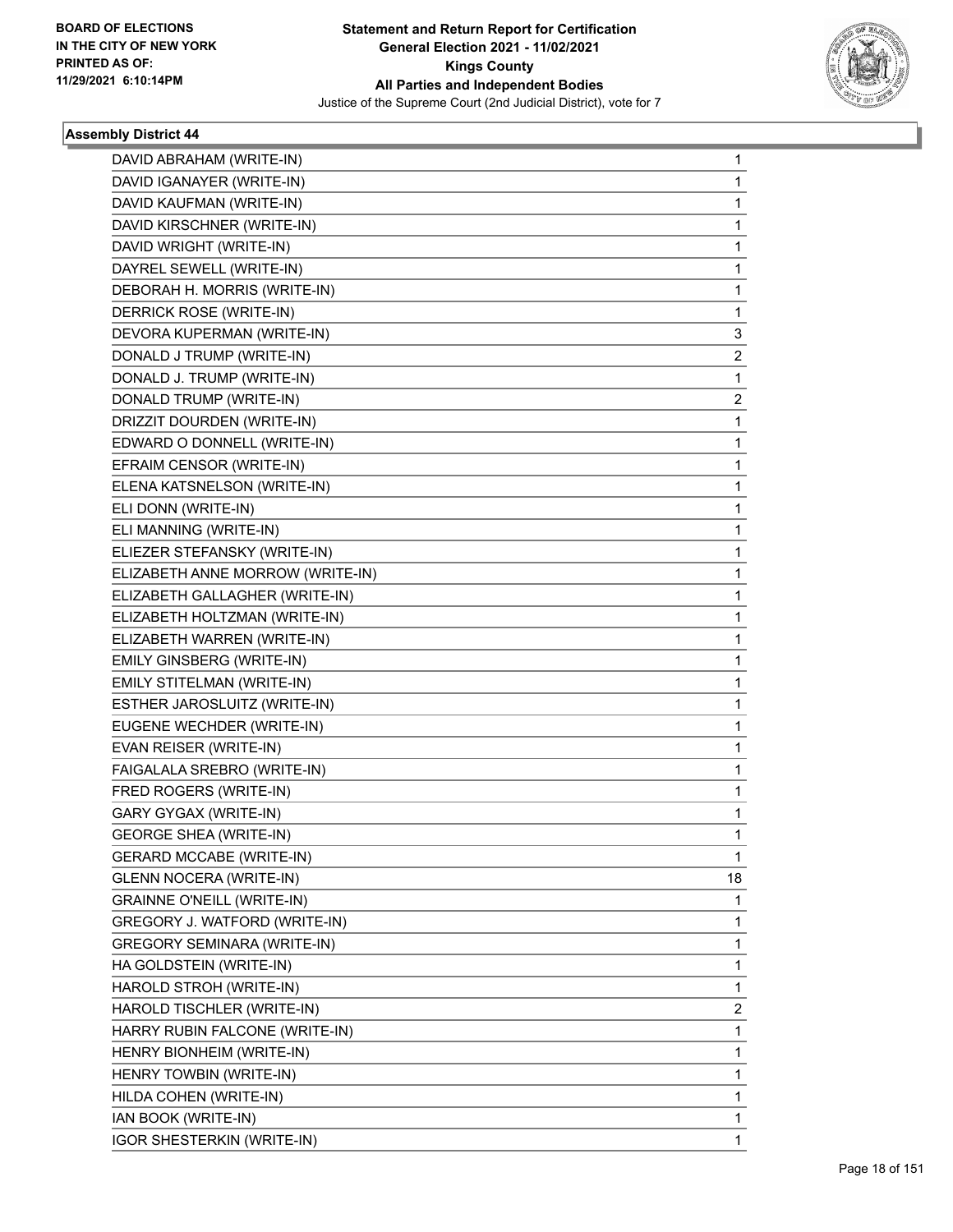

| IMMANUEL QUICKLEY (WRITE-IN)   | 1            |
|--------------------------------|--------------|
| INDIA WALTON (WRITE-IN)        | $\mathbf{1}$ |
| <b>ISABEL BRAUN (WRITE-IN)</b> | 1            |
| JAMES WEYNN (WRITE-IN)         | 1            |
| JANS MERGARO (WRITE-IN)        | 1            |
| JASON VIOLA (WRITE-IN)         | 1            |
| JAY LONSCHEIN (WRITE-IN)       | 1            |
| JEREMY THOMAS (WRITE-IN)       | 1            |
| JIM BUTCHER (WRITE-IN)         | 1            |
| JOANNE CLARK (WRITE-IN)        | 1            |
| JOE BIDEN (WRITE-IN)           | 1            |
| JOE GOLDBERG (WRITE-IN)        | 1            |
| JOE TORRE (WRITE-IN)           | 1            |
| JOHN CENA (WRITE-IN)           | 1            |
| JOHN GOTTI JR. (WRITE-IN)      | 1            |
| JOHN HECHT (WRITE-IN)          | 7            |
| JOHN MCCORMACK (WRITE-IN)      | 1            |
| JOHN SMITH (WRITE-IN)          | 3            |
| JOHNY ONTIBEROS (WRITE-IN)     | 1            |
| JON FISHMAN (WRITE-IN)         | 1            |
| JOSE REYES (WRITE-IN)          | 1            |
| JOSEPH BIDEN (WRITE-IN)        | 1            |
| JOSETTE SLIVINSKI (WRITE-IN)   | 1            |
| JUAN ABREL (WRITE-IN)          | 1            |
| JUDGE REINHOLD (WRITE-IN)      | 1            |
| JULIA R DAVIS (WRITE-IN)       | 3            |
| JULIE ROSENBERG (WRITE-IN)     | 1            |
| KALEIGH ZSCHUSCHNER (WRITE-IN) | 1            |
| KAREN BERNARD (WRITE-IN)       | 1            |
| KAREN MURPHY (WRITE-IN)        | 1            |
| KELLY KRAVIT (WRITE-IN)        | 1            |
| KENNETH GARNER (WRITE-IN)      | $\mathbf{1}$ |
| KENNETH MONTAGOMERY (WRITE-IN) | 1            |
| KENNTH D GARNER (WRITE-IN)     | 1            |
| KEVIN O. DONNELL (WRITE-IN)    | 1            |
| KEVIN QUINN (WRITE-IN)         | 1            |
| KIVI DONN (WRITE-IN)           | 1            |
| KVRIE IRVIN (WRITE-IN)         | 1            |
| LANCE OGISTE (WRITE-IN)        | 1            |
| LEIA ORGANG (WRITE-IN)         | 1            |
| LEWIS CARROLL (WRITE-IN)       | 1            |
| LINDA IPANEME (WRITE-IN)       | 1            |
| LISA A SOKOLOFF (WRITE-IN)     | 1            |
| LISA PARLOW (WRITE-IN)         | 1            |
| LISE ERGBER (WRITE-IN)         | 1            |
| LOUIS CRESPO (WRITE-IN)        | 7            |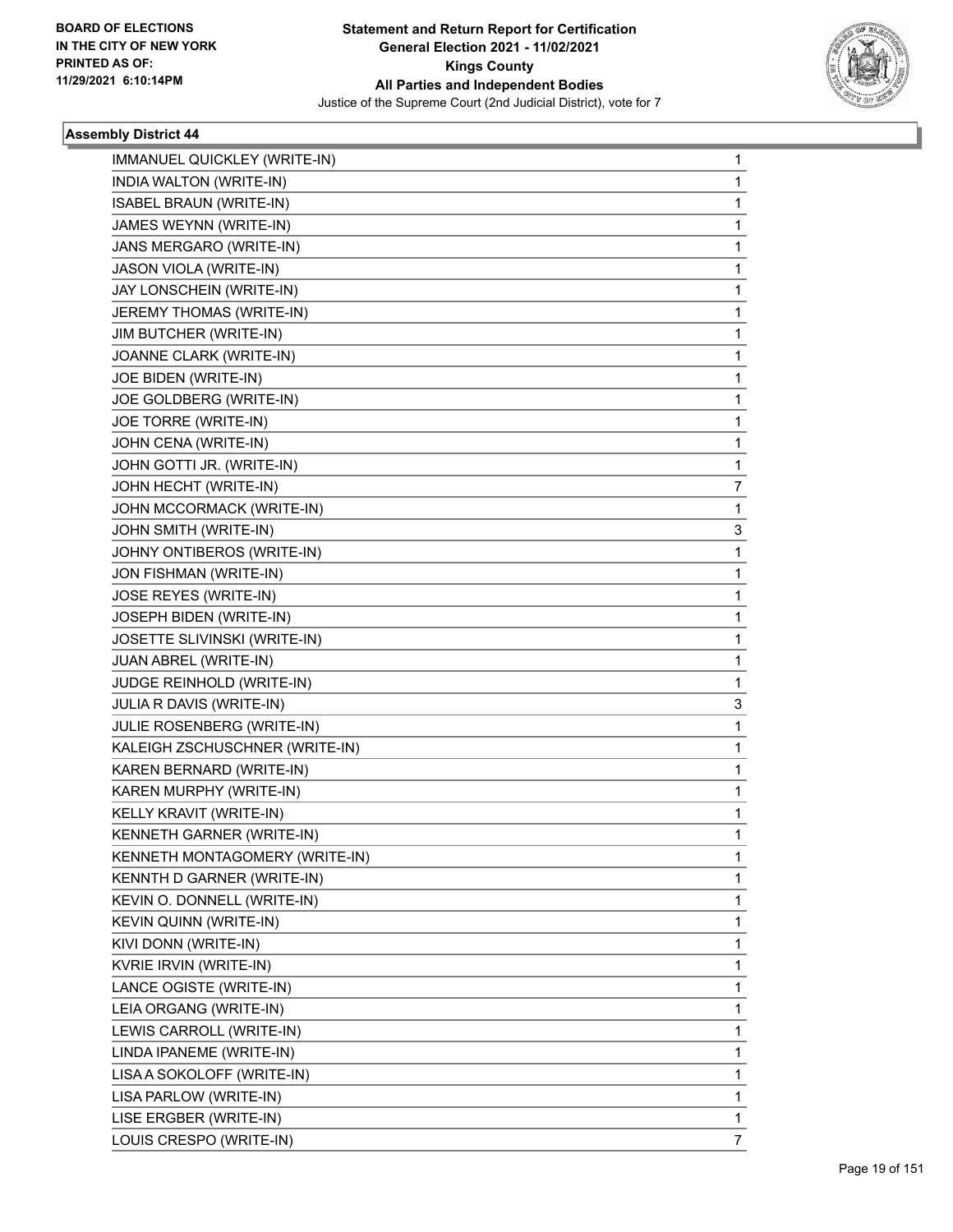

| MAC ROSENFIELD (WRITE-IN)         | 1            |
|-----------------------------------|--------------|
| MADELYN RIVERA (WRITE-IN)         | 1            |
| MANVEL PASEDES (WRITE-IN)         | 2            |
| MARCIA SPENCE (WRITE-IN)          | 1            |
| MARGARET MARRON (WRITE-IN)        | 1            |
| MARK LEVINE (WRITE-IN)            | 6            |
| MARTIN GARFINKEL (WRITE-IN)       | 1            |
| MARVA BROWN (WRITE-IN)            | 1            |
| MARY SHELLEY (WRITE-IN)           | 1            |
| MATHEW WILLIAM HAWKINS (WRITE-IN) | 1            |
| MAURICE KAHN (WRITE-IN)           | 3            |
| MELANIE BERKOWITZ (WRITE-IN)      | 1            |
| MENDEL SITORSKY (WRITE-IN)        | 1            |
| MICHAEL RACIOPPO (WRITE-IN)       | 1            |
| MICHAEL SCHWARTZ (WRITE-IN)       | 1            |
| MICHAEL TEITEL (WRITE-IN)         | 1            |
| MICHELLE COHEN (WRITE-IN)         | 1            |
| MIGIR IGRNANEV (WRITE-IN)         | 1            |
| MIKE GORDEN (WRITE-IN)            | 1            |
| MIKE KELLY (WRITE-IN)             | 1            |
| MINDY ERLICH (WRITE-IN)           | 1            |
| MIRI DONN (WRITE-IN)              | 1            |
| MITT ROMNEY (WRITE-IN)            | 1            |
| MONTERO LAMAR HILL (WRITE-IN)     | 1            |
| MOSHE EHRENTREU (WRITE-IN)        | 1            |
| MOSHE LEVY (WRITE-IN)             | 1            |
| MOSHE MAYER (WRITE-IN)            | 1            |
| MYA WILEY (WRITE-IN)              | 1            |
| NAILA SIDDIQUI (WRITE-IN)         | 1            |
| NARA CARROLL (WRITE-IN)           | 1            |
| NATALIE KAPLAN (WRITE-IN)         | 1            |
| NICHOLAS ALLARD (WRITE-IN)        | 1            |
| NICOLE HYATT (WRITE-IN)           | 1            |
| NORA CARROLL (WRITE-IN)           | 1            |
| PAGE MCCONNELL (WRITE-IN)         | 1            |
| PAT COLGAN (WRITE-IN)             | 1            |
| PATRICK MCCADRAN (WRITE-IN)       | 1            |
| PATRICK O' MALLEY (WRITE-IN)      | 1            |
| PAUL MEDEROS (WRITE-IN)           | 1            |
| PERETZ C LEVIN (WRITE-IN)         | 1            |
| PETER MANZI (WRITE-IN)            | 1            |
| PINCHAS MANHEIT (WRITE-IN)        | 1            |
| PINCHAS MILLER (WRITE-IN)         | 1            |
| RACHEL FREIER (WRITE-IN)          | 1            |
| RACHEL FRIER (WRITE-IN)           | 2            |
| RACHEL KISS (WRITE-IN)            | $\mathbf{1}$ |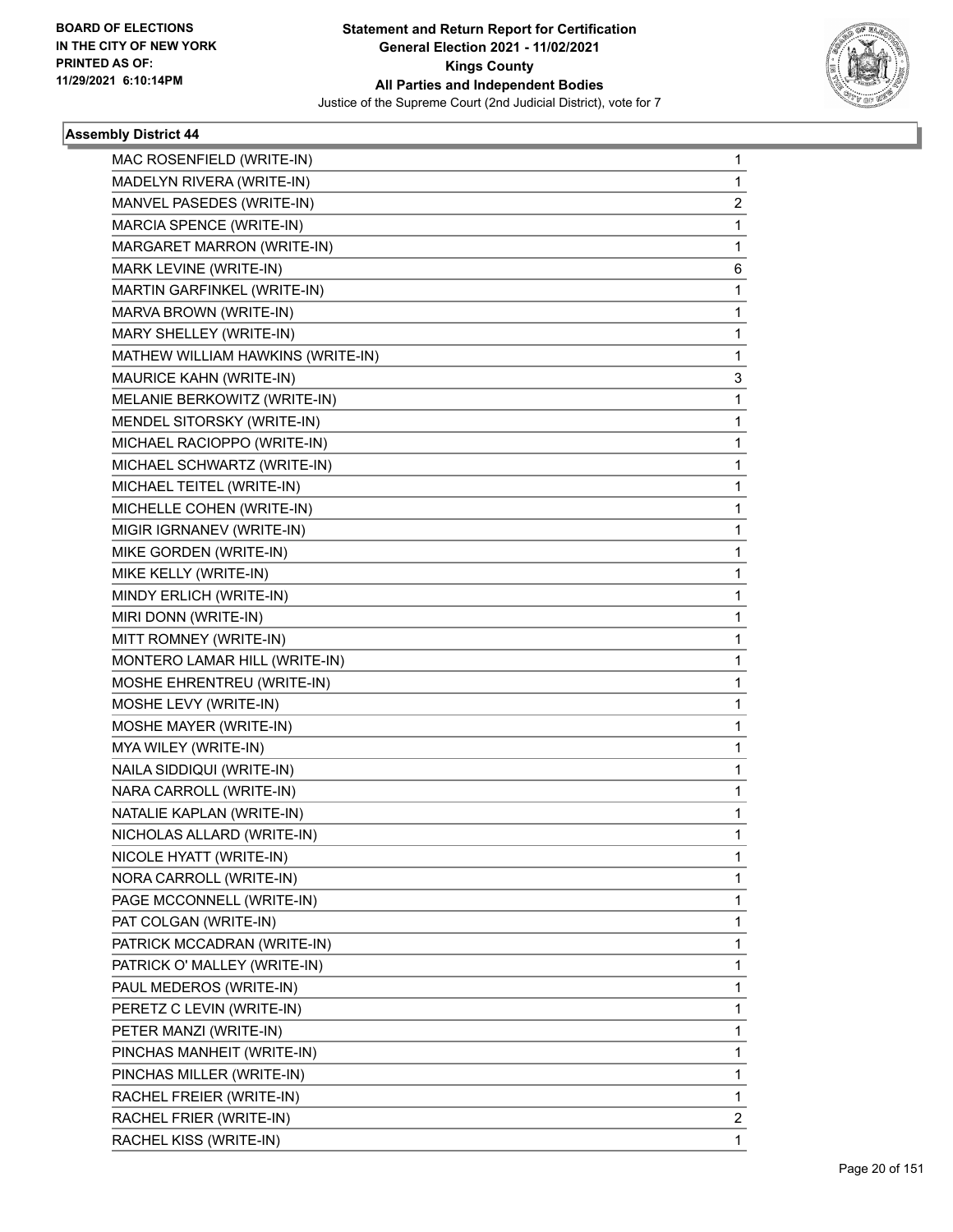

| RAY MCGUIRE (WRITE-IN)           | 1 |
|----------------------------------|---|
| RAYMOND LOHIER (WRITE-IN)        | 1 |
| REGIS HALFHEIHT (WRITE-IN)       | 1 |
| RICHARD SLIVINSKI (WRITE-IN)     | 2 |
| ROB T MAZZUCHIN (WRITE-IN)       | 1 |
| ROBBYN AGHIVE (WRITE-IN)         | 1 |
| ROBERT JORDAN ' (WRITE-IN)       | 1 |
| ROBERT S. MAZZUHIN JR (WRITE-IN) | 1 |
| ROD FUSCO (WRITE-IN)             | 1 |
| ROMAN REIGNS (WRITE-IN)          | 1 |
| RON CASTORINA (WRITE-IN)         | 1 |
| RONALD VINCENT SPENCE (WRITE-IN) | 1 |
| SAM GEIGER (WRITE-IN)            | 1 |
| SAM HIMMELSTEIN (WRITE-IN)       | 1 |
| SAMUEL LANDENWITSCH (WRITE-IN)   | 1 |
| SARAH DONN (WRITE-IN)            | 1 |
| SARAH PARKER GREEN (WRITE-IN)    | 1 |
| SAUL REIGER (WRITE-IN)           | 1 |
| SEAN CROWLEY (WRITE-IN)          | 1 |
| SEAN DOWNS (WRITE-IN)            | 1 |
| SEAN P. WILSON (WRITE-IN)        | 1 |
| SEBASTION WINTER (WRITE-IN)      | 1 |
| SHABAZZ STUART (WRITE-IN)        | 1 |
| SHLOME FIEG (WRITE-IN)           | 1 |
| SHLOMO KARMAN (WRITE-IN)         | 1 |
| SIMCHA FELDER (WRITE-IN)         | 1 |
| SIMCHA RINGOL (WRITE-IN)         | 1 |
| SOLOMON DINER (WRITE-IN)         | 1 |
| SOPHIE ANDERSON (WRITE-IN)       | 1 |
| SOTT STRINGER (WRITE-IN)         | 2 |
| STEPHEN CHRISTOPHER (WRITE-IN)   | 1 |
| STEVE COHEN (WRITE-IN)           | 1 |
| STEVE SHIFFMAN (WRITE-IN)        | 1 |
| STEVEN REISER (WRITE-IN)         | 1 |
| SUSAN PRATT (WRITE-IN)           | 1 |
| SUSANNA DELA PAVA (WRITE-IN)     | 1 |
| TATANISHA JAMES (WRITE-IN)       | 1 |
| TED CRUZ (WRITE-IN)              | 1 |
| TERESA KIEZIK (WRITE-IN)         | 1 |
| TERRENCE GREENE (WRITE-IN)       | 1 |
| THERESA D'AMBROSI (WRITE-IN)     | 1 |
| TIFFANY COHEN (WRITE-IN)         | 1 |
| TOM BACKNER (WRITE-IN)           | 1 |
| TREY ANASTASIA (WRITE-IN)        | 1 |
| TZIVI DONN (WRITE-IN)            | 1 |
| TZVI ORATZ (WRITE-IN)            | 1 |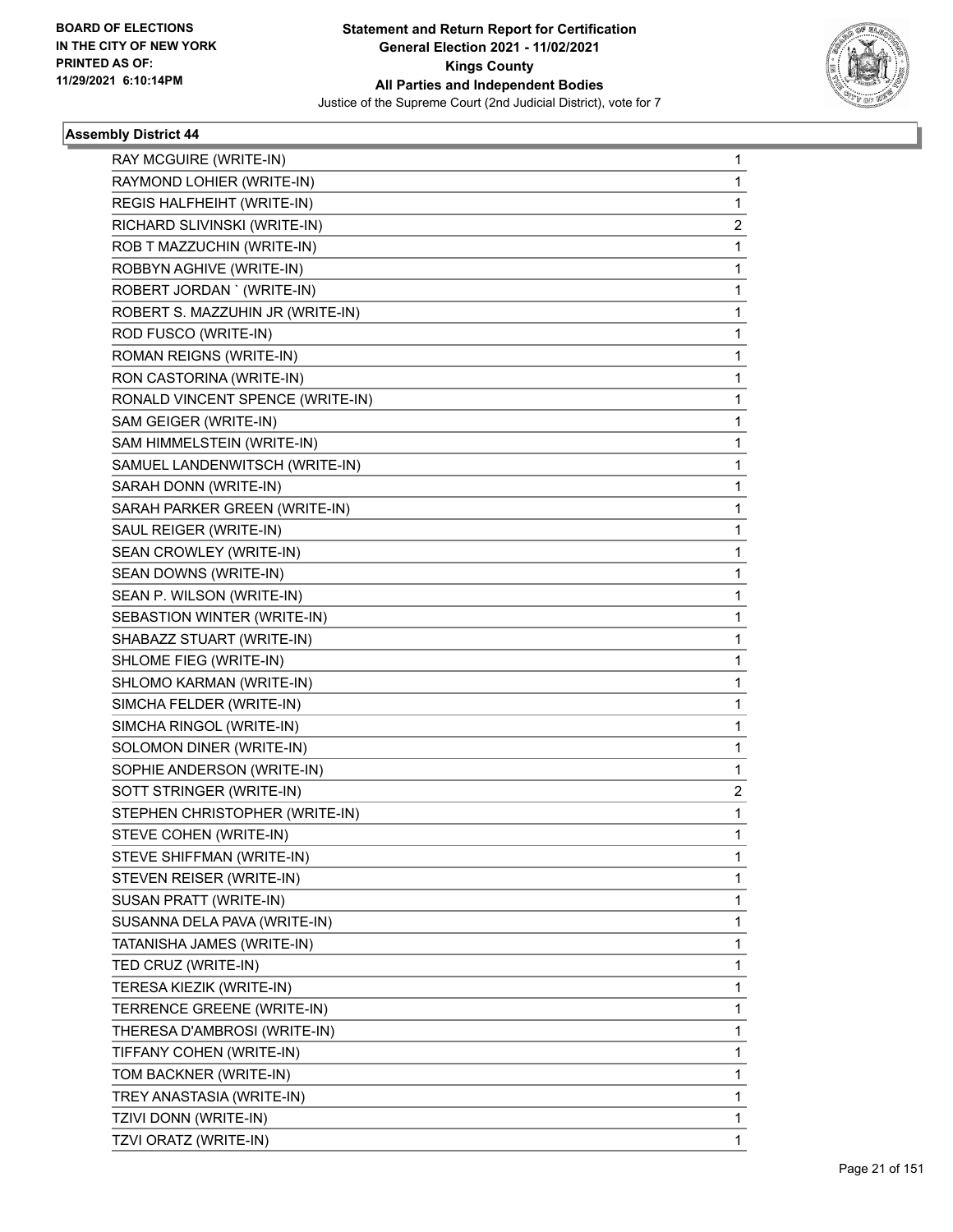

| UNATTRIBUTABLE WRITE-IN (WRITE-IN)        | 316     |
|-------------------------------------------|---------|
| UNCOUNTED WRITE-IN PER STATUTE (WRITE-IN) | 18      |
| USHER FREIDMAN (WRITE-IN)                 |         |
| VALARIE CAHAN (WRITE-IN)                  |         |
| VINCENT MARTUCIELLO (WRITE-IN)            |         |
| <b>VLADIMIR NISENZON (WRITE-IN)</b>       |         |
| <b>VOSSI GESTETNER (WRITE-IN)</b>         |         |
| YAAKOV YEHUDA JOSEFIT (WRITE-IN)          |         |
| YEKUSIEL WEISS (WRITE-IN)                 |         |
| YESSI TURLI (WRITE-IN)                    | 1       |
| YISRAEL ALTEIN (WRITE-IN)                 |         |
| YISREAL A WOLFSON (WRITE-IN)              |         |
| YISROEL KARMAN (WRITE-IN)                 |         |
| YOSSI SCHLUSSEL (WRITE-IN)                |         |
| ZACK FOX (WRITE-IN)                       |         |
| ZEV KING (WRITE-IN)                       |         |
| <b>Total Votes</b>                        | 124,256 |
| Unrecorded                                | 35,036  |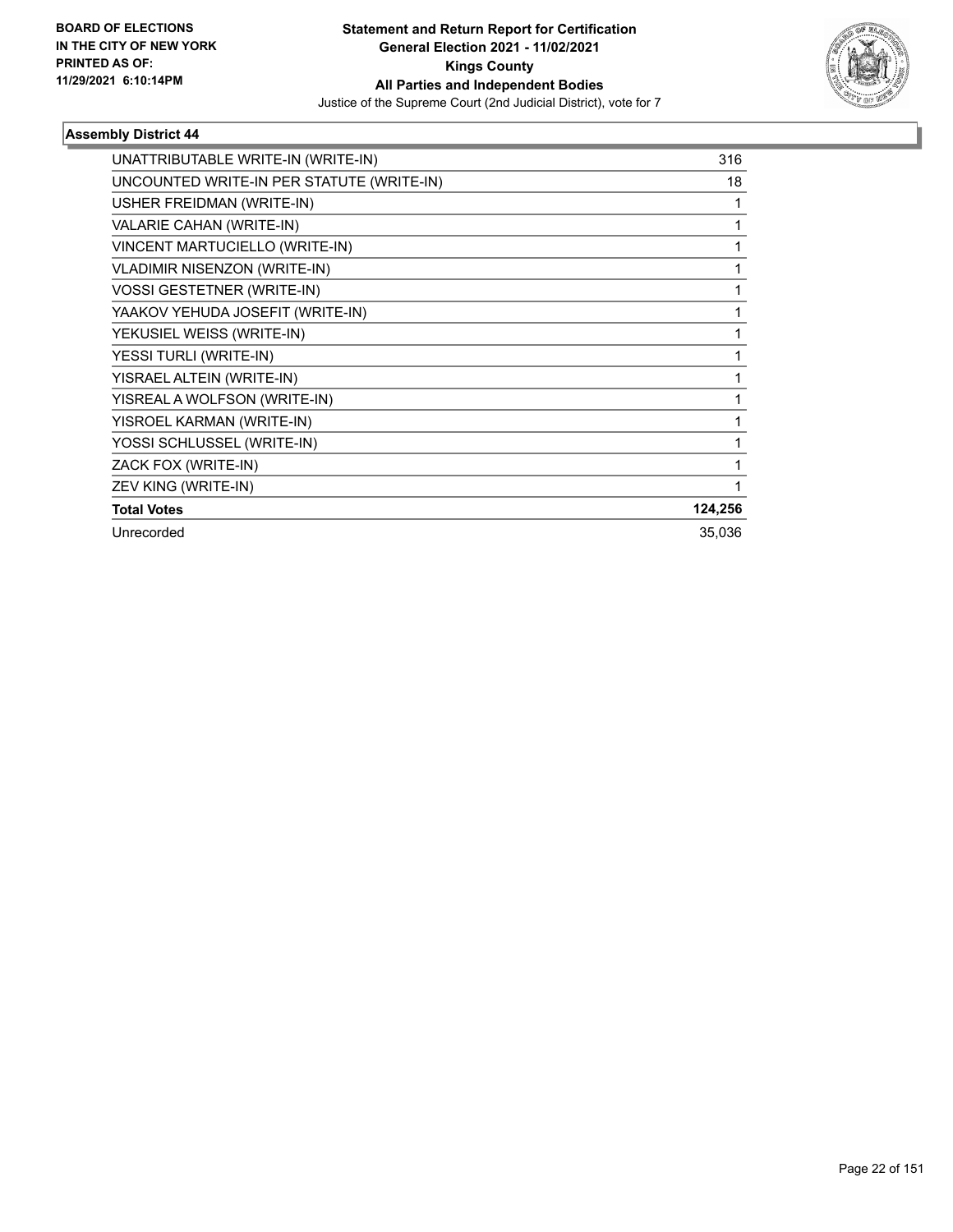

| <b>PUBLIC COUNTER</b>                                    | 12,692                  |
|----------------------------------------------------------|-------------------------|
| MANUALLY COUNTED EMERGENCY                               | 0                       |
| ABSENTEE / MILITARY                                      | 787                     |
| <b>AFFIDAVIT</b>                                         | 79                      |
| <b>Total Ballots</b>                                     | 13,558                  |
| Less - Inapplicable Federal/Special Presidential Ballots | 0                       |
| <b>Total Applicable Ballots</b>                          | 13,558                  |
| DENA E. DOUGLAS (DEMOCRATIC)                             | 3,381                   |
| ROBERT S. MAZZUCHIN JR. (REPUBLICAN)                     | 6,641                   |
| ROBERT S. MAZZUCHIN JR. (CONSERVATIVE)                   | 582                     |
| LILLIAN WAN (DEMOCRATIC)                                 | 3,036                   |
| LILLIAN WAN (REPUBLICAN)                                 | 4,773                   |
| LILLIAN WAN (CONSERVATIVE)                               | 477                     |
| CAROLYN WALKER-DIALLO (DEMOCRATIC)                       | 4,039                   |
| CONSUELO MALLAFRE MELENDEZ (DEMOCRATIC)                  | 3,105                   |
| CONSUELO MALLAFRE MELENDEZ (REPUBLICAN)                  | 4,946                   |
| CONSUELO MALLAFRE MELENDEZ (CONSERVATIVE)                | 531                     |
| GINA LEVY ABADI (DEMOCRATIC)                             | 3,652                   |
| GINA LEVY ABADI (REPUBLICAN)                             | 5,462                   |
| GINA LEVY ABADI (CONSERVATIVE)                           | 564                     |
| JOY F. CAMPANELLI (DEMOCRATIC)                           | 3,027                   |
| JOY F. CAMPANELLI (REPUBLICAN)                           | 4,828                   |
| JOY F. CAMPANELLI (CONSERVATIVE)                         | 528                     |
| RICHARD J. MONTELIONE (DEMOCRATIC)                       | 2,967                   |
| RICHARD J. MONTELIONE (REPUBLICAN)                       | 4,725                   |
| RICHARD J. MONTELIONE (CONSERVATIVE)                     | 530                     |
| AARON FILSHTINSKY (WRITE-IN)                             | 1                       |
| ADRIENNE YARON (WRITE-IN)                                | 3                       |
| ALAN DERSHONITZ (WRITE-IN)                               | $\mathbf{1}$            |
| ALEX DEMENHIRE (WRITE-IN)                                | 1                       |
| ALEXANDER TSIRING (WRITE-IN)                             | 1                       |
| ANDREW GUILIANI (WRITE-IN)                               | 1                       |
| ANTONI PURELLI (WRITE-IN)                                | 1                       |
| ARON TURIM (WRITE-IN)                                    | 1                       |
| AURAHAM SHABIM (WRITE-IN)                                | 1                       |
| AUROHOM BORUCH STARESLERSKY (WRITE-IN)                   | 1                       |
| AVINOAM ASHAI (WRITE-IN)                                 | 1                       |
| B. NYOMIN BENDEL (WRITE-IN)                              | 1                       |
| BET KAROL (WRITE-IN)                                     | 1                       |
| BETH BONINA (WRITE-IN)                                   | $\overline{\mathbf{c}}$ |
| BETZALEL VATZ (WRITE-IN)                                 | 1                       |
| <b>BOB RIYLE (WRITE-IN)</b>                              | 1                       |
| BOBBY D. LEONG (WRITE-IN)                                | 1                       |
| <b>BORIS NIKHMAN (WRITE-IN)</b>                          | 1                       |
| BORIS PALANT (WRITE-IN)                                  | 1                       |
| <b>BRUCE BALTER (WRITE-IN)</b>                           | 1                       |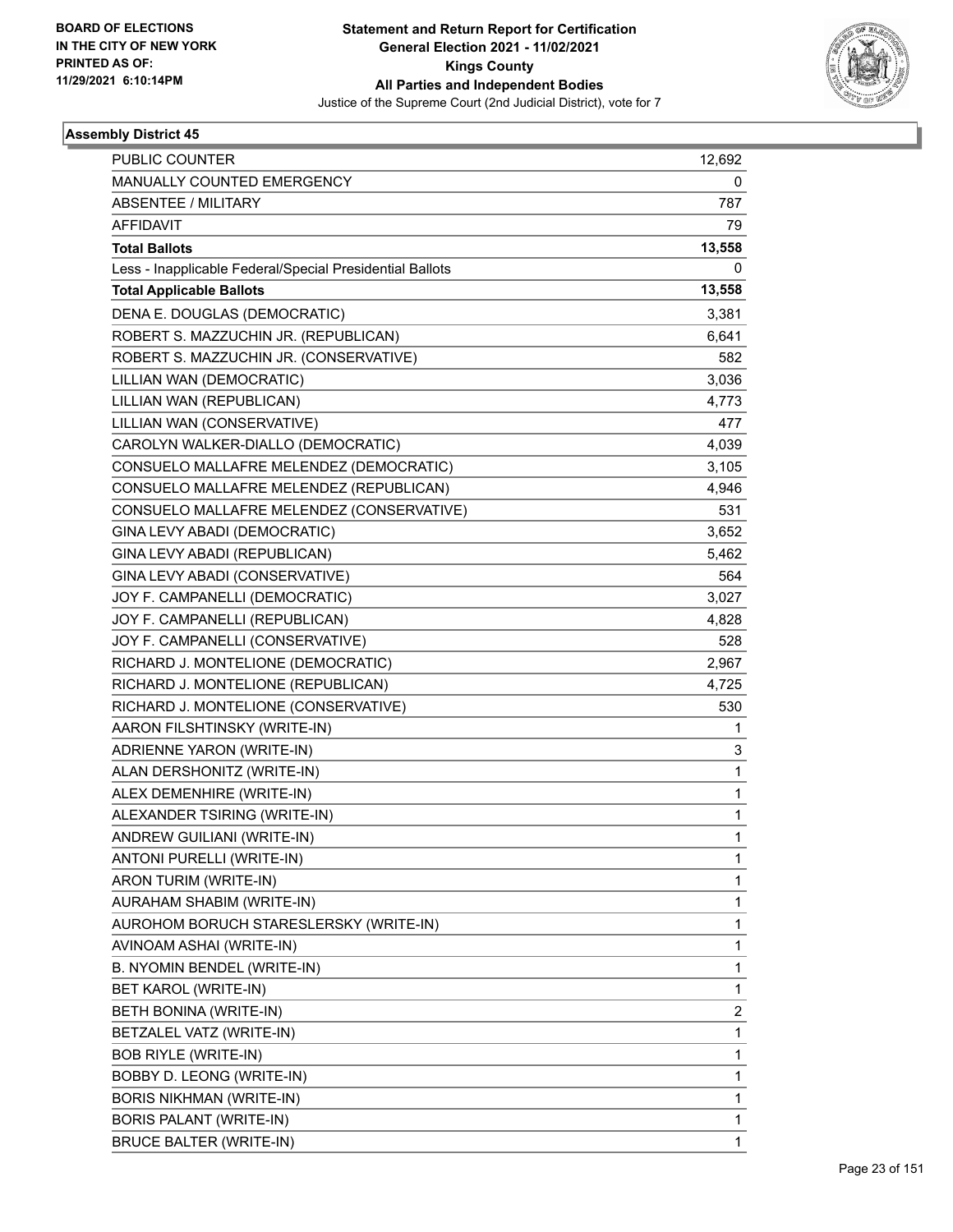

| CARLOS M MELENDEZ (WRITE-IN)             | 1 |
|------------------------------------------|---|
| CHARLES V PAYNE (WRITE-IN)               | 1 |
| CHARLIE BROWN (WRITE-IN)                 | 1 |
| CHRISTOPHER FERRARA (WRITE-IN)           | 1 |
| CURTIS SLIWA (WRITE-IN)                  | 1 |
| DANIEL EISENBACH (WRITE-IN)              | 1 |
| DANIEL FELDMAN (WRITE-IN)                | 1 |
| DANNY BEN-HOORM (WRITE-IN)               | 1 |
| DAVE PORTNOY (WRITE-IN)                  | 1 |
| DAVID GINZBURG (WRITE-IN)                | 1 |
| DEBORAH SHAMEL (WRITE-IN)                | 1 |
| DEVI ELIZABETH NANPIAPARAMPIL (WRITE-IN) | 1 |
| DONALD TRUMP (WRITE-IN)                  | 3 |
| EDWARD KNOUB (WRITE-IN)                  | 1 |
| EDWARD LESLIE (WRITE-IN)                 | 1 |
| ELIYOHU K. ALMONWITS (WRITE-IN)          | 1 |
| ELUZER KAWALSKY (WRITE-IN)               | 1 |
| ELVISL MORGAN (WRITE-IN)                 | 1 |
| ERZA LEVY (WRITE-IN)                     | 1 |
| EZREIL EHRLONGER (WRITE-IN)              | 1 |
| FRANK SORRENTINO (WRITE-IN)              | 1 |
| FRUNLDIN K. MOSS (WRITE-IN)              | 1 |
| GABRIELLA KAMINSKY (WRITE-IN)            | 1 |
| <b>GARY WILLIAMS (WRITE-IN)</b>          | 1 |
| <b>GEORGE PATAKI (WRITE-IN)</b>          | 1 |
| GINGER GENTILE (WRITE-IN)                | 1 |
| GIVON ZIRKIND (WRITE-IN)                 | 1 |
| <b>GLI COHEN (WRITE-IN)</b>              | 1 |
| GREG OZERSHIY (WRITE-IN)                 | 1 |
| HAL HUSNEY (WRITE-IN)                    | 1 |
| HAL SILT (WRITE-IN)                      | 1 |
| HARRY BASS (WRITE-IN)                    | 1 |
| IAN RANDEL STROCK (WRITE-IN)             | 2 |
| INNA VERNIKOV (WRITE-IN)                 | 2 |
| JACK COHEN (WRITE-IN)                    | 1 |
| JEFFERY DWECK (WRITE-IN)                 | 1 |
| JOE BROWN (WRITE-IN)                     | 1 |
| JOEL ACEVEDO (WRITE-IN)                  | 1 |
| JOEY ARON (WRITE-IN)                     | 1 |
| JOEY ZIRDOK (WRITE-IN)                   | 1 |
| JOHN H. GALLAGHER (WRITE-IN)             | 1 |
| JOHN TOLLEY (WRITE-IN)                   | 1 |
| JOSEPH SCARANO (WRITE-IN)                | 1 |
| JOSH MEHLMAN (WRITE-IN)                  | 1 |
| JOSHUA FEINLEIG (WRITE-IN)               | 1 |
| JOVANNI BRUTTO (WRITE-IN)                | 1 |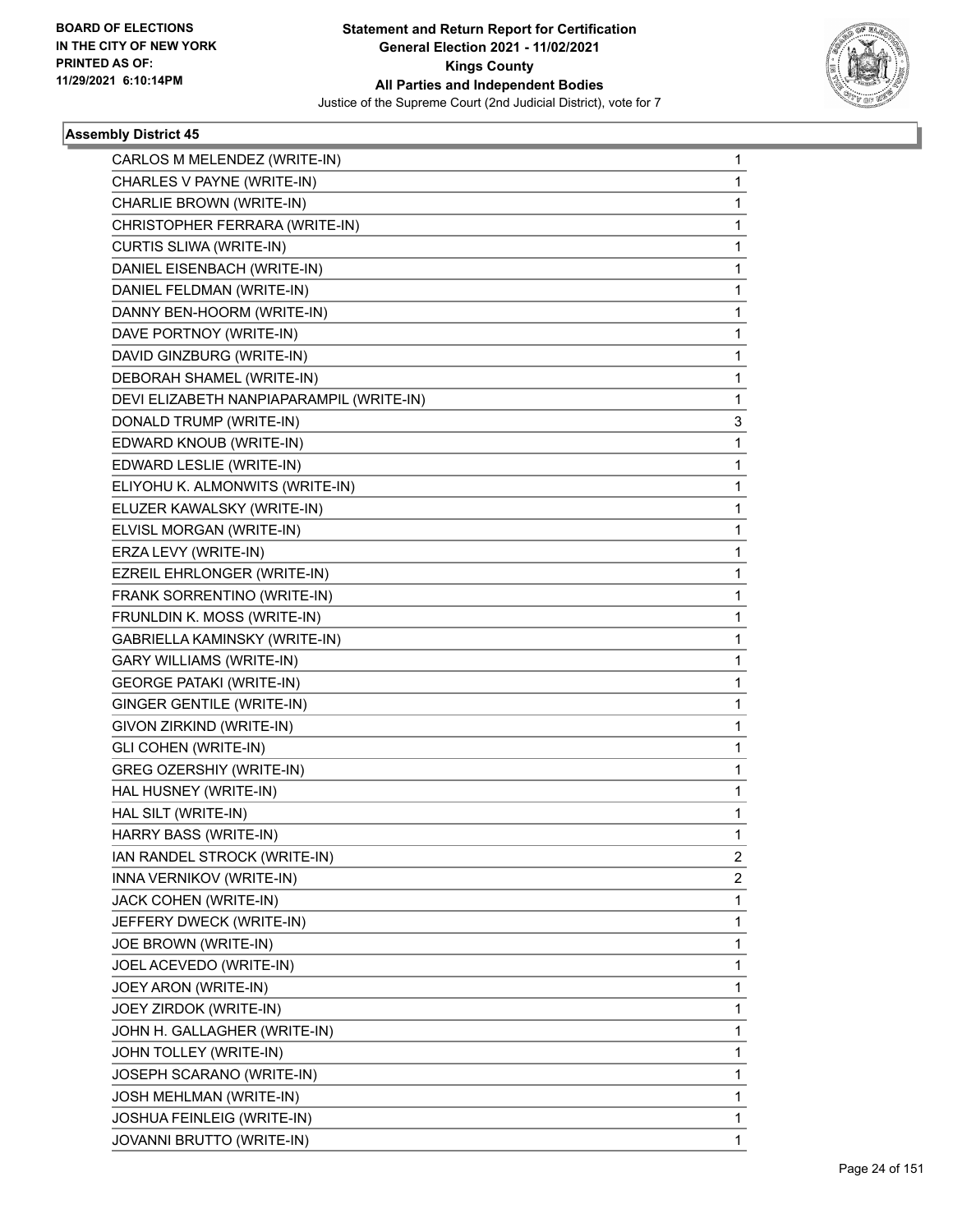

| JUDGE JUDI (WRITE-IN)           | 1 |
|---------------------------------|---|
| JUDGE JUDY SCHEINLEN (WRITE-IN) | 1 |
| KAMILA FILSHTINSKY (WRITE-IN)   | 1 |
| KARI PIDHSON (WRITE-IN)         | 1 |
| KOVAN DUGALSKI (WRITE-IN)       | 1 |
| LANA WILLIAMS (WRITE-IN)        | 1 |
| LEAH ARON (WRITE-IN)            | 1 |
| LINCOLN BURROWS (WRITE-IN)      | 1 |
| MAKSYM LIDER (WRITE-IN)         | 1 |
| MARIAN MILIAN (WRITE-IN)        | 1 |
| MARILYN S. HECHT (WRITE-IN)     | 1 |
| MARIYA MARKH (WRITE-IN)         | 1 |
| MARK SANCHEZ (WRITE-IN)         | 1 |
| MARTIN WYDRA (WRITE-IN)         | 1 |
| MAYA WILEY (WRITE-IN)           | 1 |
| MELECH GILBERT (WRITE-IN)       | 1 |
| MENACHUM MOSKOWITZ (WRITE-IN)   | 1 |
| MESHULEM GINSBURG (WRITE-IN)    | 1 |
| MICHAEL BALAGULA (WRITE-IN)     | 5 |
| MICHAEL COHEN (WRITE-IN)        | 1 |
| MICHAEL MCHALE (WRITE-IN)       | 1 |
| MICHAEL SCOFIELD (WRITE-IN)     | 1 |
| MICHAEL T MULLEN (WRITE-IN)     | 1 |
| MICHAL MOSSAD (WRITE-IN)        | 1 |
| MICHELE AMATO (WRITE-IN)        | 1 |
| MIKE JOHNSON (WRITE-IN)         | 1 |
| MIKE LEE (WRITE-IN)             | 1 |
| MIKE MUSSMAN (WRITE-IN)         | 1 |
| MO LESTER (WRITE-IN)            | 1 |
| NOAH D. COHEN (WRITE-IN)        | 2 |
| <b>ODETTE NAKASH (WRITE-IN)</b> | 1 |
| OLEG SANDER (WRITE-IN)          | 1 |
| OLGA FORT (WRITE-IN)            | 1 |
| PAPERBOY LOVE PRINCE (WRITE-IN) | 1 |
| PAUL SCHCURING (WRITE-IN)       | 1 |
| PETER ADAMS (WRITE-IN)          | 1 |
| PETER GOUDY (WRITE-IN)          | 1 |
| PUSHKIN ALEX (WRITE-IN)         | 1 |
| RANDY POFFO (WRITE-IN)          | 1 |
| REGINA A. FINK (WRITE-IN)       | 1 |
| REVVEN SCHERONSKY (WRITE-IN)    | 1 |
| RICHARD GUERTIN (WRITE-IN)      | 1 |
| RICHARD ROZHIK (WRITE-IN)       | 1 |
| RON PAUL (WRITE-IN)             | 4 |
| RON PEARL (WRITE-IN)            | 1 |
| RONA TRACHTENBERG (WRITE-IN)    | 1 |
|                                 |   |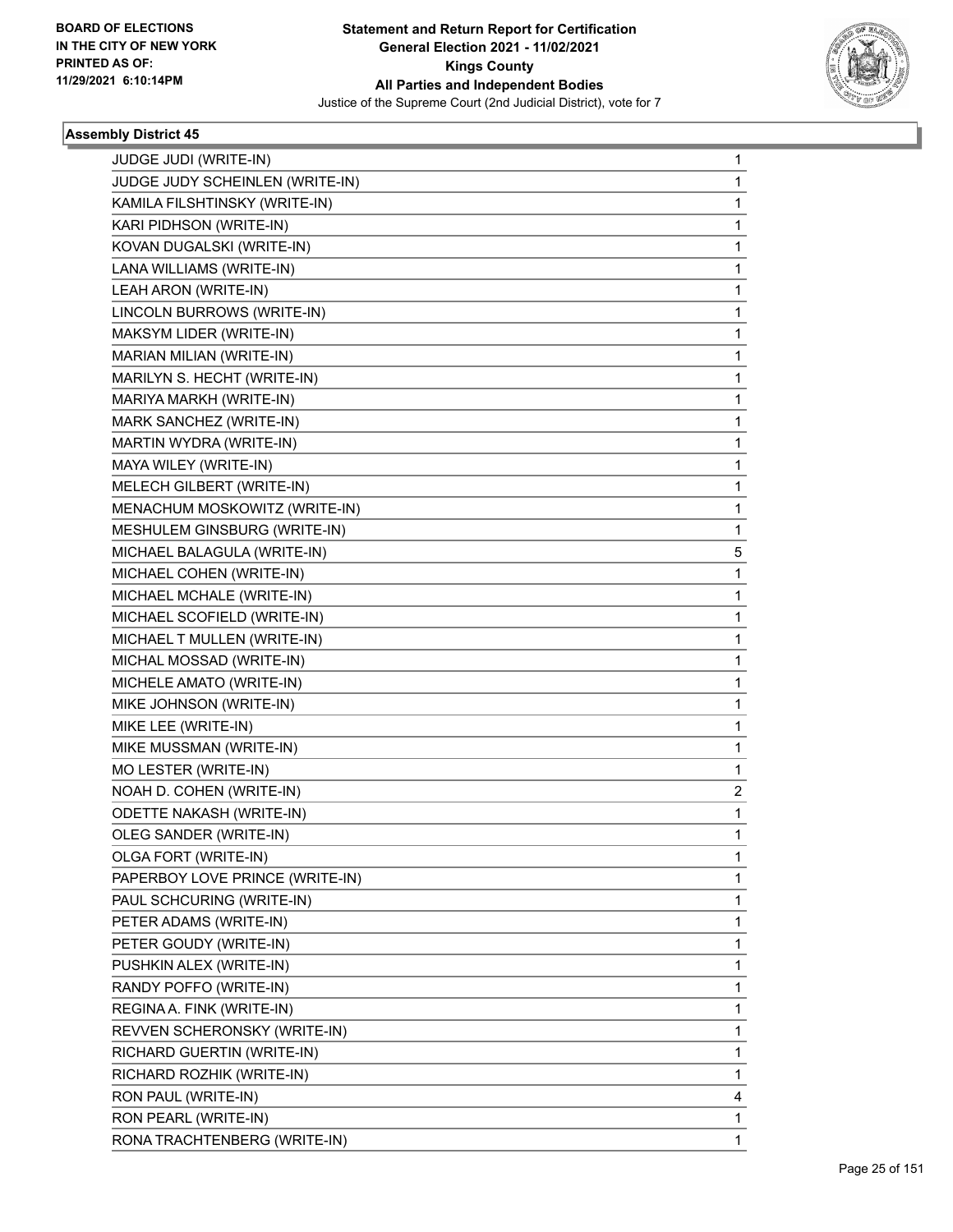

| ROSEMARIE MONTALBANO (WRITE-IN)           | 2                       |
|-------------------------------------------|-------------------------|
| RUDOLPH GIULIANI (WRITE-IN)               | $\overline{\mathbf{c}}$ |
| RUDOLPH GUILIANI (WRITE-IN)               | 1                       |
| RUDOLPH GULIANI (WRITE-IN)                | 1                       |
| RUDY GIUILINI (WRITE-IN)                  | 1                       |
| RUDY GIULIANI (WRITE-IN)                  | $\mathbf{1}$            |
| RUDY GUILIANI (WRITE-IN)                  | 1                       |
| SALVATORE GRAVANO (WRITE-IN)              | 1                       |
| SAM FRIEDMAN (WRITE-IN)                   | 1                       |
| SASHA POTRA (WRITE-IN)                    | 1                       |
| SAUL STEIN (WRITE-IN)                     | 1                       |
| SHLAMO GODFREY (WRITE-IN)                 | 1                       |
| SHLOMO ZALMAN DEUTSCH (WRITE-IN)          | 1                       |
| SHLOMO ZALMAN GREENBERG (WRITE-IN)        | 1                       |
| SHUEY FRAKESTER (WRITE-IN)                | 1                       |
| SIMCHAH GODFREY (WRITE-IN)                | 1                       |
| SOLOMON JASKIEL (WRITE-IN)                | 1                       |
| STEPHEN CRAMPTON (WRITE-IN)               | 1                       |
| STEVEN SHAIM REIHOLD (WRITE-IN)           | 1                       |
| SY ALERTS (WRITE-IN)                      | 1                       |
| TERRY BOLA (WRITE-IN)                     | 1                       |
| THOMAS SHEAN (WRITE-IN)                   | 1                       |
| TONY BOGOAN (WRITE-IN)                    | 1                       |
| UMIT GURSOY (WRITE-IN)                    | 1                       |
| UNATTRIBUTABLE WRITE-IN (WRITE-IN)        | 228                     |
| UNCOUNTED WRITE-IN PER STATUTE (WRITE-IN) | 9                       |
| <b>VLADISLAV SIROTA (WRITE-IN)</b>        | 1                       |
| WENTWORTH MILLER (WRITE-IN)               | 1                       |
| YAKILA GREENWALD (WRITE-IN)               | 1                       |
| YELENA KLEYNER (WRITE-IN)                 | 1                       |
| YEVA RAKHAMIMOMA (WRITE-IN)               | 1                       |
| YOSEIF SHINON GOLDWAS (WRITE-IN)          | 1                       |
| <b>Total Votes</b>                        | 58,190                  |
| Unrecorded                                | 36,716                  |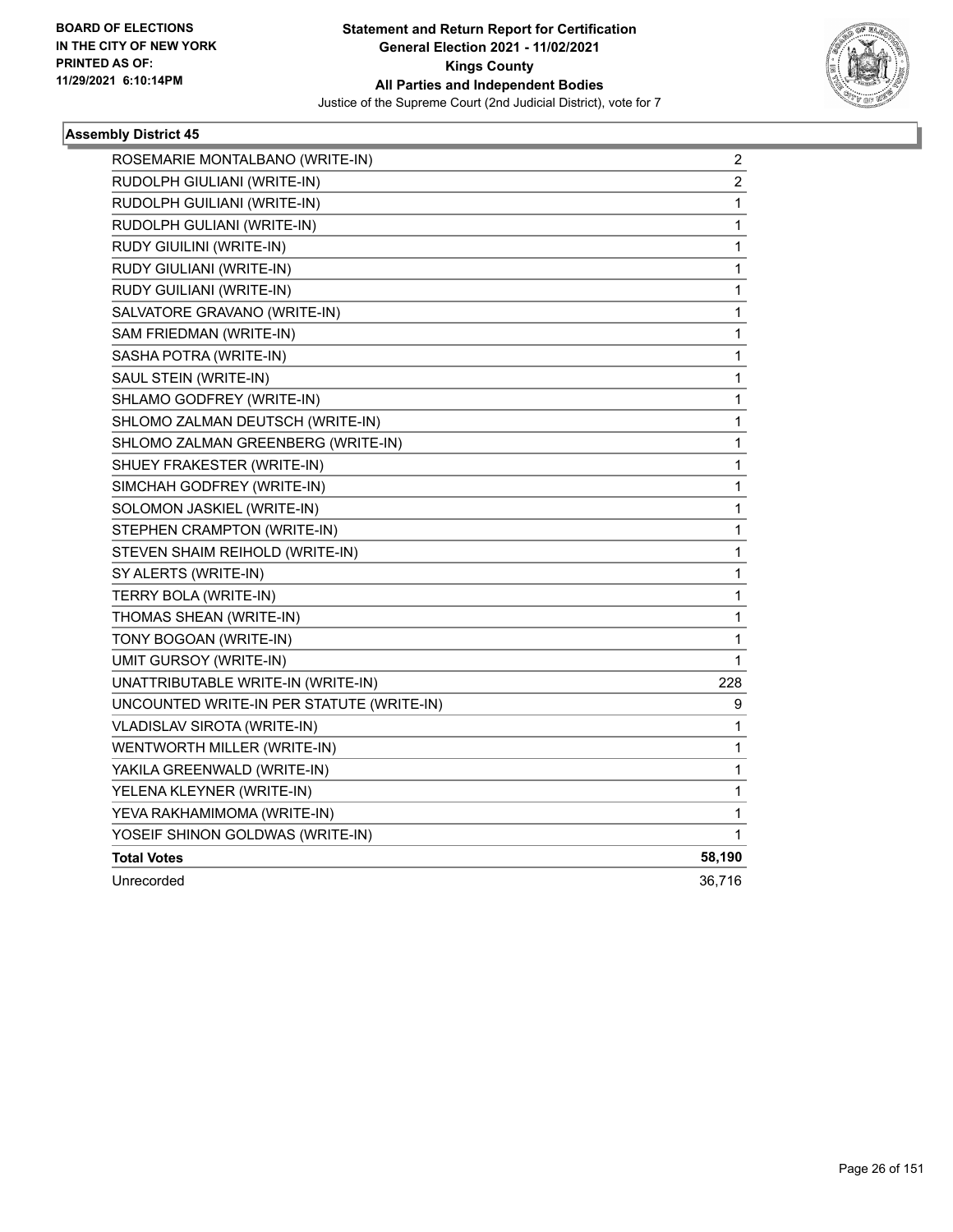

| 19,198       |
|--------------|
| 0            |
| 1,186        |
| 132          |
| 20,516       |
| 0            |
| 20,516       |
| 7,454        |
| 8,815        |
| 882          |
| 6,711        |
| 6,271        |
| 690          |
| 7,946        |
| 6,833        |
| 6,655        |
| 726          |
| 6,691        |
| 6,183        |
| 707          |
| 6,662        |
| 6,487        |
| 731          |
| 6,474        |
| 6,384        |
| 735          |
| 1            |
| 2            |
| $\mathbf{1}$ |
| 1            |
| 1            |
| 1            |
| 1            |
| 1            |
| 1            |
| 1            |
| 1            |
| 1            |
| 1            |
| 1            |
| 1            |
| 1            |
| 1            |
| 6            |
| 1            |
| 1            |
|              |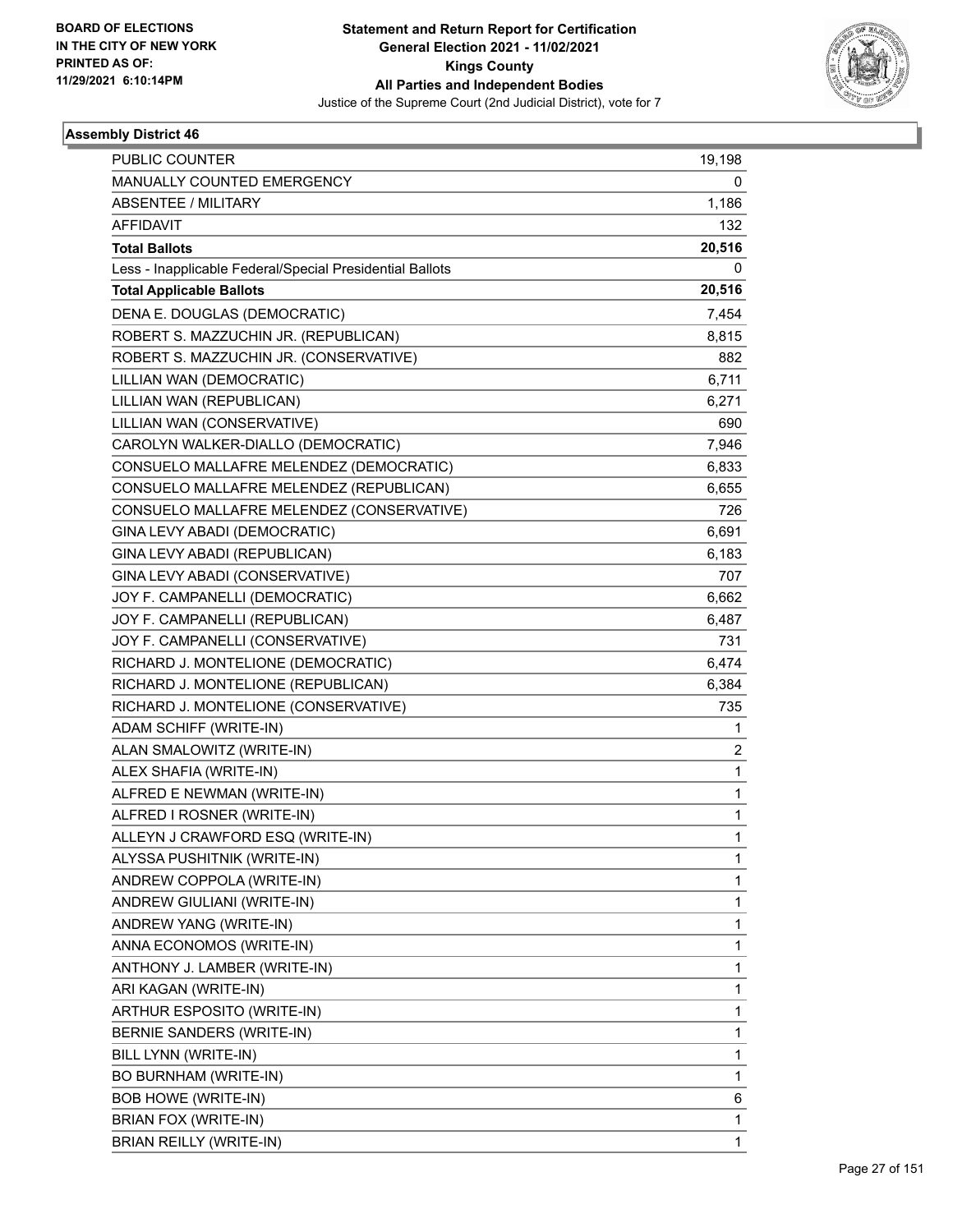

| <b>BRUCE BALTER (WRITE-IN)</b>   | 1            |
|----------------------------------|--------------|
| <b>BRUCE BLATER (WRITE-IN)</b>   | 1            |
| BUENAVENTURO DURRUTI (WRITE-IN)  | 1            |
| CARL MURACO ESQ (WRITE-IN)       | 1            |
| CARLOS SCISSURA (WRITE-IN)       | 1            |
| CARMEN HERNANDEZ (WRITE-IN)      | 1            |
| CATHRINE COPPOLA (WRITE-IN)      | 1            |
| CHRIS O'MARA (WRITE-IN)          | 1            |
| CHRIS O'ROURKE (WRITE-IN)        | 1            |
| CHRISTINE BARRACCA (WRITE-IN)    | 1            |
| CHRISTOPHER REILY ESQ (WRITE-IN) | 1            |
| CHUCKIE SCHUMME (WRITE-IN)       | 1            |
| COLIN QUINN (WRITE-IN)           | 1            |
| CONNON ARMSTRONG (WRITE-IN)      | 1            |
| CONNOR O'MARA (WRITE-IN)         | 1            |
| CONSUELO MELENDEZ (WRITE-IN)     | 1            |
| CURTIS SLIWA (WRITE-IN)          | 2            |
| DAN OLIVEN (WRITE-IN)            | 1            |
| DAN RUTH (WRITE-IN)              | 1            |
| DANIEL M PRYOR (WRITE-IN)        | 1            |
| DANIEL TOMAYO (WRITE-IN)         | 3            |
| DANNY CHUN (WRITE-IN)            | 1            |
| DAVE SMITH (WRITE-IN)            | 1            |
| DAVID DIBELLO (WRITE-IN)         | 1            |
| DAVID DRAKE (WRITE-IN)           | 1            |
| DAVID F PRICE (WRITE-IN)         | 1            |
| DAVID LETTERMAN (WRITE-IN)       | 1            |
| DENNIS ANVAER (WRITE-IN)         | 1            |
| DJANGO RAINHARDT (WRITE-IN)      | 1            |
| DONALD TRUMP (WRITE-IN)          | 2            |
| DR PHILLIP SCHERER (WRITE-IN)    | 1            |
| DULCE SLOAN (WRITE-IN)           | 1            |
| EARL WARREN (WRITE-IN)           | 1            |
| EDDIE GIACOMIN (WRITE-IN)        | 1            |
| EDWARD NATURALES (WRITE-IN)      | $\mathbf{1}$ |
| ELENA GROISBERG (WRITE-IN)       | 2            |
| ELENO SHACK RODROGIOZ (WRITE-IN) | 1            |
| ELIAS FALCON (WRITE-IN)          | 1            |
| ERIC TRUMP (WRITE-IN)            | 1            |
| ERIK FENER (WRITE-IN)            | 1            |
| FRANK MIRANDA (WRITE-IN)         | 1            |
| FRANK SEDDIO (WRITE-IN)          | 1            |
| GEORGE SWITZER (WRITE-IN)        | 2            |
| GERALDO RIVERA (WRITE-IN)        | $\mathbf{1}$ |
| <b>GERARD CAFFREY (WRITE-IN)</b> | 2            |
| GIVASEPPINA ROTONDA (WRITE-IN)   | 1            |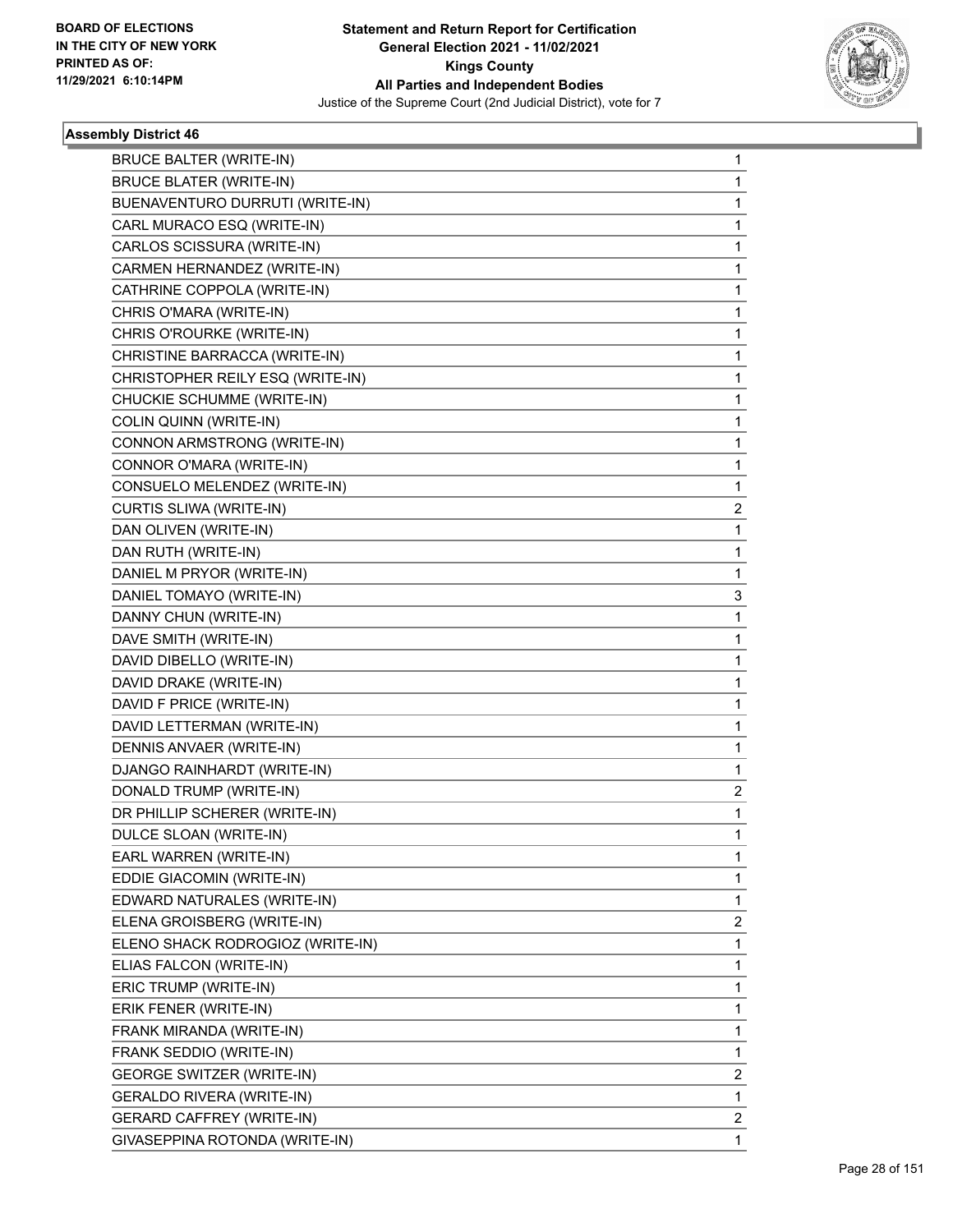

| <b>GREGORY BLATTO (WRITE-IN)</b> | 5            |
|----------------------------------|--------------|
| GRIFFIN SHELLEY (WRITE-IN)       | $\mathbf{1}$ |
| HUNTER BIDEN (WRITE-IN)          | 1            |
| INNA VERNIKOV (WRITE-IN)         | $\mathbf 1$  |
| JAHAVIN VAUGHN (WRITE-IN)        | 1            |
| JAMES BUTSIKORS (WRITE-IN)       | 1            |
| JAMES ODDO (WRITE-IN)            | $\mathbf 1$  |
| JAMES SULIJVAN (WRITE-IN)        | 1            |
| JANINE KARAKASANSIS (WRITE-IN)   | 1            |
| JARED LETO (WRITE-IN)            | $\mathbf 1$  |
| JEFFERSON DAVIS (WRITE-IN)       | $\mathbf 1$  |
| JERRY TARTARONE (WRITE-IN)       | 1            |
| JOANN MURPHY (WRITE-IN)          | $\mathbf 1$  |
| JOE BIDEN (WRITE-IN)             | 2            |
| JOE BRUNO (WRITE-IN)             | 1            |
| JOE DECARLO (WRITE-IN)           | $\mathbf 1$  |
| JOE PERNICE (WRITE-IN)           | $\mathbf{1}$ |
| JOHN BRUNO (WRITE-IN)            | 1            |
| JOHN COSENZY (WRITE-IN)          | $\mathbf 1$  |
| JOHN IOANNIDIS (WRITE-IN)        | $\mathbf{1}$ |
| JOHN MARSHALL HARTAN (WRITE-IN)  | 1            |
| JONATHAN BACH (WRITE-IN)         | $\mathbf{1}$ |
| JOSPEH WLEWER (WRITE-IN)         | $\mathbf{1}$ |
| JOY F. CAMPANELLA (WRITE-IN)     | 1            |
| JUDITH SHEINDHIN (WRITE-IN)      | 1            |
| JULIUS TOOUKEL (WRITE-IN)        | 2            |
| KAMALA HARRIS (WRITE-IN)         | 1            |
| KRUTEN KELLER (WRITE-IN)         | $\mathbf{1}$ |
| KYLE PAGAN (WRITE-IN)            | $\mathbf{1}$ |
| LARISA DUBOVA (WRITE-IN)         | 1            |
| LAURA FREEZE (WRITE-IN)          | $\mathbf{1}$ |
| LESOO BRANDON (WRITE-IN)         | $\mathbf 1$  |
| LIAM MCCABE (WRITE-IN)           | 1            |
| LILIAN WON (WRITE-IN)            | 1            |
| LILLIAN WAN (WRITE-IN)           | 1            |
| LINDSEY GRAHAM (WRITE-IN)        | 1            |
| LOUIS MATTHEW GUIDE (WRITE-IN)   | 1            |
| LUCRETIA POTTER (WRITE-IN)       | 1            |
| LUCY PARSONS (WRITE-IN)          | 1            |
| LYNN TOLER (WRITE-IN)            | 1            |
| MARCUS AERELIUS (WRITE-IN)       | 1            |
| MARCUS STEWART (WRITE-IN)        | 1            |
| MARK BARRETT (WRITE-IN)          | 1            |
| MARSHALL MATHERS (WRITE-IN)      | 1            |
| MARTH BROWN (WRITE-IN)           | 1            |
| MARTHA BROWN (WRITE-IN)          | $\mathbf{1}$ |
|                                  |              |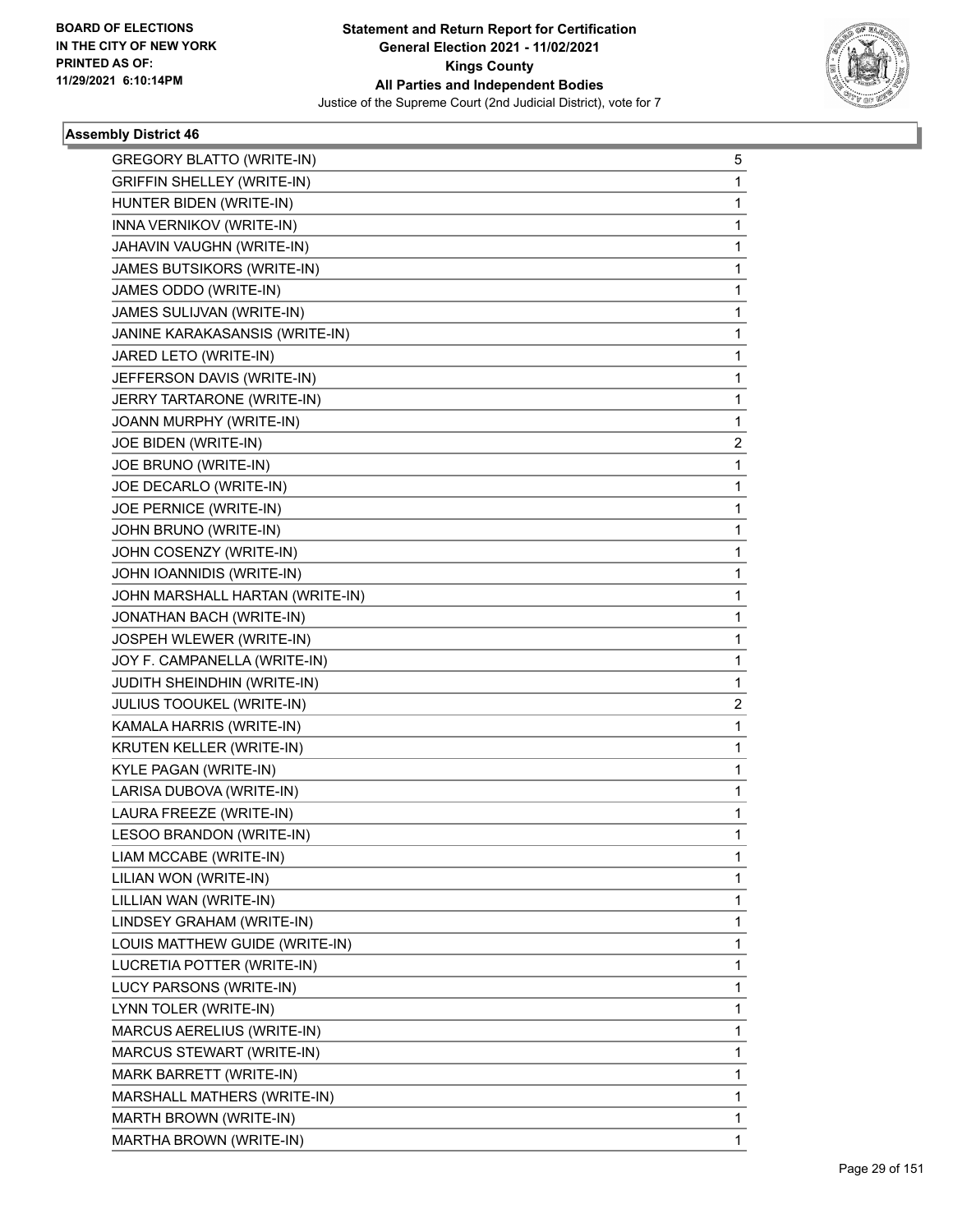

| MARTIN GOLDEN (WRITE-IN)         | 1                       |
|----------------------------------|-------------------------|
| MARTIN J GOLDEN (WRITE-IN)       | 2                       |
| MARTY GOLDEN (WRITE-IN)          | 1                       |
| MARTY MARKOWITZ (WRITE-IN)       | 1                       |
| MATHEW FREEZE (WRITE-IN)         | 1                       |
| MATT DOMIC JR (WRITE-IN)         | 1                       |
| MATTHEW FUNARO (WRITE-IN)        | 1                       |
| MATTHEW H LANNIELLO (WRITE-IN)   | 1                       |
| MAUREEN GODWIN (WRITE-IN)        | 1                       |
| MICHAEL BALAGULA (WRITE-IN)      | 3                       |
| MICHAEL BENNET (WRITE-IN)        | 1                       |
| MICHAEL CROWLEY (WRITE-IN)       | 1                       |
| MICHAEL FOUNSSIER (WRITE-IN)     | 1                       |
| MICHAEL K WILLIAMS (WRITE-IN)    | 1                       |
| MICHAEL SCHWARTZ (WRITE-IN)      | 1                       |
| MICKEY MANTLE (WRITE-IN)         | 1                       |
| MIKE IRWIN (WRITE-IN)            | 1                       |
| MIKE MCMAHON (WRITE-IN)          | 1                       |
| MIKE TYSON (WRITE-IN)            | 1                       |
| MIKE YEADON (WRITE-IN)           | 1                       |
| MIKHAIL BAKUNIN (WRITE-IN)       | 1                       |
| MITCH MCCONNELL (WRITE-IN)       | 1                       |
| MORITZA MEGIA (WRITE-IN)         | 1                       |
| NANCY PEROSI (WRITE-IN)          | 1                       |
| OLGA FORT (WRITE-IN)             | 1                       |
| PAPER BOY LOVE (WRITE-IN)        | 1                       |
| PATRICK WANG (WRITE-IN)          | 1                       |
| PAUL ATREIDES (WRITE-IN)         | 1                       |
| PAUL CAPOBIANCO (WRITE-IN)       | 7                       |
| PAUL MARRONE JR (WRITE-IN)       | 2                       |
| PAUL MARRONE JR. (WRITE-IN)      | $\overline{\mathbf{c}}$ |
| PETER J LANPESOVC (WRITE-IN)     | 4                       |
| PETER KROPOTKIN (WRITE-IN)       | 1                       |
| PETER MARYNIAK (WRITE-IN)        | 1                       |
| PETER MCCULLOUGH (WRITE-IN)      | 1                       |
| RAND PAUL (WRITE-IN)             | 1                       |
| REINER FUELIMICH (WRITE-IN)      | 1                       |
| RICARDOL FLORES MAGON (WRITE-IN) | 1                       |
| RICHARD ARLAUSKAS (WRITE-IN)     | 2                       |
| RICHARD CEA (WRITE-IN)           | 1                       |
| ROBERT DORIA (WRITE-IN)          | 1                       |
| ROBERT HESS (WRITE-IN)           | 1                       |
| ROBERT LEE (WRITE-IN)            | 1                       |
| ROBERT MALONE (WRITE-IN)         | 1                       |
| ROBERT V. CASSARA (WRITE-IN)     | 1                       |
| ROGER B. ADLER (WRITE-IN)        | 1                       |
|                                  |                         |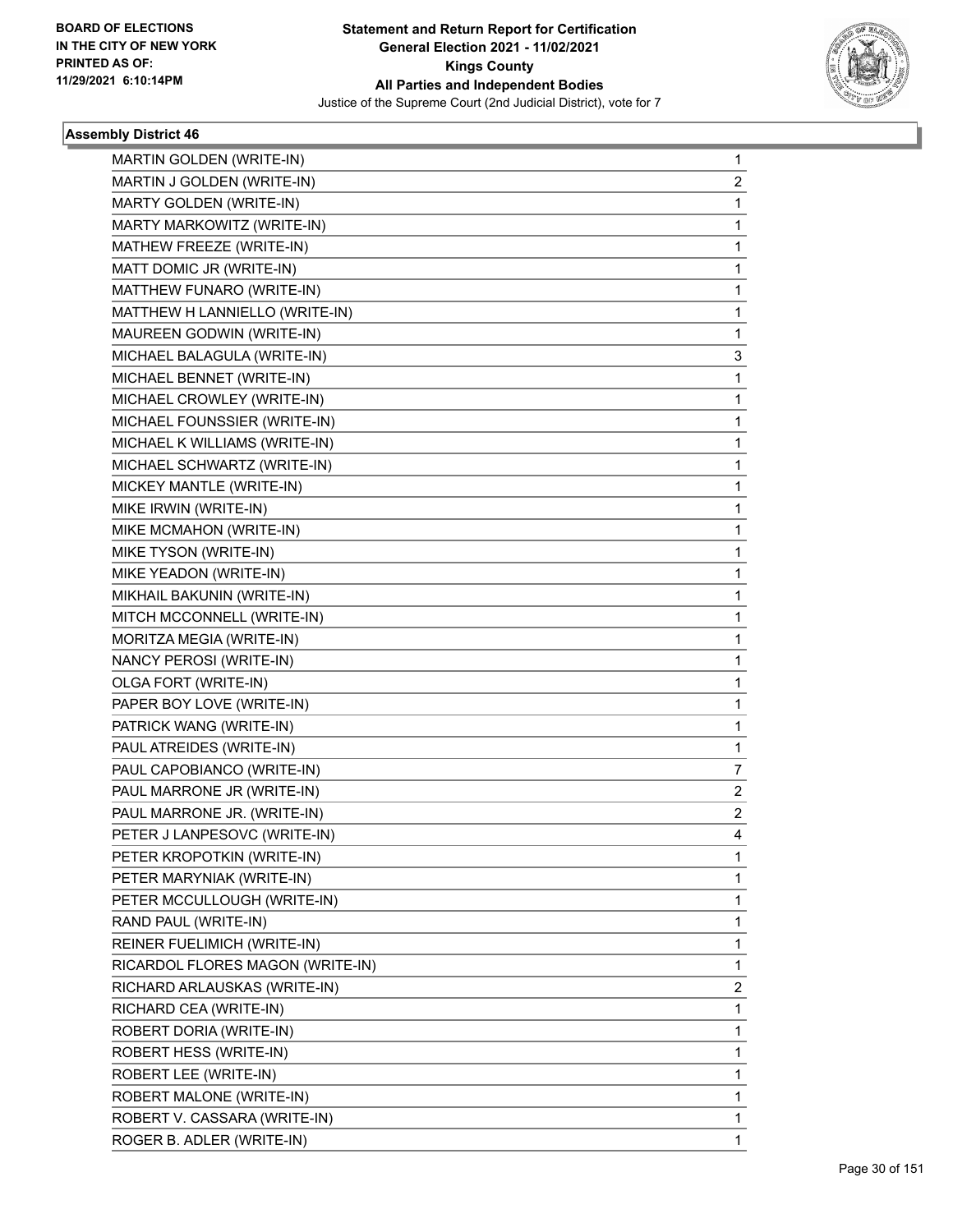

| RON PAUL (WRITE-IN)                       | 1                       |
|-------------------------------------------|-------------------------|
| RONALD CASTORINA JR. (WRITE-IN)           | 2                       |
| RONALD CASTOZINA JR (WRITE-IN)            | $\overline{\mathbf{c}}$ |
| ROSIE PEREZ (WRITE-IN)                    | 1                       |
| ROY B. JONES (WRITE-IN)                   | 1                       |
| ROY DELCRENZO (WRITE-IN)                  | 1                       |
| ROY WOOD JR (WRITE-IN)                    | 1                       |
| RUDOLPH GIULIANI (WRITE-IN)               | 1                       |
| RUDY GIULIANI (WRITE-IN)                  | 6                       |
| RUDY GUILAND (WRITE-IN)                   | 1                       |
| RYAN COLE (WRITE-IN)                      | 1                       |
| SAL ALBANESE (WRITE-IN)                   | 2                       |
| SANDRA CARLINO (WRITE-IN)                 | 1                       |
| SARAH SILVERMAN (WRITE-IN)                | 1                       |
| STEVE KIRSCH (WRITE-IN)                   | 1                       |
| STEVEN DELCRENZO (WRITE-IN)               | 1                       |
| STEVEN TOGANDER (WRITE-IN)                | 1                       |
| SUE SIMMONS (WRITE-IN)                    | 7                       |
| SUSAN SCHEUERER (WRITE-IN)                | 1                       |
| SUZANNE M MONDO (WRITE-IN)                | 1                       |
| TAMRA CRONIN (WRITE-IN)                   | 7                       |
| THEODORE BLUMBERG (WRITE-IN)              | 1                       |
| THERGOOD MARSHALL (WRITE-IN)              | 1                       |
| THOMAS DUGGAR (WRITE-IN)                  | 1                       |
| THOMAS JACKSON (WRITE-IN)                 | 1                       |
| THOMAS O'NEILL (WRITE-IN)                 | 1                       |
| THOMAS REILY (WRITE-IN)                   | 1                       |
| TOM SEGURA (WRITE-IN)                     | 1                       |
| TOM THIBEDERU (WRITE-IN)                  | 1                       |
| TONY BLINKEN (WRITE-IN)                   | 1                       |
| TUCKER CARLSON (WRITE-IN)                 | 1                       |
| TUCSI GABBARD (WRITE-IN)                  | 1                       |
| UNATTRIBUTABLE WRITE-IN (WRITE-IN)        | 266                     |
| UNCOUNTED WRITE-IN PER STATUTE (WRITE-IN) | 7                       |
| URSULA K LE GUIN (WRITE-IN)               | 1                       |
| VICTOR MONTI (WRITE-IN)                   | 1                       |
| WALTER ALTMAN (WRITE-IN)                  | 1                       |
| WILIAM KLEINMAN (WRITE-IN)                | 1                       |
| WILLIAM REHNQUIST (WRITE-IN)              | 1                       |
| <b>Total Votes</b>                        | 94,559                  |
| Unrecorded                                | 49,053                  |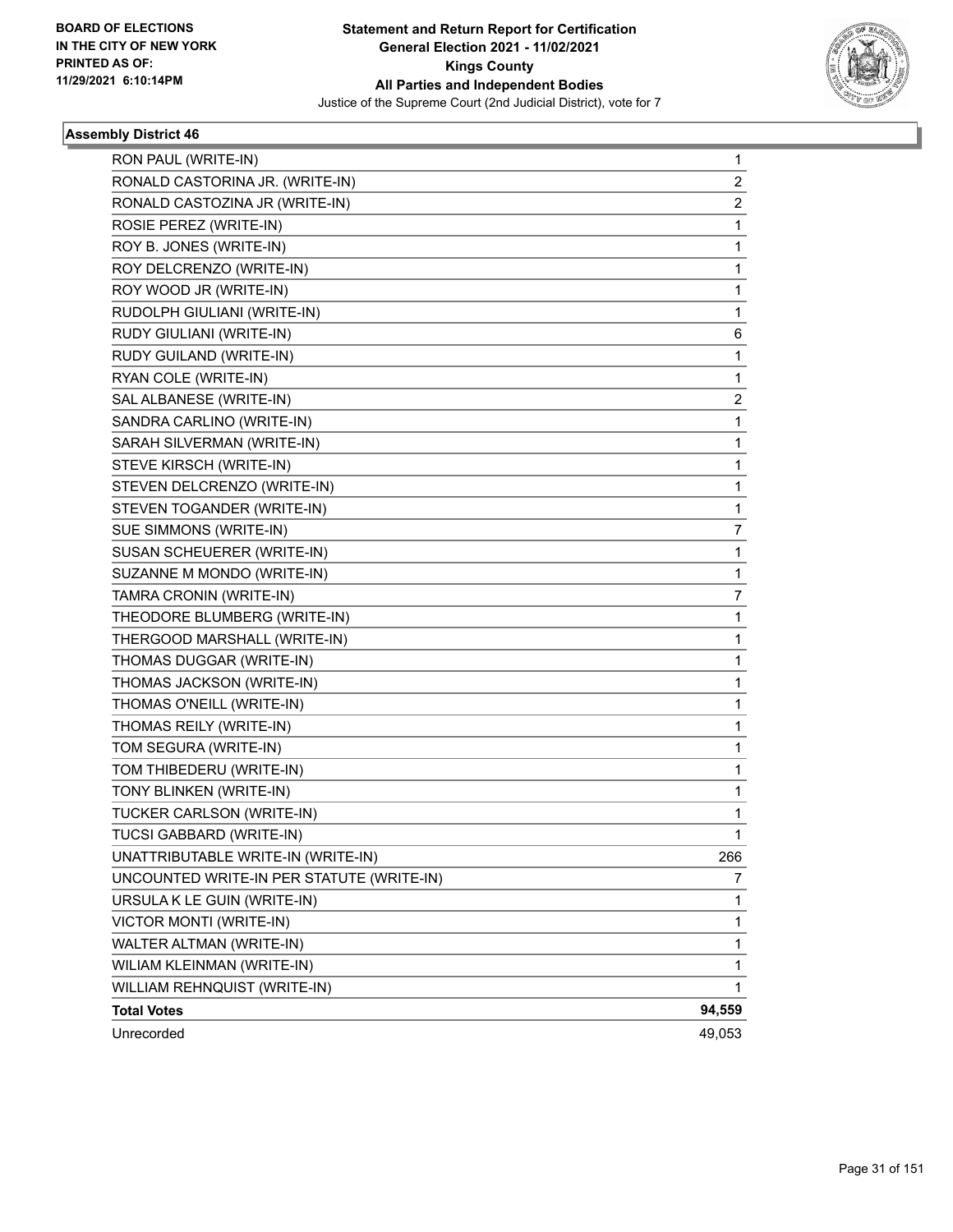

| 10,459       |
|--------------|
| 0            |
| 712          |
| 58           |
| 11,229       |
| 0            |
| 11,229       |
| 3,627        |
| 5,130        |
| 480          |
| 3,454        |
| 3,677        |
| 374          |
| 4,209        |
| 3,332        |
| 3,944        |
| 400          |
| 3,268        |
| 3,569        |
| 387          |
| 3,299        |
| 3,854        |
| 407          |
| 3,213        |
| 3,708        |
| 404          |
| 1            |
| 1            |
| 1            |
| 1            |
| $\mathbf{1}$ |
| 1            |
| 1            |
| 1            |
| 1            |
| 1            |
| 1            |
| 1            |
| $\mathbf{1}$ |
| $\mathbf{1}$ |
| 1            |
| 1            |
| 1            |
| 1            |
| 1            |
| $\mathbf{1}$ |
|              |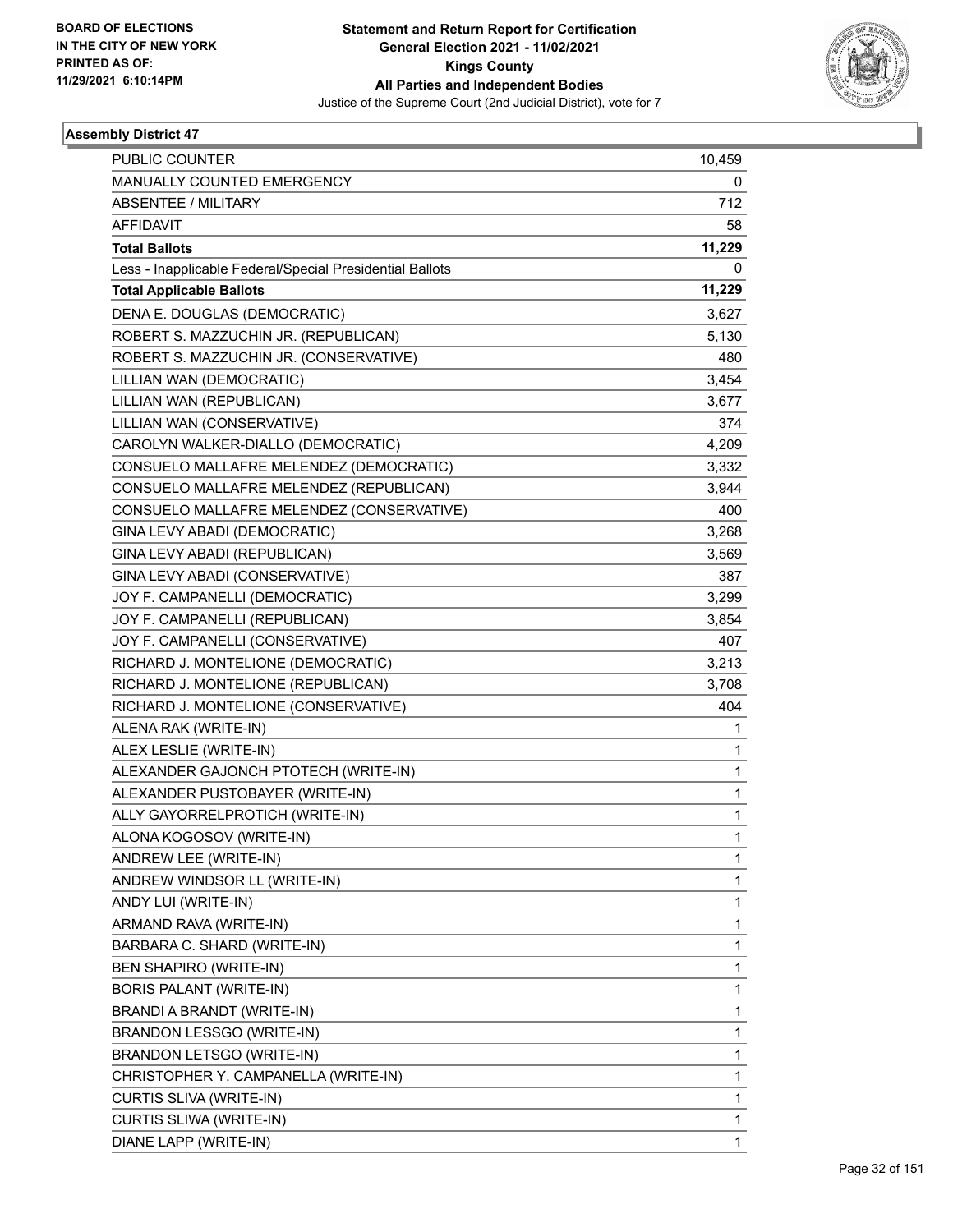

| DONALD J TRUMP (WRITE-IN)         | 2 |
|-----------------------------------|---|
| DONALD J. TRUMP (WRITE-IN)        | 1 |
| DONALD J.TRUMP (WRITE-IN)         | 1 |
| DONALD TRUMP (WRITE-IN)           | 2 |
| DONNA CIMLNO (WRITE-IN)           | 1 |
| ELISA LAFRANCO (WRITE-IN)         | 1 |
| ETHEL COFFINAS (WRITE-IN)         | 1 |
| EUGENE LUMELSKY (WRITE-IN)        | 1 |
| FRANK J. CIMMINO (WRITE-IN)       | 1 |
| <b>GERARD CLEMENTE (WRITE-IN)</b> | 1 |
| GIORGO GUIDICE (WRITE-IN)         | 1 |
| <b>GRAIG LUNIRE (WRITE-IN)</b>    | 1 |
| GROUCHO MARX (WRITE-IN)           | 1 |
| HARPO MARX (WRITE-IN)             | 1 |
| HELENA GRANT (WRITE-IN)           | 2 |
| JAMES LEUNG (WRITE-IN)            | 1 |
| JEROME HORWITZ (WRITE-IN)         | 1 |
| JIM WALSH (WRITE-IN)              | 1 |
| JOE BOTTA (WRITE-IN)              | 1 |
| JOE BRANDON (WRITE-IN)            | 1 |
| JOE SHAPIRO (WRITE-IN)            | 1 |
| JOHN ADAMS (WRITE-IN)             | 1 |
| JOHN CENA (WRITE-IN)              | 1 |
| JOHN NAPOLI (WRITE-IN)            | 1 |
| JOSEPH BIDEN (WRITE-IN)           | 1 |
| KENNY HO (WRITE-IN)               | 1 |
| KEVIN KEELEY (WRITE-IN)           | 1 |
| LAWRENCE MORTON (WRITE-IN)        | 1 |
| LAWRENCE SCARLINO (WRITE-IN)      | 1 |
| LEON HEFFATING (WRITE-IN)         | 1 |
| LES COBRANDIN (WRITE-IN)          | 1 |
| LILLY BELLE SEREBRENIK (WRITE-IN) | 1 |
| LOUIS FEINBERG (WRITE-IN)         | 1 |
| LUCA GAJIORIA PTOTIAL (WRITE-IN)  | 1 |
| MARK POSNER (WRITE-IN)            | 1 |
| MARK SZUSZLIEWICZ (WRITE-IN)      | 1 |
| MARK ZUCCERBERG (WRITE-IN)        | 1 |
| MICHAEL LU (WRITE-IN)             | 1 |
| MIKE HANCOCK (WRITE-IN)           | 1 |
| MINNIE MASE (WRITE-IN)            | 1 |
| MOSES HORWITZ (WRITE-IN)          | 1 |
| NEIL GORSICH (WRITE-IN)           | 1 |
| <b>NESLET BILALI (WRITE-IN)</b>   | 1 |
| NESRET BILALI (WRITE-IN)          | 1 |
| NICK CUSOMANO (WRITE-IN)          | 1 |
| NINA CHEUNG (WRITE-IN)            | 1 |
|                                   |   |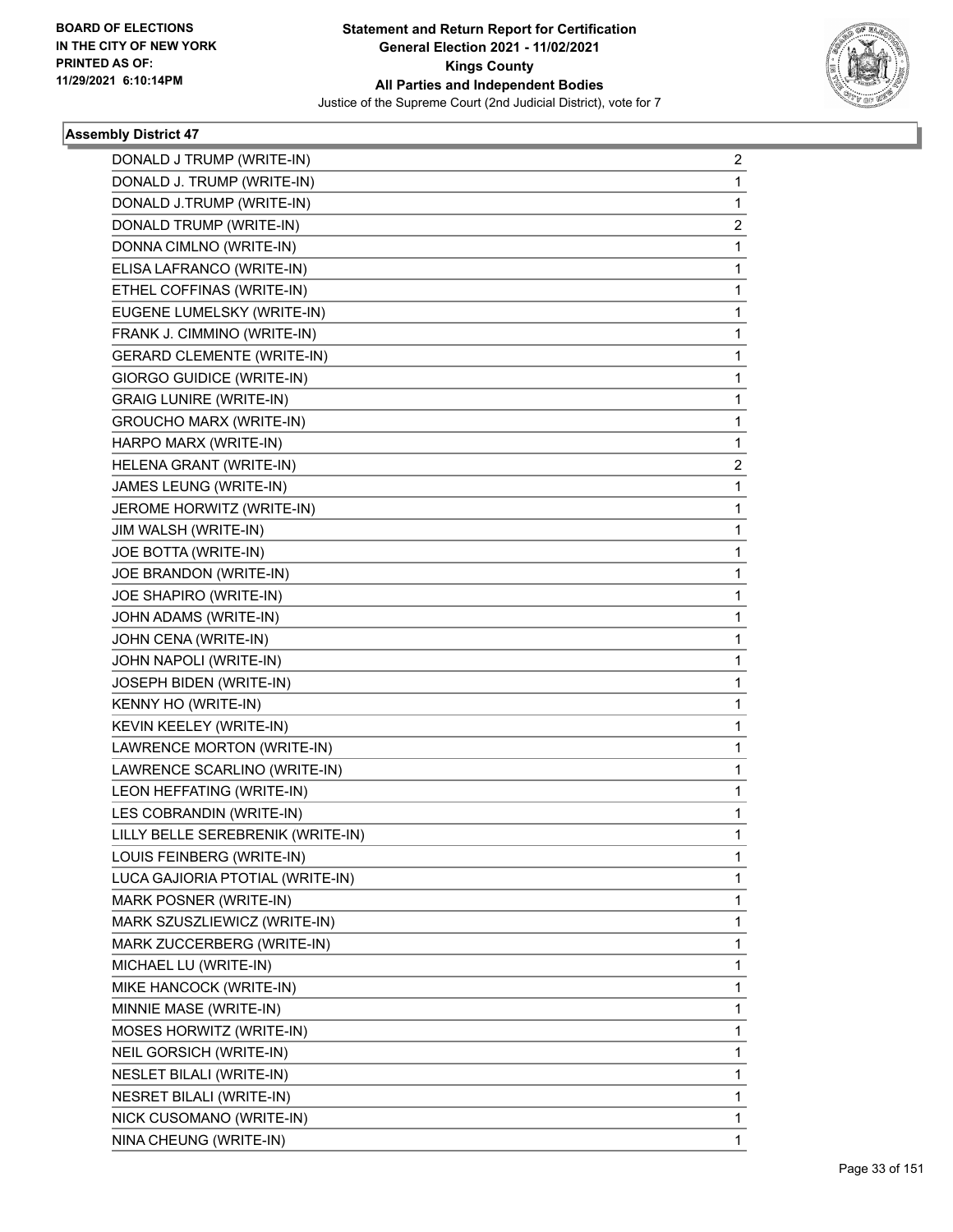

| PAUL MENDEZ (WRITE-IN)                    | 1              |
|-------------------------------------------|----------------|
| PAUL ROGINE (WRITE-IN)                    | 1              |
| PETER MIGNONE (WRITE-IN)                  | 1              |
| PUSTOBAYER ALEXANER (WRITE-IN)            | 1              |
| RAND PAUL (WRITE-IN)                      | 1              |
| ROBERT S. MAZZUCHIO (WRITE-IN)            | 1              |
| RON DESANTIS (WRITE-IN)                   | $\overline{c}$ |
| RON KUBY (WRITE-IN)                       | 1              |
| RUDY GIULIANI (WRITE-IN)                  | 3              |
| SAMUEL WHITLAMB HYDE (WRITE-IN)           | 1              |
| SCOTT LOFFREDO (WRITE-IN)                 | 1              |
| SEAN CUCACO (WRITE-IN)                    | 1              |
| SEAN CUCCAO (WRITE-IN)                    | 1              |
| SHANE JAMIESON (WRITE-IN)                 | 1              |
| SOPHIE CHEN (WRITE-IN)                    | 1              |
| STEPHANIE CHEUNG (WRITE-IN)               | 1              |
| STEVEN SERECEL (WRITE-IN)                 | 1              |
| THERESA CHANG (WRITE-IN)                  | 1              |
| UNATTRIBUTABLE WRITE-IN (WRITE-IN)        | 194            |
| UNCOUNTED WRITE-IN PER STATUTE (WRITE-IN) | 3              |
| <b>VICTOR RAMIREE (WRITE-IN)</b>          | 1              |
| <b>VULLNET VELIU (WRITE-IN)</b>           | 1              |
| WILLIAM PEPITONE (WRITE-IN)               | 1              |
| YIN POON (WRITE-IN)                       | 1              |
| YURIY PRAKHIN (WRITE-IN)                  | 1              |
| <b>Total Votes</b>                        | 51,028         |
| Unrecorded                                | 27.575         |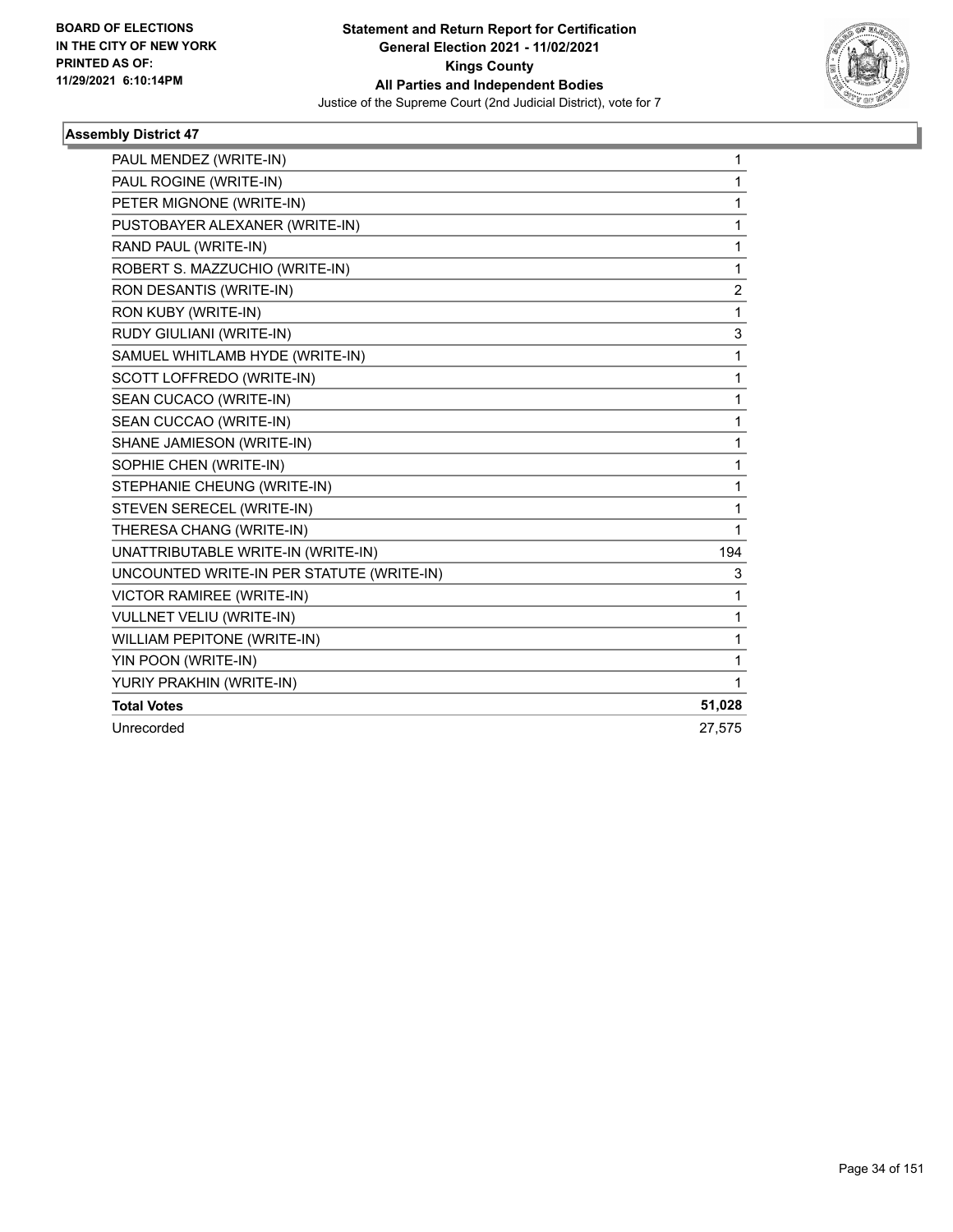

| <b>PUBLIC COUNTER</b>                                    | 11,155       |
|----------------------------------------------------------|--------------|
| MANUALLY COUNTED EMERGENCY                               | 1            |
| ABSENTEE / MILITARY                                      | 474          |
| <b>AFFIDAVIT</b>                                         | 52           |
| <b>Total Ballots</b>                                     | 11,682       |
| Less - Inapplicable Federal/Special Presidential Ballots | 0            |
| <b>Total Applicable Ballots</b>                          | 11,682       |
| DENA E. DOUGLAS (DEMOCRATIC)                             | 2,135        |
| ROBERT S. MAZZUCHIN JR. (REPUBLICAN)                     | 5,290        |
| ROBERT S. MAZZUCHIN JR. (CONSERVATIVE)                   | 998          |
| LILLIAN WAN (DEMOCRATIC)                                 | 1,908        |
| LILLIAN WAN (REPUBLICAN)                                 | 4,100        |
| LILLIAN WAN (CONSERVATIVE)                               | 835          |
| CAROLYN WALKER-DIALLO (DEMOCRATIC)                       | 2,917        |
| CONSUELO MALLAFRE MELENDEZ (DEMOCRATIC)                  | 1,931        |
| CONSUELO MALLAFRE MELENDEZ (REPUBLICAN)                  | 4,139        |
| CONSUELO MALLAFRE MELENDEZ (CONSERVATIVE)                | 855          |
| GINA LEVY ABADI (DEMOCRATIC)                             | 2,517        |
| GINA LEVY ABADI (REPUBLICAN)                             | 4,701        |
| GINA LEVY ABADI (CONSERVATIVE)                           | 938          |
| JOY F. CAMPANELLI (DEMOCRATIC)                           | 1,912        |
| JOY F. CAMPANELLI (REPUBLICAN)                           | 4,051        |
| JOY F. CAMPANELLI (CONSERVATIVE)                         | 859          |
| RICHARD J. MONTELIONE (DEMOCRATIC)                       | 1,874        |
| RICHARD J. MONTELIONE (REPUBLICAN)                       | 3,984        |
| RICHARD J. MONTELIONE (CONSERVATIVE)                     | 856          |
| AARON BLINDER (WRITE-IN)                                 | 1            |
| AARON JUDGE (WRITE-IN)                                   | 2            |
| ABRAHAM DEUTSCH (WRITE-IN)                               | $\mathbf{1}$ |
| ABRAHAM E. WOCITENFELD (WRITE-IN)                        | 1            |
| ABRAHAM KRABLACH (WRITE-IN)                              | 1            |
| ABRAHAM NESS (WRITE-IN)                                  | 1            |
| ABRAHAN TISCHLER (WRITE-IN)                              | 1            |
| ABRRAHAM M. MALACH (WRITE-IN)                            | 1            |
| AGAN HASAR (WRITE-IN)                                    | 1            |
| AKIVA SILBIGER (WRITE-IN)                                | 1            |
| ALEXANDER FRIED (WRITE-IN)                               | 1            |
| ALEXANDER SPREI (WRITE-IN)                               | 1            |
| ALFRED E NEUMAN (WRITE-IN)                               | 1            |
| AMY CONOR BURRECE (WRITE-IN)                             | 1            |
| ANDREW GULIANI (WRITE-IN)                                | 1            |
| ANDREW WEISSMAN (WRITE-IN)                               | 1            |
| ANTHONY CARONNA (WRITE-IN)                               | 1            |
| ANTONIO SCALA (WRITE-IN)                                 | 1            |
| ARLO GUTHRIE (WRITE-IN)                                  | 1            |
| ARON KNOPFLER (WRITE-IN)                                 | 1            |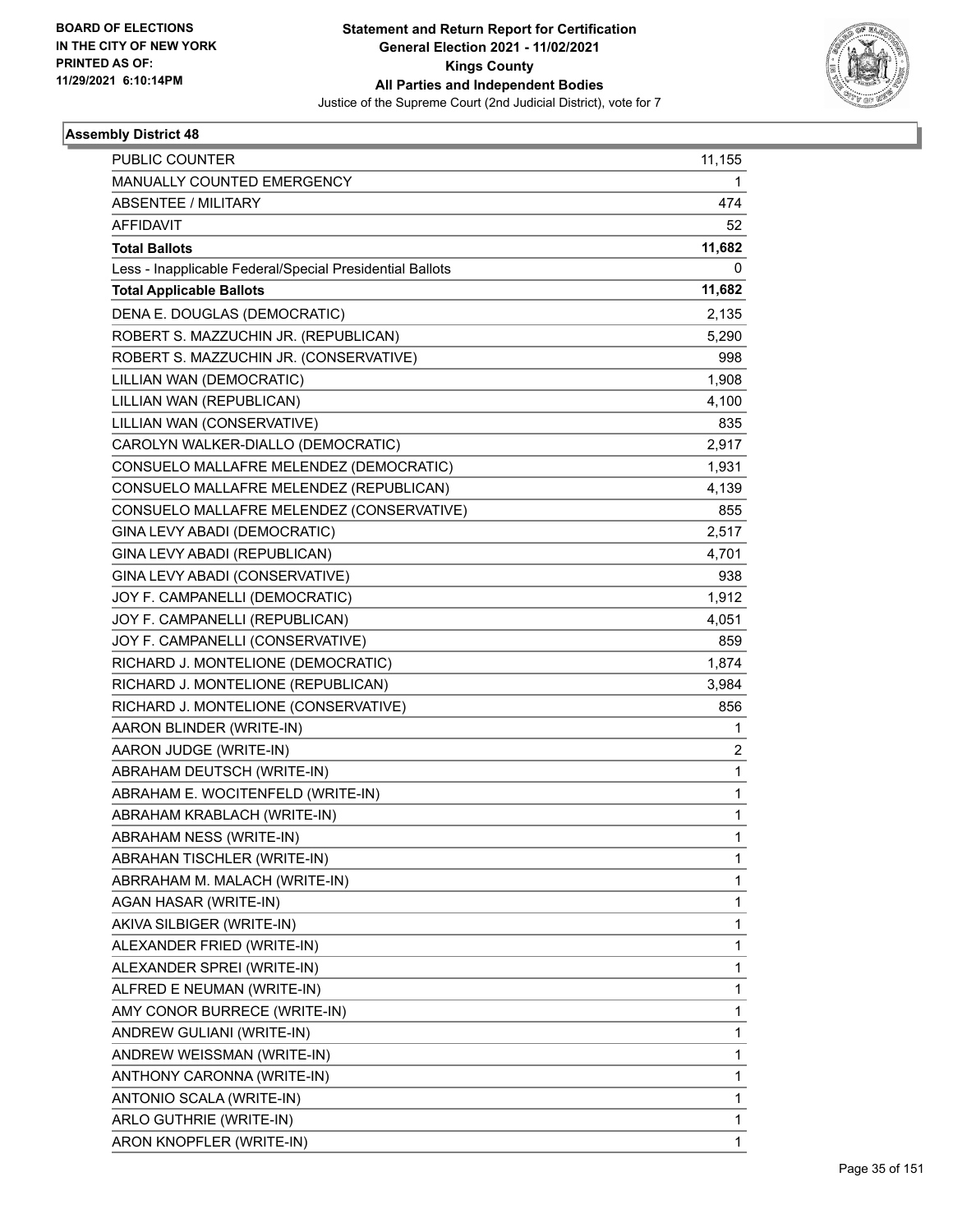

٠

| ARON LAPA (WRITE-IN)             | $\mathbf{1}$ |
|----------------------------------|--------------|
| ARON TEITELBAUM (WRITE-IN)       | 1            |
| ARON WIEDER (WRITE-IN)           | 1            |
| ASHER HATCHUEL (WRITE-IN)        | 1            |
| ASHER KIRSTEIN (WRITE-IN)        | 1            |
| AVIGDER MILLER (WRITE-IN)        | 1            |
| AVRAHAM GOLDSTEIN (WRITE-IN)     | 1            |
| <b>BARRON TRUMP (WRITE-IN)</b>   | 1            |
| BAYLE DREBIN (WRITE-IN)          | 1            |
| BEN WADE (WRITE-IN)              | 6            |
| BEN ZION WOLMAN (WRITE-IN)       | 1            |
| BENGIMIN HAKAKZARBS (WRITE-IN)   | 1            |
| BENJAMIN LEIBERMAN (WRITE-IN)    | 1            |
| BENJAMIN LIEBERMAN (WRITE-IN)    | 1            |
| BENJAMIN WADE (WRITE-IN)         | 5            |
| BENTZY WEINFELD (WRITE-IN)       | 1            |
| BENZION HALBERSTAM (WRITE-IN)    | 1            |
| BENZION NEISELS (WRITE-IN)       | 1            |
| BENZION WEINFELD (WRITE-IN)      | 1            |
| BERNARD MELNICKE (WRITE-IN)      | 1            |
| BILL DEBLASIO (WRITE-IN)         | 1            |
| BILL OREILLY (WRITE-IN)          | 1            |
| BILL ORIELY (WRITE-IN)           | 1            |
| BINYAMIN KLEIN (WRITE-IN)        | 1            |
| BLIMA LUCHT (WRITE-IN)           | 1            |
| BRETT KAVANAH (WRITE-IN)         | 1            |
| BRIAHAN JOY GRAY (WRITE-IN)      | 1            |
| <b>BRIAN GRIFFIN (WRITE-IN)</b>  | 1            |
| BRYAN LOUIE (WRITE-IN)           | 1            |
| CARL CALLER (WRITE-IN)           | 1            |
| CARL M LERNER (WRITE-IN)         | 1            |
| CARY NOSOWITZ (WRITE-IN)         | 1            |
| CHAIM WEITZNER (WRITE-IN)        | 1            |
| CHAIM YAM WEISS (WRITE-IN)       | 1            |
| CHAIM ZIEGLER (WRITE-IN)         | 1            |
| CHAIN SHTINK (WRITE-IN)          | 1            |
| CHAYA BERGYAN (WRITE-IN)         | 1            |
| CHAYA ERICH (WRITE-IN)           | 1            |
| CHAYA LEVI (WRITE-IN)            | 1            |
| CHAYA ZISY SCHWARTZ (WRITE-IN)   | 1            |
| CHERY WEINFELD (WRITE-IN)        | 1            |
| CHRIS GRIFFIN (WRITE-IN)         | 1            |
| CHRISTOPHER B. GARVEY (WRITE-IN) | 1            |
| CLARENCE THOMAS (WRITE-IN)       | 1            |
| COURTNEY HAGG (WRITE-IN)         | 1            |
| CURTIS LEE (WRITE-IN)            | 1            |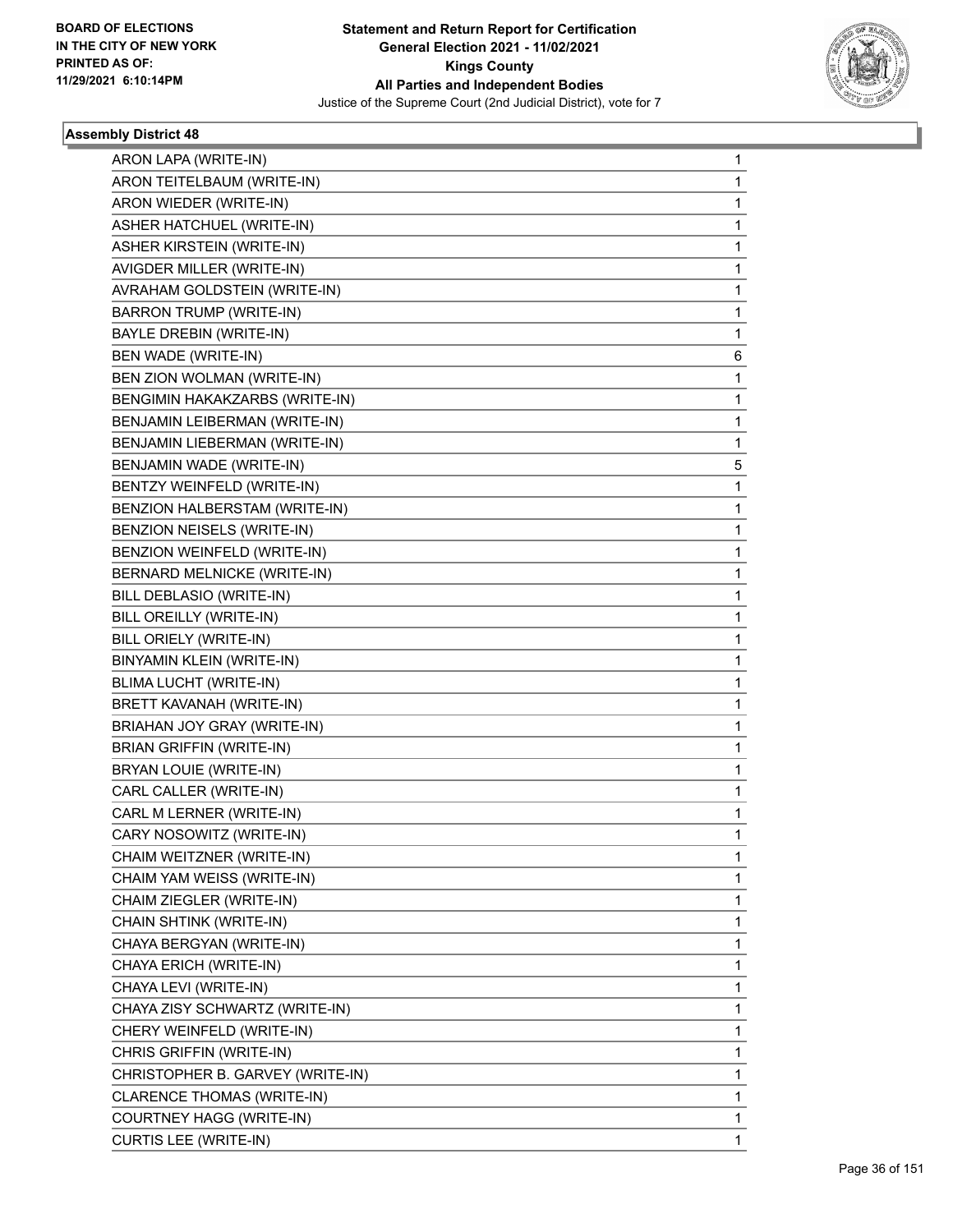

| CURTIS SLIWA (WRITE-IN)       | 2  |
|-------------------------------|----|
| DANIEL KINCH (WRITE-IN)       | 1  |
| DANIEL M KINCH (WRITE-IN)     | 1  |
| DANIEL STENDER (WRITE-IN)     | 1  |
| DAVID FREUND (WRITE-IN)       | 1  |
| DAVID GLASSNER (WRITE-IN)     | 1  |
| DAVID HAMELECH (WRITE-IN)     | 1  |
| DAVID HIKIND (WRITE-IN)       | 1  |
| DAVID KNOPFLER (WRITE-IN)     | 1  |
| DAVID SANDLER (WRITE-IN)      | 1  |
| DAVID SCHWARTZ (WRITE-IN)     | 1  |
| DAVID STORIBIN (WRITE-IN)     | 1  |
| DAVID STOROBIN (WRITE-IN)     | 1  |
| DAVID STROBIN (WRITE-IN)      | 3  |
| DEVORA FEIT (WRITE-IN)        | 1  |
| DINA FREUND (WRITE-IN)        | 1  |
| DOMONIC CARTER (WRITE-IN)     | 1  |
| DONALD J TRUMP (WRITE-IN)     | 3  |
| DONALD J. TRUMP (WRITE-IN)    | 1  |
| DONALD JEAN TRUMP (WRITE-IN)  | 1  |
| DONALD JOHN TRUMP (WRITE-IN)  | 1  |
| DONALD TRUMP (WRITE-IN)       | 12 |
| DONALD TRUMP JR (WRITE-IN)    | 2  |
| DONALD TRUMP JR. (WRITE-IN)   | 1  |
| DOV HIKIND (WRITE-IN)         | 1  |
| DOV HINKEL (WRITE-IN)         | 1  |
| EARLE WEPRIN (WRITE-IN)       | 1  |
| EASTHER GOTTLIUB (WRITE-IN)   | 1  |
| EDWARD KLEIN (WRITE-IN)       | 1  |
| EFRAIM NIERENBERG (WRITE-IN)  | 1  |
| EFRAIN NIERENBERG (WRITE-IN)  | 1  |
| ELI GERSENER (WRITE-IN)       | 1  |
| ELISHENA ZIEGLER (WRITE-IN)   | 1  |
| ELISHEVA ZIELGLER (WRITE-IN)  | 1  |
| ELIZA ELY (WRITE-IN)          | 1  |
| ELLIOTT R.HAMILTON (WRITE-IN) | 1  |
| ELYA ARNEL (WRITE-IN)         | 1  |
| EPHRAIM SEIDEN (WRITE-IN)     | 1  |
| ERIC GIULIANI (WRITE-IN)      | 1  |
| ERIC TRUMP (WRITE-IN)         | 1  |
| ESTHER BERGYAN (WRITE-IN)     | 1  |
| ETTY KARTZ (WRITE-IN)         | 1  |
| FAIGY GLASSMAN (WRITE-IN)     | 1  |
| FAR SHTUNKEN (WRITE-IN)       | 1  |
| FELIX BIEDERMAN (WRITE-IN)    | 1  |
| FREIDY GOLDSTEIN (WRITE-IN)   | 1  |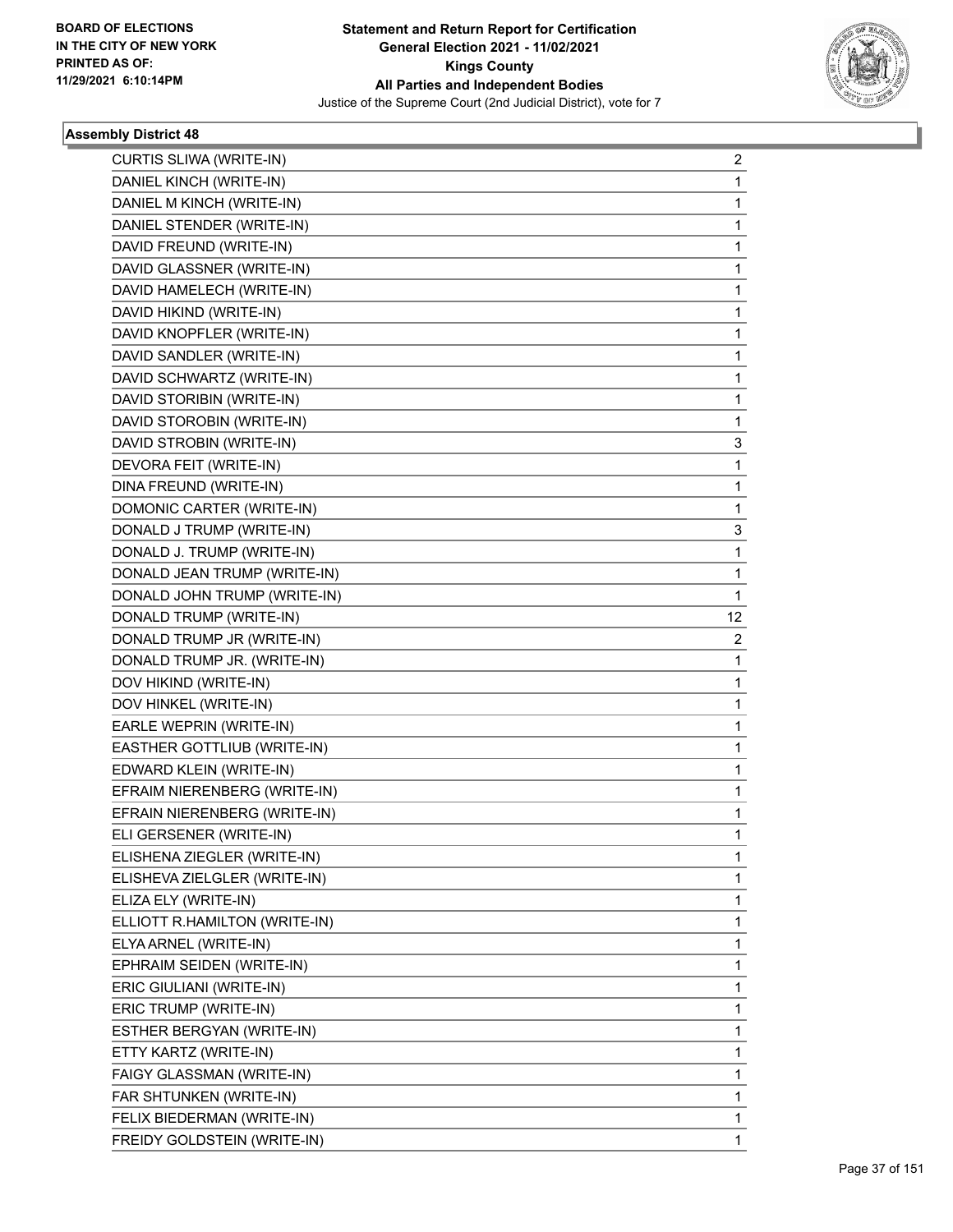

| <b>GABRIEL SASSON (WRITE-IN)</b>   | 1                       |
|------------------------------------|-------------------------|
| <b>GELA KLEIN (WRITE-IN)</b>       | 1                       |
| <b>GETZEL RUBASHKIN (WRITE-IN)</b> | 1                       |
| GITTY SCHWEITZER (WRITE-IN)        | 1                       |
| GOLDY WEINFELD (WRITE-IN)          | 1                       |
| <b>GREPS HOITCH (WRITE-IN)</b>     | 1                       |
| GUY T. PARISI (WRITE-IN)           | 1                       |
| HADARRAL KAHN (WRITE-IN)           | 1                       |
| HAROLD TISCHLER (WRITE-IN)         | 1                       |
| HASHIVA SHAFTEINA (WRITE-IN)       | 1                       |
| HERSH TUERSKY (WRITE-IN)           | 1                       |
| HESHY TISCHLER (WRITE-IN)          | 3                       |
| HESHY TISHLEY (WRITE-IN)           | 1                       |
| HIRSCH FERENCZ (WRITE-IN)          | 1                       |
| IAN D. GIRPHEK (WRITE-IN)          | 1                       |
| IAN D. GISHEK (WRITE-IN)           | 1                       |
| IMMANUEL QUICKLEY (WRITE-IN)       | 1                       |
| INNA VERNIKER (WRITE-IN)           | 1                       |
| INNA VERNIKOV (WRITE-IN)           | 5                       |
| ISAAC PINKEVICS (WRITE-IN)         | 1                       |
| ISRAEL WEINGARTEN (WRITE-IN)       | 1                       |
| <b>ISREAL LUCHT (WRITE-IN)</b>     | 1                       |
| ISREAL ROSENTHAL (WRITE-IN)        | 1                       |
| IVANKA TRUMP (WRITE-IN)            | 1                       |
| JACK COHEN (WRITE-IN)              | 4                       |
| JACK ROWDY (WRITE-IN)              | 1                       |
| JACOB LEE (WRITE-IN)               | 1                       |
| JACOB WEIN (WRITE-IN)              | 1                       |
| JACOMO WEBER (WRITE-IN)            | 1                       |
| JAMES GOLDEN (WRITE-IN)            | 1                       |
| JAMIE BEYDA (WRITE-IN)             | 1                       |
| JEFFERY KAHN (WRITE-IN)            | 1                       |
| JENINE PIRRO (WRITE-IN)            | 1                       |
| JOAN ILLUZZI (WRITE-IN)            | 1                       |
| JOE BIDEN (WRITE-IN)               | 1                       |
| JOE MASSAY (WRITE-IN)              | 1                       |
| JOEL REISMAN (WRITE-IN)            | 1                       |
| JOEL ROSENFELD (WRITE-IN)          | 2                       |
| JOHN GLIMORE (WRITE-IN)            | 1                       |
| JOHN SENATE (WRITE-IN)             | 1                       |
| JONATHAN HAGLER (WRITE-IN)         | $\overline{\mathbf{c}}$ |
| JONATHAN MOLLER (WRITE-IN)         | 1                       |
| JOSEPH FRIEDMAN (WRITE-IN)         | 1                       |
| JOSEPH HAKAKZACLEH (WRITE-IN)      | 1                       |
| JOSEPH KEMPLER (WRITE-IN)          | 1                       |
| JOSEPH WEINFELD (WRITE-IN)         | 1                       |
|                                    |                         |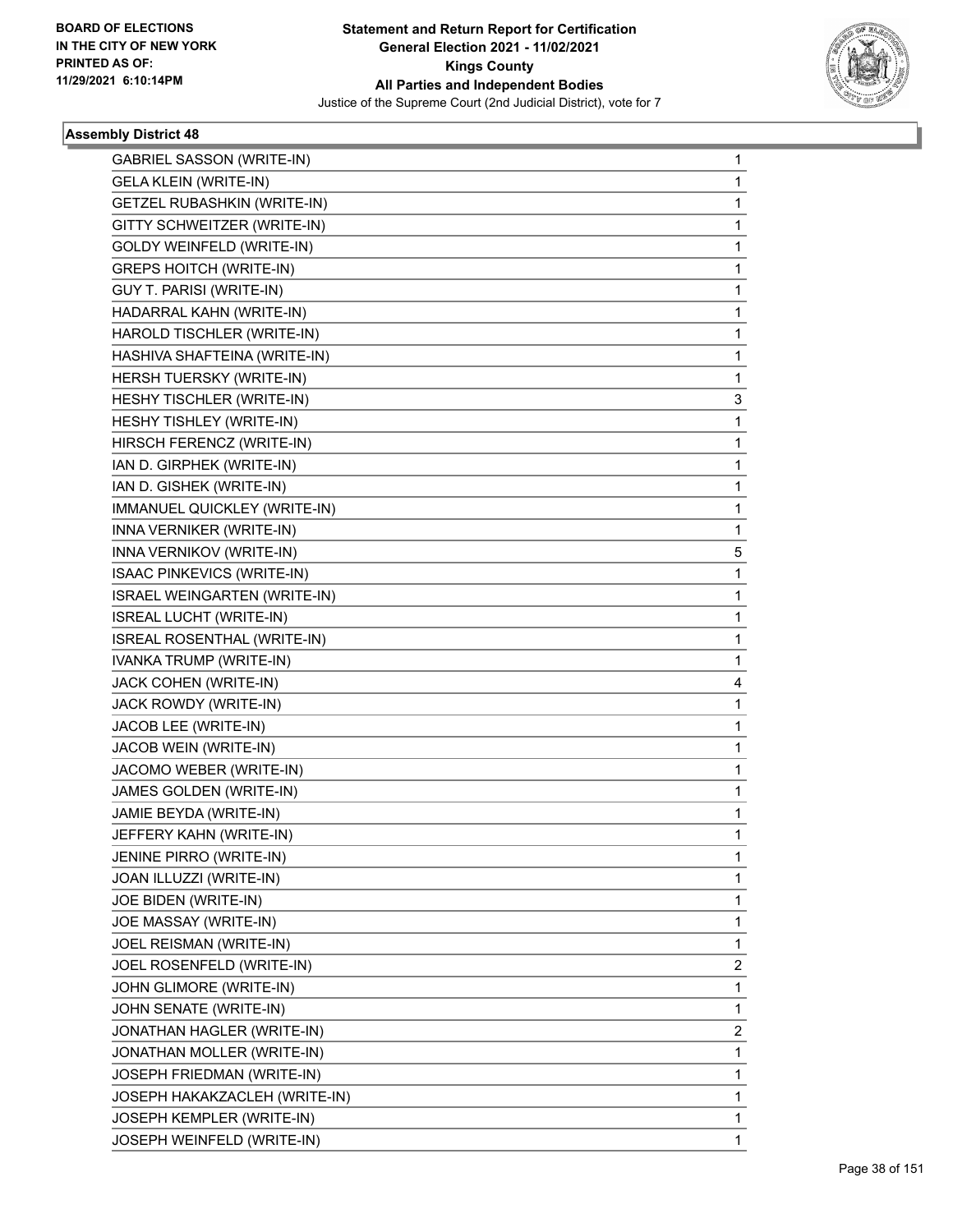

| <b>JUDAH PAMSHNICK (WRITE-IN)</b> | 1 |
|-----------------------------------|---|
| KALMAN YEGER (WRITE-IN)           | 1 |
| KATE KLONICK (WRITE-IN)           | 1 |
| KEVIN J. HANRATTY (WRITE-IN)      | 1 |
| KORI TAD (WRITE-IN)               | 1 |
| LARRY KUDLOW (WRITE-IN)           | 1 |
| LEAH COHEN (WRITE-IN)             | 1 |
| LEAH KAHN (WRITE-IN)              | 1 |
| LESLIE GRUEN (WRITE-IN)           | 1 |
| LEVY ABADI (WRITE-IN)             | 1 |
| LIBBY GI BLUM (WRITE-IN)          | 1 |
| LILLIAN WAN (WRITE-IN)            | 1 |
| LISHHKAS HAGAZIS (WRITE-IN)       | 1 |
| LOIS GRIFFIN (WRITE-IN)           | 1 |
| LOUIS BAER (WRITE-IN)             | 1 |
| LYDIA CERANI (WRITE-IN)           | 1 |
| LYDIA CERANO (WRITE-IN)           | 1 |
| MAGER MAYERFELD (WRITE-IN)        | 1 |
| MARC CARUSO (WRITE-IN)            | 1 |
| MARDEVANI TEIBELBAUM (WRITE-IN)   | 1 |
| MARIA CARUSO-CABRERA (WRITE-IN)   | 1 |
| MAYER WOLKENFELD (WRITE-IN)       | 1 |
| MEG GRIFFIN (WRITE-IN)            | 1 |
| MEIR PORUSH (WRITE-IN)            | 1 |
| MELECH HAMASHIACH (WRITE-IN)      | 1 |
| MELVIN GIRSLEK (WRITE-IN)         | 1 |
| MENACHEM GANZFRIED (WRITE-IN)     | 1 |
| MENACHEM MOSCOWITZ (WRITE-IN)     | 1 |
| MENCHEM SPREI (WRITE-IN)          | 1 |
| MENDIEL MOSHIACH (WRITE-IN)       | 1 |
| MENDY SEIDEN (WRITE-IN)           | 1 |
| MESHULEM GUNSBERG (WRITE-IN)      | 1 |
| MESHULERI KOHL (WRITE-IN)         | 1 |
| MICHAEL FRANCESSA (WRITE-IN)      | 1 |
| MICHAEL SPREI (WRITE-IN)          | 1 |
| MICHAEL WEINBERG (WRITE-IN)       | 1 |
| MICHELLE HAGLER (WRITE-IN)        | 1 |
| MICHELLE HERZEG (WRITE-IN)        | 1 |
| MIKE HOUSE (WRITE-IN)             | 1 |
| MIKE MILLER (WRITE-IN)            | 1 |
| MIRIAM SKOLINICK (WRITE-IN)       | 1 |
| MITCHELL TISCHLER (WRITE-IN)      | 1 |
| MORACH VEDAIN (WRITE-IN)          | 1 |
| MORDECIA SHAIN (WRITE-IN)         | 1 |
| MORTON AVIDOR (WRITE-IN)          | 1 |
| MOSCHE KAHN (WRITE-IN)            | 1 |
|                                   |   |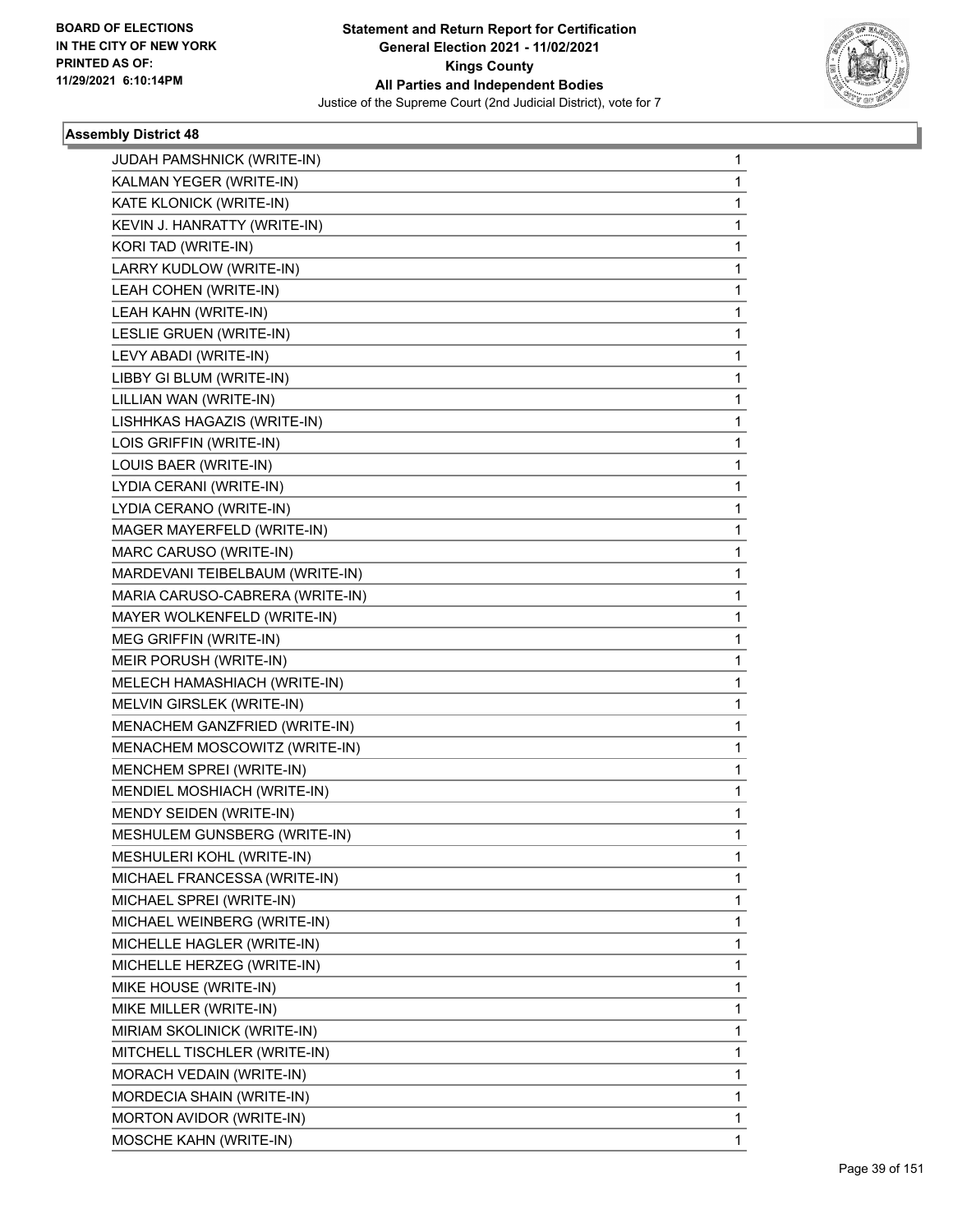

| MOSHE ERLICH (WRITE-IN)             | 1           |
|-------------------------------------|-------------|
| MOSHE FOGEL (WRITE-IN)              | 1           |
| MOSHE GERSHON (WRITE-IN)            | $\mathbf 1$ |
| MOSHE HERMAN (WRITE-IN)             | 1           |
| MOSHE KUPETZ (WRITE-IN)             | 1           |
| MOSHE REICHBERG (WRITE-IN)          | 1           |
| MRIA TISCHLER (WRITE-IN)            | 1           |
| NACHMAN HEINFELD (WRITE-IN)         | 2           |
| NAFFULI ERLICH (WRITE-IN)           | $\mathbf 1$ |
| NAFLUIY ERLICH (WRITE-IN)           | 1           |
| NATTALI KIRSTEIN (WRITE-IN)         | 1           |
| NATTULI HALBERSTAM (WRITE-IN)       | 1           |
| NEAL ADELSTEIN (WRITE-IN)           | 1           |
| NECHAMA KLEIN (WRITE-IN)            | 1           |
| NEHEM ERLICH (WRITE-IN)             | 1           |
| NELSON LEVINE (WRITE-IN)            | 1           |
| NISSAN NEISLS (WRITE-IN)            | 1           |
| NOACH OEAR (WRITE-IN)               | 1           |
| NORED ABBY (WRITE-IN)               | 1           |
| OOV HIKIND (WRITE-IN)               | 1           |
| OZEL ORLANDER (WRITE-IN)            | 2           |
| PAT JOSEPH QUAGLIARIEILO (WRITE-IN) | 1           |
| PAUL MARRONE (WRITE-IN)             | 1           |
| PENEL BERGYAN (WRITE-IN)            | 1           |
| PERRY SMITH (WRITE-IN)              | 1           |
| PETER GRIFFIN (WRITE-IN)            | 1           |
| PETER KNOBLOCH (WRITE-IN)           | 1           |
| RABBI TZVI WEINBERGER (WRITE-IN)    | 1           |
| RACHEL FREIER (WRITE-IN)            | 1           |
| RACHEL GRUEN (WRITE-IN)             | $\mathbf 1$ |
| RACHEL KALMANOWITZ (WRITE-IN)       | 1           |
| RACHEL LEVINE (WRITE-IN)            | 1           |
| RACHET GOTTLIEB (WRITE-IN)          | 1           |
| RACQUEL REINSTEIN (WRITE-IN)        | 2           |
| RACQUEL RUNSTEIN (WRITE-IN)         | 1           |
| RAIZY M MEISELS (WRITE-IN)          | $\mathbf 1$ |
| RAN DE SENTIS (WRITE-IN)            | 1           |
| RANDI L.GREEN (WRITE-IN)            | 1           |
| RAPHAEL SCULIMOVITCH (WRITE-IN)     | 1           |
| RATZI RABINOITZ (WRITE-IN)          | 1           |
| RENEE FRANCO (WRITE-IN)             | 1           |
| REVA S BAER (WRITE-IN)              | $\mathbf 1$ |
| RICHARD BOYE (WRITE-IN)             | 1           |
| RICHARD GUERTIN (WRITE-IN)          | 1           |
| RICHARD LEO (WRITE-IN)              | 1           |
| RICHARD SOLOMAN (WRITE-IN)          | 1           |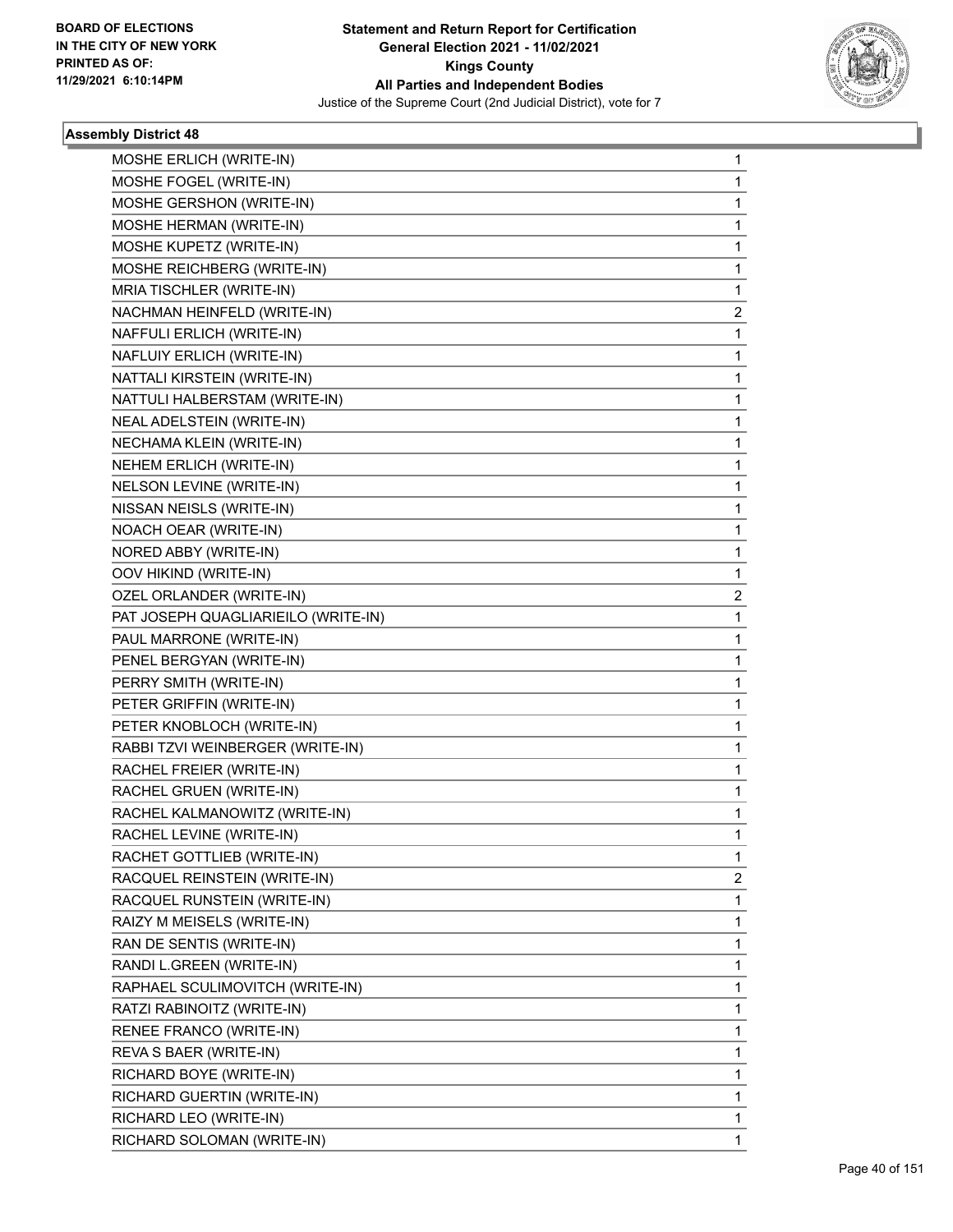

| RICHI FREI (WRITE-IN)           | 1           |
|---------------------------------|-------------|
| RITA COSBY (WRITE-IN)           | 1           |
| ROSALIND FRANK (WRITE-IN)       | 1           |
| RUBY GOLDBERGER (WRITE-IN)      | 1           |
| RUCHY ENGELMAN (WRITE-IN)       | 1           |
| RUCHY FRVER (WRITE-IN)          | 1           |
| RUDOLPH GILVANI (WRITE-IN)      | 1           |
| RUDOLPH GUILLIANI (WRITE-IN)    | 1           |
| RUDY GIULIANI (WRITE-IN)        | 3           |
| SAL STEIN (WRITE-IN)            | 1           |
| SAM FRANCO (WRITE-IN)           | 1           |
| SAM RAPAPORT (WRITE-IN)         | 1           |
| SAN HEDRIN (WRITE-IN)           | 1           |
| SAPNA KISHMAN (WRITE-IN)        | 1           |
| SARA GOTTLIEB (WRITE-IN)        | 1           |
| SARAH TOBIAS (WRITE-IN)         | 1           |
| SARAH ZIEGLER (WRITE-IN)        | 1           |
| SAUL BERGYAN (WRITE-IN)         | 1           |
| SCOTT W. GIRPHEK (WRITE-IN)     | 1           |
| SHABSY GROSSMAN (WRITE-IN)      | 1           |
| SHAINDY BLAU (WRITE-IN)         | 1           |
| SHAUL KLEIN (WRITE-IN)          | 1           |
| SHAYA GETZEL (WRITE-IN)         | 1           |
| SHERRY ZIEGLER (WRITE-IN)       | 1           |
| SHIA WEINFELD (WRITE-IN)        | 1           |
| SHIMON BERGYAN (WRITE-IN)       | 1           |
| SHIMON KATZ (WRITE-IN)          | 1           |
| SHLAVACO HELBERSTAM (WRITE-IN)  | 1           |
| SHLOIME RIEGLER (WRITE-IN)      | 1           |
| SHLOMO HAMELECH (WRITE-IN)      | 1           |
| SHLOMO LESHKOWITZ (WRITE-IN)    | 1           |
| SHLOMO STROH (WRITE-IN)         | 1           |
| SHLOMO ZALMAN SODDEN (WRITE-IN) | 1           |
| SIMCHA EICHENSTEIN (WRITE-IN)   | 2           |
| SIMCHA FELDER (WRITE-IN)        | 5           |
| SORA SIRGEL (WRITE-IN)          | 1           |
| SRULY GOTTLIEB (WRITE-IN)       | 1           |
| STEVE MAYO (WRITE-IN)           | 1           |
| STEVEN BALKEN (WRITE-IN)        | 1           |
| STEVEN MOORE (WRITE-IN)         | 1           |
| STEWIE GRIFFIN (WRITE-IN)       | 1           |
| SY YANIRAKY (WRITE-IN)          | 1           |
| TARDIS JOHNSON (WRITE-IN)       | 7           |
| TED CRUZ (WRITE-IN)             | 4           |
| TOBY SHARPER (WRITE-IN)         | 1           |
| TOIT MISHIGA (WRITE-IN)         | $\mathbf 1$ |
|                                 |             |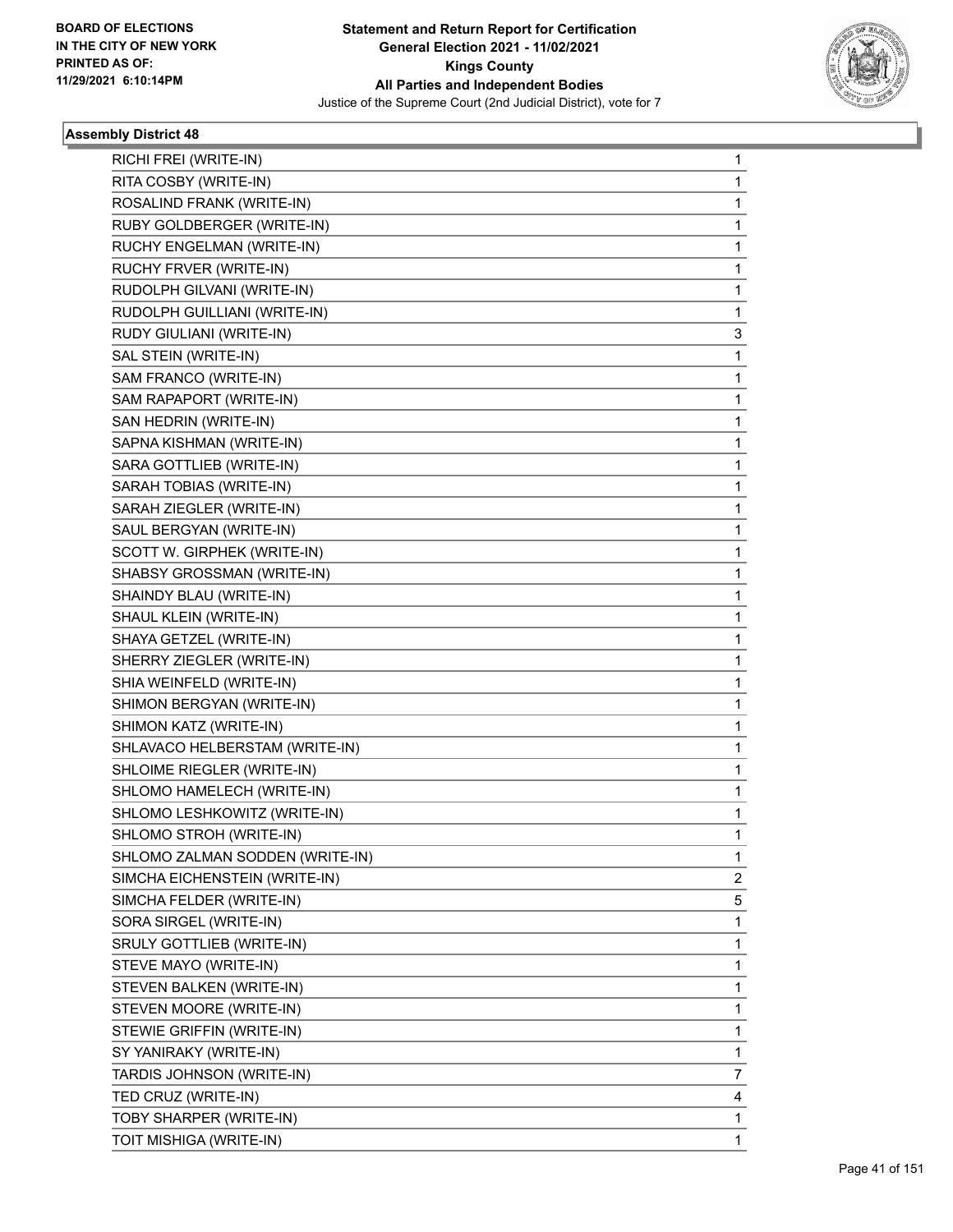

| TORAH MORALS (WRITE-IN)                   | 1              |
|-------------------------------------------|----------------|
| TOVIA FRANKEL (WRITE-IN)                  | 1              |
| TZIPANA ZIEGLER (WRITE-IN)                | 1              |
| UNATTRIBUTABLE WRITE-IN (WRITE-IN)        | 423            |
| UNCOUNTED WRITE-IN PER STATUTE (WRITE-IN) | 16             |
| USHER ZELIG GREENBERG (WRITE-IN)          | 1              |
| VETENCY GARUCY (WRITE-IN)                 | 1              |
| WILL MENAKER (WRITE-IN)                   | 1              |
| WILLIAM SCHNEID (WRITE-IN)                | 2              |
| YAAKOV ANI (WRITE-IN)                     | 1              |
| YAAKOV LOWENTHAL (WRITE-IN)               | 1              |
| YAKOV TVERSKI (WRITE-IN)                  | 1              |
| YANKOV KLEIN (WRITE-IN)                   | 1              |
| YANKY GELLER (WRITE-IN)                   | 1              |
| YANKY WAXLER (WRITE-IN)                   | 1              |
| YECHEL GARFINKEL (WRITE-IN)               | 1              |
| YECHEZKEL EZAGO (WRITE-IN)                | 1              |
| YEHUDIS HEINFELD (WRITE-IN)               | 1              |
| YERUCHOM KLEIN (WRITE-IN)                 | 1              |
| YISIOL FALL (WRITE-IN)                    | 1              |
| YISMOEZ BERGYAN (WRITE-IN)                | 1              |
| YISROEL BLUM (WRITE-IN)                   | 1              |
| YITTIE GELLER (WRITE-IN)                  | 1              |
| YITTY GELLER (WRITE-IN)                   | 1              |
| YITZCHOK FLEISHER (WRITE-IN)              | 1              |
| YITZCHOK GOTTLUB (WRITE-IN)               | 1              |
| YITZCHOK SIMLCONITZ (WRITE-IN)            | 1              |
| YOAKOV BEN ZION ELIOT (WRITE-IN)          | 1              |
| YOCHANON LEFKOWITZ (WRITE-IN)             | 1              |
| YONI HIKIND (WRITE-IN)                    | 1              |
| YOSEF ERICH (WRITE-IN)                    | 1              |
| YOSEF GERITETNER (WRITE-IN)               | 1              |
| YOSEF RAPAPORT (WRITE-IN)                 | 1              |
| YOSEF RAVL (WRITE-IN)                     | 1              |
| YOSSI GESBETNER (WRITE-IN)                | 1              |
| YOSSI GESETNER (WRITE-IN)                 | 1              |
| YOSSI GESTETNER (WRITE-IN)                | $\overline{c}$ |
| YOSSI GREEN (WRITE-IN)                    | 1              |
| ZAAC LICHTENSTEIN (WRITE-IN)              | 1              |
| ZACHARIA BELSKY (WRITE-IN)                | 1              |
| ZEV KING (WRITE-IN)                       | 1              |
| ZULMAN BRINNER (WRITE-IN)                 | 1              |
| ZULMER WEIDER (WRITE-IN)                  | 1              |
| <b>Total Votes</b>                        | 47,635         |
| Unrecorded                                | 34,139         |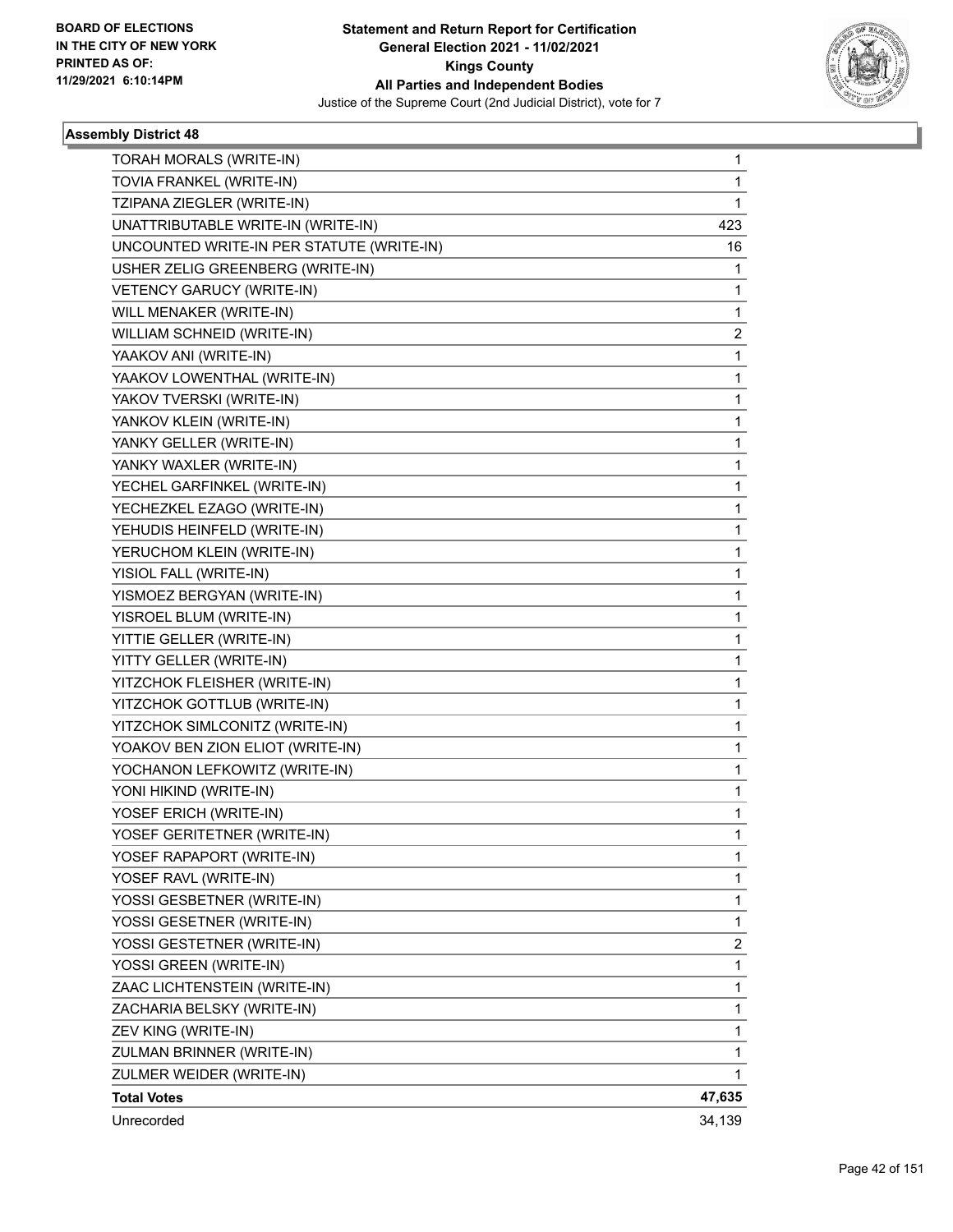

| MANUALLY COUNTED EMERGENCY<br>2<br>ABSENTEE / MILITARY<br>592<br><b>AFFIDAVIT</b><br>60<br>9,219<br><b>Total Ballots</b><br>0<br>Less - Inapplicable Federal/Special Presidential Ballots<br><b>Total Applicable Ballots</b><br>9,219<br>DENA E. DOUGLAS (DEMOCRATIC)<br>3,141<br>ROBERT S. MAZZUCHIN JR. (REPUBLICAN)<br>4,058<br>ROBERT S. MAZZUCHIN JR. (CONSERVATIVE)<br>418<br>LILLIAN WAN (DEMOCRATIC)<br>2,911<br>LILLIAN WAN (REPUBLICAN)<br>2,874<br>LILLIAN WAN (CONSERVATIVE)<br>350<br>CAROLYN WALKER-DIALLO (DEMOCRATIC)<br>3,628<br>CONSUELO MALLAFRE MELENDEZ (DEMOCRATIC)<br>2,861<br>CONSUELO MALLAFRE MELENDEZ (REPUBLICAN)<br>3,078<br>CONSUELO MALLAFRE MELENDEZ (CONSERVATIVE)<br>373<br>GINA LEVY ABADI (DEMOCRATIC)<br>2,751<br>GINA LEVY ABADI (REPUBLICAN)<br>2,812<br>GINA LEVY ABADI (CONSERVATIVE)<br>359<br>JOY F. CAMPANELLI (DEMOCRATIC)<br>2,818<br>JOY F. CAMPANELLI (REPUBLICAN)<br>3,023<br>JOY F. CAMPANELLI (CONSERVATIVE)<br>368<br>RICHARD J. MONTELIONE (DEMOCRATIC)<br>2,775<br>RICHARD J. MONTELIONE (REPUBLICAN)<br>2,924<br>RICHARD J. MONTELIONE (CONSERVATIVE)<br>368<br>ADAM SGRO (WRITE-IN)<br>1<br>ANTHONY AURILIA (WRITE-IN)<br>1<br>ANTHONY PADVANO (WRITE-IN)<br>1<br>ANTHONY PALUMMO (WRITE-IN)<br>1<br>ARTHUR AIDALA (WRITE-IN)<br>1<br><b>BOB DOLE (WRITE-IN)</b><br>1<br>CAITLIN LICUI (WRITE-IN)<br>1<br>CHARLIE TAYLOR (WRITE-IN)<br>1<br>CHRISTOPHER DIFINA (WRITE-IN)<br>1<br>COLLEEN CAREW (WRITE-IN)<br>1<br>$\overline{\mathbf{c}}$<br>CURTIS SILWA (WRITE-IN)<br>1<br>DAV HEIKIND (WRITE-IN)<br>DAVID ORTIZ (WRITE-IN)<br>1<br>1<br>DEBORAH SZAL (WRITE-IN)<br>1<br>DEREK JETER (WRITE-IN)<br>DEVIN W. BALKIND (WRITE-IN)<br>1<br>DONALD TRUMP (WRITE-IN)<br>1 | <b>PUBLIC COUNTER</b> | 8,565 |
|--------------------------------------------------------------------------------------------------------------------------------------------------------------------------------------------------------------------------------------------------------------------------------------------------------------------------------------------------------------------------------------------------------------------------------------------------------------------------------------------------------------------------------------------------------------------------------------------------------------------------------------------------------------------------------------------------------------------------------------------------------------------------------------------------------------------------------------------------------------------------------------------------------------------------------------------------------------------------------------------------------------------------------------------------------------------------------------------------------------------------------------------------------------------------------------------------------------------------------------------------------------------------------------------------------------------------------------------------------------------------------------------------------------------------------------------------------------------------------------------------------------------------------------------------------------------------------------------------------------------------------------------------------------------------------------------------------------------------------|-----------------------|-------|
|                                                                                                                                                                                                                                                                                                                                                                                                                                                                                                                                                                                                                                                                                                                                                                                                                                                                                                                                                                                                                                                                                                                                                                                                                                                                                                                                                                                                                                                                                                                                                                                                                                                                                                                                |                       |       |
|                                                                                                                                                                                                                                                                                                                                                                                                                                                                                                                                                                                                                                                                                                                                                                                                                                                                                                                                                                                                                                                                                                                                                                                                                                                                                                                                                                                                                                                                                                                                                                                                                                                                                                                                |                       |       |
|                                                                                                                                                                                                                                                                                                                                                                                                                                                                                                                                                                                                                                                                                                                                                                                                                                                                                                                                                                                                                                                                                                                                                                                                                                                                                                                                                                                                                                                                                                                                                                                                                                                                                                                                |                       |       |
|                                                                                                                                                                                                                                                                                                                                                                                                                                                                                                                                                                                                                                                                                                                                                                                                                                                                                                                                                                                                                                                                                                                                                                                                                                                                                                                                                                                                                                                                                                                                                                                                                                                                                                                                |                       |       |
|                                                                                                                                                                                                                                                                                                                                                                                                                                                                                                                                                                                                                                                                                                                                                                                                                                                                                                                                                                                                                                                                                                                                                                                                                                                                                                                                                                                                                                                                                                                                                                                                                                                                                                                                |                       |       |
|                                                                                                                                                                                                                                                                                                                                                                                                                                                                                                                                                                                                                                                                                                                                                                                                                                                                                                                                                                                                                                                                                                                                                                                                                                                                                                                                                                                                                                                                                                                                                                                                                                                                                                                                |                       |       |
|                                                                                                                                                                                                                                                                                                                                                                                                                                                                                                                                                                                                                                                                                                                                                                                                                                                                                                                                                                                                                                                                                                                                                                                                                                                                                                                                                                                                                                                                                                                                                                                                                                                                                                                                |                       |       |
|                                                                                                                                                                                                                                                                                                                                                                                                                                                                                                                                                                                                                                                                                                                                                                                                                                                                                                                                                                                                                                                                                                                                                                                                                                                                                                                                                                                                                                                                                                                                                                                                                                                                                                                                |                       |       |
|                                                                                                                                                                                                                                                                                                                                                                                                                                                                                                                                                                                                                                                                                                                                                                                                                                                                                                                                                                                                                                                                                                                                                                                                                                                                                                                                                                                                                                                                                                                                                                                                                                                                                                                                |                       |       |
|                                                                                                                                                                                                                                                                                                                                                                                                                                                                                                                                                                                                                                                                                                                                                                                                                                                                                                                                                                                                                                                                                                                                                                                                                                                                                                                                                                                                                                                                                                                                                                                                                                                                                                                                |                       |       |
|                                                                                                                                                                                                                                                                                                                                                                                                                                                                                                                                                                                                                                                                                                                                                                                                                                                                                                                                                                                                                                                                                                                                                                                                                                                                                                                                                                                                                                                                                                                                                                                                                                                                                                                                |                       |       |
|                                                                                                                                                                                                                                                                                                                                                                                                                                                                                                                                                                                                                                                                                                                                                                                                                                                                                                                                                                                                                                                                                                                                                                                                                                                                                                                                                                                                                                                                                                                                                                                                                                                                                                                                |                       |       |
|                                                                                                                                                                                                                                                                                                                                                                                                                                                                                                                                                                                                                                                                                                                                                                                                                                                                                                                                                                                                                                                                                                                                                                                                                                                                                                                                                                                                                                                                                                                                                                                                                                                                                                                                |                       |       |
|                                                                                                                                                                                                                                                                                                                                                                                                                                                                                                                                                                                                                                                                                                                                                                                                                                                                                                                                                                                                                                                                                                                                                                                                                                                                                                                                                                                                                                                                                                                                                                                                                                                                                                                                |                       |       |
|                                                                                                                                                                                                                                                                                                                                                                                                                                                                                                                                                                                                                                                                                                                                                                                                                                                                                                                                                                                                                                                                                                                                                                                                                                                                                                                                                                                                                                                                                                                                                                                                                                                                                                                                |                       |       |
|                                                                                                                                                                                                                                                                                                                                                                                                                                                                                                                                                                                                                                                                                                                                                                                                                                                                                                                                                                                                                                                                                                                                                                                                                                                                                                                                                                                                                                                                                                                                                                                                                                                                                                                                |                       |       |
|                                                                                                                                                                                                                                                                                                                                                                                                                                                                                                                                                                                                                                                                                                                                                                                                                                                                                                                                                                                                                                                                                                                                                                                                                                                                                                                                                                                                                                                                                                                                                                                                                                                                                                                                |                       |       |
|                                                                                                                                                                                                                                                                                                                                                                                                                                                                                                                                                                                                                                                                                                                                                                                                                                                                                                                                                                                                                                                                                                                                                                                                                                                                                                                                                                                                                                                                                                                                                                                                                                                                                                                                |                       |       |
|                                                                                                                                                                                                                                                                                                                                                                                                                                                                                                                                                                                                                                                                                                                                                                                                                                                                                                                                                                                                                                                                                                                                                                                                                                                                                                                                                                                                                                                                                                                                                                                                                                                                                                                                |                       |       |
|                                                                                                                                                                                                                                                                                                                                                                                                                                                                                                                                                                                                                                                                                                                                                                                                                                                                                                                                                                                                                                                                                                                                                                                                                                                                                                                                                                                                                                                                                                                                                                                                                                                                                                                                |                       |       |
|                                                                                                                                                                                                                                                                                                                                                                                                                                                                                                                                                                                                                                                                                                                                                                                                                                                                                                                                                                                                                                                                                                                                                                                                                                                                                                                                                                                                                                                                                                                                                                                                                                                                                                                                |                       |       |
|                                                                                                                                                                                                                                                                                                                                                                                                                                                                                                                                                                                                                                                                                                                                                                                                                                                                                                                                                                                                                                                                                                                                                                                                                                                                                                                                                                                                                                                                                                                                                                                                                                                                                                                                |                       |       |
|                                                                                                                                                                                                                                                                                                                                                                                                                                                                                                                                                                                                                                                                                                                                                                                                                                                                                                                                                                                                                                                                                                                                                                                                                                                                                                                                                                                                                                                                                                                                                                                                                                                                                                                                |                       |       |
|                                                                                                                                                                                                                                                                                                                                                                                                                                                                                                                                                                                                                                                                                                                                                                                                                                                                                                                                                                                                                                                                                                                                                                                                                                                                                                                                                                                                                                                                                                                                                                                                                                                                                                                                |                       |       |
|                                                                                                                                                                                                                                                                                                                                                                                                                                                                                                                                                                                                                                                                                                                                                                                                                                                                                                                                                                                                                                                                                                                                                                                                                                                                                                                                                                                                                                                                                                                                                                                                                                                                                                                                |                       |       |
|                                                                                                                                                                                                                                                                                                                                                                                                                                                                                                                                                                                                                                                                                                                                                                                                                                                                                                                                                                                                                                                                                                                                                                                                                                                                                                                                                                                                                                                                                                                                                                                                                                                                                                                                |                       |       |
|                                                                                                                                                                                                                                                                                                                                                                                                                                                                                                                                                                                                                                                                                                                                                                                                                                                                                                                                                                                                                                                                                                                                                                                                                                                                                                                                                                                                                                                                                                                                                                                                                                                                                                                                |                       |       |
|                                                                                                                                                                                                                                                                                                                                                                                                                                                                                                                                                                                                                                                                                                                                                                                                                                                                                                                                                                                                                                                                                                                                                                                                                                                                                                                                                                                                                                                                                                                                                                                                                                                                                                                                |                       |       |
|                                                                                                                                                                                                                                                                                                                                                                                                                                                                                                                                                                                                                                                                                                                                                                                                                                                                                                                                                                                                                                                                                                                                                                                                                                                                                                                                                                                                                                                                                                                                                                                                                                                                                                                                |                       |       |
|                                                                                                                                                                                                                                                                                                                                                                                                                                                                                                                                                                                                                                                                                                                                                                                                                                                                                                                                                                                                                                                                                                                                                                                                                                                                                                                                                                                                                                                                                                                                                                                                                                                                                                                                |                       |       |
|                                                                                                                                                                                                                                                                                                                                                                                                                                                                                                                                                                                                                                                                                                                                                                                                                                                                                                                                                                                                                                                                                                                                                                                                                                                                                                                                                                                                                                                                                                                                                                                                                                                                                                                                |                       |       |
|                                                                                                                                                                                                                                                                                                                                                                                                                                                                                                                                                                                                                                                                                                                                                                                                                                                                                                                                                                                                                                                                                                                                                                                                                                                                                                                                                                                                                                                                                                                                                                                                                                                                                                                                |                       |       |
|                                                                                                                                                                                                                                                                                                                                                                                                                                                                                                                                                                                                                                                                                                                                                                                                                                                                                                                                                                                                                                                                                                                                                                                                                                                                                                                                                                                                                                                                                                                                                                                                                                                                                                                                |                       |       |
|                                                                                                                                                                                                                                                                                                                                                                                                                                                                                                                                                                                                                                                                                                                                                                                                                                                                                                                                                                                                                                                                                                                                                                                                                                                                                                                                                                                                                                                                                                                                                                                                                                                                                                                                |                       |       |
|                                                                                                                                                                                                                                                                                                                                                                                                                                                                                                                                                                                                                                                                                                                                                                                                                                                                                                                                                                                                                                                                                                                                                                                                                                                                                                                                                                                                                                                                                                                                                                                                                                                                                                                                |                       |       |
|                                                                                                                                                                                                                                                                                                                                                                                                                                                                                                                                                                                                                                                                                                                                                                                                                                                                                                                                                                                                                                                                                                                                                                                                                                                                                                                                                                                                                                                                                                                                                                                                                                                                                                                                |                       |       |
|                                                                                                                                                                                                                                                                                                                                                                                                                                                                                                                                                                                                                                                                                                                                                                                                                                                                                                                                                                                                                                                                                                                                                                                                                                                                                                                                                                                                                                                                                                                                                                                                                                                                                                                                |                       |       |
|                                                                                                                                                                                                                                                                                                                                                                                                                                                                                                                                                                                                                                                                                                                                                                                                                                                                                                                                                                                                                                                                                                                                                                                                                                                                                                                                                                                                                                                                                                                                                                                                                                                                                                                                |                       |       |
|                                                                                                                                                                                                                                                                                                                                                                                                                                                                                                                                                                                                                                                                                                                                                                                                                                                                                                                                                                                                                                                                                                                                                                                                                                                                                                                                                                                                                                                                                                                                                                                                                                                                                                                                |                       |       |
|                                                                                                                                                                                                                                                                                                                                                                                                                                                                                                                                                                                                                                                                                                                                                                                                                                                                                                                                                                                                                                                                                                                                                                                                                                                                                                                                                                                                                                                                                                                                                                                                                                                                                                                                |                       |       |
|                                                                                                                                                                                                                                                                                                                                                                                                                                                                                                                                                                                                                                                                                                                                                                                                                                                                                                                                                                                                                                                                                                                                                                                                                                                                                                                                                                                                                                                                                                                                                                                                                                                                                                                                |                       |       |
|                                                                                                                                                                                                                                                                                                                                                                                                                                                                                                                                                                                                                                                                                                                                                                                                                                                                                                                                                                                                                                                                                                                                                                                                                                                                                                                                                                                                                                                                                                                                                                                                                                                                                                                                |                       |       |
| 1<br>EDMOND A. COATE (WRITE-IN)                                                                                                                                                                                                                                                                                                                                                                                                                                                                                                                                                                                                                                                                                                                                                                                                                                                                                                                                                                                                                                                                                                                                                                                                                                                                                                                                                                                                                                                                                                                                                                                                                                                                                                |                       |       |
| ELI SCHWIEZER (WRITE-IN)<br>1                                                                                                                                                                                                                                                                                                                                                                                                                                                                                                                                                                                                                                                                                                                                                                                                                                                                                                                                                                                                                                                                                                                                                                                                                                                                                                                                                                                                                                                                                                                                                                                                                                                                                                  |                       |       |
| ERIC ADAMS (WRITE-IN)<br>$\mathbf{1}$                                                                                                                                                                                                                                                                                                                                                                                                                                                                                                                                                                                                                                                                                                                                                                                                                                                                                                                                                                                                                                                                                                                                                                                                                                                                                                                                                                                                                                                                                                                                                                                                                                                                                          |                       |       |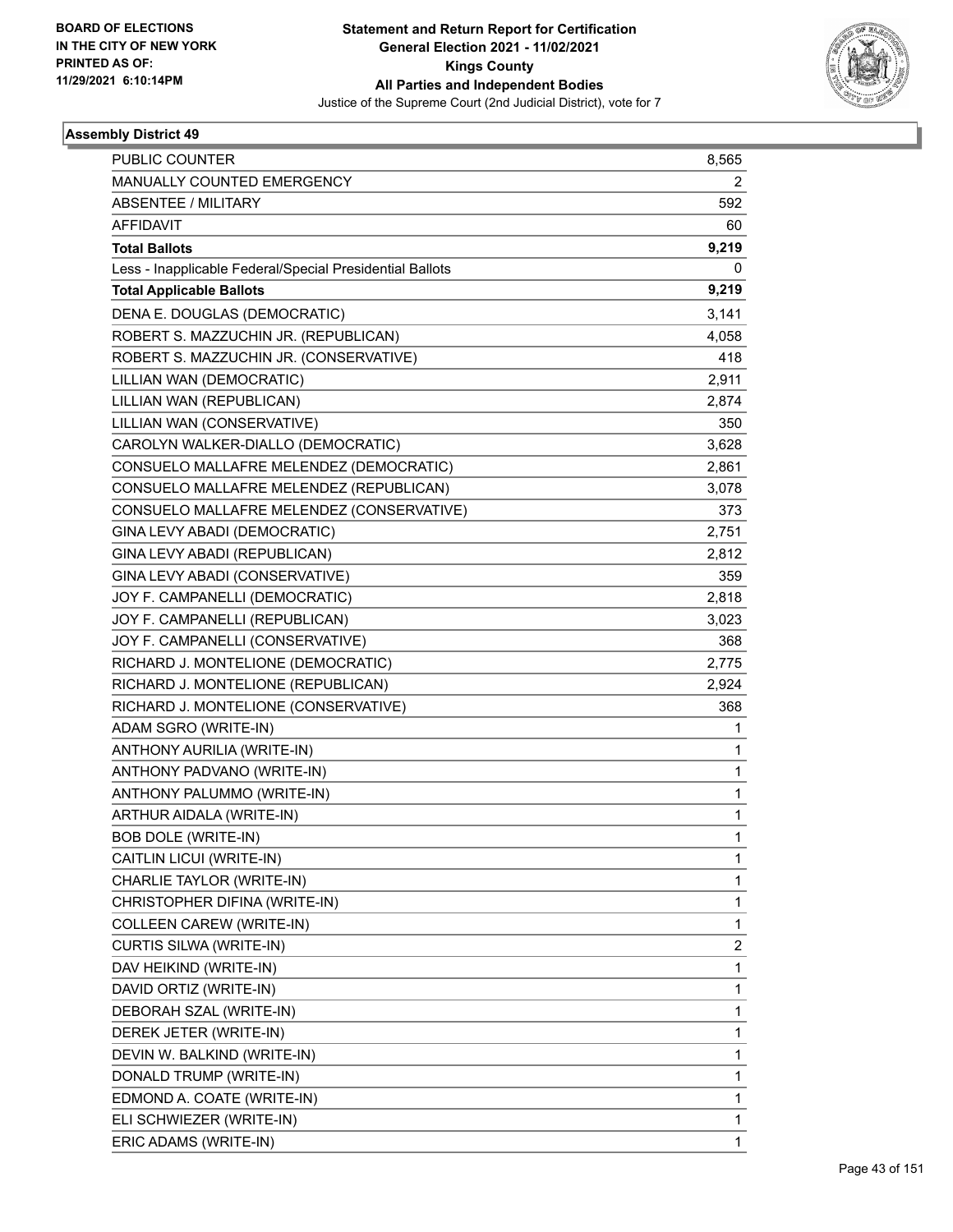

| ERIC TRUMP (WRITE-IN)                     | 1   |
|-------------------------------------------|-----|
| ERIN CAREW (WRITE-IN)                     | 1   |
| <b>GERALD MAVINO (WRITE-IN)</b>           | 1   |
| GERALD MAZZIOO (WRITE-IN)                 | 1   |
| <b>GLENN NOCERA (WRITE-IN)</b>            | 1   |
| HESHY TISCHLER (WRITE-IN)                 | 1   |
| JAMES KRALJEV (WRITE-IN)                  | 1   |
| JANICE ROSS (WRITE-IN)                    | 1   |
| JEFF SMITH (WRITE-IN)                     | 1   |
| JESSICA REINHARDT (WRITE-IN)              | 1   |
| JIAN REN LI (WRITE-IN)                    | 1   |
| <b>JIM RICHARDS (WRITE-IN)</b>            | 1   |
| JOANN ARIOLA (WRITE-IN)                   | 1   |
| JOSEPH ANTELMI (WRITE-IN)                 | 1   |
| KIERAN MCNAMARO (WRITE-IN)                | 1   |
| LEAH ZAGELBAUM (WRITE-IN)                 | 1   |
| LINDA SARSOUR (WRITE-IN)                  | 1   |
| MAGGIE CAREW (WRITE-IN)                   | 1   |
| MARC GALLO (WRITE-IN)                     | 1   |
| MAUD MARON (WRITE-IN)                     | 1   |
| MICHAEL CONIQLIARO (WRITE-IN)             | 1   |
| MICHAEL CONNORS (WRITE-IN)                | 1   |
| MICHAEL D SABATELLE (WRITE-IN)            | 1   |
| MICHAEL PENA (WRITE-IN)                   | 1   |
| MOSCHE BERGER (WRITE-IN)                  | 1   |
| MOSCHE FRIED (WRITE-IN)                   | 1   |
| NACHAM CELLER (WRITE-IN)                  | 1   |
| NATHAN TESLA (WRITE-IN)                   | 1   |
| OXANA ICHTAHENKO (WRITE-IN)               | 1   |
| PATRICK CAREW (WRITE-IN)                  | 1   |
| PATRICK CAREW JR. (WRITE-IN)              | 1   |
| PINK FLOYD (WRITE-IN)                     | 1   |
| RICHARD RIZZUTTO (WRITE-IN)               | 1   |
| ROBERT HOLDEN (WRITE-IN)                  | 1   |
| ROBIN SHEARES (WRITE-IN)                  | 5   |
| ROSE ANN BRANDA (WRITE-IN)                | 1   |
| RUDY GULLIANO (WRITE-IN)                  | 1   |
| SHAVY ITZKOWITZ (WRITE-IN)                | 1   |
| SYLVESTER SICHENZE (WRITE-IN)             | 1   |
| TIFFANY CHAN (WRITE-IN)                   | 1   |
| TONY AVELLA (WRITE-IN)                    | 1   |
| UDO DRESCHER (WRITE-IN)                   | 1   |
| UNATTRIBUTABLE WRITE-IN (WRITE-IN)        | 141 |
| UNCOUNTED WRITE-IN PER STATUTE (WRITE-IN) | 2   |
| VILMA A REINHARDT (WRITE-IN)              | 8   |
| VINCENT LO GRASSO (WRITE-IN)              | 1   |
|                                           |     |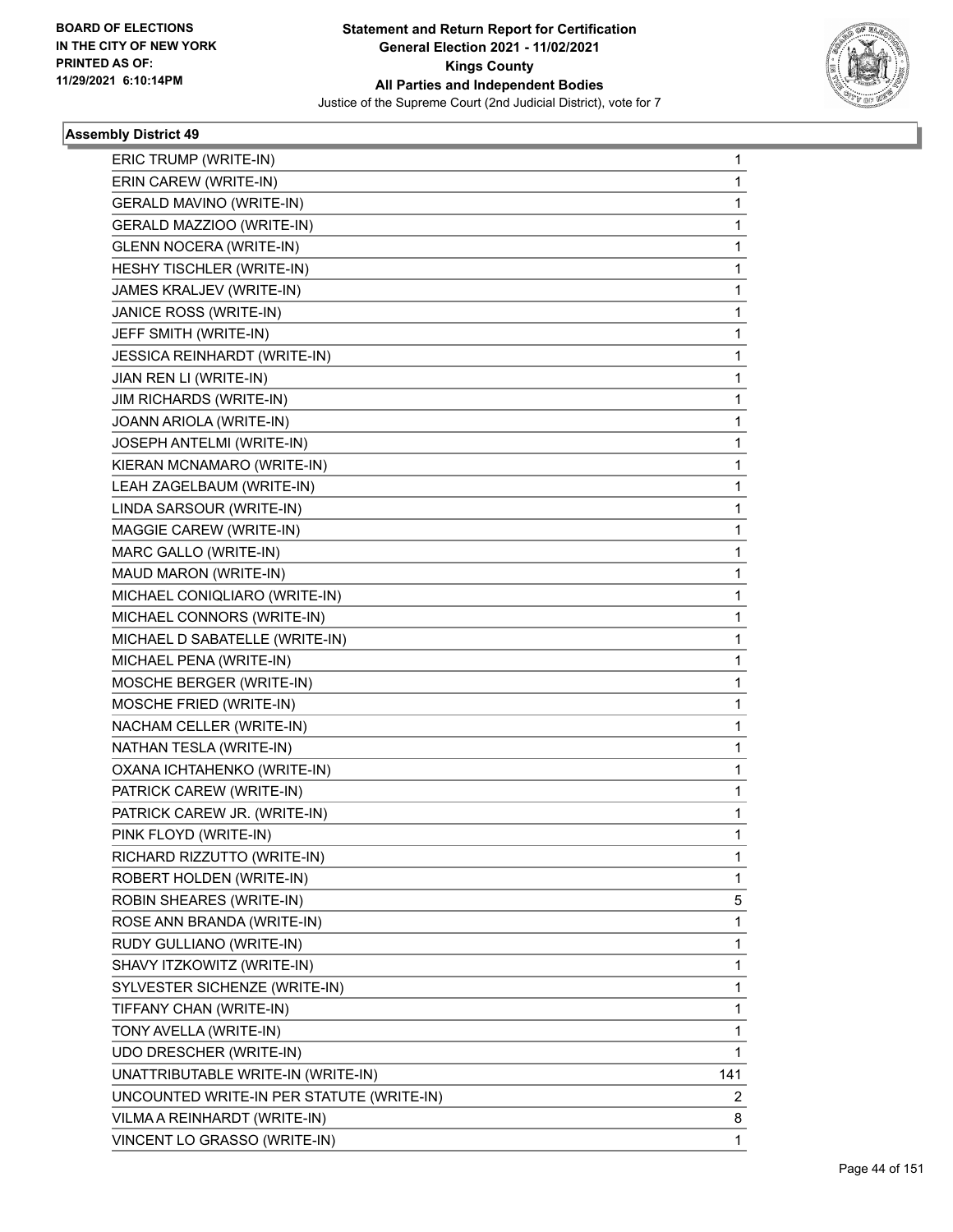

| WANG JIAN FENG (WRITE-IN)    | 4      |
|------------------------------|--------|
| WILLIAM CHONG (WRITE-IN)     |        |
| YAKOV FRIED (WRITE-IN)       |        |
| YANG SHENG (WRITE-IN)        | 3      |
| YEHUDA ZAGELBAUM (WRITE-IN)  |        |
| YEHUDIS FRIED (WRITE-IN)     |        |
| YITZCHOK HEIMFELD (WRITE-IN) |        |
| YOCHI GROSS (WRITE-IN)       |        |
| <b>Total Votes</b>           | 42,122 |
| Unrecorded                   | 22.411 |
|                              |        |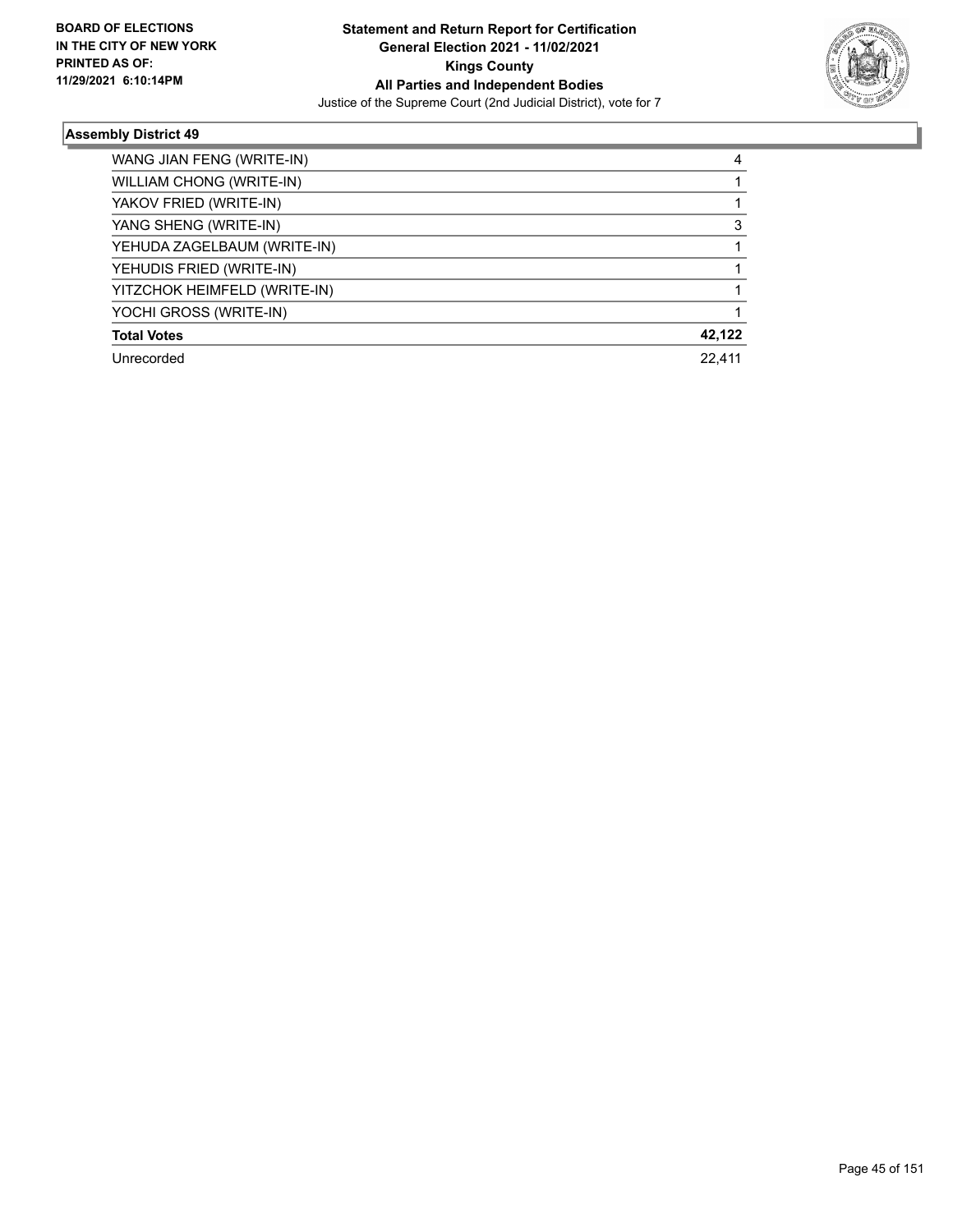

| PUBLIC COUNTER                                           | 14,567 |
|----------------------------------------------------------|--------|
| MANUALLY COUNTED EMERGENCY                               | 0      |
| ABSENTEE / MILITARY                                      | 738    |
| <b>AFFIDAVIT</b>                                         | 157    |
| <b>Total Ballots</b>                                     | 15,462 |
| Less - Inapplicable Federal/Special Presidential Ballots | 0      |
| <b>Total Applicable Ballots</b>                          | 15,462 |
| DENA E. DOUGLAS (DEMOCRATIC)                             | 10,492 |
| ROBERT S. MAZZUCHIN JR. (REPUBLICAN)                     | 2,270  |
| ROBERT S. MAZZUCHIN JR. (CONSERVATIVE)                   | 363    |
| LILLIAN WAN (DEMOCRATIC)                                 | 9,772  |
| LILLIAN WAN (REPUBLICAN)                                 | 1,679  |
| LILLIAN WAN (CONSERVATIVE)                               | 273    |
| CAROLYN WALKER-DIALLO (DEMOCRATIC)                       | 10,294 |
| CONSUELO MALLAFRE MELENDEZ (DEMOCRATIC)                  | 9,855  |
| CONSUELO MALLAFRE MELENDEZ (REPUBLICAN)                  | 1,701  |
| CONSUELO MALLAFRE MELENDEZ (CONSERVATIVE)                | 290    |
| GINA LEVY ABADI (DEMOCRATIC)                             | 9,634  |
| GINA LEVY ABADI (REPUBLICAN)                             | 1,592  |
| GINA LEVY ABADI (CONSERVATIVE)                           | 246    |
| JOY F. CAMPANELLI (DEMOCRATIC)                           | 9,592  |
| JOY F. CAMPANELLI (REPUBLICAN)                           | 1,635  |
| JOY F. CAMPANELLI (CONSERVATIVE)                         | 270    |
| RICHARD J. MONTELIONE (DEMOCRATIC)                       | 9,439  |
| RICHARD J. MONTELIONE (REPUBLICAN)                       | 1,586  |
| RICHARD J. MONTELIONE (CONSERVATIVE)                     | 254    |
| ADIM HEINZ (WRITE-IN)                                    | 1      |
| ALTER GOLDBERGER (WRITE-IN)                              | 1      |
| <b>BRANDAN MCGILLIAN (WRITE-IN)</b>                      | 1      |
| BRIAN JORLANO (WRITE-IN)                                 | 1      |
| BRYANT PABON (WRITE-IN)                                  | 1      |
| CAROL BURNETT (WRITE-IN)                                 | 1      |
| CASEY KUHNS (WRITE-IN)                                   | 1      |
| CHRIS NORTH (WRITE-IN)                                   | 1      |
| CHRISTINA MCGILLIAN (WRITE-IN)                           | 1      |
| CRAIG ROBINSON (WRITE-IN)                                | 1      |
| CURTIS SLIWA (WRITE-IN)                                  | 1      |
| CYNTHIA NIXON (WRITE-IN)                                 | 1      |
| DANIEL FOX (WRITE-IN)                                    | 1      |
| DAVID KOTZ (WRITE-IN)                                    | 1      |
| DAVID NIDERMAN (WRITE-IN)                                | 1      |
| DEAN DEMUCCI (WRITE-IN)                                  | 1      |
| DON RICKLES (WRITE-IN)                                   | 1      |
| DON TRUMP JR (WRITE-IN)                                  | 1      |
| DONALD J TRUMP (WRITE-IN)                                | 3      |
| DONALD TRUMP (WRITE-IN)                                  | 3      |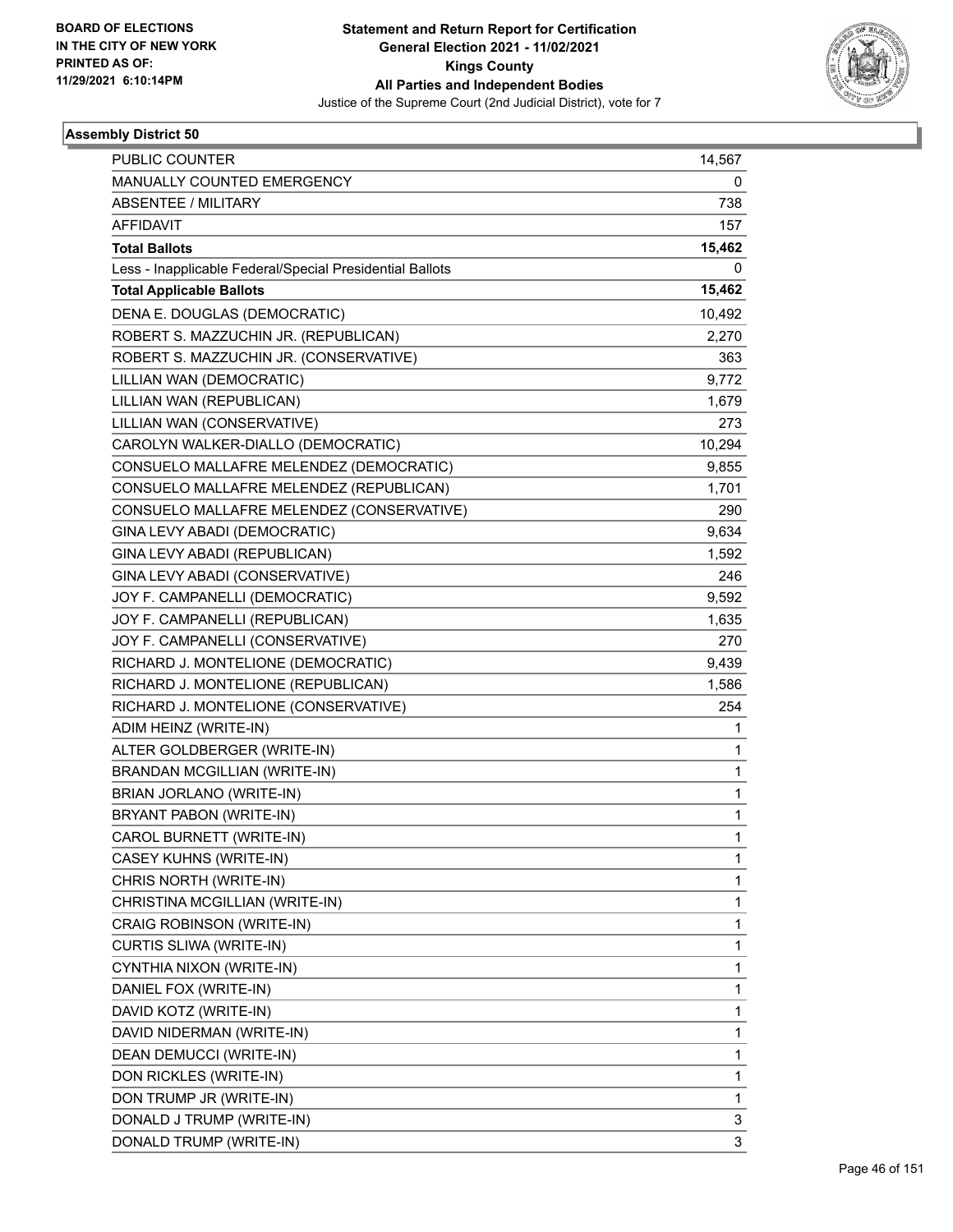

| ELIEZER SCHURMER (WRITE-IN)     | $\mathbf{1}$ |
|---------------------------------|--------------|
| ELYA HEIMLICH (WRITE-IN)        | 1            |
| ERIC SZKARLAT (WRITE-IN)        | 1            |
| ERIC TRUMP (WRITE-IN)           | 1            |
| ERIC WALDEN (WRITE-IN)          | 1            |
| EZSIEL SCHIMER (WRITE-IN)       | 1            |
| FAGY JACOBOWITZ (WRITE-IN)      | 1            |
| FERNANDO CUPPALLEA (WRITE-IN)   | 1            |
| FRED HOTT (WRITE-IN)            | 1            |
| FREDRICK DOUGLASS (WRITE-IN)    | 1            |
| GABRIEL D ANNUNZIO (WRITE-IN)   | 1            |
| <b>GEROGE PATAKI (WRITE-IN)</b> | 1            |
| GIOVANNI D'AMATO (WRITE-IN)     | 1            |
| GITTY FELDMAN (WRITE-IN)        | 1            |
| <b>GREG ABBOTT (WRITE-IN)</b>   | 1            |
| HENRY TSCHLER (WRITE-IN)        | 1            |
| HERSHY KATZ (WRITE-IN)          | 1            |
| IVANA TRUMP (WRITE-IN)          | 1            |
| JACK PLUGGS (WRITE-IN)          | 1            |
| JACQUES CATENSTEIN (WRITE-IN)   | 1            |
| JAMEL THIGPEN (WRITE-IN)        | 1            |
| JAMES MAGUIRE ESQ (WRITE-IN)    | 1            |
| JAMES SIMKO (WRITE-IN)          | 1            |
| JANOS MARTON (WRITE-IN)         | 1            |
| JARED KUSHNER (WRITE-IN)        | 1            |
| JIM MORRISON (WRITE-IN)         | 1            |
| JOSEF MARKOWITZ (WRITE-IN)      | 1            |
| JOSEPH OLSZEWSLA (WRITE-IN)     | 1            |
| JOSH HAWLEY (WRITE-IN)          | 1            |
| JUANA DOLORES (WRITE-IN)        | 1            |
| JULIE SENDER (WRITE-IN)         | 1            |
| KAITLYN FLYNN (WRITE-IN)        | 1            |
| KATHERINE FUCTICH (WRITE-IN)    | 1            |
| KEMBA WALKER (WRITE-IN)         | 1            |
| KENNY SPECHT (WRITE-IN)         | 1            |
| KEVIN MCCARTHY (WRITE-IN)       | 1            |
| KIM CATTRALL (WRITE-IN)         | 1            |
| KRISTIN DAVIS (WRITE-IN)        | 1            |
| KRZYSZTOF LACH (WRITE-IN)       | 1            |
| KWAMI LEONARD (WRITE-IN)        | 1            |
| LASER SCHLESINGER (WRITE-IN)    | 1            |
| LAZER MANDEL (WRITE-IN)         | 1            |
| LEAH WIEDER (WRITE-IN)          | 1            |
| LEO DERKACZ (WRITE-IN)          | 1            |
| LIAL WARNER (WRITE-IN)          | 1            |
| LUISE SKRUDZLSI (WRITE-IN)      | 1            |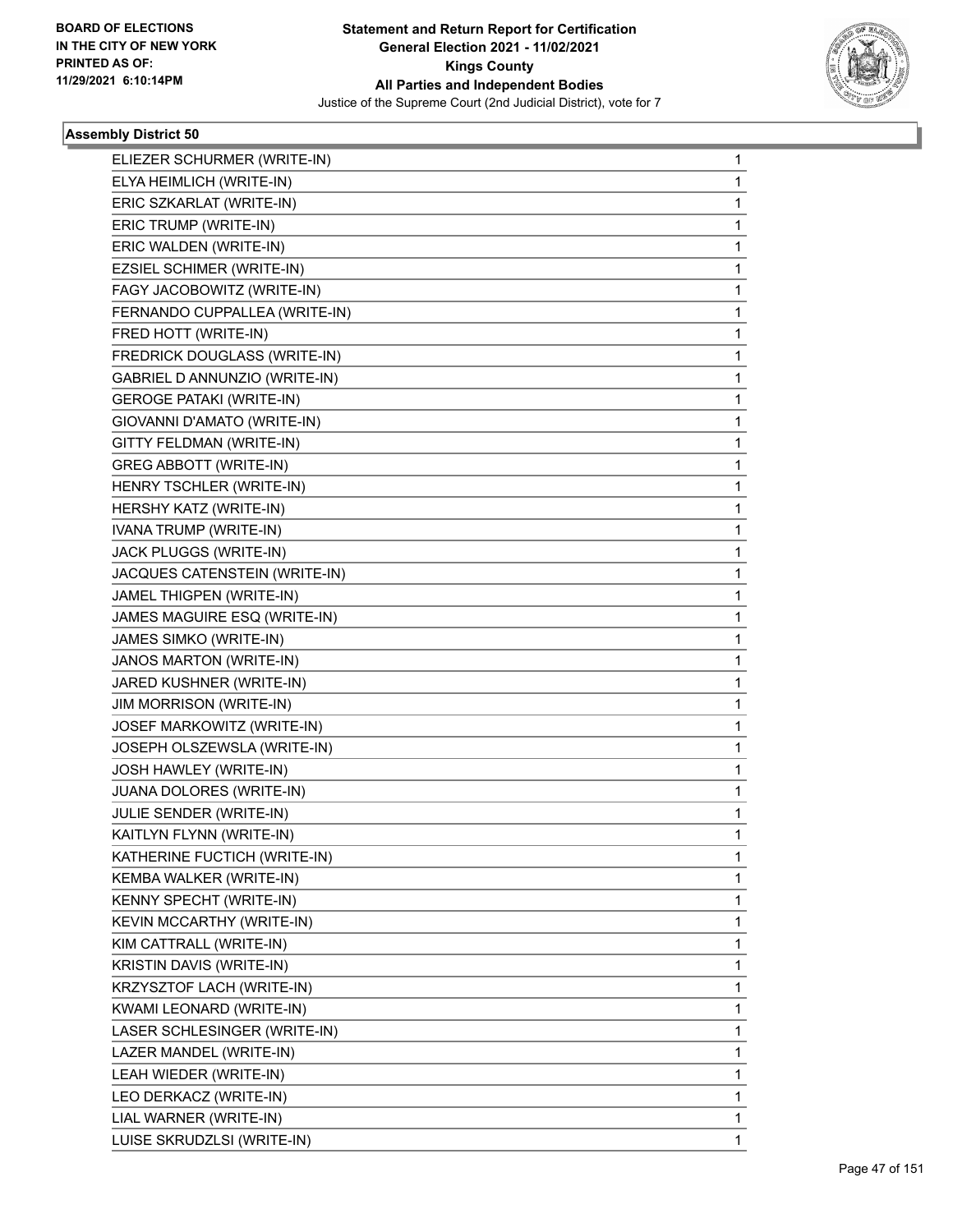

| MALKA SCHIMER (WRITE-IN)                  | 1   |
|-------------------------------------------|-----|
| MARIA DIAZ (WRITE-IN)                     | 1   |
| MARYANNE KAISHIAM (WRITE-IN)              | 1   |
| MICHAEL STARKEY (WRITE-IN)                | 4   |
| MIKE POMPEO (WRITE-IN)                    | 1   |
| MORDECAI FRIEDMAN (WRITE-IN)              | 1   |
| MOSCHE BRIEF (WRITE-IN)                   | 1   |
| MOSHE FREUND (WRITE-IN)                   | 1   |
| NINA JORLANO (WRITE-IN)                   | 1   |
| PATRICK BATEMAN (WRITE-IN)                | 1   |
| PAUL WILSON (WRITE-IN)                    | 1   |
| RAFUEL BECO (WRITE-IN)                    | 1   |
| RALPH JORLANO (WRITE-IN)                  | 1   |
| RAMEL HUBBARD (WRITE-IN)                  | 1   |
| RAY SADOWSKI (WRITE-IN)                   | 1   |
| RENEE PARADIS (WRITE-IN)                  | 1   |
| RICK DESANTIS (WRITE-IN)                  | 1   |
| ROBERT DAWN (WRITE-IN)                    | 1   |
| ROBERT S. MOZZECHIN JR. (WRITE-IN)        | 1   |
| ROBIN BYRD (WRITE-IN)                     | 1   |
| RON DESANTIS (WRITE-IN)                   | 1   |
| RUDULPH GIULIANI (WRITE-IN)               | 1   |
| RUDY GULIAINI (WRITE-IN)                  | 1   |
| RUEL SCHUM (WRITE-IN)                     | 1   |
| SANDY NURSE (WRITE-IN)                    | 1   |
| SARAH JESSICA PARKER (WRITE-IN)           | 1   |
| SEBASTIANO N.RUSSO (WRITE-IN)             | 7   |
| SHLOIME DAVIDSON (WRITE-IN)               | 1   |
| SHMIEL FREEDMAN (WRITE-IN)                | 1   |
| SHOLMO YARTENBAUM (WRITE-IN)              | 1   |
| SHOLMOE WEINBERGER (WRITE-IN)             | 1   |
| SIMCHA BLUM (WRITE-IN)                    | 1   |
| STEPHEN IPPOLITO (WRITE-IN)               | 1   |
| STEVEN M. FOX (WRITE-IN)                  | 1   |
| SUSAN BRAND (WRITE-IN)                    | 1   |
| SYLVIA LEVINE (WRITE-IN)                  | 1   |
| TANIA MAKRIS (WRITE-IN)                   | 1   |
| TED CRUZ (WRITE-IN)                       | 1   |
| TUCKER CARLSON (WRITE-IN)                 | 1   |
| UNATTRIBUTABLE WRITE-IN (WRITE-IN)        | 316 |
| UNCOUNTED WRITE-IN PER STATUTE (WRITE-IN) | 2   |
| WILLIAM DE BLASIO (WRITE-IN)              | 1   |
| YAKOV MILLER (WRITE-IN)                   | 1   |
| YAKOV ROINITZKI (WRITE-IN)                | 1   |
| YEHUDA ORGEL (WRITE-IN)                   | 1   |
| YITZCHOCK BERGER (WRITE-IN)               | 1   |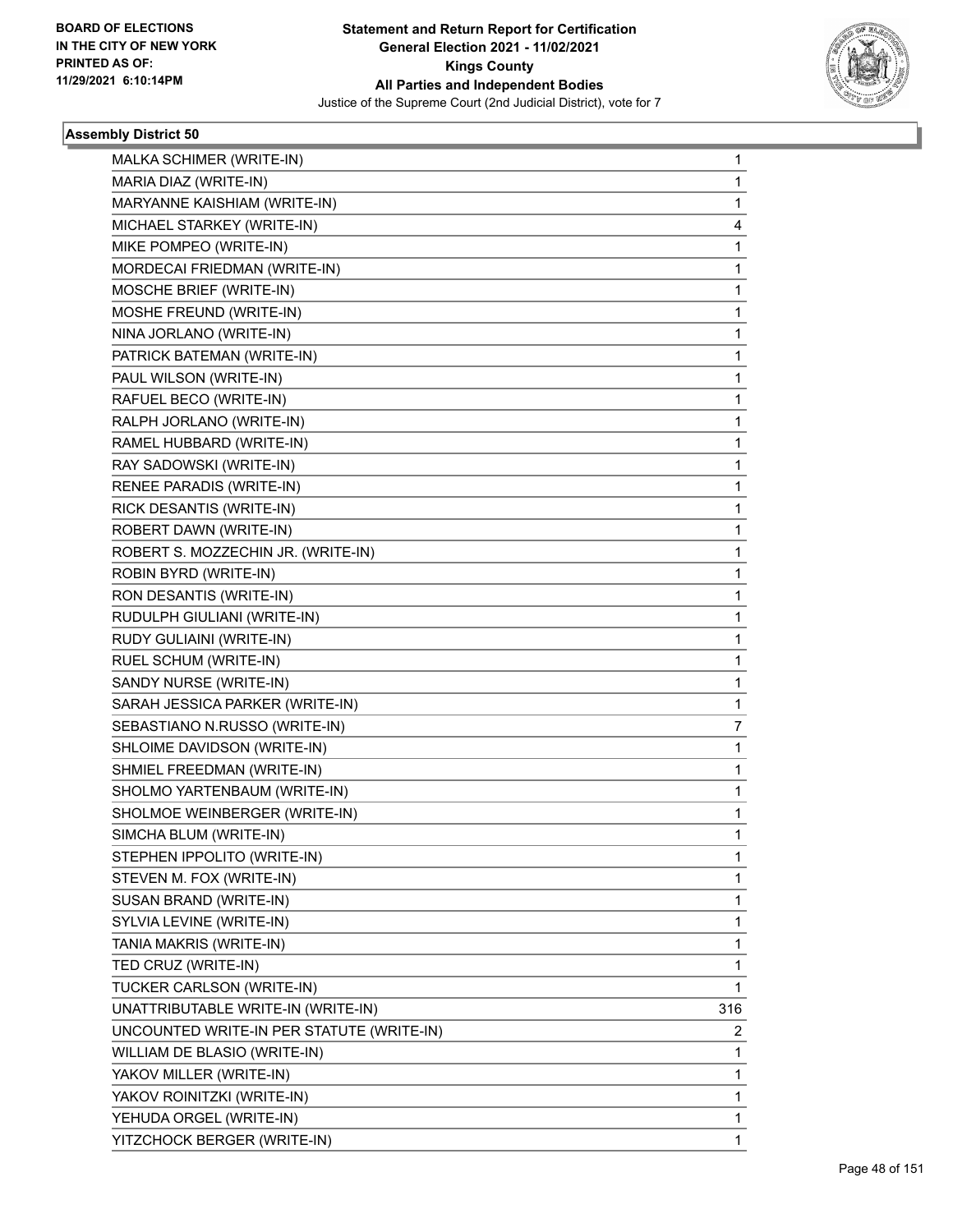

| 81,686 |
|--------|
| 26.548 |
|        |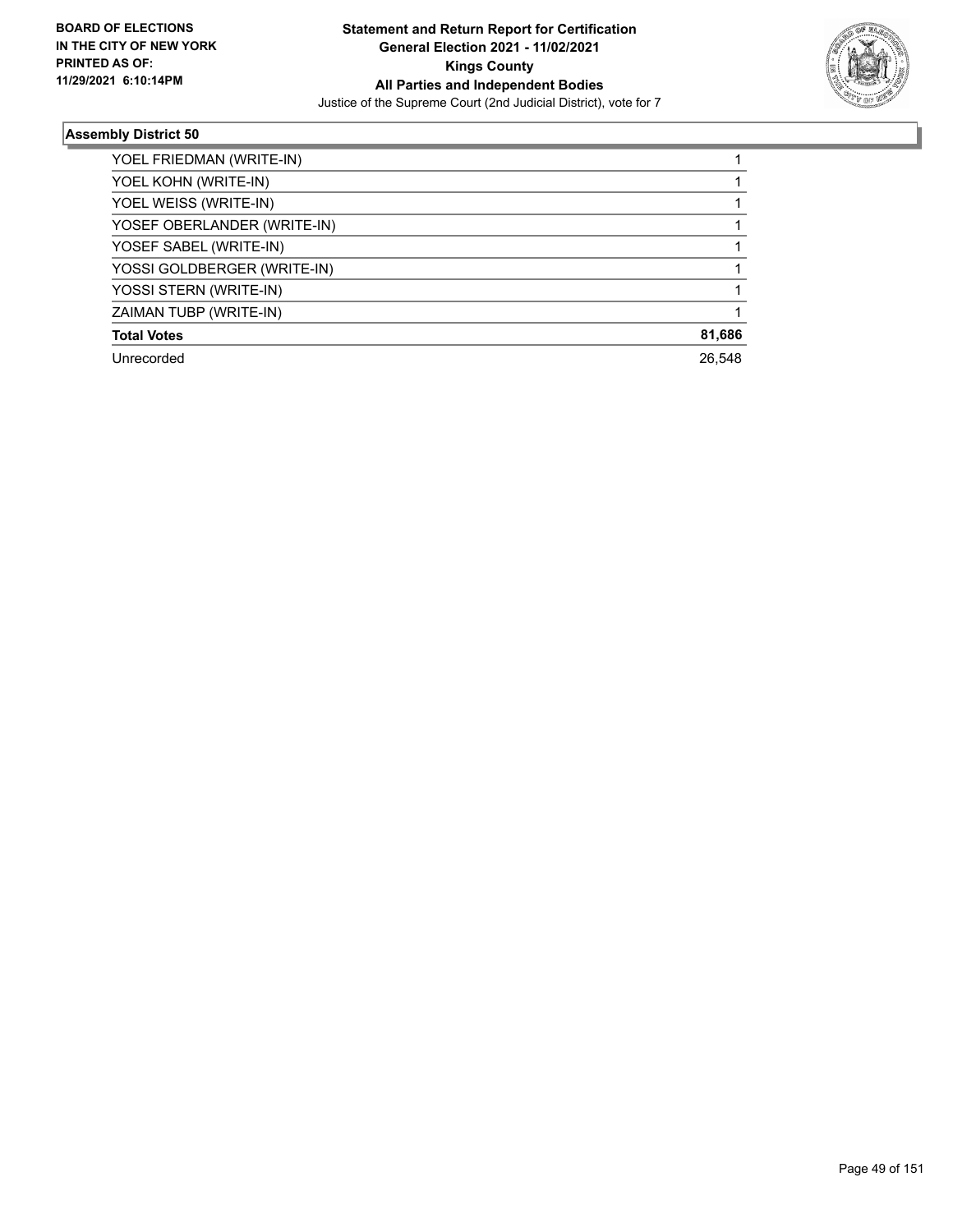

| PUBLIC COUNTER                                           | 11,706 |
|----------------------------------------------------------|--------|
| MANUALLY COUNTED EMERGENCY                               | 0      |
| <b>ABSENTEE / MILITARY</b>                               | 532    |
| <b>AFFIDAVIT</b>                                         | 97     |
| <b>Total Ballots</b>                                     | 12,335 |
| Less - Inapplicable Federal/Special Presidential Ballots | 0      |
| <b>Total Applicable Ballots</b>                          | 12,335 |
| DENA E. DOUGLAS (DEMOCRATIC)                             | 7,902  |
| ROBERT S. MAZZUCHIN JR. (REPUBLICAN)                     | 2,050  |
| ROBERT S. MAZZUCHIN JR. (CONSERVATIVE)                   | 322    |
| LILLIAN WAN (DEMOCRATIC)                                 | 7,079  |
| LILLIAN WAN (REPUBLICAN)                                 | 1,443  |
| LILLIAN WAN (CONSERVATIVE)                               | 251    |
| CAROLYN WALKER-DIALLO (DEMOCRATIC)                       | 7,584  |
| CONSUELO MALLAFRE MELENDEZ (DEMOCRATIC)                  | 7,417  |
| CONSUELO MALLAFRE MELENDEZ (REPUBLICAN)                  | 1,583  |
| CONSUELO MALLAFRE MELENDEZ (CONSERVATIVE)                | 275    |
| GINA LEVY ABADI (DEMOCRATIC)                             | 6,937  |
| GINA LEVY ABADI (REPUBLICAN)                             | 1,361  |
| GINA LEVY ABADI (CONSERVATIVE)                           | 245    |
| JOY F. CAMPANELLI (DEMOCRATIC)                           | 6,906  |
| JOY F. CAMPANELLI (REPUBLICAN)                           | 1,426  |
| JOY F. CAMPANELLI (CONSERVATIVE)                         | 236    |
| RICHARD J. MONTELIONE (DEMOCRATIC)                       | 6,805  |
| RICHARD J. MONTELIONE (REPUBLICAN)                       | 1,389  |
| RICHARD J. MONTELIONE (CONSERVATIVE)                     | 243    |
| AGELA LA (WRITE-IN)                                      | 1      |
| AMY CONEY BARRET (WRITE-IN)                              | 1      |
| ANDREA COLEMAN (WRITE-IN)                                | 1      |
| ANTHONY T. JONES (WRITE-IN)                              | 1      |
| AURUM LINDER (WRITE-IN)                                  | 1      |
| BASHER NAJJAR (WRITE-IN)                                 | 1      |
| <b>BERNIE SANDERS (WRITE-IN)</b>                         | 3      |
| <b>BOB STINSON (WRITE-IN)</b>                            | 1      |
| <b>BOBA FETT (WRITE-IN)</b>                              | 1      |
| BRETT KAVANAUGH (WRITE-IN)                               | 1      |
| BRIAN SLUTER (WRITE-IN)                                  | 1      |
| CALVIN JOHNSON (WRITE-IN)                                | 1      |
| CARLOS PEREZ (WRITE-IN)                                  | 1      |
| CARULYN WALKER-DIALLO (WRITE-IN)                         | 1      |
| CHRIS MARS (WRITE-IN)                                    | 1      |
| CHRISTOPHER G KEANE (WRITE-IN)                           | 1      |
| CLAIRE RUSH (WRITE-IN)                                   | 1      |
| CLARENCE THOMAS (WRITE-IN)                               | 1      |
| COREY WALKER (WRITE-IN)                                  | 1      |
| CURTIS SLIWA (WRITE-IN)                                  | 3      |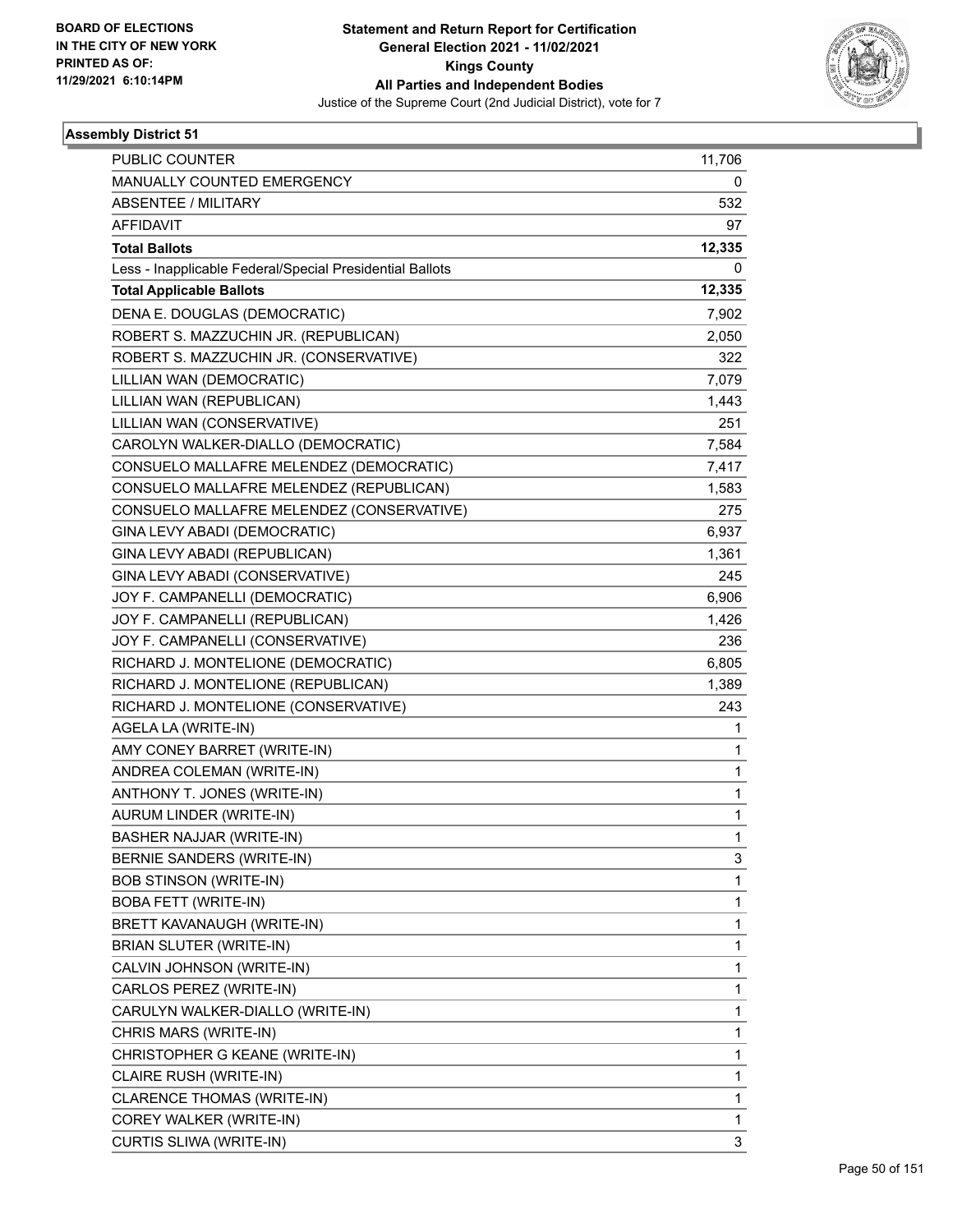

| DALE COOPER (WRITE-IN)          | $\mathbf{1}$   |
|---------------------------------|----------------|
| DAVE COLON (WRITE-IN)           | 1              |
| DEANNA ADAMS (WRITE-IN)         | 1              |
| DICK HERTZ (WRITE-IN)           | 1              |
| DONALD TRUMP (WRITE-IN)         | 1              |
| DOV CHARNEY (WRITE-IN)          | 1              |
| DOV HIKIND (WRITE-IN)           | 1              |
| ELAINE GARDINER (WRITE-IN)      | 1              |
| ELANA REDFIELD (WRITE-IN)       | 1              |
| ELENA CARIOLA (WRITE-IN)        | 2              |
| ELON MUSK (WRITE-IN)            | 1              |
| ERIK S. FRANKEL (WRITE-IN)      | 1              |
| EVAN CASTILLO (WRITE-IN)        | 1              |
| FRANIS GILLER (WRITE-IN)        | 1              |
| FRANK FORD (WRITE-IN)           | 1              |
| GABRIELA RUCCHELLI (WRITE-IN)   | 1              |
| <b>GARY FARRELL (WRITE-IN)</b>  | 1              |
| <b>GERALD BOYLE (WRITE-IN)</b>  | 1              |
| HAILEY ADAMS (WRITE-IN)         | 1              |
| HEIDI CESARE (WRITE-IN)         | 1              |
| HEYWOOD JABLOME (WRITE-IN)      | 1              |
| IMAM ADIB (WRITE-IN)            | 1              |
| INNA VERNIK (WRITE-IN)          | 1              |
| <b>ISSAC TESSLER (WRITE-IN)</b> | 1              |
| JACOB ASHWORTH (WRITE-IN)       | 1              |
| JAMES BARDO (WRITE-IN)          | 1              |
| JASON ALVAREZ (WRITE-IN)        | 1              |
| JEFFREY ROWELL (WRITE-IN)       | 1              |
| JEREMY COHAN (WRITE-IN)         | 1              |
| JIM WALSH (WRITE-IN)            | $\overline{2}$ |
| JIMMY KOENIG (WRITE-IN)         | 1              |
| JOHN CASTILLO (WRITE-IN)        | 1              |
| JOHN HODGHAN (WRITE-IN)         | 1              |
| JOHN RINLONE (WRITE-IN)         | 1              |
| JONAB LEFKOWITZ (WRITE-IN)      | 1              |
| JOSE DESENA (WRITE-IN)          | 1              |
| JOSEPH DWYER (WRITE-IN)         | 1              |
| JOSEPH HAWTHONE (WRITE-IN)      | 1              |
| JOSHUA TALLMAN (WRITE-IN)       | 1              |
| KANYE WEST (WRITE-IN)           | 1              |
| KARL MARX (WRITE-IN)            | 1              |
| KEITH BRAGA (WRITE-IN)          | 1              |
| KELLY GILBERT (WRITE-IN)        | 1              |
| KENNETH AKNER (WRITE-IN)        | 1              |
| KYRIE IRVING (WRITE-IN)         | 1              |
| LEONARD SAWYER (WRITE-IN)       | 1              |
|                                 |                |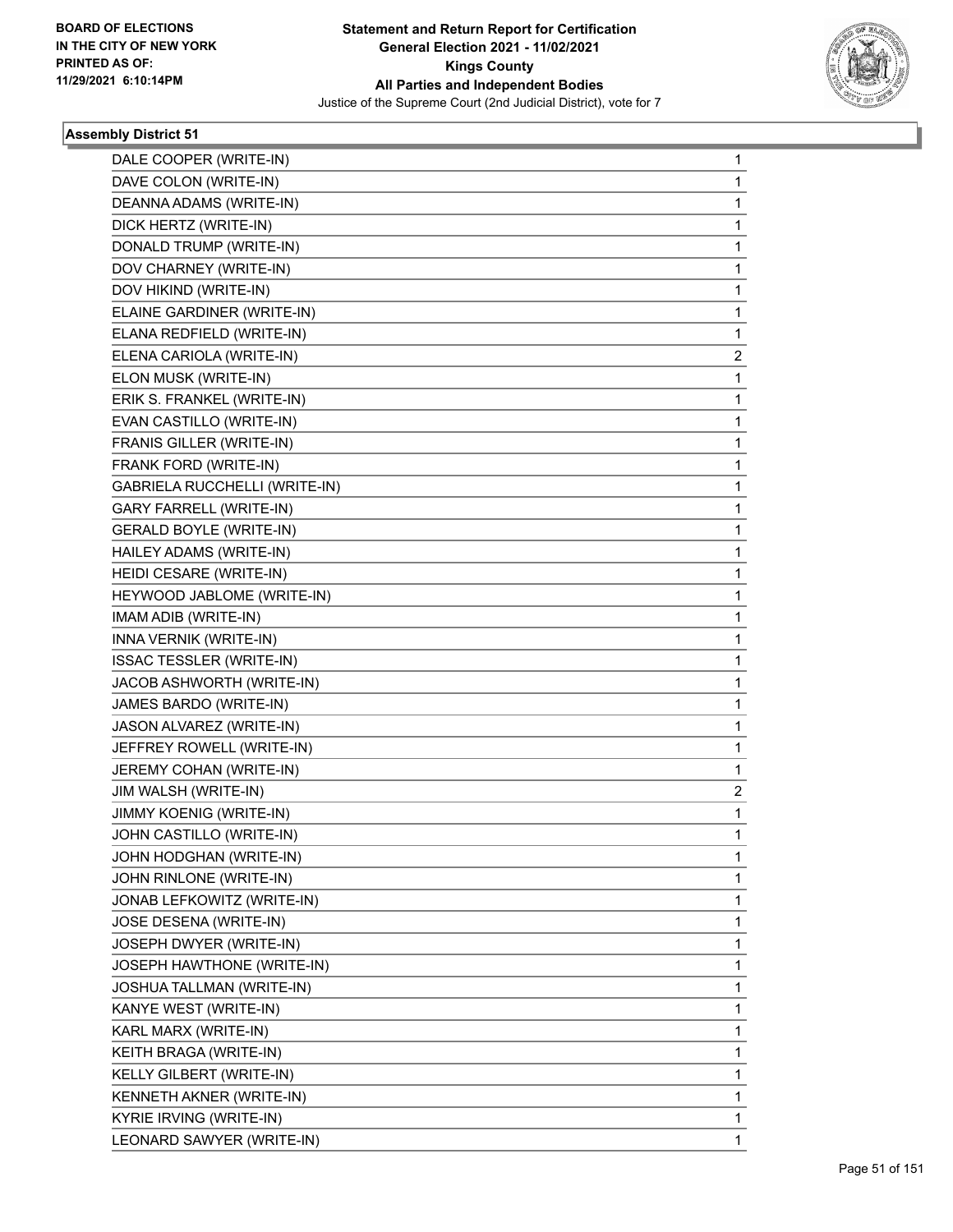

| LILY GREEN (WRITE-IN)           | 1 |
|---------------------------------|---|
| LIPA SILBERMAN (WRITE-IN)       | 1 |
| LOUIS ROSSMANN (WRITE-IN)       | 1 |
| MAC ROSENFIELD (WRITE-IN)       | 1 |
| MARC LEVINSON (WRITE-IN)        | 1 |
| MARGARET MALLOY (WRITE-IN)      | 1 |
| MARK LONGO (WRITE-IN)           | 1 |
| MARVA BROWN (WRITE-IN)          | 1 |
| MARY SEYDA (WRITE-IN)           | 1 |
| MENACHEM MOSTER (WRITE-IN)      | 1 |
| MICHAEL E RYAN (WRITE-IN)       | 1 |
| MICHAEL WEISSBERG (WRITE-IN)    | 1 |
| MIKE CASTILLO (WRITE-IN)        | 1 |
| MIKE HUAT (WRITE-IN)            | 1 |
| MIKE PENCE (WRITE-IN)           | 1 |
| NACHMAN CALLER (WRITE-IN)       | 1 |
| NATHAN PENSLER (WRITE-IN)       | 1 |
| <b>NEIL GRIFFIN (WRITE-IN)</b>  | 1 |
| OTIS CALAB SILVERMAN (WRITE-IN) | 1 |
| PAT SULLIVAN (WRITE-IN)         | 1 |
| PAUL MARRONE (WRITE-IN)         | 1 |
| PAUL MARRONE JR. (WRITE-IN)     | 1 |
| PAUL WESTERBERG (WRITE-IN)      | 1 |
| PETER GRIFFIN (WRITE-IN)        | 1 |
| PETER J FUMA (WRITE-IN)         | 1 |
| RABY A. MILLER (WRITE-IN)       | 1 |
| RAPHAEL ADAMS (WRITE-IN)        | 1 |
| RICHARD BECKER (WRITE-IN)       | 1 |
| RICHARD KORN (WRITE-IN)         | 1 |
| RICHIE RIZZUTO (WRITE-IN)       | 1 |
| RICK SANCHEZ (WRITE-IN)         | 1 |
| RICKEY RIVERS (WRITE-IN)        | 1 |
| RIZ ISLAM (WRITE-IN)            | 1 |
| RON CASTORINA (WRITE-IN)        | 2 |
| RON KAPLAN (WRITE-IN)           | 1 |
| RON RAUL (WRITE-IN)             | 1 |
| RONALD CASTORINA JR. (WRITE-IN) | 1 |
| ROSA LUXENBERG (WRITE-IN)       | 1 |
| SALA CASTILLO (WRITE-IN)        | 1 |
| SHAYA ROTH (WRITE-IN)           | 1 |
| SIMCHA FELDER (WRITE-IN)        | 1 |
| SUMATHY KUMAR (WRITE-IN)        | 1 |
| TARTIANA TORANLO (WRITE-IN)     | 1 |
| TAYLOR WARD (WRITE-IN)          | 1 |
| TESESA SJURSEN (WRITE-IN)       | 1 |
| TIFFANY CABAN (WRITE-IN)        | 1 |
|                                 |   |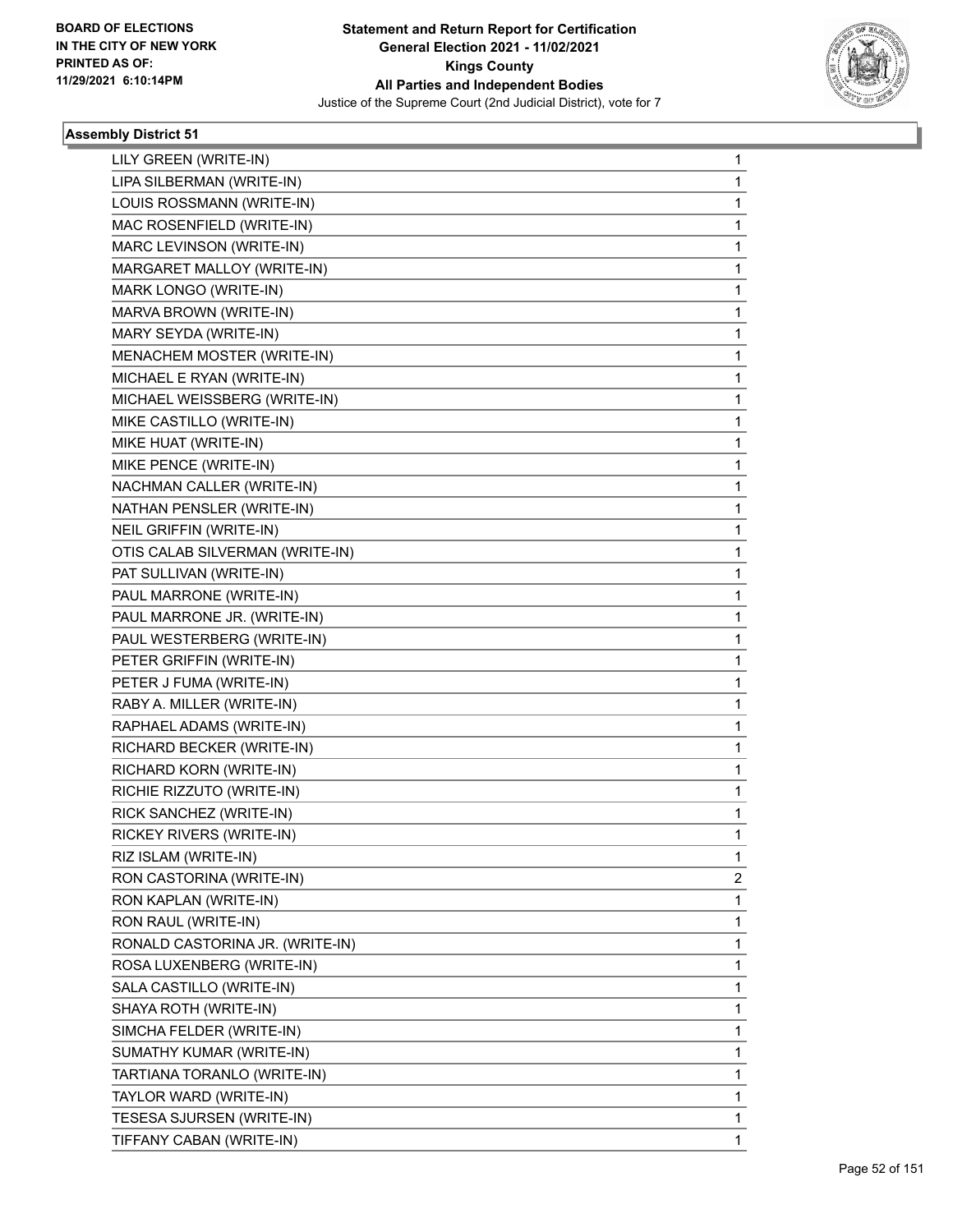

| TOMMY STINSON (WRITE-IN)                  |        |
|-------------------------------------------|--------|
| TONY MESSINA (WRITE-IN)                   |        |
| UNATTRIBUTABLE WRITE-IN (WRITE-IN)        | 158    |
| UNCOUNTED WRITE-IN PER STATUTE (WRITE-IN) | 26     |
| VICTORIA COLONKLY (WRITE-IN)              |        |
| VICTORIA MESSINA (WRITE-IN)               |        |
| VLADIMIT VIZNER (WRITE-IN)                |        |
| WILLIAM GARDINER (WRITE-IN)               |        |
| YELDA ALTERLEF (WRITE-IN)                 |        |
| YOLANDA TORRES (WRITE-IN)                 |        |
| ZULMAN KELBER (WRITE-IN)                  |        |
| <b>Total Votes</b>                        | 61,766 |
| Unrecorded                                | 24.579 |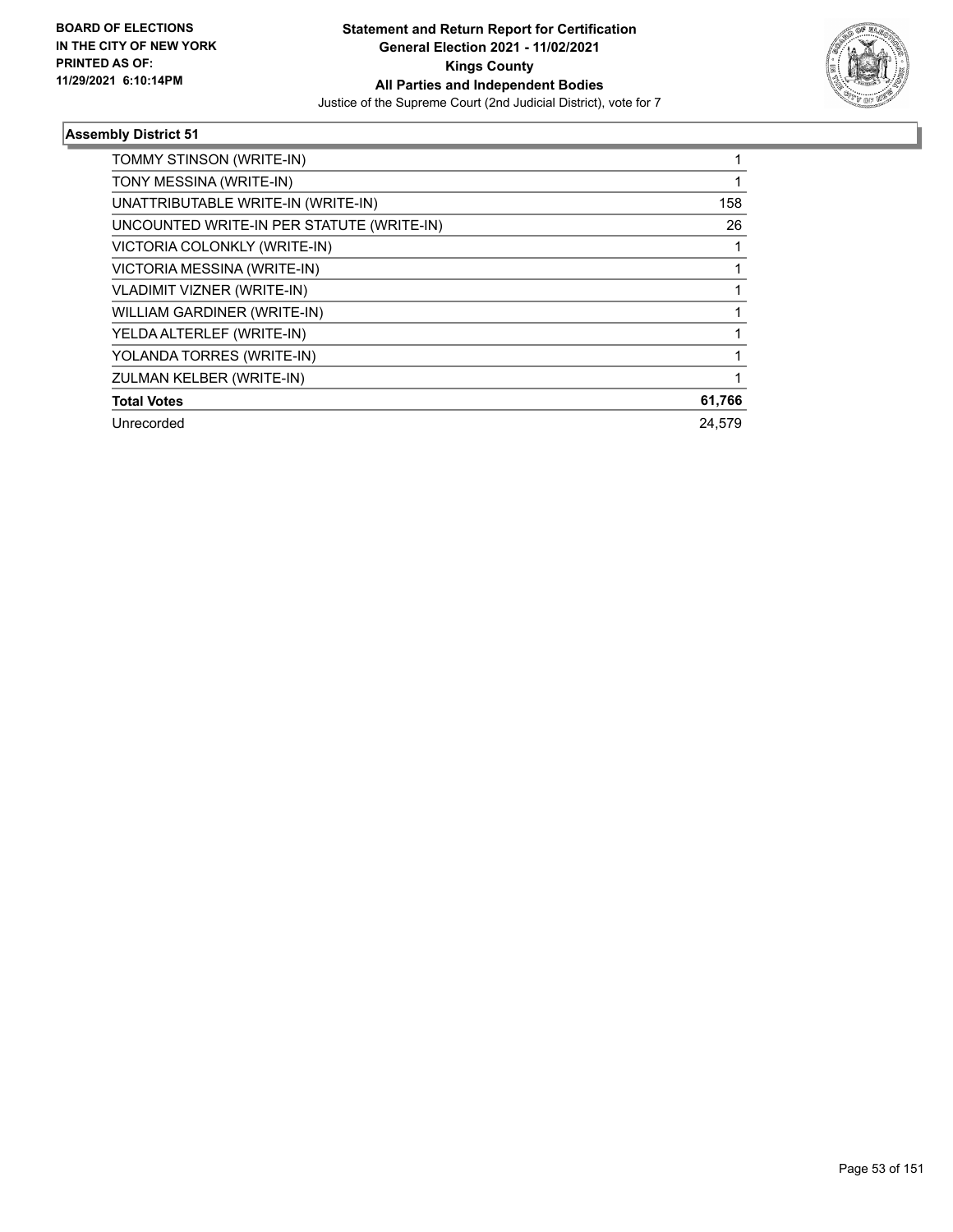

| PUBLIC COUNTER                                           | 31,316       |
|----------------------------------------------------------|--------------|
| MANUALLY COUNTED EMERGENCY                               | 1.           |
| ABSENTEE / MILITARY                                      | 2,163        |
| <b>AFFIDAVIT</b>                                         | 343          |
| <b>Total Ballots</b>                                     | 33,823       |
| Less - Inapplicable Federal/Special Presidential Ballots | 0            |
| <b>Total Applicable Ballots</b>                          | 33,823       |
| DENA E. DOUGLAS (DEMOCRATIC)                             | 27,641       |
| ROBERT S. MAZZUCHIN JR. (REPUBLICAN)                     | 2,172        |
| ROBERT S. MAZZUCHIN JR. (CONSERVATIVE)                   | 440          |
| LILLIAN WAN (DEMOCRATIC)                                 | 26,144       |
| LILLIAN WAN (REPUBLICAN)                                 | 1,587        |
| LILLIAN WAN (CONSERVATIVE)                               | 372.         |
| CAROLYN WALKER-DIALLO (DEMOCRATIC)                       | 27,241       |
| CONSUELO MALLAFRE MELENDEZ (DEMOCRATIC)                  | 26,040       |
| CONSUELO MALLAFRE MELENDEZ (REPUBLICAN)                  | 1,605        |
| CONSUELO MALLAFRE MELENDEZ (CONSERVATIVE)                | 403          |
| GINA LEVY ABADI (DEMOCRATIC)                             | 25,860       |
| GINA LEVY ABADI (REPUBLICAN)                             | 1,508        |
| GINA LEVY ABADI (CONSERVATIVE)                           | 371          |
| JOY F. CAMPANELLI (DEMOCRATIC)                           | 25,829       |
| JOY F. CAMPANELLI (REPUBLICAN)                           | 1,558        |
| JOY F. CAMPANELLI (CONSERVATIVE)                         | 408          |
| RICHARD J. MONTELIONE (DEMOCRATIC)                       | 25,371       |
| RICHARD J. MONTELIONE (REPUBLICAN)                       | 1,531        |
| RICHARD J. MONTELIONE (CONSERVATIVE)                     | 394          |
| ABIGAIL EVERETT (WRITE-IN)                               | 1            |
| ABNER VALENZUELA (WRITE-IN)                              | 1            |
| ADAM COLE (WRITE-IN)                                     | 1            |
| ADAM KRUCKENBERG (WRITE-IN)                              | 1            |
| ADAM SHPEEN (WRITE-IN)                                   | 1            |
| AL BLUMKIN (WRITE-IN)                                    | 1            |
| ALAN B. FRIAD (WRITE-IN)                                 | 1            |
| ALAN M. ABRAMSON (WRITE-IN)                              | 1            |
| ALANIS MORRISETTE (WRITE-IN)                             | 2            |
| ALEX DRIMAL (WRITE-IN)                                   | 1            |
| ALEX J LEBOWITZ (WRITE-IN)                               | 1            |
| ALI NAJMI (WRITE-IN)                                     | 1            |
| ALTON MADDOX JR. (WRITE-IN)                              | 1            |
| AMADA HAMANN (WRITE-IN)                                  | 1            |
| AMANDA KATZ (WRITE-IN)                                   | 1            |
| AMY PECK (WRITE-IN)                                      | 1            |
| ANDREA GUINN (WRITE-IN)                                  | 1            |
| ANDREW AKASON (WRITE-IN)                                 | 1            |
| ANDREW BAY (WRITE-IN)                                    | 1            |
| ANDREW DONIGER (WRITE-IN)                                | $\mathbf{1}$ |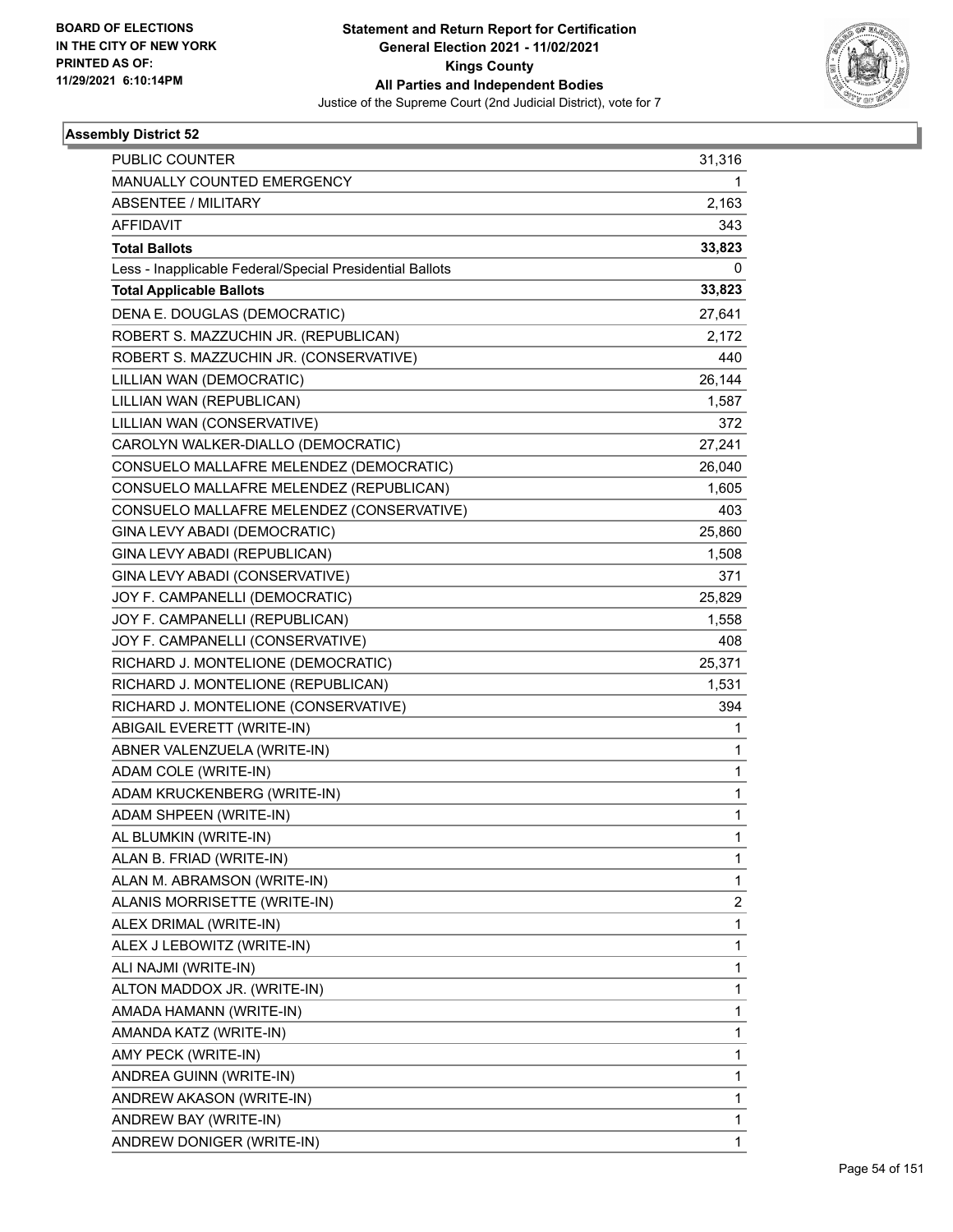

| ANDREW STRARSS (WRITE-IN)         | $\mathbf{1}$ |
|-----------------------------------|--------------|
| ANDREW TROISI (WRITE-IN)          | 1            |
| ANDY YANG (WRITE-IN)              | 1            |
| ANGELA LIBBY (WRITE-IN)           | 1            |
| ANNA DEVEARE SMITH (WRITE-IN)     | 2            |
| ANNE DEAN (WRITE-IN)              | 1            |
| ANNETTE FODERO (WRITE-IN)         | 1            |
| ANTHONY CACAMO (WRITE-IN)         | 2            |
| ANTHONY HILTON (WRITE-IN)         | 1            |
| ANTHONY LABELLA (WRITE-IN)        | 1            |
| ANTHONY NARDONE (WRITE-IN)        | 1            |
| ANTHONY T. JONES (WRITE-IN)       | 1            |
| ARIELLE REID (WRITE-IN)           | 1            |
| ARJAY YAO (WRITE-IN)              | 2            |
| ARTHUR SCHURR (WRITE-IN)          | 1            |
| ASIM REHMAN (WRITE-IN)            | 1            |
| AUGUST HUBER (WRITE-IN)           | 1            |
| BASYA KASINITZ (WRITE-IN)         | 2            |
| BENJAMIN KRULL (WRITE-IN)         | 1            |
| BENJAMIN LIEBOWITZ (WRITE-IN)     | 1            |
| BENJAMIN SOLOTAIRE (WRITE-IN)     | 1            |
| BERNARD ROSENTHAL (WRITE-IN)      | 1            |
| BERNICE ONDONEZ (WRITE-IN)        | 1            |
| BERNIE SANDERS (WRITE-IN)         | 1            |
| BEVERLY SILVER (WRITE-IN)         | 1            |
| <b>BOB DEAN (WRITE-IN)</b>        | 1            |
| <b>BOB LEWIS (WRITE-IN)</b>       | 1            |
| BRAD VOGEL (WRITE-IN)             | 2            |
| <b>BRADLEY RENK (WRITE-IN)</b>    | 1            |
| BRETT FODERO (WRITE-IN)           | 1            |
| <b>BRIAN ESSER (WRITE-IN)</b>     | 1            |
| BRIAN J ZIMMERMAN (WRITE-IN)      | 1            |
| <b>BRODIE HAYES (WRITE-IN)</b>    | 1            |
| <b>BROOKE PRASHKER (WRITE-IN)</b> | 1            |
| BRYAN DANIELSAY (WRITE-IN)        | 1            |
| <b>BULGS GARCIA (WRITE-IN)</b>    | 1            |
| <b>BUNJI FROMARTE (WRITE-IN)</b>  | 1            |
| CAMERON LANGFORD (WRITE-IN)       | 1            |
| CARDACE PARKER (WRITE-IN)         | 1            |
| CARMEN PACHACO (WRITE-IN)         | 1            |
| CARMEN TELLEZ (WRITE-IN)          | 2            |
| CAROLE PORIS (WRITE-IN)           | 1            |
| CARY JOHNSON (WRITE-IN)           | 1            |
| CATHERINE CHRISTIAN (WRITE-IN)    | 3            |
| CHARLES H. MITCHELL (WRITE-IN)    | 1            |
| CHELSEA SHERIDA (WRITE-IN)        | 1            |
|                                   |              |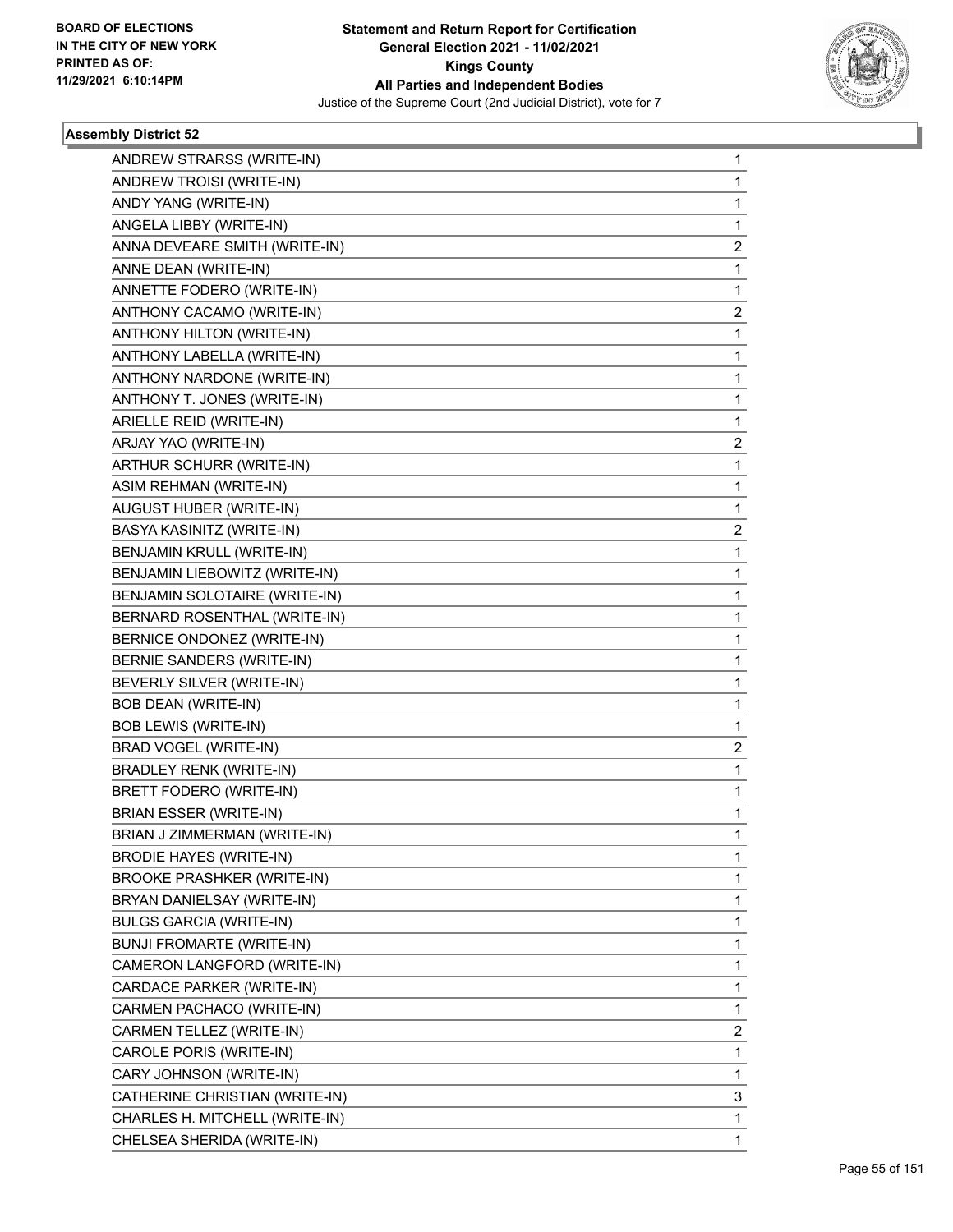

| CHINYERE EZIE (WRITE-IN)      | 1 |
|-------------------------------|---|
| CHRISTINE PICEKMAN (WRITE-IN) | 1 |
| CHUCK BERRY (WRITE-IN)        | 1 |
| CLAIRE STOHLMYER (WRITE-IN)   | 1 |
| CLARENCE NORMAN (WRITE-IN)    | 1 |
| COLIN GREENWOOD (WRITE-IN)    | 1 |
| COLON RODAN (WRITE-IN)        | 1 |
| COREY BOOKER (WRITE-IN)       | 1 |
| CORY BANKS (WRITE-IN)         | 1 |
| CORY LONGFORD (WRITE-IN)      | 1 |
| COURTNEY CHENNELLS (WRITE-IN) | 1 |
| CRAIG MOSKOWITZ (WRITE-IN)    | 1 |
| CURTIS SLIWA (WRITE-IN)       | 1 |
| CYNTHIA NIXON (WRITE-IN)      | 1 |
| DAN TOKAYER (WRITE-IN)        | 1 |
| DANI LIEBLING (WRITE-IN)      | 1 |
| DANIEL CHENNELLS (WRITE-IN)   | 1 |
| DANIEL GOULDEN (WRITE-IN)     | 1 |
| DANIEL MILSTEIN (WRITE-IN)    | 2 |
| DANIEL SCHLACHER (WRITE-IN)   | 1 |
| DARA YOUNG (WRITE-IN)         | 1 |
| DARREN GOLDNER (WRITE-IN)     | 1 |
| DASH WALKER (WRITE-IN)        | 1 |
| DAVE COLON (WRITE-IN)         | 1 |
| DAVID BLOOMFIELD (WRITE-IN)   | 3 |
| DAVID CANTON (WRITE-IN)       | 1 |
| DAVID DREW (WRITE-IN)         | 1 |
| DAVID GREENBERG (WRITE-IN)    | 1 |
| DAVID KAROPKIN (WRITE-IN)     | 1 |
| DAVID P.GREENBERG (WRITE-IN)  | 1 |
| DAVID WENK (WRITE-IN)         | 1 |
| DAVID ZALMAN (WRITE-IN)       | 1 |
| DEANNA LOGAN (WRITE-IN)       | 1 |
| DEBORAH WILLBURN (WRITE-IN)   | 1 |
| DEBRA L. RASHIN (WRITE-IN)    | 1 |
| DEEPA AMBEKAR (WRITE-IN)      | 1 |
| DENISE JOHNSON (WRITE-IN)     | 1 |
| DEREK ROSE (WRITE-IN)         | 1 |
| DEVIN BALKIND (WRITE-IN)      | 1 |
| DEVON RETTEW (WRITE-IN)       | 1 |
| DIANE MORALES (WRITE-IN)      | 2 |
| DIRLEEN RIVIEZZO (WRITE-IN)   | 1 |
| DONAD TRUMP (WRITE-IN)        | 1 |
| DONALD TRUMP (WRITE-IN)       | 2 |
| DOUGLAS FIELD (WRITE-IN)      | 1 |
| DREW TAYOR (WRITE-IN)         | 1 |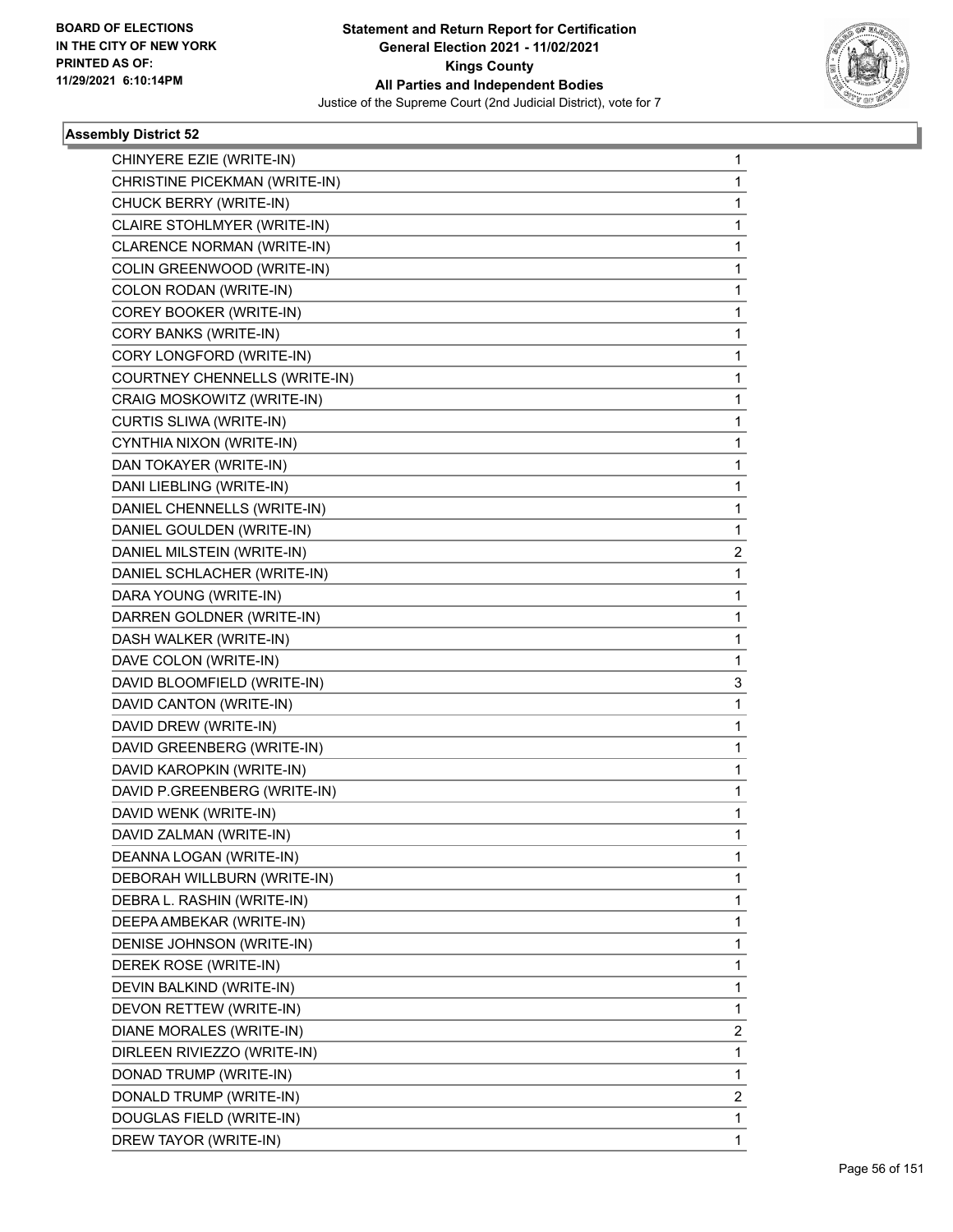

| DYLAN MURPHY (WRITE-IN)               | 1            |
|---------------------------------------|--------------|
| EARLE WARREN (WRITE-IN)               | 1            |
| ED O BRIEN (WRITE-IN)                 | 1            |
| EDWARD H. KING (WRITE-IN)             | 1            |
| EDWARD SNOWDEN (WRITE-IN)             | 3            |
| EILEEN CARRIER (WRITE-IN)             | 1            |
| ELAINE SCHACKA (WRITE-IN)             | 1            |
| ELANA REDFIELD (WRITE-IN)             | 1            |
| ELERAN WILLBURN (WRITE-IN)            | 1            |
| ELIZABETH SKEEN (WRITE-IN)            | 1            |
| ELIZABTH BAGOT (WRITE-IN)             | 1            |
| ELLEN PHILIPS (WRITE-IN)              | 1            |
| ELLEN SPORN (WRITE-IN)                | 1            |
| <b>EMILY HIGGINS (WRITE-IN)</b>       | 1            |
| ENIK ANA (WRITE-IN)                   | 1            |
| EYMUND DIEGEL (WRITE-IN)              | 1            |
| FIORELLO LA GUARDIA (WRITE-IN)        | 1            |
| FRANK DEGAETANO (WRITE-IN)            | 1            |
| FRANK HAGARTY (WRITE-IN)              | 1            |
| FRANK SEDDIO (WRITE-IN)               | 1            |
| FRANK THOMAS (WRITE-IN)               | 1            |
| FRANK X. HELLEN (WRITE-IN)            | 1            |
| FRANKLIN STONE (WRITE-IN)             | 2            |
| <b>GABERIAL GORENSTEIN (WRITE-IN)</b> | 1            |
| <b>GABNIEL ARCLES (WRITE-IN)</b>      | 2            |
| GABRIEL SANBAR LANDE (WRITE-IN)       | 1            |
| <b>GALE ELSTON (WRITE-IN)</b>         | 1            |
| <b>GARY PUPKIN (WRITE-IN)</b>         | 1            |
| <b>GARY RICHMAN (WRITE-IN)</b>        | 1            |
| <b>GEORGE FONTAS (WRITE-IN)</b>       | 1            |
| GINA CABRERA (WRITE-IN)               | 2            |
| GINA MANISCALCO (WRITE-IN)            | 2            |
| <b>GLENN RAYMONDS (WRITE-IN)</b>      | 1            |
| <b>GRACE LEE (WRITE-IN)</b>           | 1            |
| GRAHAM BLISS (WRITE-IN)               | 1            |
| <b>GREGERY MARINO (WRITE-IN)</b>      | 1            |
| <b>GUSTALIS GORDINO (WRITE-IN)</b>    | 1            |
| GUY DESROSIERS (WRITE-IN)             | 1            |
| HANNAH DIAMOND (WRITE-IN)             | 1            |
| HANSEL ROBLES (WRITE-IN)              | 2            |
| HARVEY PORIS (WRITE-IN)               | 2            |
| HEATHER BARR (WRITE-IN)               | 1            |
| HILLARY CLINTON (WRITE-IN)            | 1            |
| <b>ISAAC YOUNG (WRITE-IN)</b>         | 1            |
| JACK PERRY (WRITE-IN)                 | 1            |
| JACK ROSENFIELD (WRITE-IN)            | $\mathbf{1}$ |
|                                       |              |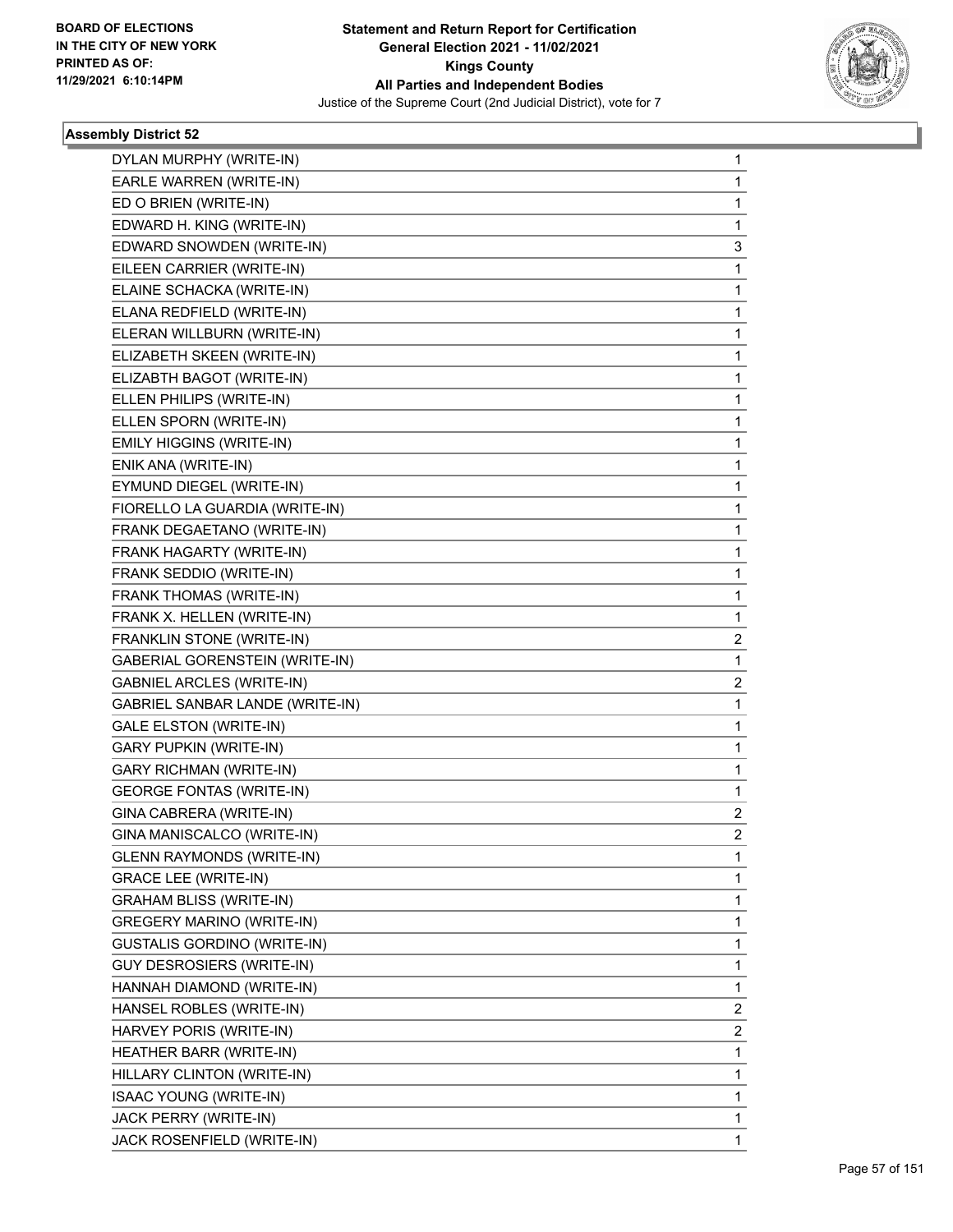

| JAMES BEDNTREK (WRITE-IN)            | 1            |
|--------------------------------------|--------------|
| JAMES LANE (WRITE-IN)                | 1            |
| JAMES MCCARTY (WRITE-IN)             | $\mathbf 1$  |
| JAMIE WEINER (WRITE-IN)              | 1            |
| JANA BERGDELL (WRITE-IN)             | 1            |
| JANE MEYERS (WRITE-IN)               | 1            |
| JARED ARADER (WRITE-IN)              | 1            |
| JASON MATUSKEWITZ (WRITE-IN)         | 1            |
| JASON MATUSKIEWICZ (WRITE-IN)        | $\mathbf 1$  |
| JEFFERY LOCKE (WRITE-IN)             | 1            |
| JEFFREY PECCHIO (WRITE-IN)           | 1            |
| JEFFREY V.BOND (WRITE-IN)            | 1            |
| JEN ABIDER (WRITE-IN)                | 1            |
| JEN BAILINE (WRITE-IN)               | 1            |
| JENNA LEOPOLD (WRITE-IN)             | 1            |
| JENNIFER LEVY (WRITE-IN)             | 1            |
| JENNY BROWN FRIEDMAN (WRITE-IN)      | 6            |
| JERWEMIAH RISUS (WRITE-IN)           | 1            |
| <b>JESSE CANNON (WRITE-IN)</b>       | 1            |
| JO ANNA SIMON (WRITE-IN)             | 1            |
| JOCELYN APICELLO (WRITE-IN)          | 1            |
| JOEL WEINER (WRITE-IN)               | 3            |
| JOHN B QUIGLEY (WRITE-IN)            | 1            |
| JOHN GALVIN (WRITE-IN)               | 1            |
| JOHN GIDISCIN (WRITE-IN)             | 1            |
| JOHN JAY (WRITE-IN)                  | 1            |
| JOHN JOBNECO (WRITE-IN)              | 1            |
| JOHN JOSEPH KELLEY (WRITE-IN)        | 1            |
| JOHN KENNEDY O'HARA (WRITE-IN)       | 1            |
| JOHN MOLLENKOPF (WRITE-IN)           | 1            |
| JOHN WING (WRITE-IN)                 | 1            |
| JONATHAN MELAMED (WRITE-IN)          | $\mathbf{1}$ |
| JONNY GREENWOOD (WRITE-IN)           | 1            |
| JOSEPH BARRETT (WRITE-IN)            | 1            |
| JOSEPH EDWARD COOLINS 111 (WRITE-IN) | 1            |
| JOSHUA FEUER (WRITE-IN)              | 1            |
| JOYCE SINGER (WRITE-IN)              | 1            |
| JULIA DAVIS (WRITE-IN)               | 1            |
| JULIUS RANDLE (WRITE-IN)             | 1            |
| JULLIAN ASSANGE (WRITE-IN)           | 3            |
| JULLIW CAESER (WRITE-IN)             | 1            |
| <b>JUSTIN DENTON (WRITE-IN)</b>      | 1            |
| <b>JUSTIN KREBS (WRITE-IN)</b>       | 3            |
| KASMANI GRANDEL (WRITE-IN)           | $\mathbf 1$  |
| KATE LEVITT (WRITE-IN)               | 1            |
| KATHLEEN BLISS (WRITE-IN)            | 1            |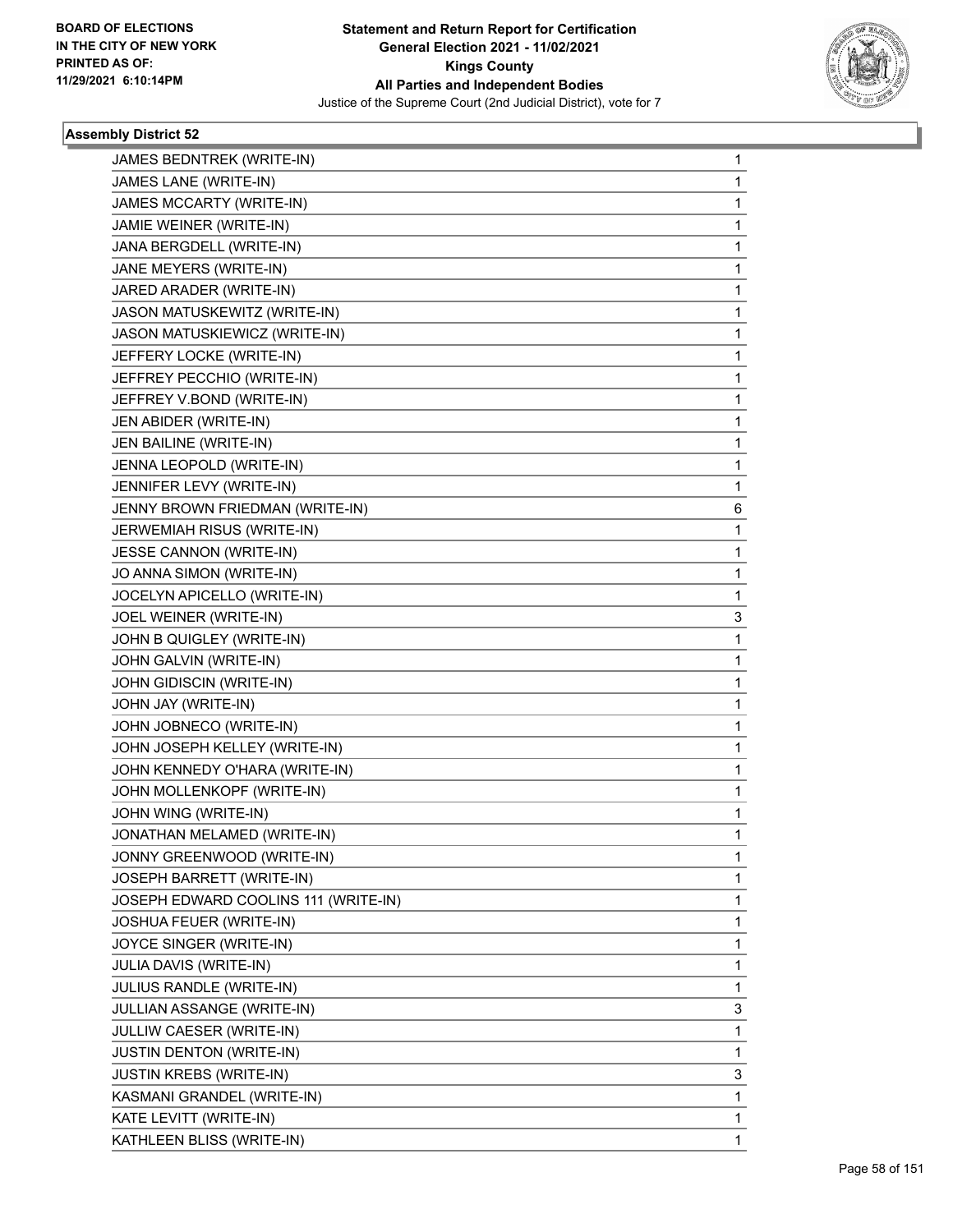

| KATHRYN GARCIA (WRITE-IN)         | 1 |
|-----------------------------------|---|
| KATHRYN HASLAYER (WRITE-IN)       | 1 |
| KATHYRN SPOTA (WRITE-IN)          | 1 |
| KATRINA BAKER (WRITE-IN)          | 1 |
| KAY BROWN (WRITE-IN)              | 1 |
| KEITH PULLING (WRITE-IN)          | 1 |
| KEITH RICHARDS (WRITE-IN)         | 1 |
| KEMBO WALKER (WRITE-IN)           | 1 |
| KENNETH BAND (WRITE-IN)           | 1 |
| KENNY OMEGA (WRITE-IN)            | 1 |
| KERMIT MILSTEIN (WRITE-IN)        | 1 |
| KEVAN HAYAT (WRITE-IN)            | 1 |
| KEVI MAVA (WRITE-IN)              | 1 |
| KEVIN DURANT (WRITE-IN)           | 1 |
| KIM BUTLER (WRITE-IN)             | 1 |
| KIMBERIY PENNER (WRITE-IN)        | 1 |
| KMERE FOSTER (WRITE-IN)           | 1 |
| KRISTIN BAILEY (WRITE-IN)         | 1 |
| KRISTIN JORDAN (WRITE-IN)         | 1 |
| <b>KRISTINE QUINIF (WRITE-IN)</b> | 1 |
| KURT JONSKE (WRITE-IN)            | 1 |
| LAUCA JACOBSON (WRITE-IN)         | 1 |
| LAURA EDIDIN (WRITE-IN)           | 1 |
| LAURA M CORGLETON (WRITE-IN)      | 1 |
| LAWRENCE GOLDBERG (WRITE-IN)      | 1 |
| LAWRENCE N ROTHBART (WRITE-IN)    | 1 |
| LAWRENCE RUTHBART (WRITE-IN)      | 1 |
| LEJNLY EGYE (WRITE-IN)            | 2 |
| LENA BELL (WRITE-IN)              | 1 |
| LILLIAH WAY (WRITE-IN)            | 1 |
| LINDA LAUIOLLETTE (WRITE-IN)      | 1 |
| LINDA LAVIOLETTE (WRITE-IN)       | 1 |
| LISA GIBBS (WRITE-IN)             | 2 |
| LISA RODRIGUEZ (WRITE-IN)         | 1 |
| LIZ BISHOP (WRITE-IN)             | 1 |
| LORI KITCHEN (WRITE-IN)           | 1 |
| LOUIS ROSENTHAL (WRITE-IN)        | 1 |
| LUCAS GIALITO (WRITE-IN)          | 1 |
| LUKE HELLKAMP (WRITE-IN)          | 1 |
| MACE BURR (WRITE-IN)              | 1 |
| MAGALIE CRARY (WRITE-IN)          | 1 |
| MAGGIE DAROCHA (WRITE-IN)         | 1 |
| MARCIE ROTH (WRITE-IN)            | 2 |
| MARGARET WAILE (WRITE-IN)         | 1 |
| MARGARITA LOPEZ TORES (WRITE-IN)  | 1 |
| MARIANNE MACIAS (WRITE-IN)        | 1 |
|                                   |   |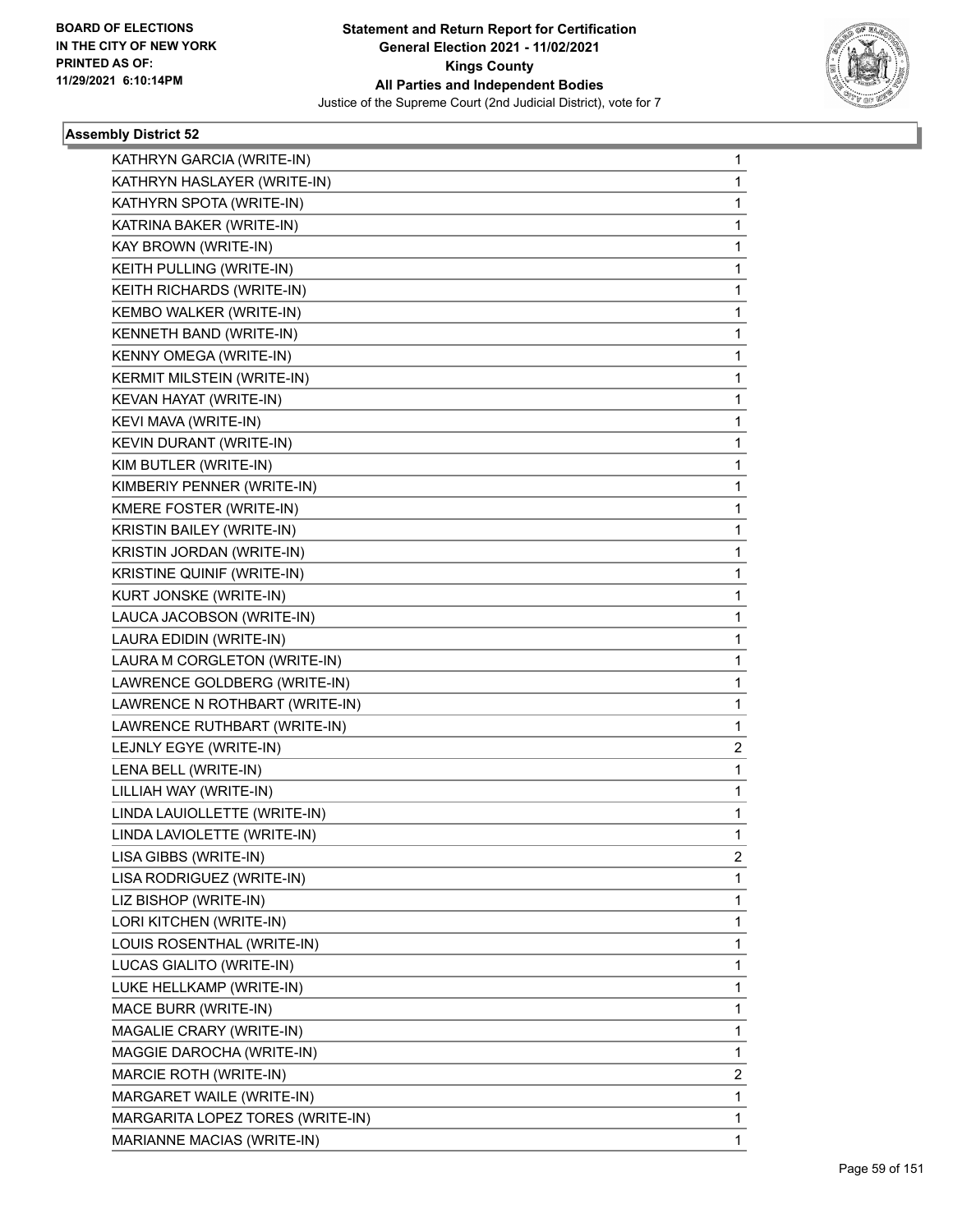

| MARISSA MUSCARIELLA (WRITE-IN) | 1 |
|--------------------------------|---|
| MARJANNE ITAK (WRITE-IN)       | 1 |
| MARK ARONSON (WRITE-IN)        | 1 |
| MARK HUBASTEK (WRITE-IN)       | 1 |
| MARK LEVIN (WRITE-IN)          | 1 |
| MARK SHILEN (WRITE-IN)         | 1 |
| MARK SIMONE (WRITE-IN)         | 1 |
| MARVA BROWN (WRITE-IN)         | 2 |
| MARVIN K MOONEY (WRITE-IN)     | 1 |
| MARY JO PILE (WRITE-IN)        | 1 |
| MARY PALMS (WRITE-IN)          | 1 |
| MARYANN KAISHIAN (WRITE-IN)    | 1 |
| MARYANN MENDENHALL (WRITE-IN)  | 1 |
| MATT JACKSON (WRITE-IN)        | 1 |
| MATT VOLNER (WRITE-IN)         | 1 |
| MATTHEW CONRAD (WRITE-IN)      | 1 |
| MATTHEW MORGAN (WRITE-IN)      | 1 |
| MATTHEW T.FAIRLEY (WRITE-IN)   | 1 |
| MAYA L ROYFMAN (WRITE-IN)      | 1 |
| MEADE ESPOSITO (WRITE-IN)      | 1 |
| MICHAEL BANNON (WRITE-IN)      | 1 |
| MICHAEL CORSI (WRITE-IN)       | 1 |
| MICHAEL FARKAS (WRITE-IN)      | 1 |
| MICHAEL G MCFORLAND (WRITE-IN) | 1 |
| MICHAEL MAMMOLITO (WRITE-IN)   | 1 |
| MICHAEL MOYNIHAN (WRITE-IN)    | 1 |
| MICHAEL YOUNG (WRITE-IN)       | 1 |
| MIGUEL MARTINEZ (WRITE-IN)     | 2 |
| MIKE BREEN (WRITE-IN)          | 1 |
| MIKE HUNT (WRITE-IN)           | 1 |
| MIKE KRISBERY (WRITE-IN)       | 1 |
| MIKE PENCE (WRITE-IN)          | 1 |
| MIRA KASINITZ (WRITE-IN)       | 1 |
| MITCHEL ROBINSON (WRITE-IN)    | 1 |
| MONICA LEWINSKY (WRITE-IN)     | 2 |
| NATALIR BAILEY (WRITE-IN)      | 1 |
| NEIL MERKL` (WRITE-IN)         | 1 |
| NICK JACKSON (WRITE-IN)        | 1 |
| NICOLE GONZALES (WRITE-IN)     | 1 |
| NICOLE GUERTIN (WRITE-IN)      | 1 |
| NICOLE VERGALLA (WRITE-IN)     | 1 |
| NOREEN HEALEY (WRITE-IN)       | 1 |
| NORMAN BENJAMIN (WRITE-IN)     | 1 |
| OWEN WEIHMAN (WRITE-IN)        | 1 |
| PAIJA GEM (WRITE-IN)           | 1 |
| PALAM SINGH (WRITE-IN)         | 1 |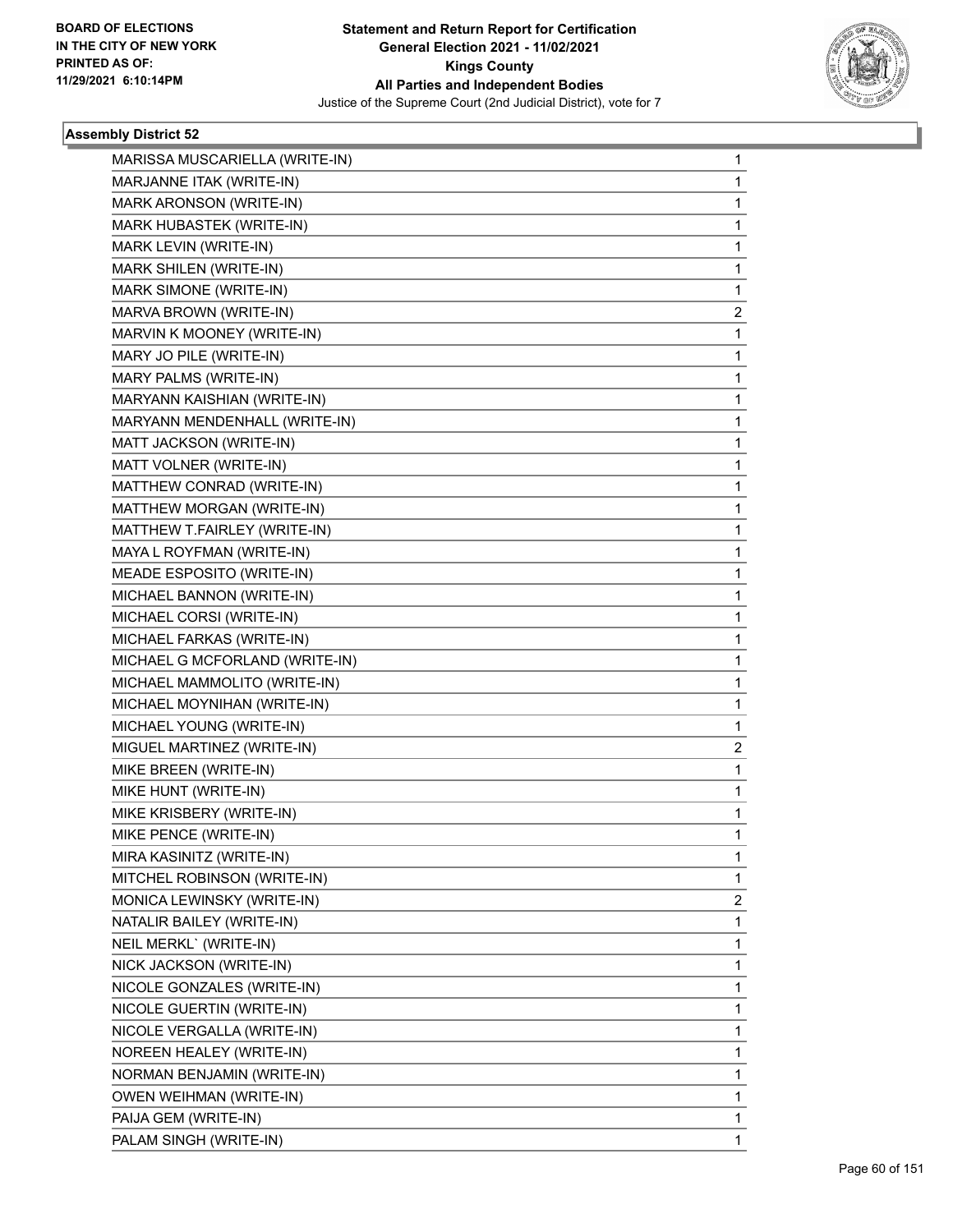

| PAPERBOY PRINCE (WRITE-IN)      | 4              |
|---------------------------------|----------------|
| PATRICK ROBBINS (WRITE-IN)      | 1              |
| PATRICK STEWART (WRITE-IN)      | 1              |
| PAUL KEEFE (WRITE-IN)           | 1              |
| PAUL LEWIS (WRITE-IN)           | 1              |
| PAUL LUBETKIN (WRITE-IN)        | 1              |
| PAUL WILSON (WRITE-IN)          | 1              |
| PETE WILLBURN (WRITE-IN)        | 1              |
| PETER JACOB (WRITE-IN)          | 1              |
| PETER REICH (WRITE-IN)          | 1              |
| PHIL BROOKS (WRITE-IN)          | 2              |
| PHIL PHILIPS (WRITE-IN)         | 1              |
| PHIL RUSSO (WRITE-IN)           | 1              |
| PHIL SELWAY (WRITE-IN)          | 1              |
| PHILIP KASINITZ (WRITE-IN)      | 2              |
| PHILLIPS J. PHOLLIPS (WRITE-IN) | 1              |
| POLINA DEMINA (WRITE-IN)        | 1              |
| RACHEL DORETSKY (WRITE-IN)      | 2              |
| RACHEL LEVANTHOL (WRITE-IN)     | 1              |
| RANDY WHITE (WRITE-IN)          | 1              |
| REBECCA MITCHELL (WRITE-IN)     | 1              |
| REBECCA WILLBURN (WRITE-IN)     | 1              |
| RENNER WALKER (WRITE-IN)        | 1              |
| RICHARD LEVITT (WRITE-IN)       | 1              |
| RICHARD P. LEWIS (WRITE-IN)     | 1              |
| RICK STEINER (WRITE-IN)         | 1              |
| ROBERT BERGEN (WRITE-IN)        | 1              |
| ROBERT C SMEALLIE (WRITE-IN)    | 1              |
| ROBERT C. NEWMAN (WRITE-IN)     | 1              |
| ROBERT E. SUTTON (WRITE-IN)     | $\overline{2}$ |
| <b>ROBERT NEWE (WRITE-IN)</b>   | 1              |
| ROBERTS MAZZUCHIN (WRITE-IN)    | 1              |
| ROBERTY LEOPOLDI (WRITE-IN)     | 1              |
| RODNEY M. ZERBE (WRITE-IN)      | 1              |
| ROGER SIMON (WRITE-IN)          | 1              |
| RUDOLPH GIULIANI (WRITE-IN)     | 1              |
| RUFUS DAVENPORT (WRITE-IN)      | 1              |
| RUTH BODER GINSBURY (WRITE-IN)  | 1              |
| <b>RUTH HAMILTON (WRITE-IN)</b> | 1              |
| RYAN ADAMS (WRITE-IN)           | 1              |
| SALMON P WIGGLE (WRITE-IN)      | 1              |
| SAM FELDMAN (WRITE-IN)          | 1              |
| SAMUEL BARR (WRITE-IN)          | 1              |
| SARAH BURNES (WRITE-IN)         | 7              |
| SARAH LESCH (WRITE-IN)          | 1              |
| SAWYER MITCHELL (WRITE-IN)      | 1              |
|                                 |                |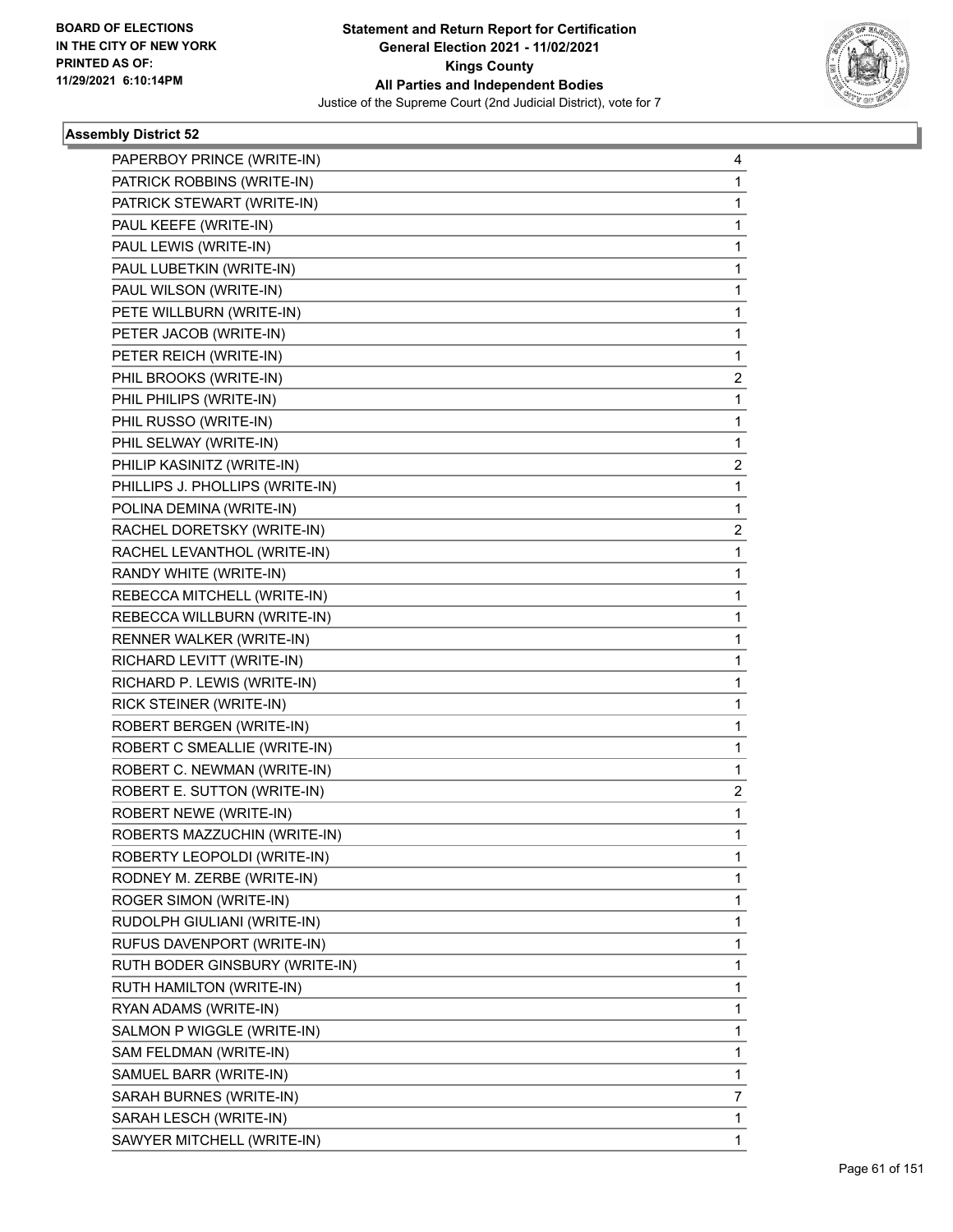

| SCOTT M. SOMMER (WRITE-IN)                | 1       |
|-------------------------------------------|---------|
| SEAN HAMNITY (WRITE-IN)                   | 1       |
| SENNGHUN KIM (WRITE-IN)                   | 1       |
| SHALIMI DEO (WRITE-IN)                    | 1       |
| SHANA KNIZHNIK (WRITE-IN)                 | 1       |
| SHANDUKE L. MCPHATTER (WRITE-IN)          | 1       |
| SHAY O'REILY (WRITE-IN)                   | 1       |
| SHAYNA DORETSKY (WRITE-IN)                | 1       |
| SHAYNA DORTSKY FURHANG (WRITE-IN)         | 1       |
| SHERYL ORWEL (WRITE-IN)                   | 1       |
| STEPHANIE HOUSTON (WRITE-IN)              | 7       |
| STEPHEN DIETZ (WRITE-IN)                  | 1       |
| STEPHEN LUEKER (WRITE-IN)                 | 1       |
| STEVE NASH (WRITE-IN)                     | 1       |
| STEVEN DRACHMAN (WRITE-IN)                | 1       |
| STEVEN E SHOVERS (WRITE-IN)               | 1       |
| STEVEN GALLVOS (WRITE-IN)                 | 1       |
| STEVEN LANDIS (WRITE-IN)                  | 1       |
| SUSANNE WALSCH (WRITE-IN)                 | 1       |
| SUZANNE S SWANSON (WRITE-IN)              | 1       |
| TAJ GIBSON (WRITE-IN)                     | 1       |
| TALIA LEVITT (WRITE-IN)                   | 1       |
| TATE NASKLIN (WRITE-IN)                   | 1       |
| THED GIOVANOPOURES (WRITE-IN)             | 1       |
| THEODORE THOMAS (WRITE-IN)                | 1       |
| THOM YORKE (WRITE-IN)                     | 1       |
| THOMAS AMON (WRITE-IN)                    | 1       |
| THOMAS BANGALTER (WRITE-IN)               | 1       |
| THOMAS BROOKS (WRITE-IN)                  | 1       |
| THOMAS BURROWS (WRITE-IN)                 | 1       |
| TIMA BROWN (WRITE-IN)                     | 1       |
| TIMOTHY P SMITH (WRITE-IN)                | 1       |
| TOKO SPRITZ (WRITE-IN)                    | 1       |
| TONY KHAN (WRITE-IN)                      | 1       |
| UNATTRIBUTABLE WRITE-IN (WRITE-IN)        | 351     |
| UNCOUNTED WRITE-IN PER STATUTE (WRITE-IN) | 21      |
| VALERIE RODMOND (WRITE-IN)                | 1       |
| VICKY VOSSEN (WRITE-IN)                   | 3       |
| VICTORIA VOSSEN (WRITE-IN)                | 1       |
| VIVIAN LEVY (WRITE-IN)                    | 1       |
| WALT FRAZIER (WRITE-IN)                   | 1       |
| WHOOPI GOLDBERG (WRITE-IN)                | 1       |
| WILLIAM S. PATTERSON (WRITE-IN)           | 1       |
| XAUI LIEBLING (WRITE-IN)                  | 1       |
| YURI ZANER (WRITE-IN)                     | 1       |
| <b>Total Votes</b>                        | 197,292 |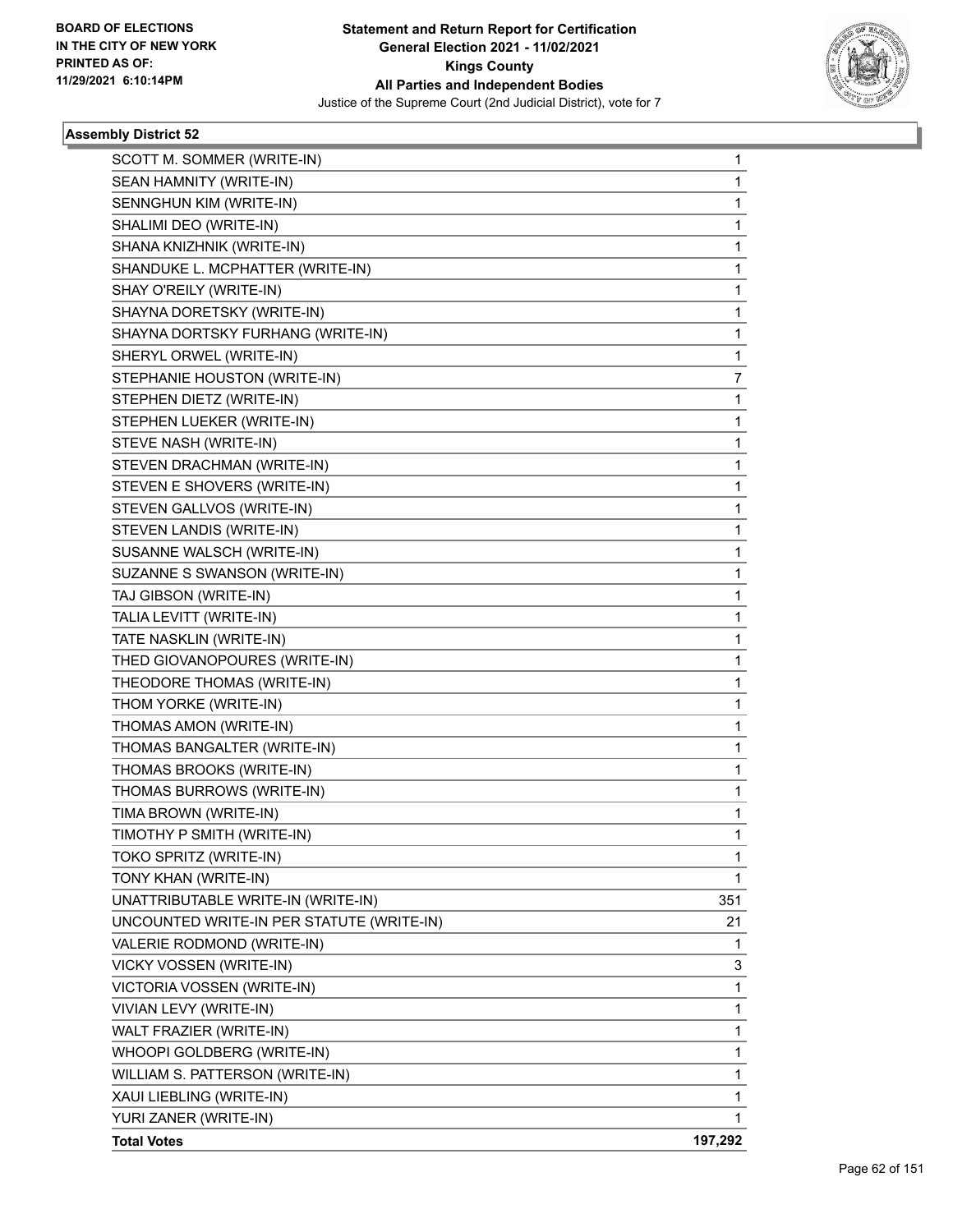

Unrecorded 39,469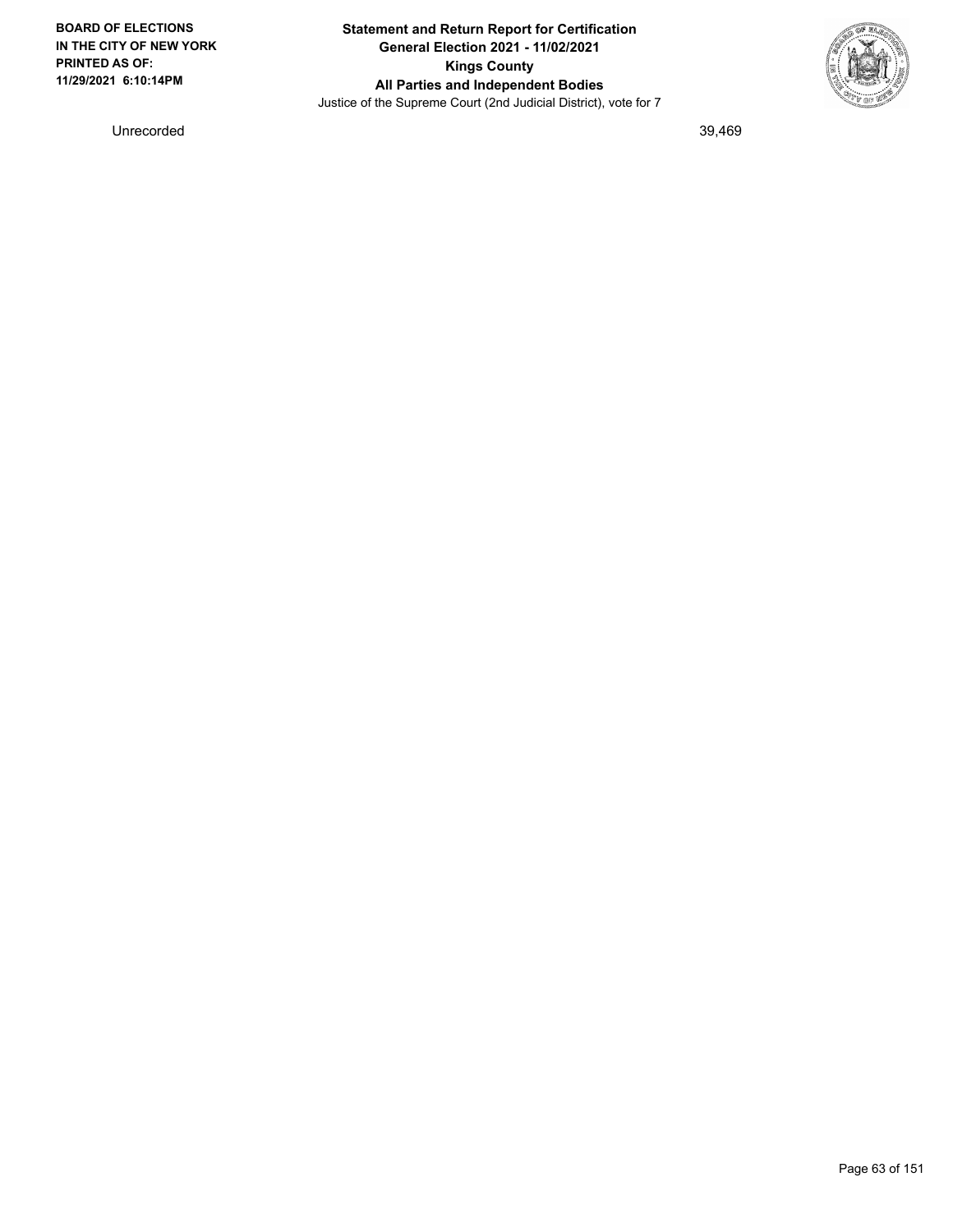

| <b>PUBLIC COUNTER</b>                                    | 12,239       |
|----------------------------------------------------------|--------------|
| MANUALLY COUNTED EMERGENCY                               | 1.           |
| <b>ABSENTEE / MILITARY</b>                               | 436          |
| <b>AFFIDAVIT</b>                                         | 127          |
| <b>Total Ballots</b>                                     | 12,803       |
| Less - Inapplicable Federal/Special Presidential Ballots | 0            |
| <b>Total Applicable Ballots</b>                          | 12,803       |
| DENA E. DOUGLAS (DEMOCRATIC)                             | 9,065        |
| ROBERT S. MAZZUCHIN JR. (REPUBLICAN)                     | 1,207        |
| ROBERT S. MAZZUCHIN JR. (CONSERVATIVE)                   | 165          |
| LILLIAN WAN (DEMOCRATIC)                                 | 8,028        |
| LILLIAN WAN (REPUBLICAN)                                 | 846          |
| LILLIAN WAN (CONSERVATIVE)                               | 138          |
| CAROLYN WALKER-DIALLO (DEMOCRATIC)                       | 8,472        |
| CONSUELO MALLAFRE MELENDEZ (DEMOCRATIC)                  | 8,568        |
| CONSUELO MALLAFRE MELENDEZ (REPUBLICAN)                  | 929          |
| CONSUELO MALLAFRE MELENDEZ (CONSERVATIVE)                | 161          |
| GINA LEVY ABADI (DEMOCRATIC)                             | 7,794        |
| GINA LEVY ABADI (REPUBLICAN)                             | 785          |
| GINA LEVY ABADI (CONSERVATIVE)                           | 131          |
| JOY F. CAMPANELLI (DEMOCRATIC)                           | 7,757        |
| JOY F. CAMPANELLI (REPUBLICAN)                           | 814          |
| JOY F. CAMPANELLI (CONSERVATIVE)                         | 137          |
| RICHARD J. MONTELIONE (DEMOCRATIC)                       | 7,650        |
| RICHARD J. MONTELIONE (REPUBLICAN)                       | 800          |
| RICHARD J. MONTELIONE (CONSERVATIVE)                     | 127          |
| A'ELCHUDON ZILIGER (WRITE-IN)                            | 1            |
| ALEXANDRIA OCASTO-CORTEZ (WRITE-IN)                      | 1            |
| ALI NAJMI (WRITE-IN)                                     | 1            |
| ALLIE DENTINGER (WRITE-IN)                               | 1            |
| ANDREJ MARKOVIC (WRITE-IN)                               | 1            |
| ANTHONY T TORRES (WRITE-IN)                              | 1            |
| APRIL URIOSTEGUI (WRITE-IN)                              | 1            |
| ASH CONNER (WRITE-IN)                                    | 1            |
| <b>AUSTON MATTEWS (WRITE-IN)</b>                         | 1            |
| BARUCH VAKOZOVITZ (WRITE-IN)                             | 1            |
| <b>BEN CHADWICK (WRITE-IN)</b>                           | 1            |
| <b>BENGEMIN RIECH (WRITE-IN)</b>                         | 2            |
| BENZION Y FOLLMAN (WRITE-IN)                             | 1            |
| BEPEN NEUPANE (WRITE-IN)                                 | 1            |
| BERNIE SANDERS (WRITE-IN)                                | 1            |
| BERNIE YANG GRAY (WRITE-IN)                              | 1            |
| BILL MAHER (WRITE-IN)                                    | 1            |
| <b>BODDY SHMERDA (WRITE-IN)</b>                          | 1            |
| <b>BRANDON LESGO (WRITE-IN)</b>                          | 1            |
| <b>BRENT STAPLES (WRITE-IN)</b>                          | $\mathbf{1}$ |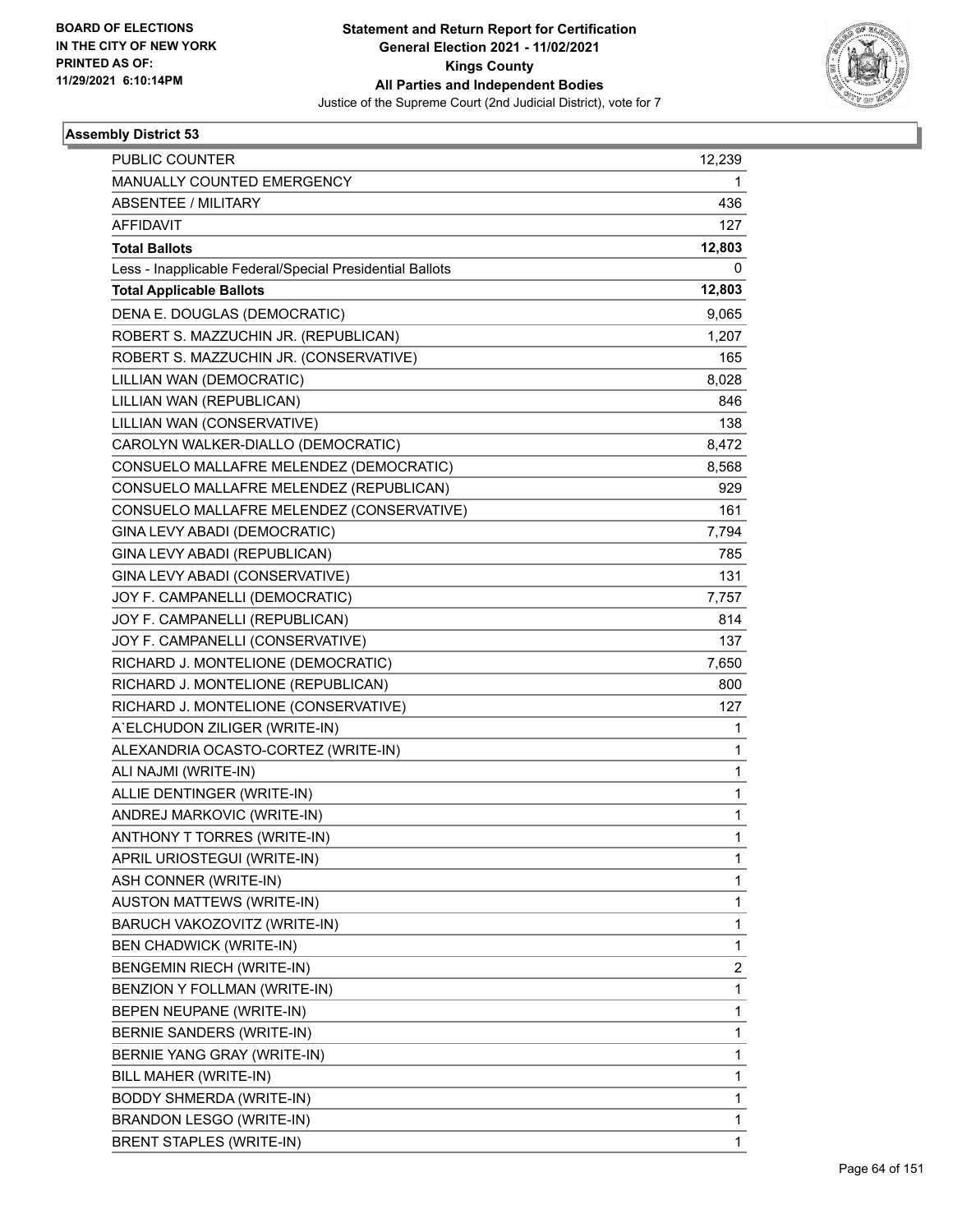

| BTYN NIEBOER (WRITE-IN)          | 1                       |
|----------------------------------|-------------------------|
| CATHERINE ROJAS (WRITE-IN)       | $\mathbf{1}$            |
| CHAIM ROSENFELD (WRITE-IN)       | 1                       |
| CHARLIE NEUPANE (WRITE-IN)       | $\mathbf{1}$            |
| CLAIRE WEINGARTAN (WRITE-IN)     | 1                       |
| CONOR GRIFF (WRITE-IN)           | 1                       |
| CURTIS SLIWA (WRITE-IN)          | $\mathbf{1}$            |
| DANIEL GOLDMAN (WRITE-IN)        | 1                       |
| DANIELLE LEVINE (WRITE-IN)       | 1                       |
| DAVID CHANCE HAYWOOD (WRITE-IN)  | $\mathbf{1}$            |
| DAVIS HAINES (WRITE-IN)          | 1                       |
| DERICK BROWNES (WRITE-IN)        | 1                       |
| ELARA EHRENBERG (WRITE-IN)       | $\mathbf{1}$            |
| ELIEZER SCHLASINGER (WRITE-IN)   | 1                       |
| ELISEO CABVERA (WRITE-IN)        | 1                       |
| ELIZER SCHLASINGER (WRITE-IN)    | $\mathbf{1}$            |
| EMILY MINERVA-MORALES (WRITE-IN) | 1                       |
| ERIKA ORDONEZ (WRITE-IN)         | 1                       |
| ETHAN TURKELTAUB (WRITE-IN)      | $\mathbf{1}$            |
| EVAN FOURNIER (WRITE-IN)         | $\mathbf{1}$            |
| GLORIA J MARSHALL (WRITE-IN)     | 7                       |
| <b>GREG TATE (WRITE-IN)</b>      | $\mathbf{1}$            |
| <b>GREGORY BARON (WRITE-IN)</b>  | 1                       |
| JACK BOTLER (WRITE-IN)           | 1                       |
| JACK MESHANE (WRITE-IN)          | $\mathbf{1}$            |
| JACOB BRIDGES (WRITE-IN)         | 1                       |
| JACOB PERL (WRITE-IN)            | 2                       |
| JACQUI MCGINN (WRITE-IN)         | $\mathbf{1}$            |
| JAIMI FUHY (WRITE-IN)            | 1                       |
| JENNY AKCHIN (WRITE-IN)          | 1                       |
| JEREMY GANG (WRITE-IN)           | $\mathbf{1}$            |
| JO ANNE SIMONE (WRITE-IN)        | 1                       |
| JOE MADISON (WRITE-IN)           | 1                       |
| JOHN LOCKE (WRITE-IN)            | $\mathbf{1}$            |
| JORGE MALDONADO (WRITE-IN)       | $\mathbf{1}$            |
| JOSEPH PETVOJINO (WRITE-IN)      | 1                       |
| JOSEPH SMITH (WRITE-IN)          | $\mathbf{1}$            |
| JOSHUA CANO (WRITE-IN)           | 1                       |
| JULIUS RANDLE (WRITE-IN)         | $\overline{\mathbf{c}}$ |
| KARL MARX (WRITE-IN)             | $\mathbf{1}$            |
| KELVIN C BIAS (WRITE-IN)         | $\mathbf{1}$            |
| KEMBA WALKER (WRITE-IN)          | $\overline{\mathbf{c}}$ |
| KENNETH SCHAEFFER (WRITE-IN)     | $\mathbf{1}$            |
| KEVIN L DAVIS (WRITE-IN)         | 1                       |
| KRISTOPHER DEAN (WRITE-IN)       | 1                       |
| LAURA LONSOLI (WRITE-IN)         | 1                       |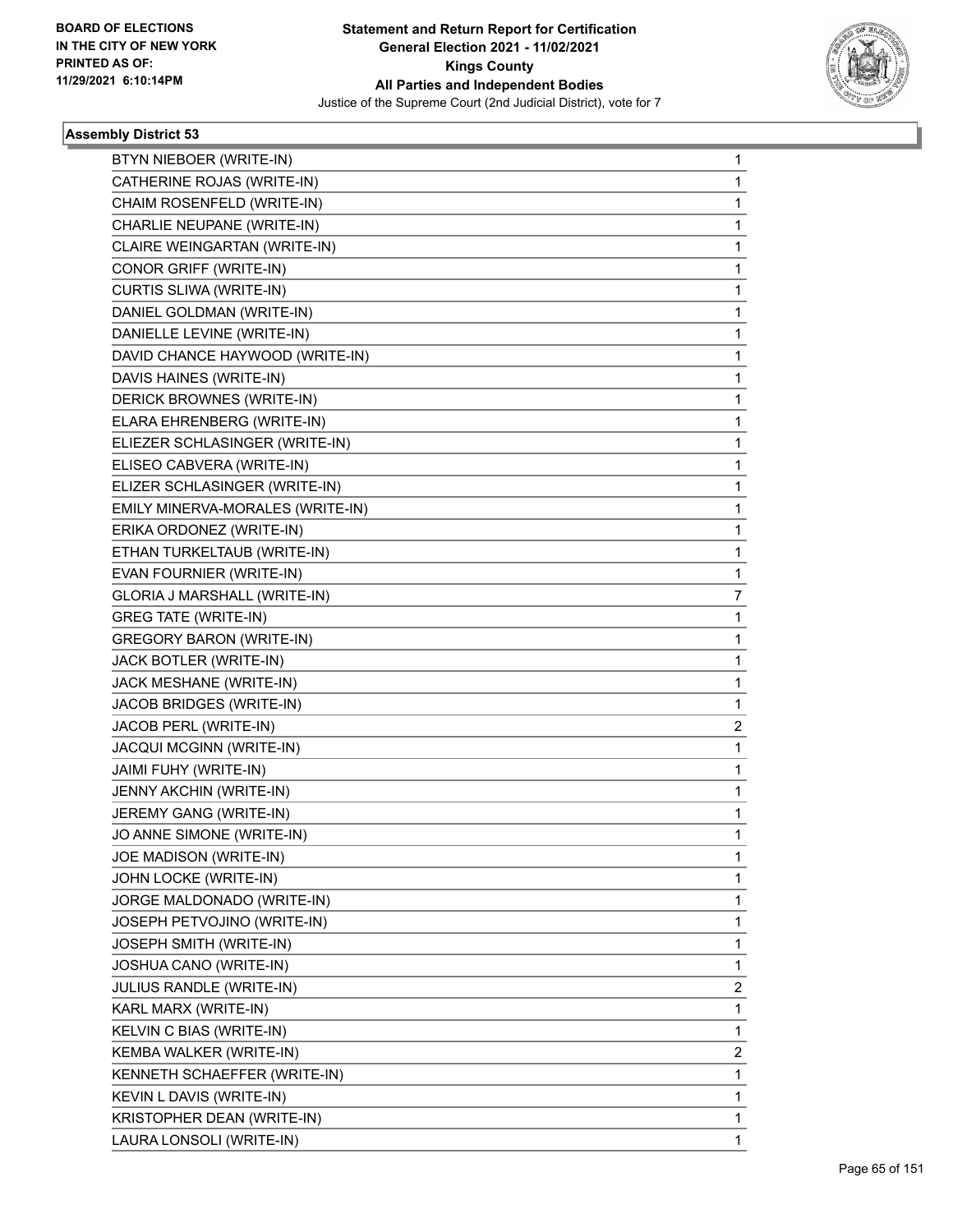

| 1                       |
|-------------------------|
| 1                       |
| 1                       |
| 1                       |
| 1                       |
| 1                       |
| 6                       |
| 1                       |
| 1                       |
| 1                       |
| 1                       |
| 1                       |
| 1                       |
| 1                       |
| 1                       |
| 1                       |
| 1                       |
| 1                       |
| 1                       |
| 1                       |
| 1                       |
| 1                       |
| 1                       |
| 1                       |
| 1                       |
| 1                       |
| 1                       |
| 1                       |
| 1                       |
| 1                       |
| 1                       |
| 1                       |
| 1                       |
| 1                       |
| 1                       |
| $\overline{\mathbf{c}}$ |
| 1                       |
| 1                       |
| 1                       |
| 1                       |
| 1                       |
| 1                       |
| 1                       |
| 1                       |
| 1                       |
| 1                       |
|                         |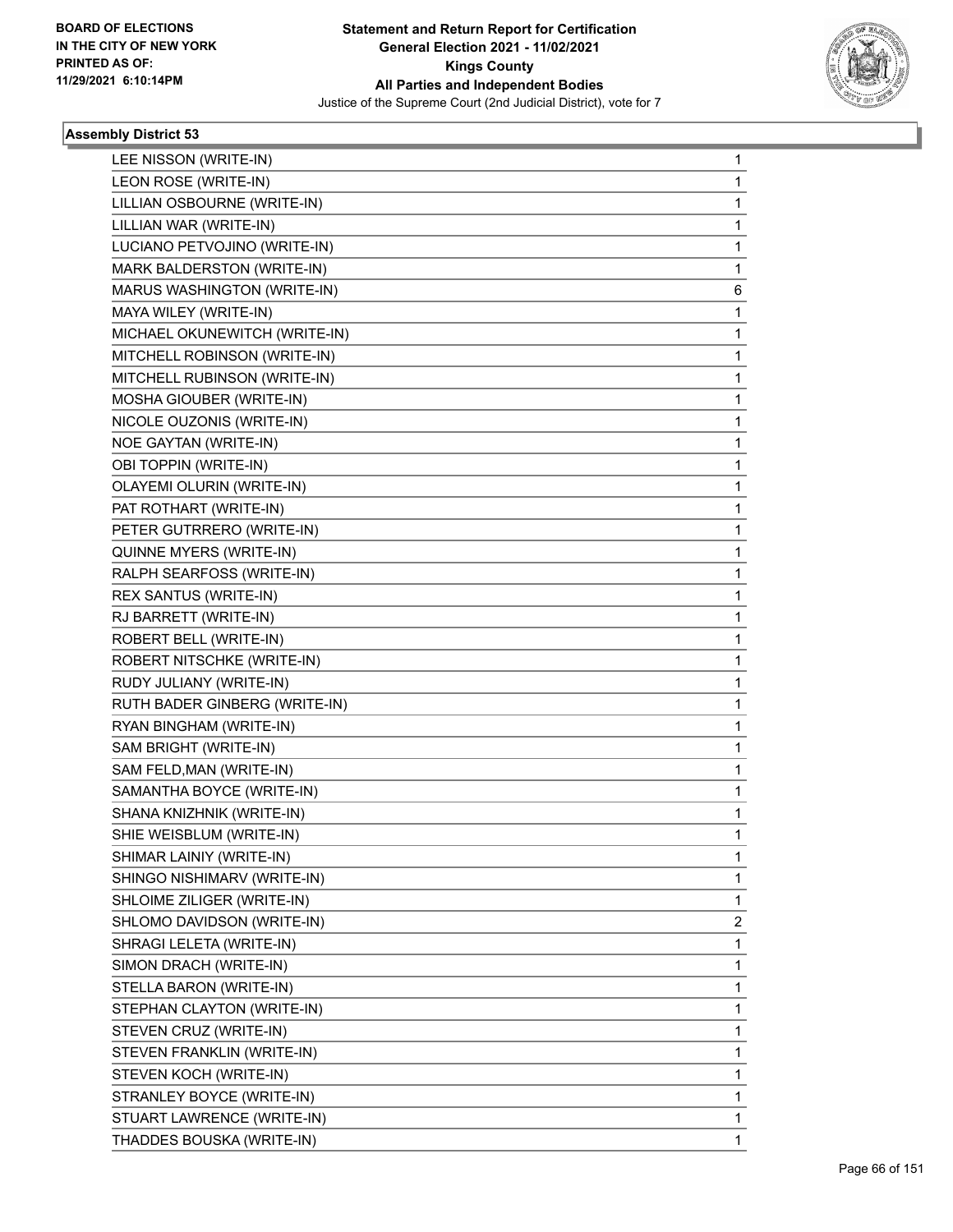

| TOM THIBODZAN (WRITE-IN)                  |        |
|-------------------------------------------|--------|
| TORI ESKUE (WRITE-IN)                     |        |
| UNATTRIBUTABLE WRITE-IN (WRITE-IN)        | 150    |
| UNCOUNTED WRITE-IN PER STATUTE (WRITE-IN) | 8      |
| WILL MENAKER (WRITE-IN)                   |        |
| YCHIEL GIOEK (WRITE-IN)                   |        |
| YCHIEL GLUCK (WRITE-IN)                   |        |
| YIDA L FREID (WRITE-IN)                   |        |
| YOEL WEINER (WRITE-IN)                    |        |
| ZEV BRAVS (WRITE-IN)                      |        |
| <b>Total Votes</b>                        | 63,868 |
| Unrecorded                                | 25.753 |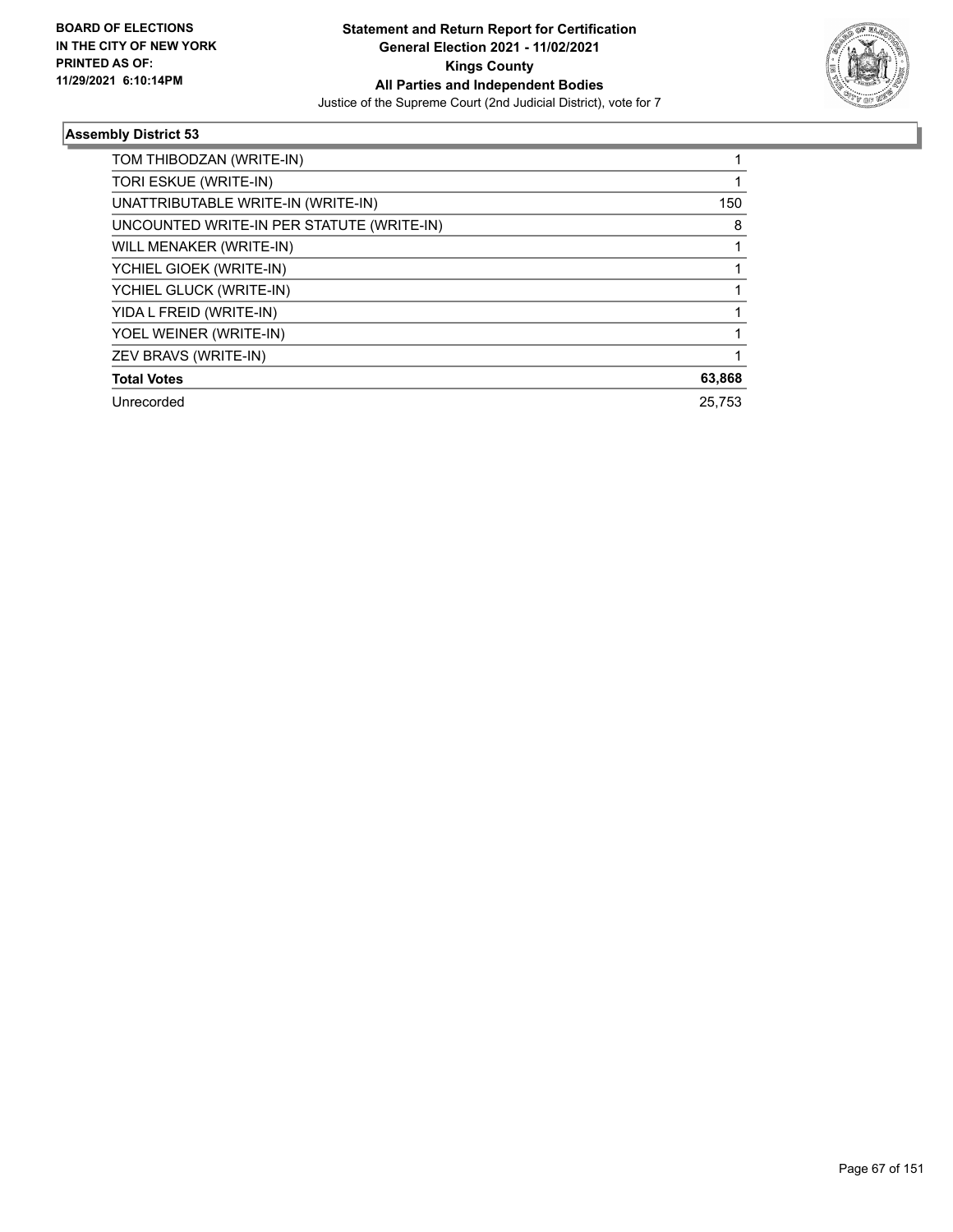

| PUBLIC COUNTER                                           | 9,171        |
|----------------------------------------------------------|--------------|
| MANUALLY COUNTED EMERGENCY                               | 0            |
| ABSENTEE / MILITARY                                      | 367          |
| <b>AFFIDAVIT</b>                                         | 76           |
| <b>Total Ballots</b>                                     | 9,614        |
| Less - Inapplicable Federal/Special Presidential Ballots | 0            |
| <b>Total Applicable Ballots</b>                          | 9,614        |
| DENA E. DOUGLAS (DEMOCRATIC)                             | 7,005        |
| ROBERT S. MAZZUCHIN JR. (REPUBLICAN)                     | 843          |
| ROBERT S. MAZZUCHIN JR. (CONSERVATIVE)                   | 120          |
| LILLIAN WAN (DEMOCRATIC)                                 | 5,876        |
| LILLIAN WAN (REPUBLICAN)                                 | 619          |
| LILLIAN WAN (CONSERVATIVE)                               | 95           |
| CAROLYN WALKER-DIALLO (DEMOCRATIC)                       | 6,221        |
| CONSUELO MALLAFRE MELENDEZ (DEMOCRATIC)                  | 6,269        |
| CONSUELO MALLAFRE MELENDEZ (REPUBLICAN)                  | 685          |
| CONSUELO MALLAFRE MELENDEZ (CONSERVATIVE)                | 107          |
| GINA LEVY ABADI (DEMOCRATIC)                             | 5,704        |
| GINA LEVY ABADI (REPUBLICAN)                             | 555          |
| GINA LEVY ABADI (CONSERVATIVE)                           | 97           |
| JOY F. CAMPANELLI (DEMOCRATIC)                           | 5,669        |
| JOY F. CAMPANELLI (REPUBLICAN)                           | 569          |
| JOY F. CAMPANELLI (CONSERVATIVE)                         | 92           |
| RICHARD J. MONTELIONE (DEMOCRATIC)                       | 5,524        |
| RICHARD J. MONTELIONE (REPUBLICAN)                       | 552          |
| RICHARD J. MONTELIONE (CONSERVATIVE)                     | 97           |
| ADRIAN MEARNS (WRITE-IN)                                 | 1            |
| ALPHEIA JOHNSON (WRITE-IN)                               | 1            |
| ARRON LANDSMAN (WRITE-IN)                                | 1            |
| <b>BONS SANTOS (WRITE-IN)</b>                            | $\mathbf{1}$ |
| <b>BRUCE WAYNE (WRITE-IN)</b>                            | $\mathbf{1}$ |
| CURTIS SLIWA (WRITE-IN)                                  | 1            |
| DARLENE JONES (WRITE-IN)                                 | 1            |
| DONALD J.TRUMP (WRITE-IN)                                | 1            |
| EDWARD CARABALLO (WRITE-IN)                              | 1            |
| EMILY GILKSHER (WRITE-IN)                                | 1            |
| ERIC DYER (WRITE-IN)                                     | $\mathbf{1}$ |
| ESMADE LIN ROSARIO (WRITE-IN)                            | 1            |
| FAITH JONES (WRITE-IN)                                   | 1            |
| ISAIAH VEGA (WRITE-IN)                                   | $\mathbf{1}$ |
| IVANKA TRUMP (WRITE-IN)                                  | 1            |
| JACK GOLDEN (WRITE-IN)                                   | 1            |
| JOHN WATERS (WRITE-IN)                                   | $\mathbf{1}$ |
| JONY PEREZ (WRITE-IN)                                    | 1            |
| JOSHUA JONES (WRITE-IN)                                  | 1            |
| JOVANY ALVAREZ (WRITE-IN)                                | $\mathbf{1}$ |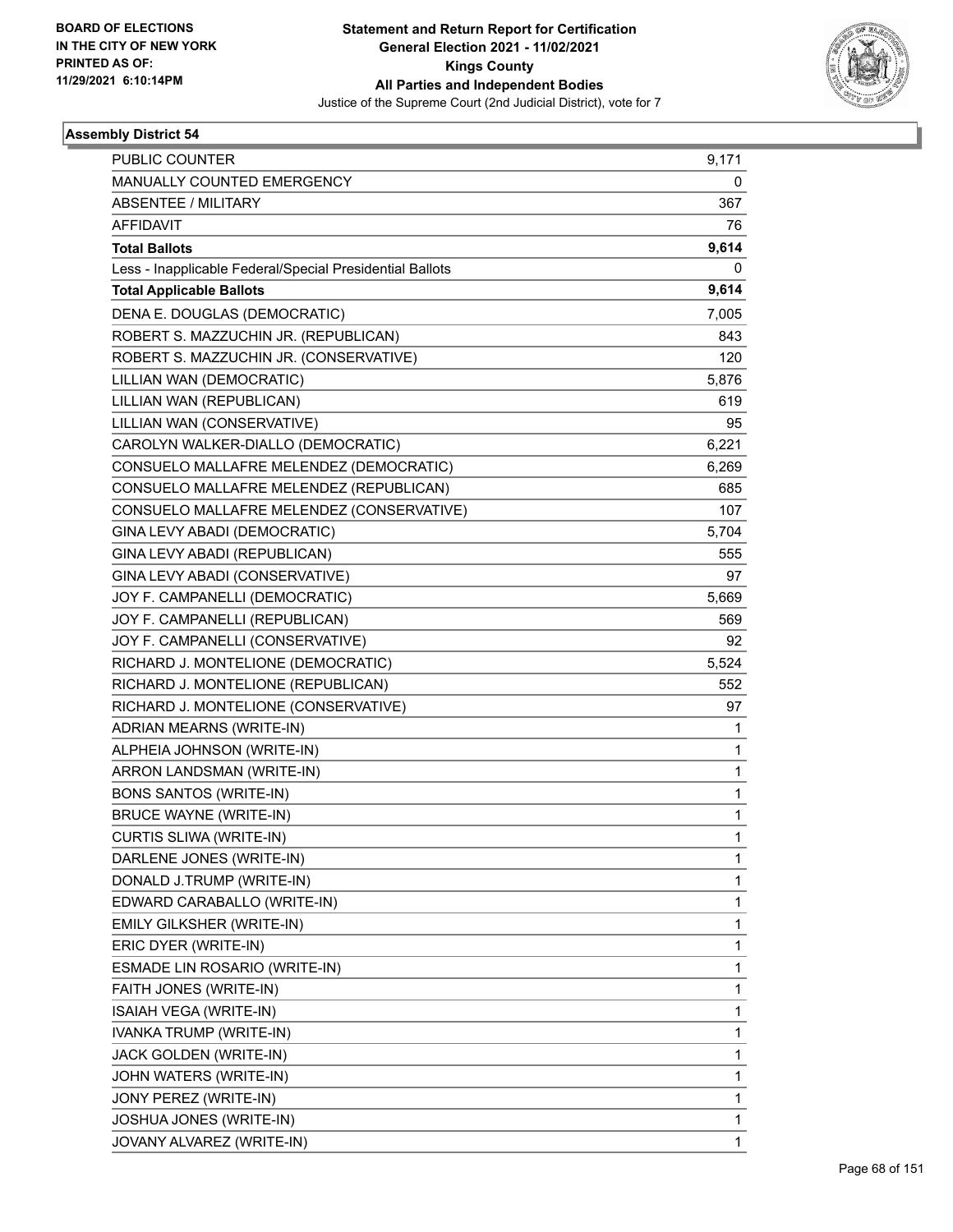

| JULIA SALAZAR (WRITE-IN)                  | 1              |
|-------------------------------------------|----------------|
| KAYE WEST (WRITE-IN)                      | 1              |
| KENNETH VANN (WRITE-IN)                   | 1              |
| KEVIN HUNTER (WRITE-IN)                   | 1              |
| LESTER JONES (WRITE-IN)                   | 1              |
| MICHAEL ALLISON (WRITE-IN)                | 1              |
| MOMA M. BURKE (WRITE-IN)                  | 1              |
| OKWUI OKPOKWASKI (WRITE-IN)               | 1              |
| PAPERBOY LOVE PRINCE (WRITE-IN)           | 1              |
| PATIANCE JONES (WRITE-IN)                 | 1              |
| PAUL AMBROISE (WRITE-IN)                  | 1              |
| PAUL LODGE (WRITE-IN)                     | 1              |
| PRESTON LEE (WRITE-IN)                    | 1              |
| <b>RENEE PARADIS (WRITE-IN)</b>           | $\overline{2}$ |
| RISA SHOUP (WRITE-IN)                     | 1              |
| RYAN HOLSOPPLE (WRITE-IN)                 | 1              |
| SAL LONG (WRITE-IN)                       | 1              |
| SHAKIMA JACKSON (WRITE-IN)                | 1              |
| STEVE FOX (WRITE-IN)                      | 1              |
| UNATTRIBUTABLE WRITE-IN (WRITE-IN)        | 86             |
| UNCOUNTED WRITE-IN PER STATUTE (WRITE-IN) | 2              |
| VICTOR CONCEPCION (WRITE-IN)              | 1              |
| <b>Total Votes</b>                        | 46,828         |
| Unrecorded                                | 20.470         |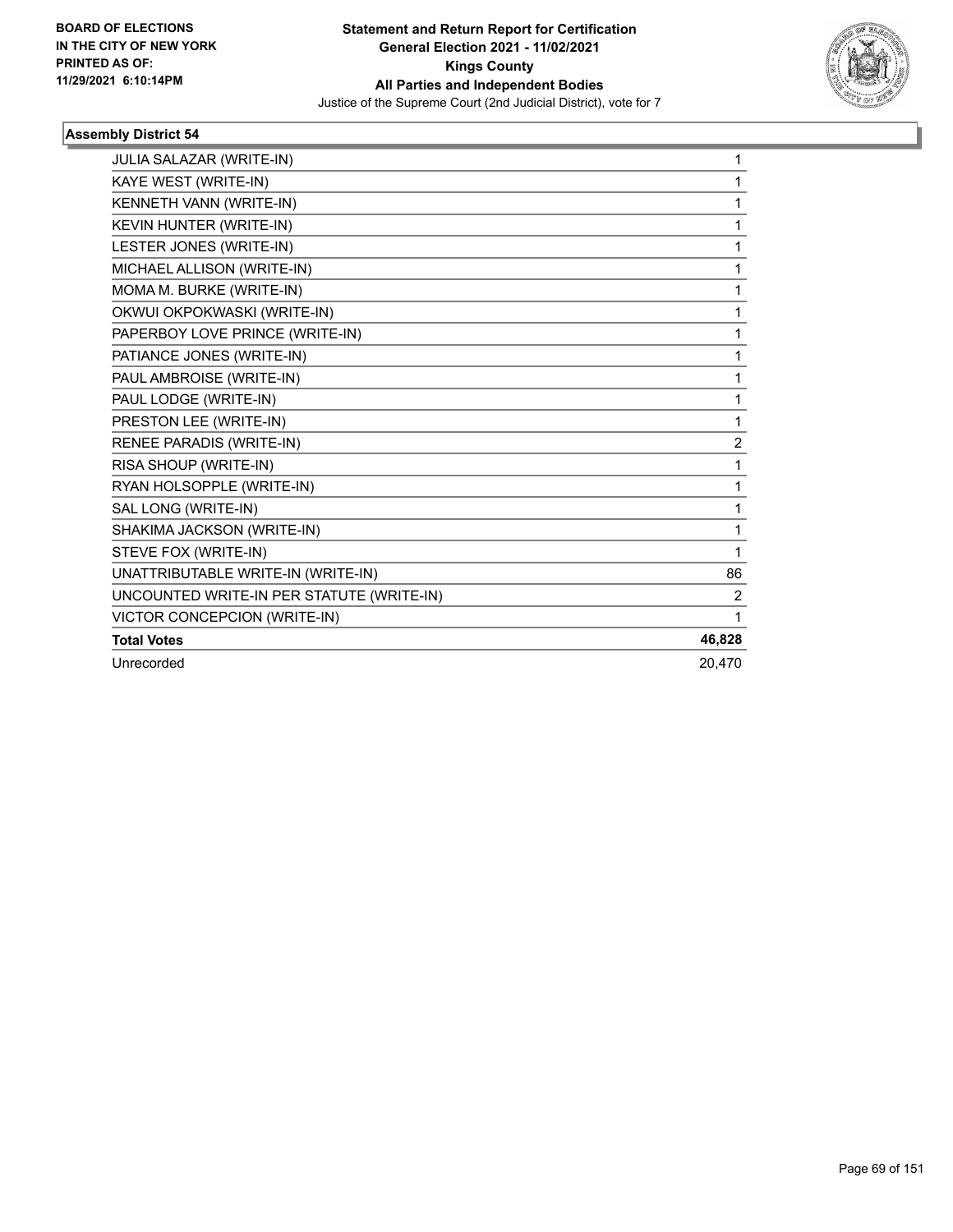

| <b>PUBLIC COUNTER</b>                                    | 12,441                  |
|----------------------------------------------------------|-------------------------|
| MANUALLY COUNTED EMERGENCY                               | 0                       |
| <b>ABSENTEE / MILITARY</b>                               | 541                     |
| <b>AFFIDAVIT</b>                                         | 56                      |
| <b>Total Ballots</b>                                     | 13,038                  |
| Less - Inapplicable Federal/Special Presidential Ballots | 0                       |
| <b>Total Applicable Ballots</b>                          | 13,038                  |
| DENA E. DOUGLAS (DEMOCRATIC)                             | 10,372                  |
| ROBERT S. MAZZUCHIN JR. (REPUBLICAN)                     | 417                     |
| ROBERT S. MAZZUCHIN JR. (CONSERVATIVE)                   | 112                     |
| LILLIAN WAN (DEMOCRATIC)                                 | 8,141                   |
| LILLIAN WAN (REPUBLICAN)                                 | 344                     |
| LILLIAN WAN (CONSERVATIVE)                               | 90                      |
| CAROLYN WALKER-DIALLO (DEMOCRATIC)                       | 9,077                   |
| CONSUELO MALLAFRE MELENDEZ (DEMOCRATIC)                  | 8,305                   |
| CONSUELO MALLAFRE MELENDEZ (REPUBLICAN)                  | 352                     |
| CONSUELO MALLAFRE MELENDEZ (CONSERVATIVE)                | 107                     |
| GINA LEVY ABADI (DEMOCRATIC)                             | 8,110                   |
| GINA LEVY ABADI (REPUBLICAN)                             | 305                     |
| GINA LEVY ABADI (CONSERVATIVE)                           | 88                      |
| JOY F. CAMPANELLI (DEMOCRATIC)                           | 8,050                   |
| JOY F. CAMPANELLI (REPUBLICAN)                           | 307                     |
| JOY F. CAMPANELLI (CONSERVATIVE)                         | 86                      |
| RICHARD J. MONTELIONE (DEMOCRATIC)                       | 7,662                   |
| RICHARD J. MONTELIONE (REPUBLICAN)                       | 298                     |
| RICHARD J. MONTELIONE (CONSERVATIVE)                     | 81                      |
| AARON C. MARTIN (WRITE-IN)                               | 1                       |
| ADAM COLE (WRITE-IN)                                     | 1                       |
| ALTON MADDOX (WRITE-IN)                                  | 1                       |
| ANDREW SMITH III (WRITE-IN)                              | 1                       |
| ANTHONY PINDER (WRITE-IN)                                | $\overline{\mathbf{c}}$ |
| <b>ASSATA SHAKUR (WRITE-IN)</b>                          | 1                       |
| BERNIE SANDERS (WRITE-IN)                                | 1                       |
| CELINA TROWELL (WRITE-IN)                                | 1                       |
| CHERYL GONZALES (WRITE-IN)                               | 1                       |
| CHRISTOPHER BONEY SR. (WRITE-IN)                         | 2                       |
| CHRISTOPHER J. PENNY (WRITE-IN)                          | 1                       |
| CORNELL WEST (WRITE-IN)                                  | 1                       |
| DARELL BONEY (WRITE-IN)                                  | 1                       |
| DARLEN MEALY (WRITE-IN)                                  | 1                       |
| ELI WRIGHT (WRITE-IN)                                    | 1                       |
| EUGENE DEBS (WRITE-IN)                                   | 1                       |
| <b>GENESA CAMPBELL (WRITE-IN)</b>                        | 1                       |
| HENRY WALLACE (WRITE-IN)                                 | 1                       |
| HO CHI MIAH (WRITE-IN)                                   | 1                       |
| IIHAM OMA (WRITE-IN)                                     | $\mathbf{1}$            |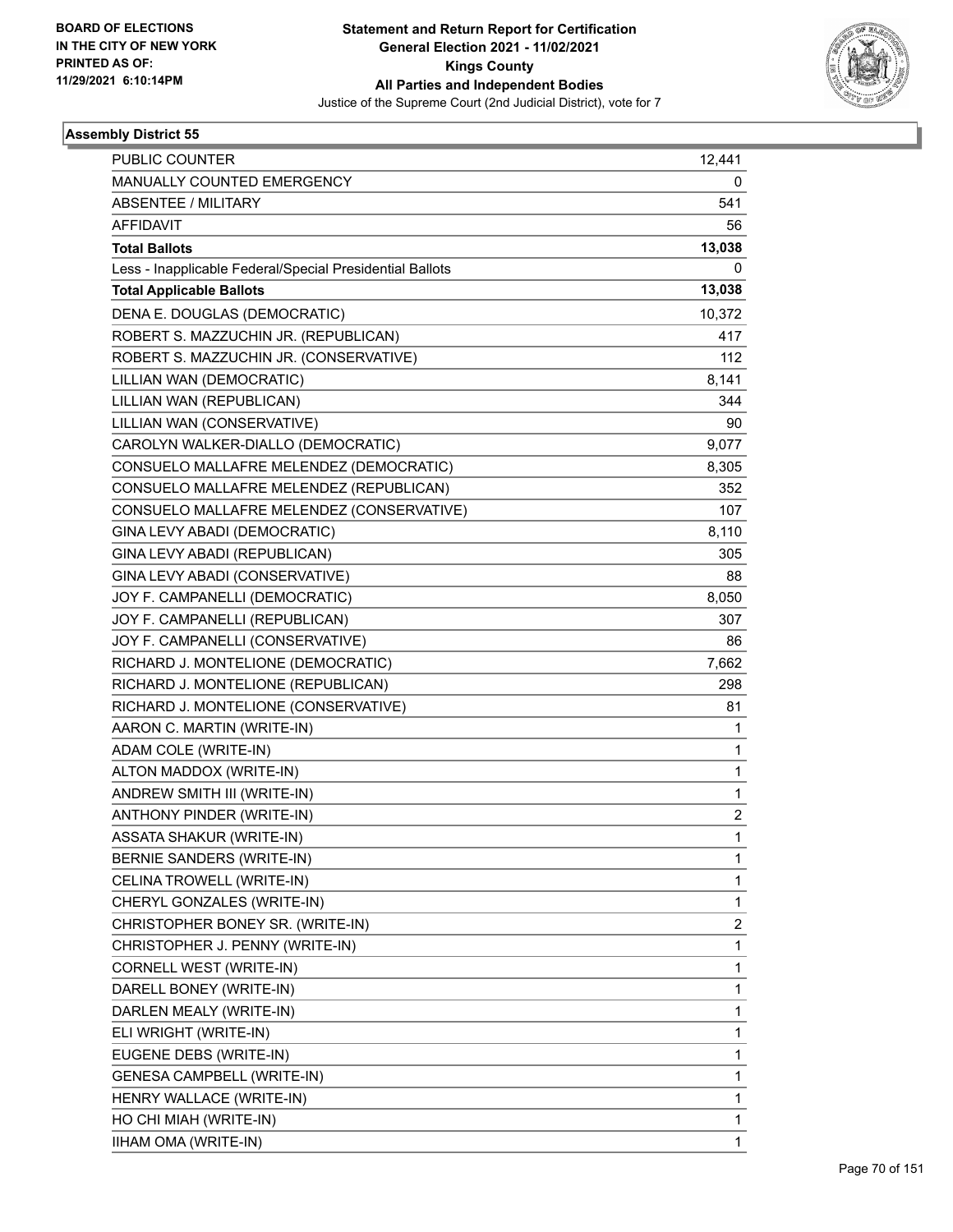

| INDIA WALTON (WRITE-IN)                   | 1      |
|-------------------------------------------|--------|
| JADE CARGILL (WRITE-IN)                   | 1      |
| JAMES C GRAM (WRITE-IN)                   | 1      |
| JOSHUA JAMES (WRITE-IN)                   | 4      |
| KARL MARK (WRITE-IN)                      | 1      |
| KASEEM CLARK-EDWARDS (WRITE-IN)           | 1      |
| KATHY KING (WRITE-IN)                     | 1      |
| KENNY OMEGA (WRITE-IN)                    | 1      |
| MALCOLM CAMPBELL (WRITE-IN)               | 1      |
| MARK SCOTT (WRITE-IN)                     | 4      |
| MC LISA MULLING (WRITE-IN)                | 1      |
| MOUSTAFA JONES (WRITE-IN)                 | 1      |
| MUTULU SHAKUR (WRITE-IN)                  | 1      |
| ORANGE CASSIDY (WRITE-IN)                 | 1      |
| PAPERBOY LOVE PRINCE (WRITE-IN)           | 2      |
| RUBY LANDEN (WRITE-IN)                    | 1      |
| RYAN CURTIS (WRITE-IN)                    | 1      |
| RYAN HALLAHAN (WRITE-IN)                  | 1      |
| SEFTON CAMPBELL (WRITE-IN)                | 1      |
| SLYVAN CAMPBELL (WRITE-IN)                | 1      |
| TAY CANTI (WRITE-IN)                      | 1      |
| THOMAS KENNIFF (WRITE-IN)                 | 1      |
| TONY SCHIARONE (WRITE-IN)                 | 1      |
| UNATTRIBUTABLE WRITE-IN (WRITE-IN)        | 53     |
| UNCOUNTED WRITE-IN PER STATUTE (WRITE-IN) | 8      |
| WILL HOBBS (WRITE-IN)                     | 1      |
| WILLIAM D. PEPITONE (WRITE-IN)            | 1      |
| <b>Total Votes</b>                        | 62,419 |
| Unrecorded                                | 28,847 |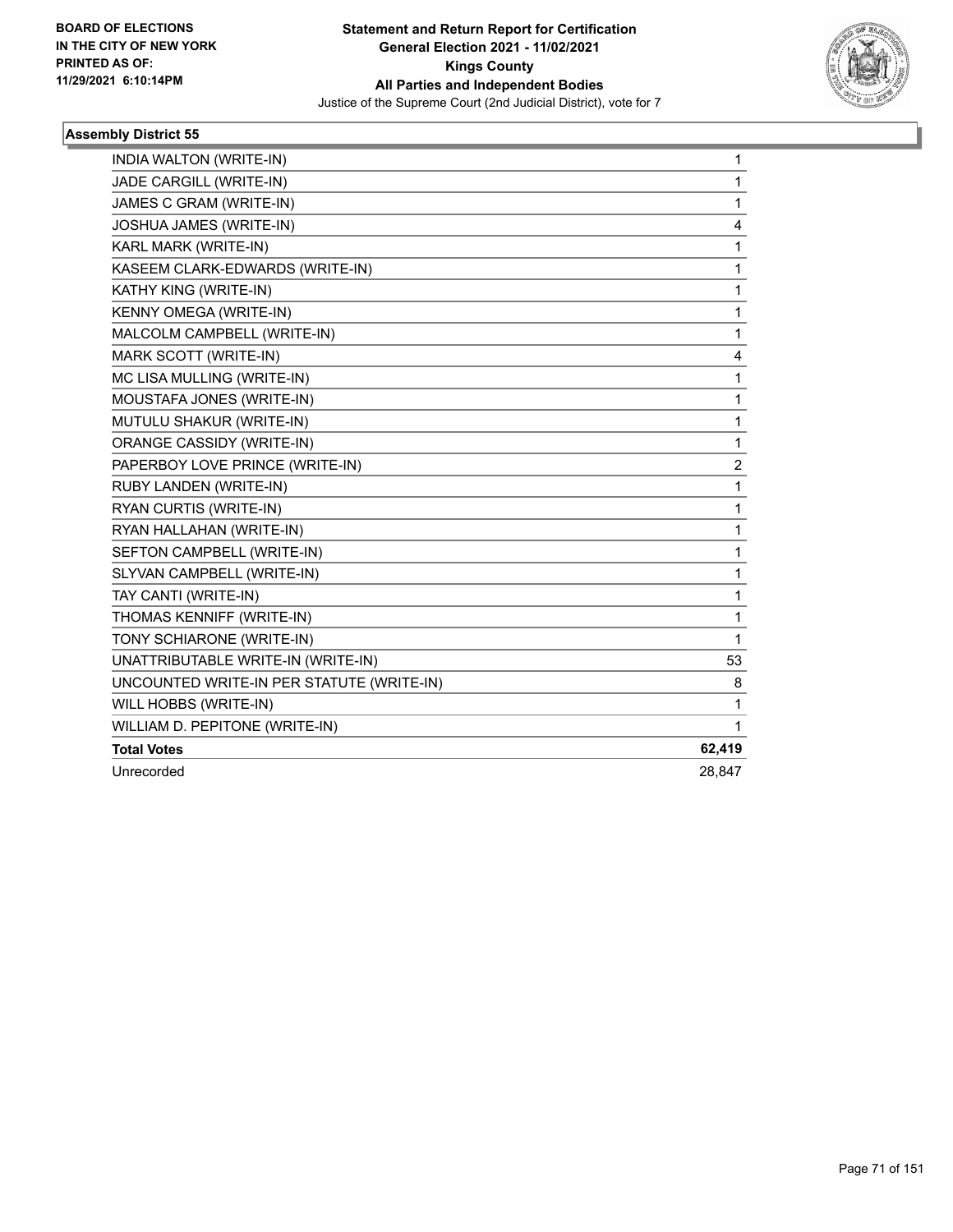

| <b>PUBLIC COUNTER</b>                                    | 17,140 |
|----------------------------------------------------------|--------|
| MANUALLY COUNTED EMERGENCY                               | 1      |
| <b>ABSENTEE / MILITARY</b>                               | 761    |
| <b>AFFIDAVIT</b>                                         | 162    |
| <b>Total Ballots</b>                                     | 18,064 |
| Less - Inapplicable Federal/Special Presidential Ballots | 0      |
| <b>Total Applicable Ballots</b>                          | 18,064 |
| DENA E. DOUGLAS (DEMOCRATIC)                             | 14,672 |
| ROBERT S. MAZZUCHIN JR. (REPUBLICAN)                     | 505    |
| ROBERT S. MAZZUCHIN JR. (CONSERVATIVE)                   | 120    |
| LILLIAN WAN (DEMOCRATIC)                                 | 12,031 |
| LILLIAN WAN (REPUBLICAN)                                 | 390    |
| LILLIAN WAN (CONSERVATIVE)                               | 115    |
| CAROLYN WALKER-DIALLO (DEMOCRATIC)                       | 13,059 |
| CONSUELO MALLAFRE MELENDEZ (DEMOCRATIC)                  | 12,147 |
| CONSUELO MALLAFRE MELENDEZ (REPUBLICAN)                  | 413    |
| CONSUELO MALLAFRE MELENDEZ (CONSERVATIVE)                | 125    |
| GINA LEVY ABADI (DEMOCRATIC)                             | 11,759 |
| GINA LEVY ABADI (REPUBLICAN)                             | 375    |
| GINA LEVY ABADI (CONSERVATIVE)                           | 101    |
| JOY F. CAMPANELLI (DEMOCRATIC)                           | 11,695 |
| JOY F. CAMPANELLI (REPUBLICAN)                           | 366    |
| JOY F. CAMPANELLI (CONSERVATIVE)                         | 110    |
| RICHARD J. MONTELIONE (DEMOCRATIC)                       | 11,280 |
| RICHARD J. MONTELIONE (REPUBLICAN)                       | 344    |
| RICHARD J. MONTELIONE (CONSERVATIVE)                     | 111    |
| AARON EISENBERG (WRITE-IN)                               | 1      |
| AARON LOSHAF (WRITE-IN)                                  | 1      |
| AHMAD DAWSON (WRITE-IN)                                  | 1      |
| AMBER PALMER (WRITE-IN)                                  | 1      |
| ANDREW EPSTEIN (WRITE-IN)                                | 1      |
| ANGELA CHUANG (WRITE-IN)                                 | 1      |
| ANTONIO REYNOSO (WRITE-IN)                               | 1      |
| APRIL WHITE-SMALL (WRITE-IN)                             | 1      |
| BENJAMIN TOMASUOLO (WRITE-IN)                            | 1      |
| BILL GOLDBERG (WRITE-IN)                                 | 1      |
| BRIAN FARGNDI (WRITE-IN)                                 | 1      |
| BRIANNA RIIS (WRITE-IN)                                  | 1      |
| CAROLINE BATES (WRITE-IN)                                | 1      |
| CHARLES L HARGROVE JR (WRITE-IN)                         | 1      |
| CHARLOTTE JOHNSON (WRITE-IN)                             | 1      |
| CHERYL GONZALEZ (WRITE-IN)                               | 1      |
| CLIMORE GLOVER (WRITE-IN)                                | 1      |
| CRAIG WALKER (WRITE-IN)                                  | 1      |
| CURTIS SILWA (WRITE-IN)                                  | 3      |
| DANIEL GOULDEN (WRITE-IN)                                | 1      |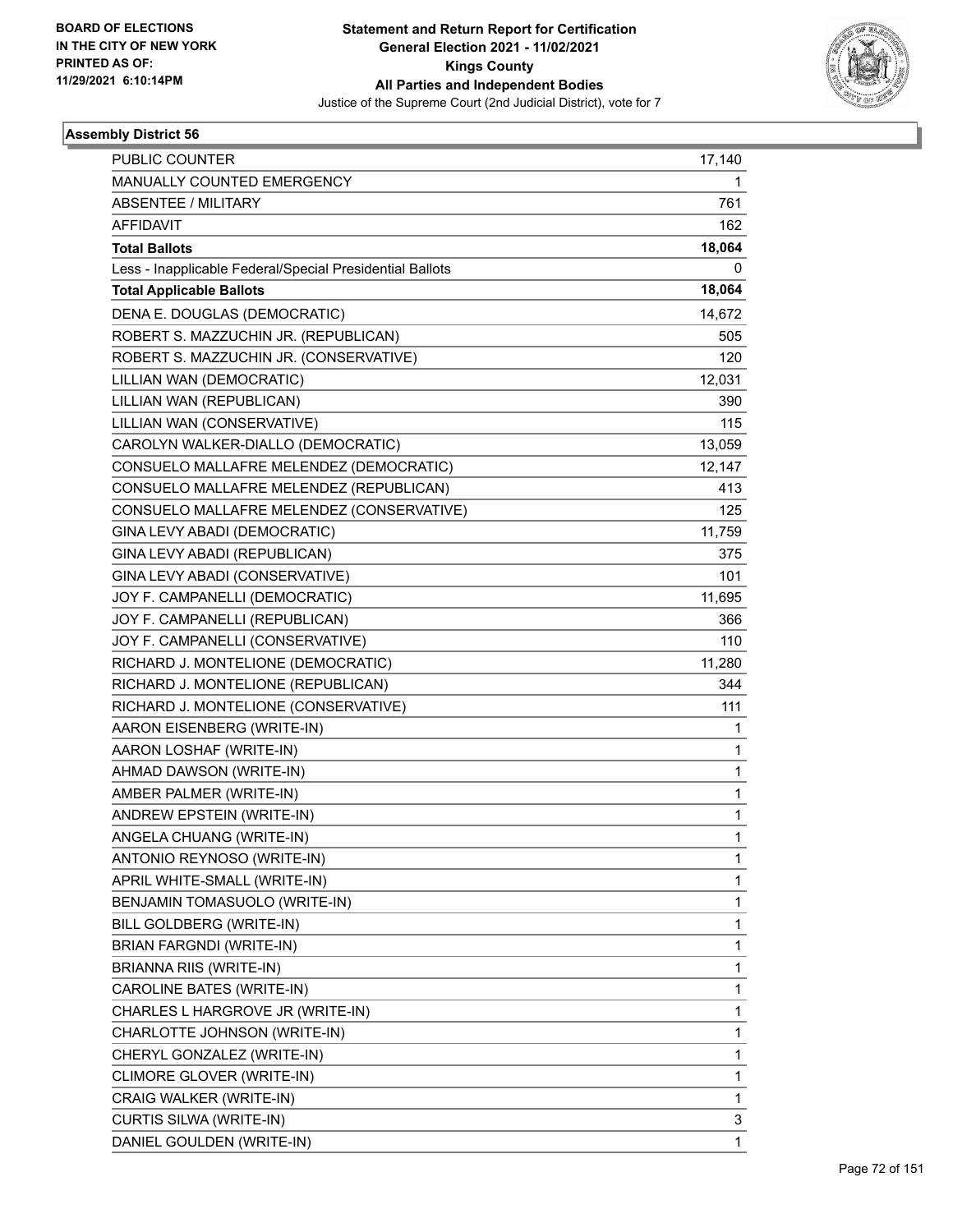

| DANIEL SHAW, JR (WRITE-IN)       | 1              |
|----------------------------------|----------------|
| DAVID ALEXIS (WRITE-IN)          | 7              |
| DAVID GANDIN (WRITE-IN)          | 1              |
| DEBRA JOHNSON (WRITE-IN)         | 1              |
| DEVAL GIVENS (WRITE-IN)          | 1              |
| DIPONA BANDY (WRITE-IN)          | 1              |
| DONALD TRUMP (WRITE-IN)          | $\overline{2}$ |
| ELISA SAMPSON (WRITE-IN)         | 7              |
| ERIC ADAMS (WRITE-IN)            | 2              |
| ERNESTO PAPALEO (WRITE-IN)       | 1              |
| FELLEN JONES (WRITE-IN)          | 1              |
| <b>GEORGE CLOONEY (WRITE-IN)</b> | $\mathbf{1}$   |
| <b>GRACE HANLAN (WRITE-IN)</b>   | 1              |
| <b>GRAIG CAVER (WRITE-IN)</b>    | 1              |
| GREGORY YEARWOOD (WRITE-IN)      | 1              |
| HAN ROMO (WRITE-IN)              | 1              |
| HASA KINGO (WRITE-IN)            | 1              |
| HILLARY CLINTON (WRITE-IN)       | 6              |
| HILLARY R CLINTON (WRITE-IN)     | 1              |
| INDIA WALTON (WRITE-IN)          | 7              |
| JACK AUBREY (WRITE-IN)           | 1              |
| JAMES BLACK (WRITE-IN)           | 1              |
| JARED H FOLES (WRITE-IN)         | 1              |
| JAY PHILIP (WRITE-IN)            | 5              |
| JEFFREY ZELLAN (WRITE-IN)        | 1              |
| JENNIFER STUCKEY (WRITE-IN)      | 1              |
| JENNY TANG (WRITE-IN)            | 1              |
| JOHN JOSEPH KELLEY (WRITE-IN)    | 1              |
| JOHN LICATA (WRITE-IN)           | 1              |
| JOSHUA KRAUSHAAR (WRITE-IN)      | $\mathbf{1}$   |
| JULIO ORTIZ (WRITE-IN)           | 1              |
| JULYANN WALLACE (WRITE-IN)       | 1              |
| JUMAANE WILLIAMS (WRITE-IN)      | 1              |
| KELLY HUYNH (WRITE-IN)           | 1              |
| KERRAN ROCK (WRITE-IN)           | 7              |
| KEVIN BRYANT (WRITE-IN)          | 1              |
| KEVIN SIEGEL (WRITE-IN)          | 1              |
| KIM PARKER (WRITE-IN)            | 1              |
| LAURA HOFFMAN (WRITE-IN)         | 7              |
| LAURA JORDAN (WRITE-IN)          | 1              |
| LEANA KROEN (WRITE-IN)           | 1              |
| LEN KAMDANG (WRITE-IN)           | 1              |
| LISA MARSHALL (WRITE-IN)         | 3              |
| LOLA WATERMAN (WRITE-IN)         | 1              |
| LOUIS BOUDIN (WRITE-IN)          | 1              |
| MARISSA SOTO (WRITE-IN)          | 1              |
|                                  |                |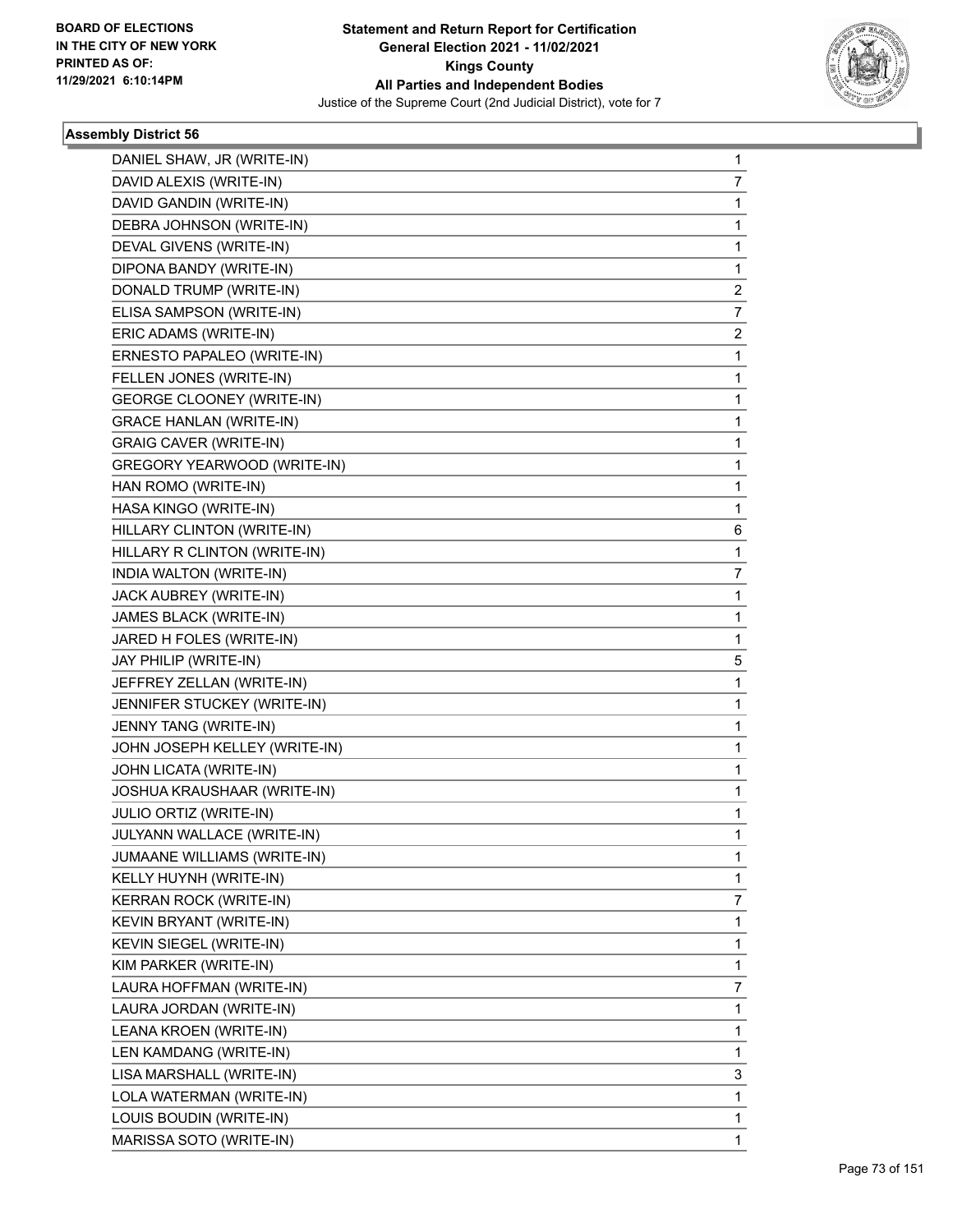

| MARK LEEDS (WRITE-IN)                     | 1   |
|-------------------------------------------|-----|
| MATISYAHU DEVLIN (WRITE-IN)               | 1   |
| MATT SANDLER (WRITE-IN)                   | 1   |
| MEINDZY LOURDO (WRITE-IN)                 | 1   |
| MELREEN SAEED (WRITE-IN)                  | 1   |
| MIKE HOFMANN (WRITE-IN)                   | 1   |
| MIKE PAULSON (WRITE-IN)                   | 1   |
| MORGAN LAMARRE (WRITE-IN)                 | 1   |
| NADIA TYLUSKER (WRITE-IN)                 | 1   |
| NAIIMA MILLER (WRITE-IN)                  | 5   |
| NAITA SEMA (WRITE-IN)                     | 1   |
| NICOLE GULIANO (WRITE-IN)                 | 1   |
| NOAH PREPISH (WRITE-IN)                   | 1   |
| <b>OMISADE ROBINSON (WRITE-IN)</b>        | 6   |
| <b>ONIKE MARAJ (WRITE-IN)</b>             | 1   |
| OPRAH WINFREY (WRITE-IN)                  | 1   |
| OWAYN JOHNSON (WRITE-IN)                  | 1   |
| PATRICIA ROBINSON (WRITE-IN)              | 1   |
| PAUL LEROUX (WRITE-IN)                    | 1   |
| PAVEL MOVSIEOV (WRITE-IN)                 | 1   |
| RACHEL FRIERE (WRITE-IN)                  | 1   |
| REGINA POWERS (WRITE-IN)                  | 1   |
| ROBERT NEWMAN (WRITE-IN)                  | 1   |
| ROBIN K SHEARS (WRITE-IN)                 | 1   |
| SABRINA BROCKMAN (WRITE-IN)               | 1   |
| SAM SLOANE (WRITE-IN)                     | 1   |
| SARAH TAITZ (WRITE-IN)                    | 1   |
| SHAREN D HUDSON (WRITE-IN)                | 1   |
| SHLOMO HARBER (WRITE-IN)                  | 1   |
| SRYLIANOS KARATHIDES (WRITE-IN)           | 1   |
| STEVE WILLIAMS (WRITE-IN)                 | 1   |
| STEVEN MATURIN (WRITE-IN)                 | 1   |
| STEVEN WASSERMAN (WRITE-IN)               | 1   |
| THADDECIA SMITH (WRITE-IN)                | 1   |
| TIKA SUMPER (WRITE-IN)                    | 1   |
| TIM LIVINGSTON (WRITE-IN)                 | 1   |
| TISH JAMES (WRITE-IN)                     | 1   |
| TISHANA MILLER (WRITE-IN)                 | 1   |
| TOM PELLECANO (WRITE-IN)                  | 1   |
| TREMAINE S WRIGHT (WRITE-IN)              | 1   |
| <b>TYRONE BLONT (WRITE-IN)</b>            | 1   |
| UNATTRIBUTABLE WRITE-IN (WRITE-IN)        | 173 |
| UNCOUNTED WRITE-IN PER STATUTE (WRITE-IN) | 1   |
| VIVIAN AJILLE (WRITE-IN)                  | 1   |
| WILLIAM CARRIVATON (WRITE-IN)             | 1   |
| YAHEL MATALON (WRITE-IN)                  | 1   |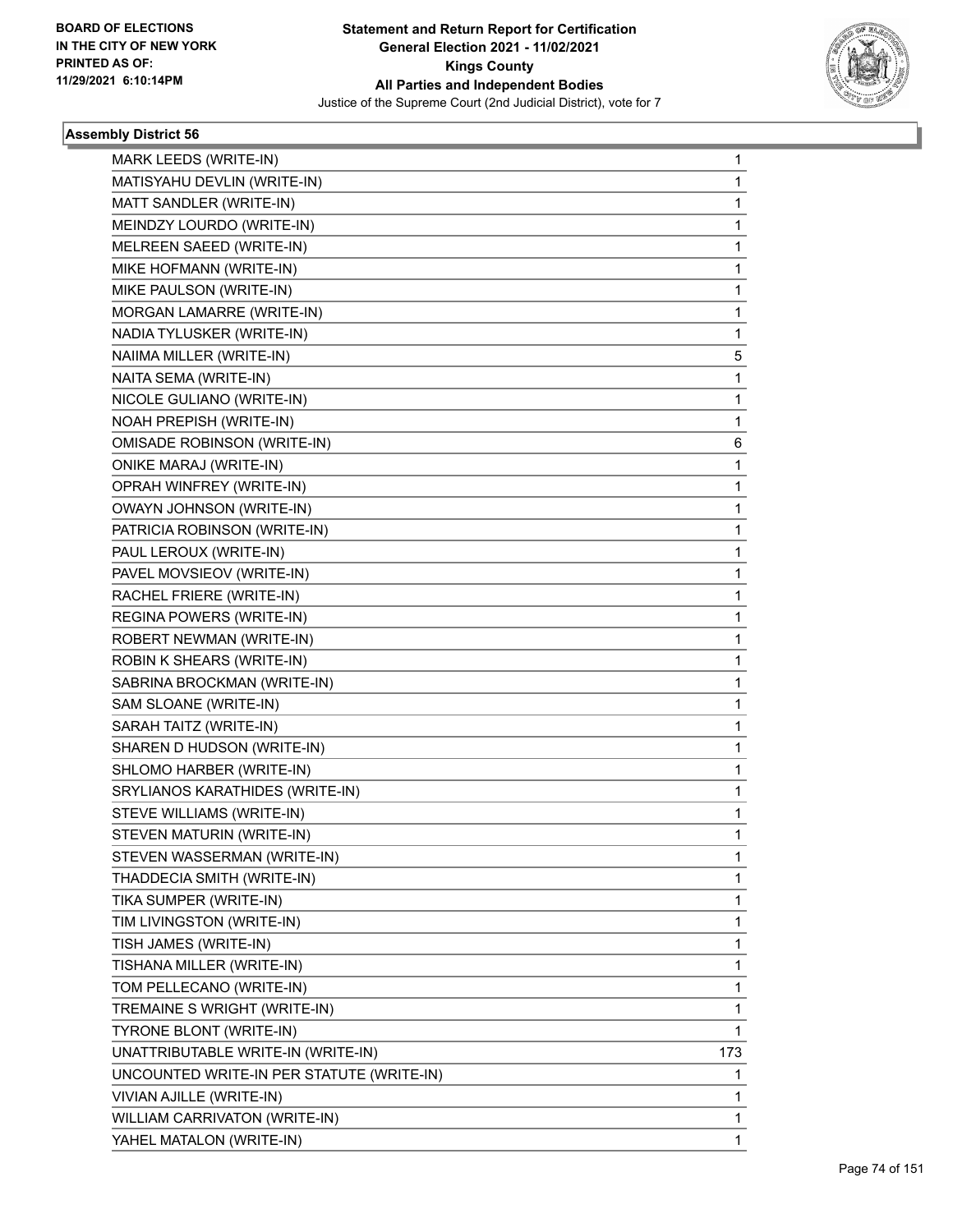

| ZACK JONES (WRITE-IN) |        |
|-----------------------|--------|
| <b>Total Votes</b>    | 90.057 |
| Unrecorded            | 36.39  |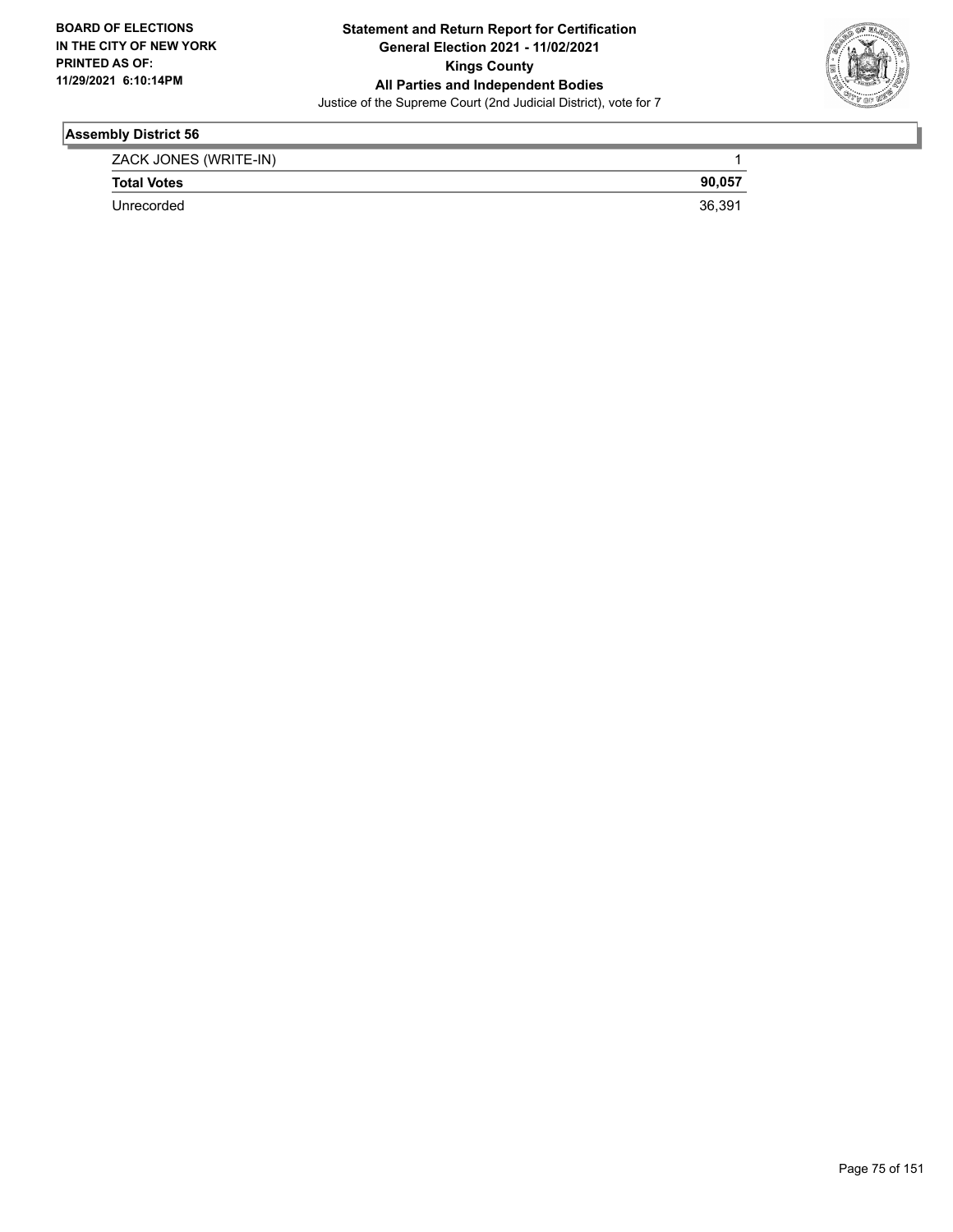

| <b>PUBLIC COUNTER</b>                                    | 26,178         |
|----------------------------------------------------------|----------------|
| MANUALLY COUNTED EMERGENCY                               | 0              |
| <b>ABSENTEE / MILITARY</b>                               | 1,374          |
| <b>AFFIDAVIT</b>                                         | 251            |
| <b>Total Ballots</b>                                     | 27,803         |
| Less - Inapplicable Federal/Special Presidential Ballots | 0              |
| <b>Total Applicable Ballots</b>                          | 27,803         |
| DENA E. DOUGLAS (DEMOCRATIC)                             | 23,451         |
| ROBERT S. MAZZUCHIN JR. (REPUBLICAN)                     | 680            |
| ROBERT S. MAZZUCHIN JR. (CONSERVATIVE)                   | 195            |
| LILLIAN WAN (DEMOCRATIC)                                 | 20,648         |
| LILLIAN WAN (REPUBLICAN)                                 | 518            |
| LILLIAN WAN (CONSERVATIVE)                               | 190            |
| CAROLYN WALKER-DIALLO (DEMOCRATIC)                       | 21,873         |
| CONSUELO MALLAFRE MELENDEZ (DEMOCRATIC)                  | 20,782         |
| CONSUELO MALLAFRE MELENDEZ (REPUBLICAN)                  | 531            |
| CONSUELO MALLAFRE MELENDEZ (CONSERVATIVE)                | 180            |
| GINA LEVY ABADI (DEMOCRATIC)                             | 20,334         |
| GINA LEVY ABADI (REPUBLICAN)                             | 472            |
| GINA LEVY ABADI (CONSERVATIVE)                           | 177            |
| JOY F. CAMPANELLI (DEMOCRATIC)                           | 20,283         |
| JOY F. CAMPANELLI (REPUBLICAN)                           | 470            |
| JOY F. CAMPANELLI (CONSERVATIVE)                         | 176            |
| RICHARD J. MONTELIONE (DEMOCRATIC)                       | 19,767         |
| RICHARD J. MONTELIONE (REPUBLICAN)                       | 456            |
| RICHARD J. MONTELIONE (CONSERVATIVE)                     | 181            |
| AARON FRASCHER (WRITE-IN)                                | 1              |
| ADRIENA GANLL (WRITE-IN)                                 | 1              |
| ALAM GERBER (WRITE-IN)                                   | $\mathbf{1}$   |
| ALEXANDRIA OCASIO CORTEZ (WRITE-IN)                      | 1              |
| ALEXIS FLYER (WRITE-IN)                                  | 1              |
| ALLYSON HERNANDEZ (WRITE-IN)                             | 1              |
| ALTON MADDOX (WRITE-IN)                                  | 1              |
| AMY SOULIST (WRITE-IN)                                   | 1              |
| ANDREA SAENZ (WRITE-IN)                                  | 1              |
| ANDREW COHEN (WRITE-IN)                                  | 1              |
| ANDREW NAPOLITANO (WRITE-IN)                             | 1              |
| ANDY SAVAR (WRITE-IN)                                    | 1              |
| ANGLICA SCHUYLER (WRITE-IN)                              | 1              |
| ANIKE SMILEY (WRITE-IN)                                  | 1              |
| ANNA LUISA VALLIFUOLO (WRITE-IN)                         | 1              |
| ANNIO OAKLEY (WRITE-IN)                                  | 1              |
| ANTHONY JONES (WRITE-IN)                                 | 1              |
| AYBUKE AKKUS (WRITE-IN)                                  | 1              |
| BERNIE SANDER (WRITE-IN)                                 | 1              |
| BERNIE SANDERS (WRITE-IN)                                | $\overline{2}$ |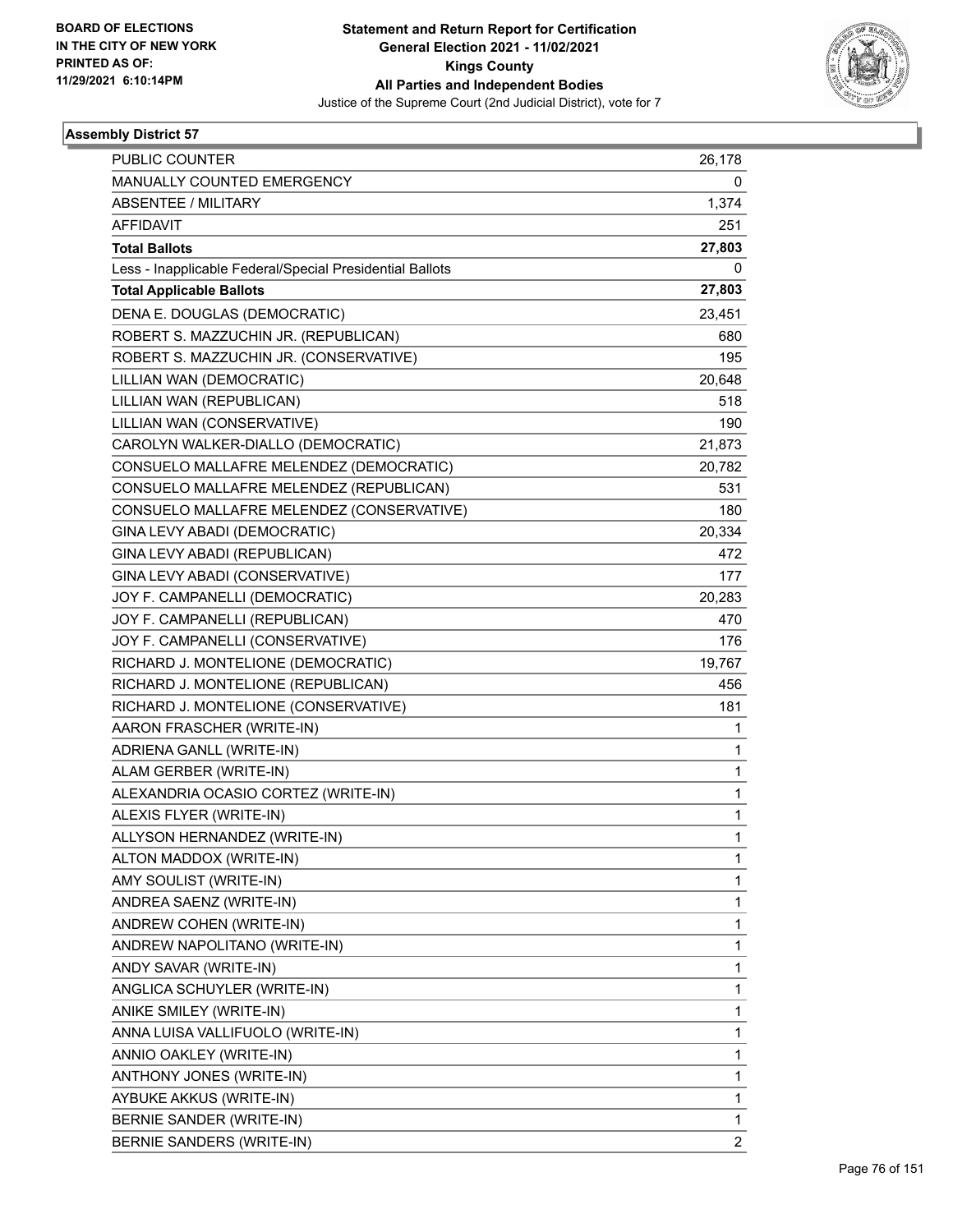

| BILL DIBLAZIO (WRITE-IN)            | 1            |
|-------------------------------------|--------------|
| BRENDAN LANTRY (WRITE-IN)           | $\mathbf{1}$ |
| <b>BRUCE BANNER (WRITE-IN)</b>      | 1            |
| CAMILLA CABELLO (WRITE-IN)          | $\mathbf{1}$ |
| CAROLINE THILCODEANY (WRITE-IN)     | 1            |
| CELINE WONG KATZMAN (WRITE-IN)      | 1            |
| CHARLES BOWISER (WRITE-IN)          | $\mathbf{1}$ |
| CHARLES XAUIER (WRITE-IN)           | $\mathbf{1}$ |
| CHARLIE MALONE (WRITE-IN)           | 1            |
| CHE BRUNO (WRITE-IN)                | $\mathbf{1}$ |
| CHIRLANE MC RAE (WRITE-IN)          | 1            |
| CHRISTOPHER NEFF (WRITE-IN)         | 1            |
| CONNER MEALEY (WRITE-IN)            | $\mathbf{1}$ |
| CORA SHILLINGFORD (WRITE-IN)        | $\mathbf{1}$ |
| CRAIG B. GADDY (WRITE-IN)           | 1            |
| CUITIN BOWSET (WRITE-IN)            | $\mathbf{1}$ |
| CYNTHIA NIXON (WRITE-IN)            | 1            |
| DANIELLE SEREL (WRITE-IN)           | 1            |
| DAVI BRUNO (WRITE-IN)               | $\mathbf{1}$ |
| DAVID HERBERT (WRITE-IN)            | 1            |
| DAVID LANDFAIR (WRITE-IN)           | 2            |
| DINSH HANSEN (WRITE-IN)             | $\mathbf{1}$ |
| DIRK DIGGLER (WRITE-IN)             | 1            |
| EDDY ARCADIAN (WRITE-IN)            | 1            |
| EDWARD L MASSEY (WRITE-IN)          | $\mathbf{1}$ |
| ELIZABETH SHEEN (WRITE-IN)          | $\mathbf{1}$ |
| EMILY P HARTFORD (WRITE-IN)         | 1            |
| EMMA ALPERT (WRITE-IN)              | $\mathbf{1}$ |
| EMME GOLDHAMMER (WRITE-IN)          | 1            |
| ERIC GONZALEZ (WRITE-IN)            | 1            |
| ERIC MUNSON (WRITE-IN)              | $\mathbf{1}$ |
| ERIC PEREZ (WRITE-IN)               | 1            |
| ESIENA EKWOFIA (WRITE-IN)           | 1            |
| FAITH JENKINGS (WRITE-IN)           | $\mathbf{1}$ |
| FAWAN LAKHA (WRITE-IN)              | $\mathbf{1}$ |
| FERNANDO A. MATEO (WRITE-IN)        | 1            |
| FESS PARKER (WRITE-IN)              | $\mathbf{1}$ |
| FRAN MCSWEENEY (WRITE-IN)           | 1            |
| FRANCIS O"ROURKE (WRITE-IN)         | 1            |
| FRANK MOSECTELLI (WRITE-IN)         | $\mathbf{1}$ |
| FRANKIE RUSSO (WRITE-IN)            | $\mathbf{1}$ |
| <b>GABRIEL BRUNSWICK (WRITE-IN)</b> | 1            |
| GEOROIE KENYW SINCHIR (WRITE-IN)    | $\mathbf{1}$ |
| <b>GERALDINE GREGG (WRITE-IN)</b>   | 1            |
| <b>GERFFRY ROWBER (WRITE-IN)</b>    | 1            |
| GITTEL KAGAN (WRITE-IN)             | 1            |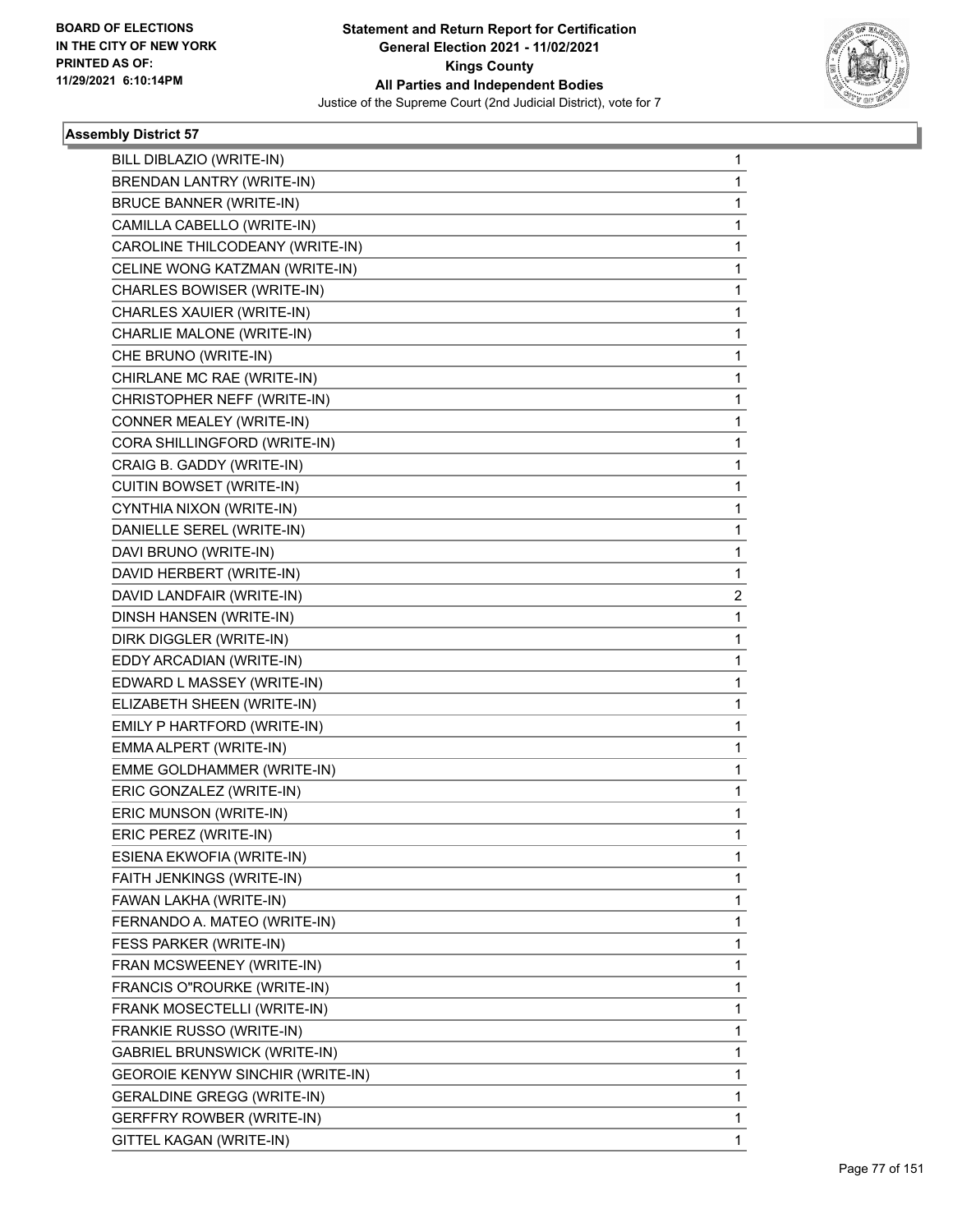

| HANNAH DIAMOND (WRITE-IN)              | 1 |
|----------------------------------------|---|
| HERBERT HOOVER (WRITE-IN)              | 1 |
| HILLARY CLINTON (WRITE-IN)             | 1 |
| HON MARIA ARIAS (WRITE-IN)             | 1 |
| IGNATIUS O'REILLY (WRITE-IN)           | 1 |
| ISIS PINEIRO (WRITE-IN)                | 1 |
| JAKE LONG (WRITE-IN)                   | 1 |
| JAMES KENNIFF (WRITE-IN)               | 1 |
| JAMES PATCHETT (WRITE-IN)              | 1 |
| JAMES W. MATROL (WRITE-IN)             | 1 |
| JAMIE GINSBERG (WRITE-IN)              | 1 |
| JAMUEL KALAR (WRITE-IN)                | 1 |
| JASON FRY (WRITE-IN)                   | 1 |
| JEAN GREY (WRITE-IN)                   | 1 |
| JEREMY EGNER (WRITE-IN)                | 1 |
| JESSIE LEE GOLDBAUGH (WRITE-IN)        | 1 |
| JOSEPH BIDEN (WRITE-IN)                | 1 |
| JOSEPH KASPER (WRITE-IN)               | 1 |
| JUDY SAWEN (WRITE-IN)                  | 1 |
| JUMANI WILLIAMS (WRITE-IN)             | 1 |
| <b>JUSTIN PERRAS (WRITE-IN)</b>        | 1 |
| KATHARINE O'MARA (WRITE-IN)            | 1 |
| KURT OSTERMANN (WRITE-IN)              | 1 |
| KWASI MENSAH (WRITE-IN)                | 1 |
| LAULA COLACURCIO (WRITE-IN)            | 1 |
| LAUREN JAURENGUI (WRITE-IN)            | 1 |
| LAVA CHARLES (WRITE-IN)                | 1 |
| LEM KASSAS (WRITE-IN)                  | 1 |
| LEROI GREEN (WRITE-IN)                 | 1 |
| LETITIA JAMES (WRITE-IN)               | 1 |
| LILA COHN (WRITE-IN)                   | 1 |
| LINDSAY ZOLAOZ (WRITE-IN)              | 1 |
| LISA ROXANNE WALTER JEFFERS (WRITE-IN) | 1 |
| LISA SCHREBESDORF (WRITE-IN)           | 1 |
| LOLA WATERMAN (WRITE-IN)               | 1 |
| MARIA DOUUD (WRITE-IN)                 | 1 |
| MARIANA ALEXANDER (WRITE-IN)           | 1 |
| MARIKA DIAS (WRITE-IN)                 | 1 |
| MARVA BROWN (WRITE-IN)                 | 2 |
| MATTEW SCHANTZ (WRITE-IN)              | 1 |
| MENDEL NEWMAN (WRITE-IN)               | 1 |
| MICHAEL BLOOMBERG (WRITE-IN)           | 1 |
| MONICA KARPUE (WRITE-IN)               | 1 |
| NATAHAN HARPER (WRITE-IN)              | 1 |
| NIANMREEN MOSES (WRITE-IN)             | 1 |
| NICK CARPENTER (WRITE-IN)              | 1 |
|                                        |   |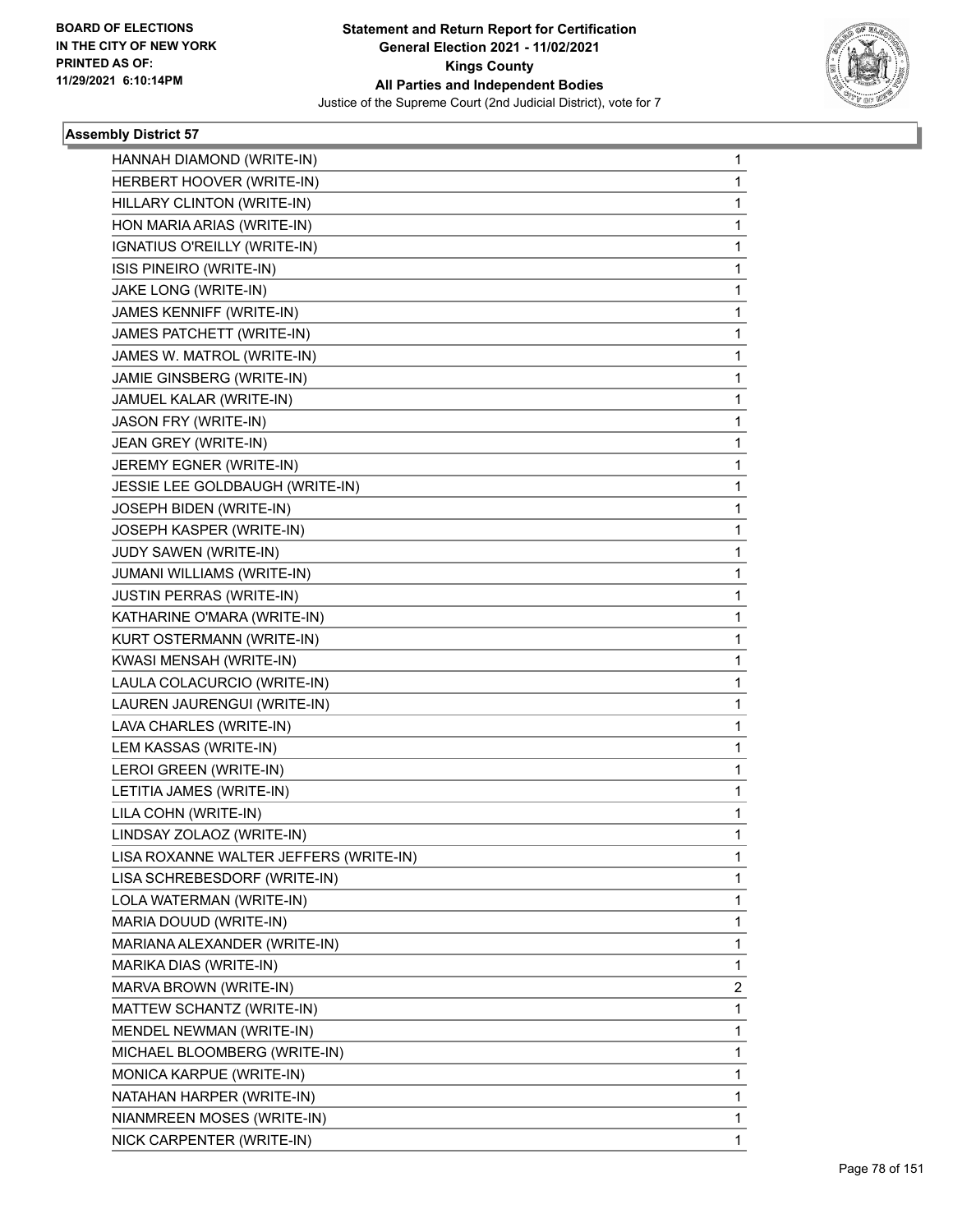

| NICK HOENEMEYER (WRITE-IN)                | 1            |
|-------------------------------------------|--------------|
| NICOLO MENEZ (WRITE-IN)                   | $\mathbf{1}$ |
| NINA TURNER (WRITE-IN)                    | 1            |
| NORMA ANDRESON (WRITE-IN)                 | 1            |
| NORMANI KORDEI (WRITE-IN)                 | 1            |
| PAUL A. RODRIGUEZ (WRITE-IN)              | 1            |
| PETER PARKER (WRITE-IN)                   | 1            |
| PIYALI BASAK (WRITE-IN)                   | $\mathbf{1}$ |
| PUAL MOSES (WRITE-IN)                     | 1            |
| RACHEL GRADY (WRITE-IN)                   | 1            |
| RACHEL GREENE (WRITE-IN)                  | 1            |
| RACHEL NICOTRA (WRITE-IN)                 | 1            |
| RACHEL PECKER (WRITE-IN)                  | 1            |
| RADFOORD SWENT (WRITE-IN)                 | $\mathbf{1}$ |
| RAUL JAIN (WRITE-IN)                      | 1            |
| REGINA KINSOY (WRITE-IN)                  | 1            |
| ROBERT WALSH (WRITE-IN)                   | 1            |
| ROBYN KASSAS (WRITE-IN)                   | 1            |
| ROGER WAREHAM (WRITE-IN)                  | 1            |
| RUBY LEVITT (WRITE-IN)                    | $\mathbf{1}$ |
| SAMUEL FELDMAN (WRITE-IN)                 | 1            |
| SCHERRILLE MURRAY (WRITE-IN)              | 1            |
| SCOTT SOMMERS (WRITE-IN)                  | 1            |
| SHARA KABAKOW (WRITE-IN)                  | 1            |
| SHARLENE BROWNE LEE (WRITE-IN)            | 1            |
| SHAWN SPENCER (WRITE-IN)                  | 1            |
| SHAYE LEFKOWITZ (WRITE-IN)                | 1            |
| SONIA MARQUEZ (WRITE-IN)                  | 1            |
| STEPHEN BARNES (WRITE-IN)                 | 1            |
| STEVEN GOLDRICH (WRITE-IN)                | 1            |
| SUSAN P. COLE (WRITE-IN)                  | 1            |
| SYLRIA KINARD (WRITE-IN)                  | $\mathbf{1}$ |
| THOR ODINSON (WRITE-IN)                   | 1            |
| TISH JAMES (WRITE-IN)                     | 1            |
| TONY KASSAS (WRITE-IN)                    | 1            |
| TONY STARK (WRITE-IN)                     | 1            |
| TOPH BEIFONG (WRITE-IN)                   | 1            |
| TRISTAN FREEMAN (WRITE-IN)                | $\mathbf{1}$ |
| UNATTRIBUTABLE WRITE-IN (WRITE-IN)        | 194          |
| UNCOUNTED WRITE-IN PER STATUTE (WRITE-IN) | 11           |
| VIRGMILA PIKE (WRITE-IN)                  | 1            |
| WILL MENAKER (WRITE-IN)                   | 1            |
| WILLIAM TURNER (WRITE-IN)                 | 1            |
| YOLANDA CHITOHAM (WRITE-IN)               | 1            |
| YOLANDA CHITOHWA (WRITE-IN)               | 1            |
| ZACH SANDERS (WRITE-IN)                   | 1            |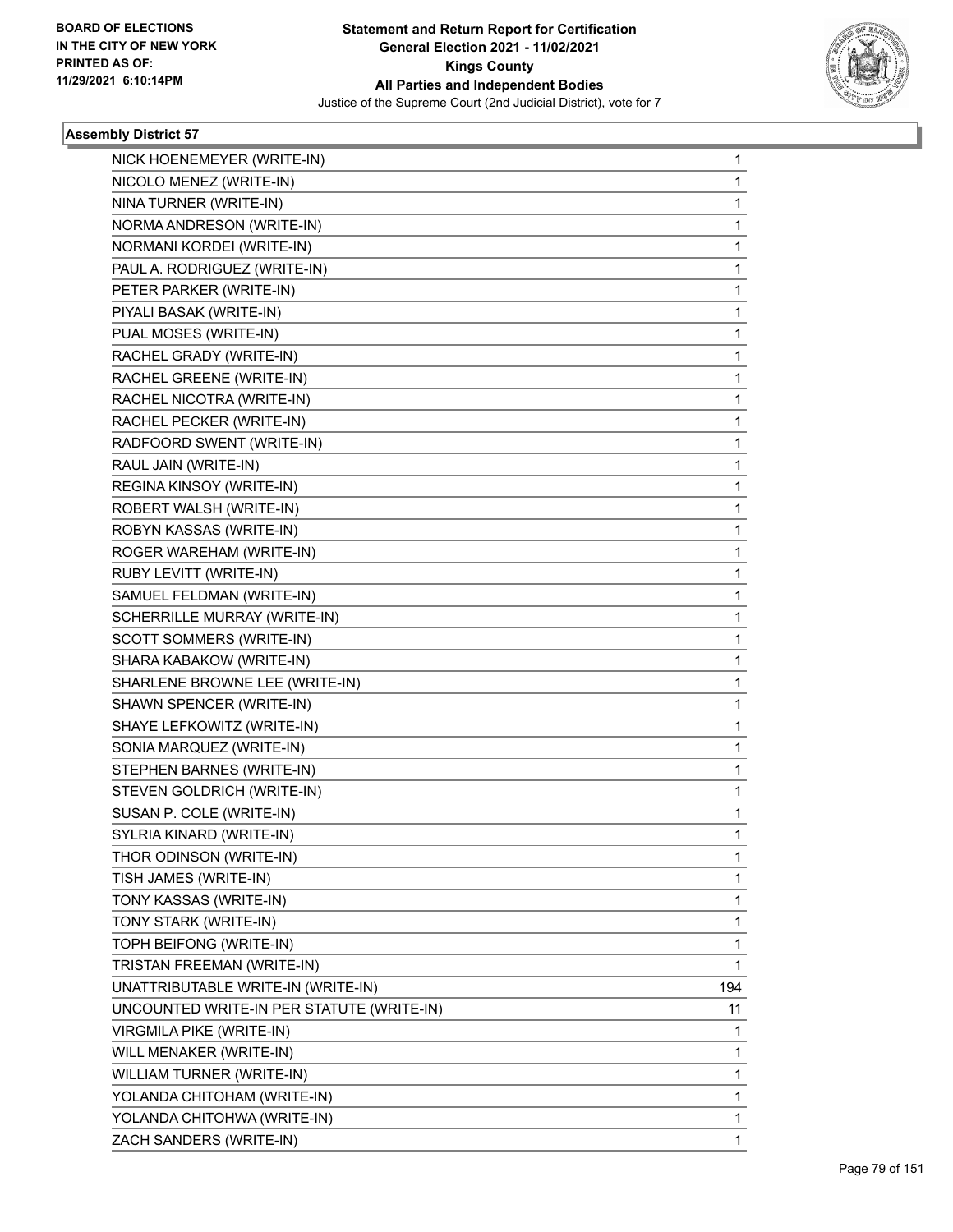

| ZEPHYR TEACHOUT (WRITE-IN) |         |
|----------------------------|---------|
| <b>Total Votes</b>         | 151.729 |
| Unrecorded                 | 42.892  |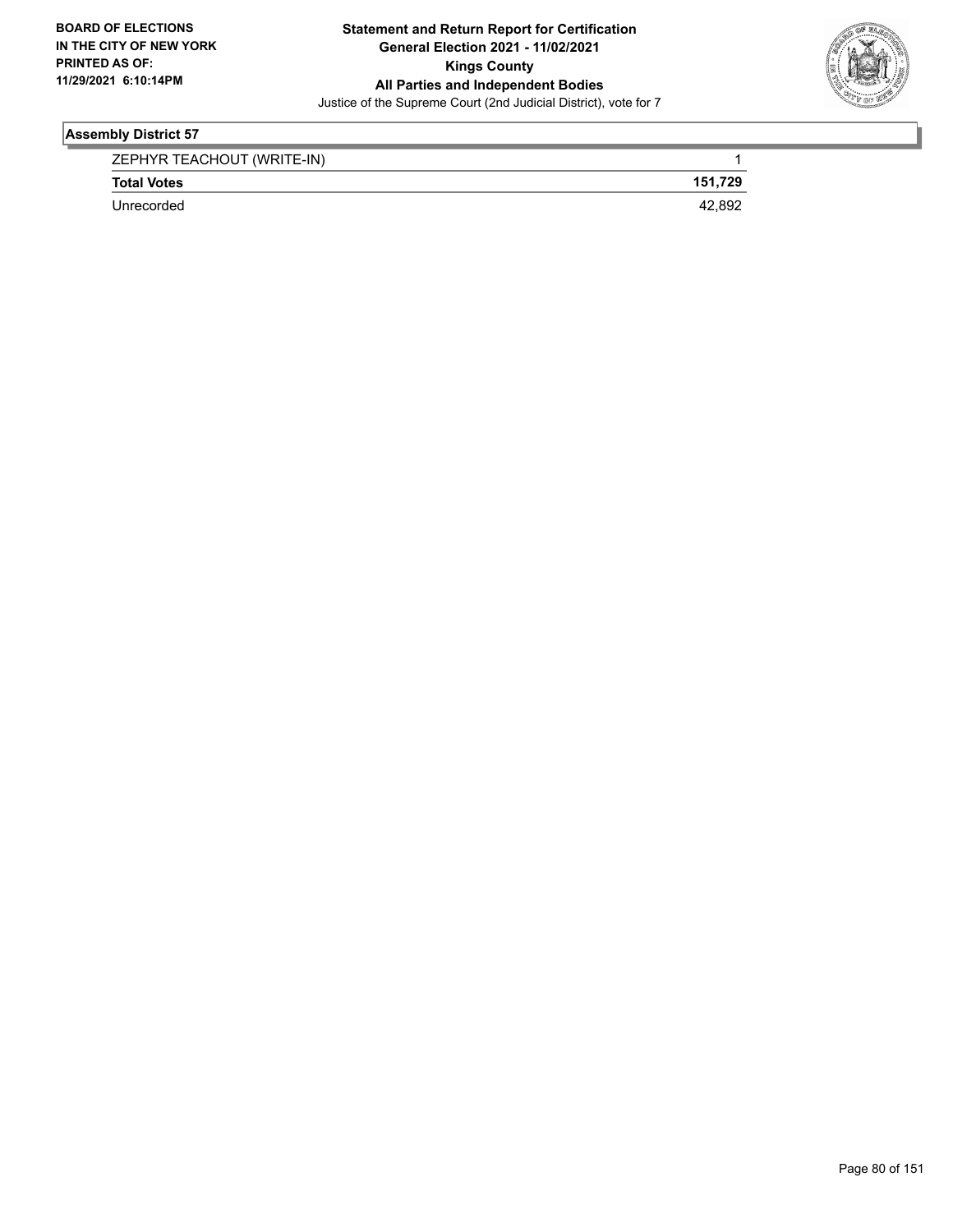

| 16,282       |
|--------------|
| 0            |
| 786          |
| 41           |
| 17,109       |
| 0            |
| 17,109       |
| 14,389       |
| 495          |
| 127          |
| 11,828       |
| 396          |
| 114          |
| 12,771       |
| 11,932       |
| 400          |
| 110          |
| 11,791       |
| 395          |
| 95           |
| 11,818       |
| 376          |
| 102          |
| 11,299       |
| 377          |
| 105          |
| 1            |
| 1            |
| 1            |
| 1            |
| 7            |
| 1            |
| 1            |
| 1            |
| 1            |
| 1            |
| 1            |
| 1            |
| 1            |
| 1            |
| 1            |
| 1            |
| 1            |
| 1            |
| 1            |
| $\mathbf{1}$ |
|              |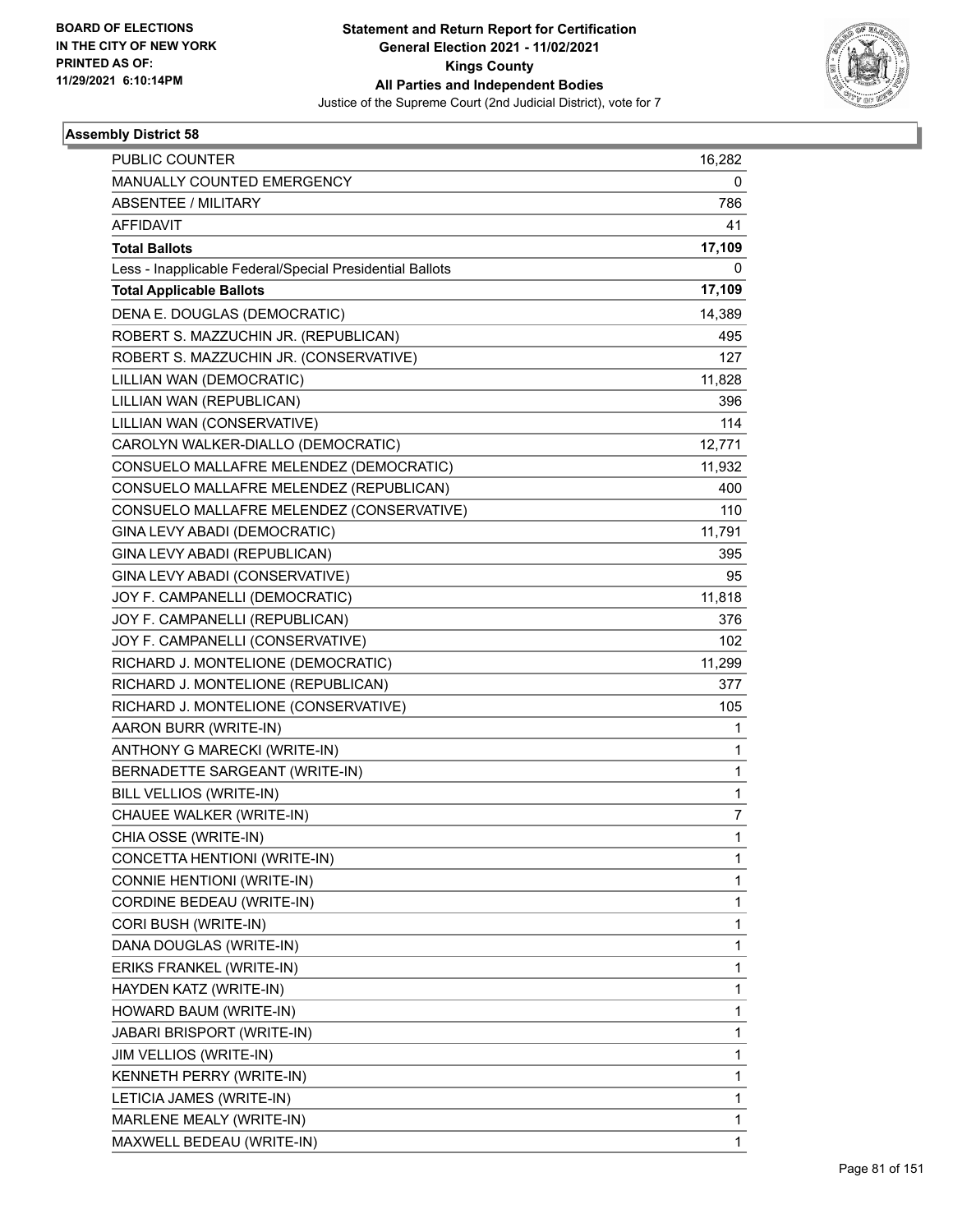

| MENACHEM SIMON (WRITE-IN)                 | 1              |
|-------------------------------------------|----------------|
| MORRIE I. KLEINBART (WRITE-IN)            | 1              |
| MORRIS BOROCK (WRITE-IN)                  | 1              |
|                                           |                |
| NICK VELLIOS (WRITE-IN)                   | 1              |
| NICOLE CARR (WRITE-IN)                    | 1              |
| NICOLE NILES (WRITE-IN)                   | 1              |
| PATRICIA SARGEANT (WRITE-IN)              | 1              |
| PUI YEE CHAN (WRITE-IN)                   | 1              |
| RICHARD SARGEANT (WRITE-IN)               | 1              |
| RITA C. JOSEPH (WRITE-IN)                 | 1              |
| ROBIN K SHEAVES (WRITE-IN)                | 1              |
| ROYSTON HENRY (WRITE-IN)                  | $\overline{7}$ |
| SANDY NURSE (WRITE-IN)                    | 1              |
| SEAN HODY (WRITE-IN)                      | $\overline{7}$ |
| SHAHANA K. HANIF (WRITE-IN)               | 1              |
| TIDON SARGEANT (WRITE-IN)                 | 1              |
| TOM REILLY (WRITE-IN)                     | 1              |
| TRAVIS ARRINDELL (WRITE-IN)               | 1              |
| UNATTRIBUTABLE WRITE-IN (WRITE-IN)        | 53             |
| UNCOUNTED WRITE-IN PER STATUTE (WRITE-IN) | 19             |
| USRULA ANDREW (WRITE-IN)                  | 1              |
| ZEPHYR TEACHOUT (WRITE-IN)                | 1              |
| <b>Total Votes</b>                        | 89,050         |
| Unrecorded                                | 30,713         |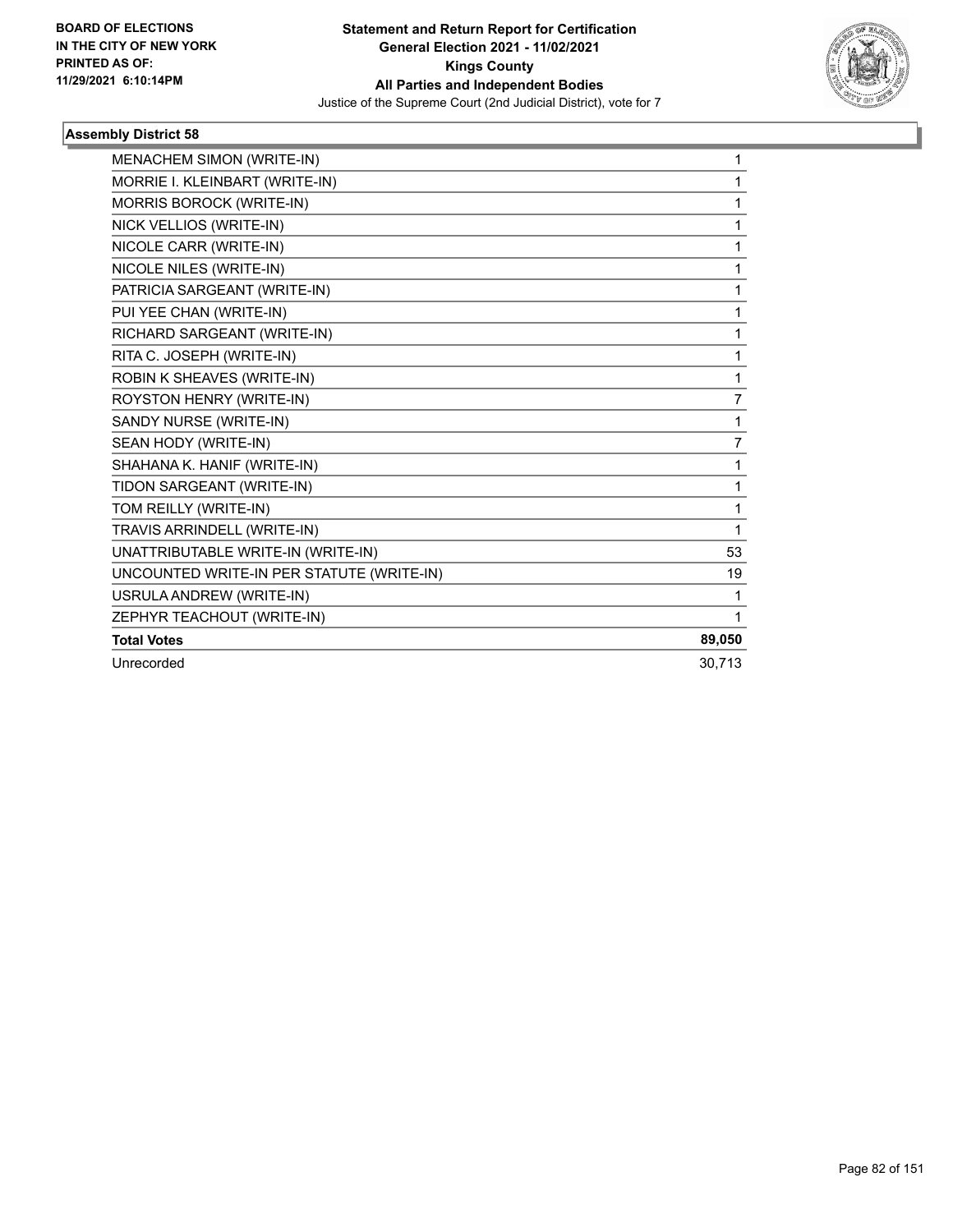

| <b>PUBLIC COUNTER</b>                                    | 19,797         |
|----------------------------------------------------------|----------------|
| MANUALLY COUNTED EMERGENCY                               | 0              |
| <b>ABSENTEE / MILITARY</b>                               | 873            |
| <b>AFFIDAVIT</b>                                         | 85             |
| <b>Total Ballots</b>                                     | 20,755         |
| Less - Inapplicable Federal/Special Presidential Ballots | 0              |
| <b>Total Applicable Ballots</b>                          | 20,755         |
| DENA E. DOUGLAS (DEMOCRATIC)                             | 11,823         |
| ROBERT S. MAZZUCHIN JR. (REPUBLICAN)                     | 5,592          |
| ROBERT S. MAZZUCHIN JR. (CONSERVATIVE)                   | 816            |
| LILLIAN WAN (DEMOCRATIC)                                 | 10,110         |
| LILLIAN WAN (REPUBLICAN)                                 | 4,027          |
| LILLIAN WAN (CONSERVATIVE)                               | 598            |
| CAROLYN WALKER-DIALLO (DEMOCRATIC)                       | 11,545         |
| CONSUELO MALLAFRE MELENDEZ (DEMOCRATIC)                  | 10,313         |
| CONSUELO MALLAFRE MELENDEZ (REPUBLICAN)                  | 4,229          |
| CONSUELO MALLAFRE MELENDEZ (CONSERVATIVE)                | 661            |
| GINA LEVY ABADI (DEMOCRATIC)                             | 10,121         |
| GINA LEVY ABADI (REPUBLICAN)                             | 4,014          |
| GINA LEVY ABADI (CONSERVATIVE)                           | 598            |
| JOY F. CAMPANELLI (DEMOCRATIC)                           | 10,181         |
| JOY F. CAMPANELLI (REPUBLICAN)                           | 4,178          |
| JOY F. CAMPANELLI (CONSERVATIVE)                         | 637            |
| RICHARD J. MONTELIONE (DEMOCRATIC)                       | 9,800          |
| RICHARD J. MONTELIONE (REPUBLICAN)                       | 4,089          |
| RICHARD J. MONTELIONE (CONSERVATIVE)                     | 633            |
| ALAN REDNER (WRITE-IN)                                   | 1              |
| ALEX CALABREESE (WRITE-IN)                               | 1              |
| ALEXANDER DORUHELM (WRITE-IN)                            | $\mathbf{1}$   |
| ANDRE MONTERO (WRITE-IN)                                 | 1              |
| ANDREA NEILSTRONG (WRITE-IN)                             | $\mathbf{1}$   |
| ANDREW GIULIANI (WRITE-IN)                               | $\overline{2}$ |
| ANTHONY FOX (WRITE-IN)                                   | 2              |
| ARTHUR ADELE (WRITE-IN)                                  | $\mathbf{1}$   |
| BARACK OBAMA (WRITE-IN)                                  | $\mathbf{1}$   |
| BARRY KATZ (WRITE-IN)                                    | 1              |
| BERNARD MCGUIRK (WRITE-IN)                               | $\mathbf{1}$   |
| BILL BRADLEY (WRITE-IN)                                  | 2              |
| <b>BRANDON LEE (WRITE-IN)</b>                            | 1              |
| BRIAN T NOEL (WRITE-IN)                                  | 6              |
| BRIAN W. NOLAN (WRITE-IN)                                | $\mathbf{1}$   |
| CAITLIN MOSES BOWSER (WRITE-IN)                          | 1              |
| CARL KRUGER (WRITE-IN)                                   | $\mathbf{1}$   |
| CASRY MITCHELL (WRITE-IN)                                | 3              |
| CHARLES A. FORTE (WRITE-IN)                              | 1              |
| CHARLES DEGAILLE (WRITE-IN)                              | $\mathbf{1}$   |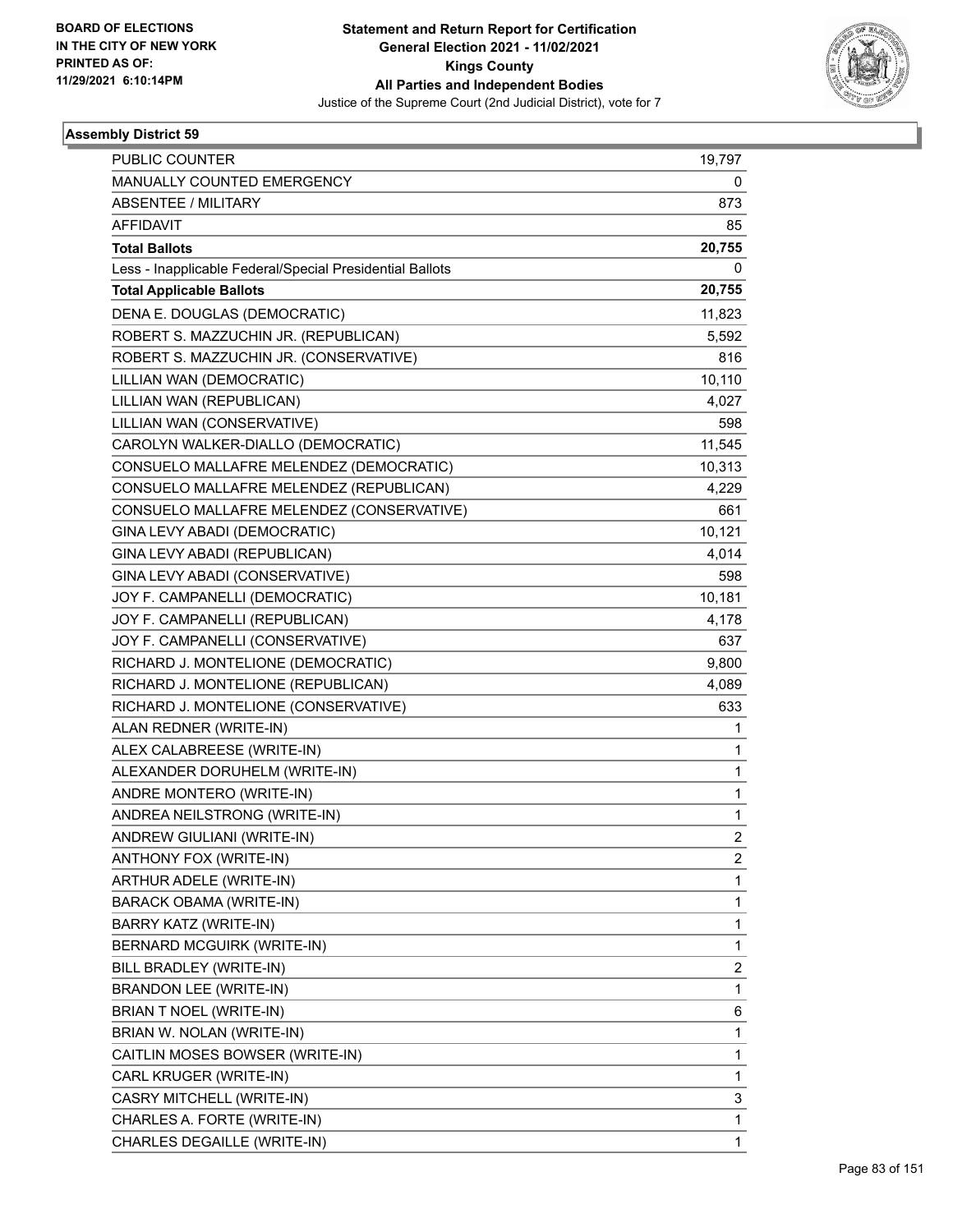

| <b>CHARLIE KIRK (WRITE-IN)</b>   | 1 |
|----------------------------------|---|
| CHRIS GUMADARO (WRITE-IN)        | 1 |
| COLTON ORR (WRITE-IN)            | 1 |
| CURTIS SILWA (WRITE-IN)          | 2 |
| CURTIS SLIWA (WRITE-IN)          | 2 |
| DANIEL ALTADONE (WRITE-IN)       | 1 |
| DANIEL COHEN (WRITE-IN)          | 1 |
| DANIELLE FOGEL (WRITE-IN)        | 1 |
| DARRYL JONES (WRITE-IN)          | 1 |
| DAVID PRENER (WRITE-IN)          | 1 |
| DAVID SHAPIRO (WRITE-IN)         | 1 |
| DAWN WRIGHT (WRITE-IN)           | 5 |
| DEBORAH O'HARA (WRITE-IN)        | 1 |
| DEBRA M. SMITH (WRITE-IN)        | 1 |
| DEREK JETER (WRITE-IN)           | 1 |
| DETZY KERSDE (WRITE-IN)          | 1 |
| DONALD J CRANSTON (WRITE-IN)     | 1 |
| DONALD RAPPAPORT (WRITE-IN)      | 1 |
| DONALD TRUMP (WRITE-IN)          | 4 |
| DONALD TRUMP JR. (WRITE-IN)      | 1 |
| DOUP DEBUSSCUR (WRITE-IN)        | 1 |
| ED VAKHLER (WRITE-IN)            | 2 |
| ELINA KHARNAS (WRITE-IN)         | 3 |
| ELISHE WELLERSTEIN (WRITE-IN)    | 1 |
| ELLIOT DAHARI (WRITE-IN)         | 2 |
| ERNEST NASPRETTO (WRITE-IN)      | 1 |
| EUGENE KHALAMB (WRITE-IN)        | 1 |
| EUGENE O'HARA (WRITE-IN)         | 1 |
| FRANCESCA ERICHSEN (WRITE-IN)    | 1 |
| FRANK CAIAZZO (WRITE-IN)         | 1 |
| GEOFFRY BOWSER (WRITE-IN)        | 1 |
| <b>HESHY TISCHLER (WRITE-IN)</b> | 1 |
| INGRID COHEN (WRITE-IN)          | 1 |
| IRINA OLERSKY (WRITE-IN)         | 1 |
| JACK DORSEY (WRITE-IN)           | 1 |
| JACK FALZONE (WRITE-IN)          | 1 |
| JACK SMITH (WRITE-IN)            | 1 |
| JAMES M. RELAY (WRITE-IN)        | 1 |
| JANET COHEN (WRITE-IN)           | 1 |
| JEANINE PIRRO (WRITE-IN)         | 1 |
| JEFF LEBOWITZ (WRITE-IN)         | 1 |
| JEREMY LIN (WRITE-IN)            | 1 |
| JEREMY SEIDEMAN (WRITE-IN)       | 1 |
| JOAN MONTERO (WRITE-IN)          | 1 |
| JOAN WILLIAMS (WRITE-IN)         | 1 |
| JOE SOVERN (WRITE-IN)            | 1 |
|                                  |   |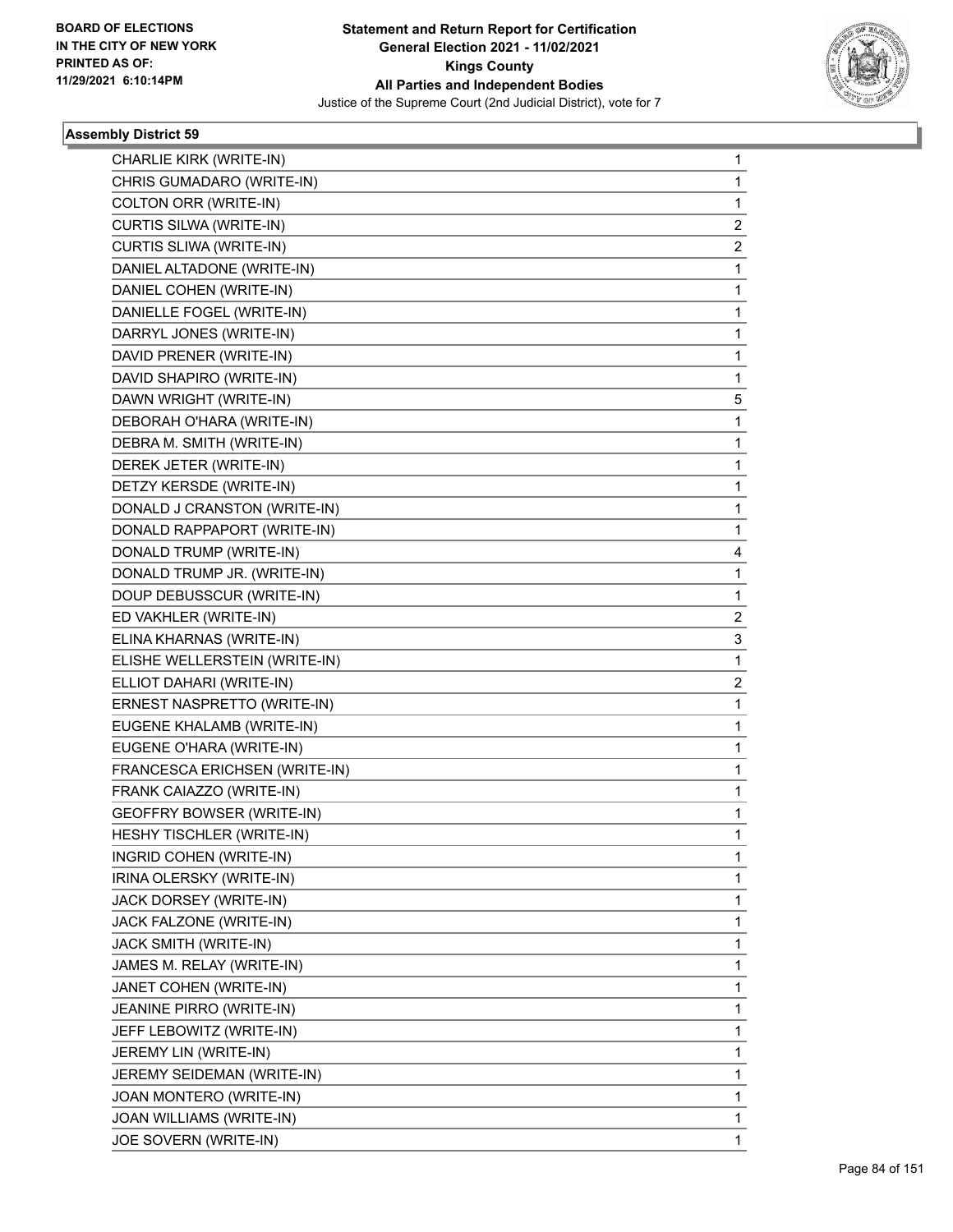

| JOHN PAPLARDO (WRITE-IN)          | 1            |
|-----------------------------------|--------------|
| JOHN STARKS (WRITE-IN)            | 1            |
| JOHN W.YAND (WRITE-IN)            | 1            |
| JOSEPH CAIAZZO (WRITE-IN)         | 1            |
| JOSEPH ESPOSITO (WRITE-IN)        | 1            |
| JOSEPH GRECH (WRITE-IN)           | 1            |
| JOSEPH PEPITONE (WRITE-IN)        | 1            |
| JOSH CALLISTE (WRITE-IN)          | 1            |
| JOSHUA SEIDEMAN (WRITE-IN)        | 3            |
| JOY F. CAMPINELLI (WRITE-IN)      | 1            |
| JUAN CABREJA (WRITE-IN)           | 1            |
| JUDITH SCHEINDLIN (WRITE-IN)      | 1            |
| JULIO A LOPEZ (WRITE-IN)          | 1            |
| JUSTIN DALECOVE (WRITE-IN)        | 1            |
| KANYE WEST (WRITE-IN)             | 1            |
| KENNY MITCHELL (WRITE-IN)         | 1            |
| LAWRENCE COYLE (WRITE-IN)         | 1            |
| LOU CURICO (WRITE-IN)             | 3            |
| MAIDELLE DORUHELM (WRITE-IN)      | 1            |
| MARC HERHBEWITZ (WRITE-IN)        | 1            |
| MAREIN WOLF (WRITE-IN)            | 1            |
| MARGRAT FRENCH (WRITE-IN)         | 1            |
| MARIA HERANDEZ CAIAZZO (WRITE-IN) | 1            |
| MARTY GOLDEN (WRITE-IN)           | 2            |
| MENACHEM TUSK (WRITE-IN)          | 1            |
| MICHAEL GLYNN (WRITE-IN)          | 1            |
| MICHAEL PALMIAS (WRITE-IN)        | 1            |
| MICHAEL SAVAGE (WRITE-IN)         | 1            |
| MICHAEL TRACEY (WRITE-IN)         | 1            |
| MIKE DONOHOE (WRITE-IN)           | $\mathbf{1}$ |
| MORRIS SIMKIN (WRITE-IN)          | 1            |
| NANCY LAWERENCE (WRITE-IN)        | 1            |
| NICHOLAS GALLIMORE (WRITE-IN)     | 1            |
| PATRICIA RUSSELL (WRITE-IN)       | 1            |
| PATRICK DORESTY (WRITE-IN)        | 1            |
| PAUL CROCE (WRITE-IN)             | 1            |
| PAUL LIND (WRITE-IN)              | 5            |
| PAUL MOSES (WRITE-IN)             | 1            |
| PAUL VAYGEN (WRITE-IN)            | 6            |
| POOF GUBERMAN (WRITE-IN)          | 1            |
| RESINA TASSO (WRITE-IN)           | 1            |
| RHODA COHEN (WRITE-IN)            | 1            |
| ROBERT FARUDA (WRITE-IN)          | 7            |
| ROBERT FARULA (WRITE-IN)          | 1            |
| RODNEY WEISS (WRITE-IN)           | 1            |
| RON DESANTIS (WRITE-IN)           | 1            |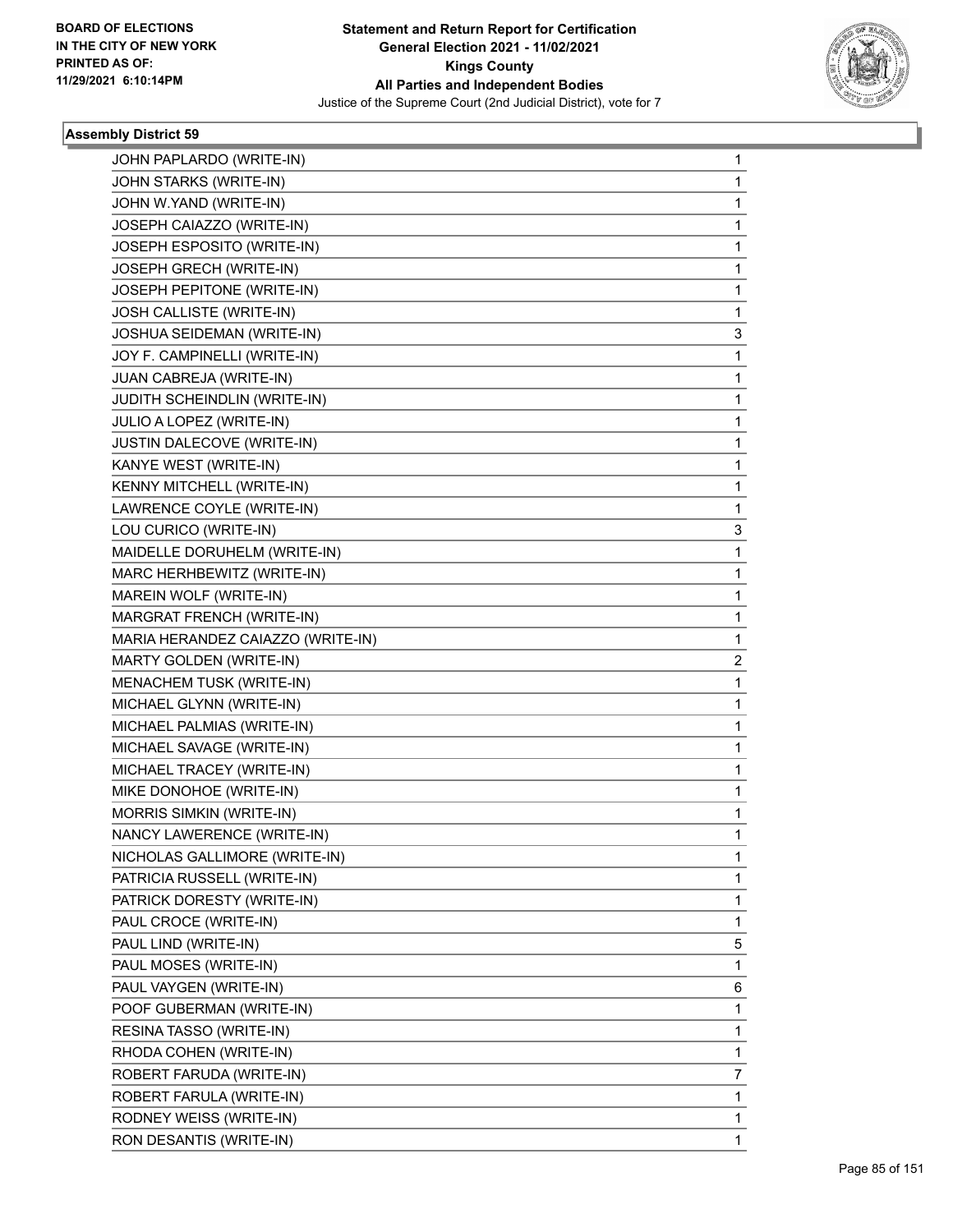

| RUDY GIULIANI (WRITE-IN)                  | $\overline{c}$ |
|-------------------------------------------|----------------|
| RUDY W GIULIANI (WRITE-IN)                | 1              |
| SABRINA MORRISSEY (WRITE-IN)              | 1              |
| SAM ELLIOTT (WRITE-IN)                    | 1              |
| SAMUEL DEMERO (WRITE-IN)                  | 1              |
| SHAN HANNITY (WRITE-IN)                   | 1              |
| SHELDON NG (WRITE-IN)                     | 1              |
| SHIRLEY CHISHOLMN (WRITE-IN)              | 1              |
| STANLEY WOO (WRITE-IN)                    | 1              |
| STEVE COHEN (WRITE-IN)                    | 1              |
| STEVE FISH (WRITE-IN)                     | 1              |
| STEWART MILSTEIN (WRITE-IN)               | 1              |
| SVETLANA ROMANSKY (WRITE-IN)              | 1              |
| TALECE Y HUNTER (WRITE-IN)                | 1              |
| THOMAS DOYLE (WRITE-IN)                   | 1              |
| THOMAS KENNIFF (WRITE-IN)                 | 1              |
| TOMMY MITCHELL (WRITE-IN)                 | 1              |
| TONY MONTONI (WRITE-IN)                   | 1              |
| UNATTRIBUTABLE WRITE-IN (WRITE-IN)        | 170            |
| UNCOUNTED WRITE-IN PER STATUTE (WRITE-IN) | 18             |
| VICTOR CHERICHETTI (WRITE-IN)             | 8              |
| <b>VICTOR TERENZIO (WRITE-IN)</b>         | 1              |
| WALT CLYDE FRUIZER (WRITE-IN)             | 1              |
| WILLIAM EGDORF (WRITE-IN)                 | 1              |
| WILLIS REED (WRITE-IN)                    | 1              |
| <b>Total Votes</b>                        | 104,339        |
| Unrecorded                                | 40.946         |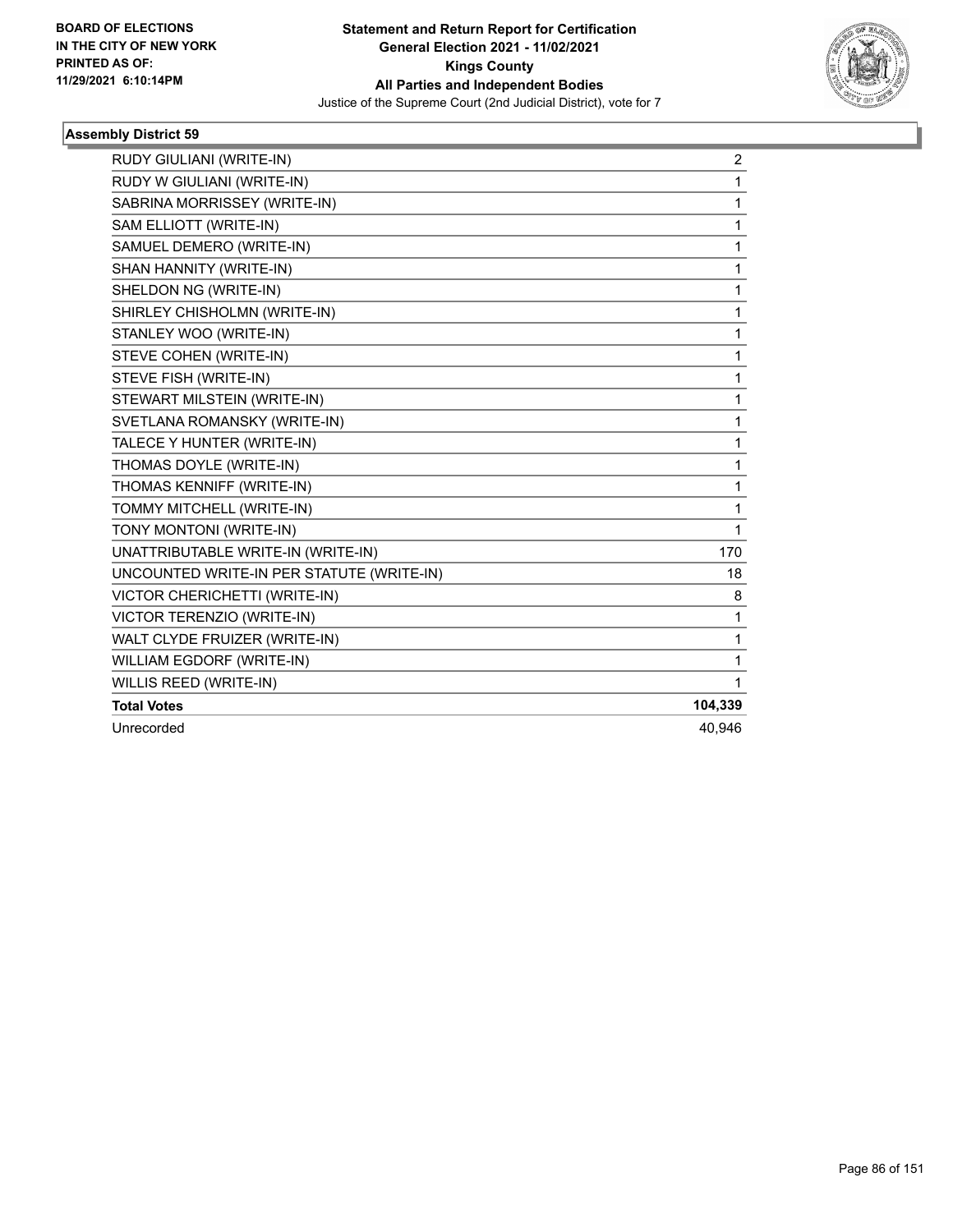

| <b>PUBLIC COUNTER</b>                                    | 14,318         |
|----------------------------------------------------------|----------------|
| MANUALLY COUNTED EMERGENCY                               | 0              |
| <b>ABSENTEE / MILITARY</b>                               | 639            |
| <b>AFFIDAVIT</b>                                         | 75             |
| <b>Total Ballots</b>                                     | 15,032         |
| Less - Inapplicable Federal/Special Presidential Ballots | 0              |
| <b>Total Applicable Ballots</b>                          | 15,032         |
| DENA E. DOUGLAS (DEMOCRATIC)                             | 11,575         |
| ROBERT S. MAZZUCHIN JR. (REPUBLICAN)                     | 663            |
| ROBERT S. MAZZUCHIN JR. (CONSERVATIVE)                   | 133            |
| LILLIAN WAN (DEMOCRATIC)                                 | 8,918          |
| LILLIAN WAN (REPUBLICAN)                                 | 516            |
| LILLIAN WAN (CONSERVATIVE)                               | 117            |
| CAROLYN WALKER-DIALLO (DEMOCRATIC)                       | 9,813          |
| CONSUELO MALLAFRE MELENDEZ (DEMOCRATIC)                  | 9,201          |
| CONSUELO MALLAFRE MELENDEZ (REPUBLICAN)                  | 527            |
| CONSUELO MALLAFRE MELENDEZ (CONSERVATIVE)                | 129            |
| GINA LEVY ABADI (DEMOCRATIC)                             | 8,826          |
| GINA LEVY ABADI (REPUBLICAN)                             | 467            |
| GINA LEVY ABADI (CONSERVATIVE)                           | 112            |
| JOY F. CAMPANELLI (DEMOCRATIC)                           | 8,878          |
| JOY F. CAMPANELLI (REPUBLICAN)                           | 480            |
| JOY F. CAMPANELLI (CONSERVATIVE)                         | 102            |
| RICHARD J. MONTELIONE (DEMOCRATIC)                       | 8,335          |
| RICHARD J. MONTELIONE (REPUBLICAN)                       | 453            |
| RICHARD J. MONTELIONE (CONSERVATIVE)                     | 99             |
| ALTON MADDOX (WRITE-IN)                                  | 1              |
| BERURYAH BATYEHUDAH (WRITE-IN)                           | 1              |
| <b>BETTY HILL (WRITE-IN)</b>                             | 1              |
| CHRIS BANKS (WRITE-IN)                                   | 1              |
| DANA DOUGLAS (WRITE-IN)                                  | 1              |
| DAVID GORDON (WRITE-IN)                                  | 1              |
| GABRIELLE CLARK (WRITE-IN)                               | 1              |
| HAKEEM JEFFRIES (WRITE-IN)                               | 1              |
| IVEINKA TRUMP (WRITE-IN)                                 | 1              |
| JAIME TURTON (WRITE-IN)                                  | 1              |
| JANE C. GINSGERG (WRITE-IN)                              | 1              |
| KAISSAN BARKSDALE (WRITE-IN)                             | 1              |
| KENNY METELLUS (WRITE-IN)                                | 2              |
| KIMBARDLY RAY (WRITE-IN)                                 | 1              |
| MICHAEL MUIAYER (WRITE-IN)                               | 1              |
| PAUL HERBSTMAN (WRITE-IN)                                | 1              |
| STEFAN BENDER JAMES (WRITE-IN)                           | 1              |
| TONY LINDSAY (WRITE-IN)                                  | $\overline{2}$ |
| TRISHA OCONA (WRITE-IN)                                  | 1              |
| UNATTRIBUTABLE WRITE-IN (WRITE-IN)                       | 49             |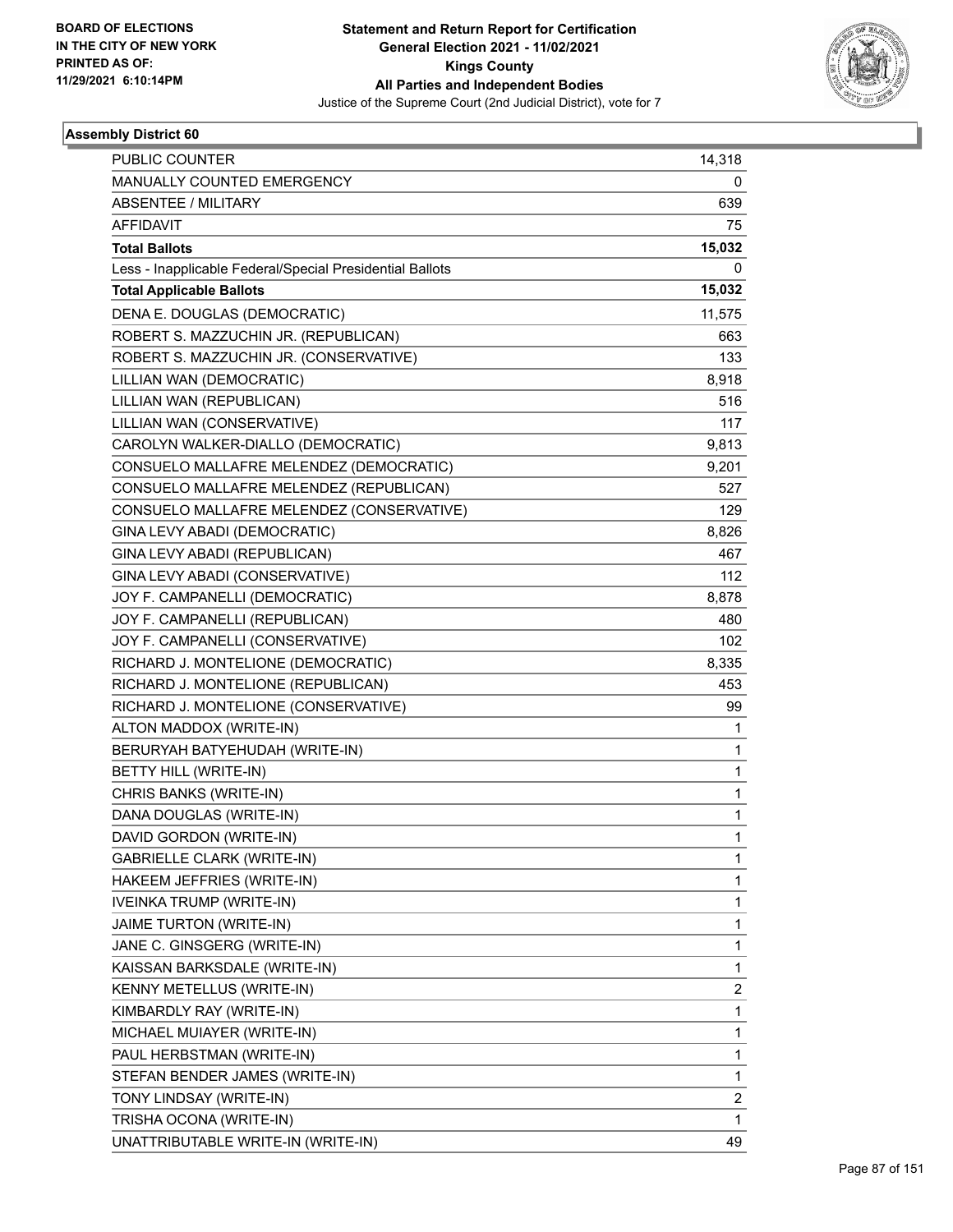

| Unrecorded                                | 35.792 |
|-------------------------------------------|--------|
| <b>Total Votes</b>                        | 69.432 |
| WILLIAM FRAZIER (WRITE-IN)                |        |
| VINSON OLIVER WILLIAMS (WRITE-IN)         |        |
| UNCOUNTED WRITE-IN PER STATUTE (WRITE-IN) | 16     |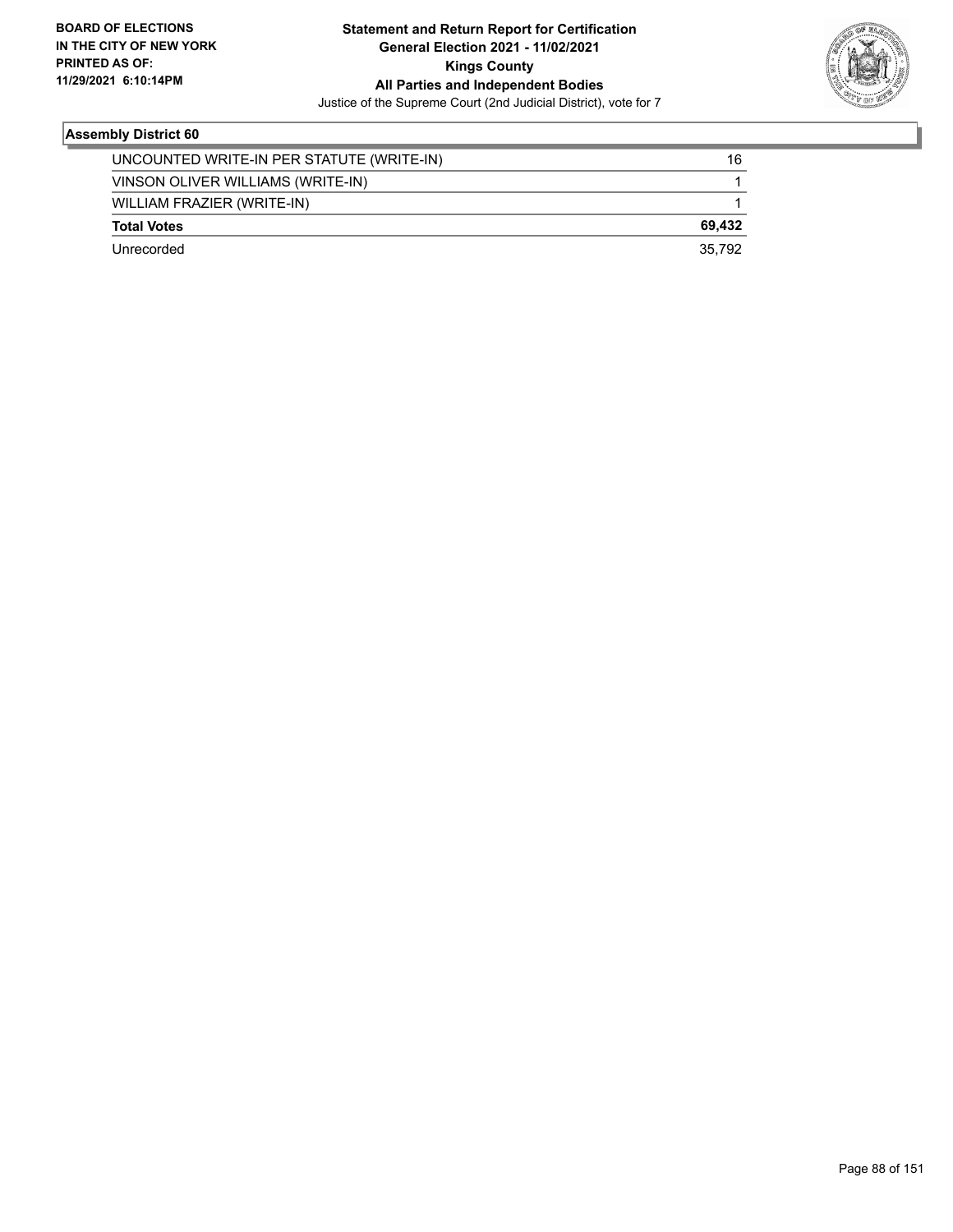

| <b>PUBLIC COUNTER</b>                                    | 5,542        |
|----------------------------------------------------------|--------------|
| MANUALLY COUNTED EMERGENCY                               | 1            |
| <b>ABSENTEE / MILITARY</b>                               | 382          |
| <b>AFFIDAVIT</b>                                         | 37           |
| <b>Total Ballots</b>                                     | 5,962        |
| Less - Inapplicable Federal/Special Presidential Ballots | 0            |
| <b>Total Applicable Ballots</b>                          | 5,962        |
| DENA E. DOUGLAS (DEMOCRATIC)                             | 3,008        |
| ROBERT S. MAZZUCHIN JR. (REPUBLICAN)                     | 1,885        |
| ROBERT S. MAZZUCHIN JR. (CONSERVATIVE)                   | 341          |
| LILLIAN WAN (DEMOCRATIC)                                 | 2,757        |
| LILLIAN WAN (REPUBLICAN)                                 | 1,453        |
| LILLIAN WAN (CONSERVATIVE)                               | 296          |
| CAROLYN WALKER-DIALLO (DEMOCRATIC)                       | 3,213        |
| CONSUELO MALLAFRE MELENDEZ (DEMOCRATIC)                  | 2,782        |
| CONSUELO MALLAFRE MELENDEZ (REPUBLICAN)                  | 1,487        |
| CONSUELO MALLAFRE MELENDEZ (CONSERVATIVE)                | 305          |
| GINA LEVY ABADI (DEMOCRATIC)                             | 2,740        |
| GINA LEVY ABADI (REPUBLICAN)                             | 1,390        |
| GINA LEVY ABADI (CONSERVATIVE)                           | 301          |
| JOY F. CAMPANELLI (DEMOCRATIC)                           | 2,765        |
| JOY F. CAMPANELLI (REPUBLICAN)                           | 1,514        |
| JOY F. CAMPANELLI (CONSERVATIVE)                         | 308          |
| RICHARD J. MONTELIONE (DEMOCRATIC)                       | 2,676        |
| RICHARD J. MONTELIONE (REPUBLICAN)                       | 1,482        |
| RICHARD J. MONTELIONE (CONSERVATIVE)                     | 305          |
| ALAN P GALLO (WRITE-IN)                                  | 1            |
| ALI KHATARI (WRITE-IN)                                   | 1            |
| AMY GOODMAN (WRITE-IN)                                   | 1            |
| ANTHONY A. LABELLA (WRITE-IN)                            | 1            |
| CANDICE OWENS (WRITE-IN)                                 | 1            |
| CAROLYN DIALLO (WRITE-IN)                                | 1            |
| CHRIS ROCK (WRITE-IN)                                    | 1            |
| CHRISTINE SISTO (WRITE-IN)                               | 3            |
| COLYI CHEN (WRITE-IN)                                    | 1            |
| CONSUELO MELLEFRE MELENDEZ (WRITE-IN)                    | 1            |
| CURTIS A SLIWA (WRITE-IN)                                | 1            |
| CURTIS SLIWA (WRITE-IN)                                  | 1            |
| DEAN MARCHITELLO (WRITE-IN)                              | 1            |
| DINO VASILAKOS (WRITE-IN)                                | 1            |
| DONALD TRUMP (WRITE-IN)                                  | 2            |
| DR JEFFREY WEBER (WRITE-IN)                              | $\mathbf{1}$ |
| EDWARD BARNAS (WRITE-IN)                                 | 1            |
| GREGORY PORT (WRITE-IN)                                  | 1            |
| <b>IDRIS KHATAN (WRITE-IN)</b>                           | 1            |
| JOE ROGAN (WRITE-IN)                                     | $\mathbf{1}$ |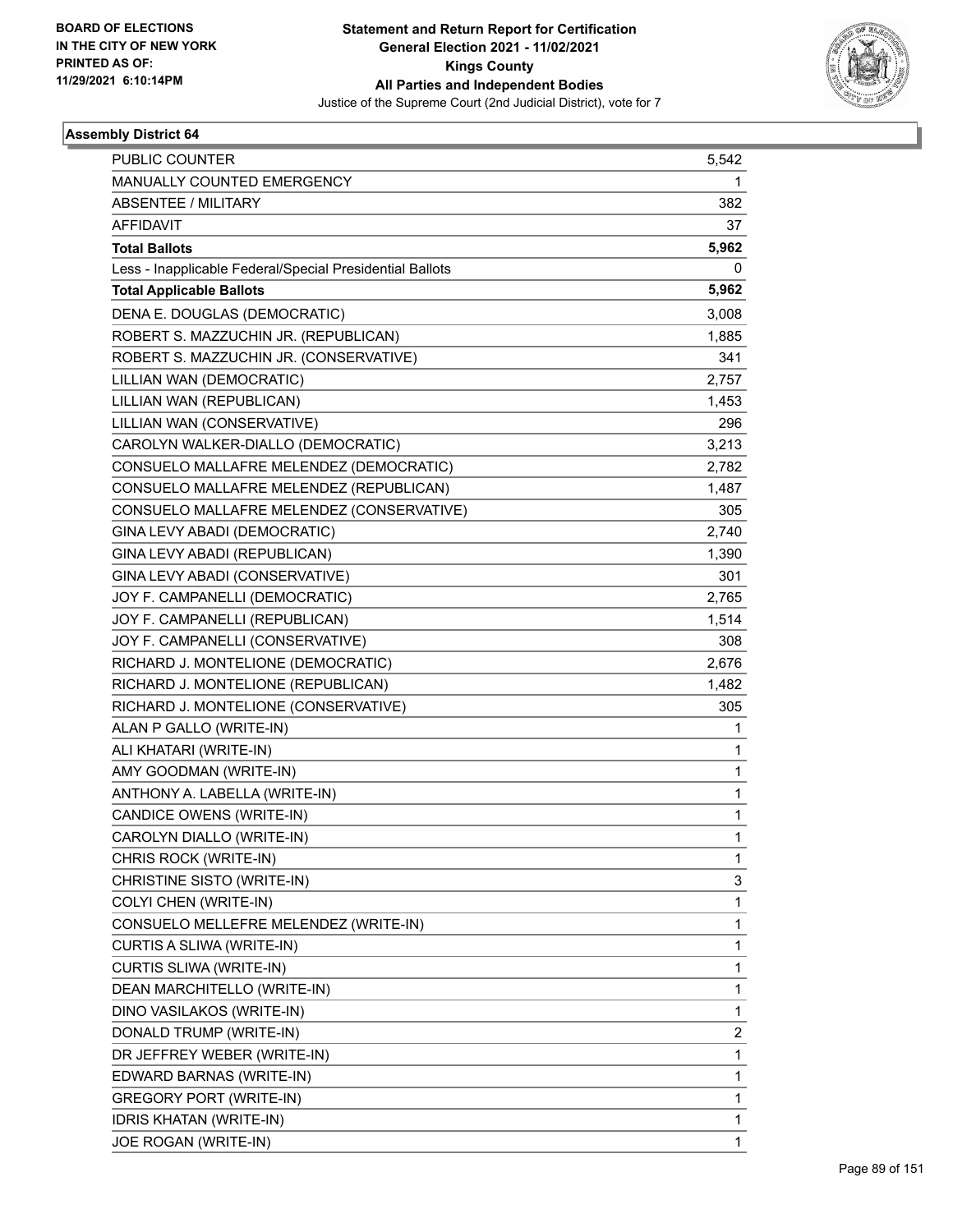

| JOHN CENA (WRITE-IN)                      | 1              |
|-------------------------------------------|----------------|
| KATHERINE KHATRI (WRITE-IN)               | 1              |
| KYRIE IRVING (WRITE-IN)                   | 1              |
| LLOYD MATHISEN (WRITE-IN)                 | 1              |
| LUKE BOJARSKI (WRITE-IN)                  | 1              |
| MARGARET GANDY (WRITE-IN)                 | $\overline{c}$ |
| MARTY GOLDEN (WRITE-IN)                   | $\overline{c}$ |
| MAYA WILEY (WRITE-IN)                     | 1              |
| MICHAEL CLARKE (WRITE-IN)                 | 1              |
| MICHAEL FLYNN (WRITE-IN)                  | 1              |
| MICHAEL K CLARKE (WRITE-IN)               | 1              |
| MICHAEL N. CONNORS (WRITE-IN)             | 1              |
| MICHAEL NEWMARK (WRITE-IN)                | 1              |
| NATHLIE JAMES (WRITE-IN)                  | 1              |
| RALPH PERFETTO (WRITE-IN)                 | 1              |
| RAND PAUL (WRITE-IN)                      | 1              |
| ROBERT NEWMARK (WRITE-IN)                 | 1              |
| RON PAUL (WRITE-IN)                       | 1              |
| SAM SMITH (WRITE-IN)                      | 1              |
| STEPHEN HARRISON (WRITE-IN)               | 1              |
| THOMAS FITZGERALD (WRITE-IN)              | 1              |
| TUCKER CALSON (WRITE-IN)                  | 1              |
| UNATTRIBUTABLE WRITE-IN (WRITE-IN)        | 73             |
| UNCOUNTED WRITE-IN PER STATUTE (WRITE-IN) | 1              |
| YAHYA KHATAN (WRITE-IN)                   | 1              |
| YUSUF KHATAN (WRITE-IN)                   | 1              |
| ZACH WILSON (WRITE-IN)                    | 1              |
| <b>Total Votes</b>                        | 31,132         |
| Unrecorded                                | 10,602         |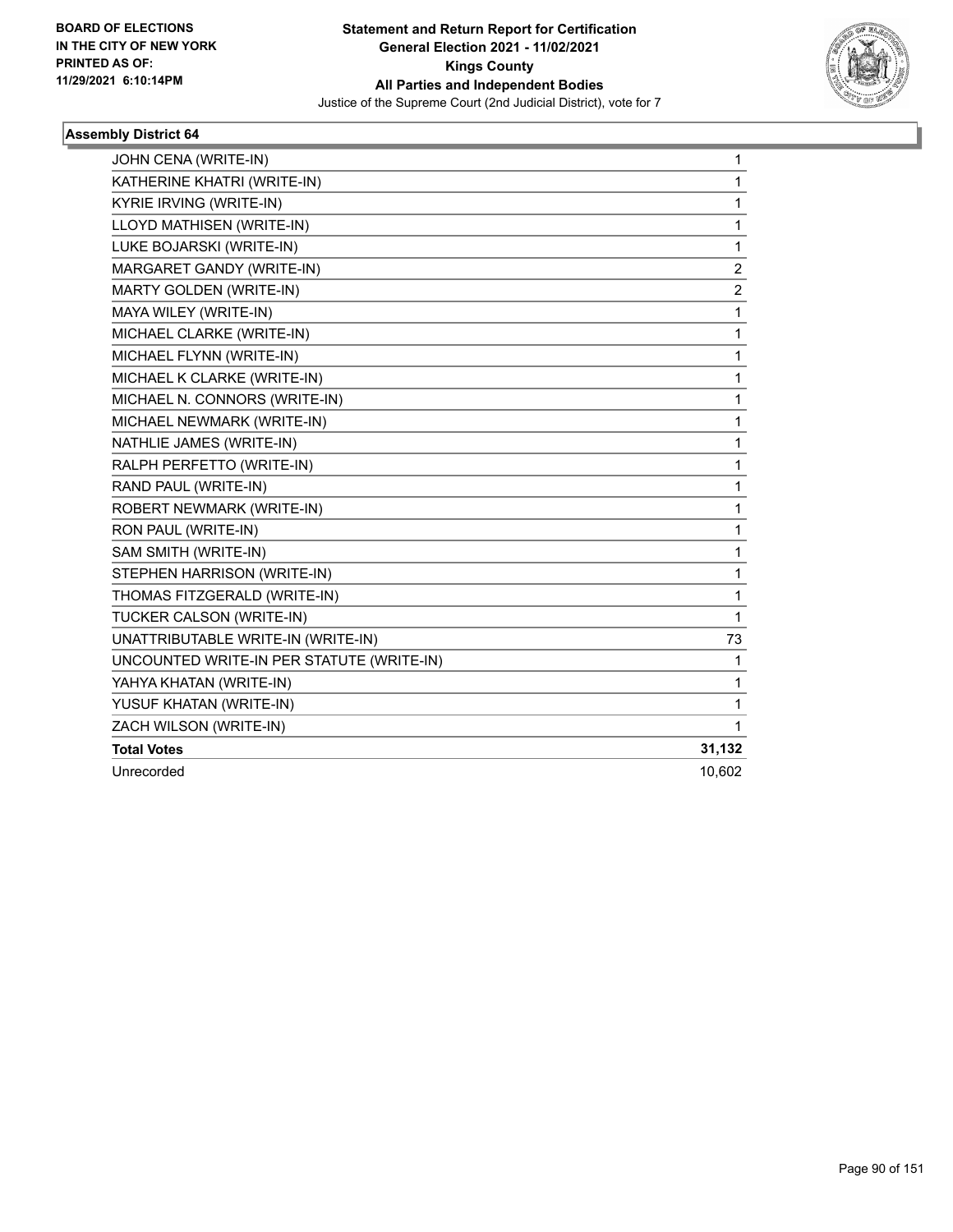

| PUBLIC COUNTER                                           | 326,241        |
|----------------------------------------------------------|----------------|
| MANUALLY COUNTED EMERGENCY                               | 9              |
| <b>ABSENTEE / MILITARY</b>                               | 17,570         |
| <b>AFFIDAVIT</b>                                         | 2,383          |
| <b>Total Ballots</b>                                     | 346,203        |
| Less - Inapplicable Federal/Special Presidential Ballots | 0              |
| <b>Total Applicable Ballots</b>                          | 346,203        |
| DENA E. DOUGLAS (DEMOCRATIC)                             | 223,059        |
| ROBERT S. MAZZUCHIN JR. (REPUBLICAN)                     | 61,475         |
| ROBERT S. MAZZUCHIN JR. (CONSERVATIVE)                   | 8,611          |
| LILLIAN WAN (DEMOCRATIC)                                 | 194,357        |
| LILLIAN WAN (REPUBLICAN)                                 | 45,064         |
| LILLIAN WAN (CONSERVATIVE)                               | 7,033          |
| CAROLYN WALKER-DIALLO (DEMOCRATIC)                       | 213,557        |
| CONSUELO MALLAFRE MELENDEZ (DEMOCRATIC)                  | 197,042        |
| CONSUELO MALLAFRE MELENDEZ (REPUBLICAN)                  | 46,980         |
| CONSUELO MALLAFRE MELENDEZ (CONSERVATIVE)                | 7,545          |
| GINA LEVY ABADI (DEMOCRATIC)                             | 194,168        |
| GINA LEVY ABADI (REPUBLICAN)                             | 46,088         |
| GINA LEVY ABADI (CONSERVATIVE)                           | 7,292          |
| JOY F. CAMPANELLI (DEMOCRATIC)                           | 191,768        |
| JOY F. CAMPANELLI (REPUBLICAN)                           | 45,480         |
| JOY F. CAMPANELLI (CONSERVATIVE)                         | 7,226          |
| RICHARD J. MONTELIONE (DEMOCRATIC)                       | 186,434        |
| RICHARD J. MONTELIONE (REPUBLICAN)                       | 44,418         |
| RICHARD J. MONTELIONE (CONSERVATIVE)                     | 7,240          |
| A'ELCHUDON ZILIGER (WRITE-IN)                            | 1              |
| AARON BLINDER (WRITE-IN)                                 | 2              |
| AARON BURR (WRITE-IN)                                    | 1              |
| AARON C. MARTIN (WRITE-IN)                               | $\mathbf{1}$   |
| AARON EISENBERG (WRITE-IN)                               | $\mathbf{1}$   |
| AARON FILSHTINSKY (WRITE-IN)                             | $\mathbf{1}$   |
| AARON FRASCHER (WRITE-IN)                                | $\mathbf{1}$   |
| AARON JUDGE (WRITE-IN)                                   | 2              |
| AARON LOSHAF (WRITE-IN)                                  | 1              |
| ABIGAIL EVERETT (WRITE-IN)                               | 1              |
| ABNER VALENZUELA (WRITE-IN)                              | 1              |
| ABRAHAM DEUTSCH (WRITE-IN)                               | 1              |
| ABRAHAM E. WOCITENFELD (WRITE-IN)                        | 1              |
| ABRAHAM KRABLACH (WRITE-IN)                              | 1              |
| ABRAHAM NESS (WRITE-IN)                                  | 1              |
| ABRAHAM WASSERMAN (WRITE-IN)                             | 1              |
| ABRAHAN TISCHLER (WRITE-IN)                              | 1              |
| ABRRAHAM M. MALACH (WRITE-IN)                            | 1              |
| ADAM COLE (WRITE-IN)                                     | $\overline{c}$ |
| ADAM FOX (WRITE-IN)                                      | $\mathbf{1}$   |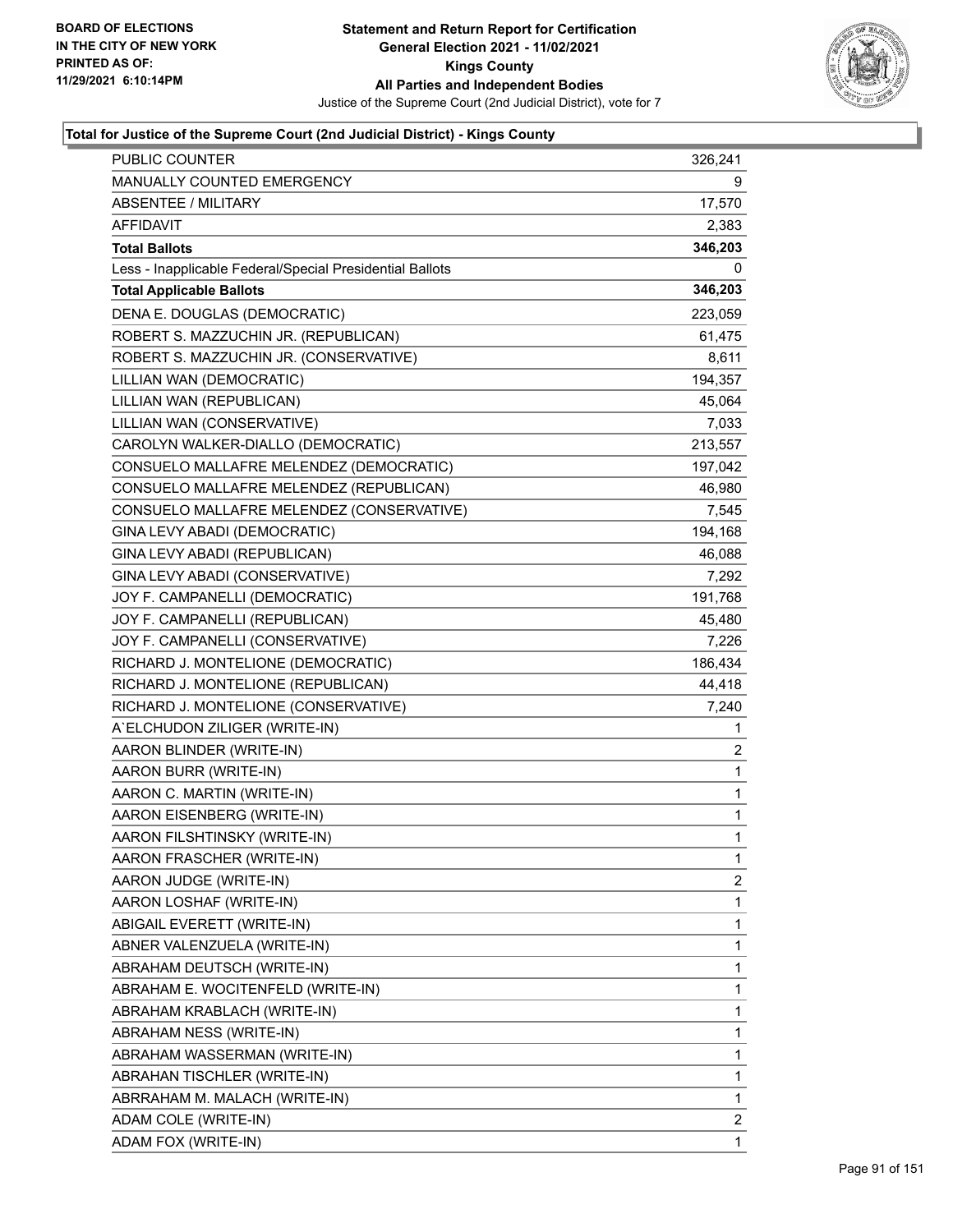

| ADAM KRUCKENBERG (WRITE-IN)   | 1              |
|-------------------------------|----------------|
| ADAM PRICE (WRITE-IN)         | 1              |
| ADAM SCHIFF (WRITE-IN)        | 1              |
| ADAM SGRO (WRITE-IN)          | 1              |
| ADAM SHPEEN (WRITE-IN)        | 1              |
| ADDAM FRIEDLAND (WRITE-IN)    | 1              |
| ADIM HEINZ (WRITE-IN)         | 1              |
| ADIRA MEZRAHI (WRITE-IN)      | 1              |
| ADRIAN MEARNS (WRITE-IN)      | 1              |
| ADRIENA GANLL (WRITE-IN)      | 1              |
| ADRIENNE YARON (WRITE-IN)     | 3              |
| AGAN HASAR (WRITE-IN)         | 1              |
| AGELA LA (WRITE-IN)           | 1              |
| AGNESSA DANIN (WRITE-IN)      | 1              |
| AHMAD DAWSON (WRITE-IN)       | 1              |
| AKIVA SILBIGER (WRITE-IN)     | 1              |
| AL BLUMKIN (WRITE-IN)         | 1              |
| AL RAMOS (WRITE-IN)           | 1              |
| AL SHARPTON (WRITE-IN)        | 1              |
| ALAM GERBER (WRITE-IN)        | 1              |
| ALAN B. FRIAD (WRITE-IN)      | 1              |
| ALAN DERSHONITZ (WRITE-IN)    | 1              |
| ALAN M. ABRAMSON (WRITE-IN)   | 1              |
| ALAN P GALLO (WRITE-IN)       | 1              |
| ALAN REDNER (WRITE-IN)        | 1              |
| ALAN SMALOWITZ (WRITE-IN)     | $\overline{c}$ |
| ALAN TOWBIN (WRITE-IN)        | 1              |
| ALAN ZUCKER (WRITE-IN)        | 1              |
| ALANIS MORRISETTE (WRITE-IN)  | $\overline{c}$ |
| ALBERTA FRISCIA (WRITE-IN)    | 1              |
| ALEC SHEA (WRITE-IN)          | 1              |
| ALENA RAK (WRITE-IN)          | 1              |
| ALEX CALABREESE (WRITE-IN)    | 1              |
| ALEX DEMENHIRE (WRITE-IN)     | 1              |
| ALEX DRIMAL (WRITE-IN)        | 1              |
| ALEX GINSBERG (WRITE-IN)      | 1              |
| ALEX HEDQUIST (WRITE-IN)      | 1              |
| ALEX J LEBOWITZ (WRITE-IN)    | 1              |
| ALEX LESLIE (WRITE-IN)        | 1              |
| ALEX MUNFIL (WRITE-IN)        | 1              |
| ALEX RODRIGUEZ (WRITE-IN)     | 1              |
| ALEX SHAFIA (WRITE-IN)        | 1              |
| ALEX VIOLETTE (WRITE-IN)      | 1              |
| ALEXANDER BLOW (WRITE-IN)     | 1              |
| ALEXANDER DORUHELM (WRITE-IN) | 1              |
| ALEXANDER FRIED (WRITE-IN)    | 1              |
|                               |                |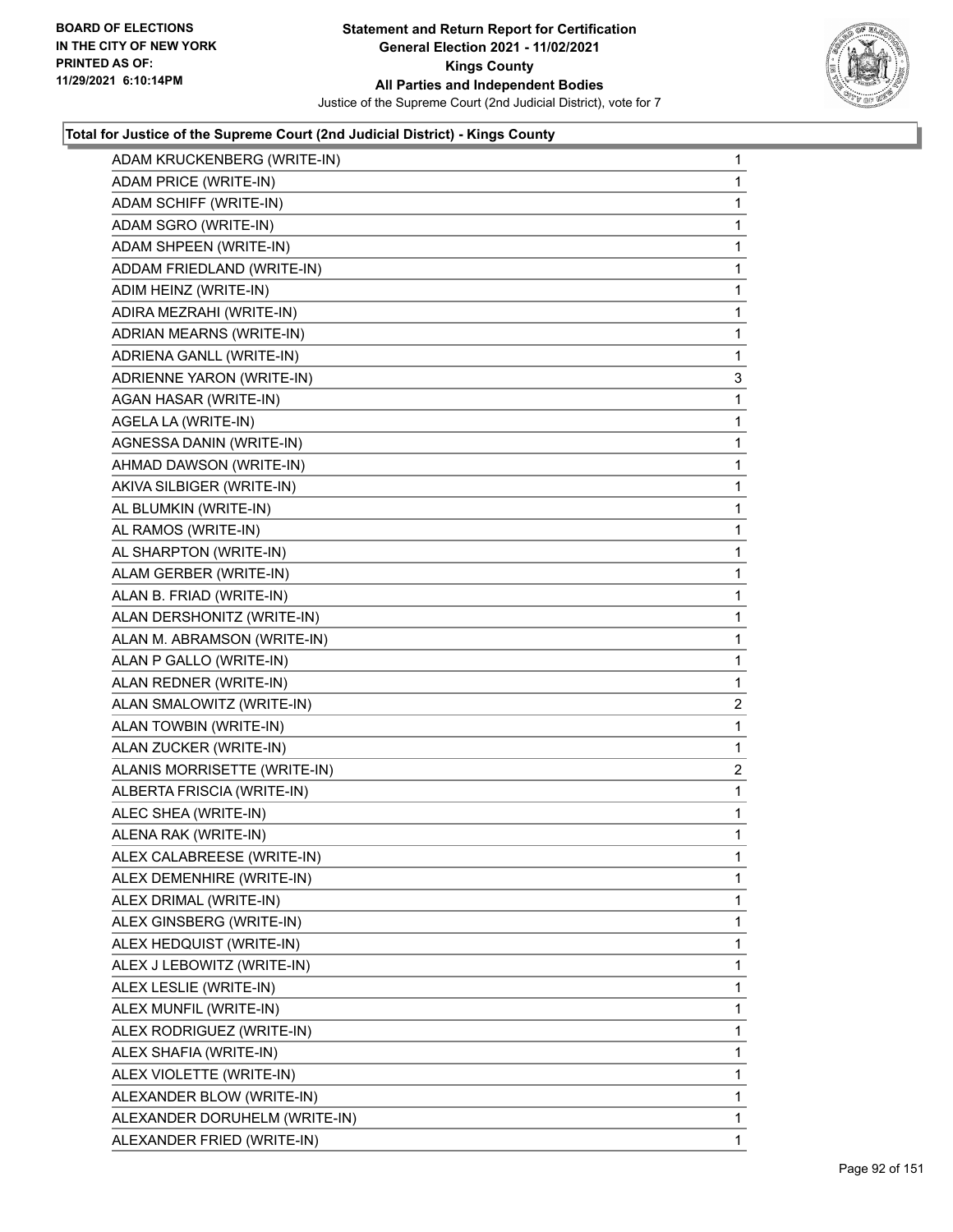

| ALEXANDER GAJONCH PTOTECH (WRITE-IN) | 1              |
|--------------------------------------|----------------|
| ALEXANDER PUSTOBAYER (WRITE-IN)      | 1              |
| ALEXANDER SPREI (WRITE-IN)           | 1              |
| ALEXANDER TSIRING (WRITE-IN)         | 1              |
| ALEXANDRA DRIRREL BARR (WRITE-IN)    | 1              |
| ALEXANDRIA OCASIA LORENZ (WRITE-IN)  | 1              |
| ALEXANDRIA OCASIO CORTEZ (WRITE-IN)  | 1              |
| ALEXANDRIA OCASTO-CORTEZ (WRITE-IN)  | 1              |
| ALEXIS FLYER (WRITE-IN)              | 1              |
| ALEXIS PADILLA (WRITE-IN)            | 1              |
| ALFAN E NEWMAN (WRITE-IN)            | 1              |
| ALFRED E NEOMAN (WRITE-IN)           | 1              |
| ALFRED E NEUMAN (WRITE-IN)           | 1              |
| ALFRED E NEWMAN (WRITE-IN)           | 1              |
| ALFRED E NUEMAN (WRITE-IN)           | 1              |
| ALFRED I ROSNER (WRITE-IN)           | 1              |
| ALI BABBA (WRITE-IN)                 | 1              |
| ALI KHATARI (WRITE-IN)               | 1              |
| ALI NAJMI (WRITE-IN)                 | $\overline{a}$ |
| ALICE ZHANG (WRITE-IN)               | 1              |
| ALLEN FLINT (WRITE-IN)               | 1              |
| ALLEYN J CRAWFORD ESQ (WRITE-IN)     | 1              |
| ALLIE DENTINGER (WRITE-IN)           | 1              |
| ALLY GAYORRELPROTICH (WRITE-IN)      | 1              |
| ALLYSON HERNANDEZ (WRITE-IN)         | 1              |
| ALONA KOGOSOV (WRITE-IN)             | 1              |
| ALPHEIA JOHNSON (WRITE-IN)           | 1              |
| ALTER GOLDBERGER (WRITE-IN)          | 1              |
| ALTON MADDOX (WRITE-IN)              | 3              |
| ALTON MADDOX JR. (WRITE-IN)          | 1              |
| ALYSSA PUSHITNIK (WRITE-IN)          | 1              |
| AMADA HAMANN (WRITE-IN)              | 1              |
| AMANDA JACK (WRITE-IN)               |                |
|                                      | 1              |
| AMANDA KATZ (WRITE-IN)               | 1              |
| AMANDA L DAVID (WRITE-IN)            | 1              |
| AMANDA NOREJKO (WRITE-IN)            | 1              |
| AMBER PALMER (WRITE-IN)              | 1              |
| AMY CONEY BARRET (WRITE-IN)          | 1              |
| AMY CONEY BARRETTT (WRITE-IN)        | 1              |
| AMY CONOR BURRECE (WRITE-IN)         | 1              |
| AMY GOODMAN (WRITE-IN)               | 1              |
| AMY PANAR (WRITE-IN)                 | 1              |
| AMY PECK (WRITE-IN)                  | 1              |
| AMY SOULIST (WRITE-IN)               | 1              |
| ANDRE MONTERO (WRITE-IN)             | 1              |
|                                      |                |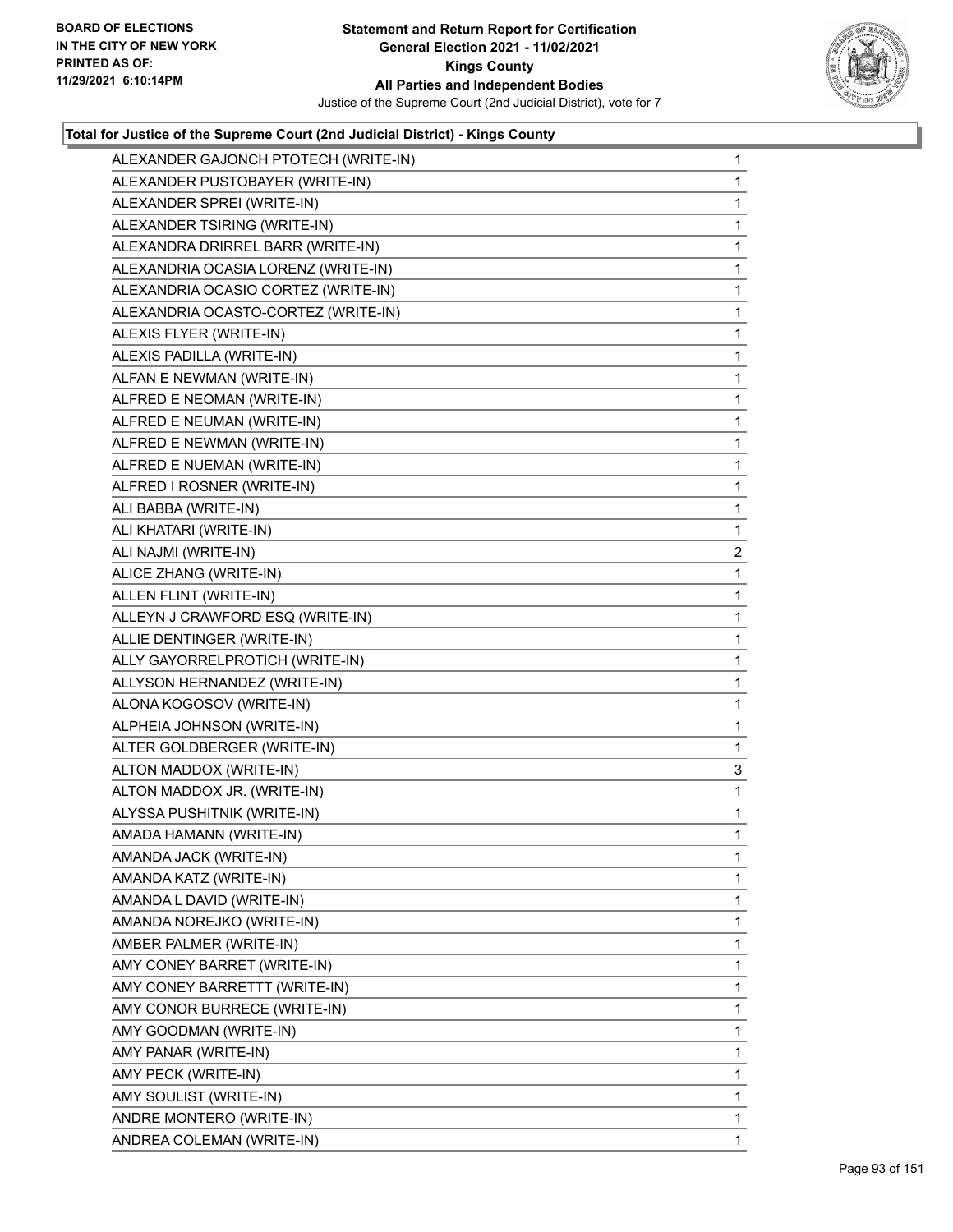

| ANDREA GUINN (WRITE-IN)          | 1              |
|----------------------------------|----------------|
| ANDREA NEILSTRONG (WRITE-IN)     | 1              |
| ANDREA SAENZ (WRITE-IN)          | 1              |
| ANDREA TAN (WRITE-IN)            | 1              |
| ANDREJ MARKOVIC (WRITE-IN)       | 1              |
| ANDREW AKASON (WRITE-IN)         | 1              |
| ANDREW BAY (WRITE-IN)            | 1              |
| ANDREW COHEN (WRITE-IN)          | 1              |
| ANDREW COPPOLA (WRITE-IN)        | 1              |
| ANDREW CUOMO (WRITE-IN)          | $\overline{a}$ |
| ANDREW DONIGER (WRITE-IN)        | 1              |
| ANDREW EPSTEIN (WRITE-IN)        | 1              |
| ANDREW GIULIANI (WRITE-IN)       | 3              |
| ANDREW GUILIANI (WRITE-IN)       | 1              |
| ANDREW GULIANI (WRITE-IN)        | 1              |
| ANDREW LEE (WRITE-IN)            | 1              |
| ANDREW NAPOLITANO (WRITE-IN)     | 1              |
| ANDREW ORTIZ (WRITE-IN)          | 1              |
| ANDREW RAISMAN (WRITE-IN)        | 1              |
| ANDREW SMITH III (WRITE-IN)      | 1              |
| ANDREW STRARSS (WRITE-IN)        | 1              |
| ANDREW TROISI (WRITE-IN)         | 1              |
| ANDREW WEISSMAN (WRITE-IN)       | 1              |
| ANDREW WINDSOR LL (WRITE-IN)     | 1              |
| ANDREW YANG (WRITE-IN)           | 4              |
| ANDY LUI (WRITE-IN)              | 1              |
| ANDY SAVAR (WRITE-IN)            | 1              |
| ANDY YANG (WRITE-IN)             | 1              |
| ANGELA CHUANG (WRITE-IN)         | 1              |
| ANGELA LIBBY (WRITE-IN)          | $\mathbf{1}$   |
| ANGELIQUE MORENO (WRITE-IN)      | 1              |
| ANGLICA SCHUYLER (WRITE-IN)      | $\mathbf{1}$   |
| ANIKE SMILEY (WRITE-IN)          | 1              |
| ANN MCCAFFREY (WRITE-IN)         | 1              |
| ANNA DEVEARE SMITH (WRITE-IN)    | $\overline{2}$ |
| ANNA ECONOMOS (WRITE-IN)         | 1              |
| ANNA GROSS (WRITE-IN)            | 1              |
| ANNA LUISA VALLIFUOLO (WRITE-IN) | 1              |
| ANNAMIE PAUL (WRITE-IN)          | 1              |
| ANNE DEAN (WRITE-IN)             | 1              |
| ANNETTE FODERO (WRITE-IN)        | 1              |
| ANNIO OAKLEY (WRITE-IN)          | 1              |
| ANTHONY A. LABELLA (WRITE-IN)    | 1              |
| ANTHONY AURILIA (WRITE-IN)       | 1              |
| ANTHONY BERGAN (WRITE-IN)        | 1              |
| ANTHONY CACAMO (WRITE-IN)        | 2              |
|                                  |                |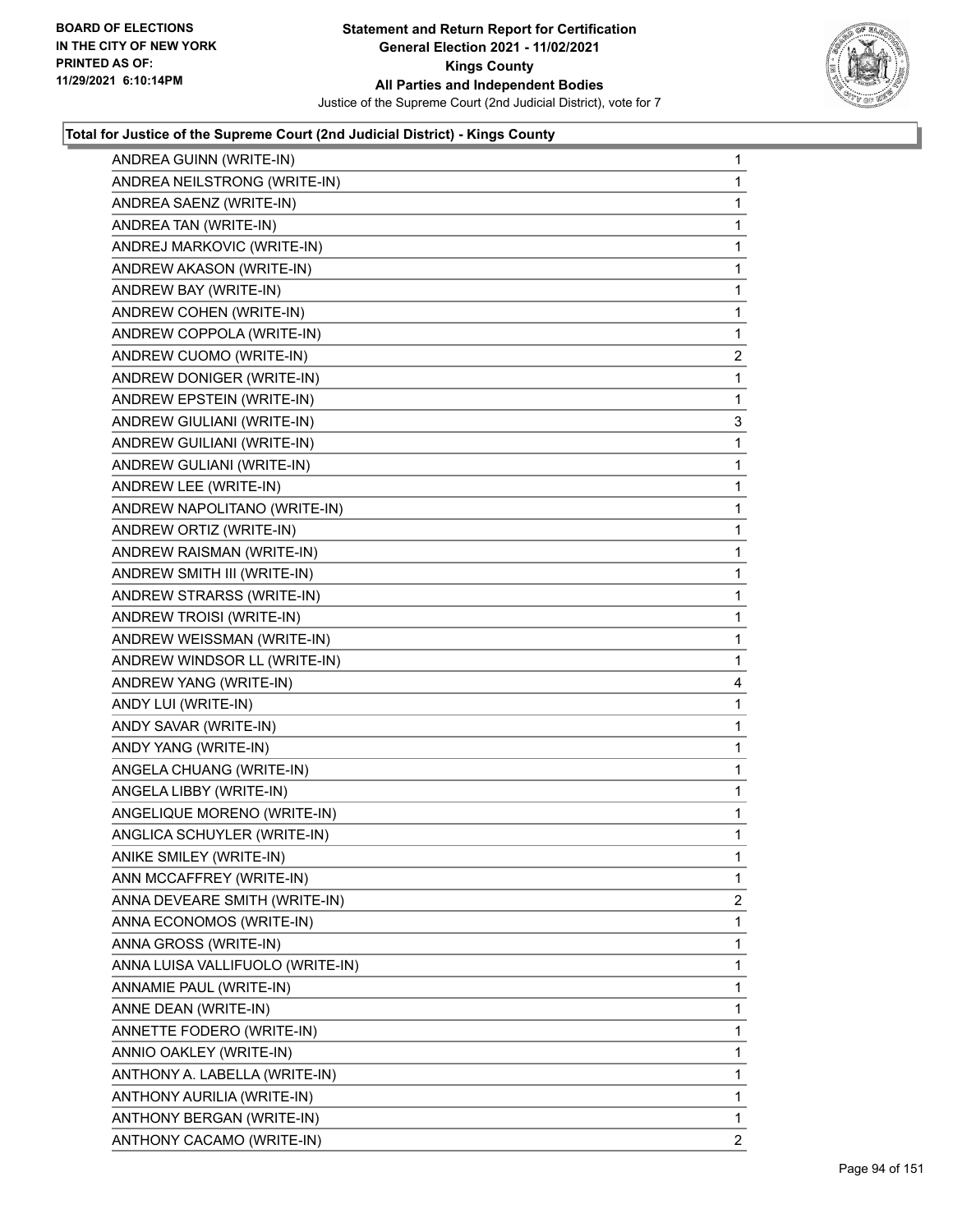

| ANTHONY CARONNA (WRITE-IN)   | 1              |
|------------------------------|----------------|
| ANTHONY FOX (WRITE-IN)       | $\overline{2}$ |
| ANTHONY G MARECKI (WRITE-IN) | $\mathbf 1$    |
| ANTHONY H CHAN (WRITE-IN)    | 1              |
| ANTHONY HILTON (WRITE-IN)    | 1              |
| ANTHONY J. LAMBER (WRITE-IN) | 1              |
| ANTHONY JONES (WRITE-IN)     | $\mathbf{1}$   |
| ANTHONY L HERBERT (WRITE-IN) | 1              |
| ANTHONY LABELLA (WRITE-IN)   | $\mathbf 1$    |
| ANTHONY LAMBERTI (WRITE-IN)  | 1              |
| ANTHONY M.SHULTS (WRITE-IN)  | $\mathbf{1}$   |
| ANTHONY NARDONE (WRITE-IN)   | $\mathbf{1}$   |
| ANTHONY ONORATO (WRITE-IN)   | $\mathbf{1}$   |
| ANTHONY PADVANO (WRITE-IN)   | 1              |
| ANTHONY PALUMMO (WRITE-IN)   | $\mathbf 1$    |
| ANTHONY PERRONE (WRITE-IN)   | 1              |
| ANTHONY PINDER (WRITE-IN)    | 2              |
| ANTHONY R CACCAMO (WRITE-IN) | 9              |
| ANTHONY R.CACCAMO (WRITE-IN) | 1              |
| ANTHONY RICCO (WRITE-IN)     | 1              |
| ANTHONY T TORRES (WRITE-IN)  | $\mathbf{1}$   |
| ANTHONY T. JONES (WRITE-IN)  | 2              |
| ANTOINETTE SISTO (WRITE-IN)  | 1              |
| ANTONI PURELLI (WRITE-IN)    | 1              |
| ANTONIA SCALIA (WRITE-IN)    | $\mathbf{1}$   |
| ANTONIO REYNOSO (WRITE-IN)   | 1              |
| ANTONIO SCALA (WRITE-IN)     | $\mathbf{1}$   |
| ANTWAN KENNADY (WRITE-IN)    | 7              |
| ANUVA KATZIN (WRITE-IN)      | 1              |
| APRIL URIOSTEGUI (WRITE-IN)  | $\mathbf{1}$   |
| APRIL WHITE-SMALL (WRITE-IN) | $\mathbf{1}$   |
| ARI GOLDBERG (WRITE-IN)      | 1              |
| ARI KAGAN (WRITE-IN)         | 1              |
| ARIELLE REID (WRITE-IN)      | 1              |
| ARJAY YAO (WRITE-IN)         | 2              |
| ARLO GUTHRIE (WRITE-IN)      | 1              |
| ARMAND RAVA (WRITE-IN)       | 1              |
| ARNOLD BINET (WRITE-IN)      | 1              |
| ARON EZAGUI (WRITE-IN)       | 1              |
| ARON KNOPFLER (WRITE-IN)     | 1              |
| ARON LAPA (WRITE-IN)         | 1              |
| ARON LEITER (WRITE-IN)       | 1              |
| ARON STROH (WRITE-IN)        | 1              |
| ARON TEITELBAUM (WRITE-IN)   | 1              |
| ARON TURIM (WRITE-IN)        | 1              |
| ARON WIEDER (WRITE-IN)       | $\mathbf{1}$   |
|                              |                |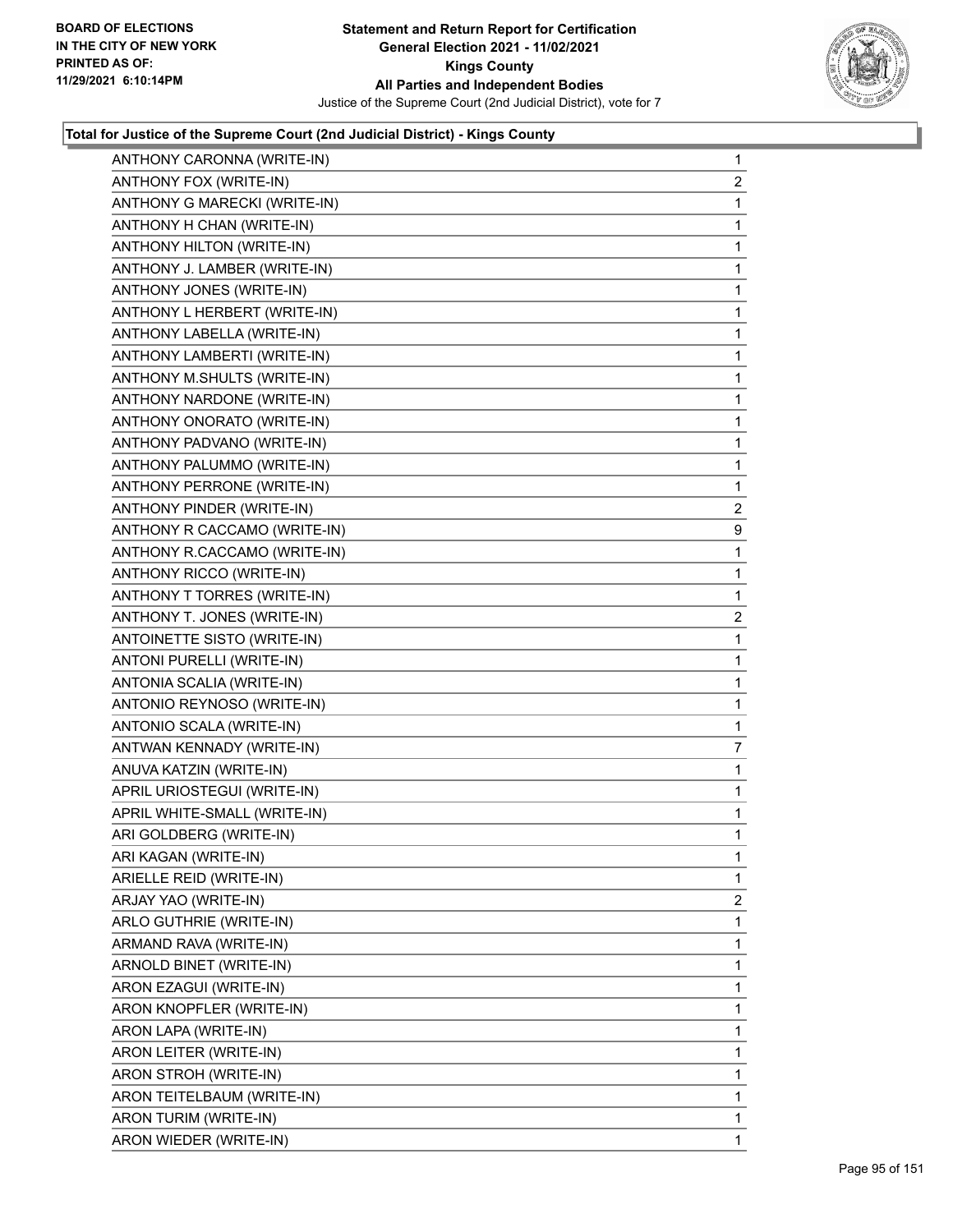

| ARROHY ABISHELA (WRITE-IN)             | $\mathbf{1}$   |
|----------------------------------------|----------------|
| ARRON LANDSMAN (WRITE-IN)              | $\mathbf{1}$   |
| ARTEMI PANARIN (WRITE-IN)              | $\mathbf{1}$   |
| ARTHUR ADELE (WRITE-IN)                | $\mathbf{1}$   |
| ARTHUR AIDALA (WRITE-IN)               | 1              |
| ARTHUR EDWARDS (WRITE-IN)              | $\overline{2}$ |
| ARTHUR ESPOSITO (WRITE-IN)             | 1              |
| ARTHUR SCHURR (WRITE-IN)               | $\mathbf{1}$   |
| ARTHUR SCHWARTZ (WRITE-IN)             | $\mathbf{1}$   |
| ARTIMUS SALVAORE (WRITE-IN)            | $\mathbf{1}$   |
| ARYEH AMOR (WRITE-IN)                  | $\mathbf 1$    |
| ARYEH FRIED (WRITE-IN)                 | $\mathbf{1}$   |
| ASH CONNER (WRITE-IN)                  | 1              |
| ASHER HATCHUEL (WRITE-IN)              | $\mathbf{1}$   |
| ASHER KIRSTEIN (WRITE-IN)              | $\mathbf{1}$   |
| ASIM REHMAN (WRITE-IN)                 | $\mathbf{1}$   |
| ASSATA SHAKUR (WRITE-IN)               | $\mathbf{1}$   |
| AUGUST HUBER (WRITE-IN)                | $\mathbf{1}$   |
| AURAHAM SHABIM (WRITE-IN)              | 1              |
| AUROHOM BORUCH STARESLERSKY (WRITE-IN) | $\mathbf{1}$   |
| AURUM LINDER (WRITE-IN)                | $\mathbf{1}$   |
| AUSTON MATTEWS (WRITE-IN)              | 1              |
| AVIGAIL SHAME (WRITE-IN)               | 2              |
| AVIGDER MILLER (WRITE-IN)              | $\mathbf{1}$   |
|                                        |                |
| AVIGDOR MILLER (WRITE-IN)              | 1              |
| AVINOAM ASHAI (WRITE-IN)               | $\mathbf{1}$   |
| AVIVA Z PURNES (WRITE-IN)              | 1              |
| AVRAHAM GOLDSTEIN (WRITE-IN)           | $\mathbf{1}$   |
| AYBUKE AKKUS (WRITE-IN)                | $\mathbf{1}$   |
| AYRES HEXTON (WRITE-IN)                | $\mathbf{1}$   |
| AZRIEL GELMAN (WRITE-IN)               | 1              |
| B. NYOMIN BENDEL (WRITE-IN)            | $\mathbf{1}$   |
| <b>BARACK OBAMA (WRITE-IN)</b>         | 2              |
| BARBARA C. SHARD (WRITE-IN)            | 1              |
| BARBARA JORDAN (WRITE-IN)              | $\mathbf{1}$   |
| <b>BARRON TRUMP (WRITE-IN)</b>         | 1              |
| BARRY BINIK (WRITE-IN)                 | 1              |
| BARRY HERMELEE (WRITE-IN)              | 1              |
| BARRY KATZ (WRITE-IN)                  | 1              |
| BARUCH VAKOZOVITZ (WRITE-IN)           | 1              |
| BASHER NAJJAR (WRITE-IN)               | 1              |
| BASYA KASINITZ (WRITE-IN)              | 2              |
| BAYLE DREBIN (WRITE-IN)                | 1              |
| BELLA BINK-HOROWITZ (WRITE-IN)         | 1              |
| <b>BEN CHADWICK (WRITE-IN)</b>         | $\mathbf{1}$   |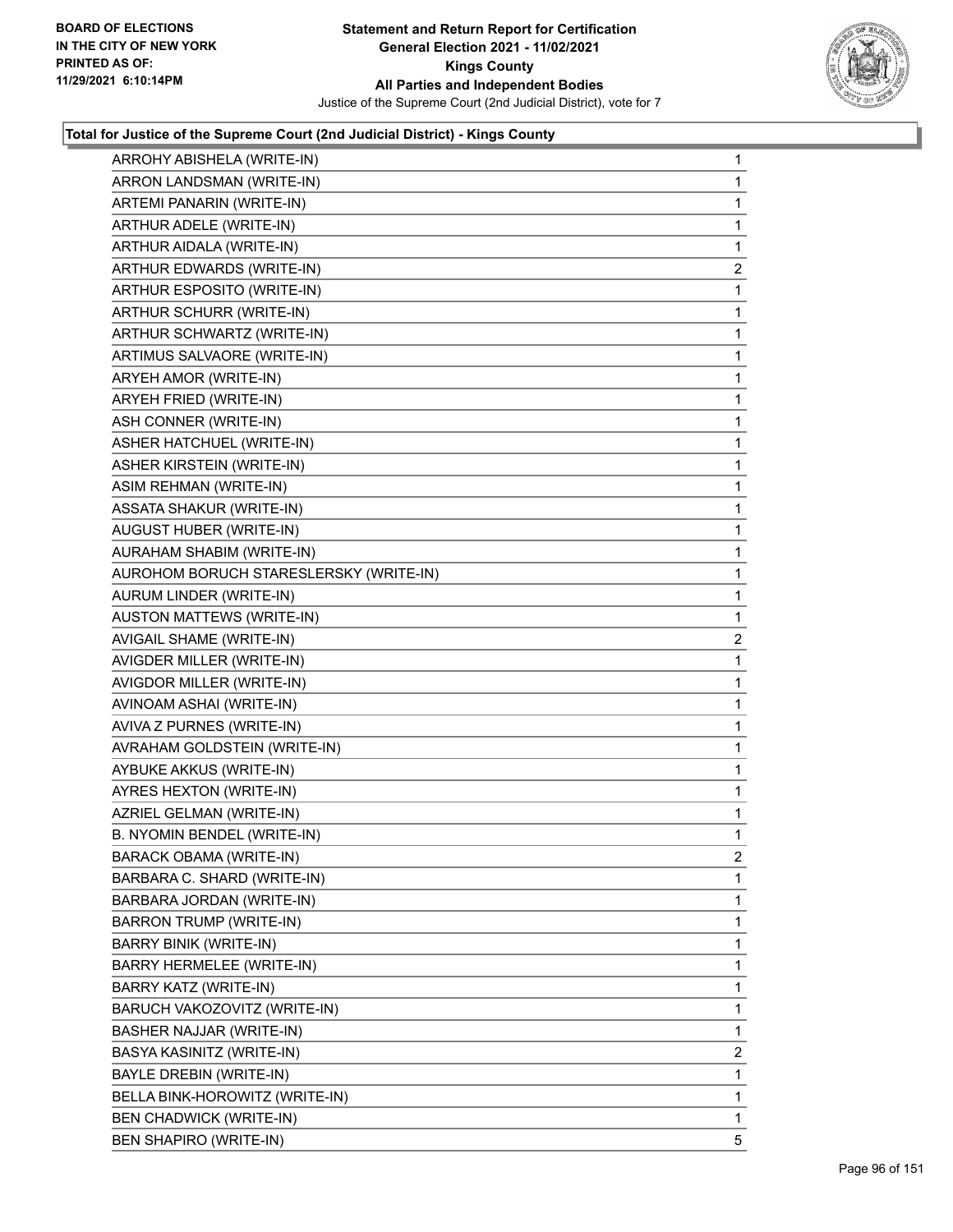

| BEN WADE (WRITE-IN)            | 6                       |
|--------------------------------|-------------------------|
| BEN ZION WOLMAN (WRITE-IN)     | $\mathbf{1}$            |
| BENGEMIN RIECH (WRITE-IN)      | 2                       |
| BENGIMIN HAKAKZARBS (WRITE-IN) | $\mathbf{1}$            |
| BENJAMIN KRULL (WRITE-IN)      | $\mathbf{1}$            |
| BENJAMIN LEIBERMAN (WRITE-IN)  | $\overline{2}$          |
| BENJAMIN LIEBERMAN (WRITE-IN)  | $\overline{c}$          |
| BENJAMIN LIEBOWITZ (WRITE-IN)  | $\mathbf{1}$            |
| BENJAMIN MOSCOVITZ (WRITE-IN)  | $\mathbf{1}$            |
| BENJAMIN R. WRIGHT (WRITE-IN)  | $\mathbf{1}$            |
| BENJAMIN SOLOTAIRE (WRITE-IN)  | $\mathbf{1}$            |
| BENJAMIN TOMASUOLO (WRITE-IN)  | $\mathbf{1}$            |
| BENJAMIN WADE (WRITE-IN)       | 5                       |
| BENSIIN BORUKHOR (WRITE-IN)    | $\overline{\mathbf{c}}$ |
| BENTZY WEINFELD (WRITE-IN)     | 1                       |
| BENZION HALBERSTAM (WRITE-IN)  | $\mathbf{1}$            |
| BENZION NEISELS (WRITE-IN)     | 1                       |
| BENZION WEINFELD (WRITE-IN)    | 1                       |
| BENZION Y FOLLMAN (WRITE-IN)   | $\mathbf{1}$            |
| BEPEN NEUPANE (WRITE-IN)       | $\mathbf{1}$            |
| BEREL LAZAR (WRITE-IN)         | 1                       |
| BERISH MANDELBAUM (WRITE-IN)   | $\mathbf{1}$            |
| BERNADETTE SARGEANT (WRITE-IN) | 1                       |
| BERNADETTE SERFON (WRITE-IN)   | 1                       |
| BERNARD MCGUIRK (WRITE-IN)     | $\mathbf{1}$            |
| BERNARD MELNICKE (WRITE-IN)    | $\mathbf{1}$            |
| BERNARD ROSENTHAL (WRITE-IN)   | 1                       |
| BERNARD SANDERS (WRITE-IN)     | $\mathbf{1}$            |
| BERNICE ONDONEZ (WRITE-IN)     | 1                       |
| BERNIE GOETZ (WRITE-IN)        | $\mathbf{1}$            |
| BERNIE SANDER (WRITE-IN)       | $\mathbf{1}$            |
| BERNIE SANDERS (WRITE-IN)      | 11                      |
| BERNIE YANG GRAY (WRITE-IN)    | $\mathbf{1}$            |
| BERURYAH BATYEHUDAH (WRITE-IN) | 1                       |
| BET KAROL (WRITE-IN)           | 1                       |
| BETH BALTIMORE (WRITE-IN)      | 2                       |
| BETH BONINA (WRITE-IN)         | 2                       |
| BETTINA SCHIGEL (WRITE-IN)     | 1                       |
| BETTY HILL (WRITE-IN)          | 1                       |
| BETZALEL VATZ (WRITE-IN)       | 1                       |
| BEVERLY COHEN (WRITE-IN)       | 1                       |
| BEVERLY SILVER (WRITE-IN)      | 1                       |
| BILL BRADLEY (WRITE-IN)        | 2                       |
| BILL DEBLASIO (WRITE-IN)       | 1                       |
| BILL DIBLAZIO (WRITE-IN)       | $\mathbf{1}$            |
| BILL GOLDBERG (WRITE-IN)       | $\mathbf{1}$            |
|                                |                         |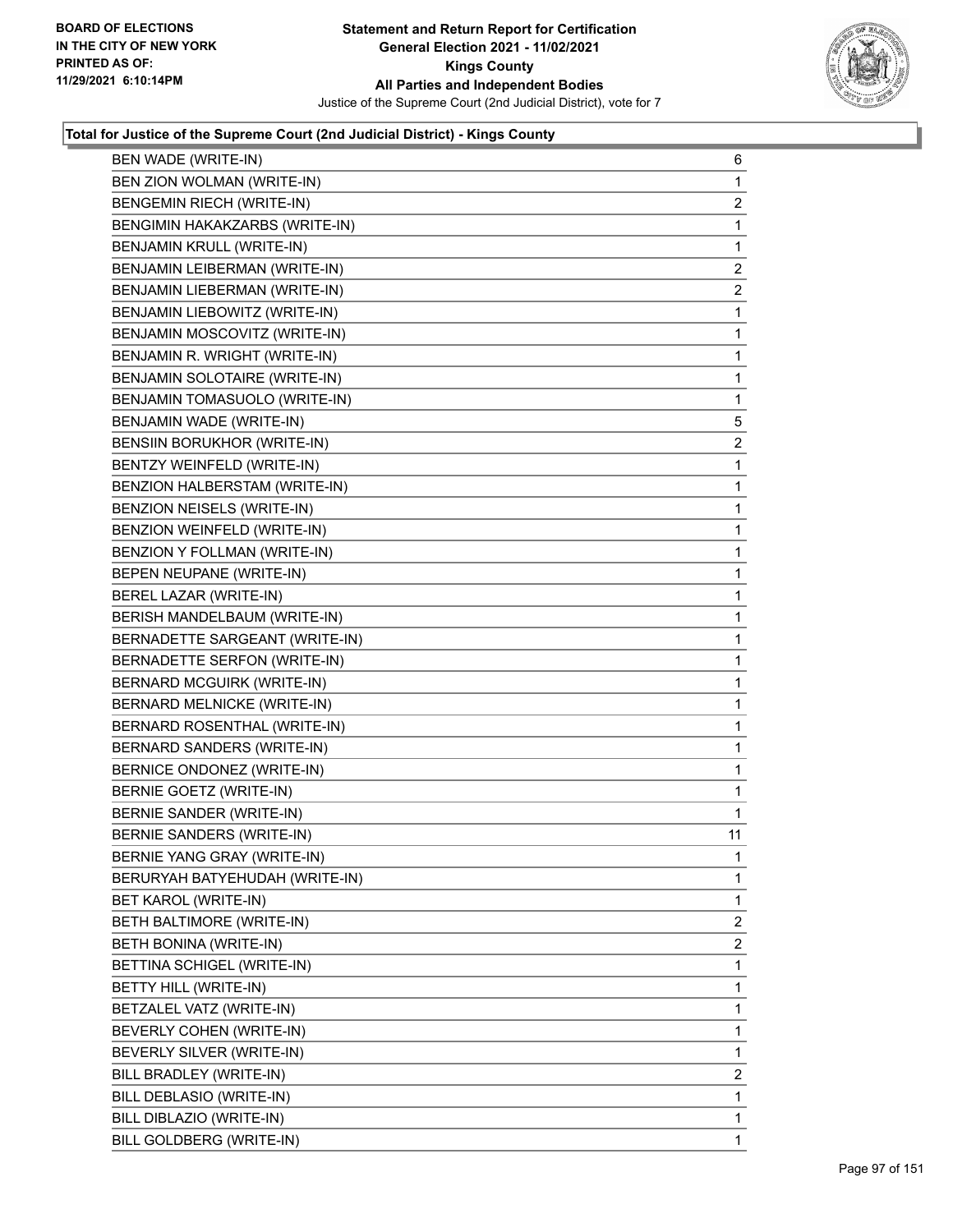

| BILL LYNN (WRITE-IN)                   | $\mathbf{1}$   |
|----------------------------------------|----------------|
| BILL MAHER (WRITE-IN)                  | 1              |
| BILL OREILLY (WRITE-IN)                | 1              |
| BILL ORIELY (WRITE-IN)                 | 1              |
| BILL VELLIOS (WRITE-IN)                | 1              |
| BILLY DOLL (WRITE-IN)                  | 6              |
| BINYAMIN KLEIN (WRITE-IN)              | 1              |
| BINYOMIN BENDET (WRITE-IN)             | 1              |
| <b>BLAKE MORRIS (WRITE-IN)</b>         | 1              |
| BLIMA LUCHT (WRITE-IN)                 | 1              |
| BO BURNHAM (WRITE-IN)                  | 1              |
| <b>BOB DEAN (WRITE-IN)</b>             | 1              |
| <b>BOB DOLE (WRITE-IN)</b>             | 1              |
| <b>BOB HOWE (WRITE-IN)</b>             | 6              |
| <b>BOB LEWIS (WRITE-IN)</b>            | 1              |
| <b>BOB RIYLE (WRITE-IN)</b>            | 1              |
| <b>BOB STINSON (WRITE-IN)</b>          | 1              |
| <b>BOBA FETT (WRITE-IN)</b>            | 1              |
| BOBBY D. LEONG (WRITE-IN)              | 1              |
| <b>BODDY SHMERDA (WRITE-IN)</b>        | 1              |
| <b>BONITA LYNN ROBINSON (WRITE-IN)</b> | 1              |
| <b>BONS SANTOS (WRITE-IN)</b>          | 1              |
| <b>BORIS NIKHMAN (WRITE-IN)</b>        | 1              |
| BORIS PALANT (WRITE-IN)                | 2              |
| <b>BORUCH GREENBERG (WRITE-IN)</b>     | 1              |
| BRAD VOGEL (WRITE-IN)                  | 2              |
| <b>BRADLEY RENK (WRITE-IN)</b>         | 1              |
| <b>BRAINNE O'BEIL (WRITE-IN)</b>       | 1              |
| <b>BRANDAN MCGILLIAN (WRITE-IN)</b>    | 1              |
| BRANDI A BRANDT (WRITE-IN)             | 1              |
| BRANDON KOKIN (WRITE-IN)               | 1              |
| <b>BRANDON LEE (WRITE-IN)</b>          | 1              |
| BRANDON LESGO (WRITE-IN)               | 1              |
| BRANDON LESSGO (WRITE-IN)              | 1              |
| BRANDON LETSGO (WRITE-IN)              | 1              |
| BRANDON SANDERSON (WRITE-IN)           | 1              |
| <b>BRCICHA WEISBERGER (WRITE-IN)</b>   | 1              |
| <b>BRENDAN LANTRY (WRITE-IN)</b>       | 1              |
| BRENIE SANDERS (WRITE-IN)              | 1              |
| <b>BRENT STAPLES (WRITE-IN)</b>        | 1              |
| BRETT FODERO (WRITE-IN)                | 1              |
| BRETT KAVANAH (WRITE-IN)               | 1              |
| BRETT KAVANAUGH (WRITE-IN)             | $\overline{c}$ |
| BRIAHAN JOY GRAY (WRITE-IN)            | 1              |
| BRIAN ESSER (WRITE-IN)                 | 1              |
|                                        |                |
| BRIAN FARGNDI (WRITE-IN)               | 1              |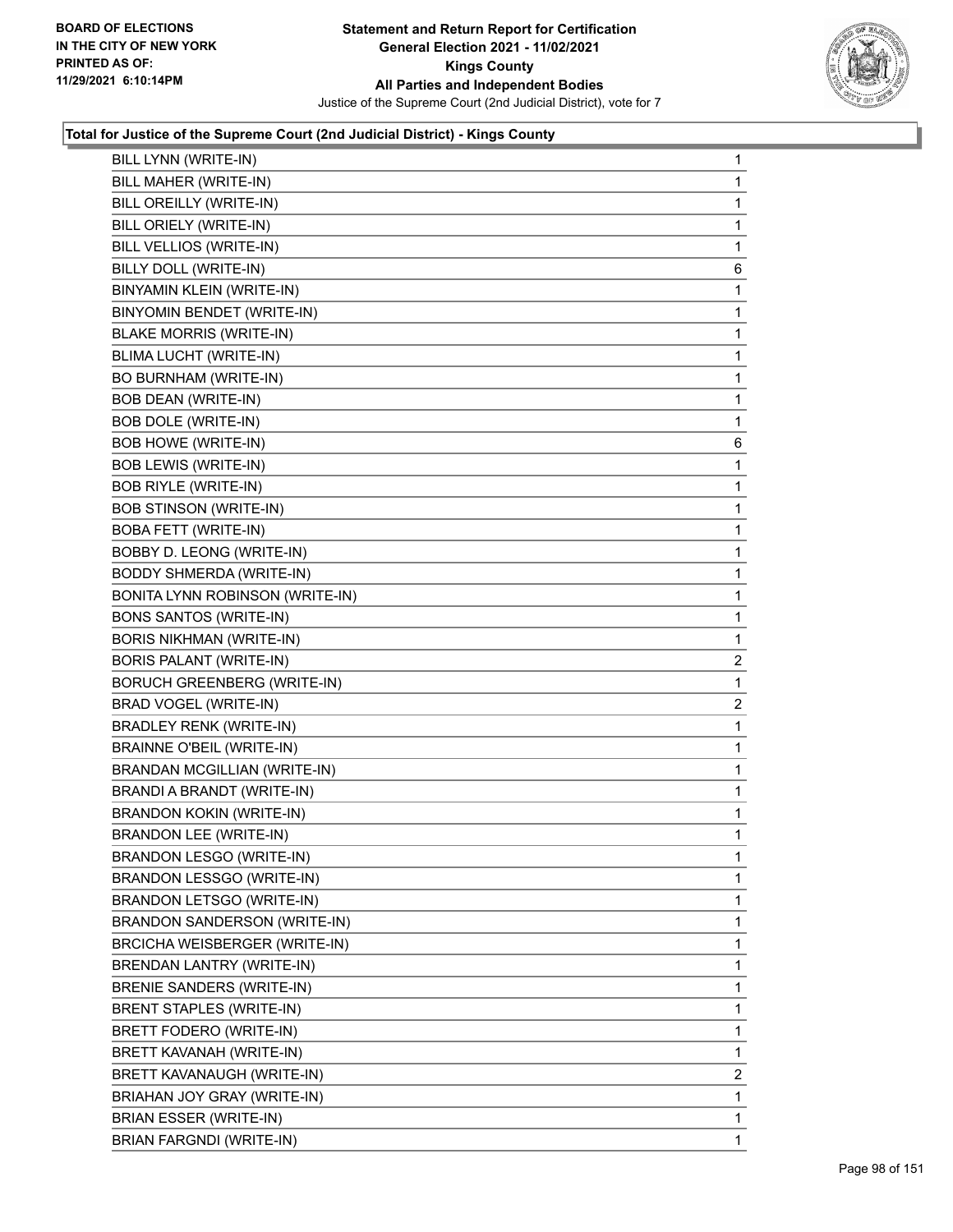

| <b>BRIAN FOX (WRITE-IN)</b>       | $\overline{2}$ |
|-----------------------------------|----------------|
| <b>BRIAN GRIFFIN (WRITE-IN)</b>   | $\mathbf{1}$   |
| BRIAN J ZIMMERMAN (WRITE-IN)      | 1              |
| BRIAN JORLANO (WRITE-IN)          | $\mathbf 1$    |
| BRIAN LEHRER (WRITE-IN)           | $\mathbf 1$    |
| BRIAN REILLY (WRITE-IN)           | 1              |
| BRIAN SLUTER (WRITE-IN)           | 1              |
| <b>BRIAN T NOEL (WRITE-IN)</b>    | 6              |
| BRIAN W. NOLAN (WRITE-IN)         | 1              |
| <b>BRIANNA RIIS (WRITE-IN)</b>    | 1              |
| <b>BROCK LESNAR (WRITE-IN)</b>    | $\mathbf 1$    |
| <b>BRODIE HAYES (WRITE-IN)</b>    | 1              |
| <b>BROOKE PRASHKER (WRITE-IN)</b> | 1              |
| <b>BRUCE BALTER (WRITE-IN)</b>    | 2              |
| <b>BRUCE BANNER (WRITE-IN)</b>    | 1              |
| <b>BRUCE BLATER (WRITE-IN)</b>    | $\mathbf 1$    |
| BRUCE H HOROWITZ (WRITE-IN)       | $\mathbf 1$    |
| <b>BRUCE WAYNE (WRITE-IN)</b>     | 1              |
| <b>BRUCE WRIGHT (WRITE-IN)</b>    | 1              |
| BRUENOR BATTLEHAMMER (WRITE-IN)   | $\mathbf{1}$   |
| BRYAN DANIELSAY (WRITE-IN)        | 1              |
| BRYAN LOUIE (WRITE-IN)            | $\mathbf 1$    |
| BRYAN TROTTTIERI (WRITE-IN)       | $\mathbf 1$    |
| BRYANT PABON (WRITE-IN)           | 1              |
| BTYN NIEBOER (WRITE-IN)           | 1              |
| BUENAVENTURO DURRUTI (WRITE-IN)   | $\mathbf{1}$   |
| <b>BULGS GARCIA (WRITE-IN)</b>    | 1              |
| <b>BUNJI FROMARTE (WRITE-IN)</b>  | 1              |
| CAITLIN GILLIES (WRITE-IN)        | 2              |
| CAITLIN LICUI (WRITE-IN)          | 1              |
| CAITLIN MOSES BOWSER (WRITE-IN)   | 1              |
| CALISTA DEJESUS (WRITE-IN)        | $\mathbf{1}$   |
| CALLA MCCARTHY (WRITE-IN)         | $\mathbf 1$    |
| CALUIN TABB (WRITE-IN)            | 1              |
| CALVIN JOHNSON (WRITE-IN)         | $\mathbf{1}$   |
| CAMERON LANGFORD (WRITE-IN)       | 1              |
| CAMILLA CABELLO (WRITE-IN)        | 1              |
| CANDACE OWENS (WRITE-IN)          | 1              |
| CANDANCE OWENS (WRITE-IN)         | 1              |
| CANDICE OWENS (WRITE-IN)          | 1              |
| CARDACE PARKER (WRITE-IN)         | 1              |
| CARL CALLER (WRITE-IN)            | 1              |
| CARL KRUGER (WRITE-IN)            | 1              |
| CARL M LERNER (WRITE-IN)          | 1              |
| CARL MURACO ESQ (WRITE-IN)        | 1              |
| CARLOS M MELENDEZ (WRITE-IN)      | 1              |
|                                   |                |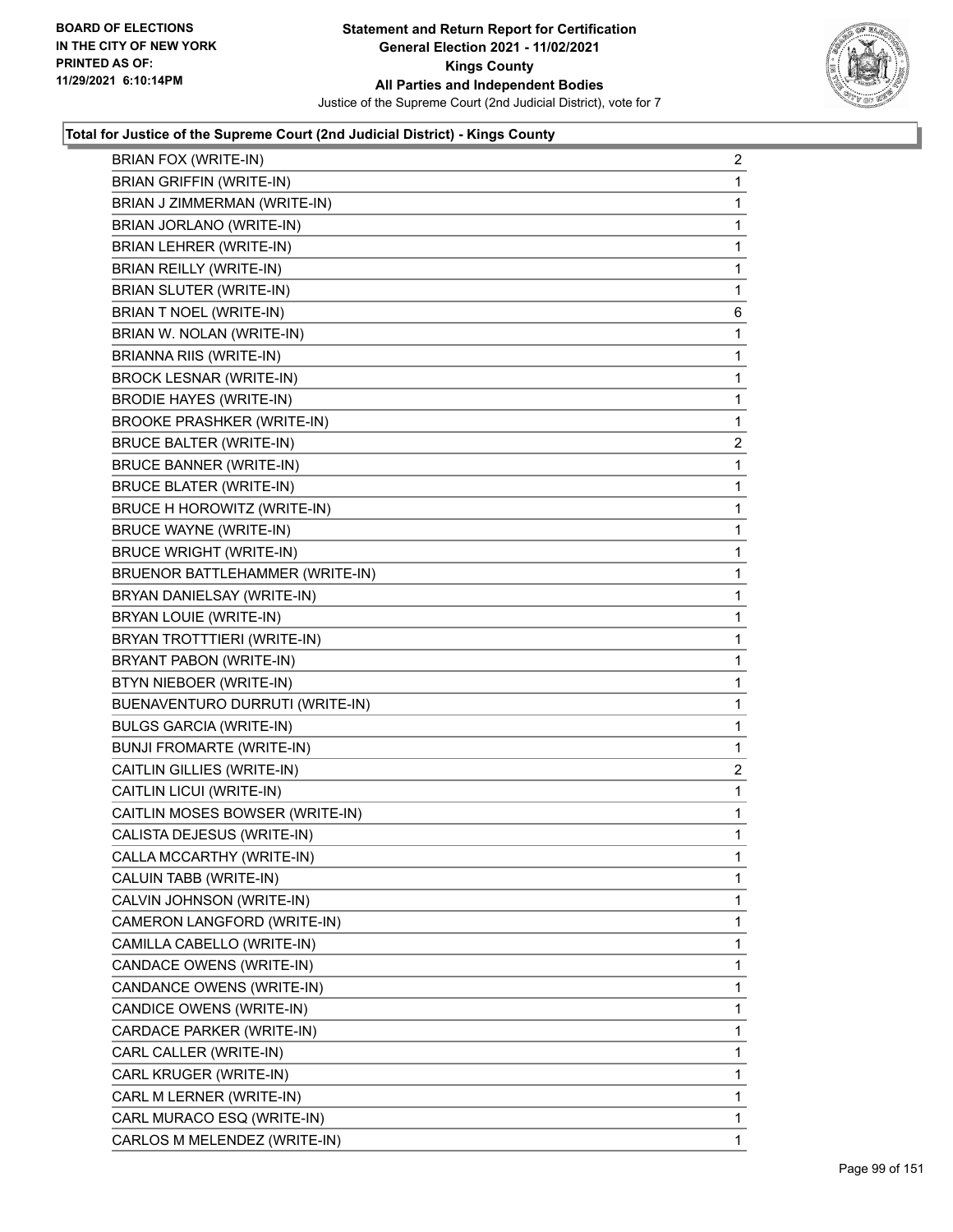

| CARLOS PEREZ (WRITE-IN)            | 1            |
|------------------------------------|--------------|
| CARLOS SCISSURA (WRITE-IN)         | 1            |
| CARMEN HERNANDEZ (WRITE-IN)        | 1            |
| CARMEN PACHACO (WRITE-IN)          | 1            |
| CARMEN PACHECO (WRITE-IN)          | 1            |
| CARMEN SANCHEZ (WRITE-IN)          | 1            |
| CARMEN TELLEZ (WRITE-IN)           | 2            |
| CAROL BURNETT (WRITE-IN)           | 1            |
| CAROLE PORIS (WRITE-IN)            | 1            |
| CAROLINE BATES (WRITE-IN)          | 1            |
| CAROLINE THILCODEANY (WRITE-IN)    | 1            |
| CAROLINE TOWBIN (WRITE-IN)         | 1            |
| CAROLYN DIALLO (WRITE-IN)          | 1            |
| CAROLYN WALKER (WRITE-IN)          | 2            |
| CAROLYN WALKER DALLU (WRITE-IN)    | 1            |
| CARULYN WALKER-DIALLO (WRITE-IN)   | 1            |
| CARY JOHNSON (WRITE-IN)            | 1            |
| CARY NOSOWITZ (WRITE-IN)           | 1            |
| CASEY KUHNS (WRITE-IN)             | 1            |
| CASRY MITCHELL (WRITE-IN)          | 3            |
| CATERINA BARTHA (WRITE-IN)         | 1            |
| CATHERINE CHRISTIAN (WRITE-IN)     | 3            |
| CATHERINE ROJAS (WRITE-IN)         | 1            |
| CATHRINE COPPOLA (WRITE-IN)        | 1            |
| CATIE BRIE BATTLEHAMMER (WRITE-IN) | 1            |
| CELINA TROWELL (WRITE-IN)          | 1            |
| CELINE WONG KATZMAN (WRITE-IN)     | 1            |
| CHAIM FLEISHER (WRITE-IN)          | 1            |
| CHAIM ROSENFELD (WRITE-IN)         | 1            |
| CHAIM WEITZNER (WRITE-IN)          | 1            |
| CHAIM YAM WEISS (WRITE-IN)         | 1            |
| CHAIM ZIEGLER (WRITE-IN)           | 1            |
| CHAIN SHTINK (WRITE-IN)            | 1            |
| CHALETZ CHAIM (WRITE-IN)           | 1            |
| CHANA BRONSH-TEYN (WRITE-IN)       | 1            |
| CHANEL DJBFSKY (WRITE-IN)          | 1            |
| CHARLES A. FORTE (WRITE-IN)        | 1            |
| CHARLES BOWISER (WRITE-IN)         | 1            |
| CHARLES COHEN (WRITE-IN)           | 1            |
| CHARLES DEGAILLE (WRITE-IN)        | 1            |
| CHARLES FINKELAN (WRITE-IN)        | 1            |
| CHARLES FINKELMAN (WRITE-IN)       | 1            |
| CHARLES GARY (WRITE-IN)            | 1            |
| CHARLES H. MITCHELL (WRITE-IN)     | 1            |
| CHARLES L HARGROVE JR (WRITE-IN)   | 1            |
| CHARLES V PAYNE (WRITE-IN)         | $\mathbf{1}$ |
|                                    |              |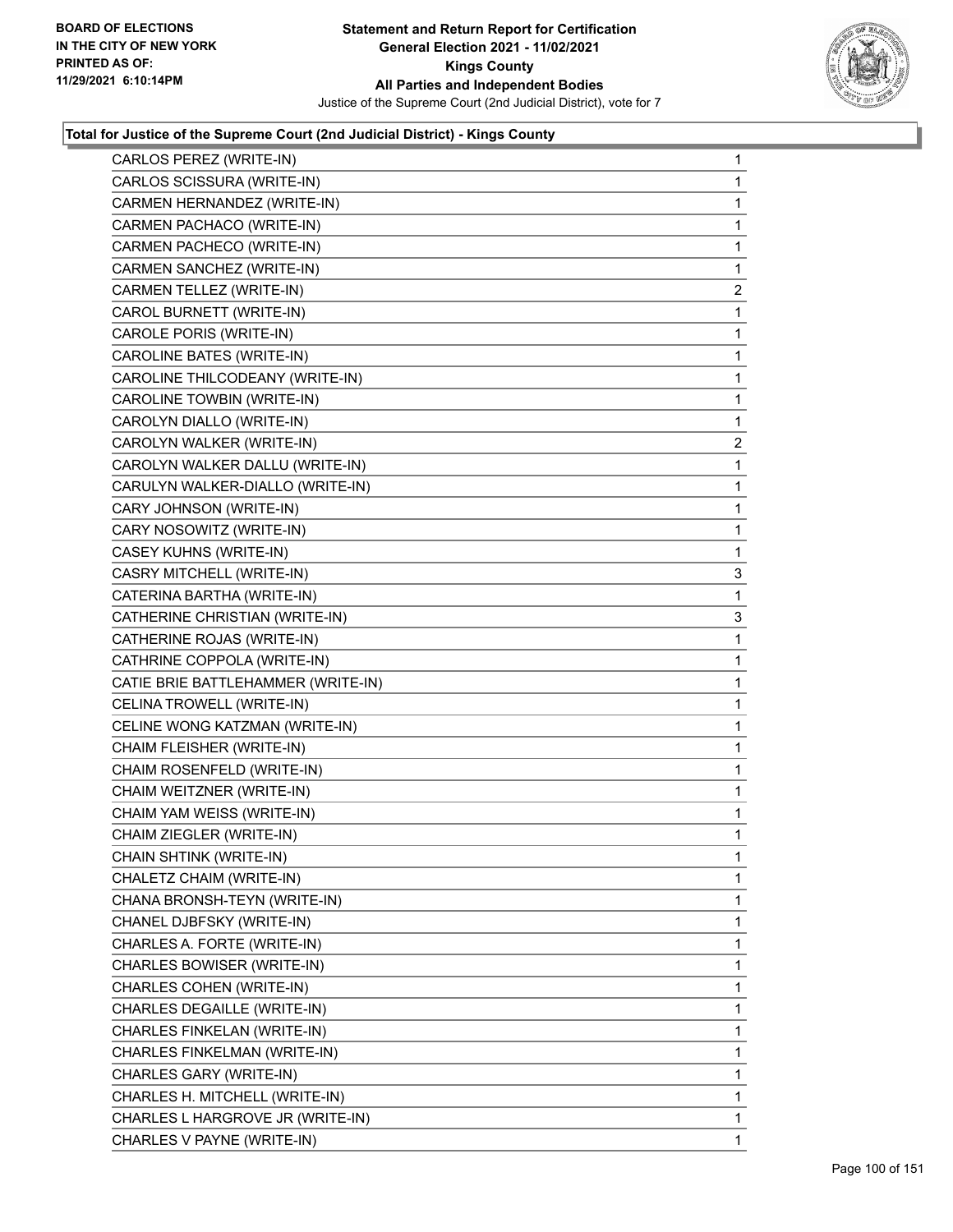

| CHARLES XAUIER (WRITE-IN)        | $\mathbf{1}$   |
|----------------------------------|----------------|
| CHARLIE BROWN (WRITE-IN)         | 1              |
| CHARLIE KIRK (WRITE-IN)          | 1              |
| CHARLIE MALONE (WRITE-IN)        | 1              |
| CHARLIE NEUPANE (WRITE-IN)       | 1              |
| CHARLIE TAYLOR (WRITE-IN)        | 1              |
| CHARLOTTE JOHNSON (WRITE-IN)     | $\mathbf 1$    |
| CHARNI KARMAN (WRITE-IN)         | 1              |
| CHAUEE WALKER (WRITE-IN)         | 7              |
| CHAYA BERGYAN (WRITE-IN)         | $\mathbf{1}$   |
| CHAYA DONN (WRITE-IN)            | 1              |
| CHAYA ERICH (WRITE-IN)           | 1              |
| CHAYA LEVI (WRITE-IN)            | $\mathbf{1}$   |
| CHAYA ZISY SCHWARTZ (WRITE-IN)   | $\mathbf{1}$   |
| CHE BRUNO (WRITE-IN)             | 1              |
| CHEALY MILOTCH (WRITE-IN)        | $\mathbf{1}$   |
| CHELSEA SHERIDA (WRITE-IN)       | 1              |
| CHERY WEINFELD (WRITE-IN)        | 1              |
| CHERYL GONZALES (WRITE-IN)       | $\mathbf{1}$   |
| CHERYL GONZALEZ (WRITE-IN)       | $\overline{2}$ |
| CHERYL PEROTTA (WRITE-IN)        | 1              |
| CHIA OSSE (WRITE-IN)             | $\mathbf{1}$   |
| CHINYERE EZIE (WRITE-IN)         | 1              |
| CHIPALETTA SOBAKA (WRITE-IN)     | 1              |
| CHIRLANE MC RAE (WRITE-IN)       | $\mathbf{1}$   |
| CHIZKEL EZAGUI (WRITE-IN)        | 1              |
| CHRIS BANKS (WRITE-IN)           | 1              |
| CHRIS GRIFFIN (WRITE-IN)         | $\mathbf{1}$   |
| CHRIS GUMADARO (WRITE-IN)        | 1              |
| CHRIS HEDGES (WRITE-IN)          | 1              |
| CHRIS KURODA (WRITE-IN)          | $\mathbf{1}$   |
| CHRIS MARS (WRITE-IN)            | 1              |
| CHRIS NORTH (WRITE-IN)           | 1              |
| CHRIS O'MARA (WRITE-IN)          | $\mathbf{1}$   |
| CHRIS O'ROURKE (WRITE-IN)        | 1              |
| CHRIS ROCK (WRITE-IN)            | 1              |
| CHRISTIAN HYLTON (WRITE-IN)      | 1              |
| CHRISTIE GOLDEN (WRITE-IN)       | 1              |
| CHRISTINA MCGILLIAN (WRITE-IN)   | 1              |
| CHRISTINE A KRAMER (WRITE-IN)    | 1              |
| CHRISTINE BARRACCA (WRITE-IN)    | 1              |
| CHRISTINE PICEKMAN (WRITE-IN)    | 1              |
| CHRISTINE SISTO (WRITE-IN)       | 3              |
| CHRISTOPHER B. GARVEY (WRITE-IN) | 1              |
| CHRISTOPHER BONEY SR. (WRITE-IN) | $\overline{2}$ |
| CHRISTOPHER DIFINA (WRITE-IN)    | $\mathbf{1}$   |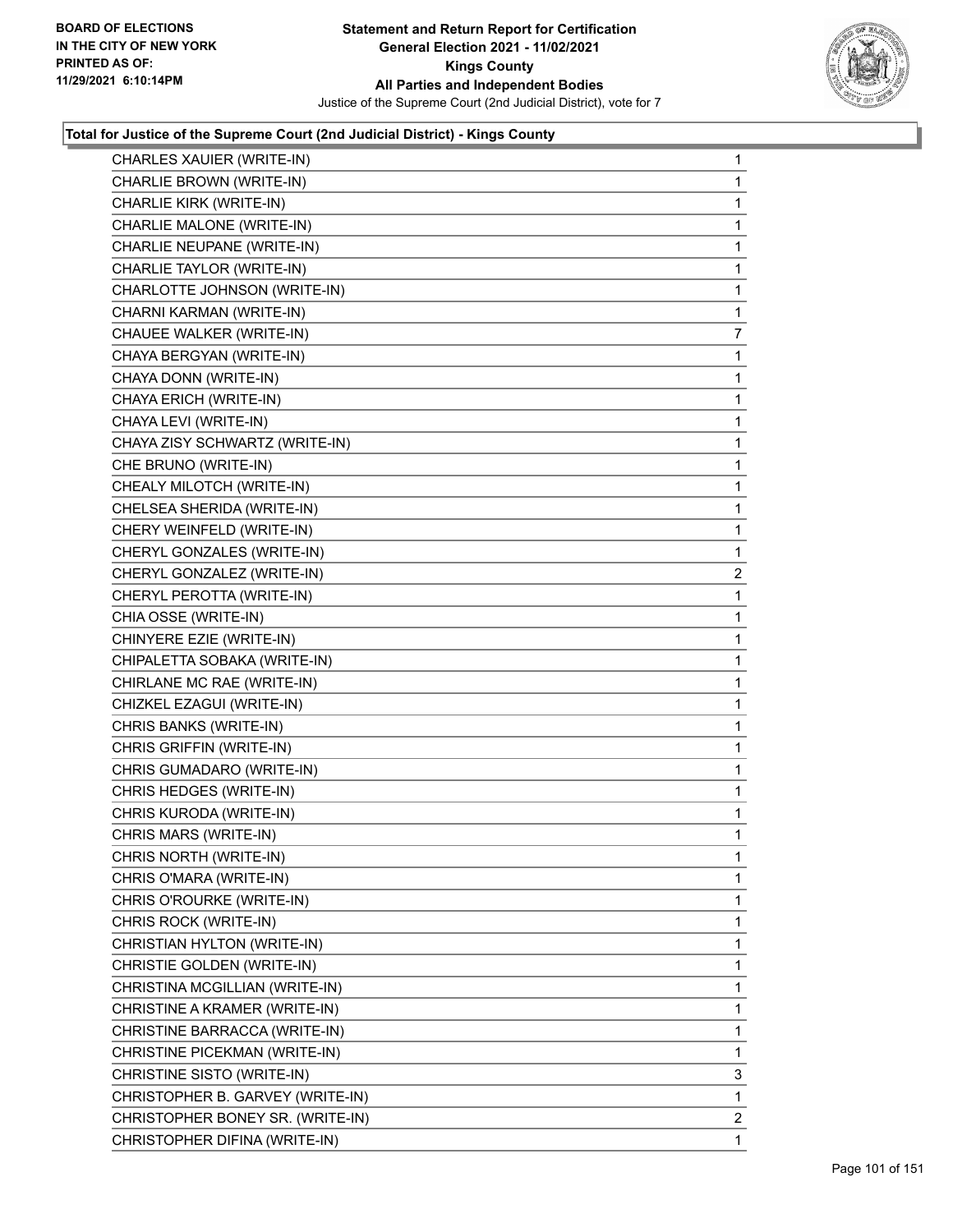

| CHRISTOPHER FERRARA (WRITE-IN)        | $\mathbf{1}$ |
|---------------------------------------|--------------|
| CHRISTOPHER G KEANE (WRITE-IN)        | 1            |
| CHRISTOPHER GRANT (WRITE-IN)          | 1            |
| CHRISTOPHER J. PENNY (WRITE-IN)       | 1            |
| CHRISTOPHER JERINKEY (WRITE-IN)       | 1            |
| CHRISTOPHER NEFF (WRITE-IN)           | 1            |
| CHRISTOPHER REILY ESQ (WRITE-IN)      | 1            |
| CHRISTOPHER ROMINE (WRITE-IN)         | 1            |
| CHRISTOPHER V BLUM (WRITE-IN)         | 1            |
| CHRISTOPHER Y. CAMPANELLA (WRITE-IN)  | 1            |
| CHUCK BERRY (WRITE-IN)                | 1            |
| CHUCKIE SCHUMME (WRITE-IN)            | 1            |
| CHWIM RENNERT (WRITE-IN)              | 1            |
| CLAIRE KLINGON (WRITE-IN)             | 1            |
| CLAIRE RUSH (WRITE-IN)                | 1            |
| CLAIRE STOHLMYER (WRITE-IN)           | 1            |
| CLAIRE WEINGARTAN (WRITE-IN)          | 1            |
| CLARENCE NORMAN (WRITE-IN)            | 1            |
| CLARENCE THOMAS (WRITE-IN)            | 2            |
| CLIMORE GLOVER (WRITE-IN)             | 1            |
| CODY MCCUNE (WRITE-IN)                | 1            |
| COLIN COHEN (WRITE-IN)                | 1            |
| COLIN GREENWOOD (WRITE-IN)            | 1            |
| COLIN QUINN (WRITE-IN)                | 1            |
| COLLEEN CAREW (WRITE-IN)              | 1            |
| COLON RODAN (WRITE-IN)                | 1            |
| COLTON ORR (WRITE-IN)                 | 1            |
| COLYI CHEN (WRITE-IN)                 | 1            |
| CONCETTA HENTIONI (WRITE-IN)          | 1            |
| CONNER MEALEY (WRITE-IN)              | 1            |
| CONNIE HENTIONI (WRITE-IN)            | 1            |
| CONNON ARMSTRONG (WRITE-IN)           | 1            |
| CONNOR O'MARA (WRITE-IN)              | 1            |
| CONOR GRIFF (WRITE-IN)                | 1            |
| CONSUELO MELENDEZ (WRITE-IN)          | 1            |
| CONSUELO MELLEFRE MELENDEZ (WRITE-IN) | 1            |
| CORA CASTRUONCVA (WRITE-IN)           | 1            |
| CORA SHILLINGFORD (WRITE-IN)          | 1            |
| CORDINE BEDEAU (WRITE-IN)             | 1            |
| COREY BOOKER (WRITE-IN)               | 1            |
| COREY WALKER (WRITE-IN)               | 1            |
| CORI BUSH (WRITE-IN)                  | 1            |
| CORNELL WEST (WRITE-IN)               | 1            |
| CORY BANKS (WRITE-IN)                 | 1            |
| CORY LONGFORD (WRITE-IN)              | 1            |
| COURTNEY CHENNELLS (WRITE-IN)         | 1            |
|                                       |              |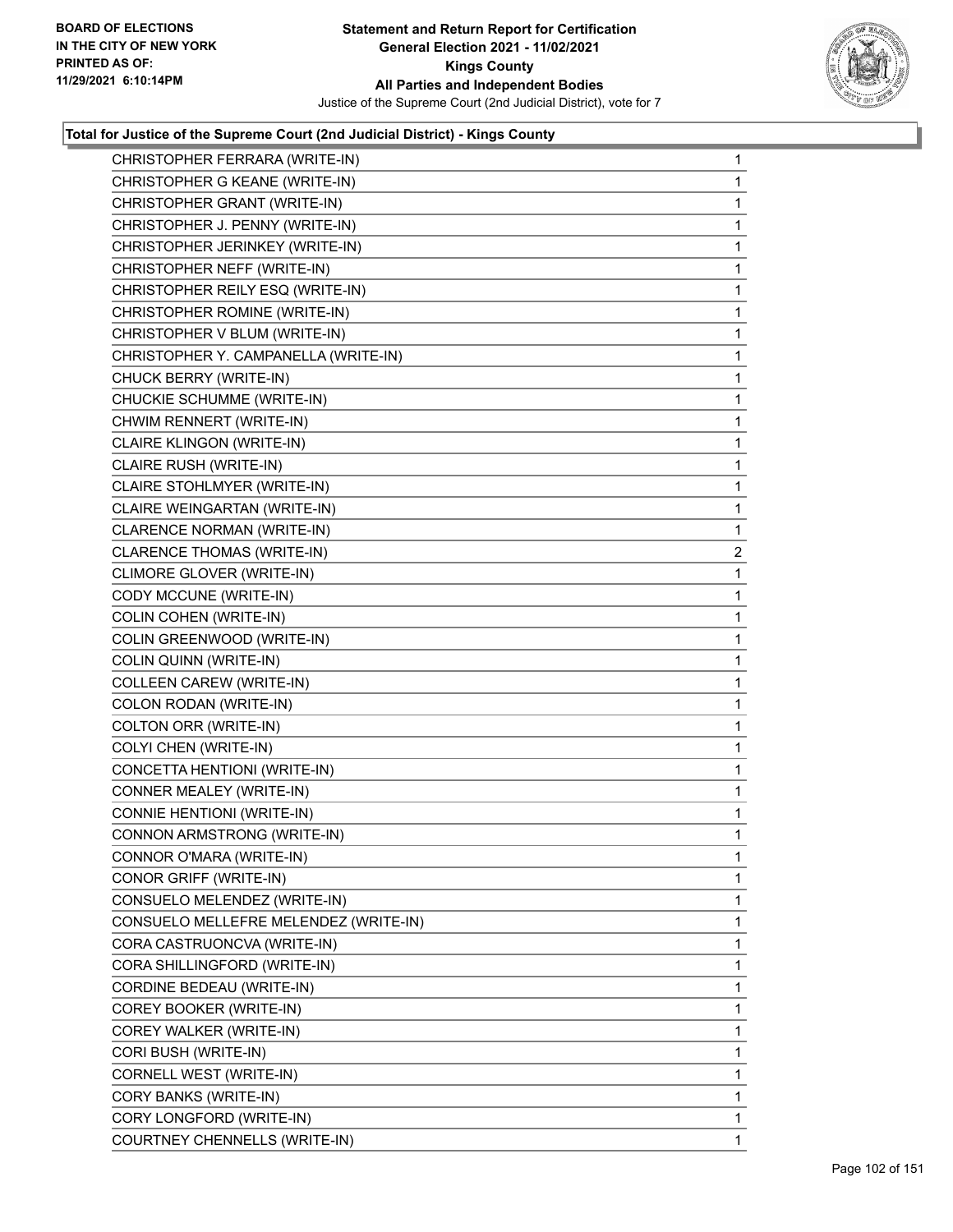

| COURTNEY HAGG (WRITE-IN)        | $\mathbf{1}$   |
|---------------------------------|----------------|
| COURTNEY KELLY (WRITE-IN)       | $\mathbf{1}$   |
| CRAIG B. GADDY (WRITE-IN)       | 1              |
| CRAIG MOSKOWITZ (WRITE-IN)      | 1              |
| CRAIG NELSON (WRITE-IN)         | 1              |
| CRAIG ROBINSON (WRITE-IN)       | $\mathbf{1}$   |
| CRAIG WALKER (WRITE-IN)         | 1              |
| <b>CUITIN BOWSET (WRITE-IN)</b> | $\mathbf{1}$   |
| CURTIS A SLIWA (WRITE-IN)       | 1              |
| CURTIS COST (WRITE-IN)          | 1              |
| CURTIS GOLDENSTEIN (WRITE-IN)   | $\mathbf{1}$   |
| <b>CURTIS LEE (WRITE-IN)</b>    | $\mathbf{1}$   |
| CURTIS SILWA (WRITE-IN)         | 8              |
| CURTIS SLIVA (WRITE-IN)         | $\mathbf{1}$   |
| CURTIS SLIWA (WRITE-IN)         | 23             |
| CURTS SILWA (WRITE-IN)          | 1              |
| CYNTHIA NIXON (WRITE-IN)        | 3              |
| DALE COOPER (WRITE-IN)          | $\mathbf{1}$   |
| DALE FIEDERICK (WRITE-IN)       | 1              |
| DAMION OMEN TROY (WRITE-IN)     | $\mathbf{1}$   |
| DAN GROSS (WRITE-IN)            | 1              |
| DAN OLIVEN (WRITE-IN)           | 1              |
| DAN RUTH (WRITE-IN)             | $\mathbf{1}$   |
| DAN SHEIN (WRITE-IN)            | $\mathbf{1}$   |
| DAN TOKAYER (WRITE-IN)          | 1              |
| DAN WHITE (WRITE-IN)            | $\mathbf{1}$   |
| DAN YUFFIE (WRITE-IN)           | 1              |
| DANA DOUGLAS (WRITE-IN)         | $\overline{c}$ |
| DANI LIEBLING (WRITE-IN)        | $\mathbf{1}$   |
| DANIEL ALTADONE (WRITE-IN)      | $\mathbf{1}$   |
| DANIEL CHENNELLS (WRITE-IN)     | 1              |
| DANIEL COHEN (WRITE-IN)         | $\mathbf{1}$   |
| DANIEL CRAIG (WRITE-IN)         | 1              |
| DANIEL EISENBACH (WRITE-IN)     | 1              |
| DANIEL FELDING (WRITE-IN)       | $\mathbf{1}$   |
| DANIEL FELDMAN (WRITE-IN)       | 1              |
| DANIEL FOX (WRITE-IN)           | 1              |
| DANIEL GOLDMAN (WRITE-IN)       | 1              |
| DANIEL GOULDEN (WRITE-IN)       | $\overline{2}$ |
| DANIEL KINCH (WRITE-IN)         | 1              |
| DANIEL M KINCH (WRITE-IN)       | $\mathbf{1}$   |
| DANIEL M PRYOR (WRITE-IN)       | 1              |
| DANIEL MILSTEIN (WRITE-IN)      | 2              |
| DANIEL SCHLACHER (WRITE-IN)     | 1              |
| DANIEL SHAW, JR (WRITE-IN)      | $\mathbf{1}$   |
| DANIEL STENDER (WRITE-IN)       | 1              |
|                                 |                |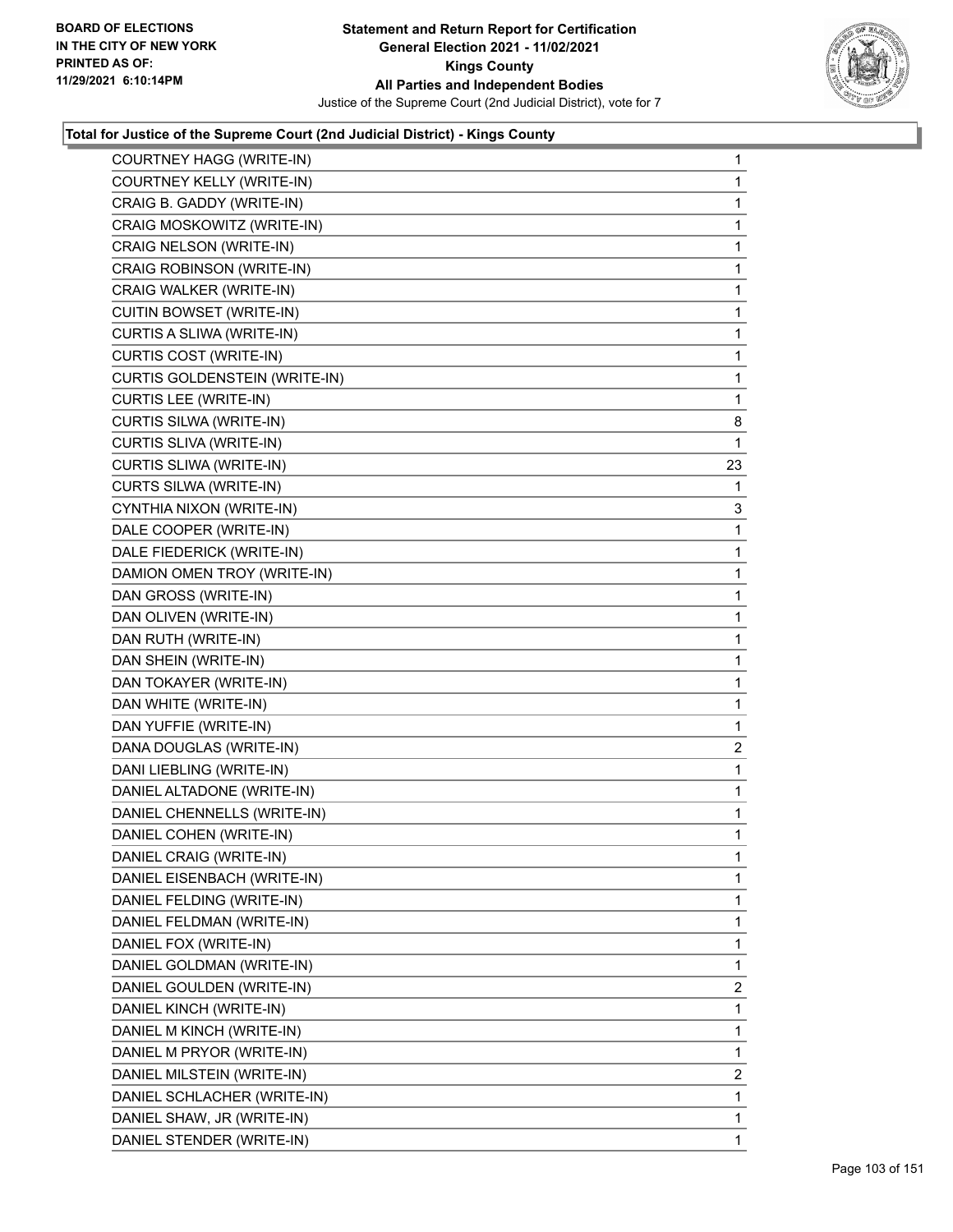

| DANIEL TOMAYO (WRITE-IN)        | 3            |
|---------------------------------|--------------|
| DANIELLE FOGEL (WRITE-IN)       | 1            |
| DANIELLE LEVINE (WRITE-IN)      | 1            |
| DANIELLE SEREL (WRITE-IN)       | $\mathbf{1}$ |
| DANNY BEN-HOORM (WRITE-IN)      | 1            |
| DANNY CHUN (WRITE-IN)           | 1            |
| DANNY PREST (WRITE-IN)          | $\mathbf{1}$ |
| DANZO CAMEO (WRITE-IN)          | 1            |
| DARA YOUNG (WRITE-IN)           | 1            |
| DARELL BONEY (WRITE-IN)         | $\mathbf 1$  |
| DARLEN MEALY (WRITE-IN)         | 1            |
| DARLENE JONES (WRITE-IN)        | 1            |
| DARREN GOLDNER (WRITE-IN)       | $\mathbf{1}$ |
| DARRYL JONES (WRITE-IN)         | 1            |
| DASH WALKER (WRITE-IN)          | 1            |
| DAV HEIKIND (WRITE-IN)          | $\mathbf 1$  |
| DAV HIKIND (WRITE-IN)           | 1            |
| DAVE COLON (WRITE-IN)           | 2            |
| DAVE PORTNOY (WRITE-IN)         | $\mathbf{1}$ |
| DAVE SMITH (WRITE-IN)           | 1            |
| DAVI BRUNO (WRITE-IN)           | 1            |
| DAVID ABRAHAM (WRITE-IN)        | $\mathbf 1$  |
| DAVID ALEXIS (WRITE-IN)         | 7            |
|                                 |              |
| DAVID BANIN (WRITE-IN)          | 4            |
| DAVID BLOOMFIELD (WRITE-IN)     | 3            |
| DAVID CANTON (WRITE-IN)         | 1            |
| DAVID CHANCE HAYWOOD (WRITE-IN) | 1            |
| DAVID CRUCKEIT (WRITE-IN)       | $\mathbf 1$  |
| DAVID DIBELLO (WRITE-IN)        | 1            |
| DAVID DRAKE (WRITE-IN)          | 1            |
| DAVID DREW (WRITE-IN)           | $\mathbf{1}$ |
| DAVID F PRICE (WRITE-IN)        | 1            |
| DAVID FREUND (WRITE-IN)         | 1            |
| DAVID GANDIN (WRITE-IN)         | $\mathbf{1}$ |
| DAVID GINZBURG (WRITE-IN)       | 1            |
| DAVID GLASSNER (WRITE-IN)       | 1            |
| DAVID GORDON (WRITE-IN)         | 1            |
| DAVID GREENBERG (WRITE-IN)      | 1            |
| DAVID HAMELECH (WRITE-IN)       | 1            |
| DAVID HERBERT (WRITE-IN)        | 1            |
| DAVID HIKIND (WRITE-IN)         | 1            |
| DAVID IGANAYER (WRITE-IN)       | 1            |
| DAVID KAROPKIN (WRITE-IN)       | 1            |
| DAVID KAUFMAN (WRITE-IN)        | 1            |
| DAVID KIRSCHNER (WRITE-IN)      | $\mathbf{1}$ |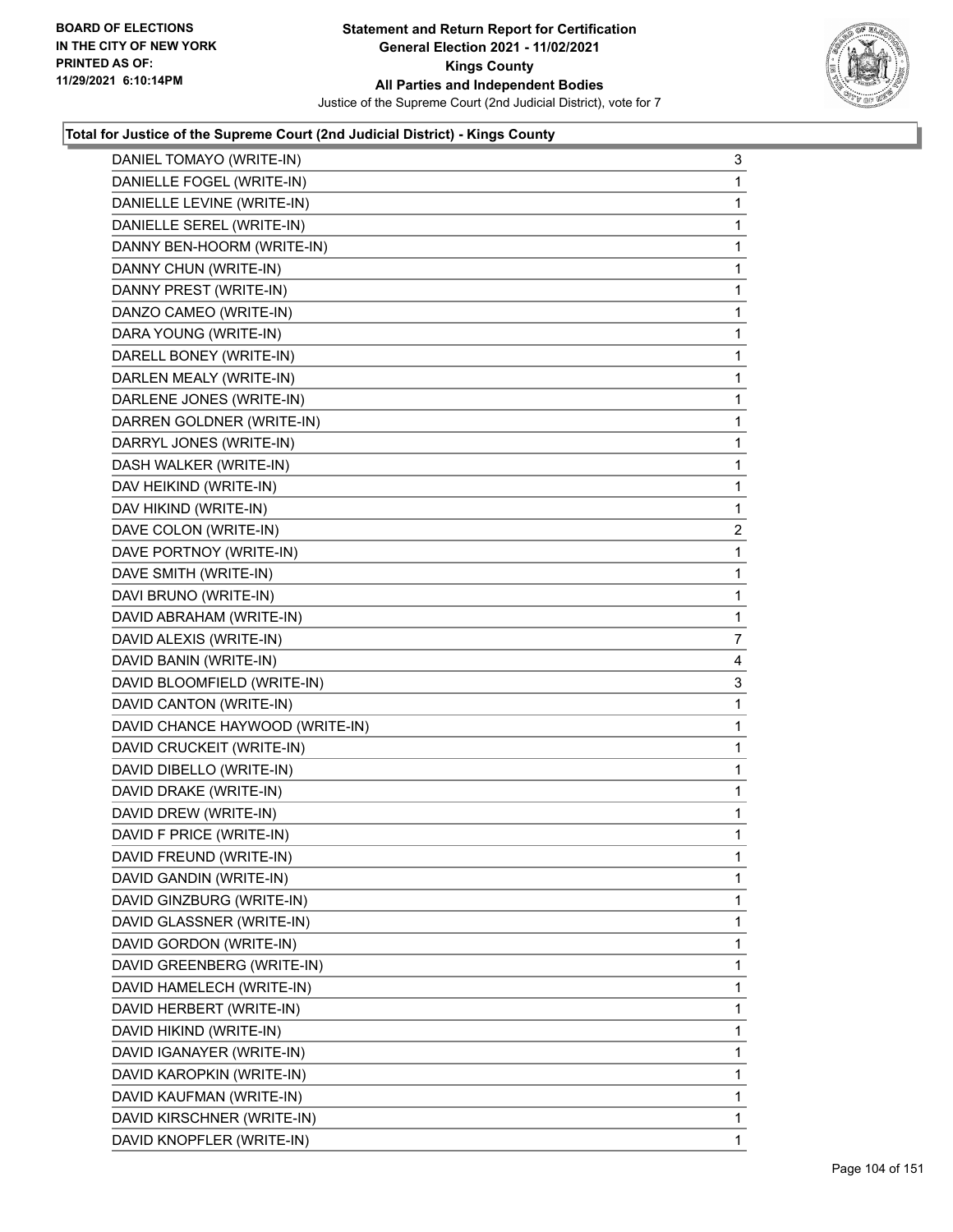

| DAVID KOTZ (WRITE-IN)        | $\mathbf{1}$   |
|------------------------------|----------------|
| DAVID LANDFAIR (WRITE-IN)    | $\overline{c}$ |
| DAVID LETTERMAN (WRITE-IN)   | 1              |
| DAVID NIDERMAN (WRITE-IN)    | $\mathbf{1}$   |
| DAVID ORTIZ (WRITE-IN)       | $\mathbf{1}$   |
| DAVID P.GREENBERG (WRITE-IN) | 1              |
| DAVID PRENER (WRITE-IN)      | 1              |
| DAVID RANKIN (WRITE-IN)      | $\mathbf{1}$   |
| DAVID SANDLER (WRITE-IN)     | 1              |
| DAVID SCHWARTZ (WRITE-IN)    | 1              |
| DAVID SHAPIRO (WRITE-IN)     | 1              |
| DAVID STORIBIN (WRITE-IN)    | 3              |
| DAVID STOROBIN (WRITE-IN)    | 1              |
| DAVID STROBIN (WRITE-IN)     | 3              |
| DAVID WENK (WRITE-IN)        | 1              |
| DAVID WRIGHT (WRITE-IN)      | $\mathbf{1}$   |
| DAVID ZALMAN (WRITE-IN)      | $\mathbf{1}$   |
| DAVIS HAINES (WRITE-IN)      | $\mathbf{1}$   |
| DAWN WRIGHT (WRITE-IN)       | 5              |
| DAYREL SEWELL (WRITE-IN)     | $\mathbf{1}$   |
| DEAN DEMUCCI (WRITE-IN)      | 1              |
| DEAN KUSAKABE (WRITE-IN)     | $\mathbf{1}$   |
| DEAN MARCHITELLO (WRITE-IN)  | $\mathbf{1}$   |
| DEANNA ADAMS (WRITE-IN)      | $\mathbf{1}$   |
| DEANNA LOGAN (WRITE-IN)      | 1              |
| DEBORAH ADLER (WRITE-IN)     | $\mathbf{1}$   |
| DEBORAH CREIGHTON (WRITE-IN) | 1              |
| DEBORAH H. MORRIS (WRITE-IN) | 1              |
| DEBORAH O'HARA (WRITE-IN)    | $\mathbf 1$    |
| DEBORAH SHAME (WRITE-IN)     | $\overline{2}$ |
| DEBORAH SHAMEL (WRITE-IN)    | $\mathbf 1$    |
| DEBORAH SZAL (WRITE-IN)      | $\mathbf{1}$   |
| DEBORAH WILLBURN (WRITE-IN)  | $\mathbf{1}$   |
| DEBRA JOHNSON (WRITE-IN)     | 1              |
| DEBRA L. RASHIN (WRITE-IN)   | $\mathbf{1}$   |
| DEBRA M. SMITH (WRITE-IN)    | 1              |
| DECLNN MCCARTHY (WRITE-IN)   | 1              |
| DEEPA AMBEKAR (WRITE-IN)     | 1              |
| DENAE DAUGLAS (WRITE-IN)     | 1              |
| DENISE JOHNSON (WRITE-IN)    | 1              |
| DENNIS ANVAER (WRITE-IN)     | 1              |
| DENNIS WAVAGNER (WRITE-IN)   | 1              |
| DEREK JETER (WRITE-IN)       | 2              |
| DEREK ROSE (WRITE-IN)        | 1              |
| DERICK BROWNES (WRITE-IN)    | $\mathbf{1}$   |
| DERRICK ROSE (WRITE-IN)      | $\overline{2}$ |
|                              |                |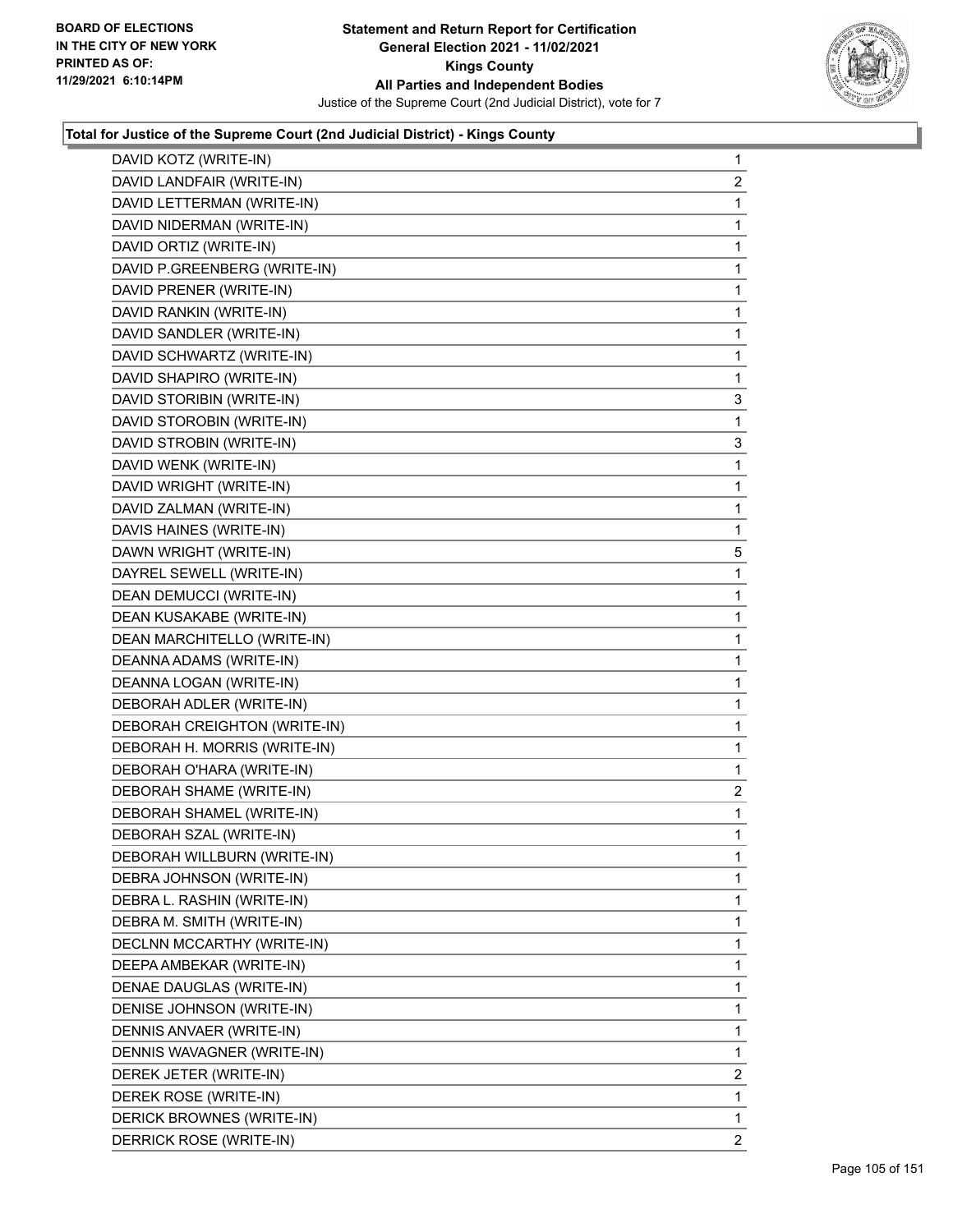

| DETZY KERSDE (WRITE-IN)                  | $\mathbf{1}$ |
|------------------------------------------|--------------|
| DEVAL GIVENS (WRITE-IN)                  | $\mathbf{1}$ |
| DEVI ELIZABETH NANPIAPARAMPIL (WRITE-IN) | 1            |
| DEVIN BALKIND (WRITE-IN)                 | $\mathbf{1}$ |
| DEVIN W. BALKIND (WRITE-IN)              | 1            |
| DEVON RETTEW (WRITE-IN)                  | 1            |
| DEVORA FEIT (WRITE-IN)                   | 1            |
| DEVORA KUPERMAN (WRITE-IN)               | 3            |
| DIANE LAPP (WRITE-IN)                    | 1            |
| DIANE MORALES (WRITE-IN)                 | 2            |
| DICK HERTZ (WRITE-IN)                    | 1            |
| DICK MONTY (WRITE-IN)                    | 1            |
| DINA FREUND (WRITE-IN)                   | 1            |
| DINO VASILAKOS (WRITE-IN)                | $\mathbf{1}$ |
| DINSH HANSEN (WRITE-IN)                  | 1            |
| DIPONA BANDY (WRITE-IN)                  | $\mathbf{1}$ |
| DIRK DIGGLER (WRITE-IN)                  | 1            |
| DIRLEEN RIVIEZZO (WRITE-IN)              | 1            |
| DJANGO RAINHARDT (WRITE-IN)              | 1            |
| DOMONIC CARTER (WRITE-IN)                | $\mathbf{1}$ |
| DON RICKLES (WRITE-IN)                   | 1            |
| DON TRUMP JR (WRITE-IN)                  | $\mathbf{1}$ |
| DONAD TRUMP (WRITE-IN)                   | 1            |
| DONALD J CRANSTON (WRITE-IN)             | 1            |
| DONALD J TRUMP (WRITE-IN)                | 10           |
| DONALD J. TRUMP (WRITE-IN)               | 4            |
| DONALD J.TRUMP (WRITE-IN)                | 2            |
| DONALD JEAN TRUMP (WRITE-IN)             | $\mathbf{1}$ |
| DONALD JOHN TRUMP (WRITE-IN)             | 1            |
| DONALD LEO (WRITE-IN)                    | 1            |
| DONALD RAPPAPORT (WRITE-IN)              | 1            |
| DONALD TRUMP (WRITE-IN)                  | 49           |
| DONALD TRUMP JR (WRITE-IN)               | 3            |
| DONALD TRUMP JR. (WRITE-IN)              | 2            |
| DONALD TRUMP, JR (WRITE-IN)              | 1            |
| DONNA CIMLNO (WRITE-IN)                  | 1            |
| DONNA COLES (WRITE-IN)                   | 4            |
| DOUGLAS FIELD (WRITE-IN)                 | 1            |
| DOUGLASS GENEEN (WRITE-IN)               | 1            |
| DOUP DEBUSSCUR (WRITE-IN)                | 1            |
| DOV CHARNEY (WRITE-IN)                   | 1            |
| DOV HIKIND (WRITE-IN)                    | 3            |
| DOV HINKEL (WRITE-IN)                    | 1            |
| DR JEFFREY WEBER (WRITE-IN)              | 1            |
| DR PHILLIP SCHERER (WRITE-IN)            | 1            |
| DREW DAYS (WRITE-IN)                     | 1            |
|                                          |              |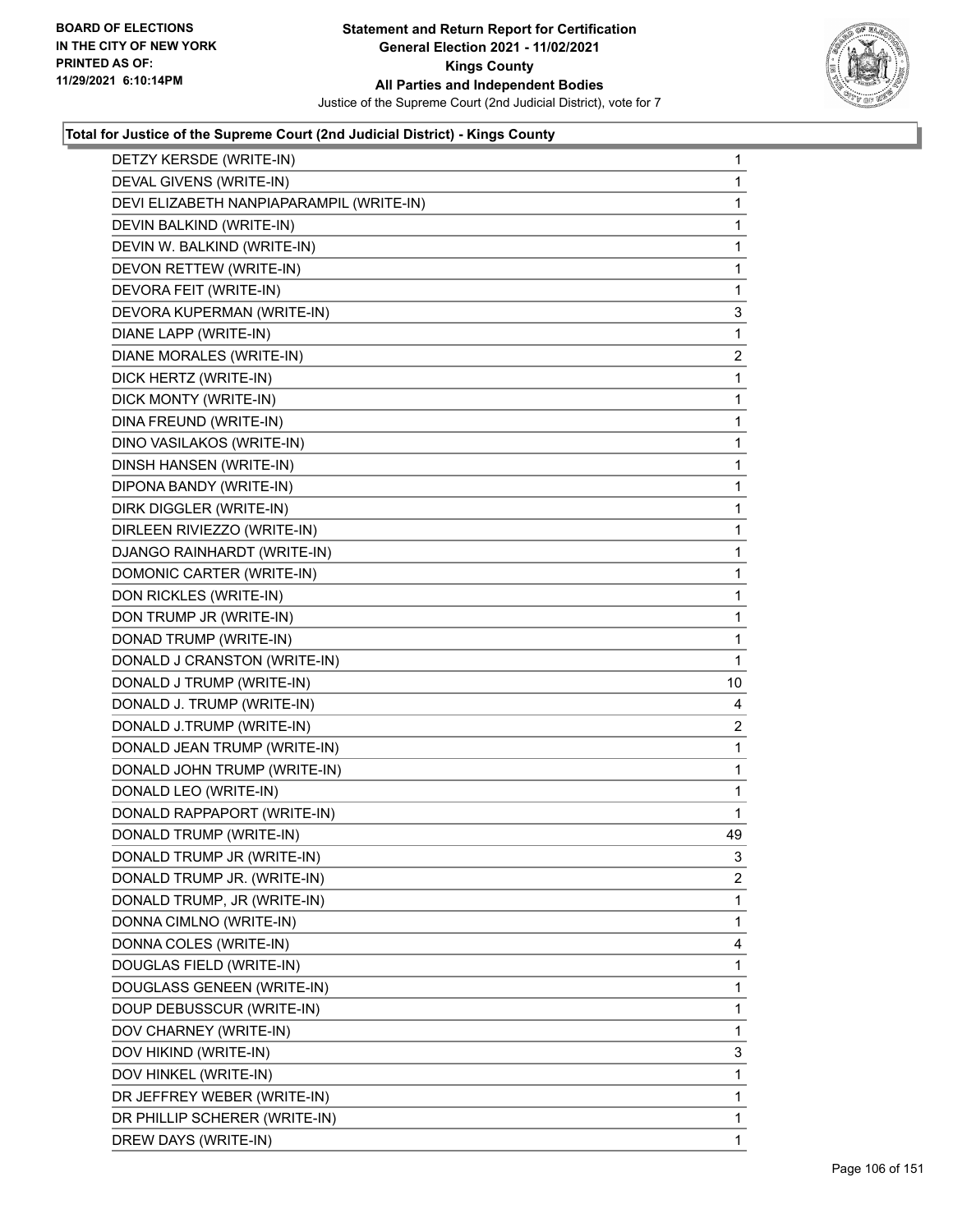

| DREW TAYOR (WRITE-IN)              | $\mathbf{1}$ |
|------------------------------------|--------------|
| DRIZZIT DOURDEN (WRITE-IN)         | $\mathbf 1$  |
| DULCE SLOAN (WRITE-IN)             | $\mathbf{1}$ |
| DUTTY BOUKMON (WRITE-IN)           | $\mathbf 1$  |
| DYLAN MURPHY (WRITE-IN)            | 1            |
| DYLON MICHEAL SUHER (WRITE-IN)     | 1            |
| DYNISHAL GROSS (WRITE-IN)          | $\mathbf 1$  |
| EARL WARREN (WRITE-IN)             | $\mathbf 1$  |
| EARLE F. WEPRIN (WRITE-IN)         | 1            |
| EARLE WARREN (WRITE-IN)            | $\mathbf{1}$ |
| EARLE WEPRIN (WRITE-IN)            | 1            |
| EASTHER GOTTLIUB (WRITE-IN)        | 1            |
| ED O BRIEN (WRITE-IN)              | $\mathbf 1$  |
| ED VAKHLER (WRITE-IN)              | 2            |
| EDDIE GIACOMIN (WRITE-IN)          | 1            |
| EDDY ARCADIAN (WRITE-IN)           | $\mathbf{1}$ |
| EDMOND A. COATE (WRITE-IN)         | 1            |
| EDWARD BARNAS (WRITE-IN)           | 1            |
| EDWARD CARABALLO (WRITE-IN)        | $\mathbf 1$  |
| EDWARD H. KING (WRITE-IN)          | $\mathbf 1$  |
| EDWARD KLEIN (WRITE-IN)            | 1            |
| EDWARD KNOUB (WRITE-IN)            | $\mathbf{1}$ |
| EDWARD L MASSEY (WRITE-IN)         | 1            |
| EDWARD LESLIE (WRITE-IN)           | 1            |
| EDWARD NATURALES (WRITE-IN)        | $\mathbf 1$  |
| EDWARD O DONNELL (WRITE-IN)        | 1            |
| EDWARD SNOWDEN (WRITE-IN)          | 3            |
| EFI SORKIN (WRITE-IN)              | $\mathbf{1}$ |
| EFRAIM CENSOR (WRITE-IN)           | 1            |
| EFRAIM NIERENBERG (WRITE-IN)       | 1            |
| EFRAIN NIERENBERG (WRITE-IN)       | $\mathbf{1}$ |
| EILEEN CARRIER (WRITE-IN)          | 1            |
| EILEEN LONG (WRITE-IN)             | 1            |
| EITAN KALMOOITZ (WRITE-IN)         | 1            |
| ELAINE GARDINER (WRITE-IN)         | 1            |
| ELAINE SCHACK RODRIGUEZ (WRITE-IN) | 1            |
| ELAINE SCHACKA (WRITE-IN)          | $\mathbf{1}$ |
| ELANA REDFIELD (WRITE-IN)          | 2            |
| ELARA EHRENBERG (WRITE-IN)         | 1            |
| ELENA BEELEY NICOLAS (WRITE-IN)    | $\mathbf 1$  |
| ELENA CARIOLA (WRITE-IN)           | 3            |
| ELENA GROISBERG (WRITE-IN)         | 2            |
| ELENA KATSNELSON (WRITE-IN)        | $\mathbf{1}$ |
| ELENO SHACK RODROGIOZ (WRITE-IN)   | 1            |
| ELERAN WILLBURN (WRITE-IN)         | 1            |
| ELI DONN (WRITE-IN)                | $\mathbf{1}$ |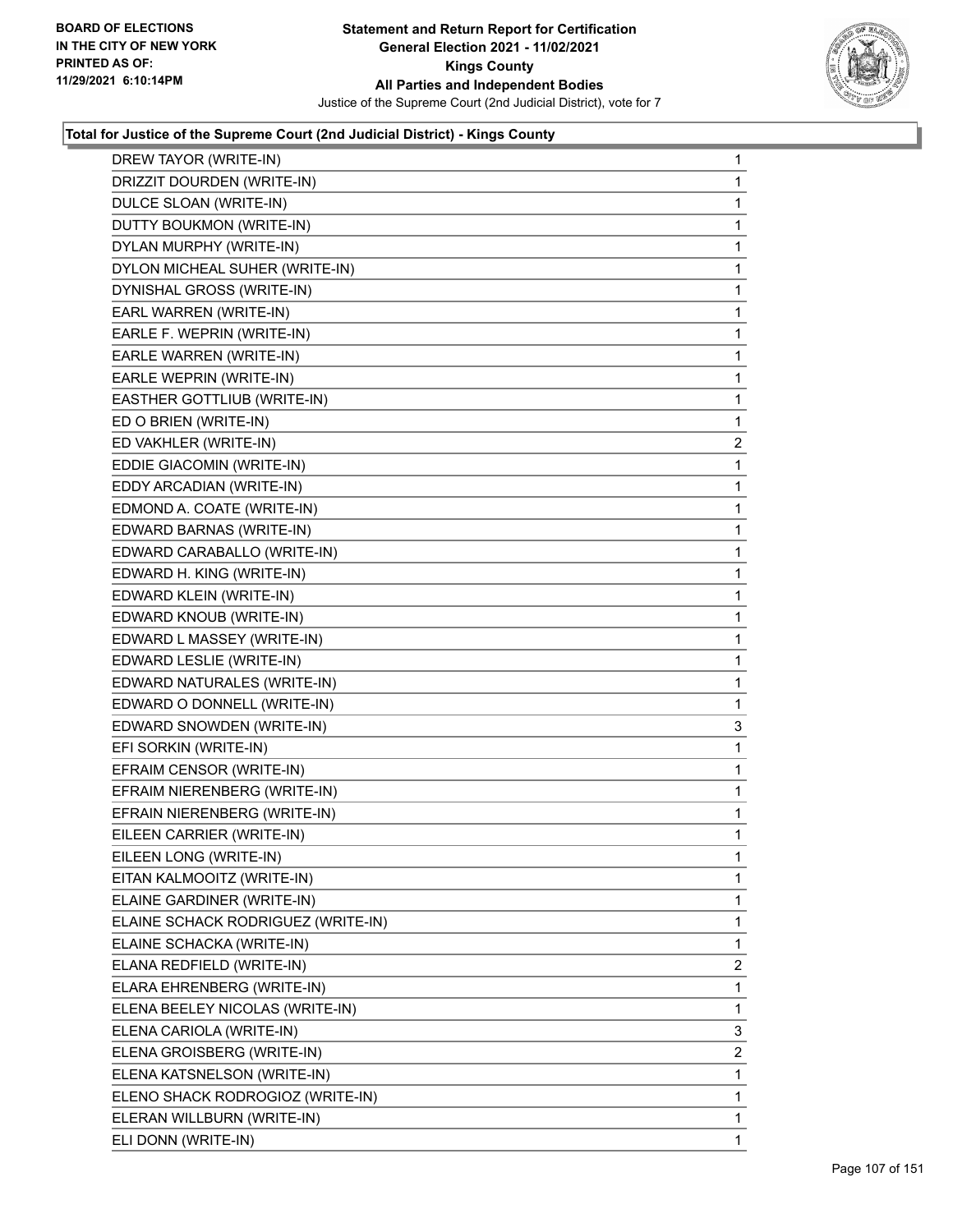

| ELI GERSENER (WRITE-IN)          | $\mathbf{1}$   |
|----------------------------------|----------------|
| ELI MANNING (WRITE-IN)           | $\mathbf 1$    |
| ELI SCHWIEZER (WRITE-IN)         | 1              |
| ELI WRIGHT (WRITE-IN)            | $\mathbf{1}$   |
| ELIAHOU YAZDI (WRITE-IN)         | 1              |
| ELIAS FALCON (WRITE-IN)          | 1              |
| ELIEZER SCHLASINGER (WRITE-IN)   | $\mathbf{1}$   |
| ELIEZER SCHURMER (WRITE-IN)      | 1              |
| ELIEZER STEFANSKY (WRITE-IN)     | $\mathbf{1}$   |
| ELINA KHARNAS (WRITE-IN)         | 3              |
| ELISA LAFRANCO (WRITE-IN)        | 1              |
| ELISA SAMPSON (WRITE-IN)         | 7              |
| ELISABETH CALCUTERRA (WRITE-IN)  | $\mathbf{1}$   |
| ELISEO CABVERA (WRITE-IN)        | 1              |
| ELISHE WELLERSTEIN (WRITE-IN)    | $\mathbf{1}$   |
| ELISHENA ZIEGLER (WRITE-IN)      | $\mathbf{1}$   |
| ELISHEVA ZIELGLER (WRITE-IN)     | 1              |
| ELIYOHU K. ALMONWITS (WRITE-IN)  | $\mathbf{1}$   |
| ELIZA ELY (WRITE-IN)             | $\mathbf{1}$   |
| ELIZABETH ANNE MORROW (WRITE-IN) | 1              |
| ELIZABETH GALLAGHER (WRITE-IN)   | $\mathbf{1}$   |
| ELIZABETH HOLTZMAN (WRITE-IN)    | $\mathbf{1}$   |
| ELIZABETH SHEEN (WRITE-IN)       | 1              |
| ELIZABETH SKEEN (WRITE-IN)       | 2              |
| ELIZABETH WARREN (WRITE-IN)      | $\mathbf{1}$   |
| ELIZABTH BAGOT (WRITE-IN)        | 1              |
| ELIZER SCHLASINGER (WRITE-IN)    | $\mathbf{1}$   |
| ELLEN PHILIPS (WRITE-IN)         | $\mathbf{1}$   |
| ELLEN SPORN (WRITE-IN)           | 1              |
| ELLIOT DAHARI (WRITE-IN)         | 2              |
| ELLIOTT R.HAMILTON (WRITE-IN)    | $\mathbf{1}$   |
| ELON MUSK (WRITE-IN)             | 1              |
| ELUZER KAWALSKY (WRITE-IN)       | $\mathbf{1}$   |
| ELVISL MORGAN (WRITE-IN)         | 1              |
| ELYA ARNEL (WRITE-IN)            | 1              |
| ELYA HEIMLICH (WRITE-IN)         | 1              |
| EMELI KZVOVSKY (WRITE-IN)        | 1              |
| EMIL SOSKIN (WRITE-IN)           | 1              |
| EMILY GILKSHER (WRITE-IN)        | 1              |
| <b>EMILY GINSBERG (WRITE-IN)</b> | 1              |
| EMILY HIGGINS (WRITE-IN)         | 1              |
| EMILY MINERVA-MORALES (WRITE-IN) | 1              |
| EMILY P HARTFORD (WRITE-IN)      | 1              |
| EMILY STITELMAN (WRITE-IN)       | 1              |
| EMMA ALPERT (WRITE-IN)           | $\mathbf{1}$   |
| EMMA CATERINE (WRITE-IN)         | $\overline{2}$ |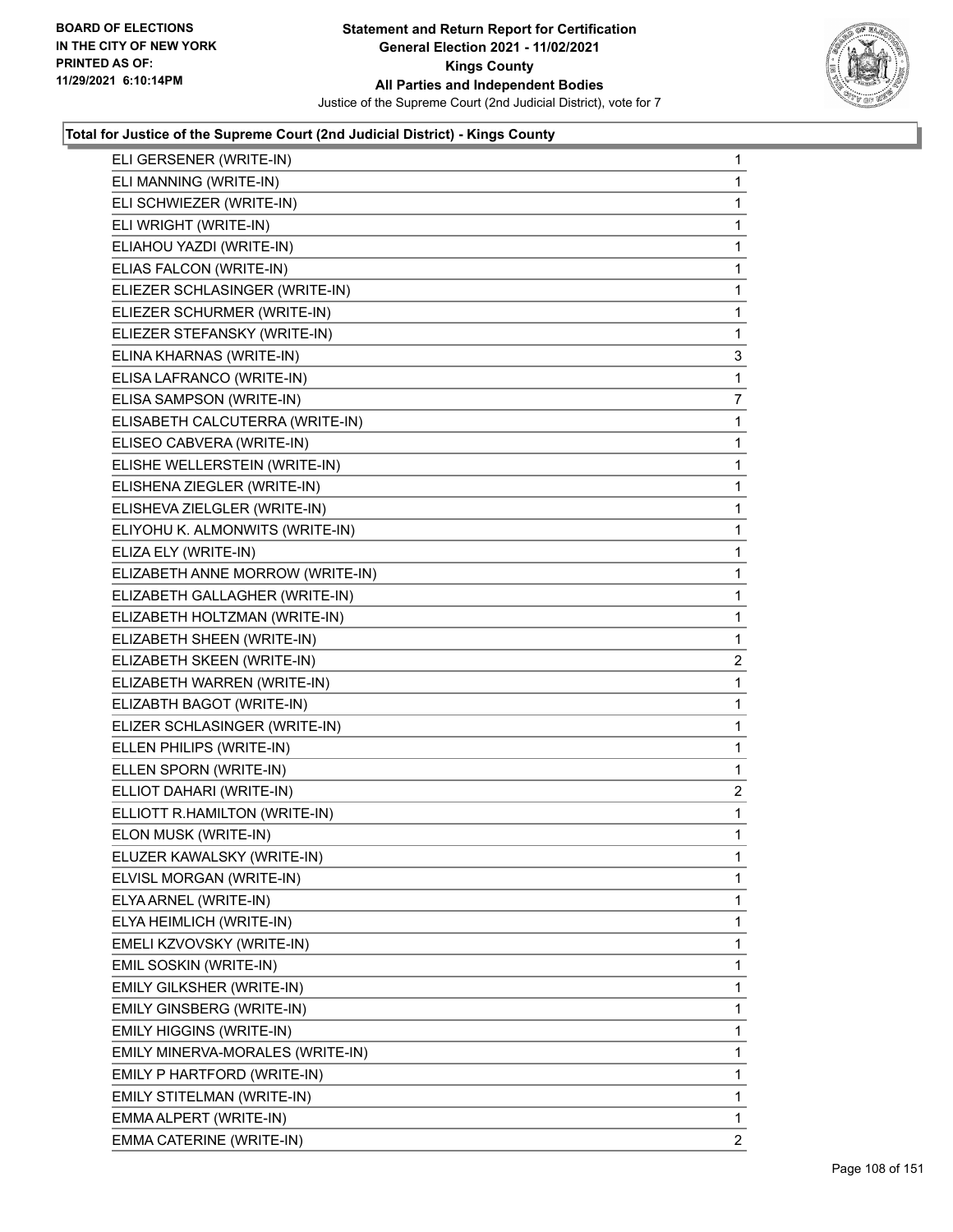

| EMME GOLDHAMMER (WRITE-IN)    | 1              |
|-------------------------------|----------------|
| ENIK ANA (WRITE-IN)           | 1              |
| EPHRAIM GOLD (WRITE-IN)       | 1              |
| EPHRAIM SEIDEN (WRITE-IN)     | 1              |
| ERIC ADAMS (WRITE-IN)         | 3              |
| ERIC DYER (WRITE-IN)          | 1              |
| ERIC GIULIANI (WRITE-IN)      | 1              |
| ERIC GONZALEZ (WRITE-IN)      | 1              |
| ERIC KAMERMAN (WRITE-IN)      | 1              |
| ERIC LEE (WRITE-IN)           | 1              |
| ERIC MUNSON (WRITE-IN)        | 1              |
| ERIC PEREZ (WRITE-IN)         | 1              |
| ERIC ROMAIN (WRITE-IN)        | 1              |
| ERIC SZKARLAT (WRITE-IN)      | 1              |
| ERIC TRUMP (WRITE-IN)         | 5              |
| ERIC WALDEN (WRITE-IN)        | 1              |
| ERIK FENER (WRITE-IN)         | 1              |
| ERIK S. FRANKEL (WRITE-IN)    | 1              |
| ERIKA ORDONEZ (WRITE-IN)      | 1              |
| ERIKS FRANKEL (WRITE-IN)      | 1              |
| ERIN CAREW (WRITE-IN)         | 1              |
| ERIN ELMORE (WRITE-IN)        | 1              |
| ERNEST NASPRETTO (WRITE-IN)   | 1              |
| ERNESTO PAPALEO (WRITE-IN)    | 1              |
| ERROL LEWIS (WRITE-IN)        | 1              |
| ERZA LEVY (WRITE-IN)          | 1              |
| ESIENA EKWOFIA (WRITE-IN)     | 1              |
| ESMADE LIN ROSARIO (WRITE-IN) | 1              |
| ESTHER BERGYAN (WRITE-IN)     | 1              |
| ESTHER J SCHLISSEZ (WRITE-IN) | 1              |
| ESTHER JAROSLUITZ (WRITE-IN)  | 1              |
| ESTY LAPIDES (WRITE-IN)       | 1              |
| ETHAN TURKELTAUB (WRITE-IN)   | 1              |
| ETHEL COFFINAS (WRITE-IN)     | 1              |
| ETTY KARTZ (WRITE-IN)         | 1              |
| EUGENE DEBS (WRITE-IN)        | 1              |
| EUGENE KHALAMB (WRITE-IN)     | 1              |
| EUGENE LUMELSKY (WRITE-IN)    | 1              |
| EUGENE O'HARA (WRITE-IN)      | 1              |
| EUGENE WECHDER (WRITE-IN)     | 1              |
| EVAN CASTILLO (WRITE-IN)      | 1              |
| EVAN FOURNIER (WRITE-IN)      | $\overline{2}$ |
| EVAN REISER (WRITE-IN)        | 1              |
| EYMUND DIEGEL (WRITE-IN)      | 1              |
| EZRA SCHWERNER (WRITE-IN)     | 1              |
| EZREIL EHRLONGER (WRITE-IN)   | 1              |
|                               |                |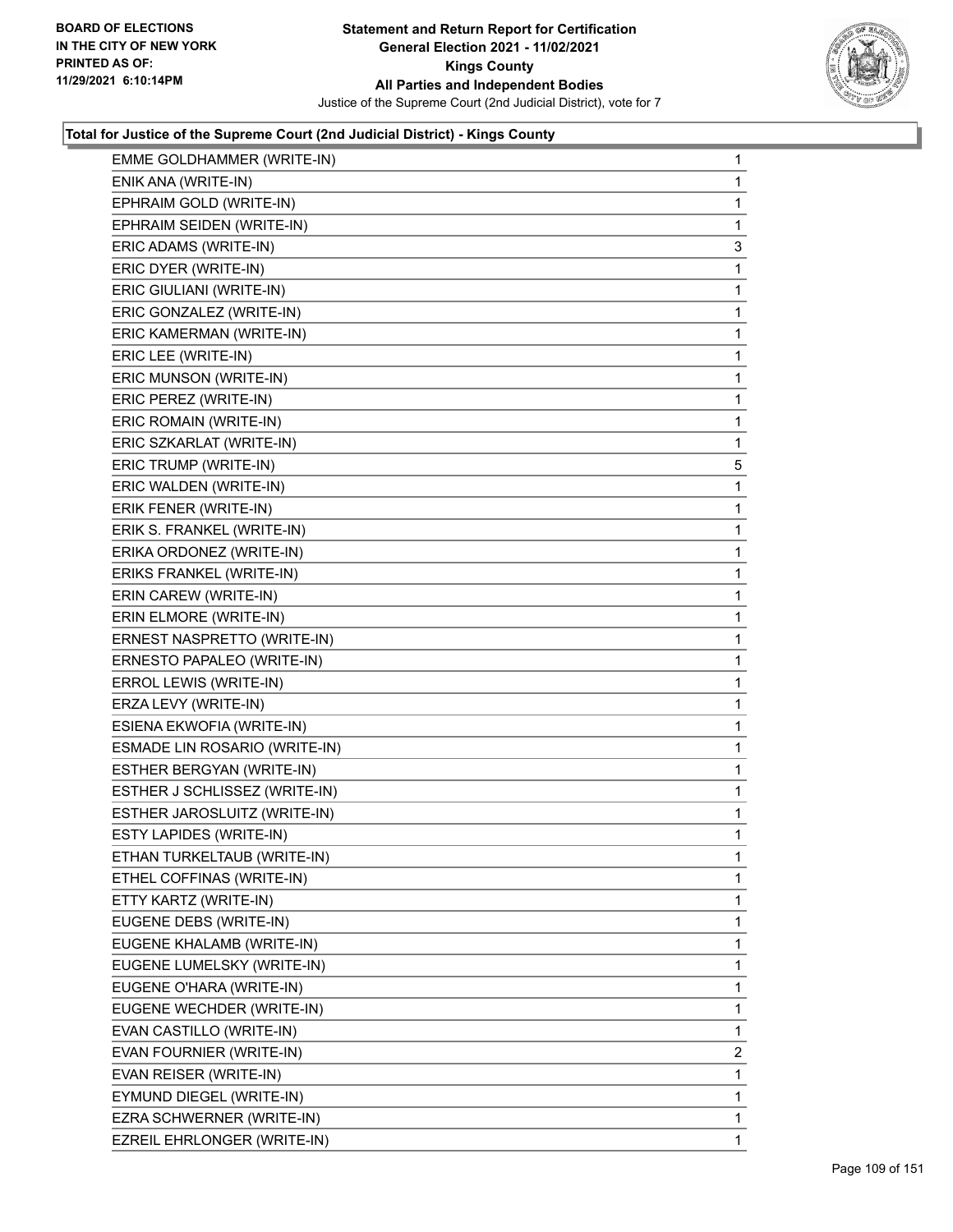

| EZSIEL SCHIMER (WRITE-IN)           | $\mathbf{1}$ |
|-------------------------------------|--------------|
| FAGY JACOBOWITZ (WRITE-IN)          | 1            |
| FAIGALALA SREBRO (WRITE-IN)         | 1            |
| FAIGY GLASSMAN (WRITE-IN)           | 1            |
| FAITH JENKINGS (WRITE-IN)           | 1            |
| FAITH JONES (WRITE-IN)              | 1            |
| FAR SHTUNKEN (WRITE-IN)             | 1            |
| FAWAN LAKHA (WRITE-IN)              | 1            |
| FELIX BIEDERMAN (WRITE-IN)          | 1            |
| FELIX BINDERMAN (WRITE-IN)          | 1            |
| FELLEN JONES (WRITE-IN)             | 1            |
| FERNANDO A. MATEO (WRITE-IN)        | 1            |
| FERNANDO CUPPALLEA (WRITE-IN)       | 1            |
| FESS PARKER (WRITE-IN)              | 1            |
| FIORELLO LA GUARDIA (WRITE-IN)      | 1            |
| FOY JAMPY (WRITE-IN)                | 1            |
| FRAN MCSWEENEY (WRITE-IN)           | 1            |
| FRANCESCA ERICHSEN (WRITE-IN)       | 1            |
| FRANCIS O ROURKE (WRITE-IN)         | 1            |
| FRANCIS O"ROURKE (WRITE-IN)         | 1            |
| FRANCIS O'ROURKE (WRITE-IN)         | 1            |
| FRANIS GILLER (WRITE-IN)            | 1            |
| FRANK CAIAZZO (WRITE-IN)            | 1            |
| FRANK DEGAETANO (WRITE-IN)          | 1            |
| FRANK FORD (WRITE-IN)               | 1            |
| FRANK HAGARTY (WRITE-IN)            | 1            |
| FRANK J. CIMMINO (WRITE-IN)         | 1            |
| FRANK MARTIN (WRITE-IN)             | 1            |
| FRANK MIRANDA (WRITE-IN)            | 1            |
| FRANK MOSECTELLI (WRITE-IN)         | 1            |
| FRANK SEDDIO (WRITE-IN)             | 2            |
| FRANK SORRENTINO (WRITE-IN)         | 1            |
| FRANK THOMAS (WRITE-IN)             | 1            |
| FRANK X. HELLEN (WRITE-IN)          | 1            |
| FRANKIE RUSSO (WRITE-IN)            | 1            |
| FRANKLIN NELSON (WRITE-IN)          | 1            |
| FRANKLIN STONE (WRITE-IN)           | 2            |
| FRED HOTT (WRITE-IN)                | 1            |
| FRED ROGERS (WRITE-IN)              | 1            |
| FRED TOCHBAUM (WRITE-IN)            | 1            |
| FREDRICK DOUGLASS (WRITE-IN)        | 1            |
| FREIDY GOLDSTEIN (WRITE-IN)         | 1            |
| FRUNLDIN K. MOSS (WRITE-IN)         | 1            |
| GABERIAL GORENSTEIN (WRITE-IN)      | 1            |
| GABNIEL ARCLES (WRITE-IN)           | 2            |
| <b>GABRIEL BRUNSWICK (WRITE-IN)</b> | 1            |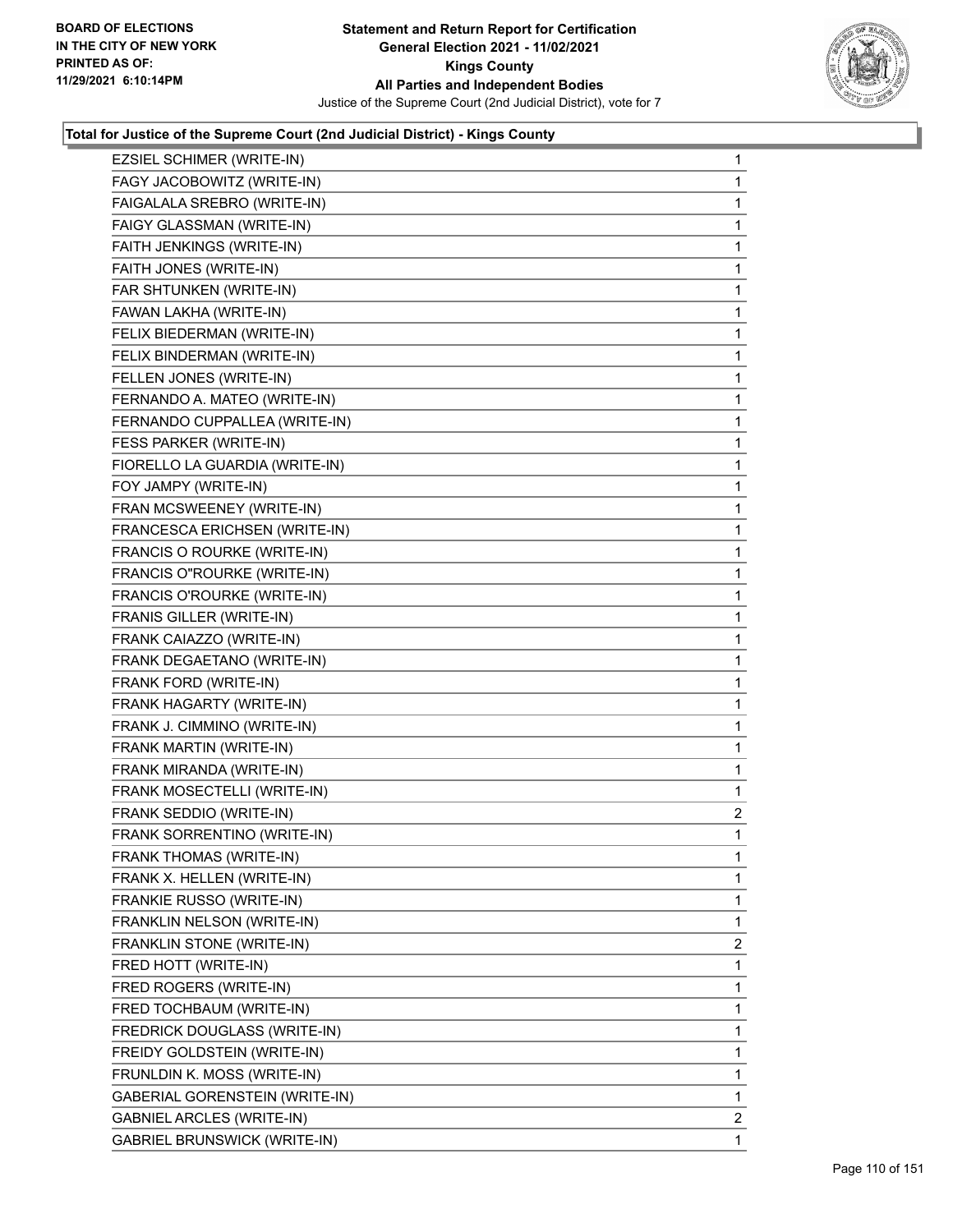

| GABRIEL D ANNUNZIO (WRITE-IN)           | $\mathbf{1}$   |
|-----------------------------------------|----------------|
| GABRIEL SANBAR LANDE (WRITE-IN)         | 1              |
| <b>GABRIEL SASSON (WRITE-IN)</b>        | 1              |
| GABRIELA RUCCHELLI (WRITE-IN)           | $\mathbf{1}$   |
| GABRIELLA KAMINSKY (WRITE-IN)           | 1              |
| <b>GABRIELLE CLARK (WRITE-IN)</b>       | 1              |
| <b>GALE ELSTON (WRITE-IN)</b>           | $\mathbf{1}$   |
| GARY FARRELL (WRITE-IN)                 | 1              |
| GARY GYGAX (WRITE-IN)                   | 1              |
| GARY NULL (WRITE-IN)                    | $\mathbf{1}$   |
| <b>GARY PUPKIN (WRITE-IN)</b>           | 1              |
| <b>GARY RICHMAN (WRITE-IN)</b>          | 1              |
| <b>GARY WILLIAMS (WRITE-IN)</b>         | $\mathbf{1}$   |
| <b>GELA KLEIN (WRITE-IN)</b>            | 1              |
| <b>GEMMA SHAY (WRITE-IN)</b>            | 1              |
| GENESA CAMPBELL (WRITE-IN)              | $\mathbf{1}$   |
| GENESIS BREYER PORRIDGE (WRITE-IN)      | 1              |
| GEOFFREY DAVENPORT (WRITE-IN)           | 1              |
| <b>GEOFFRY BOWSER (WRITE-IN)</b>        | $\mathbf{1}$   |
| <b>GEORGE CLOONEY (WRITE-IN)</b>        | 1              |
| <b>GEORGE F. HAMILTON (WRITE-IN)</b>    | 1              |
| <b>GEORGE FONTAS (WRITE-IN)</b>         | $\mathbf{1}$   |
| <b>GEORGE PATAKI (WRITE-IN)</b>         | $\mathbf{1}$   |
| <b>GEORGE SHEA (WRITE-IN)</b>           | 1              |
| <b>GEORGE SWITZER (WRITE-IN)</b>        | $\overline{2}$ |
| <b>GEOROIE KENYW SINCHIR (WRITE-IN)</b> | 1              |
| <b>GERALD BOYLE (WRITE-IN)</b>          | 1              |
| <b>GERALD MAVINO (WRITE-IN)</b>         | $\mathbf{1}$   |
| GERALD MAZZIOO (WRITE-IN)               | $\mathbf 1$    |
| <b>GERALDINE GREGG (WRITE-IN)</b>       | 1              |
| <b>GERALDO RIVERA (WRITE-IN)</b>        | 1              |
| <b>GERARD CAFFREY (WRITE-IN)</b>        | $\overline{2}$ |
| <b>GERARD CLEMENTE (WRITE-IN)</b>       | 1              |
| <b>GERARD MCCABE (WRITE-IN)</b>         | 1              |
| <b>GERFFRY ROWBER (WRITE-IN)</b>        | 1              |
| <b>GEROGE PATAKI (WRITE-IN)</b>         | 1              |
| GETZEL RUBASHKIN (WRITE-IN)             | 1              |
| GIDEON OLIVER (WRITE-IN)                | 1              |
| GINA CABRERA (WRITE-IN)                 | 2              |
| GINA LEVY APADI (WRITE-IN)              | 1              |
| GINA MANISCALCO (WRITE-IN)              | 2              |
| GINGER GENTILE (WRITE-IN)               | 1              |
| GIORGO GUIDICE (WRITE-IN)               | 1              |
| GIOVANNI D'AMATO (WRITE-IN)             | 1              |
| GITTEL KAGAN (WRITE-IN)                 | 1              |
| GITTEN SCHACHLER (WRITE-IN)             | 1              |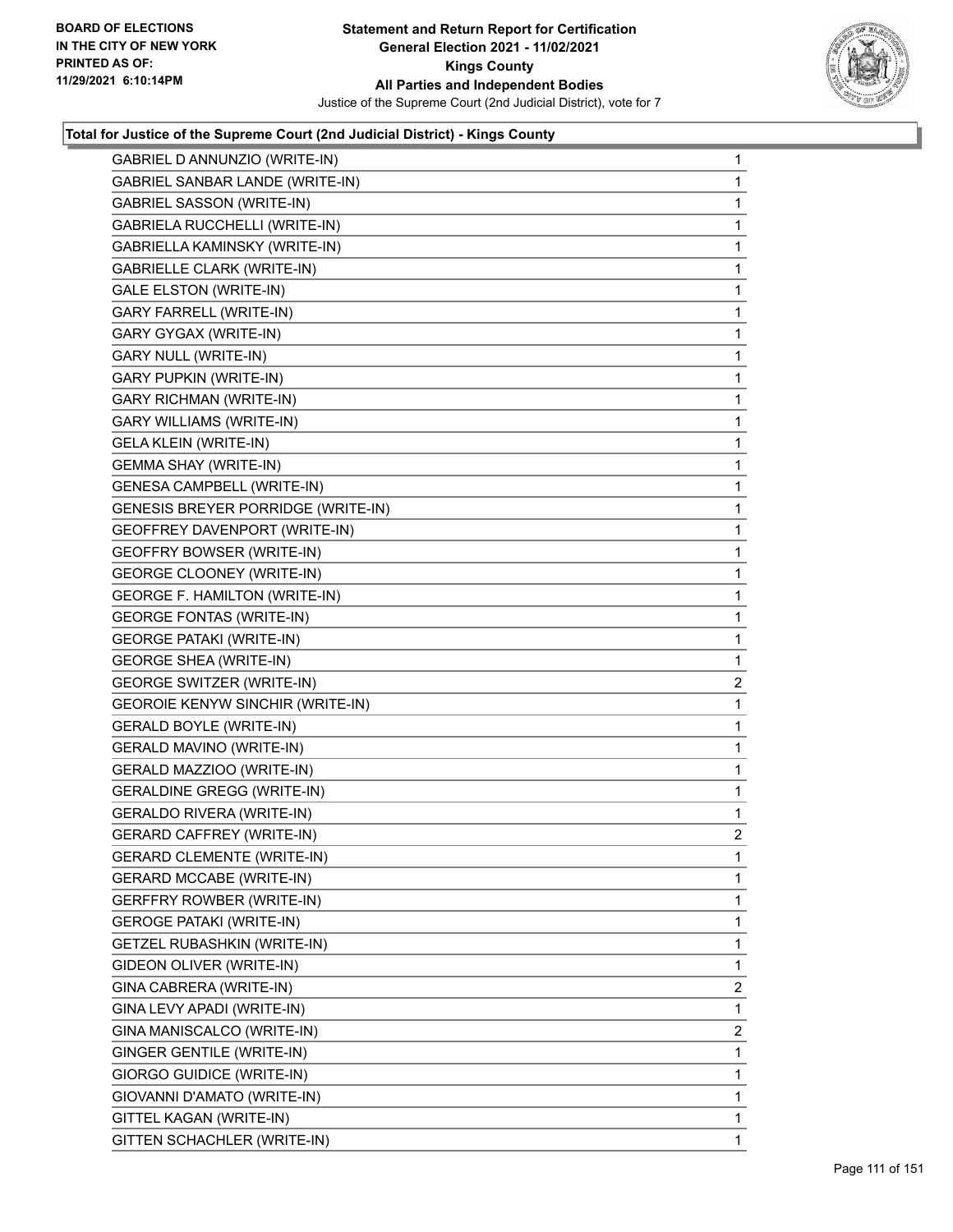

| GITTY FELDMAN (WRITE-IN)            | $\mathbf{1}$   |
|-------------------------------------|----------------|
| GITTY SCHWEITZER (WRITE-IN)         | 1              |
| GIVASEPPINA ROTONDA (WRITE-IN)      | 1              |
| GIVON ZIRKIND (WRITE-IN)            | $\mathbf{1}$   |
| <b>GLADYS PEMBERTON (WRITE-IN)</b>  | 1              |
| <b>GLEN RADRIGES (WRITE-IN)</b>     | 1              |
| <b>GLENN NOCERA (WRITE-IN)</b>      | 19             |
| <b>GLENN RAYMONDS (WRITE-IN)</b>    | 1              |
| <b>GLI COHEN (WRITE-IN)</b>         | 1              |
| <b>GLIANA GELMAN (WRITE-IN)</b>     | 1              |
| GLORIA J MARSHALL (WRITE-IN)        | 7              |
| GOLDY WEINFELD (WRITE-IN)           | 1              |
| <b>GRACE HANLAN (WRITE-IN)</b>      | $\mathbf 1$    |
| <b>GRACE LEE (WRITE-IN)</b>         | 1              |
| <b>GRAHAM BLISS (WRITE-IN)</b>      | 1              |
| <b>GRAIG CAVER (WRITE-IN)</b>       | $\mathbf 1$    |
| <b>GRAIG LUNIRE (WRITE-IN)</b>      | 1              |
| <b>GRAINNE O'NEILL (WRITE-IN)</b>   | 1              |
| <b>GRAOCTTO MARX (WRITE-IN)</b>     | $\mathbf 1$    |
| <b>GREG ABBOTT (WRITE-IN)</b>       | 1              |
| GREG OZERSHIY (WRITE-IN)            | 1              |
| <b>GREG SCHNEIDERHAN (WRITE-IN)</b> | $\mathbf 1$    |
| <b>GREG TATE (WRITE-IN)</b>         | 1              |
| <b>GREGERY MARINO (WRITE-IN)</b>    | 1              |
| <b>GREGORY BARON (WRITE-IN)</b>     | 1              |
| <b>GREGORY BLATTO (WRITE-IN)</b>    | 5              |
| GREGORY J. WATFORD (WRITE-IN)       | 1              |
| <b>GREGORY PORT (WRITE-IN)</b>      | $\mathbf 1$    |
| <b>GREGORY SEMINARA (WRITE-IN)</b>  | 1              |
| GREGORY YEARWOOD (WRITE-IN)         | 1              |
| <b>GREPS HOITCH (WRITE-IN)</b>      | $\mathbf{1}$   |
| <b>GRETCHEN BALDWIN (WRITE-IN)</b>  | 1              |
| GRIFFIN SHELLEY (WRITE-IN)          | $\mathbf 1$    |
| <b>GROUCHO MARX (WRITE-IN)</b>      | 1              |
| <b>GUSTALIS GORDINO (WRITE-IN)</b>  | 1              |
| GUY DESROSIERS (WRITE-IN)           | 1              |
| GUY T. PARISI (WRITE-IN)            | 1              |
| HA GOLDSTEIN (WRITE-IN)             | 1              |
| HADARRAL KAHN (WRITE-IN)            | 1              |
| HAILEY ADAMS (WRITE-IN)             | 1              |
| HAKEEM JEFFRIES (WRITE-IN)          | 1              |
| HAL HUSNEY (WRITE-IN)               | 1              |
| HAL SILT (WRITE-IN)                 | 1              |
| HAN ROMO (WRITE-IN)                 | 1              |
| HANNAH DENTA (WRITE-IN)             | $\mathbf{1}$   |
| HANNAH DIAMOND (WRITE-IN)           | $\overline{2}$ |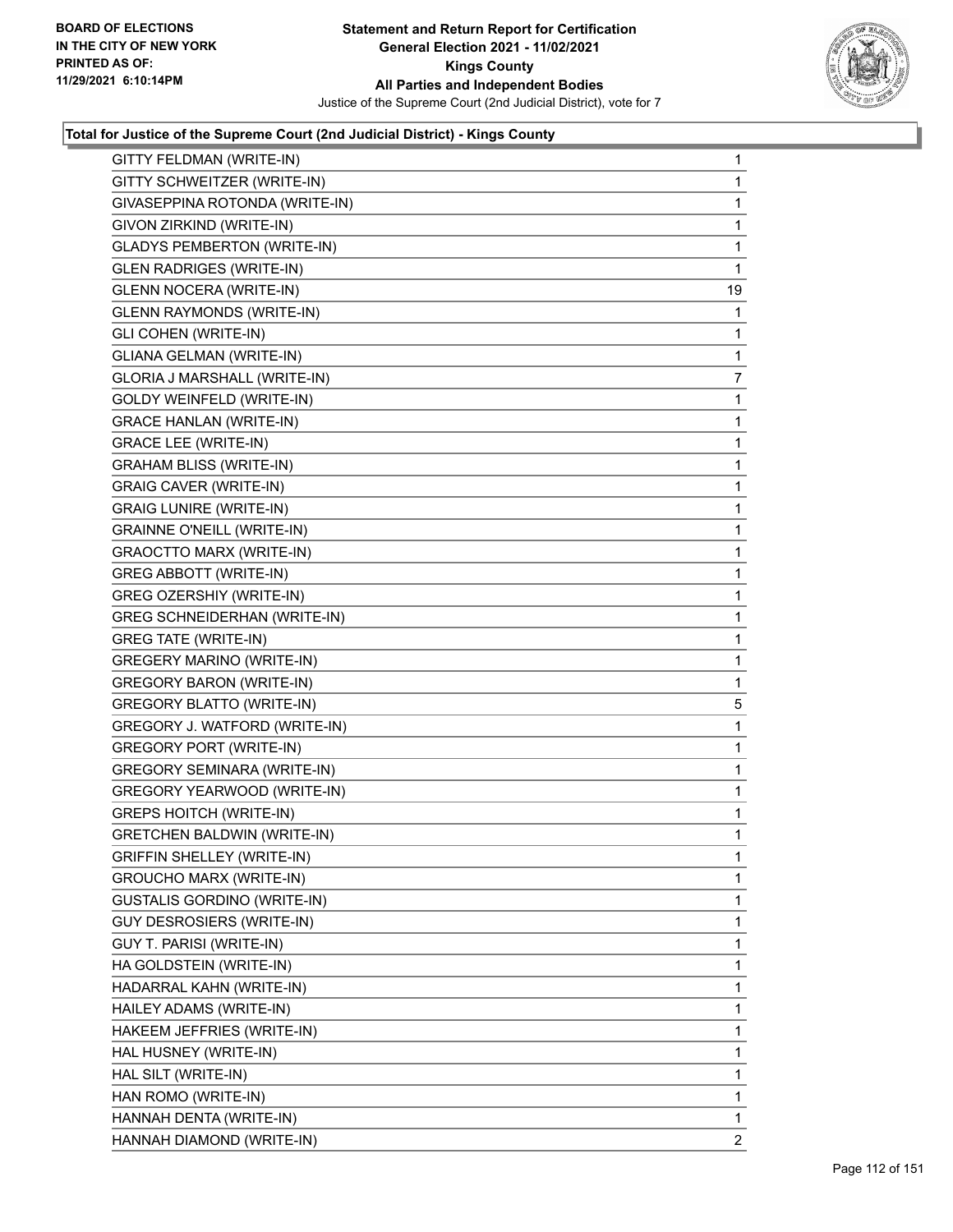

| HANNAH DIMOND (WRITE-IN)            | $\mathbf{1}$            |
|-------------------------------------|-------------------------|
| HANSEL ROBLES (WRITE-IN)            | $\overline{c}$          |
| HAROLD STONE (WRITE-IN)             | 1                       |
| HAROLD STROH (WRITE-IN)             | 1                       |
| HAROLD TISCHLER (WRITE-IN)          | 3                       |
| HARPO MARX (WRITE-IN)               | 1                       |
| HARRY BASS (WRITE-IN)               | 1                       |
| HARRY RUBIN FALCONE (WRITE-IN)      | 2                       |
| HARVEY PORIS (WRITE-IN)             | $\overline{2}$          |
| HASA KINGO (WRITE-IN)               | $\mathbf 1$             |
| HASHIVA SHAFTEINA (WRITE-IN)        | $\mathbf 1$             |
| HAYDEN KATZ (WRITE-IN)              | $\mathbf 1$             |
| HEATHER BARR (WRITE-IN)             | 1                       |
| HEIDI BOGOSIAN (WRITE-IN)           | $\mathbf{1}$            |
| HEIDI CESARE (WRITE-IN)             | 1                       |
| HELENA GRANT (WRITE-IN)             | $\overline{\mathbf{c}}$ |
| HENRY BIONHEIM (WRITE-IN)           | $\mathbf 1$             |
| HENRY TOWBIN (WRITE-IN)             | $\mathbf{1}$            |
| HENRY TSCHLER (WRITE-IN)            | 1                       |
| HENRY WALLACE (WRITE-IN)            | $\mathbf{1}$            |
| HERBERT HOOVER (WRITE-IN)           | $\mathbf{1}$            |
| <b>HERSH TUERSKY (WRITE-IN)</b>     | $\mathbf{1}$            |
| HERSHY KATZ (WRITE-IN)              | $\mathbf{1}$            |
| HESHY TISCHLER (WRITE-IN)           | 6                       |
| HESHY TISHLEY (WRITE-IN)            | 1                       |
| HEYWOOD JABLOME (WRITE-IN)          | $\mathbf{1}$            |
| HILDA COHEN (WRITE-IN)              | 1                       |
| HILLARY CLINTON (WRITE-IN)          | 8                       |
| HILLARY R CLINTON (WRITE-IN)        | $\mathbf{1}$            |
| HIRSCH FERENCZ (WRITE-IN)           | $\mathbf{1}$            |
| HO CHI MIAH (WRITE-IN)              | 1                       |
| HO CHIN MIN (WRITE-IN)              | $\mathbf{1}$            |
| HON MARIA ARIAS (WRITE-IN)          | $\mathbf{1}$            |
| HOWARD BAUM (WRITE-IN)              | 1                       |
| HOWARD BERGLAS (WRITE-IN)           | 1                       |
| HOWARD KUPERMAN (WRITE-IN)          | 1                       |
| HUDAR GOLD (WRITE-IN)               | 1                       |
| HUNTER BIDEN (WRITE-IN)             | 1                       |
| IAN BOOK (WRITE-IN)                 | 1                       |
| IAN D. GIRPHEK (WRITE-IN)           | 1                       |
| IAN D. GISHEK (WRITE-IN)            | 1                       |
| IAN RANDEL STROCK (WRITE-IN)        | 2                       |
| IDRIS KHATAN (WRITE-IN)             | 1                       |
| IGENIE F. HARRIS-BLENMAN (WRITE-IN) | 1                       |
| IGNATIUS O'REILLY (WRITE-IN)        | 1                       |
| <b>IGOR SHESTERKIN (WRITE-IN)</b>   | 1                       |
|                                     |                         |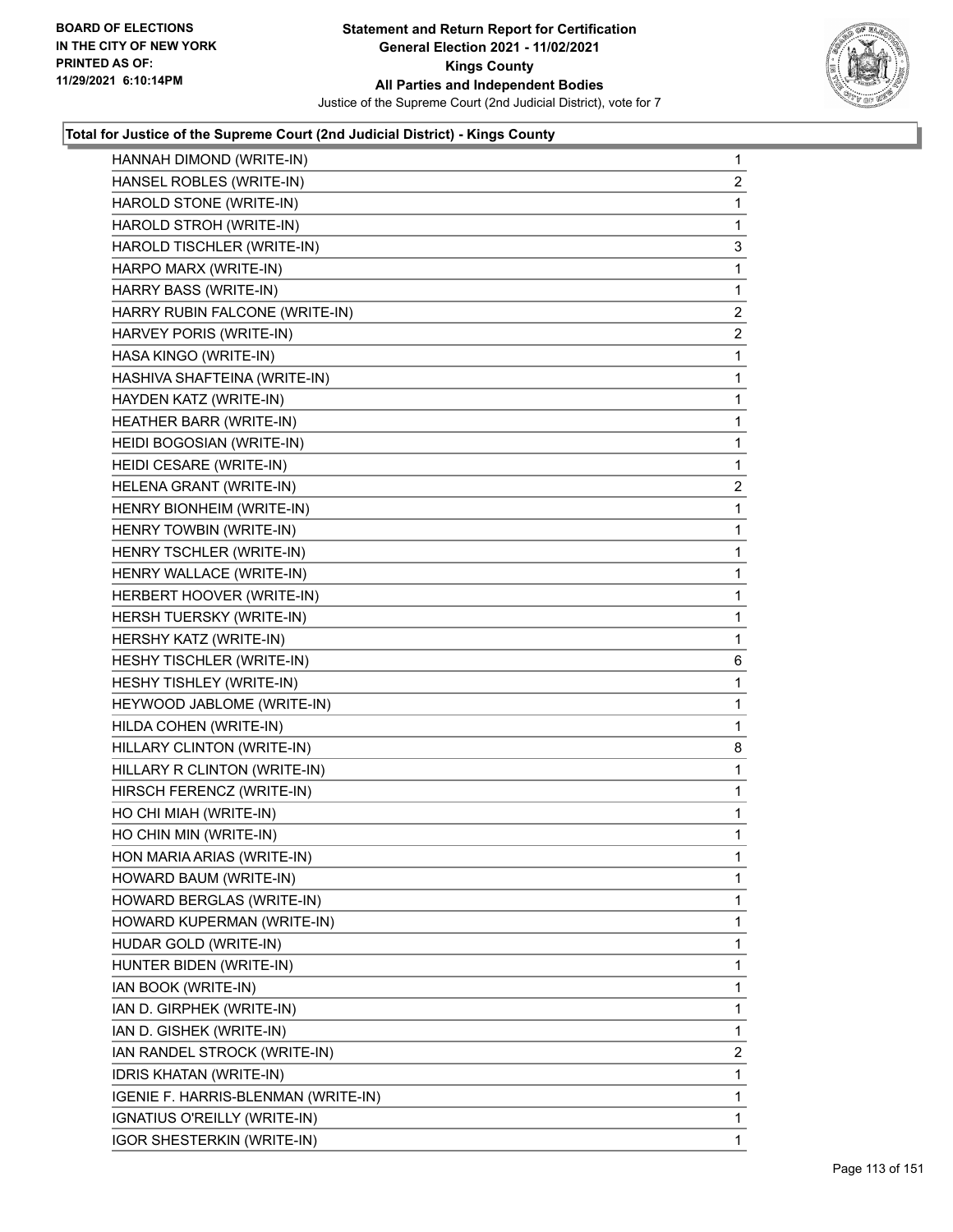

| IIHAM OMA (WRITE-IN)             | $\mathbf{1}$ |
|----------------------------------|--------------|
| ILYA KOYSMAN (WRITE-IN)          | 1            |
| IMAM ADIB (WRITE-IN)             | 1            |
| IMMANUEL QUICKLEY (WRITE-IN)     | 3            |
| INDIA WALTON (WRITE-IN)          | 9            |
| INGA ONEALE (WRITE-IN)           | 1            |
| INGRID COHEN (WRITE-IN)          | $\mathbf{1}$ |
| INNA VERNIK (WRITE-IN)           | 1            |
| INNA VERNIKER (WRITE-IN)         | 1            |
| INNA VERNIKOV (WRITE-IN)         | 10           |
| IRINA OLERSKY (WRITE-IN)         | 1            |
| IRVING ROSENBERG (WRITE-IN)      | 1            |
| <b>ISAAC AMOR (WRITE-IN)</b>     | $\mathbf{1}$ |
| ISAAC PINKEVICS (WRITE-IN)       | 1            |
| <b>ISAAC YOUNG (WRITE-IN)</b>    | 1            |
| <b>ISABEL BRAUN (WRITE-IN)</b>   | $\mathbf{1}$ |
| ISAIAH VEGA (WRITE-IN)           | 1            |
| ISIS PINEIRO (WRITE-IN)          | 1            |
| <b>ISRAEL GLASSER (WRITE-IN)</b> | $\mathbf 1$  |
| ISRAEL WEINGARTEN (WRITE-IN)     | 1            |
| ISREAL GOLDBERG (WRITE-IN)       | 1            |
| ISREAL LUCHT (WRITE-IN)          | $\mathbf 1$  |
| ISREAL ROSENTHAL (WRITE-IN)      | 1            |
| <b>ISSAC TESSLER (WRITE-IN)</b>  | 1            |
| IVANA TRUMP (WRITE-IN)           | 1            |
| IVANKA TRUMP (WRITE-IN)          | 2            |
| IVEINKA TRUMP (WRITE-IN)         | 1            |
| JABARI BRISPORT (WRITE-IN)       | $\mathbf 1$  |
| JACK AUBREY (WRITE-IN)           | 1            |
| JACK BANON (WRITE-IN)            | 1            |
| JACK BOTLER (WRITE-IN)           | 1            |
| JACK COHEN (WRITE-IN)            | 5            |
| JACK DORSEY (WRITE-IN)           | $\mathbf 1$  |
| JACK FALZONE (WRITE-IN)          | 1            |
| JACK GOLDEN (WRITE-IN)           | 1            |
| JACK MESHANE (WRITE-IN)          | 1            |
| JACK PERRY (WRITE-IN)            | 1            |
| JACK PLUGGS (WRITE-IN)           | 1            |
| JACK ROSENFIELD (WRITE-IN)       | 1            |
| JACK ROTERSTIAN (WRITE-IN)       | 1            |
| JACK ROWDY (WRITE-IN)            | 1            |
| JACK SMITH (WRITE-IN)            | 1            |
| JACOB ASHWORTH (WRITE-IN)        | 1            |
| JACOB BRIDGES (WRITE-IN)         | 1            |
| JACOB GREENBERG (WRITE-IN)       | 1            |
| JACOB LEE (WRITE-IN)             | 1            |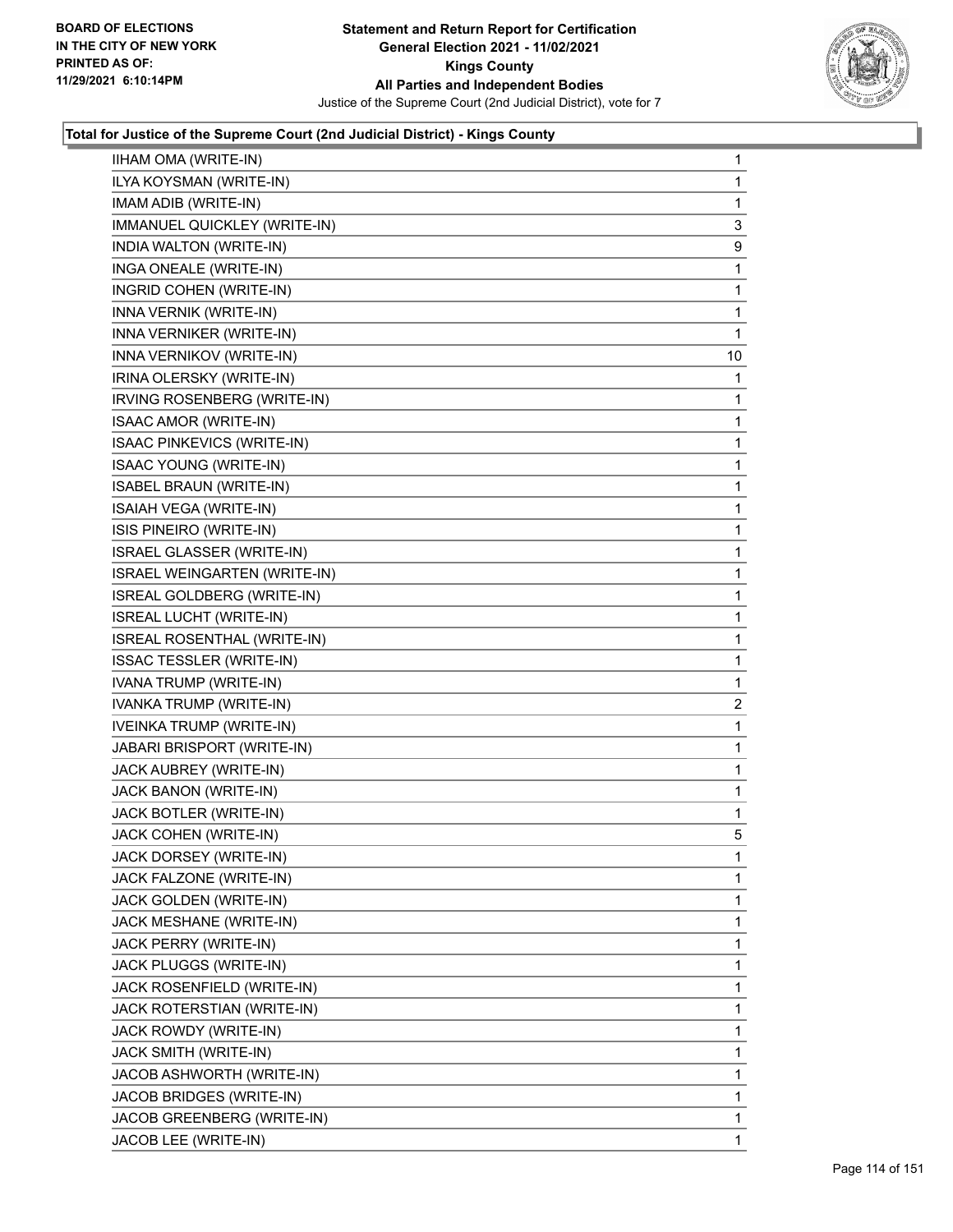

| JACOB MCCOY (WRITE-IN)        | $\mathbf{1}$   |
|-------------------------------|----------------|
| JACOB PERL (WRITE-IN)         | $\overline{2}$ |
| JACOB WEIN (WRITE-IN)         | 1              |
| JACOB ZELMANOVITZ (WRITE-IN)  | $\overline{c}$ |
| JACOBS KLASS (WRITE-IN)       | 1              |
| JACOMO WEBER (WRITE-IN)       | 1              |
| JACQUES CATENSTEIN (WRITE-IN) | 1              |
| JACQUI MCGINN (WRITE-IN)      | 1              |
| JADE CARGILL (WRITE-IN)       | 1              |
| JAHAVIN VAUGHN (WRITE-IN)     | 1              |
| JAIME SANDERS (WRITE-IN)      | 1              |
| JAIME TURTON (WRITE-IN)       | 1              |
| JAIMI FUHY (WRITE-IN)         | 1              |
| JAINE BORER (WRITE-IN)        | 1              |
| JAKE LONG (WRITE-IN)          | 1              |
| JAMEL THIGPEN (WRITE-IN)      | 1              |
| JAMES BARDO (WRITE-IN)        | 1              |
| JAMES BEDNTREK (WRITE-IN)     | 1              |
| JAMES BLACK (WRITE-IN)        | 1              |
| JAMES BUTSIKORS (WRITE-IN)    | 1              |
| JAMES C GRAM (WRITE-IN)       | 1              |
| JAMES GOLDEN (WRITE-IN)       | $\overline{c}$ |
| JAMES GREY (WRITE-IN)         | 1              |
| JAMES KENNIFF (WRITE-IN)      | 1              |
| JAMES KRALJEV (WRITE-IN)      | 1              |
| JAMES LANE (WRITE-IN)         | 1              |
| JAMES LEUNG (WRITE-IN)        | 1              |
| JAMES M. RELAY (WRITE-IN)     | 1              |
| JAMES MAGUIRE ESQ (WRITE-IN)  | 1              |
| JAMES MCCARTY (WRITE-IN)      | 1              |
| JAMES ODDO (WRITE-IN)         | 1              |
| JAMES PATCHETT (WRITE-IN)     | 1              |
| JAMES SIMKO (WRITE-IN)        | 1              |
| JAMES SULIJVAN (WRITE-IN)     | 1              |
| JAMES W. MATROL (WRITE-IN)    | 1              |
| JAMES WEYNN (WRITE-IN)        | 1              |
| JAMIE BEYDA (WRITE-IN)        | 1              |
| JAMIE GINSBERG (WRITE-IN)     | 1              |
| JAMIE WEINER (WRITE-IN)       | 1              |
| JAMUEL KALAR (WRITE-IN)       | 1              |
| JANA BERGDELL (WRITE-IN)      | 1              |
| JANE C. GINSGERG (WRITE-IN)   | 1              |
| JANE MEYERS (WRITE-IN)        | 1              |
| JANES N GREGOIRE (WRITE-IN)   | 1              |
| JANET COHEN (WRITE-IN)        | 1              |
| JANICE LINCOLN (WRITE-IN)     | $\mathbf{1}$   |
|                               |                |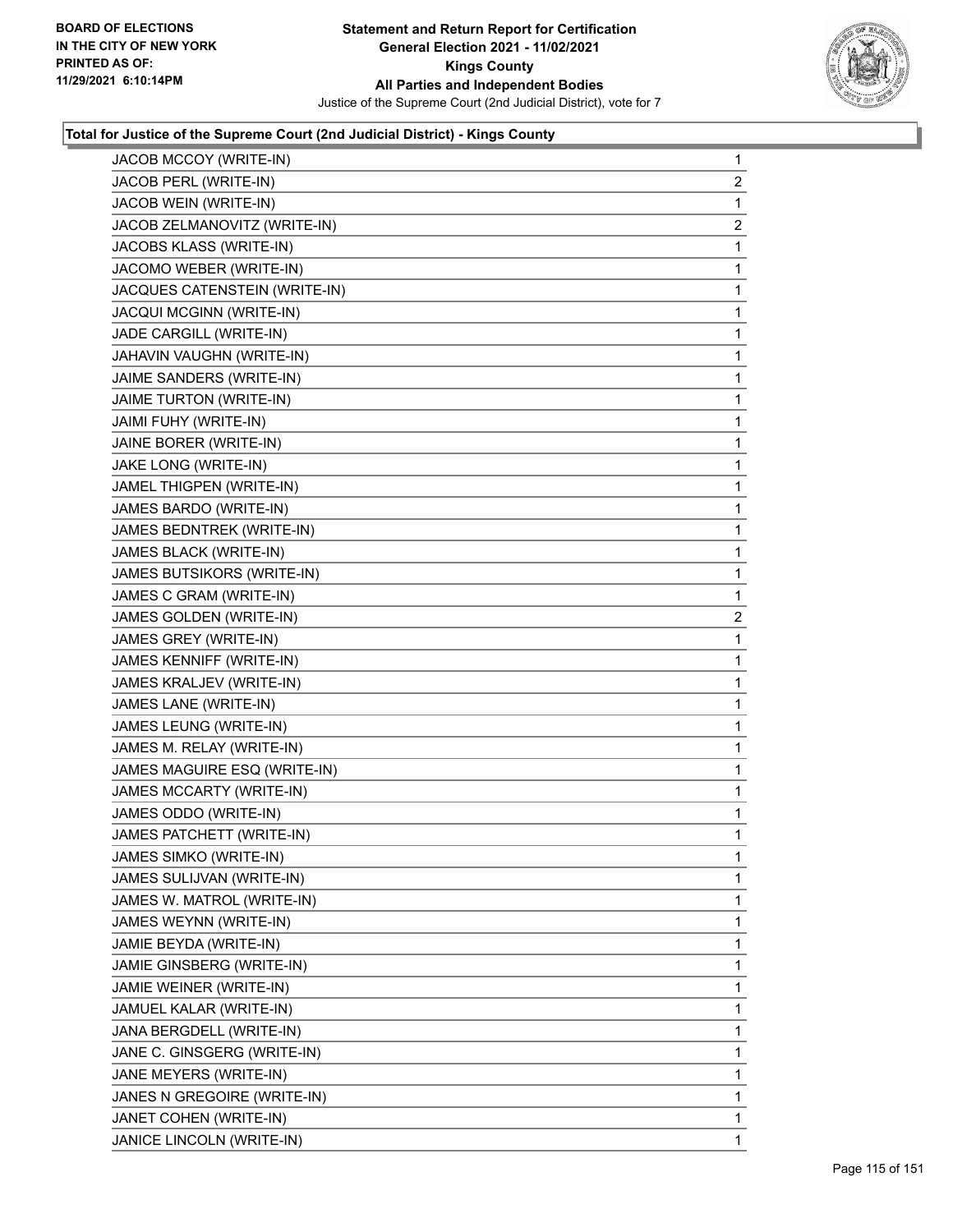

| JANICE ROSS (WRITE-IN)          | 1 |
|---------------------------------|---|
| JANINE KARAKASANSIS (WRITE-IN)  | 1 |
| JANOS MARTON (WRITE-IN)         | 1 |
| JANS MERGARO (WRITE-IN)         | 1 |
| JARED ARADER (WRITE-IN)         | 1 |
| JARED H FOLES (WRITE-IN)        | 1 |
| JARED KUSHNER (WRITE-IN)        | 1 |
| JARED LETO (WRITE-IN)           | 1 |
| JASON ALVAREZ (WRITE-IN)        | 1 |
| JASON FRY (WRITE-IN)            | 1 |
| JASON MATUSKEWITZ (WRITE-IN)    | 1 |
| JASON MATUSKIEWICZ (WRITE-IN)   | 1 |
| <b>JASON SUDALAS (WRITE-IN)</b> | 1 |
| JASON VIOLA (WRITE-IN)          | 1 |
| JAY LONSCHEIN (WRITE-IN)        | 1 |
| JAY PHILIP (WRITE-IN)           | 5 |
| JAYE BREYER POORIDGE (WRITE-IN) | 1 |
| JEAN GREY (WRITE-IN)            | 1 |
| JEAN KELLY (WRITE-IN)           | 1 |
| JEANINE PIERRO (WRITE-IN)       | 1 |
| JEANINE PIRRO (WRITE-IN)        | 1 |
| JEANNE BROWN-EYES (WRITE-IN)    | 1 |
| JEANNE SCHLISSEZ (WRITE-IN)     | 1 |
| JEFF LEBOWITZ (WRITE-IN)        | 1 |
| JEFF SMITH (WRITE-IN)           | 1 |
| JEFFERSON DAVIS (WRITE-IN)      | 1 |
| JEFFERY BURKE (WRITE-IN)        | 1 |
| JEFFERY DWECK (WRITE-IN)        | 1 |
| JEFFERY KAHN (WRITE-IN)         | 1 |
| JEFFERY LOCKE (WRITE-IN)        | 1 |
| JEFFREY PECCHIO (WRITE-IN)      | 1 |
| JEFFREY ROWELL (WRITE-IN)       | 1 |
| JEFFREY V.BOND (WRITE-IN)       | 1 |
| JEFFREY ZELLAN (WRITE-IN)       | 1 |
| JEN ABIDER (WRITE-IN)           | 1 |
| JEN BAILINE (WRITE-IN)          | 1 |
| JENINE PIRRO (WRITE-IN)         | 1 |
| JENNA LEOPOLD (WRITE-IN)        | 1 |
| JENNIFER LEVY (WRITE-IN)        | 1 |
| JENNIFER LEYVA (WRITE-IN)       | 1 |
| JENNIFER STUCKEY (WRITE-IN)     | 1 |
| JENNY AKCHIN (WRITE-IN)         | 1 |
| JENNY BROWN FRIEDMAN (WRITE-IN) | 6 |
| JENNY TANG (WRITE-IN)           | 1 |
| JEREMY COHAN (WRITE-IN)         | 1 |
| JEREMY EGNER (WRITE-IN)         | 1 |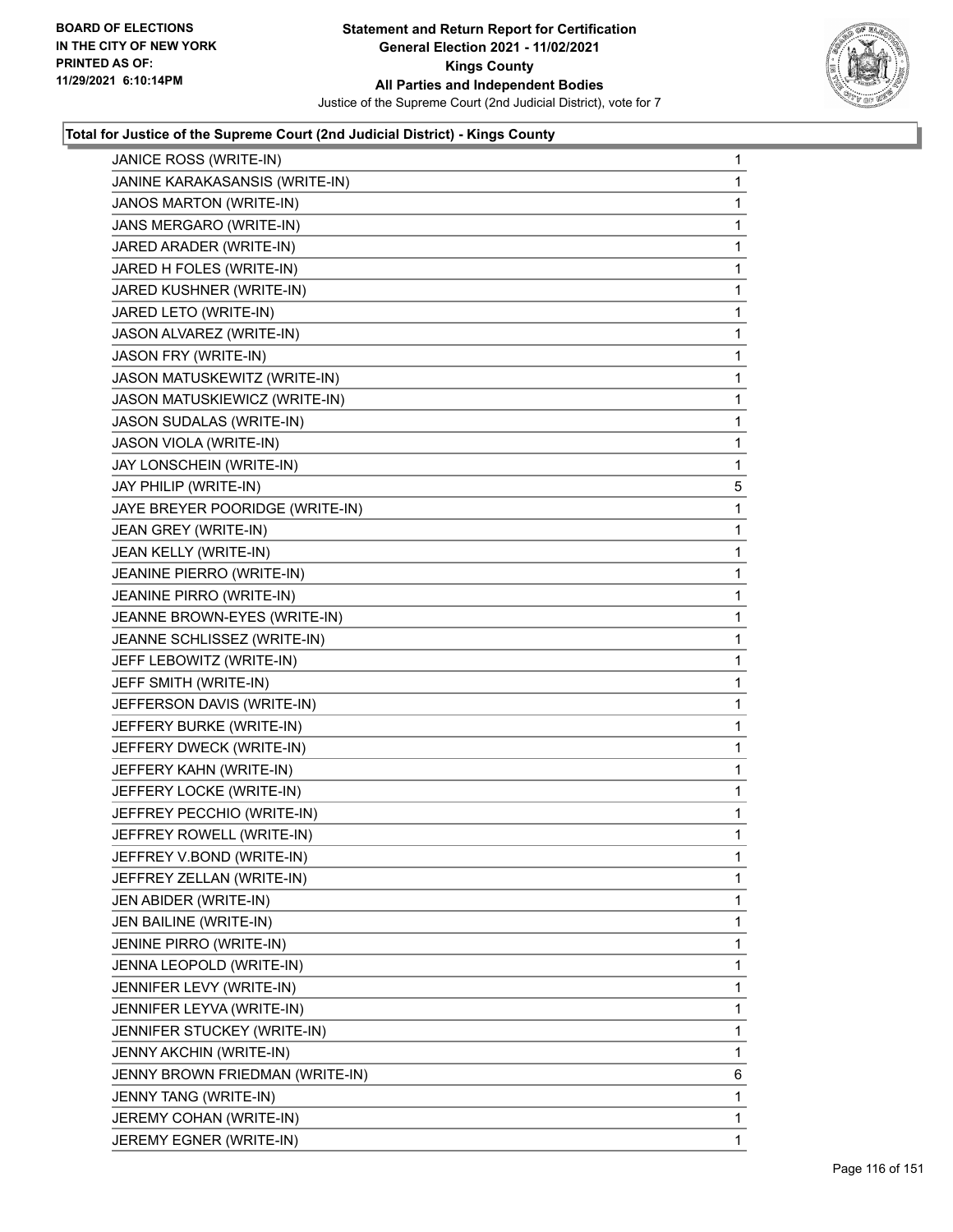

| JEREMY GANG (WRITE-IN)          | 1 |
|---------------------------------|---|
| JEREMY KASHA (WRITE-IN)         | 1 |
| JEREMY LIN (WRITE-IN)           | 1 |
| JEREMY SEIDEMAN (WRITE-IN)      | 1 |
| JEREMY THOMAS (WRITE-IN)        | 2 |
| JEROME HORWITZ (WRITE-IN)       | 1 |
| JERRY MCLEOD (WRITE-IN)         | 1 |
| JERRY TARTARONE (WRITE-IN)      | 1 |
| JERWEMIAH RISUS (WRITE-IN)      | 1 |
| <b>JESSE CANNON (WRITE-IN)</b>  | 1 |
| JESSICA REINHARDT (WRITE-IN)    | 1 |
| JESSICA WALTERS (WRITE-IN)      | 1 |
| JESSIE LEE GOLDBAUGH (WRITE-IN) | 1 |
| JHON JHONSON (WRITE-IN)         | 1 |
| JHON SMITH (WRITE-IN)           | 1 |
| JHON STOSSEL (WRITE-IN)         | 1 |
| JIAN REN LI (WRITE-IN)          | 1 |
| JIM BRENNAN (WRITE-IN)          | 1 |
| JIM BUTCHER (WRITE-IN)          | 1 |
| <b>JIM MORRISON (WRITE-IN)</b>  | 1 |
| <b>JIM RICHARDS (WRITE-IN)</b>  | 1 |
| JIM VELLIOS (WRITE-IN)          | 1 |
| JIM WALSH (WRITE-IN)            | 3 |
| JIMMY DORE (WRITE-IN)           | 1 |
| <b>JIMMY KOENIG (WRITE-IN)</b>  | 1 |
| JO ANNA SIMON (WRITE-IN)        | 1 |
| JO ANNE SIMONE (WRITE-IN)       | 1 |
| JOAN ILLUZZI (WRITE-IN)         | 1 |
| JOAN MONTERO (WRITE-IN)         | 1 |
| JOAN WILLIAMS (WRITE-IN)        | 1 |
| JOANN ARIOLA (WRITE-IN)         | 1 |
| JOANN MURPHY (WRITE-IN)         | 1 |
| JOANNE CLARK (WRITE-IN)         | 1 |
| JOANNE SIMON (WRITE-IN)         | 1 |
| JOCELYN APICELLO (WRITE-IN)     | 1 |
| JOE BIDEN (WRITE-IN)            | 5 |
| JOE BOTTA (WRITE-IN)            | 1 |
| JOE BRANDON (WRITE-IN)          | 1 |
| JOE BROWN (WRITE-IN)            | 2 |
| JOE BRUNO (WRITE-IN)            | 1 |
| JOE DECARLO (WRITE-IN)          | 1 |
| JOE GOLDBERG (WRITE-IN)         | 1 |
| JOE MADISON (WRITE-IN)          | 1 |
| JOE MASSAY (WRITE-IN)           | 1 |
| JOE PERNICE (WRITE-IN)          | 1 |
| JOE ROGAN (WRITE-IN)            | 1 |
|                                 |   |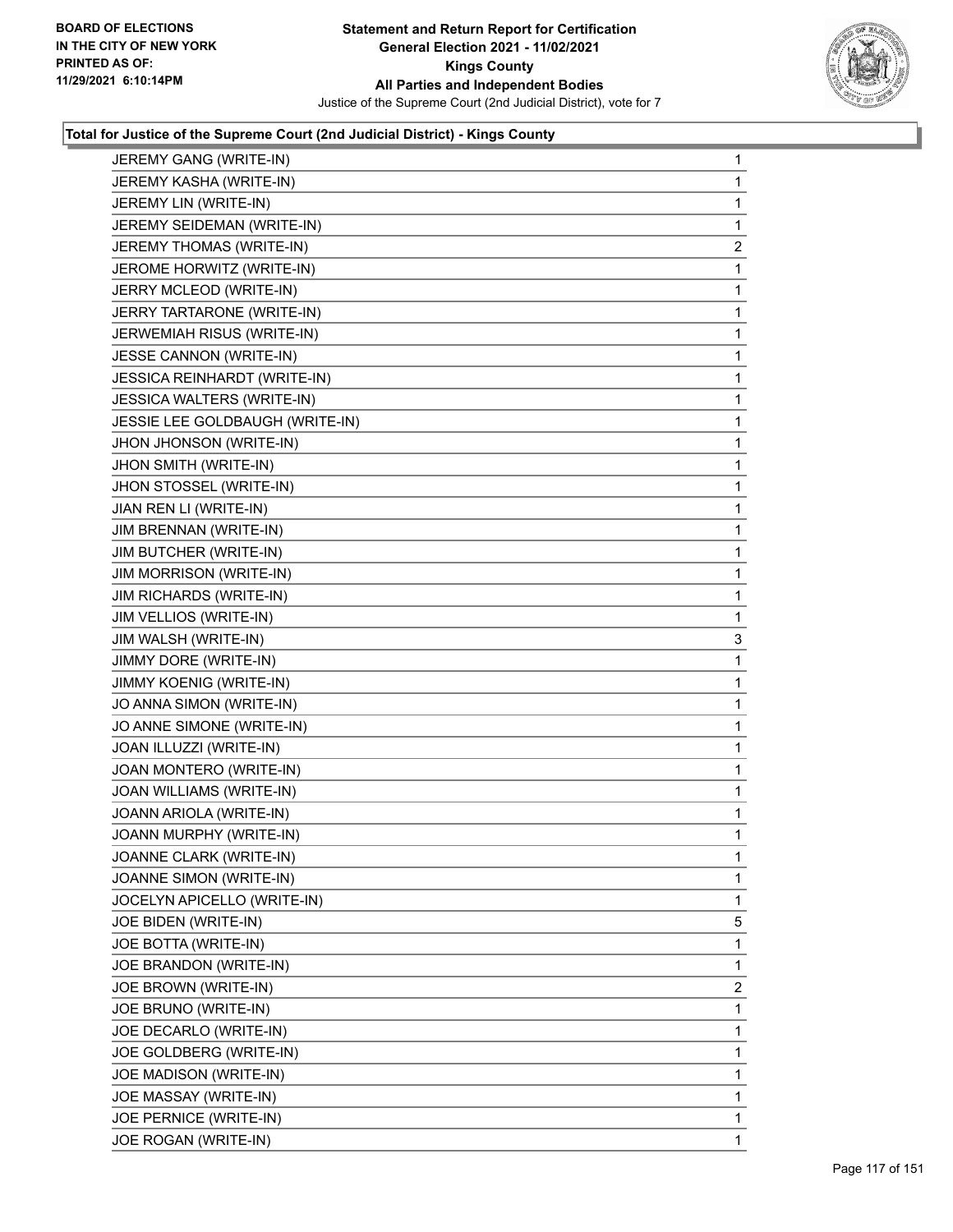

| JOE SHAPIRO (WRITE-IN)          | $\mathbf{1}$   |
|---------------------------------|----------------|
| JOE SOVERN (WRITE-IN)           | 1              |
| JOE TORRE (WRITE-IN)            | 1              |
| JOEL ACEVEDO (WRITE-IN)         | 1              |
| JOEL REISMAN (WRITE-IN)         | 1              |
| JOEL ROSENFELD (WRITE-IN)       | $\overline{2}$ |
| JOEL WEINER (WRITE-IN)          | 3              |
| JOEY ARON (WRITE-IN)            | 1              |
| JOEY ZIRDOK (WRITE-IN)          | 1              |
| JOHN ADAMS (WRITE-IN)           | 1              |
| JOHN B QUIGLEY (WRITE-IN)       | 1              |
| JOHN BLACK (WRITE-IN)           | 1              |
| JOHN BRUNO (WRITE-IN)           | 1              |
| JOHN CASTILLO (WRITE-IN)        | 1              |
| JOHN CENA (WRITE-IN)            | 3              |
| JOHN COSENZY (WRITE-IN)         | 1              |
| JOHN ELLIOT (WRITE-IN)          | 1              |
| JOHN GALVIN (WRITE-IN)          | 1              |
| JOHN GIDISCIN (WRITE-IN)        | 1              |
| JOHN GISSANTE (WRITE-IN)        | 1              |
| JOHN GLIMORE (WRITE-IN)         | 1              |
| JOHN GOTTI JR. (WRITE-IN)       | 1              |
| JOHN H. GALLAGHER (WRITE-IN)    | 1              |
| JOHN HAGAN (WRITE-IN)           | 1              |
| JOHN HECHT (WRITE-IN)           | 7              |
| JOHN HODGHAN (WRITE-IN)         | 1              |
| JOHN IOANNIDIS (WRITE-IN)       | 1              |
| JOHN JAY (WRITE-IN)             | 1              |
| JOHN JOBNECO (WRITE-IN)         | 1              |
| JOHN JOSEPH KELLEY (WRITE-IN)   | $\overline{a}$ |
| JOHN KENNEDY O'HARA (WRITE-IN)  | 1              |
| JOHN LICATA (WRITE-IN)          | 1              |
| JOHN LOCKE (WRITE-IN)           | 1              |
| JOHN MARSHALL HARTAN (WRITE-IN) | 1              |
| JOHN MCCORMACK (WRITE-IN)       | 1              |
| JOHN MOLLENKOPF (WRITE-IN)      | 1              |
| JOHN NAPOLI (WRITE-IN)          | 1              |
| JOHN PAPLARDO (WRITE-IN)        | 1              |
| JOHN RINLONE (WRITE-IN)         | 1              |
| JOHN SENATE (WRITE-IN)          | 1              |
| JOHN SMITH (WRITE-IN)           | 3              |
| JOHN STARKS (WRITE-IN)          | 1              |
| JOHN TOLLEY (WRITE-IN)          | 1              |
| JOHN TURTURNO (WRITE-IN)        | 1              |
| JOHN W.YAND (WRITE-IN)          | 1              |
| JOHN WATERS (WRITE-IN)          | 1.             |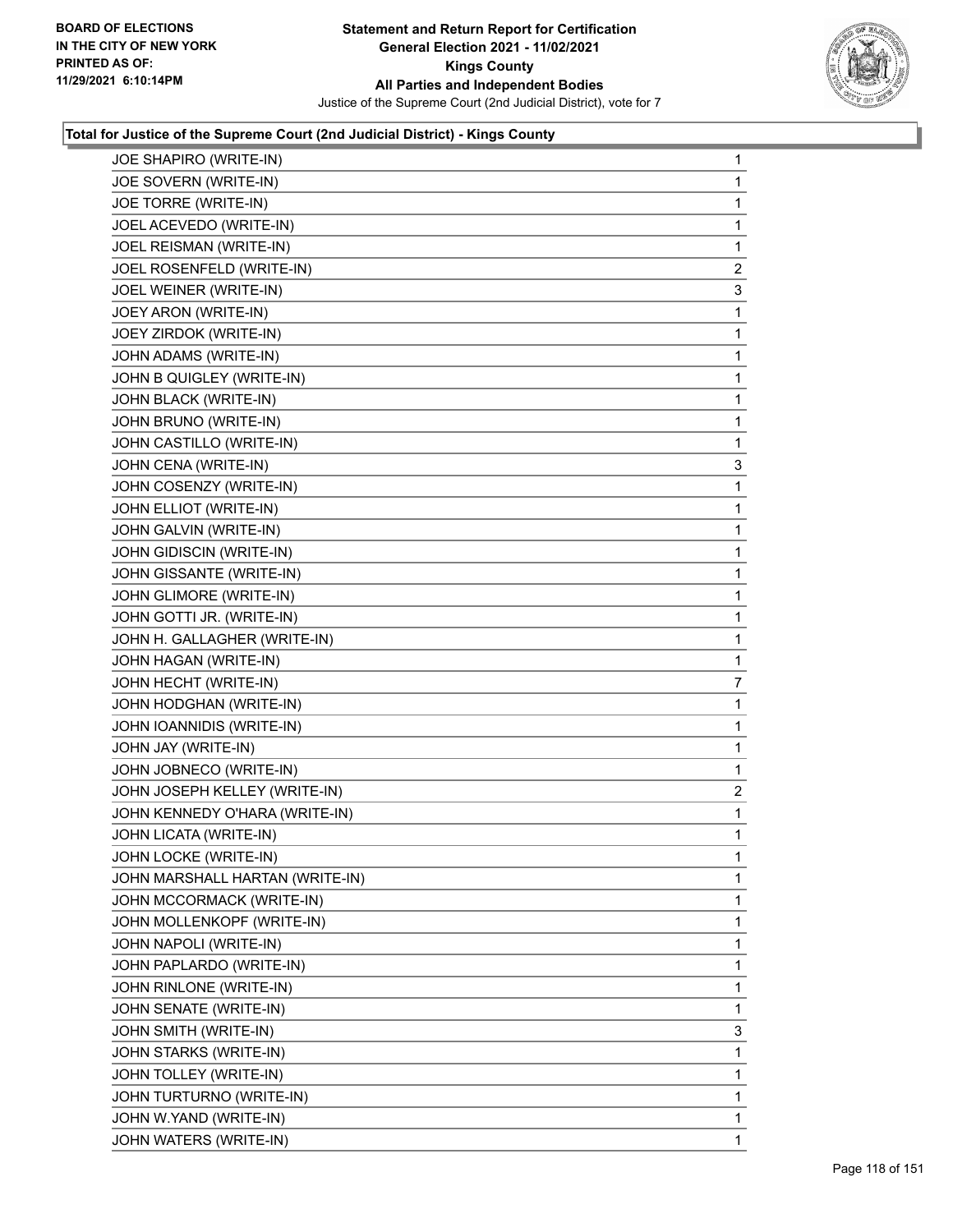

| JOHN WING (WRITE-IN)                 | $\mathbf{1}$   |
|--------------------------------------|----------------|
| JOHNY ONTIBEROS (WRITE-IN)           | $\mathbf{1}$   |
| JON FISHMAN (WRITE-IN)               | $\mathbf{1}$   |
| JONAB LEFKOWITZ (WRITE-IN)           | 1              |
| JONATHAN BACH (WRITE-IN)             | $\mathbf{1}$   |
| JONATHAN HAGLER (WRITE-IN)           | $\overline{2}$ |
| JONATHAN MELAMED (WRITE-IN)          | 1              |
| JONATHAN MOLLER (WRITE-IN)           | $\mathbf{1}$   |
| JONNY GREENWOOD (WRITE-IN)           | $\mathbf{1}$   |
| JONY PEREZ (WRITE-IN)                | 1              |
| JORDAN E SHIPLEY (WRITE-IN)          | $\mathbf{1}$   |
| JORDAN PETERSON (WRITE-IN)           | $\mathbf{1}$   |
| JORGE MALDONADO (WRITE-IN)           | 1              |
| JOSE DESENA (WRITE-IN)               | $\mathbf{1}$   |
| JOSE REYES (WRITE-IN)                | 1              |
| JOSEF MARKOWITZ (WRITE-IN)           | 1              |
| JOSEPH ANTELMI (WRITE-IN)            | $\mathbf{1}$   |
| JOSEPH BARRETT (WRITE-IN)            | $\mathbf{1}$   |
| JOSEPH BIDEN (WRITE-IN)              | 3              |
| JOSEPH BLOW (WRITE-IN)               | $\mathbf{1}$   |
| JOSEPH CAIAZZO (WRITE-IN)            | 1              |
| JOSEPH DWYER (WRITE-IN)              | 1              |
| JOSEPH EDWARD COOLINS 111 (WRITE-IN) | $\mathbf{1}$   |
| JOSEPH ESPOSITO (WRITE-IN)           | $\mathbf{1}$   |
| JOSEPH FRIEDMAN (WRITE-IN)           | 1              |
| JOSEPH GRECH (WRITE-IN)              | $\mathbf{1}$   |
| JOSEPH GREENBERG (WRITE-IN)          | 3              |
| JOSEPH HAKAKZACLEH (WRITE-IN)        | $\mathbf{1}$   |
| JOSEPH HAWTHONE (WRITE-IN)           | $\mathbf{1}$   |
| JOSEPH JAMES MESSINA (WRITE-IN)      | $\mathbf{1}$   |
| JOSEPH KASPER (WRITE-IN)             | 1              |
| JOSEPH KEMPLER (WRITE-IN)            | $\mathbf{1}$   |
| JOSEPH LAVELLE (WRITE-IN)            | 1              |
| JOSEPH OLSZEWSLA (WRITE-IN)          | 1              |
| JOSEPH PEPITONE (WRITE-IN)           | $\mathbf 1$    |
| JOSEPH PETVOJINO (WRITE-IN)          | 1              |
| JOSEPH SCARANO (WRITE-IN)            | 1              |
| JOSEPH SMITH (WRITE-IN)              | $\mathbf 1$    |
| JOSEPH WEINFELD (WRITE-IN)           | 1              |
| JOSETTE SLIVINSKI (WRITE-IN)         | 1              |
| JOSH CALLISTE (WRITE-IN)             | $\mathbf 1$    |
| JOSH HAWLEY (WRITE-IN)               | 1              |
| JOSH MEHLMAN (WRITE-IN)              | 1              |
| JOSHUA CANO (WRITE-IN)               | $\mathbf 1$    |
| JOSHUA FEINLEIG (WRITE-IN)           | $\mathbf{1}$   |
| JOSHUA FEUER (WRITE-IN)              | 1              |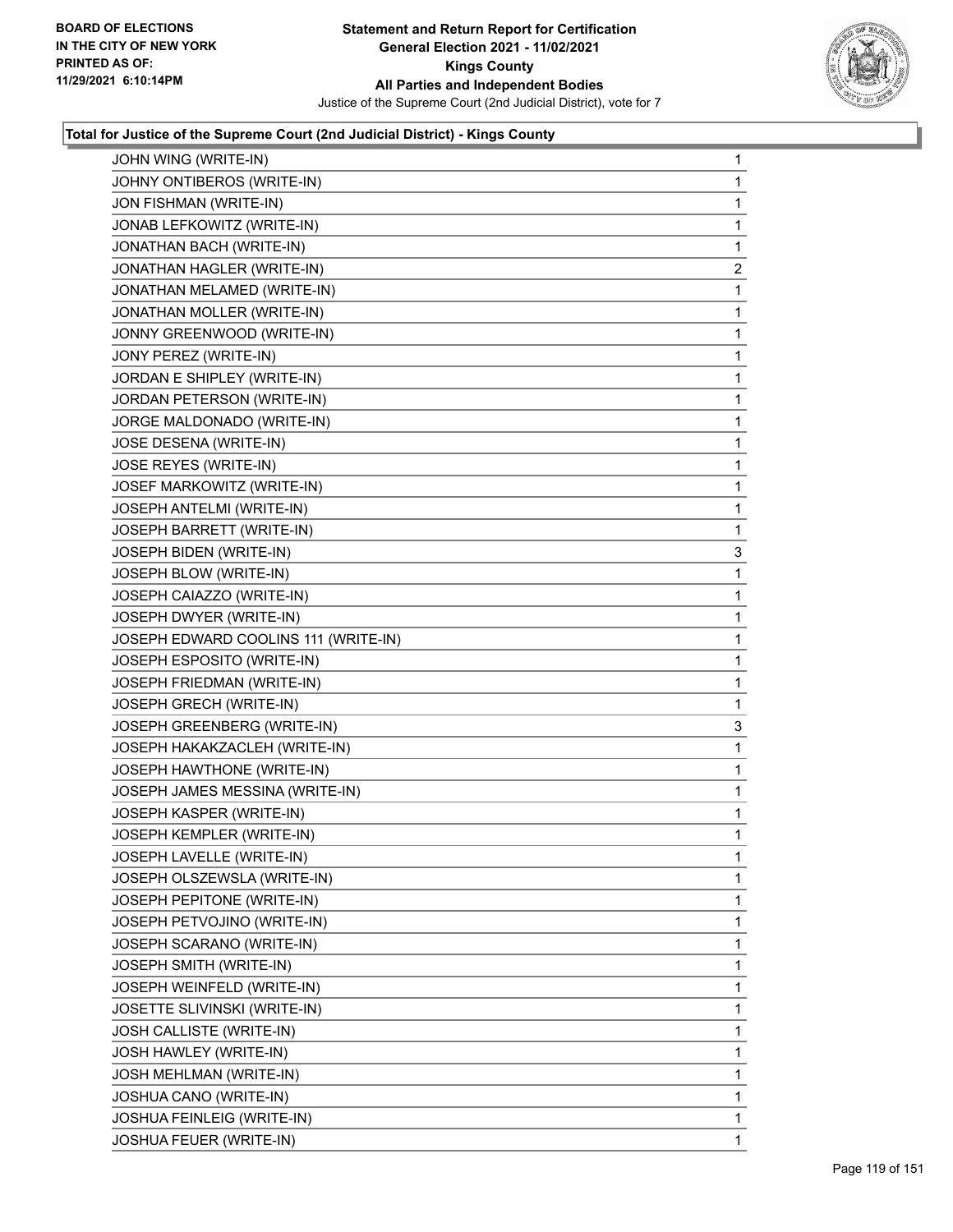

| JOSHUA JAMES (WRITE-IN)          | 4            |
|----------------------------------|--------------|
| JOSHUA JONES (WRITE-IN)          | 1            |
| JOSHUA KRAUSHAAR (WRITE-IN)      | 1            |
| JOSHUA SEIDEMAN (WRITE-IN)       | 3            |
| <b>JOSHUA TALLMAN (WRITE-IN)</b> | 1            |
| JOSPEH WLEWER (WRITE-IN)         | 1            |
| JOVANNI BRUTTO (WRITE-IN)        | $\mathbf{1}$ |
| JOVANY ALVAREZ (WRITE-IN)        | 1            |
| JOY DEVOR (WRITE-IN)             | 1            |
| JOY F. CAMPANELLA (WRITE-IN)     | $\mathbf 1$  |
| JOY F. CAMPINELLI (WRITE-IN)     | 1            |
| JOYCE SINGER (WRITE-IN)          | 1            |
| JUAN ABREL (WRITE-IN)            | $\mathbf 1$  |
| JUAN CABREJA (WRITE-IN)          | 1            |
| JUANA DOLORES (WRITE-IN)         | 1            |
| JUDAH PAMSHNICK (WRITE-IN)       | $\mathbf 1$  |
| JUDAH ZELMANOVITZ (WRITE-IN)     | 1            |
| JUDGE JUDI (WRITE-IN)            | 1            |
| JUDGE JUDY SCHEINLEN (WRITE-IN)  | $\mathbf 1$  |
| JUDGE REINHOLD (WRITE-IN)        | 1            |
| JUDITH SCHEINDLIN (WRITE-IN)     | 1            |
| JUDITH SHEINDHIN (WRITE-IN)      | $\mathbf 1$  |
| JUDY SAWEN (WRITE-IN)            | 1            |
| JULIA DAVIS (WRITE-IN)           | 1            |
| JULIA R DAVIS (WRITE-IN)         | 3            |
| JULIA SALAZAR (WRITE-IN)         | 1            |
| JULIAN ASSANGE (WRITE-IN)        | 1            |
| JULIE ROSENBERG (WRITE-IN)       | $\mathbf 1$  |
| JULIE SENDER (WRITE-IN)          | 1            |
| JULIO A LOPEZ (WRITE-IN)         | 1            |
| JULIO ORTIZ (WRITE-IN)           | $\mathbf{1}$ |
| JULIUS RANDLE (WRITE-IN)         | 4            |
| JULIUS TOOUKEL (WRITE-IN)        | 2            |
| JULLIAN ASSANGE (WRITE-IN)       | 3            |
| JULLIW CAESER (WRITE-IN)         | 1            |
| JULYANN WALLACE (WRITE-IN)       | 1            |
| JUMAANE WILLIAMS (WRITE-IN)      | 1            |
| JUMANI WILLIAMS (WRITE-IN)       | 1            |
| JUSTIN DALECOVE (WRITE-IN)       | 1            |
| <b>JUSTIN DENTON (WRITE-IN)</b>  | 1            |
| <b>JUSTIN KREBS (WRITE-IN)</b>   | 3            |
| <b>JUSTIN PERRAS (WRITE-IN)</b>  | 1            |
| KAISSAN BARKSDALE (WRITE-IN)     | 1            |
| KAITLYN FLYNN (WRITE-IN)         | 1            |
| KALEIGH ZSCHUSCHNER (WRITE-IN)   | 1            |
| KALMAN YEGER (WRITE-IN)          | 1            |
|                                  |              |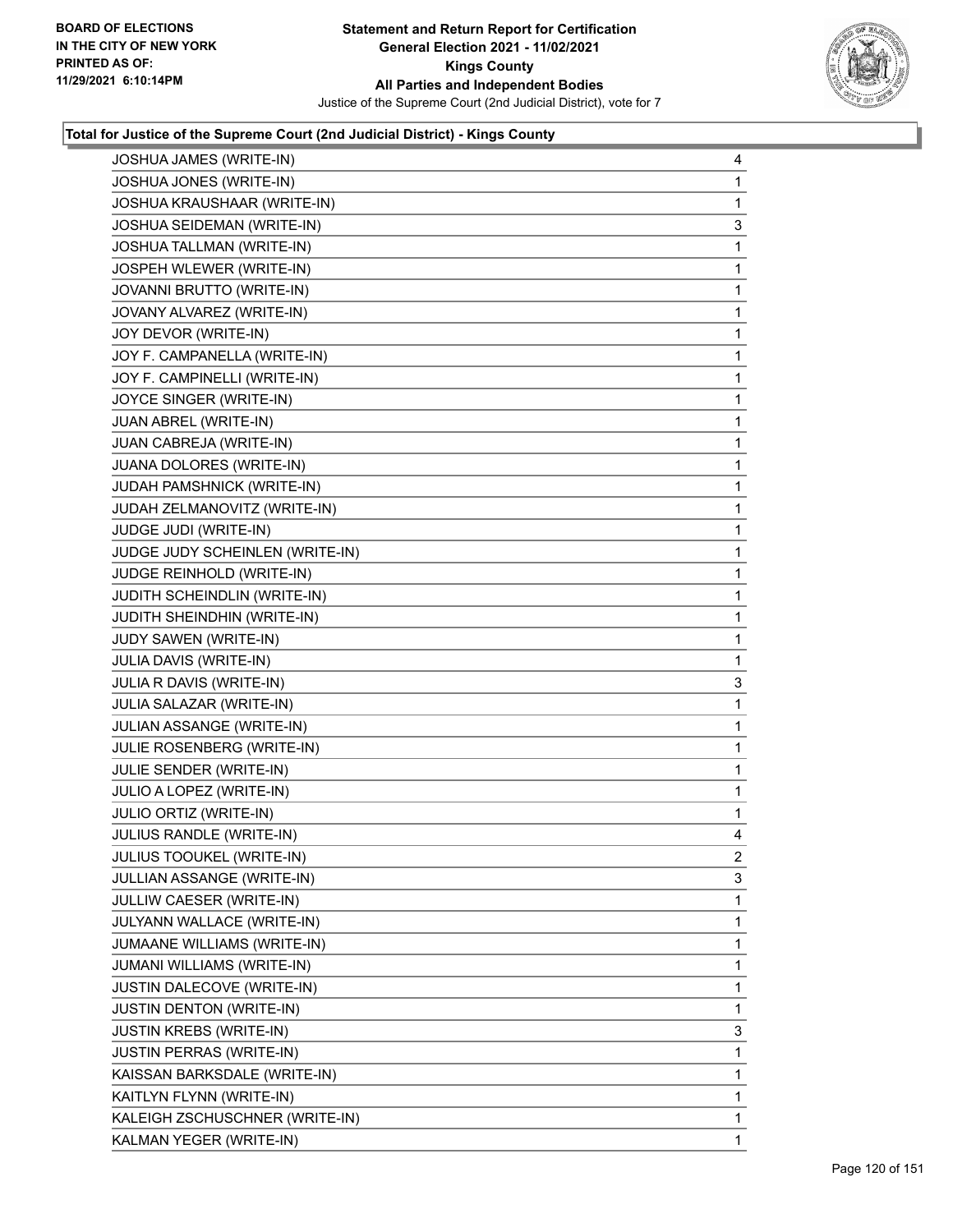

| KAMALA HARRIS (WRITE-IN)        | $\mathbf{1}$   |
|---------------------------------|----------------|
| KAMILA FILSHTINSKY (WRITE-IN)   | 1              |
| KANYE WEST (WRITE-IN)           | $\overline{2}$ |
| KAREN BERNARD (WRITE-IN)        | 1              |
| KAREN FEST-RUNNER (WRITE-IN)    | 1              |
| KAREN MURPHY (WRITE-IN)         | 1              |
| KARI PIDHSON (WRITE-IN)         | 1              |
| KARL MARK (WRITE-IN)            | 1              |
| KARL MARX (WRITE-IN)            | $\overline{7}$ |
| KASEEM CLARK-EDWARDS (WRITE-IN) | 1              |
| KASMANI GRANDEL (WRITE-IN)      | 1              |
| KATE GREEN (WRITE-IN)           | 1              |
| KATE KLONICK (WRITE-IN)         | 1              |
| KATE LEVITT (WRITE-IN)          | 1              |
| KATHARINE O'MARA (WRITE-IN)     | 1              |
| KATHEFINE PIERRE (WRITE-IN)     | 1              |
| KATHERINE FUCTICH (WRITE-IN)    | 1              |
| KATHERINE KHATRI (WRITE-IN)     | 1              |
| KATHERINE O MARNA (WRITE-IN)    | 1              |
| KATHERINE SPENCER (WRITE-IN)    | 1              |
| KATHLEEN BLISS (WRITE-IN)       | 1              |
| KATHRYN GARCIA (WRITE-IN)       | $\overline{2}$ |
| KATHRYN HASLAYER (WRITE-IN)     | 1              |
| KATHY KING (WRITE-IN)           | 1              |
| KATHYRN SPOTA (WRITE-IN)        | 1              |
| KATIE LEE WRIGHT (WRITE-IN)     | 1              |
| KATIE O'MARRA (WRITE-IN)        | 1              |
| KATRINA BAKER (WRITE-IN)        | 1              |
| KAY BROWN (WRITE-IN)            | 1              |
| KAYE WEST (WRITE-IN)            | 1              |
| KEISHA ALLEYNE (WRITE-IN)       | 1              |
| KEITH BARON (WRITE-IN)          | $\overline{2}$ |
| KEITH BRAGA (WRITE-IN)          | 1              |
| KEITH PULLING (WRITE-IN)        | 1              |
| KEITH RICHARDS (WRITE-IN)       | 1              |
| KELLY GILBERT (WRITE-IN)        | 1              |
| KELLY HUYNH (WRITE-IN)          | 1              |
| KELLY KRAVIT (WRITE-IN)         | 1              |
| KELOKE MANI (WRITE-IN)          | 1              |
| KELVIN C BIAS (WRITE-IN)        | 1              |
| KEMBA WALKER (WRITE-IN)         | 4              |
| KEMBO WALKER (WRITE-IN)         | 1              |
| KEN CARSON (WRITE-IN)           | 1              |
| KEN LEITNER (WRITE-IN)          | 1              |
| KENNETH AKNER (WRITE-IN)        | 1              |
| KENNETH BAND (WRITE-IN)         | 1              |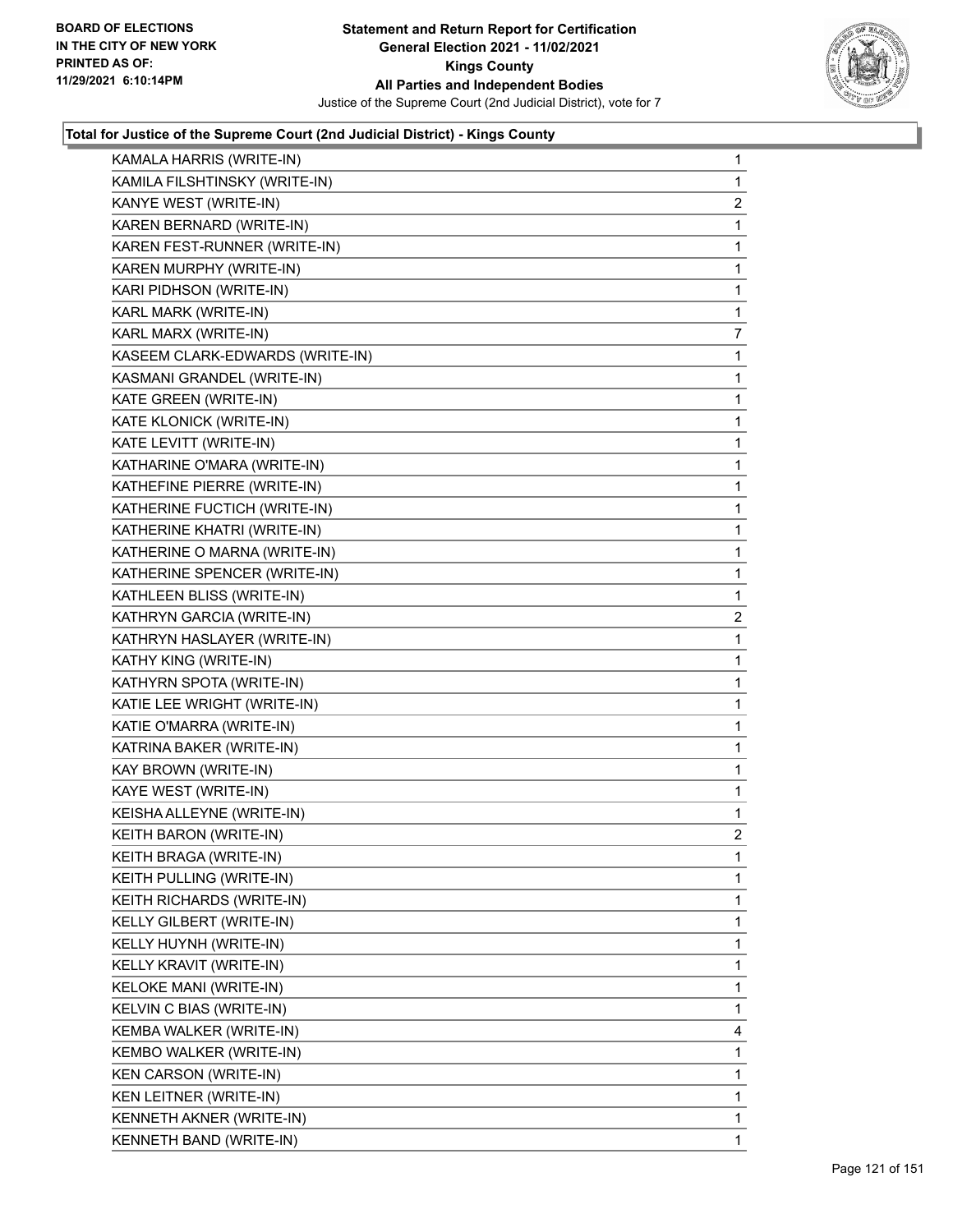

| KENNETH D LEE (WRITE-IN)       | 1              |
|--------------------------------|----------------|
| KENNETH GARNER (WRITE-IN)      | 1              |
| KENNETH MONTAGOMERY (WRITE-IN) | 1              |
| KENNETH MONTGOMERY (WRITE-IN)  | 1              |
| KENNETH PERRY (WRITE-IN)       | 1              |
| KENNETH SCHAEFFER (WRITE-IN)   | 1              |
| KENNETH VANN (WRITE-IN)        | 1              |
| KENNTH D GARNER (WRITE-IN)     | 1              |
| KENNY HO (WRITE-IN)            | 1              |
| KENNY METELLUS (WRITE-IN)      | $\overline{2}$ |
| KENNY MITCHELL (WRITE-IN)      | 1              |
| KENNY OMEGA (WRITE-IN)         | 2              |
| KENNY SPECHT (WRITE-IN)        | 1              |
| KERMIT MILSTEIN (WRITE-IN)     | 1              |
| KERRAN ROCK (WRITE-IN)         | $\overline{7}$ |
| KEVAN HAYAT (WRITE-IN)         | 1              |
| KEVI MAVA (WRITE-IN)           | 1              |
| KEVIN BRYANT (WRITE-IN)        | 1              |
| KEVIN CONNES (WRITE-IN)        | 1              |
| KEVIN DURANT (WRITE-IN)        | 1              |
| KEVIN HUNTER (WRITE-IN)        | 1              |
| KEVIN J. HANRATTY (WRITE-IN)   | 1              |
| KEVIN KEELEY (WRITE-IN)        | 1              |
| KEVIN L DAVIS (WRITE-IN)       | 1              |
| KEVIN LIAO (WRITE-IN)          | 1              |
| KEVIN MCCARTHY (WRITE-IN)      | 1              |
| KEVIN O. DONNELL (WRITE-IN)    | 1              |
| KEVIN QUINN (WRITE-IN)         | 1              |
| KEVIN SIEGEL (WRITE-IN)        | 1              |
| KIERAN MCNAMARO (WRITE-IN)     | 1              |
| KIM BUTLER (WRITE-IN)          | 1              |
| KIM CATTRALL (WRITE-IN)        | 1              |
| KIM PARKER (WRITE-IN)          | 1              |
| KIM PETERSON (WRITE-IN)        | 1              |
| KIMBARDLY RAY (WRITE-IN)       | 1              |
| KIMBERIY PENNER (WRITE-IN)     | 1              |
| KIP BASTEDO (WRITE-IN)         | 1              |
| KIVI DONN (WRITE-IN)           | 1              |
| KMERE FOSTER (WRITE-IN)        | 1              |
| KORI TAD (WRITE-IN)            | 1              |
| KORNEL WEST (WRITE-IN)         | 1              |
| KOVAN DUGALSKI (WRITE-IN)      | 1              |
| KRISTIN BAILEY (WRITE-IN)      | 1              |
| KRISTIN DAVIS (WRITE-IN)       | 1              |
| KRISTIN JORDAN (WRITE-IN)      | 1              |
| KRISTINE QUINIF (WRITE-IN)     | 1.             |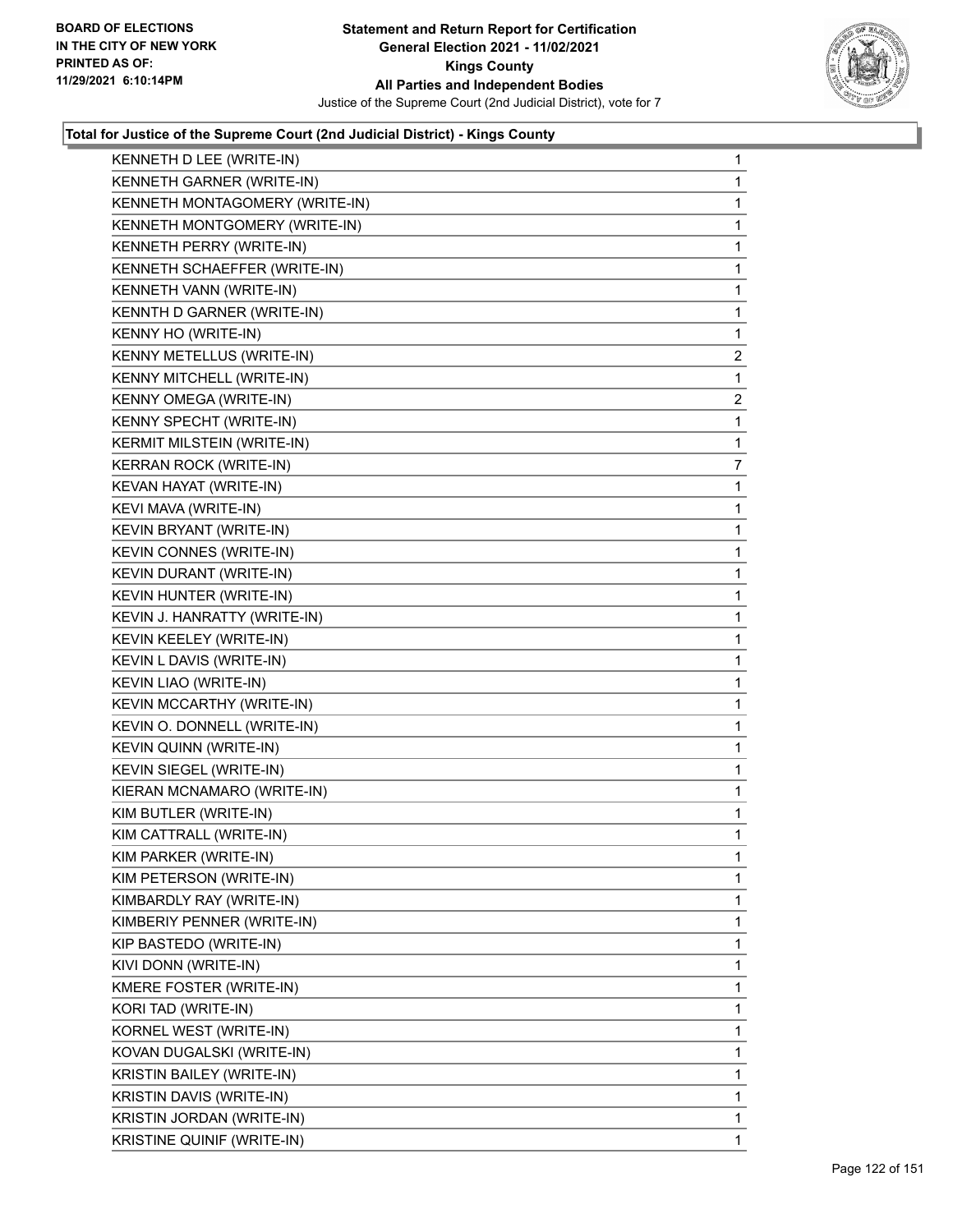

| KRISTOPHER DEAN (WRITE-IN)     | $\mathbf{1}$   |
|--------------------------------|----------------|
| KRUTEN KELLER (WRITE-IN)       | 1              |
| KRYSTINA MAOLA (WRITE-IN)      | $\overline{2}$ |
| KRZYSZTOF LACH (WRITE-IN)      | $\mathbf{1}$   |
| KURT JONSKE (WRITE-IN)         | $\mathbf{1}$   |
| KURT OSTERMANN (WRITE-IN)      | 1              |
| KVRIE IRVIN (WRITE-IN)         | $\mathbf{1}$   |
| KWAMI LEONARD (WRITE-IN)       | $\mathbf{1}$   |
| KWASI MENSAH (WRITE-IN)        | $\mathbf{1}$   |
| KYLE PAGAN (WRITE-IN)          | 1              |
| KYRIE IRVING (WRITE-IN)        | 3              |
| LANA WILLIAMS (WRITE-IN)       | 1              |
| LANCE OGISTE (WRITE-IN)        | $\mathbf{1}$   |
| LANDRY LEVINE (WRITE-IN)       | $\mathbf{1}$   |
| LARISA DUBOVA (WRITE-IN)       | 1              |
| LARRY ELDER (WRITE-IN)         | $\mathbf{1}$   |
| LARRY KUDLOW (WRITE-IN)        | 1              |
| LASER SCHLESINGER (WRITE-IN)   | $\mathbf{1}$   |
| LAUCA JACOBSON (WRITE-IN)      | $\mathbf{1}$   |
| LAULA COLACURCIO (WRITE-IN)    | $\mathbf{1}$   |
| LAURA EDIDIN (WRITE-IN)        | $\mathbf{1}$   |
| LAURA FERNADEZ (WRITE-IN)      | $\mathbf{1}$   |
| LAURA FREEZE (WRITE-IN)        | 1              |
| LAURA HOFFMAN (WRITE-IN)       | 7              |
| LAURA JORDAN (WRITE-IN)        | $\mathbf{1}$   |
| LAURA LONSOLI (WRITE-IN)       | 1              |
| LAURA M CORGLETON (WRITE-IN)   | $\mathbf{1}$   |
| LAUREN JAURENGUI (WRITE-IN)    | $\mathbf{1}$   |
| LAVA CHARLES (WRITE-IN)        | 1              |
| LAWRENCE COYLE (WRITE-IN)      | $\mathbf{1}$   |
| LAWRENCE GOLDBERG (WRITE-IN)   | $\mathbf{1}$   |
| LAWRENCE MORTON (WRITE-IN)     | 1              |
| LAWRENCE N ROTHBART (WRITE-IN) | 1              |
| LAWRENCE RUTHBART (WRITE-IN)   | 1              |
| LAWRENCE SCARLINO (WRITE-IN)   | 1              |
| LAZER MANDEL (WRITE-IN)        | 1              |
| LEAB NEWHOUSE (WRITE-IN)       | 1              |
| LEAH ADLER (WRITE-IN)          | 1              |
| LEAH ARON (WRITE-IN)           | 1              |
| LEAH COHEN (WRITE-IN)          | 1              |
| LEAH IVES (WRITE-IN)           | 1              |
| LEAH KAHN (WRITE-IN)           | 1              |
| LEAH WIEDER (WRITE-IN)         | 1              |
| LEAH ZAGELBAUM (WRITE-IN)      | 1              |
| LEAH ZUCKER (WRITE-IN)         | $\mathbf{1}$   |
| LEANA KROEN (WRITE-IN)         | 1              |
|                                |                |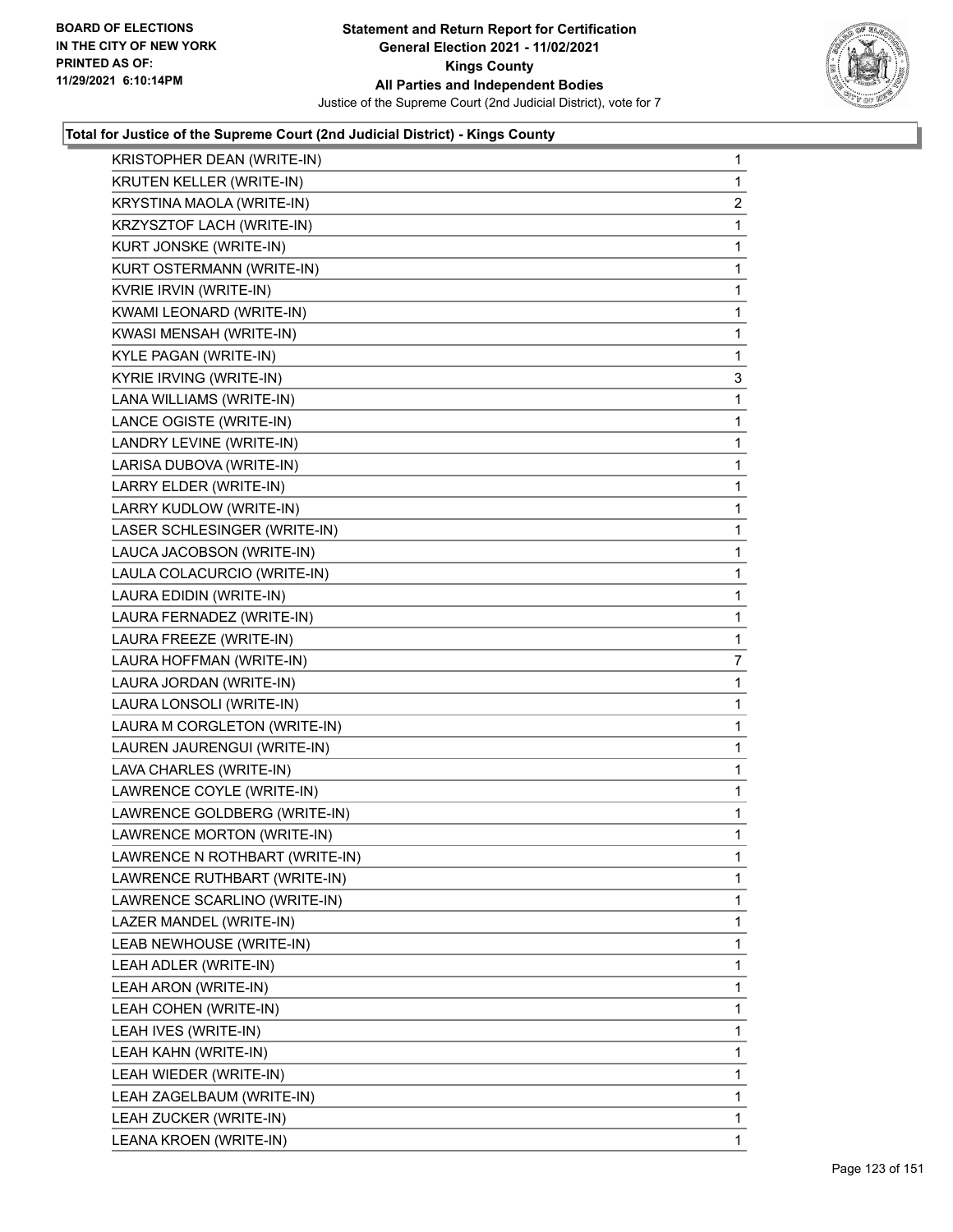

| LEANNE WOOD (WRITE-IN)            | $\mathbf{1}$   |
|-----------------------------------|----------------|
| LEE CLARK (WRITE-IN)              | 1              |
| LEE NISSON (WRITE-IN)             | 1              |
| LEIA ORGANG (WRITE-IN)            | 1              |
| LEJNLY EGYE (WRITE-IN)            | $\overline{2}$ |
| LEM KASSAS (WRITE-IN)             | 1              |
| LEN KAMDANG (WRITE-IN)            | 1              |
| LEN KANDANY (WRITE-IN)            | 1              |
| LENA BELL (WRITE-IN)              | 1              |
| LENNY MARK (WRITE-IN)             | 1              |
| LEO DERKACZ (WRITE-IN)            | 1              |
| LEON HEFFATING (WRITE-IN)         | $\mathbf{1}$   |
| LEON ROSE (WRITE-IN)              | 1              |
| LEONARD SAWYER (WRITE-IN)         | 1              |
| LEROI GREEN (WRITE-IN)            | 1              |
| LES COBRANDIN (WRITE-IN)          | 1              |
| LESLIE ENGELSON (WRITE-IN)        | 1              |
| LESLIE GRUEN (WRITE-IN)           | $\mathbf{1}$   |
| LESOO BRANDON (WRITE-IN)          | 1              |
| LESTER JONES (WRITE-IN)           | 1              |
| LETICIA JAMES (WRITE-IN)          | 1              |
| LETITIA JAMES (WRITE-IN)          | 1              |
| LEVI BACKMAN (WRITE-IN)           | 1              |
| LEVI BLUM (WRITE-IN)              | 1              |
| LEVI GREISMAN (WRITE-IN)          | 1              |
| LEVY ABADI (WRITE-IN)             | 1              |
| LEWIS CARROLL (WRITE-IN)          | 1              |
| LIAL WARNER (WRITE-IN)            | 1              |
| LIAM MCCABE (WRITE-IN)            | 1              |
| LIBBY GI BLUM (WRITE-IN)          | $\mathbf{1}$   |
| LILA COHN (WRITE-IN)              | 1              |
| LILI ROSENBERG (WRITE-IN)         | 1              |
| LILIAN WON (WRITE-IN)             | 1              |
| LILLIAH WAY (WRITE-IN)            | 1              |
| LILLIAN OSBOURNE (WRITE-IN)       | 1              |
| LILLIAN WAN (WRITE-IN)            | 4              |
| LILLIAN WAR (WRITE-IN)            | 1              |
| LILLY BELLE SEREBRENIK (WRITE-IN) | 1              |
| LILY GREEN (WRITE-IN)             | 1              |
| LINCOLN BURROWS (WRITE-IN)        | 1              |
| LINDA IPANEME (WRITE-IN)          | 1              |
| LINDA LAUIOLLETTE (WRITE-IN)      | 1              |
| LINDA LAVIOLETTE (WRITE-IN)       | 1              |
| LINDA SARSOUR (WRITE-IN)          | 1              |
| LINDSAY ZOLAOZ (WRITE-IN)         | 1              |
| LINDSEY GRAHAM (WRITE-IN)         | 1.             |
|                                   |                |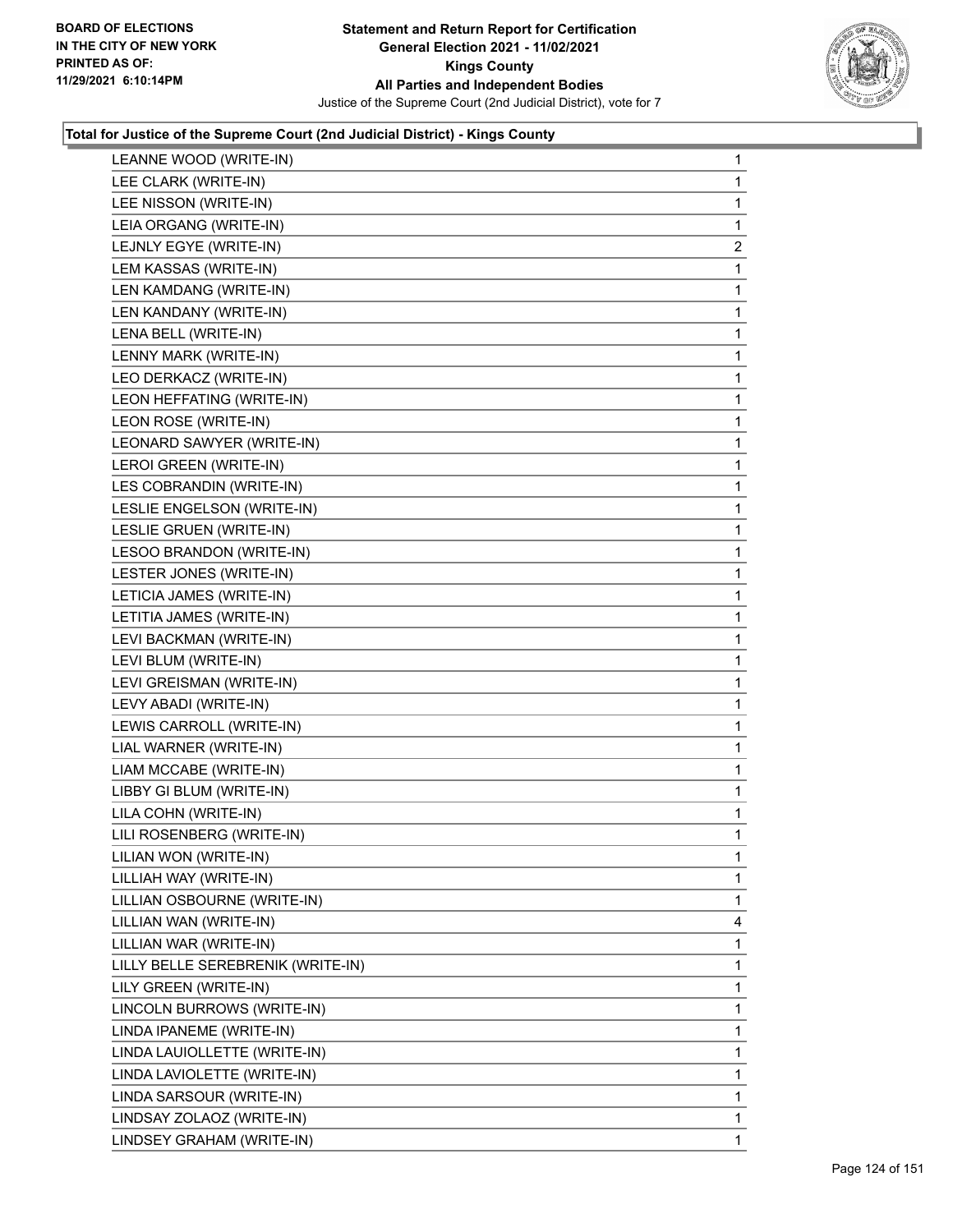

| LIPA SILBERMAN (WRITE-IN)              | 1              |
|----------------------------------------|----------------|
| LISA A SOKOLOFF (WRITE-IN)             | 1              |
| LISA GIBBS (WRITE-IN)                  | $\overline{2}$ |
| LISA LEWIS (WRITE-IN)                  | 1              |
| LISA MARSHALL (WRITE-IN)               | 3              |
| LISA PARLOW (WRITE-IN)                 | 1              |
| LISA RODRIGUEZ (WRITE-IN)              | 1              |
| LISA ROXANNE WALTER JEFFERS (WRITE-IN) | $\mathbf{1}$   |
| LISA SCHREBESDORF (WRITE-IN)           | 1              |
| LISE ERGBER (WRITE-IN)                 | 1              |
| LISHHKAS HAGAZIS (WRITE-IN)            | $\mathbf{1}$   |
| LIZ BISHOP (WRITE-IN)                  | 1              |
| LLOYD MATHISEN (WRITE-IN)              | 1              |
| LOIS GRIFFIN (WRITE-IN)                | 1              |
| LOLA WATERMAN (WRITE-IN)               | $\overline{2}$ |
| LORI KITCHEN (WRITE-IN)                | 1              |
| LOU CURICO (WRITE-IN)                  | 3              |
| LOUIS BAER (WRITE-IN)                  | 1              |
| LOUIS BOUDIN (WRITE-IN)                | 1              |
| LOUIS CRESPO (WRITE-IN)                | $\overline{7}$ |
| LOUIS FEINBERG (WRITE-IN)              | $\mathbf{1}$   |
| LOUIS MATTHEW GUIDE (WRITE-IN)         | 1              |
| LOUIS ROSENTHAL (WRITE-IN)             | 1              |
| LOUIS ROSSMANN (WRITE-IN)              | 1              |
| LOYDA COLON (WRITE-IN)                 | 1              |
| LUCA GAJIORIA PTOTIAL (WRITE-IN)       | $\mathbf{1}$   |
| LUCAS GIALITO (WRITE-IN)               | 1              |
| LUCIANO PETVOJINO (WRITE-IN)           | 1              |
| LUCRETIA POTTER (WRITE-IN)             | $\mathbf{1}$   |
| LUCY PARSONS (WRITE-IN)                | 1              |
| LUISE SKRUDZLSI (WRITE-IN)             | 1              |
| LUKE BOJARSKI (WRITE-IN)               | 1              |
| LUKE HELLKAMP (WRITE-IN)               | 1              |
| LYDIA CERANI (WRITE-IN)                | 1              |
| LYDIA CERANO (WRITE-IN)                | 1              |
| LYNN TOLER (WRITE-IN)                  | 1              |
| MAC ROSENFIELD (WRITE-IN)              | $\overline{2}$ |
| MACE BURR (WRITE-IN)                   | 1              |
| MADELYN RIVERA (WRITE-IN)              | 1              |
| MAGALIE CRARY (WRITE-IN)               | 1              |
| MAGER MAYERFELD (WRITE-IN)             | 1              |
| MAGGIE CAREW (WRITE-IN)                | 1              |
| MAGGIE DAROCHA (WRITE-IN)              | 1              |
| MAHMED MOHAMED (WRITE-IN)              | 1              |
| MAIDELLE DORUHELM (WRITE-IN)           | 1              |
| MAKSYM LIDER (WRITE-IN)                | 1              |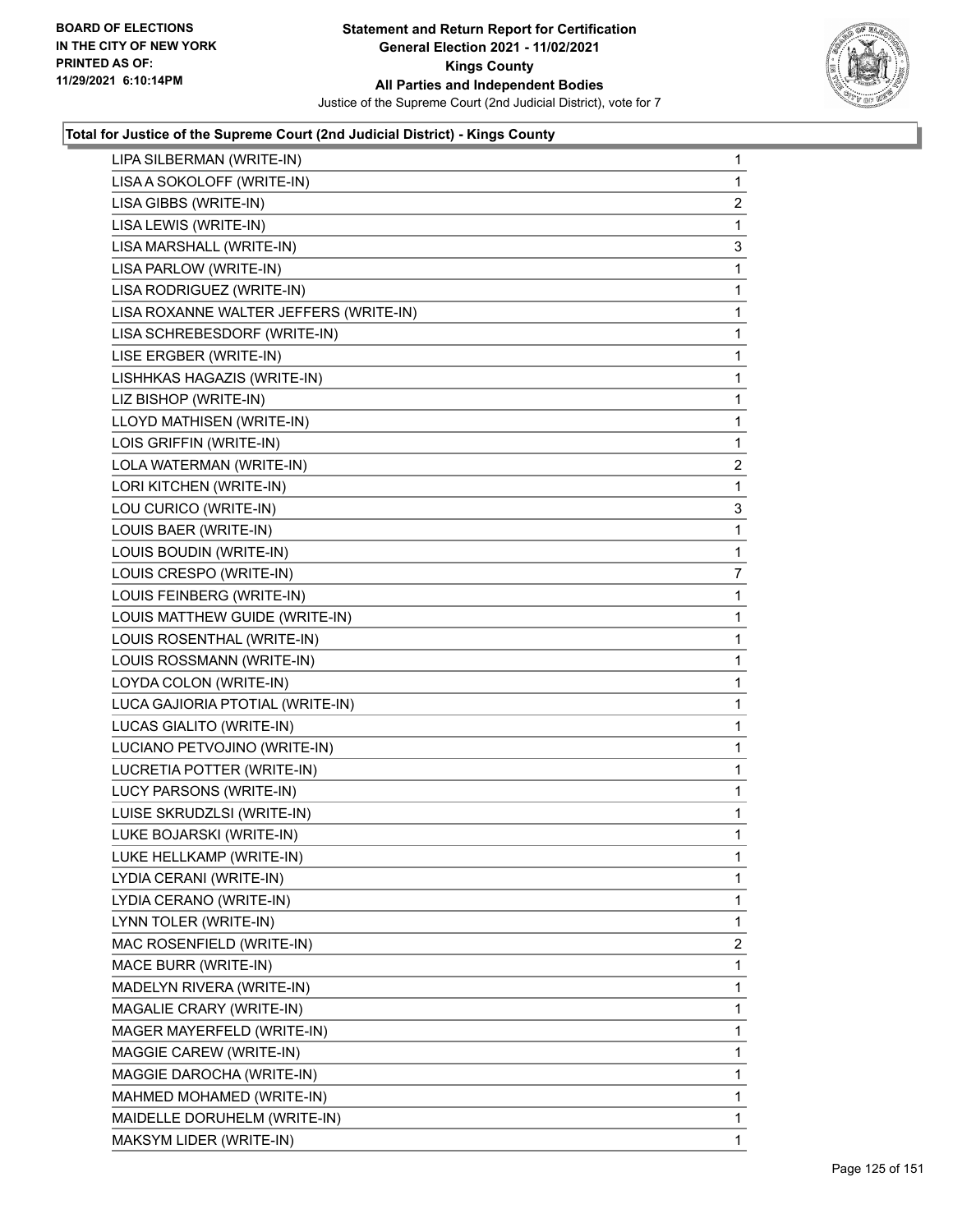

| MALCOLM CAMPBELL (WRITE-IN)       | 1              |
|-----------------------------------|----------------|
| MALCOLM DUBOSE (WRITE-IN)         | 1              |
| MALKA SCHIMER (WRITE-IN)          | 1              |
| MANDY SIMON (WRITE-IN)            | 1              |
| MANUEL NORA (WRITE-IN)            | 1              |
| MANVEL PASEDES (WRITE-IN)         | $\overline{2}$ |
| MAO TUNG (WRITE-IN)               | 1              |
| MARC CARUSO (WRITE-IN)            | 1              |
| MARC GALLO (WRITE-IN)             | 1              |
| MARC HERHBEWITZ (WRITE-IN)        | 1              |
| MARC LEVINSON (WRITE-IN)          | 1              |
| MARCIA SPENCE (WRITE-IN)          | 1              |
| MARCIE ROTH (WRITE-IN)            | $\overline{2}$ |
| MARCUS AERELIUS (WRITE-IN)        | 1              |
| MARCUS GARVEY (WRITE-IN)          | 3              |
| MARCUS STEWART (WRITE-IN)         | 1              |
| MARDEVANI TEIBELBAUM (WRITE-IN)   | 1              |
| MAREIN WOLF (WRITE-IN)            | 1              |
| MARGARET GANDY (WRITE-IN)         | $\overline{2}$ |
| MARGARET MALLOY (WRITE-IN)        | 1              |
| MARGARET MARRON (WRITE-IN)        | 1              |
| MARGARET WAILE (WRITE-IN)         | 1              |
| MARGARITA LOPEZ TORES (WRITE-IN)  | 1              |
| MARGRAT FRENCH (WRITE-IN)         | 1              |
| MARIA CARUSO-CABRERA (WRITE-IN)   | 1              |
| MARIA DIAZ (WRITE-IN)             | 1              |
| MARIA DOUUD (WRITE-IN)            | 1              |
| MARIA HERANDEZ CAIAZZO (WRITE-IN) | 1              |
| MARIA LEE (WRITE-IN)              | 1              |
| MARIAN MILIAN (WRITE-IN)          | 1              |
| MARIANA ALEXANDER (WRITE-IN)      | 1              |
| MARIANNE MACIAS (WRITE-IN)        | 1              |
| MARIKA DIAS (WRITE-IN)            | 1              |
| MARILYN S. HECHT (WRITE-IN)       | 1              |
| MARISSA MUSCARIELLA (WRITE-IN)    | 1              |
| MARISSA SOTO (WRITE-IN)           | 1              |
| MARIYA MARKH (WRITE-IN)           | 1              |
| MARJANNE ITAK (WRITE-IN)          | 1              |
| MARJORIE YANG (WRITE-IN)          | 1              |
| MARK ARONSON (WRITE-IN)           | 1              |
| MARK BALDERSTON (WRITE-IN)        | 1              |
| MARK BARRETT (WRITE-IN)           | 1              |
| MARK DANIN (WRITE-IN)             | 1              |
| MARK HUBASTEK (WRITE-IN)          | 1              |
| MARK KRANS (WRITE-IN)             | 1              |
| MARK LEEDS (WRITE-IN)             | 1              |
|                                   |                |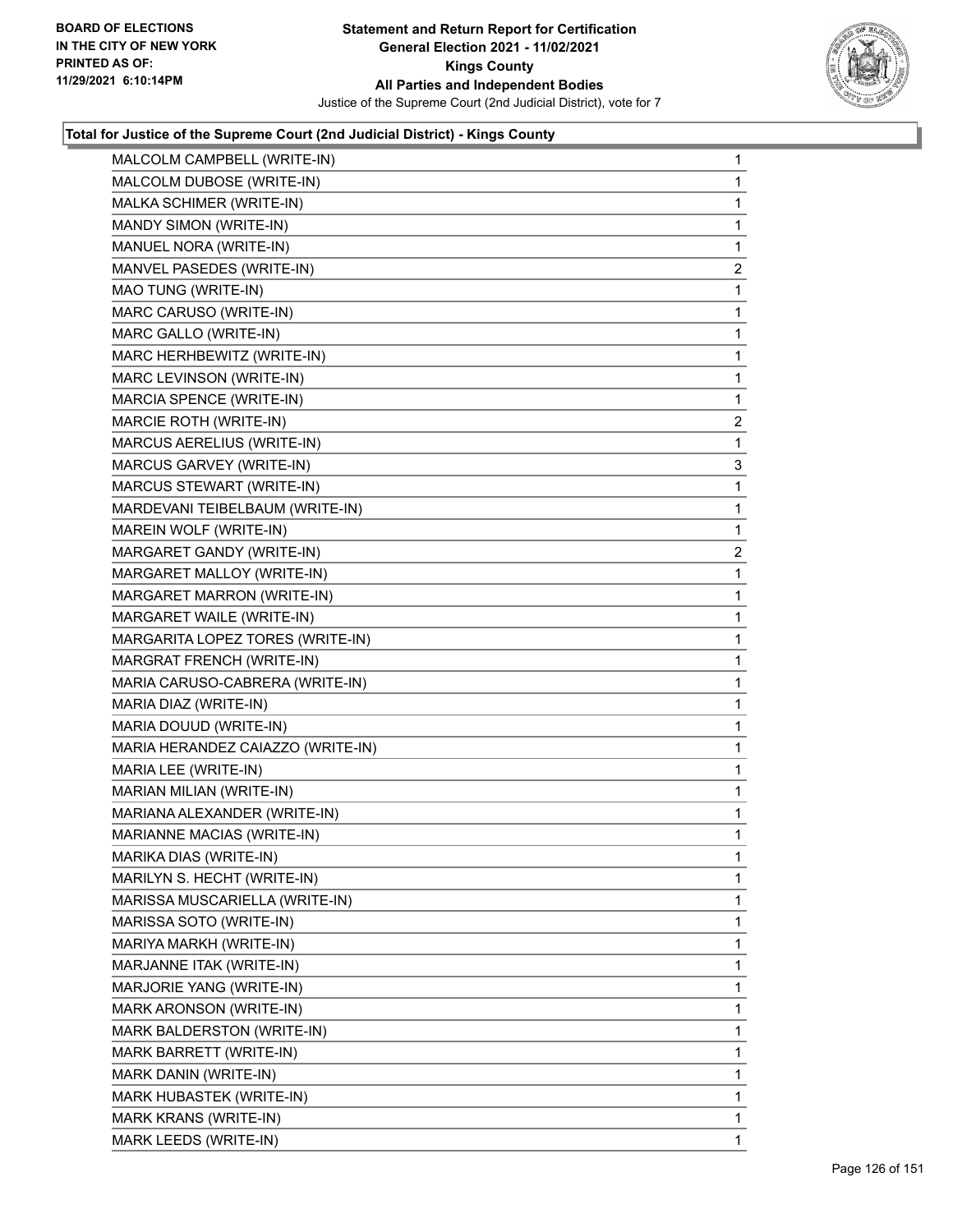

| MARK LEVINE (WRITE-IN)<br>MARK LEVINSON (WRITE-IN)<br>MARK LONGO (WRITE-IN)<br>MARK POSNER (WRITE-IN)<br>MARK RAY (WRITE-IN)<br>MARK SANCHEZ (WRITE-IN)<br>MARK SCOTT (WRITE-IN)<br>MARK SHILEN (WRITE-IN)<br>MARK SIMONE (WRITE-IN)<br>MARK STEPHEN GRIFFITH (WRITE-IN)<br>MARK SZUSZLIEWICZ (WRITE-IN)<br>MARK VORKINK (WRITE-IN)<br>MARK WU (WRITE-IN)<br>MARK ZUCCERBERG (WRITE-IN)<br>MARLENE MEALY (WRITE-IN)<br>MARNU NOEMI (WRITE-IN)<br>MARSHALL MATHERS (WRITE-IN)<br>MARTH BROWN (WRITE-IN)<br>MARTHA BROWN (WRITE-IN)<br>MARTIN GARDINTEL (WRITE-IN)<br>MARTIN GARFINKEL (WRITE-IN)<br>MARTIN GOLDEN (WRITE-IN)<br>MARTIN J GOLDEN (WRITE-IN)<br>MARTIN WYDRA (WRITE-IN)<br>MARTY GOLDEN (WRITE-IN)<br>MARTY MARKOWITZ (WRITE-IN)<br>MARUS WASHINGTON (WRITE-IN)<br>MARVA BROWN (WRITE-IN)<br>MARVIN K MOONEY (WRITE-IN)<br>MARY JO PILE (WRITE-IN)<br>MARY PALMS (WRITE-IN)<br>MARY SEYDA (WRITE-IN)<br>MARY SHELLEY (WRITE-IN)<br>MARYAM NAMAZIE (WRITE-IN)<br>MARYANN KAISHIAN (WRITE-IN)<br>MARYANN MENDENHALL (WRITE-IN)<br>MARYANNE KAISHIAM (WRITE-IN)<br>MATHEW F FISHER (WRITE-IN)<br>MATHEW FREEZE (WRITE-IN)<br>MATHEW WILLIAM HAWKINS (WRITE-IN) | MARK LEVIN (WRITE-IN) | $\overline{2}$ |
|--------------------------------------------------------------------------------------------------------------------------------------------------------------------------------------------------------------------------------------------------------------------------------------------------------------------------------------------------------------------------------------------------------------------------------------------------------------------------------------------------------------------------------------------------------------------------------------------------------------------------------------------------------------------------------------------------------------------------------------------------------------------------------------------------------------------------------------------------------------------------------------------------------------------------------------------------------------------------------------------------------------------------------------------------------------------------------------------------------------------------------------------------------------------------|-----------------------|----------------|
|                                                                                                                                                                                                                                                                                                                                                                                                                                                                                                                                                                                                                                                                                                                                                                                                                                                                                                                                                                                                                                                                                                                                                                          |                       | 6              |
|                                                                                                                                                                                                                                                                                                                                                                                                                                                                                                                                                                                                                                                                                                                                                                                                                                                                                                                                                                                                                                                                                                                                                                          |                       | 1              |
|                                                                                                                                                                                                                                                                                                                                                                                                                                                                                                                                                                                                                                                                                                                                                                                                                                                                                                                                                                                                                                                                                                                                                                          |                       | $\mathbf 1$    |
|                                                                                                                                                                                                                                                                                                                                                                                                                                                                                                                                                                                                                                                                                                                                                                                                                                                                                                                                                                                                                                                                                                                                                                          |                       | 1              |
|                                                                                                                                                                                                                                                                                                                                                                                                                                                                                                                                                                                                                                                                                                                                                                                                                                                                                                                                                                                                                                                                                                                                                                          |                       | 1              |
|                                                                                                                                                                                                                                                                                                                                                                                                                                                                                                                                                                                                                                                                                                                                                                                                                                                                                                                                                                                                                                                                                                                                                                          |                       | 1              |
|                                                                                                                                                                                                                                                                                                                                                                                                                                                                                                                                                                                                                                                                                                                                                                                                                                                                                                                                                                                                                                                                                                                                                                          |                       | 4              |
|                                                                                                                                                                                                                                                                                                                                                                                                                                                                                                                                                                                                                                                                                                                                                                                                                                                                                                                                                                                                                                                                                                                                                                          |                       | 1              |
|                                                                                                                                                                                                                                                                                                                                                                                                                                                                                                                                                                                                                                                                                                                                                                                                                                                                                                                                                                                                                                                                                                                                                                          |                       | $\mathbf 1$    |
|                                                                                                                                                                                                                                                                                                                                                                                                                                                                                                                                                                                                                                                                                                                                                                                                                                                                                                                                                                                                                                                                                                                                                                          |                       | 1              |
|                                                                                                                                                                                                                                                                                                                                                                                                                                                                                                                                                                                                                                                                                                                                                                                                                                                                                                                                                                                                                                                                                                                                                                          |                       | 1              |
|                                                                                                                                                                                                                                                                                                                                                                                                                                                                                                                                                                                                                                                                                                                                                                                                                                                                                                                                                                                                                                                                                                                                                                          |                       | 1              |
|                                                                                                                                                                                                                                                                                                                                                                                                                                                                                                                                                                                                                                                                                                                                                                                                                                                                                                                                                                                                                                                                                                                                                                          |                       | 1              |
|                                                                                                                                                                                                                                                                                                                                                                                                                                                                                                                                                                                                                                                                                                                                                                                                                                                                                                                                                                                                                                                                                                                                                                          |                       | 1              |
|                                                                                                                                                                                                                                                                                                                                                                                                                                                                                                                                                                                                                                                                                                                                                                                                                                                                                                                                                                                                                                                                                                                                                                          |                       | $\mathbf 1$    |
|                                                                                                                                                                                                                                                                                                                                                                                                                                                                                                                                                                                                                                                                                                                                                                                                                                                                                                                                                                                                                                                                                                                                                                          |                       | 1              |
|                                                                                                                                                                                                                                                                                                                                                                                                                                                                                                                                                                                                                                                                                                                                                                                                                                                                                                                                                                                                                                                                                                                                                                          |                       | 1              |
|                                                                                                                                                                                                                                                                                                                                                                                                                                                                                                                                                                                                                                                                                                                                                                                                                                                                                                                                                                                                                                                                                                                                                                          |                       | 1              |
|                                                                                                                                                                                                                                                                                                                                                                                                                                                                                                                                                                                                                                                                                                                                                                                                                                                                                                                                                                                                                                                                                                                                                                          |                       | 1              |
|                                                                                                                                                                                                                                                                                                                                                                                                                                                                                                                                                                                                                                                                                                                                                                                                                                                                                                                                                                                                                                                                                                                                                                          |                       | 1              |
|                                                                                                                                                                                                                                                                                                                                                                                                                                                                                                                                                                                                                                                                                                                                                                                                                                                                                                                                                                                                                                                                                                                                                                          |                       | $\mathbf{1}$   |
|                                                                                                                                                                                                                                                                                                                                                                                                                                                                                                                                                                                                                                                                                                                                                                                                                                                                                                                                                                                                                                                                                                                                                                          |                       | 1              |
|                                                                                                                                                                                                                                                                                                                                                                                                                                                                                                                                                                                                                                                                                                                                                                                                                                                                                                                                                                                                                                                                                                                                                                          |                       | 2              |
|                                                                                                                                                                                                                                                                                                                                                                                                                                                                                                                                                                                                                                                                                                                                                                                                                                                                                                                                                                                                                                                                                                                                                                          |                       | $\mathbf{1}$   |
|                                                                                                                                                                                                                                                                                                                                                                                                                                                                                                                                                                                                                                                                                                                                                                                                                                                                                                                                                                                                                                                                                                                                                                          |                       | 5              |
|                                                                                                                                                                                                                                                                                                                                                                                                                                                                                                                                                                                                                                                                                                                                                                                                                                                                                                                                                                                                                                                                                                                                                                          |                       | 1              |
|                                                                                                                                                                                                                                                                                                                                                                                                                                                                                                                                                                                                                                                                                                                                                                                                                                                                                                                                                                                                                                                                                                                                                                          |                       | 6              |
|                                                                                                                                                                                                                                                                                                                                                                                                                                                                                                                                                                                                                                                                                                                                                                                                                                                                                                                                                                                                                                                                                                                                                                          |                       | 7              |
|                                                                                                                                                                                                                                                                                                                                                                                                                                                                                                                                                                                                                                                                                                                                                                                                                                                                                                                                                                                                                                                                                                                                                                          |                       | 1              |
|                                                                                                                                                                                                                                                                                                                                                                                                                                                                                                                                                                                                                                                                                                                                                                                                                                                                                                                                                                                                                                                                                                                                                                          |                       | 1              |
|                                                                                                                                                                                                                                                                                                                                                                                                                                                                                                                                                                                                                                                                                                                                                                                                                                                                                                                                                                                                                                                                                                                                                                          |                       | 1              |
|                                                                                                                                                                                                                                                                                                                                                                                                                                                                                                                                                                                                                                                                                                                                                                                                                                                                                                                                                                                                                                                                                                                                                                          |                       | 1              |
|                                                                                                                                                                                                                                                                                                                                                                                                                                                                                                                                                                                                                                                                                                                                                                                                                                                                                                                                                                                                                                                                                                                                                                          |                       | 1              |
|                                                                                                                                                                                                                                                                                                                                                                                                                                                                                                                                                                                                                                                                                                                                                                                                                                                                                                                                                                                                                                                                                                                                                                          |                       | 1              |
|                                                                                                                                                                                                                                                                                                                                                                                                                                                                                                                                                                                                                                                                                                                                                                                                                                                                                                                                                                                                                                                                                                                                                                          |                       | 1              |
|                                                                                                                                                                                                                                                                                                                                                                                                                                                                                                                                                                                                                                                                                                                                                                                                                                                                                                                                                                                                                                                                                                                                                                          |                       | 1              |
|                                                                                                                                                                                                                                                                                                                                                                                                                                                                                                                                                                                                                                                                                                                                                                                                                                                                                                                                                                                                                                                                                                                                                                          |                       | 1              |
|                                                                                                                                                                                                                                                                                                                                                                                                                                                                                                                                                                                                                                                                                                                                                                                                                                                                                                                                                                                                                                                                                                                                                                          |                       | 2              |
|                                                                                                                                                                                                                                                                                                                                                                                                                                                                                                                                                                                                                                                                                                                                                                                                                                                                                                                                                                                                                                                                                                                                                                          |                       | 1              |
|                                                                                                                                                                                                                                                                                                                                                                                                                                                                                                                                                                                                                                                                                                                                                                                                                                                                                                                                                                                                                                                                                                                                                                          |                       | 1              |
| MATISYAHU DEVLIN (WRITE-IN)                                                                                                                                                                                                                                                                                                                                                                                                                                                                                                                                                                                                                                                                                                                                                                                                                                                                                                                                                                                                                                                                                                                                              |                       | 1              |
| MATT DOMIC JR (WRITE-IN)                                                                                                                                                                                                                                                                                                                                                                                                                                                                                                                                                                                                                                                                                                                                                                                                                                                                                                                                                                                                                                                                                                                                                 |                       | 1              |
| MATT JACKSON (WRITE-IN)                                                                                                                                                                                                                                                                                                                                                                                                                                                                                                                                                                                                                                                                                                                                                                                                                                                                                                                                                                                                                                                                                                                                                  |                       | 1              |
| MATT MURDOCK (WRITE-IN)                                                                                                                                                                                                                                                                                                                                                                                                                                                                                                                                                                                                                                                                                                                                                                                                                                                                                                                                                                                                                                                                                                                                                  |                       | 1              |
| MATT SANDLER (WRITE-IN)                                                                                                                                                                                                                                                                                                                                                                                                                                                                                                                                                                                                                                                                                                                                                                                                                                                                                                                                                                                                                                                                                                                                                  |                       |                |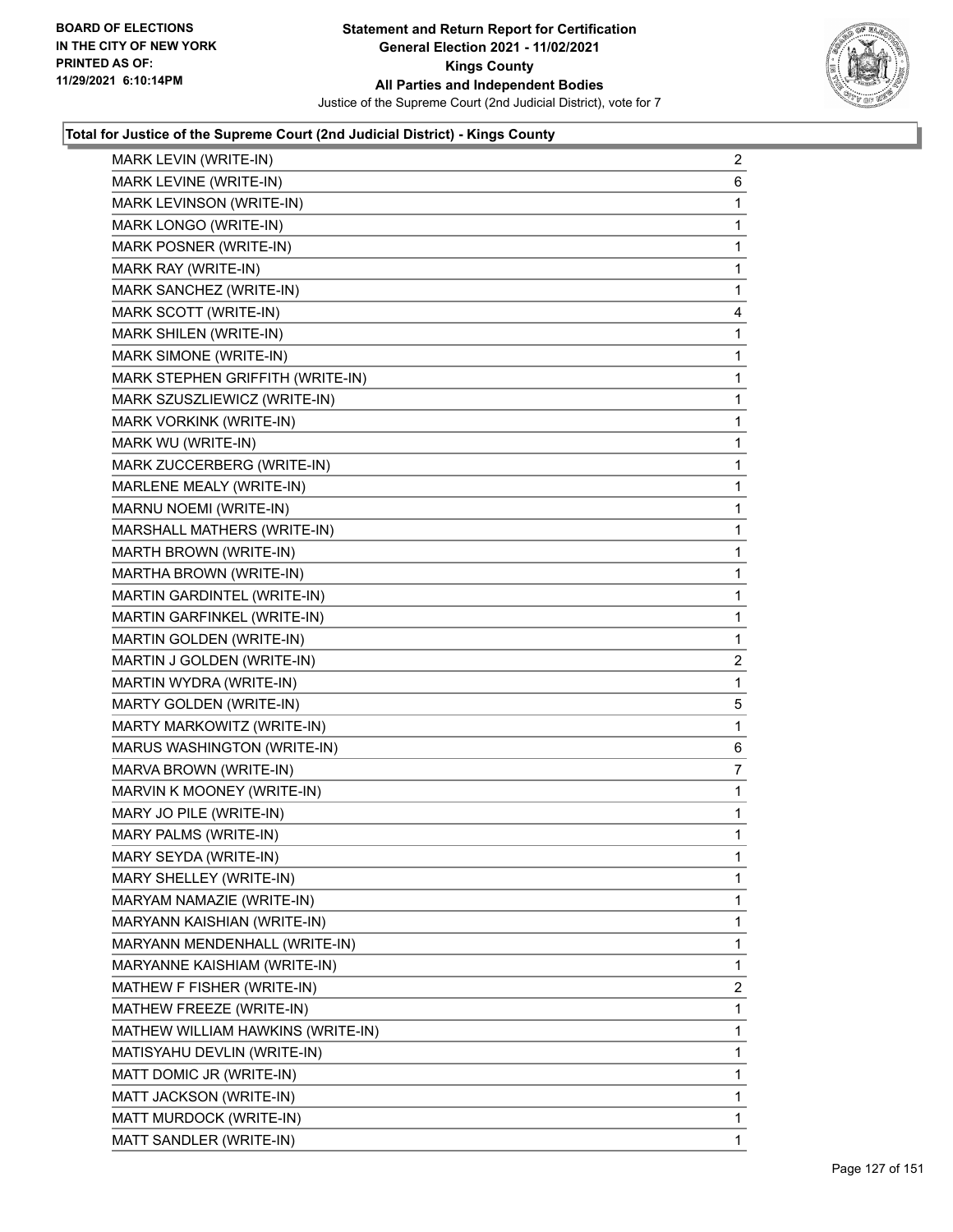

| MATT VOLNER (WRITE-IN)                                  | $\mathbf{1}$ |
|---------------------------------------------------------|--------------|
| MATT WALSH (WRITE-IN)                                   | $\mathbf 1$  |
| MATTEW SCHANTZ (WRITE-IN)                               | 1            |
| MATTHEW CONRAD (WRITE-IN)                               | $\mathbf 1$  |
| MATTHEW FUNARO (WRITE-IN)                               | 1            |
| MATTHEW H LANNIELLO (WRITE-IN)                          | 1            |
| MATTHEW MORGAN (WRITE-IN)                               | $\mathbf 1$  |
| MATTHEW T.FAIRLEY (WRITE-IN)                            | 1            |
| MAUD MARON (WRITE-IN)                                   | 1            |
| MAUREEN GODWIN (WRITE-IN)                               | $\mathbf 1$  |
| MAURICE KAHN (WRITE-IN)                                 | 3            |
| MAXINE H PARK (WRITE-IN)                                | 1            |
| MAXWELL BEDEAU (WRITE-IN)                               | $\mathbf 1$  |
| MAYA L ROYFMAN (WRITE-IN)                               | 1            |
| MAYA WILEY (WRITE-IN)                                   | 3            |
| MAYER WOLKENFELD (WRITE-IN)                             | $\mathbf 1$  |
| MC LISA MULLING (WRITE-IN)                              | 1            |
| MEADE ESPOSITO (WRITE-IN)                               | 1            |
| MEG GRIFFIN (WRITE-IN)                                  | $\mathbf 1$  |
| MEINDZY LOURDO (WRITE-IN)                               | 1            |
| MEIR BACKMAN (WRITE-IN)                                 | 1            |
| MEIR PORUSH (WRITE-IN)                                  | $\mathbf 1$  |
| MELANIE BERKOWITZ (WRITE-IN)                            | 1            |
| MELECH GILBERT (WRITE-IN)                               | 1            |
| MELECH HAMASHIACH (WRITE-IN)                            | $\mathbf 1$  |
| MELREEN SAEED (WRITE-IN)                                | 1            |
| MELVIN GIRSLEK (WRITE-IN)                               | 1            |
| MENACHEM GANZFRIED (WRITE-IN)                           | $\mathbf 1$  |
| MENACHEM MOSCOWITZ (WRITE-IN)                           | 1            |
| MENACHEM MOSTER (WRITE-IN)                              | 1            |
| MENACHEM O. ZELMANOVITZ (WRITE-IN)                      | $\mathbf{1}$ |
| MENACHEM SCHNEERSON (WRITE-IN)                          | 1            |
| MENACHEM SIMON (WRITE-IN)                               | $\mathbf 1$  |
| MENACHEM TUSK (WRITE-IN)                                | 1            |
| MENACHEM WHITE (WRITE-IN)                               | 1            |
| MENACHUM MOSKOWITZ (WRITE-IN)                           | 1            |
| MENCHEM SPREI (WRITE-IN)                                | 1            |
| MENDEL NEWMAN (WRITE-IN)                                | 1            |
| MENDEL SITORSKY (WRITE-IN)                              | 1            |
| MENDIEL MOSHIACH (WRITE-IN)                             | 1            |
| MENDY SEIDEN (WRITE-IN)                                 | 1            |
| MENUEL COLOSTEIN (WRITE-IN)                             | 1            |
| MESHULEM GINSBURG (WRITE-IN)                            | 1            |
| MESHULEM GUNSBERG (WRITE-IN)                            | 1            |
|                                                         |              |
|                                                         | $\mathbf{1}$ |
| MESHULERI KOHL (WRITE-IN)<br>MICHAEL ALLISON (WRITE-IN) | 1            |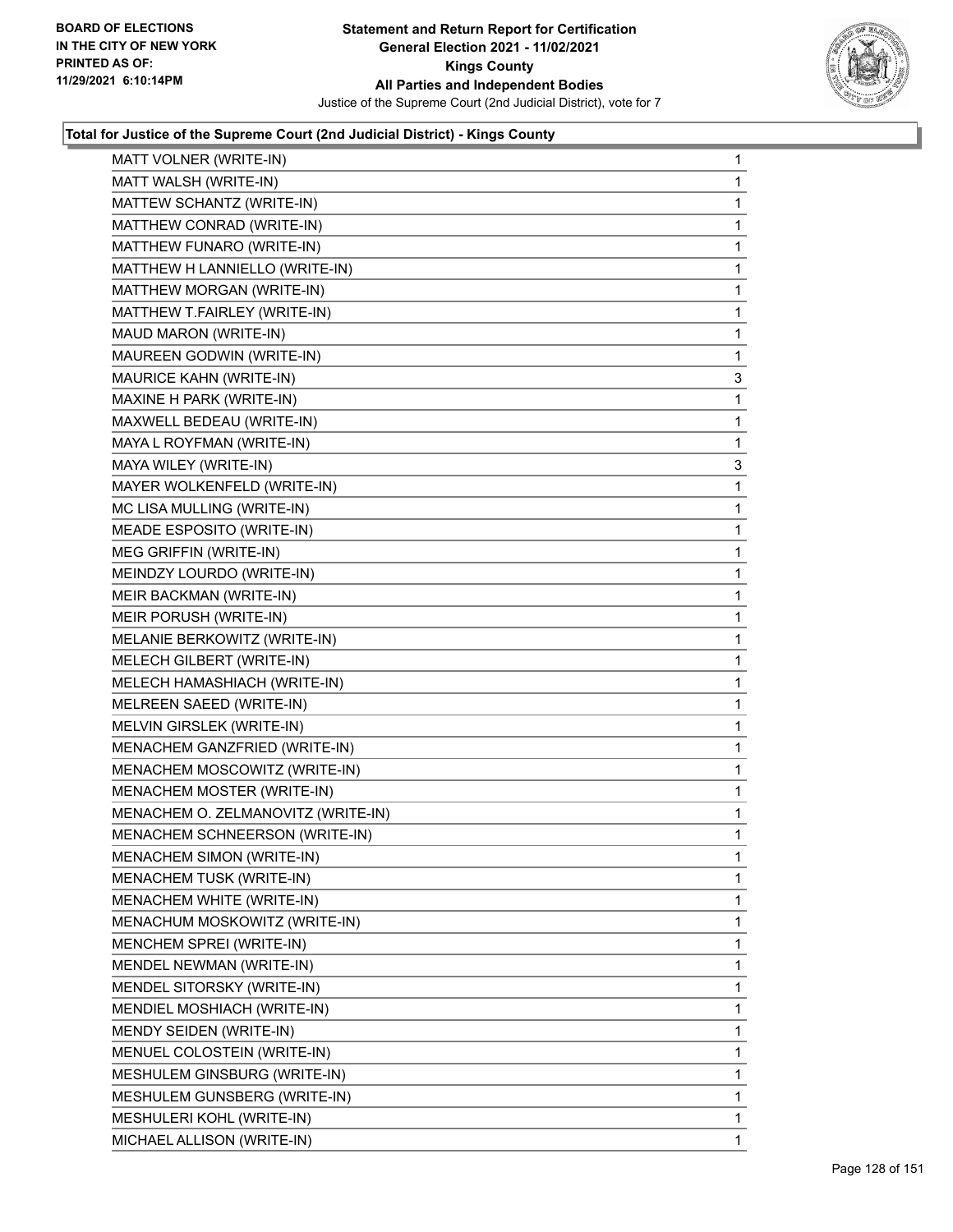

| MICHAEL BAILEY (WRITE-IN)      | $\mathbf{1}$ |
|--------------------------------|--------------|
| MICHAEL BALAGULA (WRITE-IN)    | 8            |
| MICHAEL BANNON (WRITE-IN)      | 1            |
| MICHAEL BENNET (WRITE-IN)      | 1            |
| MICHAEL BLOOMBERG (WRITE-IN)   | 1            |
| MICHAEL CLARKE (WRITE-IN)      | 1            |
| MICHAEL COHEN (WRITE-IN)       | 1            |
| MICHAEL CONIQLIARO (WRITE-IN)  | 1            |
| MICHAEL CONNORS (WRITE-IN)     | 1            |
| MICHAEL CORSI (WRITE-IN)       | 1            |
| MICHAEL CROWLEY (WRITE-IN)     | 1            |
| MICHAEL D SABATELLE (WRITE-IN) | 1            |
| MICHAEL E RYAN (WRITE-IN)      | 1            |
| MICHAEL FARKAS (WRITE-IN)      | 1            |
| MICHAEL FLYNN (WRITE-IN)       | 1            |
| MICHAEL FOUNSSIER (WRITE-IN)   | 1            |
| MICHAEL FRANCESSA (WRITE-IN)   | 1            |
| MICHAEL G MCFORLAND (WRITE-IN) | 1            |
| MICHAEL GLYNN (WRITE-IN)       | 1            |
| MICHAEL GOLDBERGER (WRITE-IN)  | 1            |
| MICHAEL HERMELEE (WRITE-IN)    | 1            |
| MICHAEL ISAAC (WRITE-IN)       | 1            |
| MICHAEL K CLARKE (WRITE-IN)    | 1            |
| MICHAEL K WILLIAMS (WRITE-IN)  | 1            |
| MICHAEL KNOWLES (WRITE-IN)     | 1            |
| MICHAEL KORSINSKY (WRITE-IN)   | 1            |
| MICHAEL L MARRELLA (WRITE-IN)  | 1            |
| MICHAEL LU (WRITE-IN)          | 1            |
| MICHAEL MAMMOLITO (WRITE-IN)   | 1            |
| MICHAEL MCHALE (WRITE-IN)      | 1            |
| MICHAEL MOYNIHAN (WRITE-IN)    | 1            |
| MICHAEL MUIAYER (WRITE-IN)     | 1            |
| MICHAEL N. CONNORS (WRITE-IN)  | 1            |
| MICHAEL NEWMARK (WRITE-IN)     | 1            |
| MICHAEL OIRING (WRITE-IN)      | 1            |
| MICHAEL OKUNEWITCH (WRITE-IN)  | 1            |
| MICHAEL P YANG (WRITE-IN)      | 1            |
| MICHAEL PALEY (WRITE-IN)       | 1            |
| MICHAEL PALMIAS (WRITE-IN)     | 1            |
| MICHAEL PENA (WRITE-IN)        | 1            |
| MICHAEL RACIOPPO (WRITE-IN)    | 1            |
| MICHAEL RATNOR (WRITE-IN)      | 1            |
| MICHAEL SAVAGE (WRITE-IN)      | 1            |
| MICHAEL SCHWARTZ (WRITE-IN)    | 2            |
| MICHAEL SCOFIELD (WRITE-IN)    | 1            |
| MICHAEL SISITZKY (WRITE-IN)    | 1            |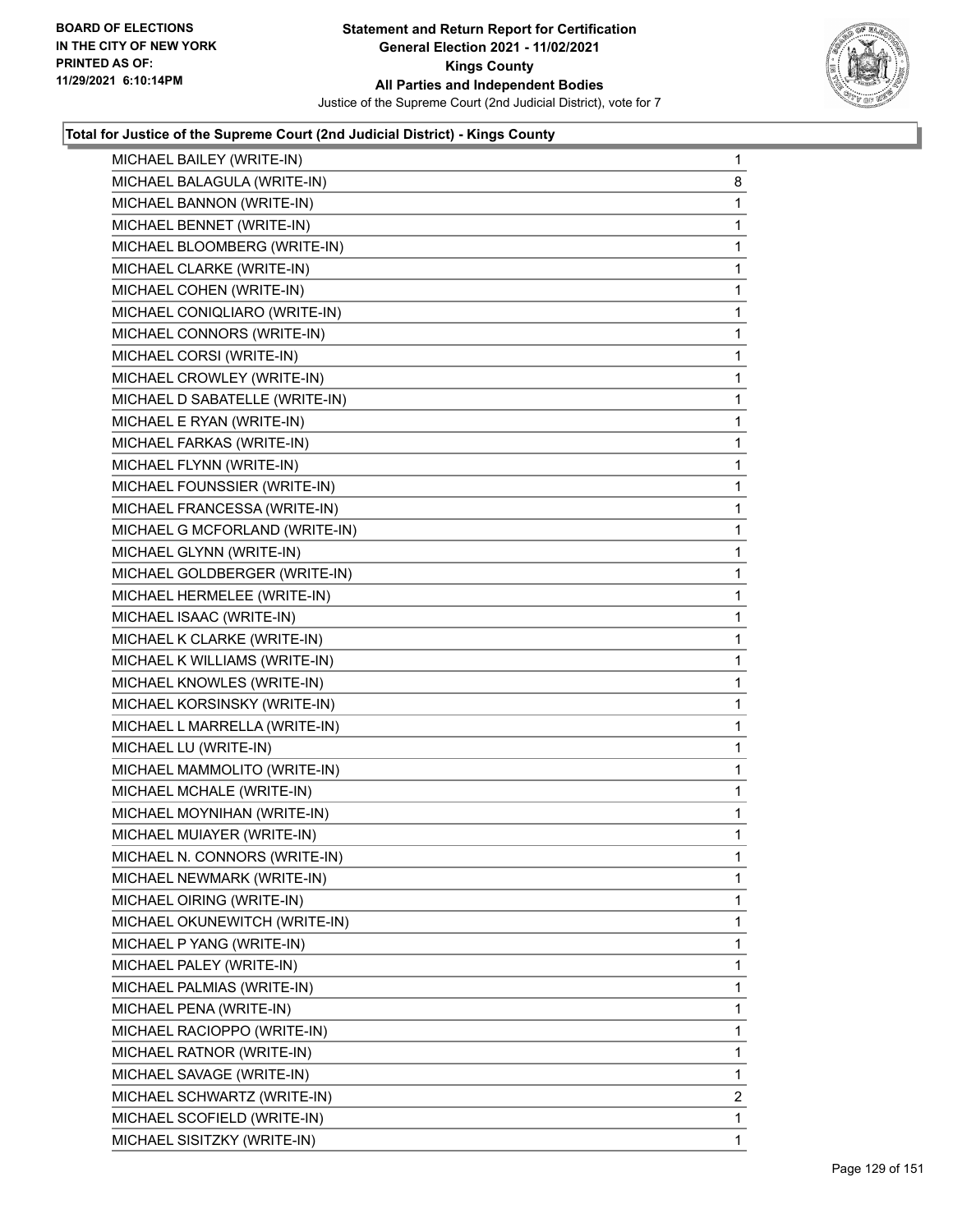

| MICHAEL SPREI (WRITE-IN)        | $\mathbf{1}$   |
|---------------------------------|----------------|
| MICHAEL STARKEY (WRITE-IN)      | 4              |
| MICHAEL STEVEN SMITH (WRITE-IN) | 1              |
| MICHAEL T MULLEN (WRITE-IN)     | $\mathbf 1$    |
| MICHAEL TEITEL (WRITE-IN)       | $\mathbf{1}$   |
| MICHAEL TRACEY (WRITE-IN)       | 1              |
| MICHAEL WEIL (WRITE-IN)         | $\mathbf 1$    |
| MICHAEL WEINBERG (WRITE-IN)     | $\mathbf{1}$   |
| MICHAEL WEISSBERG (WRITE-IN)    | 1              |
| MICHAEL YOUNG (WRITE-IN)        | $\mathbf 1$    |
| MICHAL MOSSAD (WRITE-IN)        | $\mathbf{1}$   |
| MICHEAL PATE (WRITE-IN)         | 1              |
| MICHELE AMATO (WRITE-IN)        | $\mathbf 1$    |
| MICHELLE COHEN (WRITE-IN)       | $\mathbf{1}$   |
| MICHELLE HAGLER (WRITE-IN)      | 1              |
| MICHELLE HERZEG (WRITE-IN)      | $\mathbf 1$    |
| MICHELLE OBAMA (WRITE-IN)       | $\mathbf{1}$   |
| MICHELLE WILLIAMS (WRITE-IN)    | 1              |
| MICKEY MANTLE (WRITE-IN)        | $\mathbf 1$    |
| MIGIR IGRNANEV (WRITE-IN)       | $\mathbf{1}$   |
| MIGUEL MARTINEZ (WRITE-IN)      | $\overline{2}$ |
| MIGUEL ROSADO (WRITE-IN)        | $\mathbf 1$    |
| MIKE BREEN (WRITE-IN)           | $\mathbf 1$    |
| MIKE BUSSY (WRITE-IN)           | 1              |
| MIKE CASTILLO (WRITE-IN)        | $\mathbf{1}$   |
| MIKE DONOHOE (WRITE-IN)         | $\mathbf{1}$   |
| MIKE DOUGLAS (WRITE-IN)         | 1              |
| MIKE GORDEN (WRITE-IN)          | $\mathbf{1}$   |
| MIKE HANCOCK (WRITE-IN)         | $\mathbf{1}$   |
| MIKE HOFMANN (WRITE-IN)         | 1              |
| MIKE HOUSE (WRITE-IN)           | $\mathbf{1}$   |
| MIKE HUAT (WRITE-IN)            | $\mathbf 1$    |
| MIKE HUNT (WRITE-IN)            | 1              |
| MIKE IRWIN (WRITE-IN)           | 1              |
| MIKE JOHNSON (WRITE-IN)         | 1              |
| MIKE KELLY (WRITE-IN)           | 1              |
| MIKE KRISBERY (WRITE-IN)        | 1              |
| MIKE LEE (WRITE-IN)             | 1              |
| MIKE MCMAHON (WRITE-IN)         | 1              |
| MIKE MILLER (WRITE-IN)          | 1              |
| MIKE MUSSMAN (WRITE-IN)         | 1              |
| MIKE PAULSON (WRITE-IN)         | 1              |
| MIKE PENCE (WRITE-IN)           | 2              |
| MIKE POMPEO (WRITE-IN)          | 1              |
| MIKE SMITH (WRITE-IN)           | 1              |
| MIKE TYSON (WRITE-IN)           | 1              |
|                                 |                |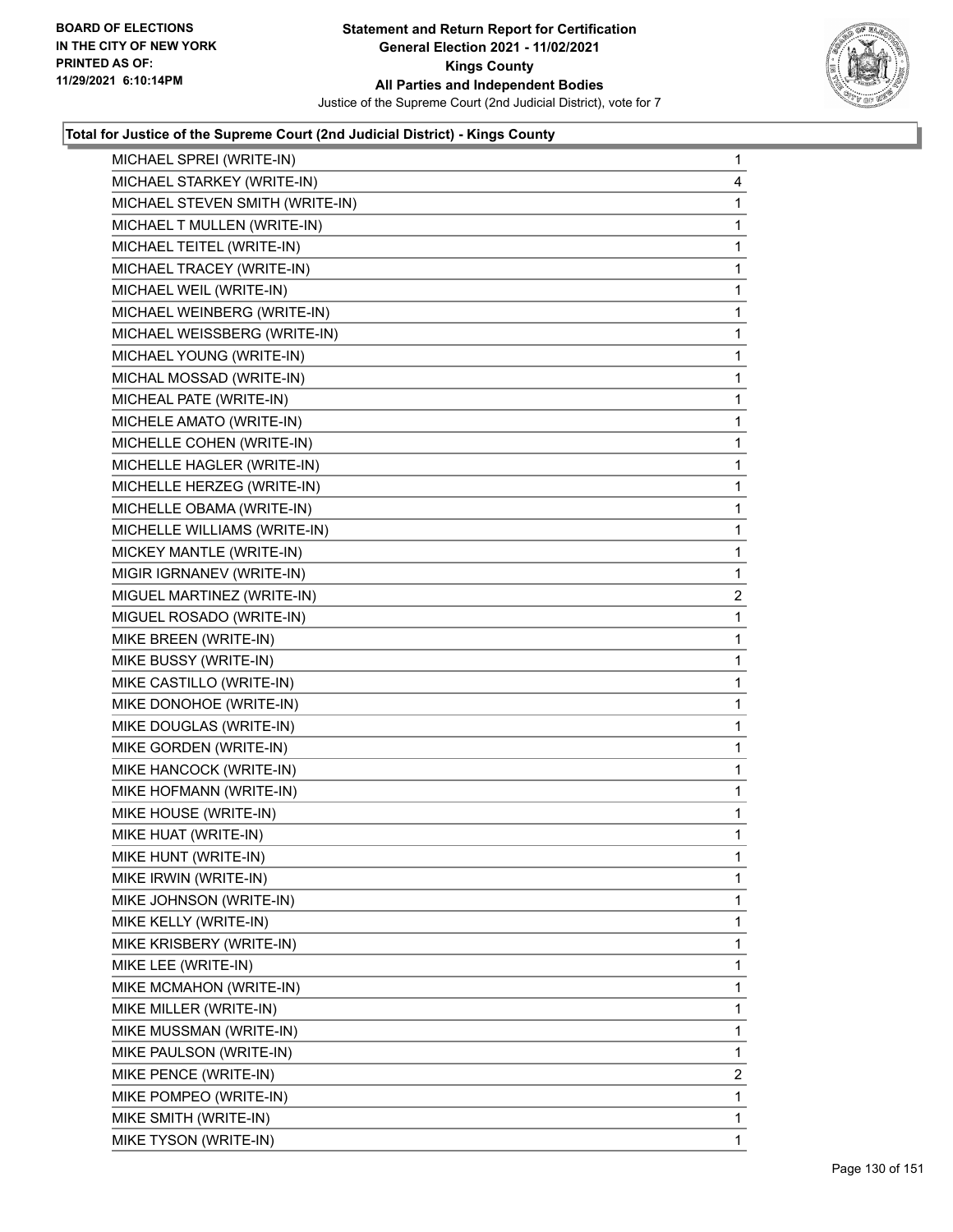

| MIKE WHITE (WRITE-IN)           | 1              |
|---------------------------------|----------------|
| MIKE YEADON (WRITE-IN)          | 1              |
| MIKHAIL BAKUNIN (WRITE-IN)      | 1              |
| MINDY ERLICH (WRITE-IN)         | 1              |
| MINNIE MASE (WRITE-IN)          | 1              |
| MIRA KASINITZ (WRITE-IN)        | 1              |
| MIRI DONN (WRITE-IN)            | 1              |
| MIRIAM GOLD (WRITE-IN)          | 1              |
| MIRIAM SKOLINICK (WRITE-IN)     | 1              |
| MITCH MCCONNELL (WRITE-IN)      | 1              |
| MITCHEL ROBINSON (WRITE-IN)     | 1              |
| MITCHELL ROBINSON (WRITE-IN)    | $\overline{c}$ |
| MITCHELL RUBINSON (WRITE-IN)    | 1              |
| MITCHELL TISCHLER (WRITE-IN)    | 1              |
| MITT ROMNEY (WRITE-IN)          | 1              |
| MO LESTER (WRITE-IN)            | 1              |
| MOISHE GOLDBERG (WRITE-IN)      | $\overline{2}$ |
| MOMA M. BURKE (WRITE-IN)        | 1              |
| MONICA KARPUE (WRITE-IN)        | 1              |
| MONICA LEWINSKY (WRITE-IN)      | $\overline{c}$ |
| MONTERO LAMAR HILL (WRITE-IN)   | 1              |
| MORACH VEDAIN (WRITE-IN)        | 1              |
| MORDECAI FRIEDMAN (WRITE-IN)    | $\mathbf{1}$   |
| MORDECHAI HIRSCHHORN (WRITE-IN) | 1              |
| MORDECIA SHAIN (WRITE-IN)       | 1              |
| MORDEDRAI ADLER (WRITE-IN)      | $\mathbf{1}$   |
| MORGAN LAMARRE (WRITE-IN)       | 1              |
| MORIS FITZGERALD (WRITE-IN)     | 1              |
| MORITZA MEGIA (WRITE-IN)        | $\mathbf{1}$   |
| MORRIE I. KLEINBART (WRITE-IN)  | 1              |
| MORRIS BOROCK (WRITE-IN)        | 1              |
| MORRIS SIMKIN (WRITE-IN)        | $\mathbf{1}$   |
| MORTON AVIDOR (WRITE-IN)        | 1              |
| MOSCHE BERGER (WRITE-IN)        | 1              |
| MOSCHE BRIEF (WRITE-IN)         | 1              |
| MOSCHE FRIED (WRITE-IN)         | 1              |
| MOSCHE KAHN (WRITE-IN)          | 1              |
| MOSES HORWITZ (WRITE-IN)        | 1              |
| MOSHA GIOUBER (WRITE-IN)        | 1              |
| MOSHE EHRENTREU (WRITE-IN)      | 1              |
| MOSHE ERLICH (WRITE-IN)         | 1              |
| MOSHE FOGEL (WRITE-IN)          | 2              |
| MOSHE FREUND (WRITE-IN)         | 1              |
| MOSHE GERSHON (WRITE-IN)        | 1              |
| MOSHE HERMAN (WRITE-IN)         | 1              |
| MOSHE KATZIN (WRITE-IN)         | 1              |
|                                 |                |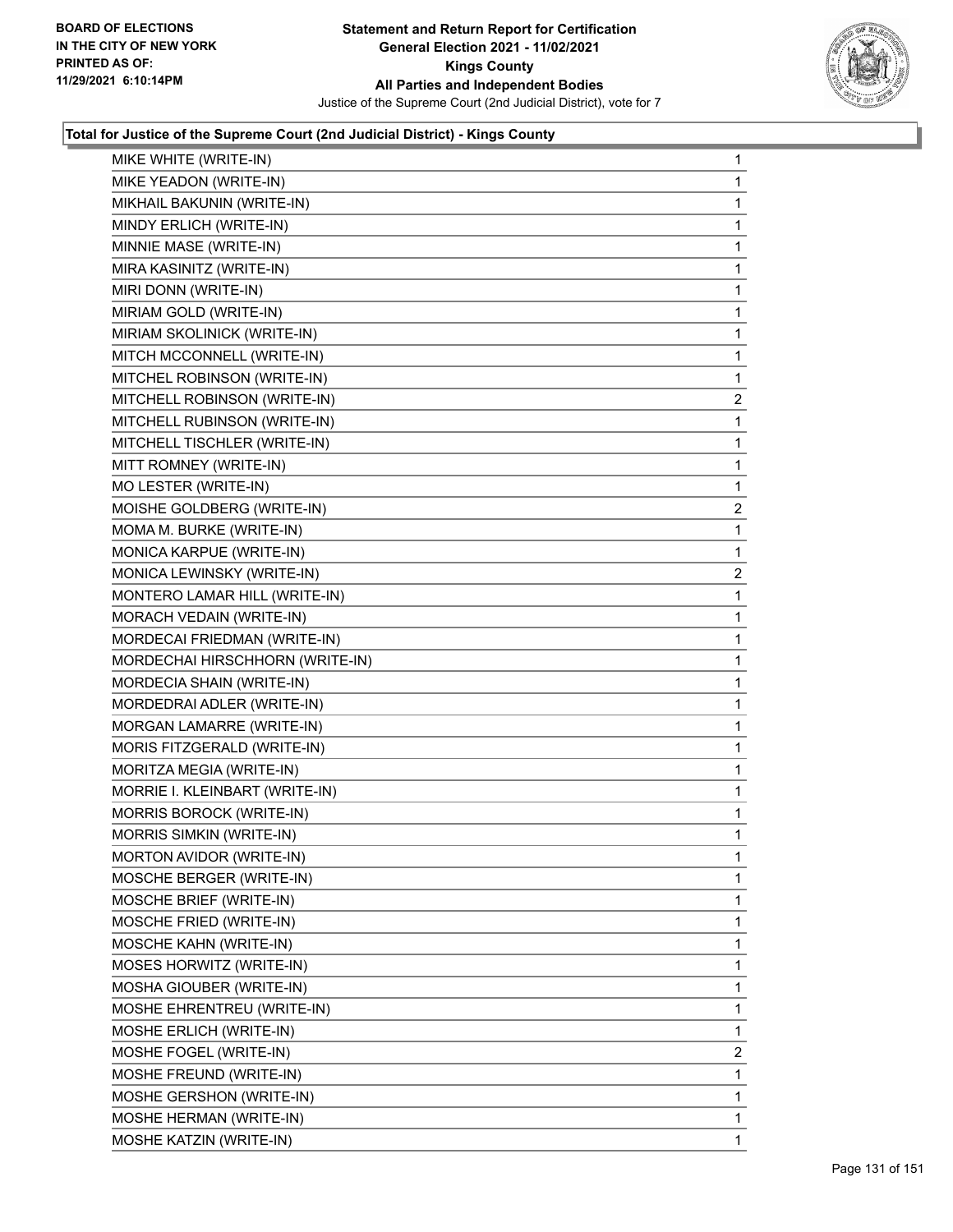

| MOSHE KUPETZ (WRITE-IN)         | 1              |
|---------------------------------|----------------|
| MOSHE LEVY (WRITE-IN)           | 1              |
| MOSHE MAYER (WRITE-IN)          | 1              |
| MOSHE NUZZBAUM (WRITE-IN)       | 1              |
| MOSHE REICHBERG (WRITE-IN)      | 1              |
| MOSHE RUBIN (WRITE-IN)          | 1              |
| MOUSTAFA JONES (WRITE-IN)       | 1              |
| MRIA TISCHLER (WRITE-IN)        | $\mathbf{1}$   |
| MUMIA ABU JAMAL (WRITE-IN)      | 1              |
| MUTULU SHAKUR (WRITE-IN)        | 1              |
| MUY MALLO MELENDEZ (WRITE-IN)   | 1              |
| MYA WILEY (WRITE-IN)            | 1              |
| NACHAM CELLER (WRITE-IN)        | 1              |
| NACHMAN CALLER (WRITE-IN)       | 1              |
| NACHMAN HEINFELD (WRITE-IN)     | $\overline{2}$ |
| NADIA TYLUSKER (WRITE-IN)       | 1              |
| NAFFULI ERLICH (WRITE-IN)       | 1              |
| NAFLUIY ERLICH (WRITE-IN)       | 1              |
| NAIIMA MILLER (WRITE-IN)        | 5              |
| NAILA SIDDIQUI (WRITE-IN)       | 1              |
| NAITA SEMA (WRITE-IN)           | 1              |
| NANCY LAWERENCE (WRITE-IN)      | 1              |
| NANCY PEROSI (WRITE-IN)         | 1              |
| NARA CARROLL (WRITE-IN)         | 1              |
| NATAHAN HARPER (WRITE-IN)       | 1              |
| NATALIE KAPLAN (WRITE-IN)       | $\mathbf{1}$   |
| NATALIE SMITH (WRITE-IN)        | 1              |
| NATALIR BAILEY (WRITE-IN)       | 1              |
| NATHAN PENSLER (WRITE-IN)       | 1              |
| NATHAN TESLA (WRITE-IN)         | 1              |
| NATHEN ASHER (WRITE-IN)         | 1              |
| NATHLIE JAMES (WRITE-IN)        | 1              |
| NATTALI KIRSTEIN (WRITE-IN)     | 1              |
| NATTULI HALBERSTAM (WRITE-IN)   | 1              |
| NEAL ADELSTEIN (WRITE-IN)       | 1              |
| NECHAMA KLEIN (WRITE-IN)        | 1              |
| NEHEM ERLICH (WRITE-IN)         | 1              |
| <b>NEIL GORSICH (WRITE-IN)</b>  | 1              |
| NEIL GRIFFIN (WRITE-IN)         | 1              |
| NEIL MERKL` (WRITE-IN)          | 1              |
| NELLIE BISHOP (WRITE-IN)        | 1              |
| NELSON LEVINE (WRITE-IN)        | 1              |
| <b>NESLET BILALI (WRITE-IN)</b> | 1              |
| NESRET BILALI (WRITE-IN)        | 1              |
| NIANMREEN MOSES (WRITE-IN)      | 1              |
| NICHOLAS ALLARD (WRITE-IN)      | 1.             |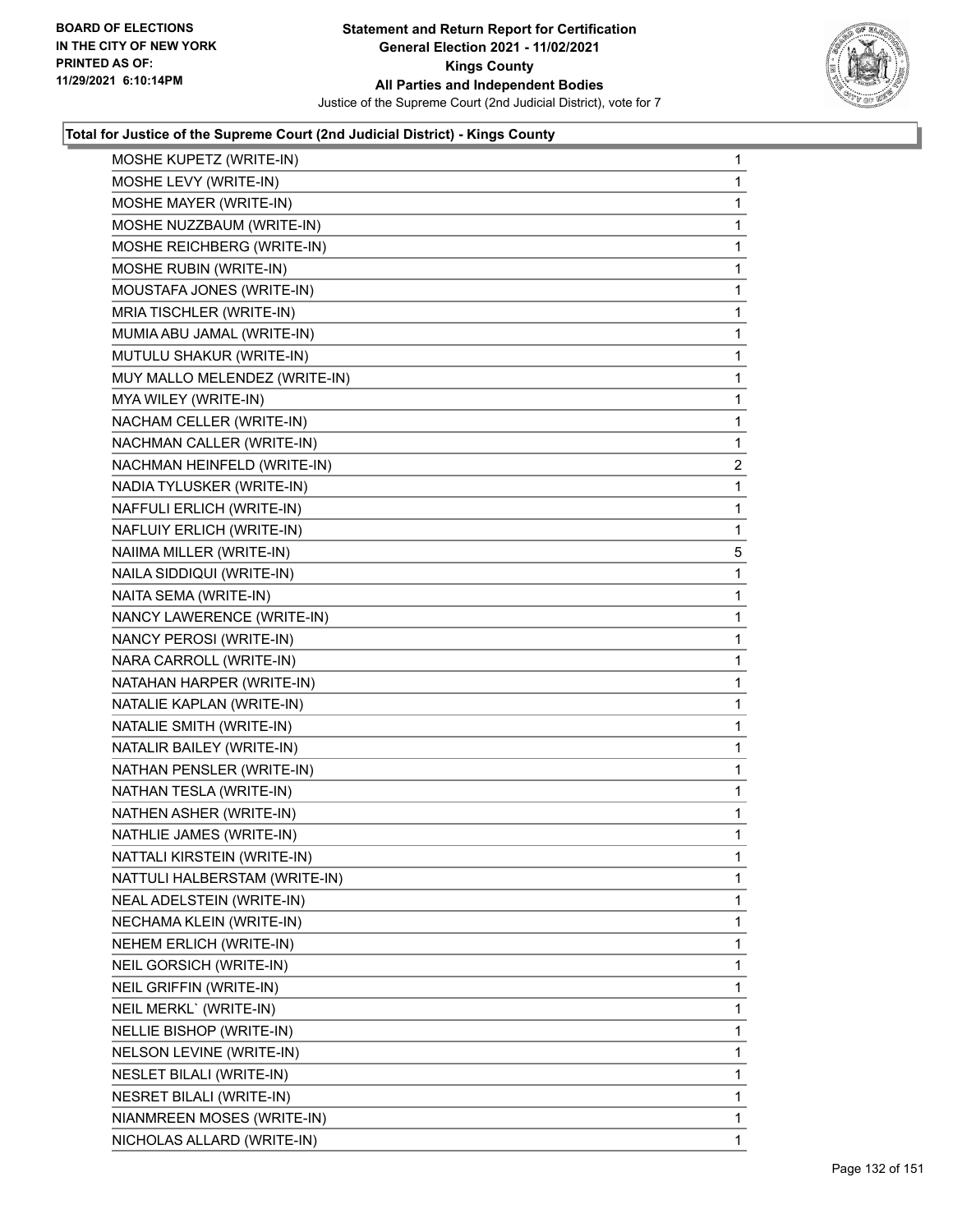

| NICHOLAS FORD (WRITE-IN)      | 1              |
|-------------------------------|----------------|
| NICHOLAS GALLIMORE (WRITE-IN) | 1              |
| NICHOLAS TAPERT (WRITE-IN)    | 1              |
| NICK CARPENTER (WRITE-IN)     | 1              |
| NICK CUSOMANO (WRITE-IN)      | 1              |
| NICK DAKA (WRITE-IN)          | 1              |
| NICK HOENEMEYER (WRITE-IN)    | 1              |
| NICK JACKSON (WRITE-IN)       | 1              |
| NICK VELLIOS (WRITE-IN)       | 1              |
| NICK XENOPHON (WRITE-IN)      | 1              |
| NICKA PIERRE (WRITE-IN)       | 14             |
| NICOLE CARR (WRITE-IN)        | 1              |
| NICOLE GONZALES (WRITE-IN)    | 1              |
| NICOLE GUERTIN (WRITE-IN)     | 1              |
| NICOLE GULIANO (WRITE-IN)     | 1              |
| NICOLE HYATT (WRITE-IN)       | 1              |
| NICOLE MCQUEEN (WRITE-IN)     | 7              |
| NICOLE NILES (WRITE-IN)       | 1              |
| NICOLE OUZONIS (WRITE-IN)     | 1              |
| NICOLE VERGALLA (WRITE-IN)    | 1              |
| NICOLO MENEZ (WRITE-IN)       | 1              |
| NINA CHEUNG (WRITE-IN)        | 1              |
| NINA JORLANO (WRITE-IN)       | 1              |
| NINA TURNER (WRITE-IN)        | 1              |
| NIRAV MEHTA (WRITE-IN)        | 1              |
| NISSAN NEISLS (WRITE-IN)      | 1              |
| NOACH OEAR (WRITE-IN)         | 1              |
| NOAH BISHOP (WRITE-IN)        | 1              |
| NOAH D. COHEN (WRITE-IN)      | 2              |
| NOAH PREPISH (WRITE-IN)       | 1              |
| <b>NOE GAYTAN (WRITE-IN)</b>  | 1              |
| NORA BISHOP (WRITE-IN)        | 1              |
| NORA CARROLL (WRITE-IN)       | 2              |
| NORED ABBY (WRITE-IN)         | 1              |
| NOREEN HEALEY (WRITE-IN)      | 1              |
| NORMA ANDRESON (WRITE-IN)     | 1              |
| NORMAN BENJAMIN (WRITE-IN)    | 1              |
| NORMAN KEITH WHITE (WRITE-IN) | 1              |
| NORMANI KORDEI (WRITE-IN)     | 1              |
| NYEH RALBAG (WRITE-IN)        | 1              |
| OBI TOPPIN (WRITE-IN)         | 1              |
| ODETTE NAKASH (WRITE-IN)      | 1              |
| OKWUI OKPOKWASKI (WRITE-IN)   | 1              |
| OLAYEMI OLURIN (WRITE-IN)     | 1              |
| OLEG SANDER (WRITE-IN)        | 1              |
| OLGA FORT (WRITE-IN)          | $\overline{2}$ |
|                               |                |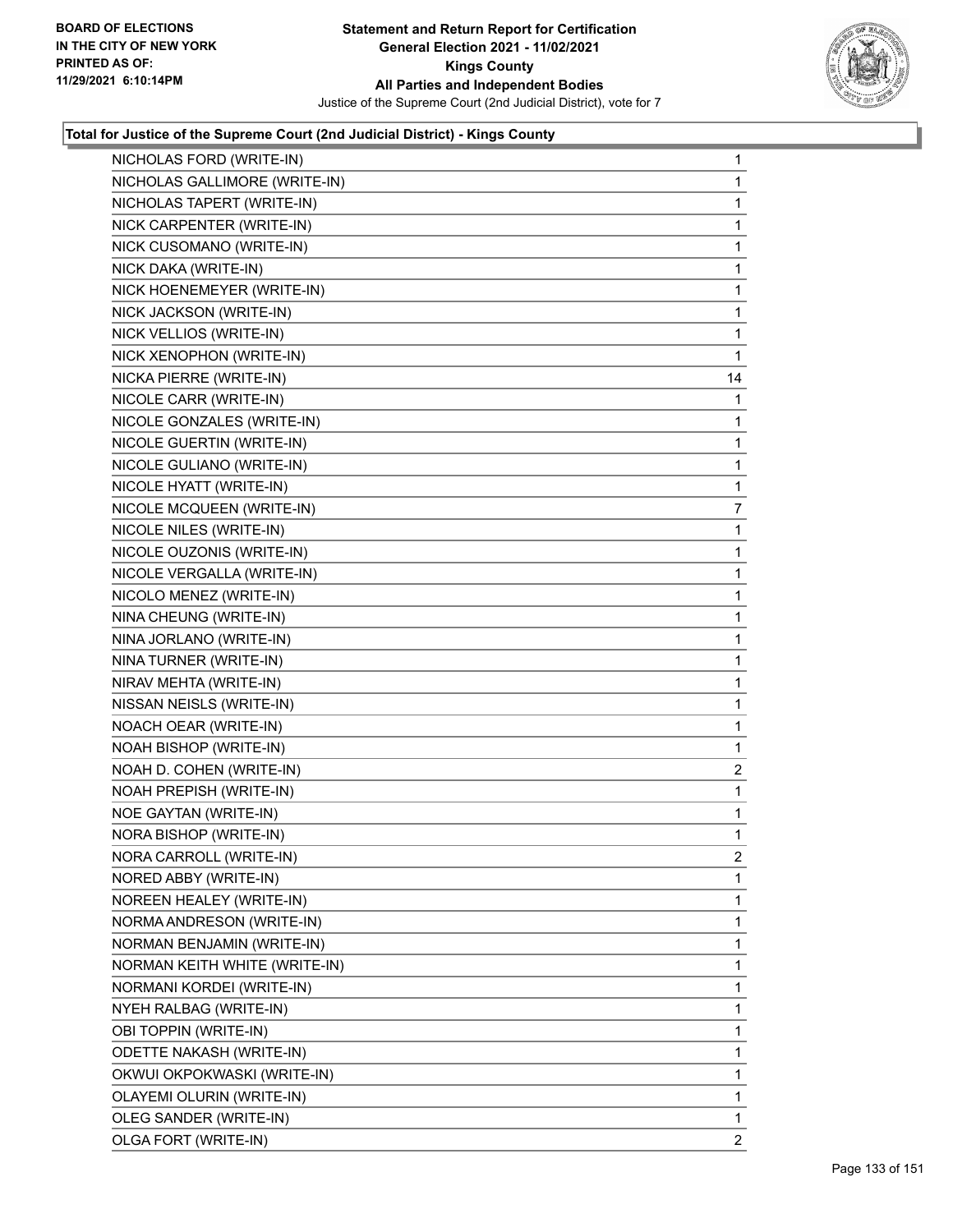

| OLIVIA SOHMER ROSENBAUM (WRITE-IN)  | $\mathbf{1}$   |
|-------------------------------------|----------------|
| <b>OMISADE ROBINSON (WRITE-IN)</b>  | 6              |
| ONIKE MARAJ (WRITE-IN)              | 1              |
| OOV HIKIND (WRITE-IN)               | 1              |
| OPRAH WINFREY (WRITE-IN)            | 2              |
| ORANGE CASSIDY (WRITE-IN)           | 1              |
| OTIS CALAB SILVERMAN (WRITE-IN)     | 1              |
| OWAYN JOHNSON (WRITE-IN)            | 1              |
| OWEN WEIHMAN (WRITE-IN)             | 1              |
| OXANA ICHTAHENKO (WRITE-IN)         | 1              |
| OZEL ORLANDER (WRITE-IN)            | $\overline{2}$ |
| PAGE MCCONNELL (WRITE-IN)           | 1              |
| PAIJA GEM (WRITE-IN)                | 1              |
| PALAM SINGH (WRITE-IN)              | 1              |
| PAPER BOY LOVE (WRITE-IN)           | 1              |
| PAPERBOY LOVE PRINCE (WRITE-IN)     | 4              |
| PAPERBOY PRINCE (WRITE-IN)          | 7              |
| PAT COLGAN (WRITE-IN)               | 1              |
| PAT JOSEPH QUAGLIARIEILO (WRITE-IN) | 1              |
| PAT ROTHART (WRITE-IN)              | 1              |
| PAT SULLIVAN (WRITE-IN)             | 1              |
| PATIANCE JONES (WRITE-IN)           | 1              |
| PATRIC BUTLER (WRITE-IN)            | 1              |
| PATRICE LUMUMBA (WRITE-IN)          | 1              |
| PATRICIA ROBINSON (WRITE-IN)        | 1              |
| PATRICIA RUSSELL (WRITE-IN)         | 1              |
| PATRICIA SARGEANT (WRITE-IN)        | 1              |
| PATRICK BATEMAN (WRITE-IN)          | 1              |
| PATRICK CAREW (WRITE-IN)            | 1              |
| PATRICK CAREW JR. (WRITE-IN)        | 1              |
| PATRICK DORESTY (WRITE-IN)          | 1              |
| PATRICK MCCADRAN (WRITE-IN)         | 1              |
| PATRICK O' MALLEY (WRITE-IN)        | 1              |
| PATRICK ROBBINS (WRITE-IN)          | 1              |
| PATRICK STEWART (WRITE-IN)          | 1              |
| PATRICK WANG (WRITE-IN)             | 1              |
| PAUL A. RODRIGUEZ (WRITE-IN)        | $\overline{2}$ |
| PAUL AMBROISE (WRITE-IN)            | 1              |
| PAUL ATREIDES (WRITE-IN)            | 1              |
| PAUL CAPOBIANCO (WRITE-IN)          | 7              |
| PAUL CROCE (WRITE-IN)               | 1              |
| PAUL GROVNER (WRITE-IN)             | 1              |
| PAUL HERBSTMAN (WRITE-IN)           | 1              |
| PAUL KEEFE (WRITE-IN)               | 1              |
| PAUL LEROUX (WRITE-IN)              | 1              |
| PAUL LEWIS (WRITE-IN)               | 1.             |
|                                     |                |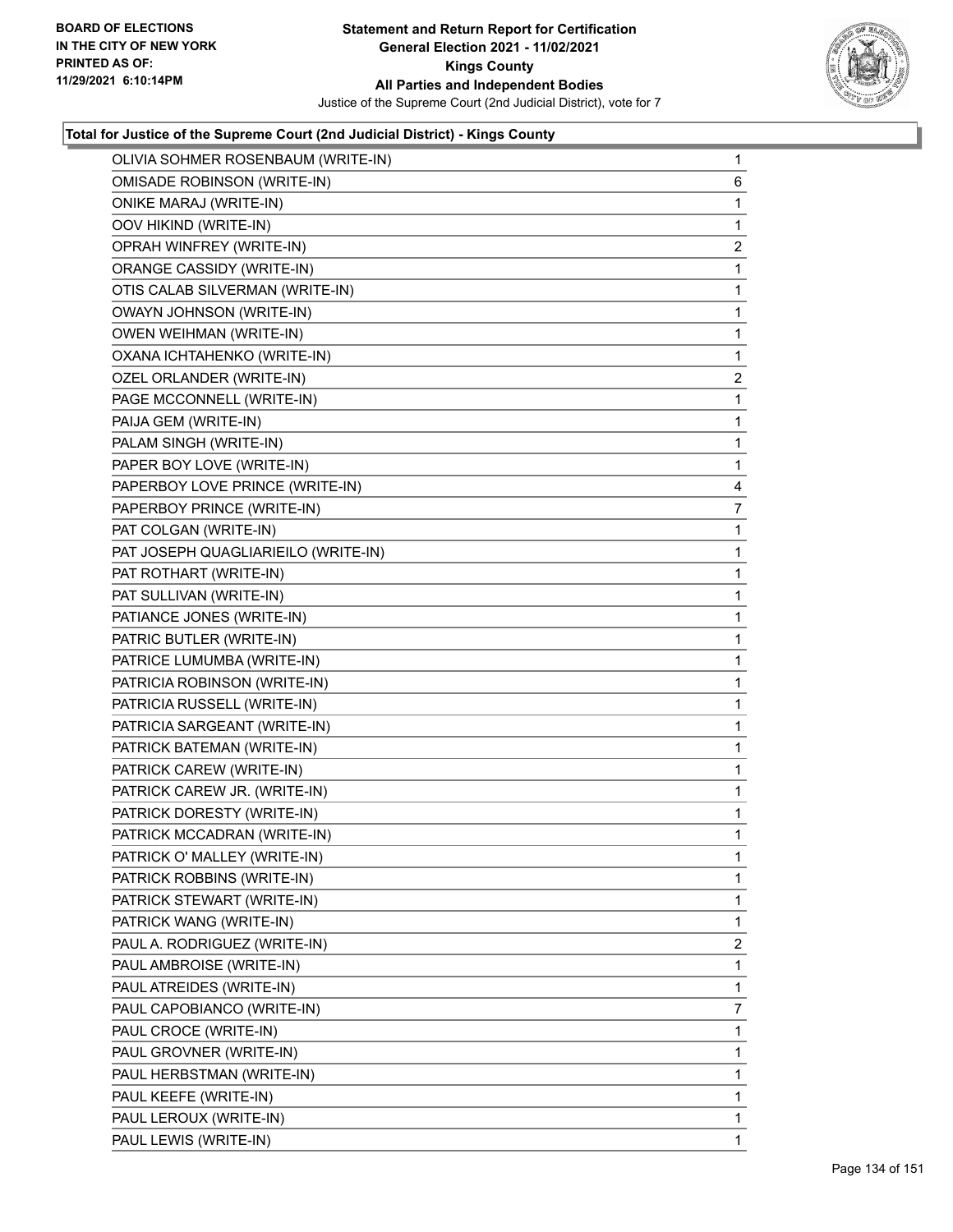

| PAUL LIND (WRITE-IN)         | 5              |
|------------------------------|----------------|
| PAUL LODGE (WRITE-IN)        | 1              |
| PAUL LUBETKIN (WRITE-IN)     | 1              |
| PAUL MARRONE (WRITE-IN)      | $\overline{c}$ |
| PAUL MARRONE JR (WRITE-IN)   | $\overline{c}$ |
| PAUL MARRONE JR. (WRITE-IN)  | 3              |
| PAUL MARRONE, JR (WRITE-IN)  | $\overline{a}$ |
| PAUL MEDEROS (WRITE-IN)      | 1              |
| PAUL MENDEZ (WRITE-IN)       | 1              |
| PAUL MOSES (WRITE-IN)        | $\mathbf 1$    |
| PAUL RODRIGUEZ (WRITE-IN)    | 1              |
| PAUL ROGINE (WRITE-IN)       | 1              |
| PAUL SCHCURING (WRITE-IN)    | $\mathbf{1}$   |
| PAUL VAYGEN (WRITE-IN)       | 6              |
| PAUL WESTERBERG (WRITE-IN)   | 1              |
| PAUL WILSON (WRITE-IN)       | $\overline{c}$ |
| PAVEL MOVSIEOV (WRITE-IN)    | 1              |
| PENEL BERGYAN (WRITE-IN)     | 1              |
| PENNY R. GOLD (WRITE-IN)     | 1              |
| PERETZ C LEVIN (WRITE-IN)    | 1              |
| PERRY SMITH (WRITE-IN)       | 1              |
| PETE MARTIN (WRITE-IN)       | $\mathbf 1$    |
| PETE WILLBURN (WRITE-IN)     | 1              |
| PETER ADAMS (WRITE-IN)       | 1              |
| PETER GOUDY (WRITE-IN)       | $\mathbf 1$    |
| PETER GRIFFIN (WRITE-IN)     | $\overline{c}$ |
| PETER GUTRRERO (WRITE-IN)    | 1              |
| PETER J FUMA (WRITE-IN)      | 1              |
| PETER J LANPESOVC (WRITE-IN) | 4              |
| PETER JACOB (WRITE-IN)       | 1              |
| PETER KNOBLOCH (WRITE-IN)    | 1              |
| PETER KROPOTKIN (WRITE-IN)   | 1              |
| PETER MANZI (WRITE-IN)       | 1              |
| PETER MARYNIAK (WRITE-IN)    | 1              |
| PETER MCCULLOUGH (WRITE-IN)  | 1              |
| PETER MIGNONE (WRITE-IN)     | 1              |
| PETER PARKER (WRITE-IN)      | 1              |
| PETER REICH (WRITE-IN)       | 1              |
| PETER SAALFIELD (WRITE-IN)   | 1              |
| PETROV IVAN (WRITE-IN)       | $\overline{2}$ |
| PHARA FORREST (WRITE-IN)     | 1              |
| PHIL BROOKS (WRITE-IN)       | $\overline{2}$ |
| PHIL PHILIPS (WRITE-IN)      | 1              |
| PHIL RUSSO (WRITE-IN)        | 1              |
| PHIL SELWAY (WRITE-IN)       | 1              |
| PHILIP KASINITZ (WRITE-IN)   | 2              |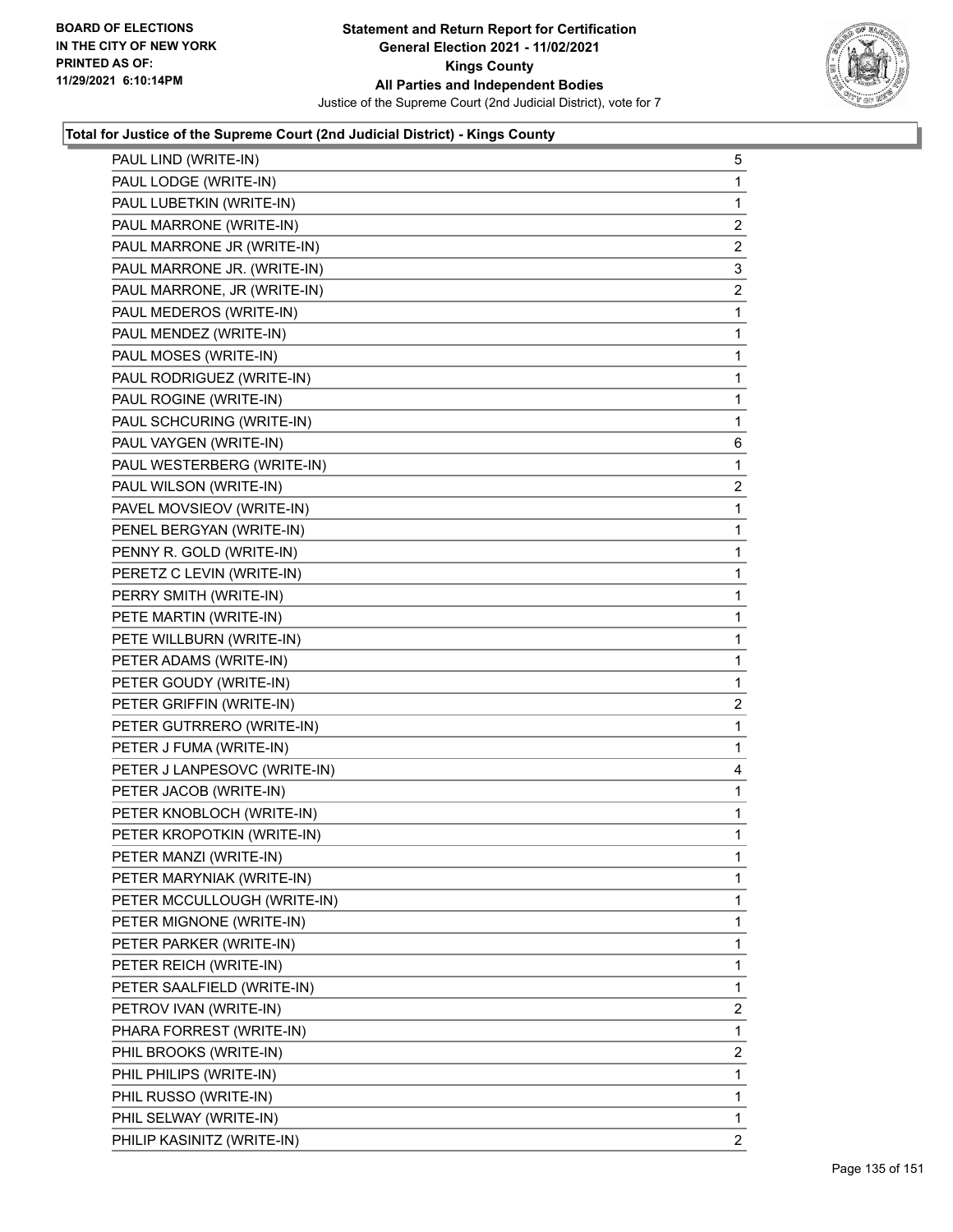

| PHILLIPS J. PHOLLIPS (WRITE-IN)  | $\mathbf{1}$   |
|----------------------------------|----------------|
| PINCHAS MANHEIT (WRITE-IN)       | 1              |
| PINCHAS MILLER (WRITE-IN)        | 1              |
| PINK FLOYD (WRITE-IN)            | 1              |
| PINNY FISCHER (WRITE-IN)         | 1              |
| PIYALI BASAK (WRITE-IN)          | 1              |
| POLINA DEMINA (WRITE-IN)         | 1              |
| POOF GUBERMAN (WRITE-IN)         | 1              |
| PRESTON LEE (WRITE-IN)           | 1              |
| PUAL MOSES (WRITE-IN)            | 1              |
| PUI YEE CHAN (WRITE-IN)          | 1              |
| PUSHKIN ALEX (WRITE-IN)          | 1              |
| PUSTOBAYER ALEXANER (WRITE-IN)   | 1              |
| QUIN WREN (WRITE-IN)             | 1              |
| QUINNE MYERS (WRITE-IN)          | 1              |
| R. ELYD BRUDNY (WRITE-IN)        | 1              |
| RABBI TZVI WEINBERGER (WRITE-IN) | 1              |
| RABY A. MILLER (WRITE-IN)        | 1              |
| RACHEL DORETSKY (WRITE-IN)       | $\overline{2}$ |
| RACHEL FREIER (WRITE-IN)         | $\overline{2}$ |
| RACHEL FRIER (WRITE-IN)          | $\overline{a}$ |
| RACHEL FRIERE (WRITE-IN)         | 1              |
| RACHEL GRADY (WRITE-IN)          | 1              |
| RACHEL GREENE (WRITE-IN)         | 1              |
| RACHEL GRUEN (WRITE-IN)          | 1              |
| RACHEL HIMES (WRITE-IN)          | 1              |
| RACHEL KALMANOWITZ (WRITE-IN)    | 1              |
| RACHEL KISS (WRITE-IN)           | 1              |
| RACHEL LEVANTHOL (WRITE-IN)      | 1              |
| RACHEL LEVINE (WRITE-IN)         | 1              |
| RACHEL NICOTRA (WRITE-IN)        | 1              |
| RACHEL PECKER (WRITE-IN)         | 1              |
| RACHEL SOKOLOFF (WRITE-IN)       | 1              |
| RACHELI ADLER (WRITE-IN)         | 1              |
| RACHET GOTTLIEB (WRITE-IN)       | 1              |
| RACQUEL REINSTEIN (WRITE-IN)     | $\overline{2}$ |
| RACQUEL RUNSTEIN (WRITE-IN)      | 1              |
| RADFOORD SWENT (WRITE-IN)        | 1              |
| RAFAEL S ZUCKER (WRITE-IN)       | 1              |
| RAFUEL BECO (WRITE-IN)           | 1              |
| RAIZY M MEISELS (WRITE-IN)       | 1              |
| RAIZY ZUCKER (WRITE-IN)          | 1              |
| RAJA FLORES (WRITE-IN)           | 1              |
| RALPH JORLANO (WRITE-IN)         | 1              |
| RALPH PERFETTO (WRITE-IN)        | 1              |
| RALPH SEARFOSS (WRITE-IN)        | 1              |
|                                  |                |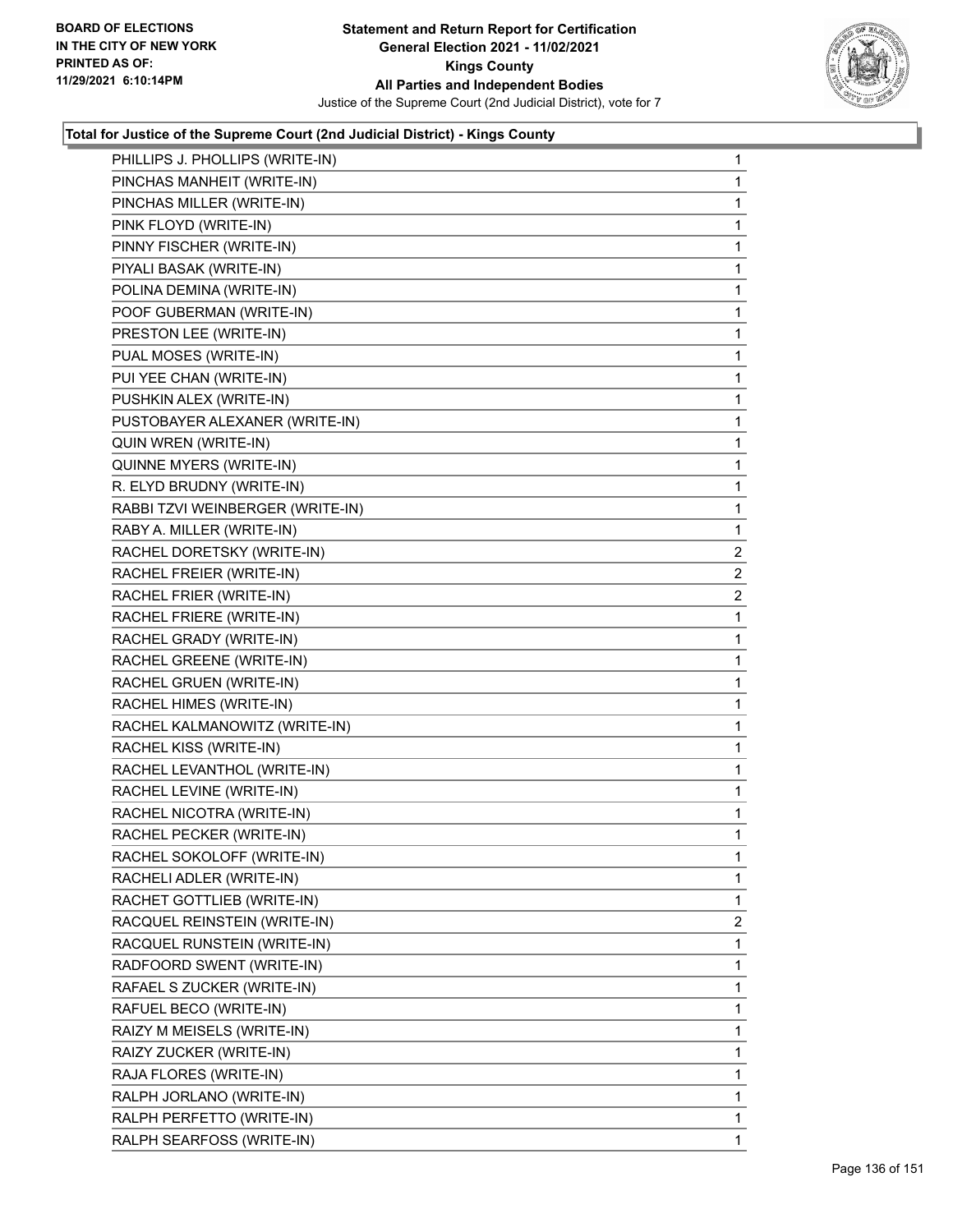

| RAMEL HUBBARD (WRITE-IN)         | $\mathbf{1}$   |
|----------------------------------|----------------|
| RAN DE SENTIS (WRITE-IN)         | 1              |
| RAND PAUL (WRITE-IN)             | 3              |
| RANDI L.GREEN (WRITE-IN)         | $\mathbf 1$    |
| RANDOLPH CONNELLO JR (WRITE-IN)  | 1              |
| RANDY POFFO (WRITE-IN)           | 1              |
| RANDY WHITE (WRITE-IN)           | 1              |
| RAPHAEL ADAMS (WRITE-IN)         | 1              |
| RAPHAEL SCULIMOVITCH (WRITE-IN)  | 1              |
| RATZI RABINOITZ (WRITE-IN)       | $\mathbf 1$    |
| RAUL JAIN (WRITE-IN)             | 1              |
| RAVI GURU SINGH (WRITE-IN)       | 1              |
| RAY MCGUIRE (WRITE-IN)           | 1              |
| RAY SADOWSKI (WRITE-IN)          | 1              |
| RAYMOND LOHIER (WRITE-IN)        | 1              |
| REBECCA ARIAN (WRITE-IN)         | $\mathbf 1$    |
| REBECCA MITCHELL (WRITE-IN)      | 1              |
| REBECCA WILLBURN (WRITE-IN)      | 1              |
| REBECCA ZUCKER (WRITE-IN)        | 1              |
| REGINA A. FINK (WRITE-IN)        | 1              |
| REGINA KINSOY (WRITE-IN)         | 1              |
| REGINA POWERS (WRITE-IN)         | $\mathbf 1$    |
| REGIS HALFHEIHT (WRITE-IN)       | 1              |
| REINER FUELIMICH (WRITE-IN)      | 1              |
| RENEE CASSELL (WRITE-IN)         | 1              |
| RENEE FRANCO (WRITE-IN)          | 1              |
| RENEE PARADIS (WRITE-IN)         | 3              |
| RENNER WALKER (WRITE-IN)         | $\mathbf 1$    |
| RESINA TASSO (WRITE-IN)          | 1              |
| REVA S BAER (WRITE-IN)           | 1              |
| REVVEN SCHERONSKY (WRITE-IN)     | $\mathbf 1$    |
| REX SANTUS (WRITE-IN)            | 1              |
| RHICK BROSE (WRITE-IN)           | $\mathbf 1$    |
| RHODA COHEN (WRITE-IN)           | 1              |
| RICARDOL FLORES MAGON (WRITE-IN) | 1              |
| RICHARD ARLAUSKAS (WRITE-IN)     | 2              |
| RICHARD BECKER (WRITE-IN)        | 1              |
| RICHARD BOYE (WRITE-IN)          | 1              |
| RICHARD CEA (WRITE-IN)           | 1              |
| RICHARD GUERTIN (WRITE-IN)       | $\overline{2}$ |
| RICHARD KORN (WRITE-IN)          | 1              |
| RICHARD LEO (WRITE-IN)           | 1              |
| RICHARD LEVITT (WRITE-IN)        | 1              |
| RICHARD P. LEWIS (WRITE-IN)      | 1              |
| RICHARD RIZZUTTO (WRITE-IN)      | $\mathbf{1}$   |
| RICHARD ROZHIK (WRITE-IN)        | 1              |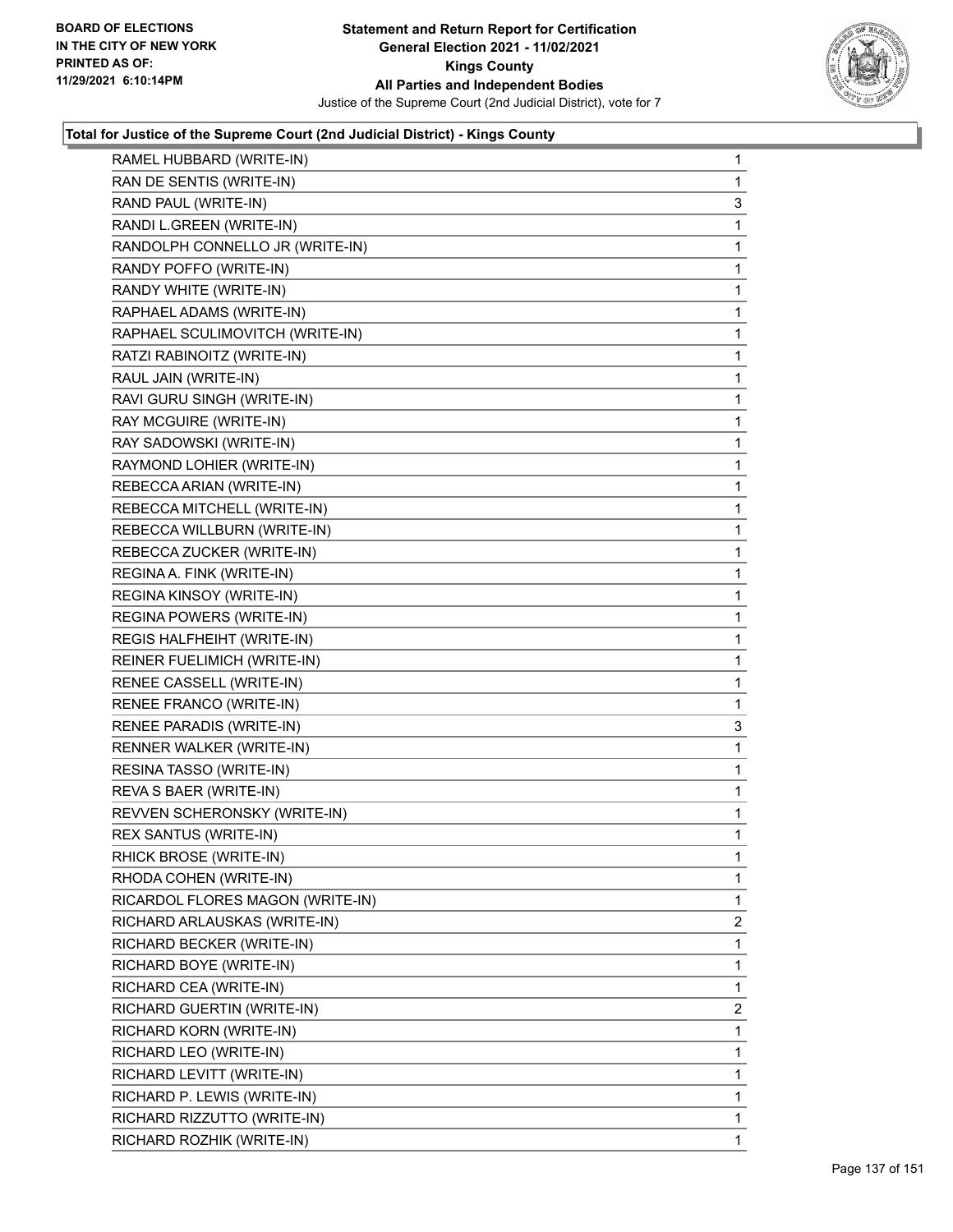

| RICHARD SLIVINSKI (WRITE-IN)<br>$\overline{2}$<br>$\mathbf{1}$<br>RICHARD SOLOMAN (WRITE-IN)<br>RICHARD TARVAR (WRITE-IN)<br>1<br>RICHARD WOLFF (WRITE-IN)<br>$\mathbf 1$<br>RICHI FREI (WRITE-IN)<br>1<br>RICHIE RIZZUTO (WRITE-IN)<br>1<br>RICK DESANTIS (WRITE-IN)<br>$\mathbf{1}$<br>RICK SANCHEZ (WRITE-IN)<br>1<br>RICK STEINER (WRITE-IN)<br>1<br>RICKEY RIVERS (WRITE-IN)<br>1<br>RISA SHOUP (WRITE-IN)<br>$\mathbf{1}$<br>RITA C. JOSEPH (WRITE-IN)<br>1<br>RITA COSBY (WRITE-IN)<br>$\mathbf{1}$<br>RIZ ISLAM (WRITE-IN)<br>1<br>RJ BARRETT (WRITE-IN)<br>1<br>ROB T MAZZUCHIN (WRITE-IN)<br>1<br>ROBBYN AGHIVE (WRITE-IN)<br>$\mathbf{1}$<br>ROBERT BELL (WRITE-IN)<br>1<br>ROBERT BERGEN (WRITE-IN)<br>$\mathbf{1}$<br>ROBERT C SMEALLIE (WRITE-IN)<br>1<br>ROBERT C. NEWMAN (WRITE-IN)<br>1<br>ROBERT COONEY (WRITE-IN)<br>$\mathbf{1}$<br>ROBERT DAWN (WRITE-IN)<br>$\mathbf{1}$<br>ROBERT DORIA (WRITE-IN)<br>1<br>ROBERT E. SUTTON (WRITE-IN)<br>$\overline{\mathbf{c}}$<br>ROBERT FARUDA (WRITE-IN)<br>7<br>ROBERT FARULA (WRITE-IN)<br>1<br>ROBERT GOODMAN (WRITE-IN)<br>$\mathbf 1$<br>ROBERT HESS (WRITE-IN)<br>$\mathbf{1}$<br>ROBERT HOLDEN (WRITE-IN)<br>1<br>ROBERT J. SCHWARTZ (WRITE-IN)<br>$\mathbf{1}$<br>1<br>ROBERT JORDAN ' (WRITE-IN)<br>ROBERT LEE (WRITE-IN)<br>1<br>ROBERT MALONE (WRITE-IN)<br>$\mathbf{1}$<br>1<br>ROBERT NEWE (WRITE-IN)<br>ROBERT NEWMAN (WRITE-IN)<br>1<br>ROBERT NEWMARK (WRITE-IN)<br>1<br>1<br>ROBERT NITSCHKE (WRITE-IN)<br>ROBERT S. MAZZUCHIO (WRITE-IN)<br>1<br>ROBERT S. MAZZUHIN JR (WRITE-IN)<br>1<br>1<br>ROBERT S. MOZZECHIN JR. (WRITE-IN)<br>ROBERT V. CASSARA (WRITE-IN)<br>1<br>$\mathbf{1}$<br>ROBERT WALSH (WRITE-IN)<br>$\mathbf{1}$<br>ROBERTS MAZZUCHIN (WRITE-IN)<br>ROBERTY LEOPOLDI (WRITE-IN)<br>1 | RICHARD SARGEANT (WRITE-IN) | $\mathbf{1}$ |
|-------------------------------------------------------------------------------------------------------------------------------------------------------------------------------------------------------------------------------------------------------------------------------------------------------------------------------------------------------------------------------------------------------------------------------------------------------------------------------------------------------------------------------------------------------------------------------------------------------------------------------------------------------------------------------------------------------------------------------------------------------------------------------------------------------------------------------------------------------------------------------------------------------------------------------------------------------------------------------------------------------------------------------------------------------------------------------------------------------------------------------------------------------------------------------------------------------------------------------------------------------------------------------------------------------------------------------------------------------------------------------------------------------------------------------------------------------------------------------------------------------------------------------------------------------------------------------------------------------------------------------------------------------------------------------------------------------------------------------------------------------------------------------------|-----------------------------|--------------|
|                                                                                                                                                                                                                                                                                                                                                                                                                                                                                                                                                                                                                                                                                                                                                                                                                                                                                                                                                                                                                                                                                                                                                                                                                                                                                                                                                                                                                                                                                                                                                                                                                                                                                                                                                                                     |                             |              |
|                                                                                                                                                                                                                                                                                                                                                                                                                                                                                                                                                                                                                                                                                                                                                                                                                                                                                                                                                                                                                                                                                                                                                                                                                                                                                                                                                                                                                                                                                                                                                                                                                                                                                                                                                                                     |                             |              |
|                                                                                                                                                                                                                                                                                                                                                                                                                                                                                                                                                                                                                                                                                                                                                                                                                                                                                                                                                                                                                                                                                                                                                                                                                                                                                                                                                                                                                                                                                                                                                                                                                                                                                                                                                                                     |                             |              |
|                                                                                                                                                                                                                                                                                                                                                                                                                                                                                                                                                                                                                                                                                                                                                                                                                                                                                                                                                                                                                                                                                                                                                                                                                                                                                                                                                                                                                                                                                                                                                                                                                                                                                                                                                                                     |                             |              |
|                                                                                                                                                                                                                                                                                                                                                                                                                                                                                                                                                                                                                                                                                                                                                                                                                                                                                                                                                                                                                                                                                                                                                                                                                                                                                                                                                                                                                                                                                                                                                                                                                                                                                                                                                                                     |                             |              |
|                                                                                                                                                                                                                                                                                                                                                                                                                                                                                                                                                                                                                                                                                                                                                                                                                                                                                                                                                                                                                                                                                                                                                                                                                                                                                                                                                                                                                                                                                                                                                                                                                                                                                                                                                                                     |                             |              |
|                                                                                                                                                                                                                                                                                                                                                                                                                                                                                                                                                                                                                                                                                                                                                                                                                                                                                                                                                                                                                                                                                                                                                                                                                                                                                                                                                                                                                                                                                                                                                                                                                                                                                                                                                                                     |                             |              |
|                                                                                                                                                                                                                                                                                                                                                                                                                                                                                                                                                                                                                                                                                                                                                                                                                                                                                                                                                                                                                                                                                                                                                                                                                                                                                                                                                                                                                                                                                                                                                                                                                                                                                                                                                                                     |                             |              |
|                                                                                                                                                                                                                                                                                                                                                                                                                                                                                                                                                                                                                                                                                                                                                                                                                                                                                                                                                                                                                                                                                                                                                                                                                                                                                                                                                                                                                                                                                                                                                                                                                                                                                                                                                                                     |                             |              |
|                                                                                                                                                                                                                                                                                                                                                                                                                                                                                                                                                                                                                                                                                                                                                                                                                                                                                                                                                                                                                                                                                                                                                                                                                                                                                                                                                                                                                                                                                                                                                                                                                                                                                                                                                                                     |                             |              |
|                                                                                                                                                                                                                                                                                                                                                                                                                                                                                                                                                                                                                                                                                                                                                                                                                                                                                                                                                                                                                                                                                                                                                                                                                                                                                                                                                                                                                                                                                                                                                                                                                                                                                                                                                                                     |                             |              |
|                                                                                                                                                                                                                                                                                                                                                                                                                                                                                                                                                                                                                                                                                                                                                                                                                                                                                                                                                                                                                                                                                                                                                                                                                                                                                                                                                                                                                                                                                                                                                                                                                                                                                                                                                                                     |                             |              |
|                                                                                                                                                                                                                                                                                                                                                                                                                                                                                                                                                                                                                                                                                                                                                                                                                                                                                                                                                                                                                                                                                                                                                                                                                                                                                                                                                                                                                                                                                                                                                                                                                                                                                                                                                                                     |                             |              |
|                                                                                                                                                                                                                                                                                                                                                                                                                                                                                                                                                                                                                                                                                                                                                                                                                                                                                                                                                                                                                                                                                                                                                                                                                                                                                                                                                                                                                                                                                                                                                                                                                                                                                                                                                                                     |                             |              |
|                                                                                                                                                                                                                                                                                                                                                                                                                                                                                                                                                                                                                                                                                                                                                                                                                                                                                                                                                                                                                                                                                                                                                                                                                                                                                                                                                                                                                                                                                                                                                                                                                                                                                                                                                                                     |                             |              |
|                                                                                                                                                                                                                                                                                                                                                                                                                                                                                                                                                                                                                                                                                                                                                                                                                                                                                                                                                                                                                                                                                                                                                                                                                                                                                                                                                                                                                                                                                                                                                                                                                                                                                                                                                                                     |                             |              |
|                                                                                                                                                                                                                                                                                                                                                                                                                                                                                                                                                                                                                                                                                                                                                                                                                                                                                                                                                                                                                                                                                                                                                                                                                                                                                                                                                                                                                                                                                                                                                                                                                                                                                                                                                                                     |                             |              |
|                                                                                                                                                                                                                                                                                                                                                                                                                                                                                                                                                                                                                                                                                                                                                                                                                                                                                                                                                                                                                                                                                                                                                                                                                                                                                                                                                                                                                                                                                                                                                                                                                                                                                                                                                                                     |                             |              |
|                                                                                                                                                                                                                                                                                                                                                                                                                                                                                                                                                                                                                                                                                                                                                                                                                                                                                                                                                                                                                                                                                                                                                                                                                                                                                                                                                                                                                                                                                                                                                                                                                                                                                                                                                                                     |                             |              |
|                                                                                                                                                                                                                                                                                                                                                                                                                                                                                                                                                                                                                                                                                                                                                                                                                                                                                                                                                                                                                                                                                                                                                                                                                                                                                                                                                                                                                                                                                                                                                                                                                                                                                                                                                                                     |                             |              |
|                                                                                                                                                                                                                                                                                                                                                                                                                                                                                                                                                                                                                                                                                                                                                                                                                                                                                                                                                                                                                                                                                                                                                                                                                                                                                                                                                                                                                                                                                                                                                                                                                                                                                                                                                                                     |                             |              |
|                                                                                                                                                                                                                                                                                                                                                                                                                                                                                                                                                                                                                                                                                                                                                                                                                                                                                                                                                                                                                                                                                                                                                                                                                                                                                                                                                                                                                                                                                                                                                                                                                                                                                                                                                                                     |                             |              |
|                                                                                                                                                                                                                                                                                                                                                                                                                                                                                                                                                                                                                                                                                                                                                                                                                                                                                                                                                                                                                                                                                                                                                                                                                                                                                                                                                                                                                                                                                                                                                                                                                                                                                                                                                                                     |                             |              |
|                                                                                                                                                                                                                                                                                                                                                                                                                                                                                                                                                                                                                                                                                                                                                                                                                                                                                                                                                                                                                                                                                                                                                                                                                                                                                                                                                                                                                                                                                                                                                                                                                                                                                                                                                                                     |                             |              |
|                                                                                                                                                                                                                                                                                                                                                                                                                                                                                                                                                                                                                                                                                                                                                                                                                                                                                                                                                                                                                                                                                                                                                                                                                                                                                                                                                                                                                                                                                                                                                                                                                                                                                                                                                                                     |                             |              |
|                                                                                                                                                                                                                                                                                                                                                                                                                                                                                                                                                                                                                                                                                                                                                                                                                                                                                                                                                                                                                                                                                                                                                                                                                                                                                                                                                                                                                                                                                                                                                                                                                                                                                                                                                                                     |                             |              |
|                                                                                                                                                                                                                                                                                                                                                                                                                                                                                                                                                                                                                                                                                                                                                                                                                                                                                                                                                                                                                                                                                                                                                                                                                                                                                                                                                                                                                                                                                                                                                                                                                                                                                                                                                                                     |                             |              |
|                                                                                                                                                                                                                                                                                                                                                                                                                                                                                                                                                                                                                                                                                                                                                                                                                                                                                                                                                                                                                                                                                                                                                                                                                                                                                                                                                                                                                                                                                                                                                                                                                                                                                                                                                                                     |                             |              |
|                                                                                                                                                                                                                                                                                                                                                                                                                                                                                                                                                                                                                                                                                                                                                                                                                                                                                                                                                                                                                                                                                                                                                                                                                                                                                                                                                                                                                                                                                                                                                                                                                                                                                                                                                                                     |                             |              |
|                                                                                                                                                                                                                                                                                                                                                                                                                                                                                                                                                                                                                                                                                                                                                                                                                                                                                                                                                                                                                                                                                                                                                                                                                                                                                                                                                                                                                                                                                                                                                                                                                                                                                                                                                                                     |                             |              |
|                                                                                                                                                                                                                                                                                                                                                                                                                                                                                                                                                                                                                                                                                                                                                                                                                                                                                                                                                                                                                                                                                                                                                                                                                                                                                                                                                                                                                                                                                                                                                                                                                                                                                                                                                                                     |                             |              |
|                                                                                                                                                                                                                                                                                                                                                                                                                                                                                                                                                                                                                                                                                                                                                                                                                                                                                                                                                                                                                                                                                                                                                                                                                                                                                                                                                                                                                                                                                                                                                                                                                                                                                                                                                                                     |                             |              |
|                                                                                                                                                                                                                                                                                                                                                                                                                                                                                                                                                                                                                                                                                                                                                                                                                                                                                                                                                                                                                                                                                                                                                                                                                                                                                                                                                                                                                                                                                                                                                                                                                                                                                                                                                                                     |                             |              |
|                                                                                                                                                                                                                                                                                                                                                                                                                                                                                                                                                                                                                                                                                                                                                                                                                                                                                                                                                                                                                                                                                                                                                                                                                                                                                                                                                                                                                                                                                                                                                                                                                                                                                                                                                                                     |                             |              |
|                                                                                                                                                                                                                                                                                                                                                                                                                                                                                                                                                                                                                                                                                                                                                                                                                                                                                                                                                                                                                                                                                                                                                                                                                                                                                                                                                                                                                                                                                                                                                                                                                                                                                                                                                                                     |                             |              |
|                                                                                                                                                                                                                                                                                                                                                                                                                                                                                                                                                                                                                                                                                                                                                                                                                                                                                                                                                                                                                                                                                                                                                                                                                                                                                                                                                                                                                                                                                                                                                                                                                                                                                                                                                                                     |                             |              |
|                                                                                                                                                                                                                                                                                                                                                                                                                                                                                                                                                                                                                                                                                                                                                                                                                                                                                                                                                                                                                                                                                                                                                                                                                                                                                                                                                                                                                                                                                                                                                                                                                                                                                                                                                                                     |                             |              |
|                                                                                                                                                                                                                                                                                                                                                                                                                                                                                                                                                                                                                                                                                                                                                                                                                                                                                                                                                                                                                                                                                                                                                                                                                                                                                                                                                                                                                                                                                                                                                                                                                                                                                                                                                                                     |                             |              |
|                                                                                                                                                                                                                                                                                                                                                                                                                                                                                                                                                                                                                                                                                                                                                                                                                                                                                                                                                                                                                                                                                                                                                                                                                                                                                                                                                                                                                                                                                                                                                                                                                                                                                                                                                                                     |                             |              |
|                                                                                                                                                                                                                                                                                                                                                                                                                                                                                                                                                                                                                                                                                                                                                                                                                                                                                                                                                                                                                                                                                                                                                                                                                                                                                                                                                                                                                                                                                                                                                                                                                                                                                                                                                                                     |                             |              |
|                                                                                                                                                                                                                                                                                                                                                                                                                                                                                                                                                                                                                                                                                                                                                                                                                                                                                                                                                                                                                                                                                                                                                                                                                                                                                                                                                                                                                                                                                                                                                                                                                                                                                                                                                                                     |                             |              |
|                                                                                                                                                                                                                                                                                                                                                                                                                                                                                                                                                                                                                                                                                                                                                                                                                                                                                                                                                                                                                                                                                                                                                                                                                                                                                                                                                                                                                                                                                                                                                                                                                                                                                                                                                                                     |                             |              |
|                                                                                                                                                                                                                                                                                                                                                                                                                                                                                                                                                                                                                                                                                                                                                                                                                                                                                                                                                                                                                                                                                                                                                                                                                                                                                                                                                                                                                                                                                                                                                                                                                                                                                                                                                                                     |                             |              |
|                                                                                                                                                                                                                                                                                                                                                                                                                                                                                                                                                                                                                                                                                                                                                                                                                                                                                                                                                                                                                                                                                                                                                                                                                                                                                                                                                                                                                                                                                                                                                                                                                                                                                                                                                                                     |                             |              |
|                                                                                                                                                                                                                                                                                                                                                                                                                                                                                                                                                                                                                                                                                                                                                                                                                                                                                                                                                                                                                                                                                                                                                                                                                                                                                                                                                                                                                                                                                                                                                                                                                                                                                                                                                                                     |                             |              |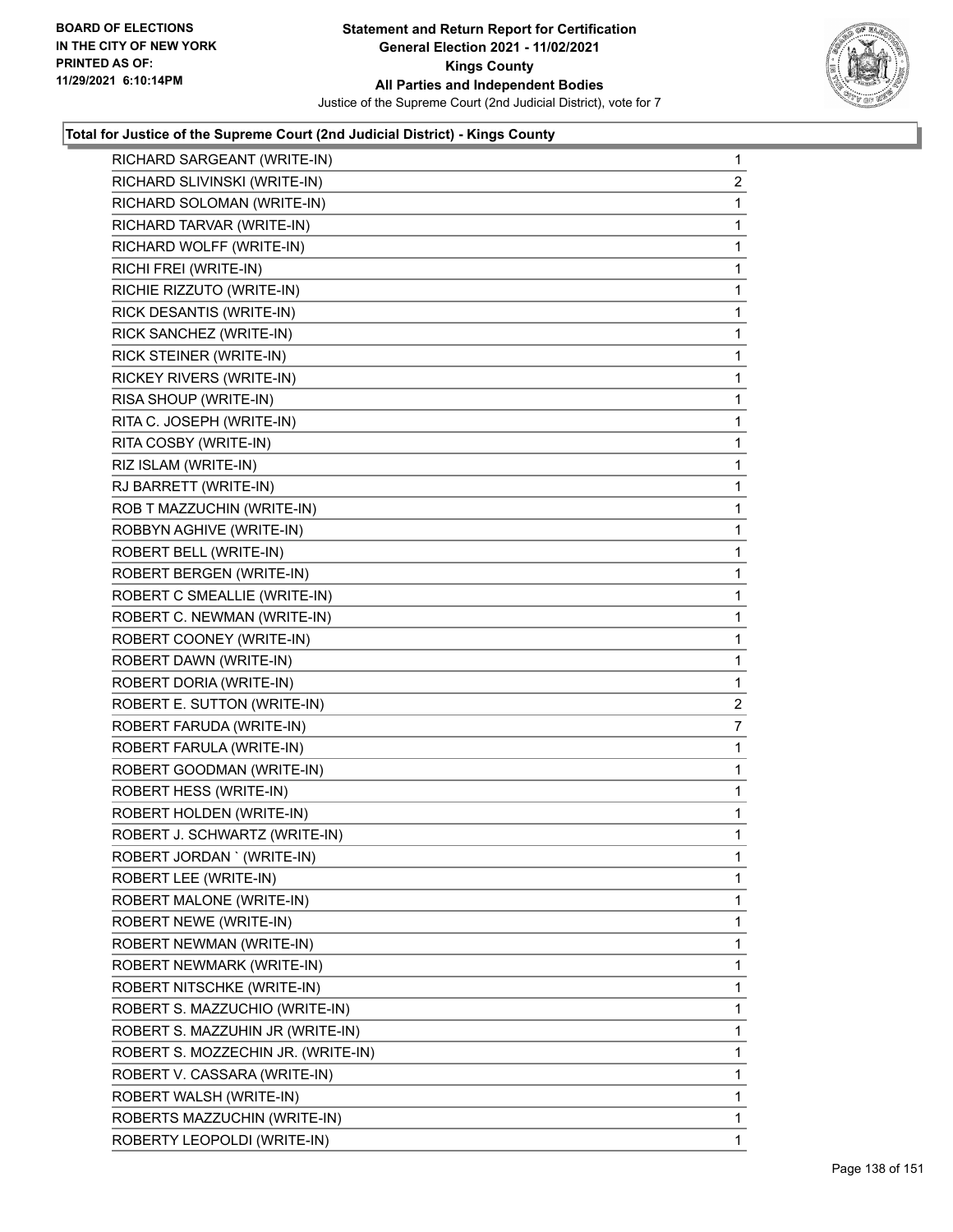

| ROBIN BYRD (WRITE-IN)            | $\mathbf{1}$   |
|----------------------------------|----------------|
| ROBIN K SHEARS (WRITE-IN)        | 1              |
| ROBIN K SHEAVES (WRITE-IN)       | 1              |
| ROBIN SHEARES (WRITE-IN)         | 5              |
| ROBYN KASSAS (WRITE-IN)          | 1              |
| ROCHELE COHEN (WRITE-IN)         | 1              |
| ROD FUSCO (WRITE-IN)             | 1              |
| RODNEY M. ZERBE (WRITE-IN)       | 1              |
| RODNEY WEISS (WRITE-IN)          | 1              |
| ROGER B. ADLER (WRITE-IN)        | 1              |
| ROGER SIMON (WRITE-IN)           | 1              |
| ROGER WAREHAM (WRITE-IN)         | 1              |
| ROMAN REIGNS (WRITE-IN)          | 1              |
| RON CASTORINA (WRITE-IN)         | 3              |
| RON DESANTIS (WRITE-IN)          | 4              |
| RON ESANTIS (WRITE-IN)           | 1              |
| RON KAPLAN (WRITE-IN)            | 1              |
| RON KUBY (WRITE-IN)              | 1              |
| RON PAUL (WRITE-IN)              | 6              |
| RON PEARL (WRITE-IN)             | 1              |
| RON RAUL (WRITE-IN)              | 1              |
| RONA TRACHTENBERG (WRITE-IN)     | 1              |
| RONALD CASTORINA JR. (WRITE-IN)  | 3              |
| RONALD CASTORINA, JR (WRITE-IN)  | 2              |
| RONALD CASTOZINA JR (WRITE-IN)   | $\overline{2}$ |
| RONALD VINCENT SPENCE (WRITE-IN) | 1              |
| ROSA LUXENBERG (WRITE-IN)        | 1              |
| ROSALIND FRANK (WRITE-IN)        | 1              |
| ROSE ANN BRANDA (WRITE-IN)       | 1              |
| ROSEMARIE MONTALBANO (WRITE-IN)  | $\overline{2}$ |
| ROSEMARIE PEYTON (WRITE-IN)      | $\mathbf{1}$   |
| ROSIE PEREZ (WRITE-IN)           | 1              |
| ROY B. JONES (WRITE-IN)          | 1              |
| ROY DELCRENZO (WRITE-IN)         | 1              |
| ROY WOOD JR (WRITE-IN)           | 1              |
| ROYSTON HENRY (WRITE-IN)         | 7              |
| RUBY GOLDBERGER (WRITE-IN)       | 1              |
| RUBY LANDEN (WRITE-IN)           | 1              |
| RUBY LEVITT (WRITE-IN)           | 1              |
| RUCHY ENGELMAN (WRITE-IN)        | 1              |
| RUCHY FRVER (WRITE-IN)           | 1              |
| RUDOLPH GILVANI (WRITE-IN)       | 1              |
| RUDOLPH GIULIANI (WRITE-IN)      | 4              |
| RUDOLPH GUILIANI (WRITE-IN)      | 1              |
| RUDOLPH GUILLIANI (WRITE-IN)     | 1              |
| RUDOLPH GULIANI (WRITE-IN)       | 1              |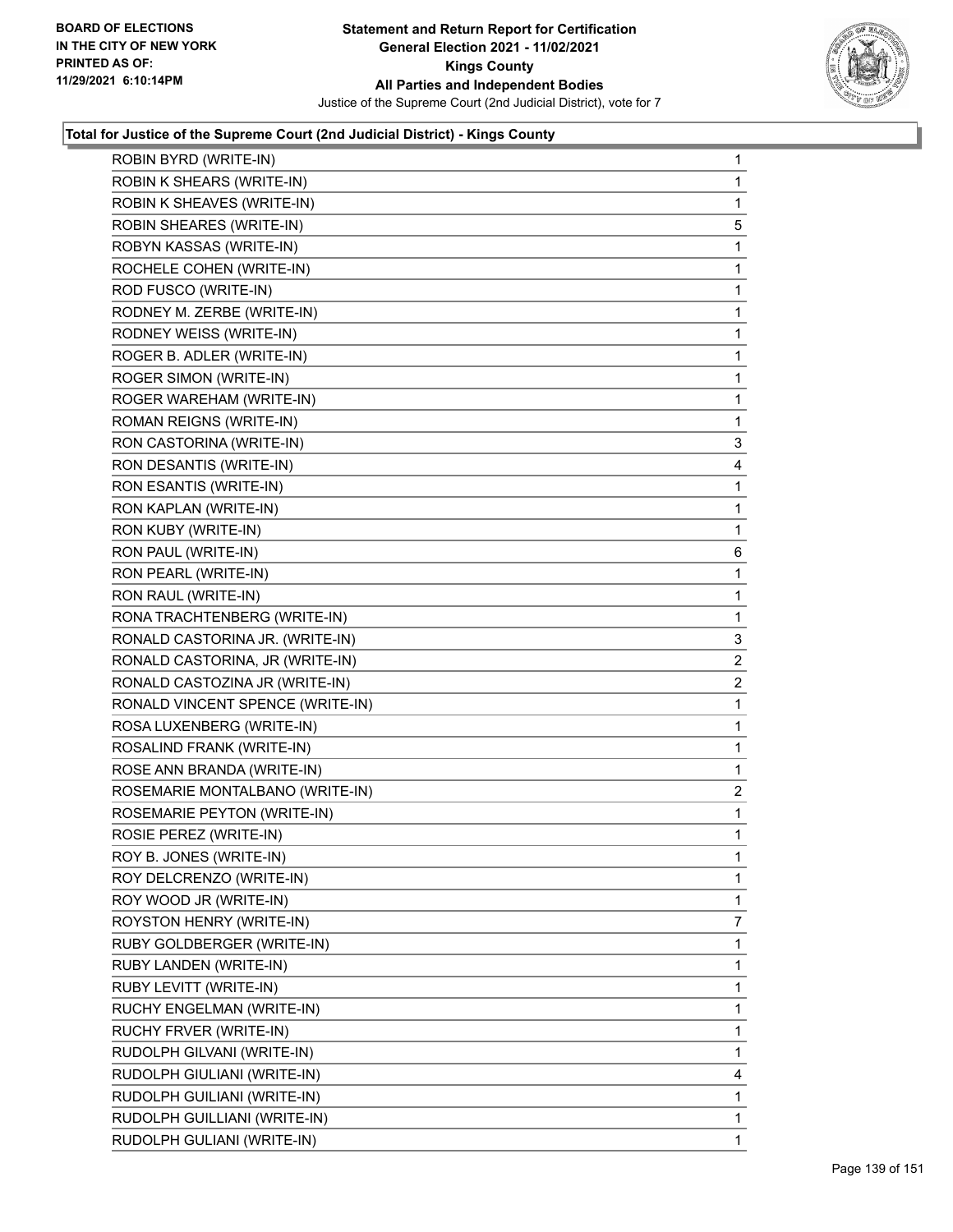

| RUDOLPH GULLIANI (WRITE-IN)    | $\mathbf{1}$   |
|--------------------------------|----------------|
| RUDULPH GIULIANI (WRITE-IN)    | $\mathbf{1}$   |
| RUDY GIUILINI (WRITE-IN)       | $\mathbf{1}$   |
| RUDY GIULIANI (WRITE-IN)       | 15             |
| RUDY GUILAND (WRITE-IN)        | 1              |
| RUDY GUILIANI (WRITE-IN)       | $\mathbf{1}$   |
| RUDY GULIAINI (WRITE-IN)       | 1              |
| RUDY GULLIANO (WRITE-IN)       | $\mathbf 1$    |
| RUDY JULIANY (WRITE-IN)        | 1              |
| RUDY W GIULIANI (WRITE-IN)     | 1              |
| RUEL SCHUM (WRITE-IN)          | 1              |
| RUFUS DAVENPORT (WRITE-IN)     | 1              |
| RUTH BADER GINBERG (WRITE-IN)  | 1              |
| RUTH BODER GINSBURY (WRITE-IN) | $\mathbf 1$    |
| RUTH HAMILTON (WRITE-IN)       | 1              |
| RYAN ADAMS (WRITE-IN)          | 1              |
| RYAN BINGHAM (WRITE-IN)        | 1              |
| RYAN COLE (WRITE-IN)           | 1              |
| RYAN COUNCIL (WRITE-IN)        | 1              |
| RYAN CURTIS (WRITE-IN)         | $\mathbf 1$    |
| RYAN HALLAHAN (WRITE-IN)       | 1              |
| RYAN HOLSOPPLE (WRITE-IN)      | 1              |
| RYAN J TUCKER (WRITE-IN)       | 1              |
| RYAN MCMACKEN (WRITE-IN)       | 1              |
| RYAN TUCKER (WRITE-IN)         | 1              |
| SABRINA BROCKMAN (WRITE-IN)    | $\mathbf 1$    |
| SABRINA MORRISSEY (WRITE-IN)   | 1              |
| SAE HARCHBERGER (WRITE-IN)     | 1              |
| SAL ALBANESE (WRITE-IN)        | 2              |
| SAL LONG (WRITE-IN)            | $\mathbf{1}$   |
| SAL STEIN (WRITE-IN)           | 1              |
| SALA CASTILLO (WRITE-IN)       | $\mathbf{1}$   |
| SALMON P WIGGLE (WRITE-IN)     | 1              |
| SALVATORE GRAVANO (WRITE-IN)   | 1              |
| SAM BRIGHT (WRITE-IN)          | $\mathbf{1}$   |
| SAM DRIRREL BARR (WRITE-IN)    | 1              |
| SAM ELLIOTT (WRITE-IN)         | 1              |
| SAM FELD, MAN (WRITE-IN)       | 1              |
| SAM FELDMAN (WRITE-IN)         | $\overline{2}$ |
| SAM FEUER (WRITE-IN)           | 1              |
| SAM FRANCO (WRITE-IN)          | $\mathbf{1}$   |
| SAM FRIEDMAN (WRITE-IN)        | 1              |
| SAM GEIGER (WRITE-IN)          | 1              |
| SAM HIMMELSTEIN (WRITE-IN)     | $\mathbf{1}$   |
| SAM RAPAPORT (WRITE-IN)        | 1              |
| SAM SACOOSON (WRITE-IN)        | 1              |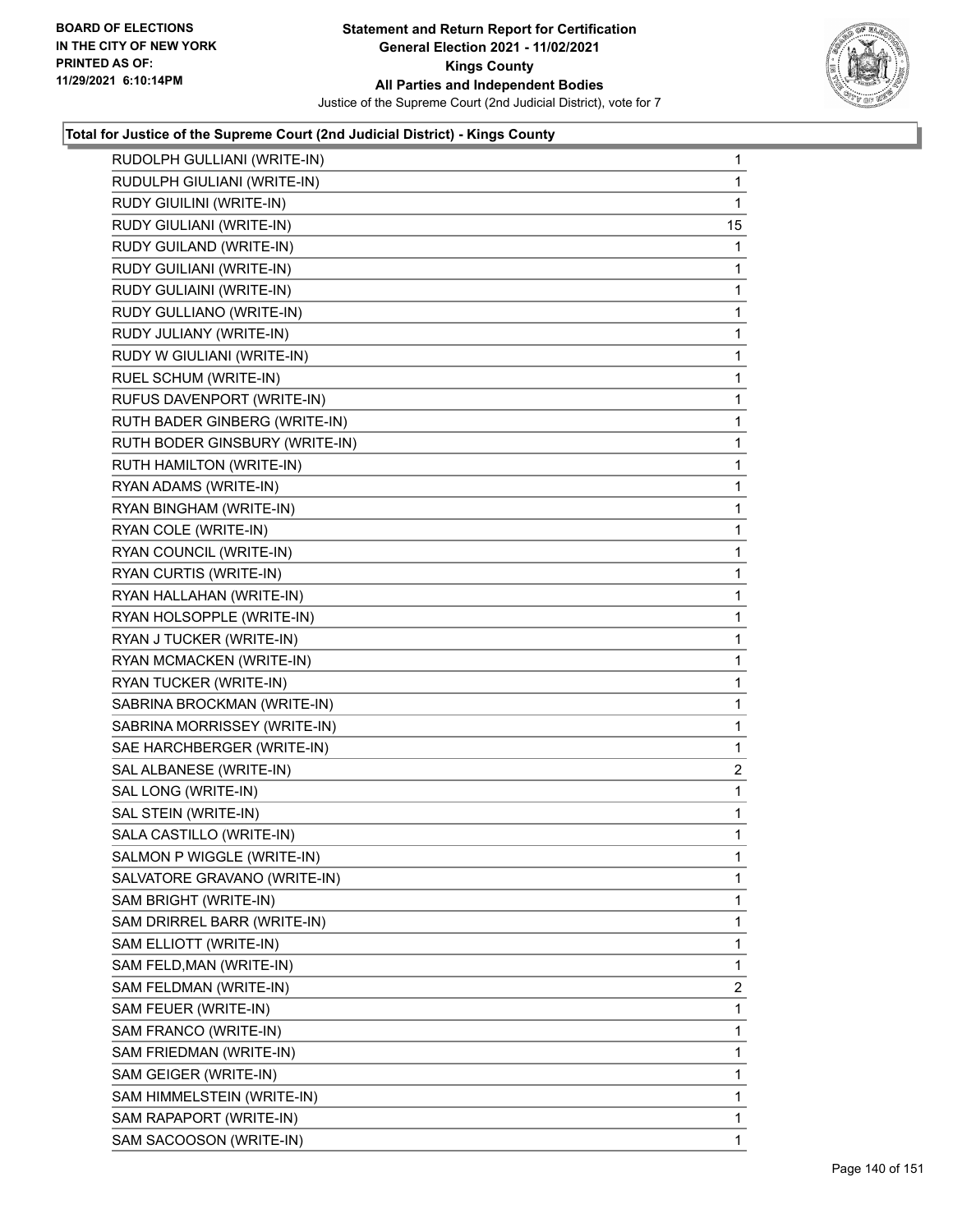

| SAM SLOANE (WRITE-IN)           | 1              |
|---------------------------------|----------------|
| SAM SMITH (WRITE-IN)            | 1              |
| SAMANTHA BOYCE (WRITE-IN)       | 1              |
| SAMANTHA LEE (WRITE-IN)         | 1              |
| SAMUEL BARR (WRITE-IN)          | 1              |
| SAMUEL DEMERO (WRITE-IN)        | 1              |
| SAMUEL DEY (WRITE-IN)           | 1              |
| SAMUEL FELDMAN (WRITE-IN)       | $\overline{c}$ |
| SAMUEL LANDENWITSCH (WRITE-IN)  | 1              |
| SAMUEL RATNER (WRITE-IN)        | 1              |
| SAMUEL WHITLAMB HYDE (WRITE-IN) | 1              |
| SAN HEDRIN (WRITE-IN)           | 1              |
| SANDRA CAMACHO (WRITE-IN)       | 1              |
| SANDRA CARLINO (WRITE-IN)       | 1              |
| SANDY NURSE (WRITE-IN)          | 2              |
| SAPNA KISHMAN (WRITE-IN)        | 1              |
| SARA GOTTLIEB (WRITE-IN)        | 1              |
| SARA MUNAUGH (WRITE-IN)         | 1              |
| SARAH BURNES (WRITE-IN)         | 7              |
| SARAH DONN (WRITE-IN)           | 1              |
| SARAH JESSICA PARKER (WRITE-IN) | 1              |
| SARAH LESCH (WRITE-IN)          | 1              |
| SARAH M TELSON (WRITE-IN)       | 1              |
| SARAH MOSCOVITZ (WRITE-IN)      | 1              |
| SARAH PALIN (WRITE-IN)          | 1              |
| SARAH PARKER GREEN (WRITE-IN)   | 1              |
| SARAH SILVERMAN (WRITE-IN)      | 1              |
| SARAH TAITZ (WRITE-IN)          | 1              |
| SARAH TOBIAS (WRITE-IN)         | 1              |
| SARAH ZIEGLER (WRITE-IN)        | 1              |
| SASHA POTRA (WRITE-IN)          | 1              |
| SAUL BERGYAN (WRITE-IN)         | 1              |
| SAUL GOLD (WRITE-IN)            | 1              |
| SAUL REIGER (WRITE-IN)          | 1              |
| SAUL STEIN (WRITE-IN)           | 3              |
| SAWYER MITCHELL (WRITE-IN)      | 1              |
| SCHERRILLE MURRAY (WRITE-IN)    | 1              |
| SCOTT LOFFREDO (WRITE-IN)       | 1              |
| SCOTT M. SOMMER (WRITE-IN)      | 1              |
| SCOTT SOMMERS (WRITE-IN)        | 1              |
| SCOTT W. GIRPHEK (WRITE-IN)     | 1              |
| SEAN CROWLEY (WRITE-IN)         | 1              |
| SEAN CUCACO (WRITE-IN)          | 1              |
| SEAN CUCCAO (WRITE-IN)          | 1              |
| SEAN DOWNS (WRITE-IN)           | 1              |
| SEAN FAUNTLEROY (WRITE-IN)      | 1              |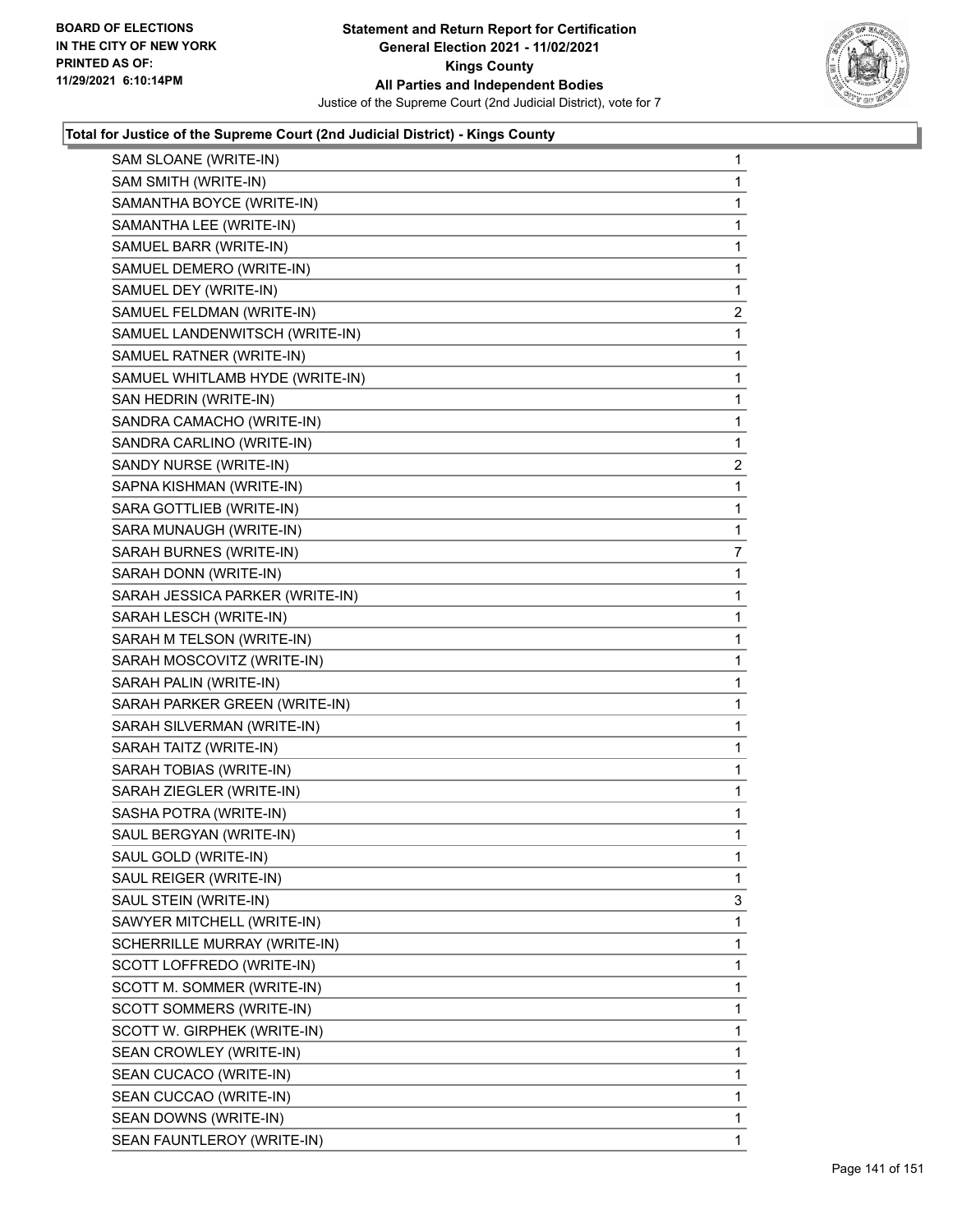

| SEAN HAMNITY (WRITE-IN)           | $\mathbf{1}$   |
|-----------------------------------|----------------|
| SEAN HANNITY (WRITE-IN)           | 1              |
| SEAN HODY (WRITE-IN)              | 7              |
| SEAN P. WILSON (WRITE-IN)         | 1              |
| SEAN SULLIVAN (WRITE-IN)          | 1              |
| SEBASTIANO N.RUSSO (WRITE-IN)     | 7              |
| SEBASTION WINTER (WRITE-IN)       | 1              |
| SEFTON CAMPBELL (WRITE-IN)        | 1              |
| SENNGHUN KIM (WRITE-IN)           | 1              |
| SERGUY SHEPOTKIN (WRITE-IN)       | 1              |
| SHABAZZ STUART (WRITE-IN)         | 1              |
| SHABSY GROSSMAN (WRITE-IN)        | 1              |
| SHAHANA K. HANIF (WRITE-IN)       | 1              |
| SHAINDY BLAU (WRITE-IN)           | 1              |
| SHAKIMA JACKSON (WRITE-IN)        | 1              |
| SHALIMI DEO (WRITE-IN)            | 1              |
| SHAN HANNITY (WRITE-IN)           | 1              |
| SHANA KNIZHNIK (WRITE-IN)         | $\overline{2}$ |
| SHANDUKE L. MCPHATTER (WRITE-IN)  | $\mathbf{1}$   |
| SHANE JAMIESON (WRITE-IN)         | 1              |
| SHARA KABAKOW (WRITE-IN)          | 1              |
| SHARA RAPPS (WRITE-IN)            | 1              |
| SHAREN D HUDSON (WRITE-IN)        | 1              |
| SHARLENE BROWNE LEE (WRITE-IN)    | 1              |
| SHARON SMILOW (WRITE-IN)          | 1              |
| SHAUL KLEIN (WRITE-IN)            | 1              |
| SHAVY ITZKOWITZ (WRITE-IN)        | 1              |
| SHAWN SPENCER (WRITE-IN)          | 1              |
| SHAY O'REILY (WRITE-IN)           | 1              |
| SHAYA GETZEL (WRITE-IN)           | 1              |
| SHAYA ROTH (WRITE-IN)             | 1              |
| SHAYE LEFKOWITZ (WRITE-IN)        | 1              |
| SHAYNA DORETSKY (WRITE-IN)        | 1              |
| SHAYNA DORTSKY FURHANG (WRITE-IN) | 1              |
| SHELDON LOBER (WRITE-IN)          | 1              |
| SHELDON NG (WRITE-IN)             | 1              |
| SHERRY ZIEGLER (WRITE-IN)         | 1              |
| SHERYL ORWEL (WRITE-IN)           | 1              |
| SHIA WEINFELD (WRITE-IN)          | 1              |
| SHIE WEISBLUM (WRITE-IN)          | 1              |
| SHIMAR LAINIY (WRITE-IN)          | 1              |
| SHIMON BERGYAN (WRITE-IN)         | 1              |
| SHIMON KATZ (WRITE-IN)            | 1              |
| SHINGO NISHIMARV (WRITE-IN)       | 1              |
| SHIRLEY CHISHOLMN (WRITE-IN)      | 1              |
| SHLAMO GODFREY (WRITE-IN)         | 1              |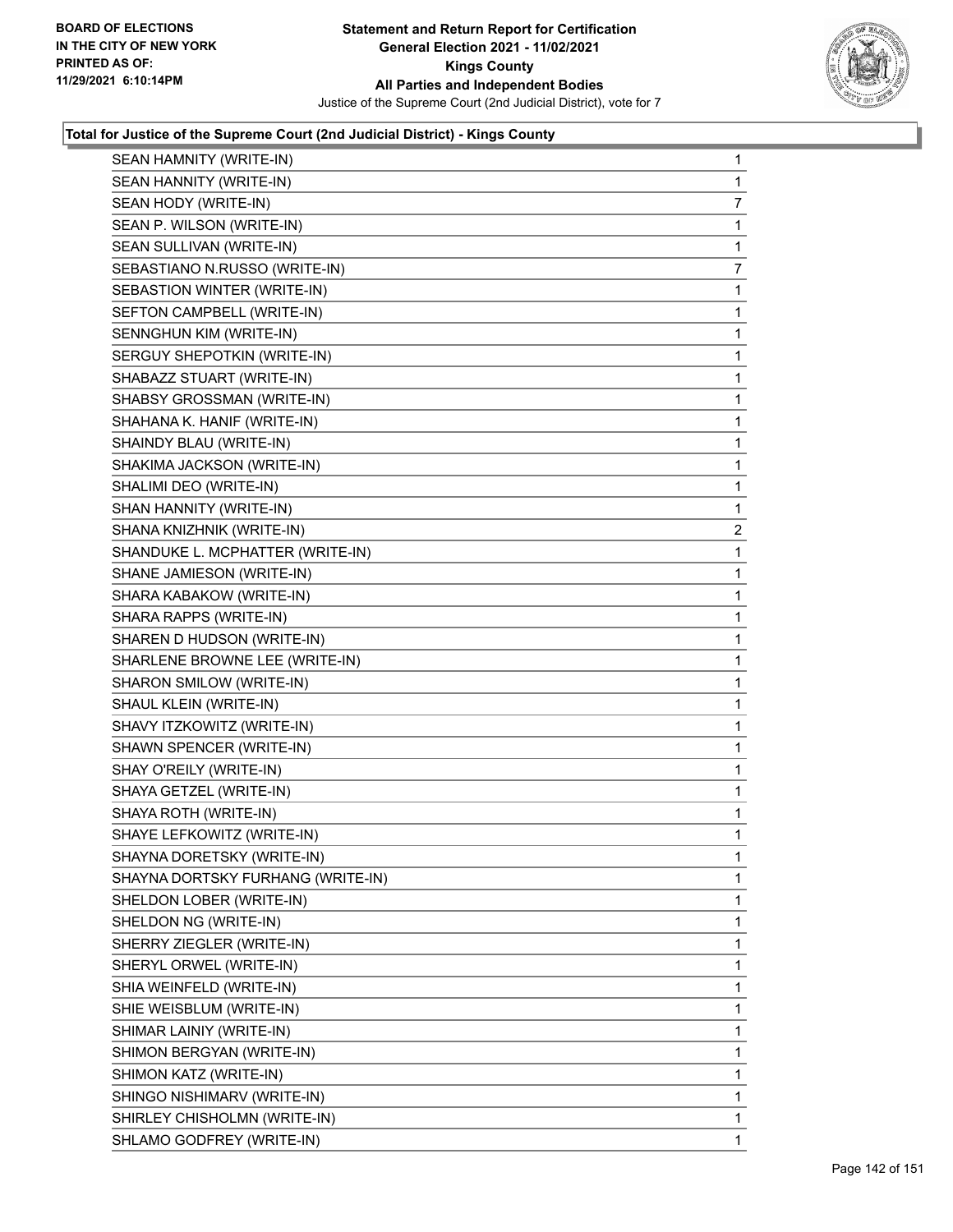

| SHLAVACO HELBERSTAM (WRITE-IN)     | $\mathbf{1}$   |
|------------------------------------|----------------|
| SHLOIME DAVIDSON (WRITE-IN)        | 1.             |
| SHLOIME RIEGLER (WRITE-IN)         | 1              |
| SHLOIME ZILIGER (WRITE-IN)         | $\mathbf{1}$   |
| SHLOME FIEG (WRITE-IN)             | 1              |
| SHLOMO DAVIDSON (WRITE-IN)         | $\overline{2}$ |
| SHLOMO HAMELECH (WRITE-IN)         | 1              |
| SHLOMO HARBER (WRITE-IN)           | 1              |
| SHLOMO KARMAN (WRITE-IN)           | 1              |
| SHLOMO LESHKOWITZ (WRITE-IN)       | $\mathbf{1}$   |
| SHLOMO STROH (WRITE-IN)            | 1              |
| SHLOMO ZALMAN DEUTSCH (WRITE-IN)   | 1              |
| SHLOMO ZALMAN GREENBERG (WRITE-IN) | 1              |
| SHLOMO ZALMAN SODDEN (WRITE-IN)    | 1              |
| SHMIEL FREEDMAN (WRITE-IN)         | 1              |
| SHOLMO YARTENBAUM (WRITE-IN)       | $\mathbf{1}$   |
| SHOLMOE WEINBERGER (WRITE-IN)      | 1              |
| SHRAGI LELETA (WRITE-IN)           | 1              |
| SHUEY FRAKESTER (WRITE-IN)         | 1              |
| SHVA ALER (WRITE-IN)               | 1              |
| SHVA WEISS (WRITE-IN)              | 1              |
| SIMCHA BLUM (WRITE-IN)             | 1              |
| SIMCHA EICHENSTEIN (WRITE-IN)      | 2              |
| SIMCHA FELDER (WRITE-IN)           | $\overline{7}$ |
| SIMCHA RINGOL (WRITE-IN)           | 1              |
| SIMCHAH GODFREY (WRITE-IN)         | 1              |
| SIMON DRACH (WRITE-IN)             | 1              |
| SIMONE ADAMS (WRITE-IN)            | $\mathbf{1}$   |
| SLYVAN CAMPBELL (WRITE-IN)         | 1              |
| SOLOMON DINER (WRITE-IN)           | 1              |
| SOLOMON HANDLER (WRITE-IN)         | $\mathbf{1}$   |
| SOLOMON JASKIEL (WRITE-IN)         | 1              |
| SONIA MARQUEZ (WRITE-IN)           | 1              |
| SOPHIE ANDERSON (WRITE-IN)         | 1              |
| SOPHIE CHEN (WRITE-IN)             | 1              |
| SORA SIRGEL (WRITE-IN)             | 1              |
| SOTT STRINGER (WRITE-IN)           | $\overline{2}$ |
| SRULY GOTTLIEB (WRITE-IN)          | 1              |
| SRYLIANOS KARATHIDES (WRITE-IN)    | 1              |
| STANLEY WOO (WRITE-IN)             | 1              |
| STEFAN BENDER JAMES (WRITE-IN)     | 1              |
| STELLA BARON (WRITE-IN)            | 1              |
| STEPHAN CLAYTON (WRITE-IN)         | 1              |
| STEPHANIE CHEUNG (WRITE-IN)        | 1              |
| STEPHANIE HOUSTON (WRITE-IN)       | 7              |
| STEPHANIE SANDLER (WRITE-IN)       | 1              |
|                                    |                |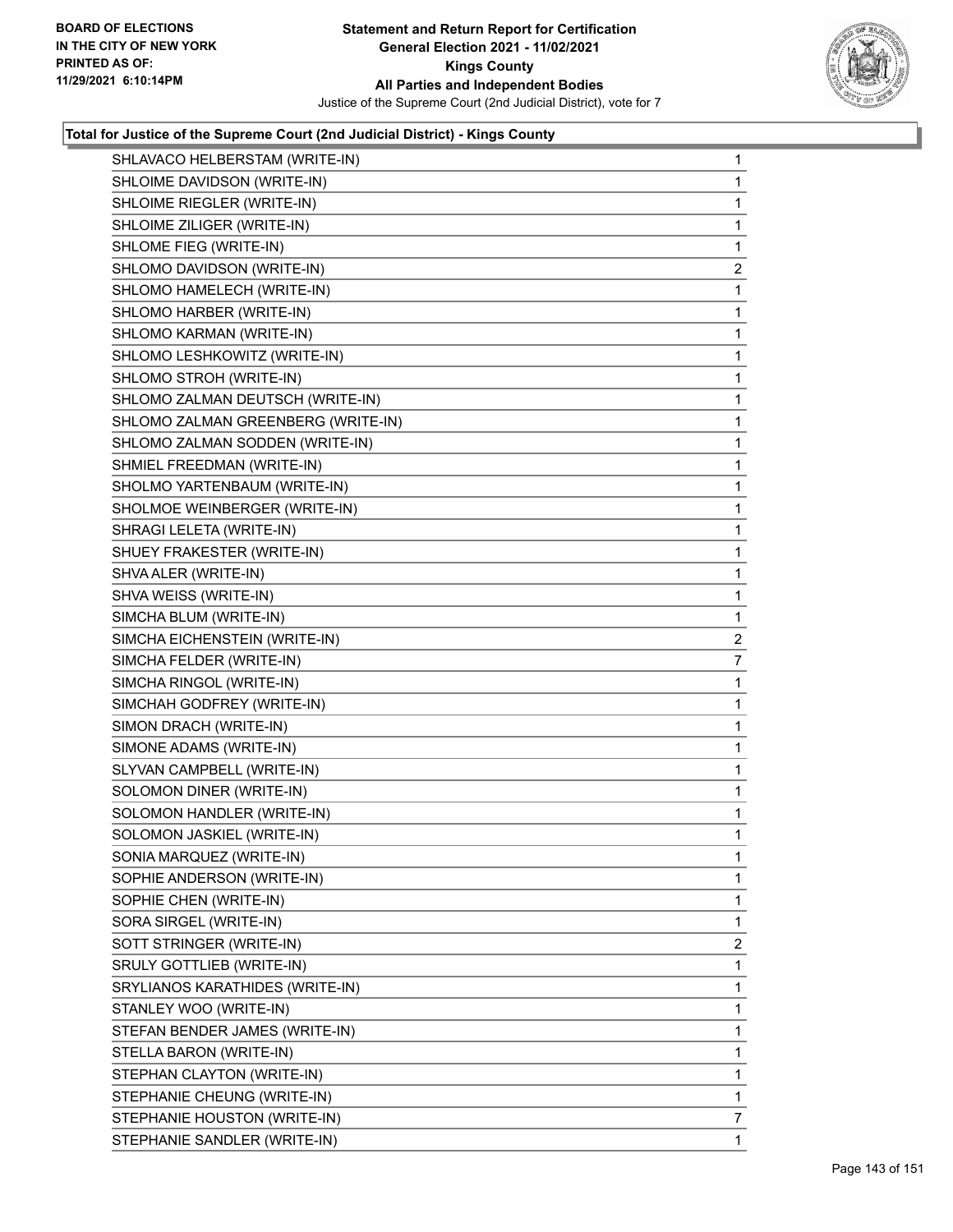

| STEPHEN BARNES (WRITE-IN)       | 1              |
|---------------------------------|----------------|
| STEPHEN CHRISTOPHER (WRITE-IN)  | 1              |
| STEPHEN CRAMPTON (WRITE-IN)     | 1              |
| STEPHEN DIETZ (WRITE-IN)        | 1              |
| STEPHEN HARRISON (WRITE-IN)     | 1              |
| STEPHEN IPPOLITO (WRITE-IN)     | 1              |
| STEPHEN LUEKER (WRITE-IN)       | 1              |
| STEPHEN MANNIX (WRITE-IN)       | 1              |
| STEVE BIRD (WRITE-IN)           | 1              |
| STEVE COHEN (WRITE-IN)          | $\overline{c}$ |
| STEVE FISH (WRITE-IN)           | 1              |
| STEVE FOX (WRITE-IN)            | 1              |
| STEVE KIRSCH (WRITE-IN)         | 1              |
| STEVE MAYO (WRITE-IN)           | 1              |
| STEVE NASH (WRITE-IN)           | 1              |
| STEVE SHIFFMAN (WRITE-IN)       | 1              |
| STEVE WILLIAMS (WRITE-IN)       | 1              |
| STEVEN BALKEN (WRITE-IN)        | 1              |
| STEVEN CRUZ (WRITE-IN)          | 1              |
| STEVEN DELCRENZO (WRITE-IN)     | 1              |
| STEVEN DONZINGER (WRITE-IN)     | 1              |
| STEVEN DRACHMAN (WRITE-IN)      | 1              |
| STEVEN E SHOVERS (WRITE-IN)     | 1              |
| STEVEN FRANKLIN (WRITE-IN)      | 1              |
| STEVEN GALLVOS (WRITE-IN)       | 1              |
| STEVEN GOLDRICH (WRITE-IN)      | 1              |
| STEVEN KOCH (WRITE-IN)          | 1              |
| STEVEN LANDIS (WRITE-IN)        | 1              |
| STEVEN LYNCH (WRITE-IN)         | 1              |
| STEVEN M. FOX (WRITE-IN)        | 1              |
| STEVEN MATURIN (WRITE-IN)       | 1              |
| STEVEN MOORE (WRITE-IN)         | 1              |
| STEVEN PARSONS (WRITE-IN)       | 1              |
| STEVEN REISER (WRITE-IN)        | 1              |
| STEVEN SERECEL (WRITE-IN)       | 1              |
| STEVEN SHAIM REIHOLD (WRITE-IN) | 1              |
| STEVEN SPIELBERG (WRITE-IN)     | 1              |
| STEVEN TOGANDER (WRITE-IN)      | 1              |
| STEVEN WASSERMAN (WRITE-IN)     | 1              |
| STEWART MILSTEIN (WRITE-IN)     | 1              |
| STEWIE GRIFFIN (WRITE-IN)       | 1              |
| STRANLEY BOYCE (WRITE-IN)       | 1              |
| STUART LAWRENCE (WRITE-IN)      | 1              |
| SUE SIMMONS (WRITE-IN)          | 7              |
| SUMATHY KUMAR (WRITE-IN)        | 1              |
| SUSAN BRAND (WRITE-IN)          | 1.             |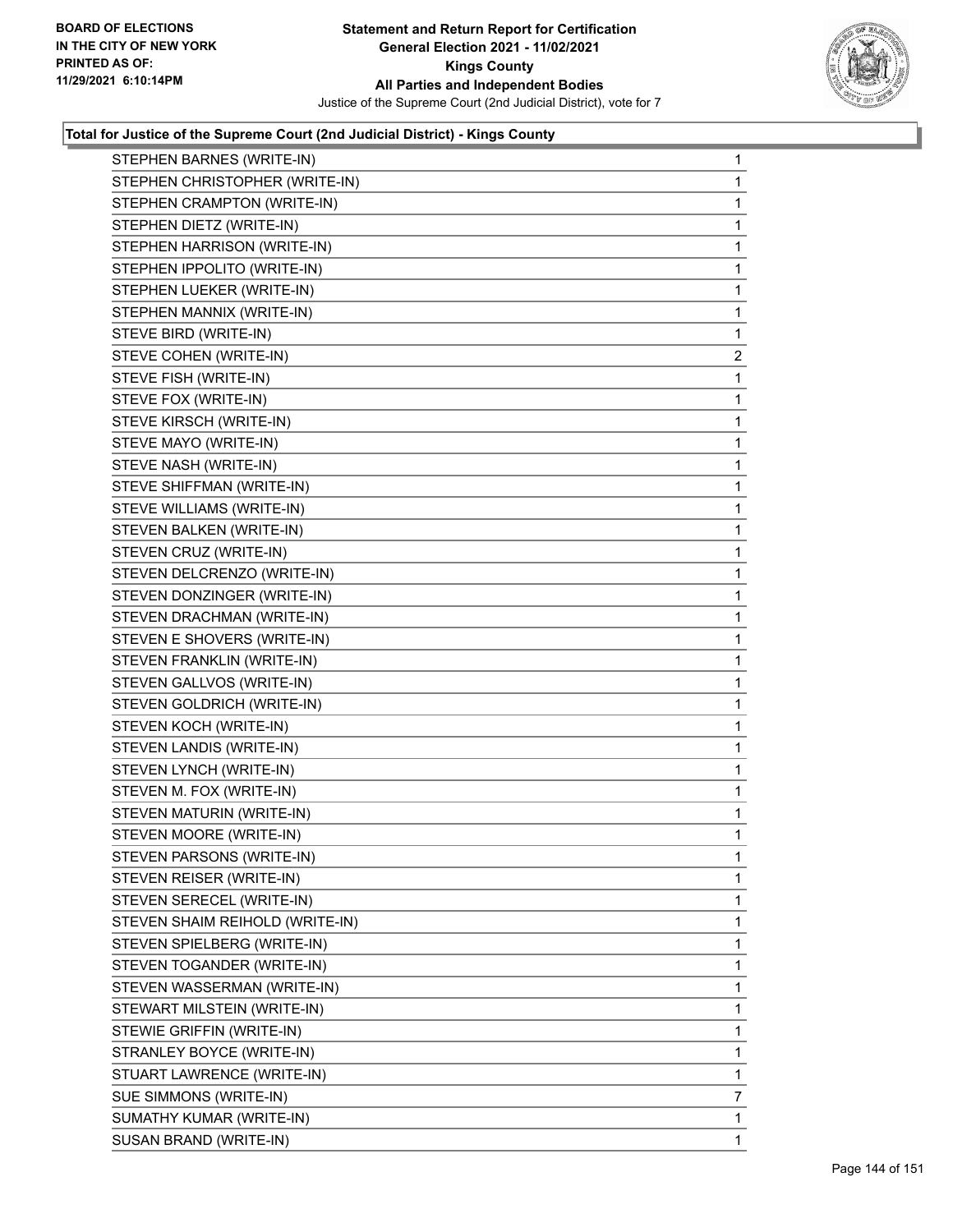

| SUSAN KELLMAN (WRITE-IN)      | $\mathbf{1}$ |
|-------------------------------|--------------|
| SUSAN P. COLE (WRITE-IN)      | $\mathbf{1}$ |
| SUSAN PRATT (WRITE-IN)        | 1            |
| SUSAN SCHEUERER (WRITE-IN)    | $\mathbf 1$  |
| SUSANNA DELA PAVA (WRITE-IN)  | $\mathbf 1$  |
| SUSANNE WALSCH (WRITE-IN)     | 1            |
| SUZANNE M MONDO (WRITE-IN)    | 1            |
| SUZANNE S SWANSON (WRITE-IN)  | $\mathbf{1}$ |
| SVETLANA ROMANSKY (WRITE-IN)  | 1            |
| SY ALERTS (WRITE-IN)          | 1            |
| SY YANIRAKY (WRITE-IN)        | $\mathbf 1$  |
| SYLRIA KINARD (WRITE-IN)      | 1            |
| SYLVESTER SICHENZE (WRITE-IN) | 1            |
| SYLVIA LEVINE (WRITE-IN)      | $\mathbf{1}$ |
| TAJ GIBSON (WRITE-IN)         | 1            |
| TALECE Y HUNTER (WRITE-IN)    | $\mathbf 1$  |
| TALIA LEVITT (WRITE-IN)       | $\mathbf 1$  |
| TAMRA CRONIN (WRITE-IN)       | 7            |
| TANIA MAKRIS (WRITE-IN)       | 1            |
| TARDIS JOHNSON (WRITE-IN)     | 7            |
| TARTIANA TORANLO (WRITE-IN)   | 1            |
| TATANISHA JAMES (WRITE-IN)    | 1            |
| TATE NASKLIN (WRITE-IN)       | $\mathbf{1}$ |
| TAY CANTI (WRITE-IN)          | 1            |
| TAYLOR ANUID (WRITE-IN)       | 1            |
| TAYLOR HAYNES (WRITE-IN)      | $\mathbf{1}$ |
| TAYLOR WARD (WRITE-IN)        | 1            |
| TED CRUZ (WRITE-IN)           | 7            |
| TEDDY DITCHER (WRITE-IN)      | 3            |
| TEHILAD BERMAN (WRITE-IN)     | 6            |
| TERESA KIEZIK (WRITE-IN)      | 1            |
| TERRENCE GREENE (WRITE-IN)    | $\mathbf{1}$ |
| TERRY BOLA (WRITE-IN)         | $\mathbf 1$  |
| TESESA SJURSEN (WRITE-IN)     | 1            |
| THADDECIA SMITH (WRITE-IN)    | $\mathbf{1}$ |
| THADDES BOUSKA (WRITE-IN)     | 1            |
| THED GIOVANOPOURES (WRITE-IN) | 1            |
| THEODORE BLUMBERG (WRITE-IN)  | 1            |
| THEODORE THOMAS (WRITE-IN)    | 1            |
| THERESA CHANG (WRITE-IN)      | 1            |
| THERESA D'AMBROSI (WRITE-IN)  | 1            |
| THERGOOD MARSHALL (WRITE-IN)  | 1            |
| THOM HARTMAN (WRITE-IN)       | 1            |
| THOM YORKE (WRITE-IN)         | 1            |
| THOMAS ABDALLAH (WRITE-IN)    | 1            |
| THOMAS AMON (WRITE-IN)        | 1            |
|                               |              |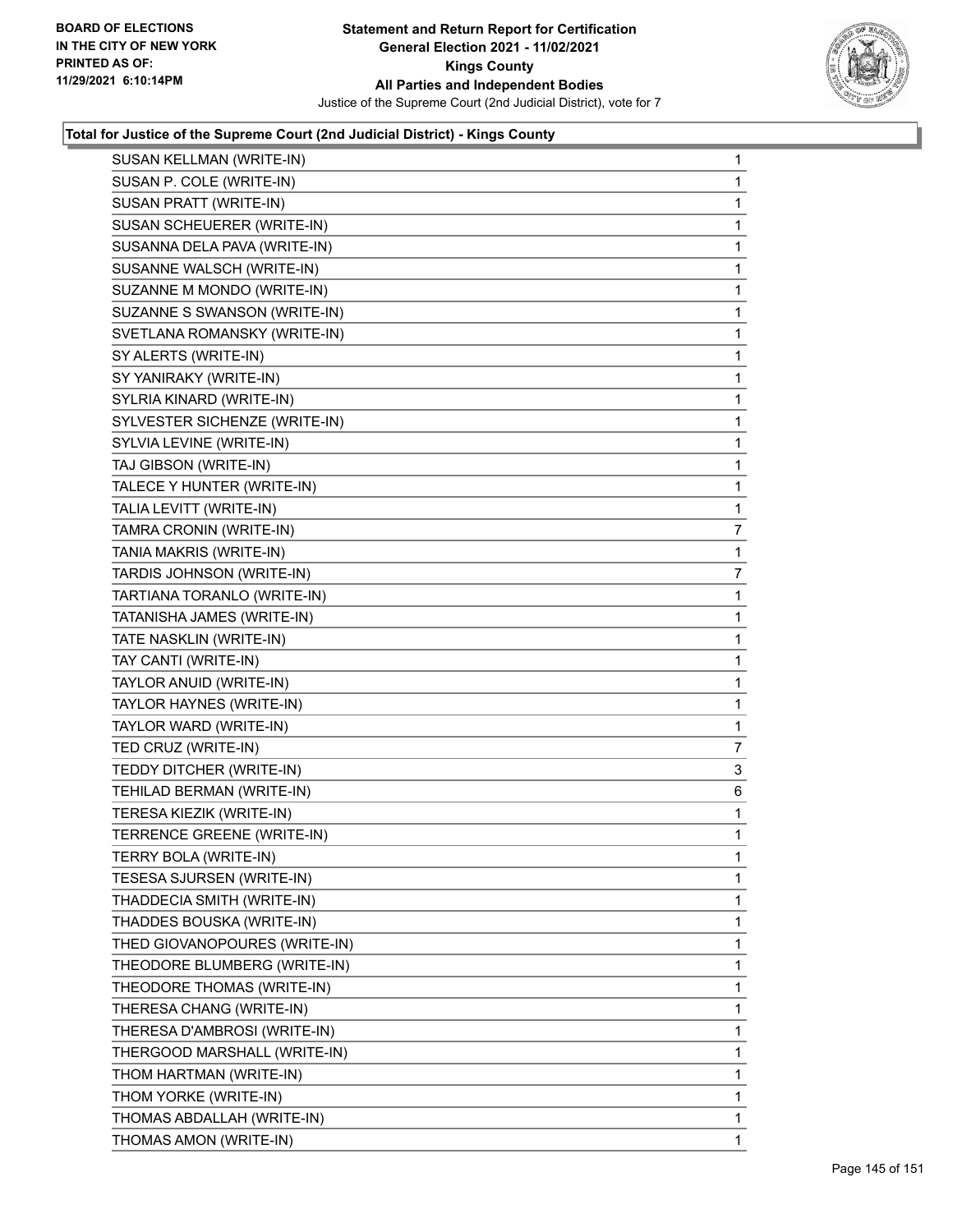

| THOMAS BANGALTER (WRITE-IN)  | $\mathbf{1}$   |
|------------------------------|----------------|
| THOMAS BROOKS (WRITE-IN)     | $\mathbf{1}$   |
| THOMAS BURROWS (WRITE-IN)    | 1              |
| THOMAS DOYLE (WRITE-IN)      | 1              |
| THOMAS DUGGAR (WRITE-IN)     | 1              |
| THOMAS FITZGERALD (WRITE-IN) | 1              |
| THOMAS JACKSON (WRITE-IN)    | 1              |
| THOMAS KENNIFF (WRITE-IN)    | $\overline{2}$ |
| THOMAS O'NEILL (WRITE-IN)    | 1              |
| THOMAS REILY (WRITE-IN)      | 1              |
| THOMAS SHEAN (WRITE-IN)      | 1              |
| THOMAS SOWELL (WRITE-IN)     | 1              |
| THOMAS WOLF (WRITE-IN)       | 1              |
| THOR ODINSON (WRITE-IN)      | 1              |
| TIDON SARGEANT (WRITE-IN)    | 1              |
| TIFFANY CABAN (WRITE-IN)     | 1              |
| TIFFANY CHAN (WRITE-IN)      | 1              |
| TIFFANY COHEN (WRITE-IN)     | 1              |
| TIKA SUMPER (WRITE-IN)       | 1              |
| TIM LIVINGSTON (WRITE-IN)    | 1              |
| TIMA BROWN (WRITE-IN)        | 1              |
| TIMOTHY P SMITH (WRITE-IN)   | 1              |
| TISH JAMES (WRITE-IN)        | 2              |
| TISHANA MILLER (WRITE-IN)    | 1              |
| TOBY BIRNPAWN (WRITE-IN)     | 1              |
| TOBY SHARPER (WRITE-IN)      | 1              |
| TODD PLETCHER (WRITE-IN)     | 1              |
| TOIT MISHIGA (WRITE-IN)      | 1              |
| TOKO SPRITZ (WRITE-IN)       | 1              |
| TOM BACKNER (WRITE-IN)       | $\mathbf{1}$   |
| TOM PELLECANO (WRITE-IN)     | 1              |
| TOM REILLY (WRITE-IN)        | 1              |
| TOM SEGURA (WRITE-IN)        | 1              |
| TOM THIBEDERU (WRITE-IN)     | 1              |
| TOM THIBODZAN (WRITE-IN)     | 1              |
| TOMMY MITCHELL (WRITE-IN)    | 1              |
| TOMMY OLIVER (WRITE-IN)      | 1              |
| TOMMY STINSON (WRITE-IN)     | 1              |
| TONY AVELLA (WRITE-IN)       | 1              |
| TONY BLINKEN (WRITE-IN)      | 1              |
| TONY BOGOAN (WRITE-IN)       | 1              |
| TONY KASSAS (WRITE-IN)       | 1              |
| TONY KHAN (WRITE-IN)         | 1              |
| TONY LINDSAY (WRITE-IN)      | $\overline{2}$ |
| TONY MESSINA (WRITE-IN)      | 1              |
| TONY MONTONI (WRITE-IN)      | 1              |
|                              |                |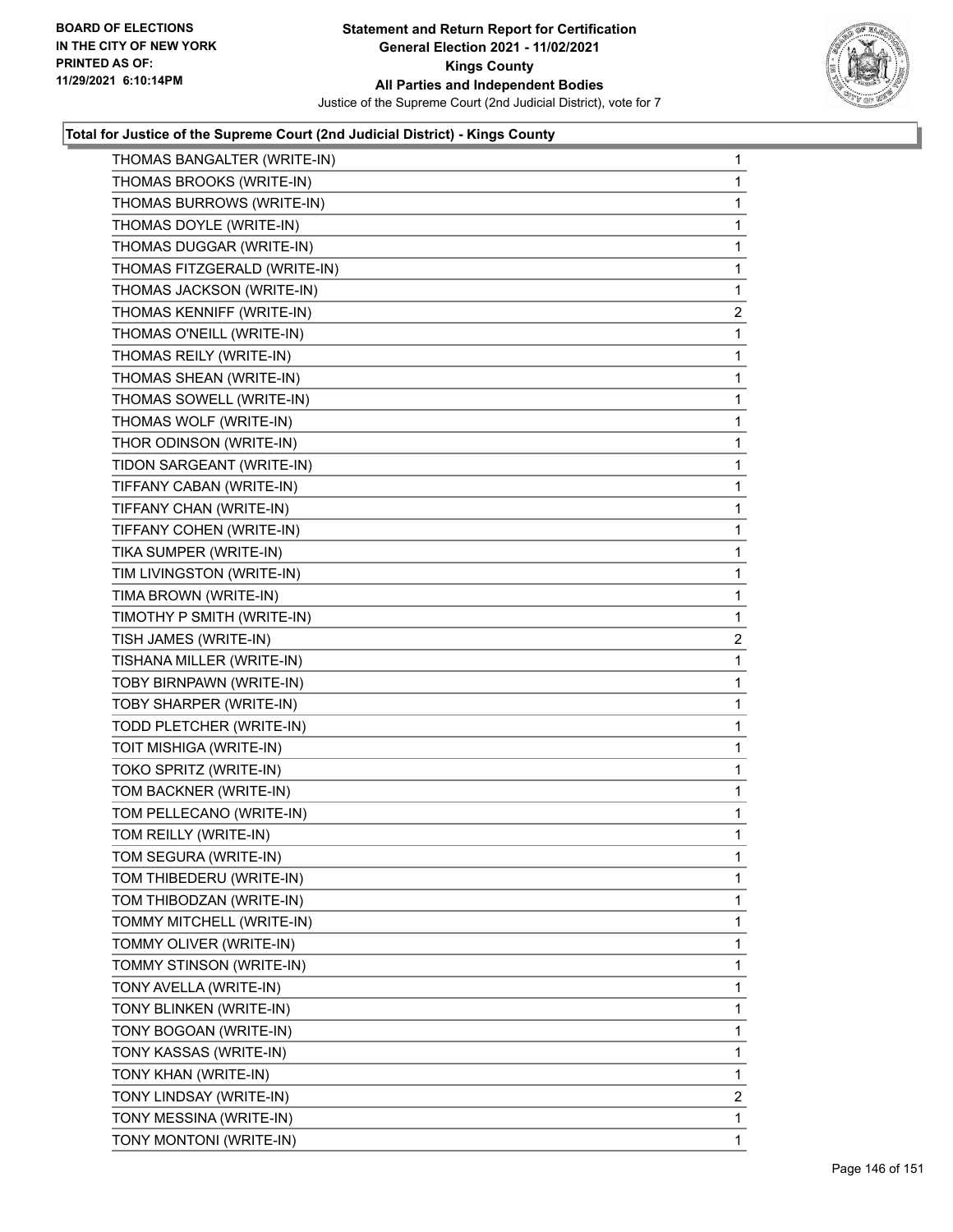

| TONY SCHIARONE (WRITE-IN)                 | $\mathbf{1}$ |
|-------------------------------------------|--------------|
| TONY SOPRANO (WRITE-IN)                   | $\mathbf{1}$ |
| TONY STARK (WRITE-IN)                     | 1            |
| TOPH BEIFONG (WRITE-IN)                   | $\mathbf{1}$ |
| TORAH MORALS (WRITE-IN)                   | 1            |
| TORI ESKUE (WRITE-IN)                     | 1            |
| TOVIA FRANKEL (WRITE-IN)                  | $\mathbf{1}$ |
| TRAVIS ARRINDELL (WRITE-IN)               | $\mathbf{1}$ |
| TRECIA DIXON (WRITE-IN)                   | 1            |
| TREMAINE S WRIGHT (WRITE-IN)              | $\mathbf 1$  |
| TREY ANASTASIA (WRITE-IN)                 | 1            |
| TREY GOWDY (WRITE-IN)                     | 1            |
| TRISHA OCONA (WRITE-IN)                   | $\mathbf{1}$ |
| TRISTAN FREEMAN (WRITE-IN)                | $\mathbf{1}$ |
| TU WAN (WRITE-IN)                         | 1            |
| TUCKER CALSON (WRITE-IN)                  | $\mathbf{1}$ |
| TUCKER CARLSON (WRITE-IN)                 | 3            |
| TUCSI GABBARD (WRITE-IN)                  | 1            |
| TYRONE BLONT (WRITE-IN)                   | $\mathbf{1}$ |
| TZIPANA ZIEGLER (WRITE-IN)                | 1            |
| TZIVI DONN (WRITE-IN)                     | 1            |
| TZVI ORATZ (WRITE-IN)                     | $\mathbf 1$  |
| UDO DRESCHER (WRITE-IN)                   | 1            |
|                                           |              |
| <b>UMIT GURSOY (WRITE-IN)</b>             | 1            |
| UNATTRIBUTABLE WRITE-IN (WRITE-IN)        | 4,005        |
| UNCOUNTED WRITE-IN PER STATUTE (WRITE-IN) | 225          |
| URSULA K LE GUIN (WRITE-IN)               | 1            |
| USHA SINGH (WRITE-IN)                     | 1            |
| USHER FREIDMAN (WRITE-IN)                 | 1            |
| USHER ZELIG GREENBERG (WRITE-IN)          | 1            |
| USRULA ANDREW (WRITE-IN)                  | $\mathbf{1}$ |
| VADIN AWEN (WRITE-IN)                     | 1            |
| VALARIE CAHAN (WRITE-IN)                  | 1            |
| VALERIE AMOR (WRITE-IN)                   | $\mathbf{1}$ |
| VALERIE RODMOND (WRITE-IN)                | 1            |
| VERONICA PHILLIPS NICKEY (WRITE-IN)       | 1            |
| VETENCY GARUCY (WRITE-IN)                 | $\mathbf{1}$ |
| VICKY VOSSEN (WRITE-IN)                   | 3            |
| VICTOR CHERICHETTI (WRITE-IN)             | 8            |
| VICTOR CONCEPCION (WRITE-IN)              | 1            |
| VICTOR MONTI (WRITE-IN)                   | 1            |
| VICTOR RAMIREE (WRITE-IN)                 | 1            |
| VICTOR TERENZIO (WRITE-IN)                | 1            |
| VICTORIA COLONKLY (WRITE-IN)              | 1            |
| VICTORIA MESSINA (WRITE-IN)               | 1            |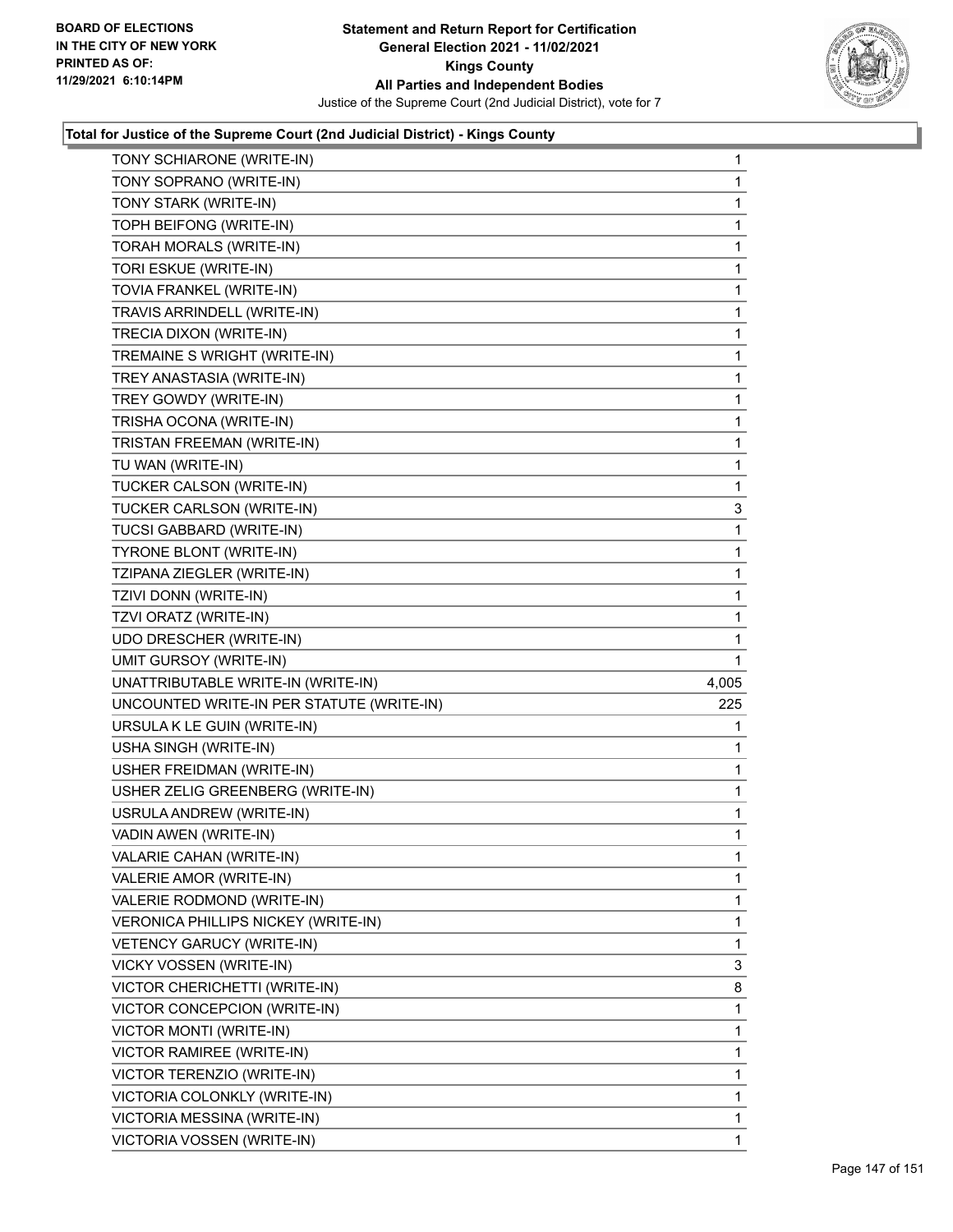

| VILMA A REINHARDT (WRITE-IN)        | 8            |
|-------------------------------------|--------------|
| VINCENT LO GRASSO (WRITE-IN)        | $\mathbf{1}$ |
| VINCENT MARTUCIELLO (WRITE-IN)      | 1            |
| VINSON OLIVER WILLIAMS (WRITE-IN)   | $\mathbf{1}$ |
| VIRGMILA PIKE (WRITE-IN)            | $\mathbf{1}$ |
| VIVIAN AJILLE (WRITE-IN)            | 1            |
| VIVIAN LEVY (WRITE-IN)              | $\mathbf{1}$ |
| <b>VLADIMIR NISENZON (WRITE-IN)</b> | $\mathbf{1}$ |
| VLADIMIT VIZNER (WRITE-IN)          | 1            |
| VLADISLAV SIROTA (WRITE-IN)         | $\mathbf{1}$ |
| <b>VOSSI GESTETNER (WRITE-IN)</b>   | $\mathbf{1}$ |
| VULLNET VELIU (WRITE-IN)            | 1            |
| WALT CLYDE FRUIZER (WRITE-IN)       | $\mathbf{1}$ |
| WALT FRAZIER (WRITE-IN)             | $\mathbf{1}$ |
| WALTER ALTMAN (WRITE-IN)            | 1            |
| WANG JIAN FENG (WRITE-IN)           | 4            |
| <b>WARREN BUFFET (WRITE-IN)</b>     | $\mathbf{1}$ |
| WENTWORTH MILLER (WRITE-IN)         | 1            |
| WHEREAMI BRANDON (WRITE-IN)         | $\mathbf{1}$ |
| WHOOPI GOLDBERG (WRITE-IN)          | $\mathbf{1}$ |
| WILFREDO STA ANA (WRITE-IN)         | 1            |
| WILIAM KLEINMAN (WRITE-IN)          | $\mathbf{1}$ |
| WILL HOBBS (WRITE-IN)               | $\mathbf{1}$ |
| WILL MENAKER (WRITE-IN)             | 3            |
| WILLIAM CARRIVATON (WRITE-IN)       | 1            |
| WILLIAM CHONG (WRITE-IN)            | $\mathbf{1}$ |
| WILLIAM D. PEPITONE (WRITE-IN)      | 1            |
| WILLIAM DE BLASIO (WRITE-IN)        | $\mathbf{1}$ |
| WILLIAM EGDORF (WRITE-IN)           | $\mathbf{1}$ |
| WILLIAM FRAZIER (WRITE-IN)          | $\mathbf{1}$ |
| WILLIAM GARDINER (WRITE-IN)         | $\mathbf{1}$ |
| WILLIAM KUNSTLER (WRITE-IN)         | $\mathbf{1}$ |
| WILLIAM LAN (WRITE-IN)              | 1            |
| WILLIAM OYCH (WRITE-IN)             | 1            |
| WILLIAM PEPITONE (WRITE-IN)         | 2            |
| WILLIAM REHNQUIST (WRITE-IN)        | 1            |
| WILLIAM S. PATTERSON (WRITE-IN)     | 1            |
| WILLIAM SCHNEID (WRITE-IN)          | 2            |
| WILLIAM TURNER (WRITE-IN)           | 1            |
| WILLIS REED (WRITE-IN)              | 1            |
| XAUI LIEBLING (WRITE-IN)            | 1            |
| YAAKOV ANI (WRITE-IN)               | 1            |
| YAAKOV LOWENTHAL (WRITE-IN)         | 1            |
| YAAKOV YEHUDA JOSEFIT (WRITE-IN)    | 1            |
| YAHEL MATALON (WRITE-IN)            | 1            |
| YAHYA KHATAN (WRITE-IN)             | 1            |
|                                     |              |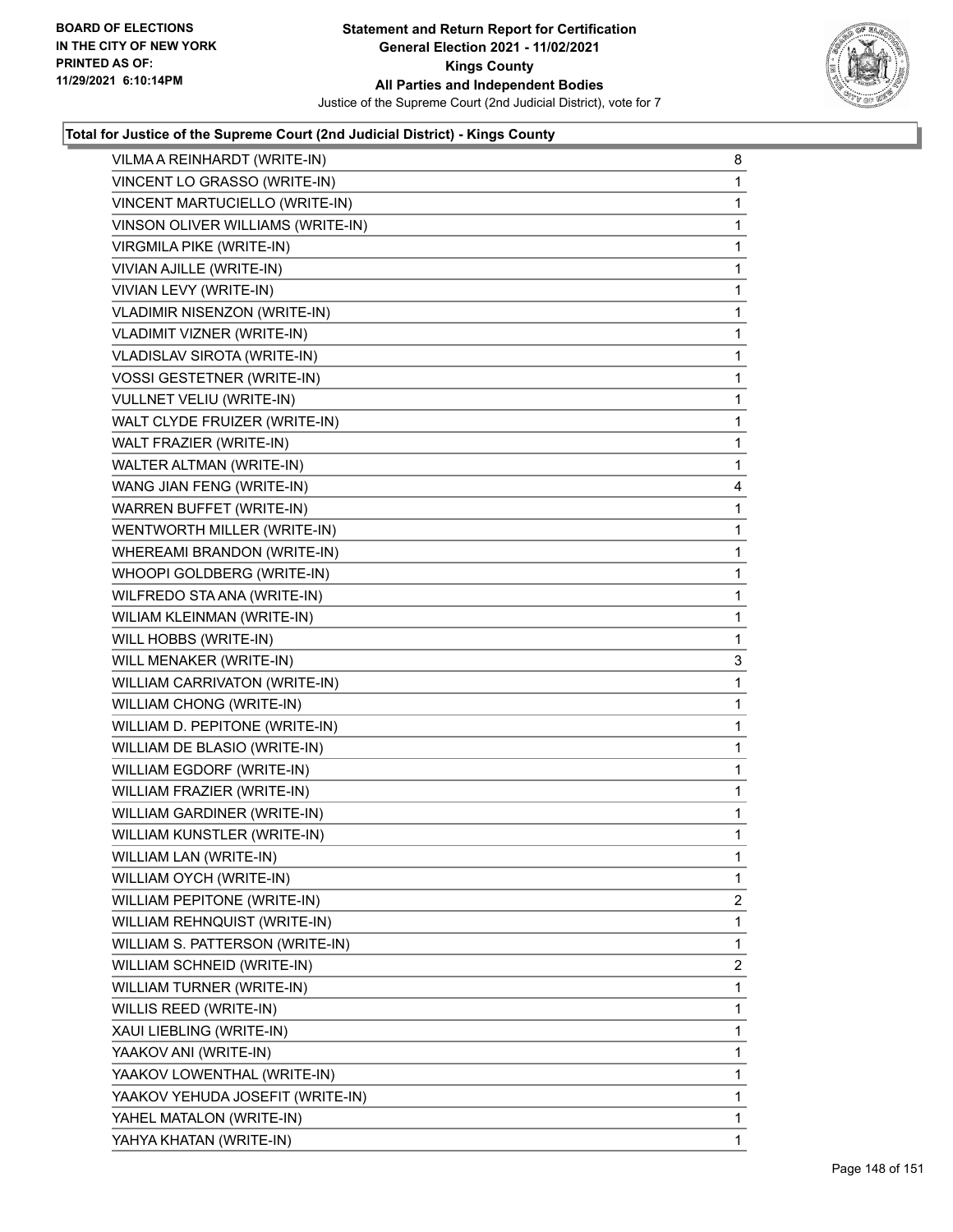

| YAKILA GREENWALD (WRITE-IN)      | 1              |
|----------------------------------|----------------|
| YAKOV FRIED (WRITE-IN)           | 1              |
| YAKOV GERMAN (WRITE-IN)          | 1              |
| YAKOV MILLER (WRITE-IN)          | 1              |
| YAKOV ROINITZKI (WRITE-IN)       | 1              |
| YAKOV TVERSKI (WRITE-IN)         | 1              |
| YANG SHENG (WRITE-IN)            | 3              |
| YANKOV ADLER (WRITE-IN)          | 1              |
| YANKOV ASBERG (WRITE-IN)         | 1              |
| YANKOV KLEIN (WRITE-IN)          | 1              |
| YANKY GELLER (WRITE-IN)          | $\mathbf{1}$   |
| YANKY PRAGER (WRITE-IN)          | 1              |
| YANKY WAXLER (WRITE-IN)          | 1              |
| YCHIEL GIOEK (WRITE-IN)          | $\mathbf{1}$   |
| YCHIEL GLUCK (WRITE-IN)          | 1              |
| YECHEL GARFINKEL (WRITE-IN)      | 1              |
| YECHEZKEL EZAGO (WRITE-IN)       | 1              |
| YEHOKAR SHAME (WRITE-IN)         | $\overline{2}$ |
| YEHOSHEA FRAETHANDLER (WRITE-IN) | 1              |
| YEHOSHUA HOROWITZ (WRITE-IN)     | $\mathbf{1}$   |
| YEHUDA HOROWITZ (WRITE-IN)       | 1              |
| YEHUDA LEVIN (WRITE-IN)          | 1              |
| YEHUDA ORGEL (WRITE-IN)          | $\mathbf{1}$   |
| YEHUDA ZAGELBAUM (WRITE-IN)      | 1              |
| YEHUDA ZUCKER (WRITE-IN)         | $\overline{2}$ |
| YEHUDIS FRIED (WRITE-IN)         | 1              |
| YEHUDIS HEINFELD (WRITE-IN)      | 1              |
| YEKUSIEL ADLER (WRITE-IN)        | 1              |
| YEKUSIEL WEISS (WRITE-IN)        | $\mathbf{1}$   |
| YELDA ALTERLEF (WRITE-IN)        | 1              |
| YELENA KLEYNER (WRITE-IN)        | 1              |
| YEREL MEIR HAKEHEN (WRITE-IN)    | 1              |
| YERUCHOM KLEIN (WRITE-IN)        | 1              |
| YESSI TURLI (WRITE-IN)           | 1              |
| YEVA RAKHAMIMOMA (WRITE-IN)      | 1              |
| YIDA L FREID (WRITE-IN)          | 1              |
| YIN POON (WRITE-IN)              | 1              |
| YISIOL FALL (WRITE-IN)           | 1              |
| YISMOEZ BERGYAN (WRITE-IN)       | 1              |
| YISRAEL ALTEIN (WRITE-IN)        | 1              |
| YISREAL A WOLFSON (WRITE-IN)     | 1              |
| YISROEL BLUM (WRITE-IN)          | 1              |
| YISROEL KARMAN (WRITE-IN)        | 1              |
| YITTIE GELLER (WRITE-IN)         | 1              |
| YITTY GELLER (WRITE-IN)          | 1              |
| YITZCHOCK BERGER (WRITE-IN)      | 1.             |
|                                  |                |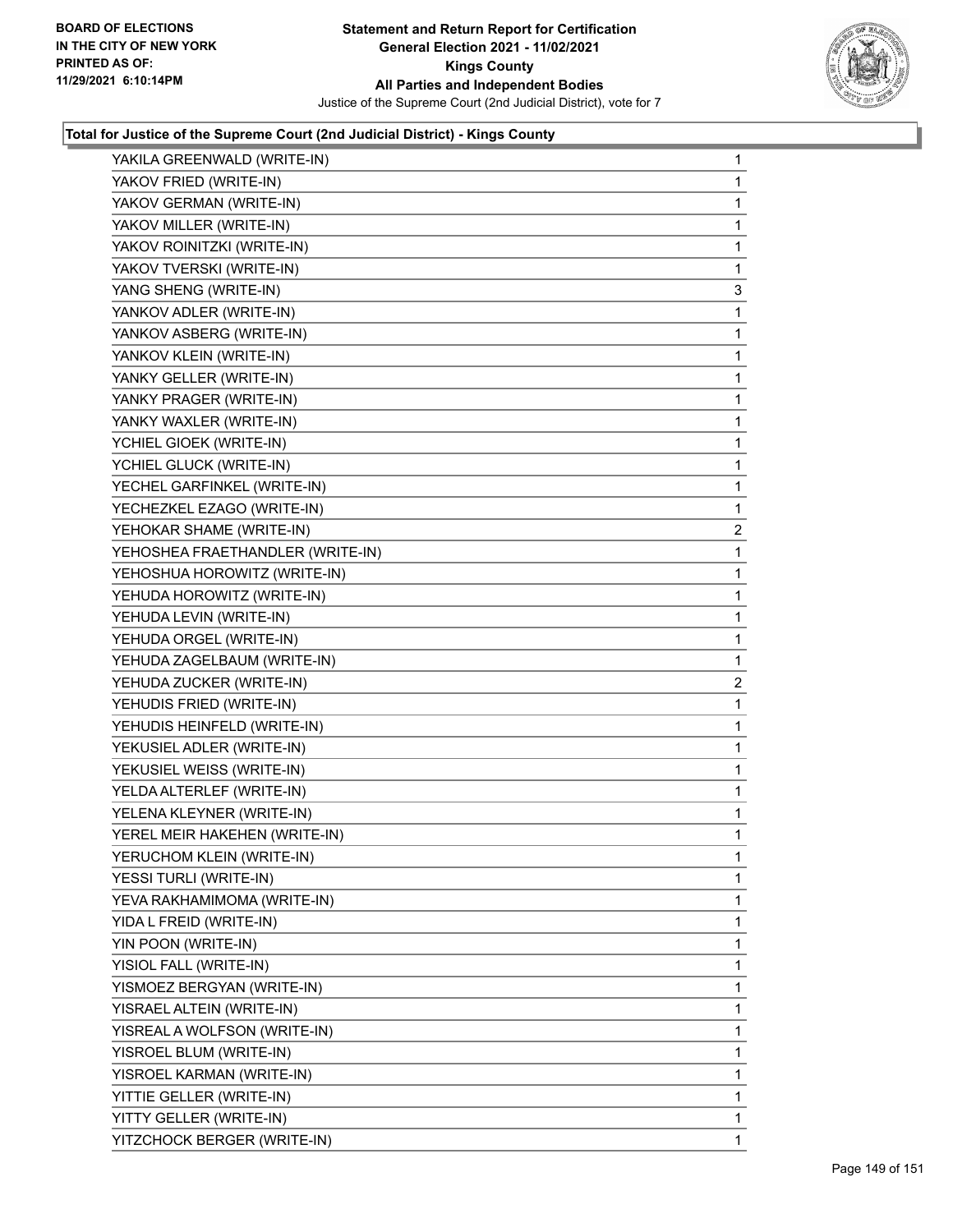

| YITZCHOK FLEISHER (WRITE-IN)     | $\mathbf{1}$ |
|----------------------------------|--------------|
| YITZCHOK GOTTLUB (WRITE-IN)      | 1.           |
| YITZCHOK HEIMFELD (WRITE-IN)     | 1            |
| YITZCHOK SIMLCONITZ (WRITE-IN)   | 1            |
| YITZY ADLER (WRITE-IN)           | 1            |
| YOAKOV BEN ZION ELIOT (WRITE-IN) | 1            |
| YOCHANON LEFKOWITZ (WRITE-IN)    | 1            |
| YOCHI GROSS (WRITE-IN)           | 1            |
| YOEL FRIEDMAN (WRITE-IN)         | 1            |
| YOEL KOHN (WRITE-IN)             | 1            |
| YOEL WEINER (WRITE-IN)           | 1            |
| YOEL WEISS (WRITE-IN)            | 1            |
| YOLANDA CHITOHAM (WRITE-IN)      | 1            |
| YOLANDA CHITOHWA (WRITE-IN)      | 1            |
| YOLANDA TORRES (WRITE-IN)        | 1            |
| YONI HIKIND (WRITE-IN)           | 1            |
| YOSEF ERICH (WRITE-IN)           | 1            |
| YOSEF GERITETNER (WRITE-IN)      | 1            |
| YOSEF GOLDBERG (WRITE-IN)        | 1            |
| YOSEF OBERLANDER (WRITE-IN)      | 1            |
| YOSEF RAPAPORT (WRITE-IN)        | 1            |
| YOSEF RAVL (WRITE-IN)            | 1            |
| YOSEF ROSENFELD (WRITE-IN)       | 1            |
| YOSEF SABEL (WRITE-IN)           | 1            |
| YOSEIF SHINON GOLDWAS (WRITE-IN) | 1            |
| YOSSI BARAM (WRITE-IN)           | 1            |
| YOSSI GESBETNER (WRITE-IN)       | 1            |
| YOSSI GESETNER (WRITE-IN)        | 1            |
| YOSSI GESTETNER (WRITE-IN)       | 2            |
| YOSSI GOLDBERGER (WRITE-IN)      | $\mathbf{1}$ |
| YOSSI GREEN (WRITE-IN)           | 1            |
| YOSSI SCHLUSSEL (WRITE-IN)       | 1            |
| YOSSI STERN (WRITE-IN)           | 1            |
| YOSSI WEISS (WRITE-IN)           | 1            |
| YURI ZANER (WRITE-IN)            | 1            |
| YURIY PRAKHIN (WRITE-IN)         | 1            |
| YUSUF KHATAN (WRITE-IN)          | 1            |
| YVES H ANTENOR (WRITE-IN)        | 1            |
| ZAAC LICHTENSTEIN (WRITE-IN)     | 1            |
| ZACH SANDERS (WRITE-IN)          | 1            |
| ZACH WILSON (WRITE-IN)           | 1            |
| ZACHARIA BELSKY (WRITE-IN)       | 1            |
| ZACK FOX (WRITE-IN)              | 1            |
| ZACK JONES (WRITE-IN)            | 1            |
| ZAIMAN TUBP (WRITE-IN)           | 1            |
| ZAKI TAMIR (WRITE-IN)            | 1            |
|                                  |              |